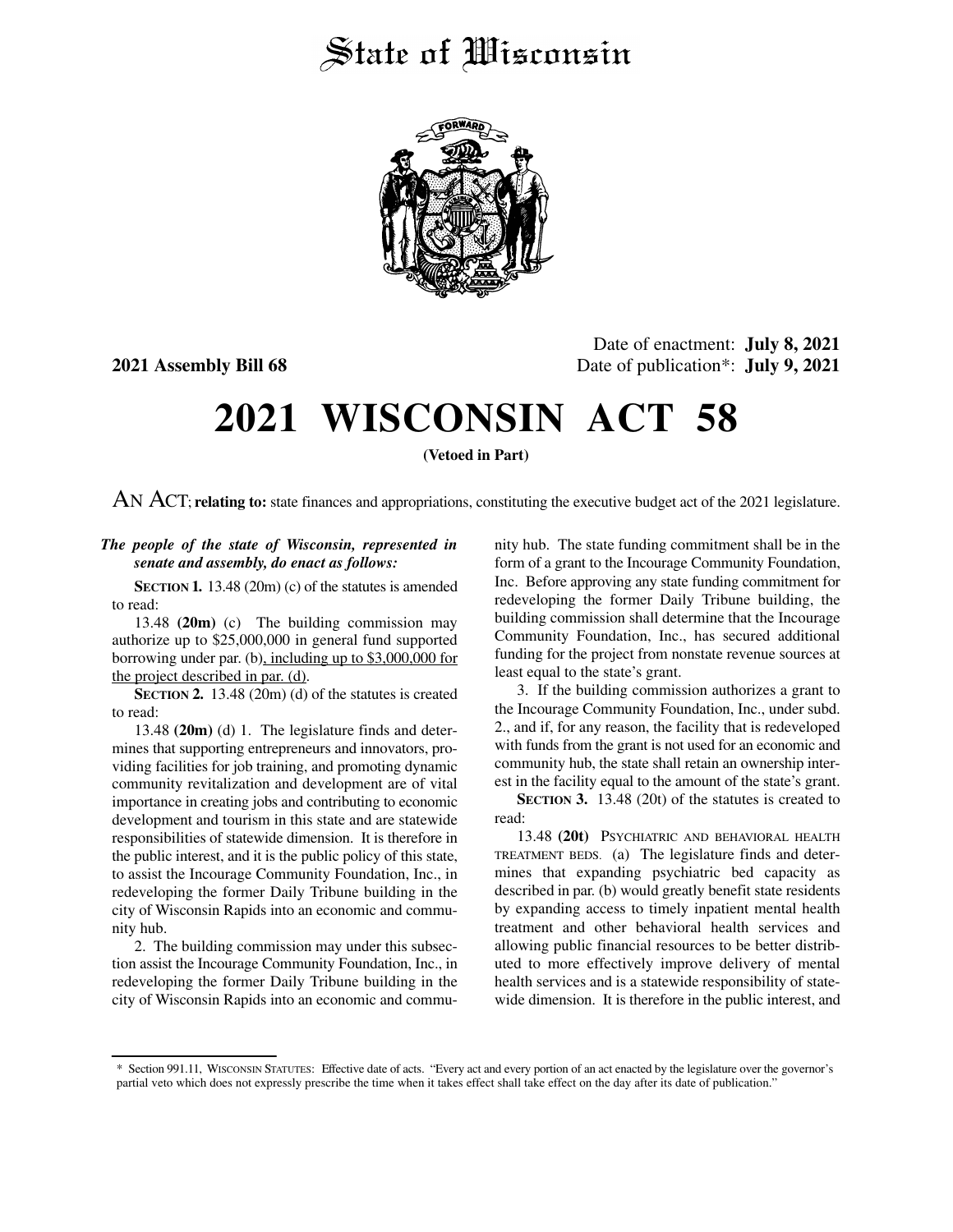it is the public policy of this state, to expand psychiatric bed capacity and behavioral health treatment capacity.

(b) The building commission may authorize up to \$5,000,000 in general fund supported borrowing to make a grant for the purpose of renovating an existing mental health facility in Marathon County. The renovation shall provide 26 beds for expanded capacity for psychiatric and other behavioral health treatment to an organization that applies to the building commission and meets all of the following criteria:

1. The organization provides mental and behavioral health services in the north central region of the state and has a campus in Marathon County.

2. The organization agrees to renovate an existing mental health facility in Marathon County to provide 16 adult inpatient psychiatric beds, 5 beds for emergency stabilization, and 5 beds for detoxification and substance use treatment. The organization shall serve individuals, including individuals who meet the criteria for emergency detention under s. 51.15 or 51.45, who are from Forest, Langlade, Lincoln, Marathon, Oneida, and Vilas Counties.

3. The organization identifies measures that it believes will serve the needs of area residents with behavioral health needs, especially, as a critical component of the measures, in reducing the burden on state−operated facilities.

4. The organization agrees to annually report to the legislature, in the manner described under s. 13.172 (2), the services provided with the resources funded by the grant awarded under this subsection, including the number of individuals diverted from state−operated mental health institutes.

5. The organization recognizes that it is liable to repay the grant funds to the state if the organization fails to continue to maintain the expanded services and number of beds described under subd. 2. for a minimum of 10 years.

(c) Notwithstanding s. 150.93, a hospital may increase its approved bed capacity for purposes of this subsection.

(d) If, for any reason, the space that is renovated with funds from the grant under par. (b) is not used for the purpose of providing the services described under par. (b) 2., the state shall retain an ownership interest in the renovated space equal to the amount of the state's grant.

**SECTION 4.** 13.48 (20v) of the statutes is created to read:

**Vetoed In Part**

> 13.48 **(20v)** GRANTS FOR LOCAL PROJECTS. (a) The building commission shall establish and operate a grant program under this subsection to assist nonstate organizations to carry out construction projects having a statewide public purpose. The building commission cannot award a grant for a construction project under this subsection unless the joint committee on finance both approves the grant and finds that the project is in the

public interest and serves one or more statewide public purposes.

(b) The building commission may award a grant to any nonstate organization for a construction project that satisfies par. (a). The municipality, as defined in s. 59.001 (3), in which the construction project is or will be located shall apply to the building commission for the grant on behalf of the nonstate organization carrying out the construction project.

(c) The building commission may authorize up to \$10,000,000 in general fund supported borrowing for grants awarded under par. (b). Each grant award cannot exceed \$2,000,000. Before approving each grant, the building commission shall determine that the organization carrying out the project has secured additional funding for the project from nonstate revenue sources in an amount that is equal to at least half of the total cost of the project.

(d) If the building commission awards a grant under par. (b), and if, for any reason, the space that is constructed with funds from the grant is not used for one or more public purposes determined by the building commission under par. (a), the state shall retain an ownership interest in the constructed space equal to the amount of the state's grant.

(e) The building commission cannot award a grant under par. (b) unless the department of administration has reviewed and approved plans for the construction project associated with the grant. Notwithstanding ss. 16.85 (1) and 16.855 (1m), the department of administration cannot supervise any services or work or let any contract for the project. Section 16.87 does not apply to the project.

**SECTION 5.** 13.48 (30) of the statutes is created to read:

13.48 **(30)** BROADBAND EXPANSION GRANTS. (a) In this section:

1. "Underserved" has the meaning given in s. 196.504 (1) (b).

2. "Unserved" has the meaning given in s. 196.504 (1) (c).

(b) The legislature finds and determines that the provision of broadband Internet access is essential to the welfare of the citizens of this state and to economic development in this state, and therefore the provision of broadband Internet access is a government function and a statewide responsibility of statewide dimension. The legislature further determines that sufficient private capital has been and continues to be unavailable to fulfill the need for the development of broadband Internet access in underserved and unserved areas in this state. It is therefore in the public interest, and it is the public policy of this state, to assist the public service commission in making broadband expansion grants under s. 196.504 (2) (a) for the purpose of constructing broadband infrastructure in underserved and unserved areas of this state.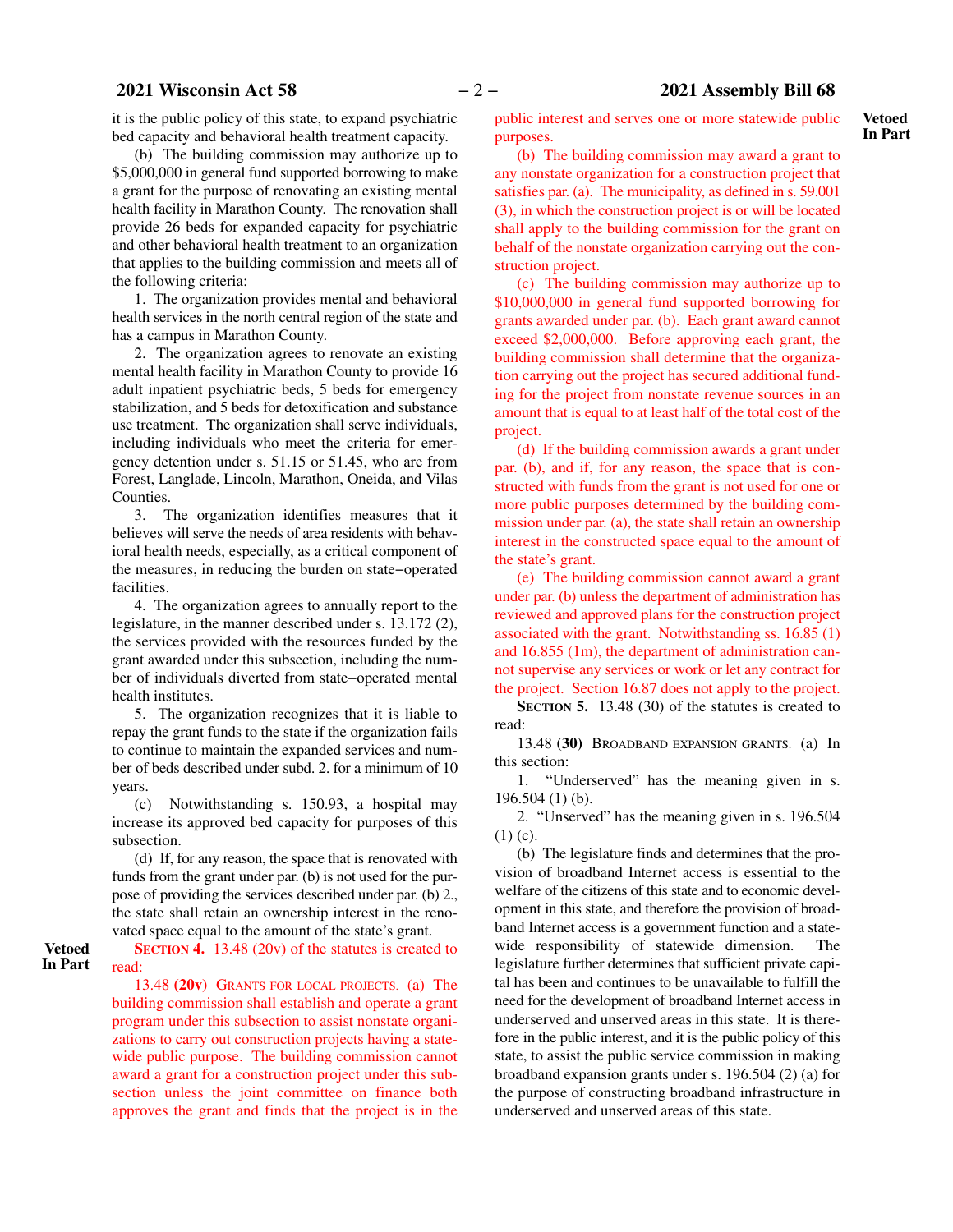(c) The building commission may authorize up to \$125,000,000 in general fund supported borrowing. The amount is for use under s. 196.504 (2) (a).

(d) If the building commission authorizes borrowing under par. (c), and if, for any reason, a grant funded from the proceeds of such borrowing is not used for the construction of broadband infrastructure, as specified in par. (b), the state shall retain an ownership interest in the project funded from the grant equal to the amount of those proceeds.

**SECTION 6.** 13.48 (42m) of the statutes is created to read:

13.48 **(42m)** MUSEUM OF NATURE AND CULTURE. (a) The legislature finds and determines that providing education, programming, and immersive exhibits concerning Wisconsin's natural history and the intersection of nature and culture in Wisconsin and the world vastly enriches the lives of the citizens of this state and is a statewide responsibility of statewide dimension. It is therefore in the public interest, and it is the public policy of this state, to assist Historic Haymarket Milwaukee, LLC, in the construction of a new building to serve as a museum of nature and culture in the city of Milwaukee.

(b) The building commission may authorize up to \$40,000,000 in general fund supported borrowing to assist Historic Haymarket Milwaukee, LLC, in the construction of a museum of nature and culture to be located on the northeast corner of 6th Street and McKinley Avenue in the city of Milwaukee. The state funding commitment shall be in the form of a grant to Historic Haymarket Milwaukee, LLC. Before approving any state funding commitment for the construction of the museum, the building commission shall determine that Historic Haymarket Milwaukee, LLC, has secured additional funding for the project of at least \$85,000,000 from nonstate revenue sources.

(c) If the building commission authorizes a grant to Historic Haymarket Milwaukee, LLC, under par. (b), and if, for any reason, the facility that is constructed with funds from the grant is not used as a museum of nature and culture, the state shall retain an ownership interest in the facility equal to the amount of the state's grant.

**SECTION 7.** 13.48 (46p) of the statutes is created to read:

13.48 **(46p)** BEYOND VISION; NEW FACILITY. (a) The legislature finds and determines that the employment of individuals who are blind or visually impaired, including statewide remote employment, and the provision of other related services to those individuals improves those individuals' lives, increases the workforce and reduces unemployment in this state, and is a statewide responsibility of statewide dimension. It is therefore in the public interest, and it is the public policy of this state, to assist Wiscraft, Inc., doing business as Beyond Vision, in the purchase and renovation of a new facility in Milwaukee County, to be known as the VisABILITY Center, for the employment of and provision of other related services to blind and visually impaired individuals.

(b) The building commission may authorize up to \$5,000,000 in general fund supported borrowing to assist Wiscraft, Inc., in the purchase and renovation of a new facility in Milwaukee County for the employment of and provision of other related services to blind and visually impaired individuals. The state funding commitment shall be in the form of a grant to Wiscraft, Inc. Before approving any state funding commitment for the purchase and renovation of the new facility, the building commission shall determine that Wiscraft, Inc., has secured additional funding for the project of at least \$14,000,000 from nonstate revenue sources.

(c) If the building commission authorizes a grant to Wiscraft, Inc., under par. (b) and if, for any reason, the space that is purchased and renovated with funds from the grant is not used for the employment of and provision of other related services to blind and visually impaired individuals, the state shall retain an ownership interest in the renovated space equal to the amount of the state's grant.

**SECTION 8.** 13.75 (1g) (b) of the statutes is amended to read:

13.75 **(1g)** (b) Filing the principal registration form under s. 13.64 before July 1, 2021, \$375. Beginning on July 1, 2021, the fee is \$385.

**SECTION 9.** 13.75 (1g) (d) of the statutes is amended to read:

13.75 **(1g)** (d) Filing an authorization statement under s. 13.65 before July 1, 2021, \$125. Beginning on July 1, 2021, the fee is \$135.

**SECTION 10.** 15.463 of the statutes is created to read: **15.463 Same; offices. (1)** OFFICE OF INNOVATIVE PROGRAM DELIVERY. There is created an office of innovative program delivery in the department of transportation. The director of the office shall be appointed by, and report directly to, the secretary of transportation.

**SECTION 11.** 16.07 of the statutes is created to read: **16.07 Grants to American Indian tribes or bands.** In fiscal year 2021−22, from the appropriation under s. 20.505 (1) (kk), the department shall award grants to American Indian tribes or bands in this state. The department shall establish the amount of each grant based on the pro rata number of employees employed by the tribe or band as of December 31, 2019. Each tribe or band may use grant moneys as it deems necessary to support programs to meet the needs of members of the tribe or band. No grant moneys may be used to pay gaming−related expenses.

**SECTION 12.** 16.07 of the statutes, as created by 2021 Wisconsin Act .... (this act), is repealed.

**SECTION 13.** 16.25 (3) (d) 1. of the statutes is renumbered 16.25 (3) (d) and amended to read:

16.25 **(3)** (d) Subject to subd. 2., the The department shall provide a match equal to twice the amount of all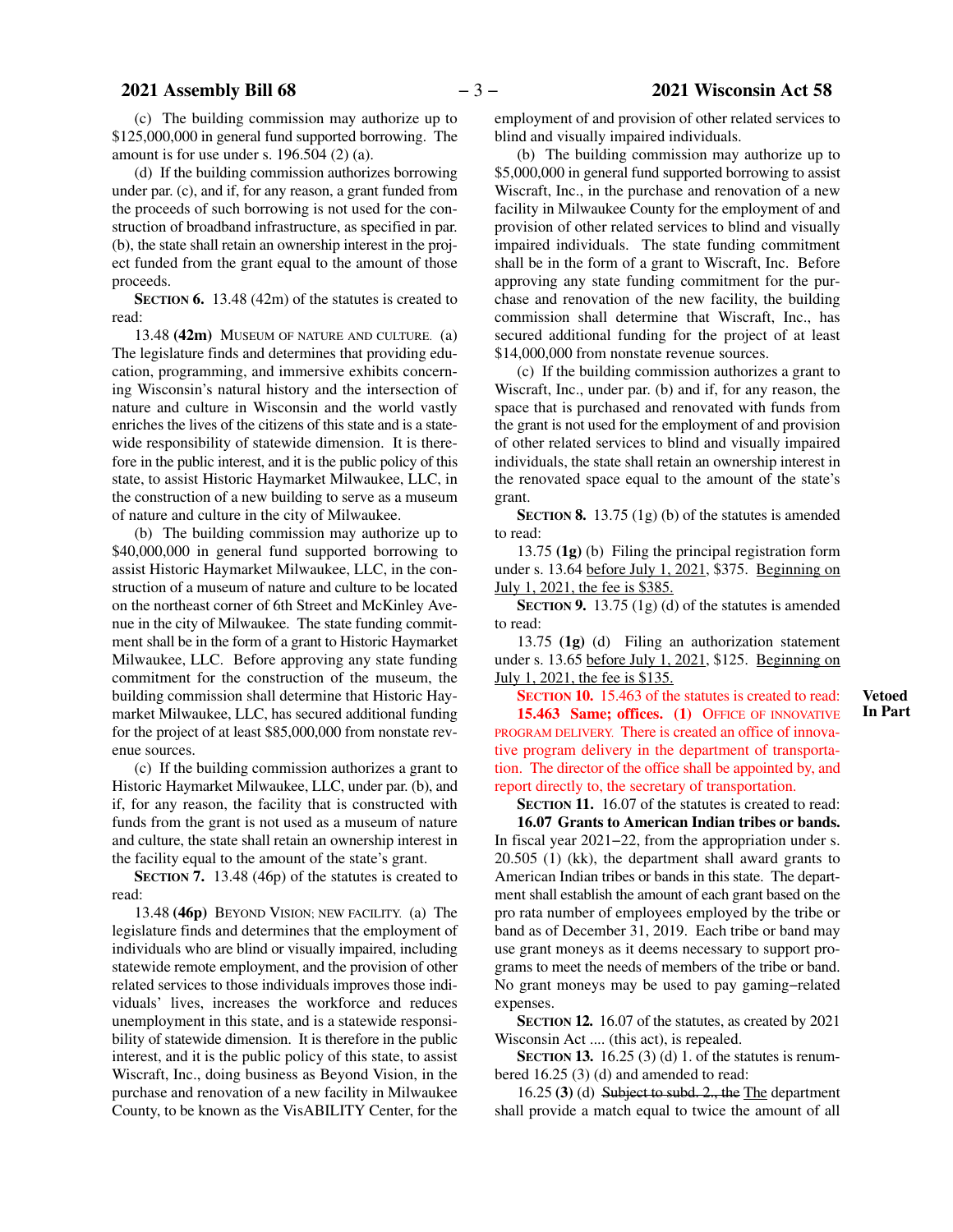#### **2021 Wisconsin Act 58** − 4 − 2021 Assembly Bill 68

annual municipal contributions paid for volunteer fire fighters, emergency medical responders, and emergency medical services practitioners up to a state match of \$390 per fiscal year, other than contributions paid for the purchase of additional years of service under par. (e), to be paid from the appropriation account under s. 20.505 (4) (er). This amount shall be adjusted annually on July 1 to reflect any changes in the U.S. consumer price index for all urban consumers, U.S. city average, as determined by the U.S. department of labor, for the 12−month period ending on the preceding December 31. The department shall pay all amounts that are matched under this paragraph to the individuals and organizations offering the plans selected by the municipalities.

**SECTION 14.** 16.25 (3) (d) 2. of the statutes is repealed.

**SECTION 15.** 16.313 (3) of the statutes is amended to read:

16.313 **(3)** A municipality receiving a grant under sub. (2) shall itself contribute at least \$50,000 \$10,000 for the purpose specified in sub. (2) (b).

**SECTION 16.** 16.5185 (1) (a) of the statutes is amended to read:

16.5185 **(1)** (a) An amount equal to 0.25 percent of the moneys projected to be deposited in the general fund during the fiscal year that are designated as "Taxes" in the summary in s. 20.005 (1), as published in the biennial budget act for that fiscal year. For fiscal year 2022−23 and each fiscal year thereafter the amount calculated under this paragraph is doubled.

**SECTION 18m.** 18.08 (1) (a) (intro.) of the statutes is amended to read:

18.08 **(1)** (a) (intro.) All moneys resulting from the contracting of public debt or any payment to be received with respect to any agreement or ancillary arrangement entered into under s. 18.06 (8) (a) with respect to any such public debt and any moneys transferred under s. 20.370 (5) (hq) or (hr) shall be credited to a separate and distinct fund, established in the state treasury, designated as the capital improvement fund, except that:

**SECTION 19.** 20.005 (1) of the statutes is repealed and recreated to read:

20.005 **(1)** SUMMARY OF ALL FUNDS. The budget governing fiscal operations for the state of Wisconsin for all funds beginning on July 1, 2021, and ending on June 30, 2023, is summarized as follows: [See Figure 20.005 (1) following]

**Figure: 20.005 (1)**

| <b>GENERAL FUND SUMMARY</b>                    |                      |                     |  |  |  |
|------------------------------------------------|----------------------|---------------------|--|--|--|
|                                                | $2022 - 23$          |                     |  |  |  |
| <b>Opening Balance, July 1</b>                 | 2,520,354,800<br>\$. | 1,336,031,600<br>\$ |  |  |  |
| <b>Revenues</b>                                |                      |                     |  |  |  |
| <b>Taxes</b>                                   | \$17,886,964,000     | \$19,457,864,000    |  |  |  |
| <b>Departmental Revenues</b>                   |                      |                     |  |  |  |
| <b>Tribal Gaming Revenues</b>                  | $\Omega$             | 20,764,200          |  |  |  |
| Other                                          | 484,355,600          | 471,370,400         |  |  |  |
| <b>Total Available</b>                         | \$20,891,674,400     | \$21,286,030,200    |  |  |  |
|                                                |                      |                     |  |  |  |
| <b>Appropriations, Transfers, and Reserves</b> |                      |                     |  |  |  |
| Gross Appropriations                           | \$19,304,791,200     | \$19,753,199,400    |  |  |  |
| Transfers to:                                  |                      |                     |  |  |  |
| <b>Transportation Fund</b>                     | 178,869,600          | 97,289,300          |  |  |  |
| <b>Budget Stabilization Fund</b>               | $\Omega$             | 550,000,000         |  |  |  |
| <b>Building Trust Fund</b>                     | 15,000,000           | $\Omega$            |  |  |  |
| <b>MA Trust Fund</b>                           | 174,665,900          | 527,783,700         |  |  |  |
| <b>UI</b> Trust Fund                           | 60,000,000           | 60,000,000          |  |  |  |
| <b>Compensation Reserves</b>                   | 41,929,200           | 105,951,600         |  |  |  |
| Less Lapses                                    | (219, 613, 100)      | (267,069,300)       |  |  |  |
| <b>Net Appropriations</b>                      | \$19,555,642,800     | \$20,827,154,700    |  |  |  |

**Vetoed In Part**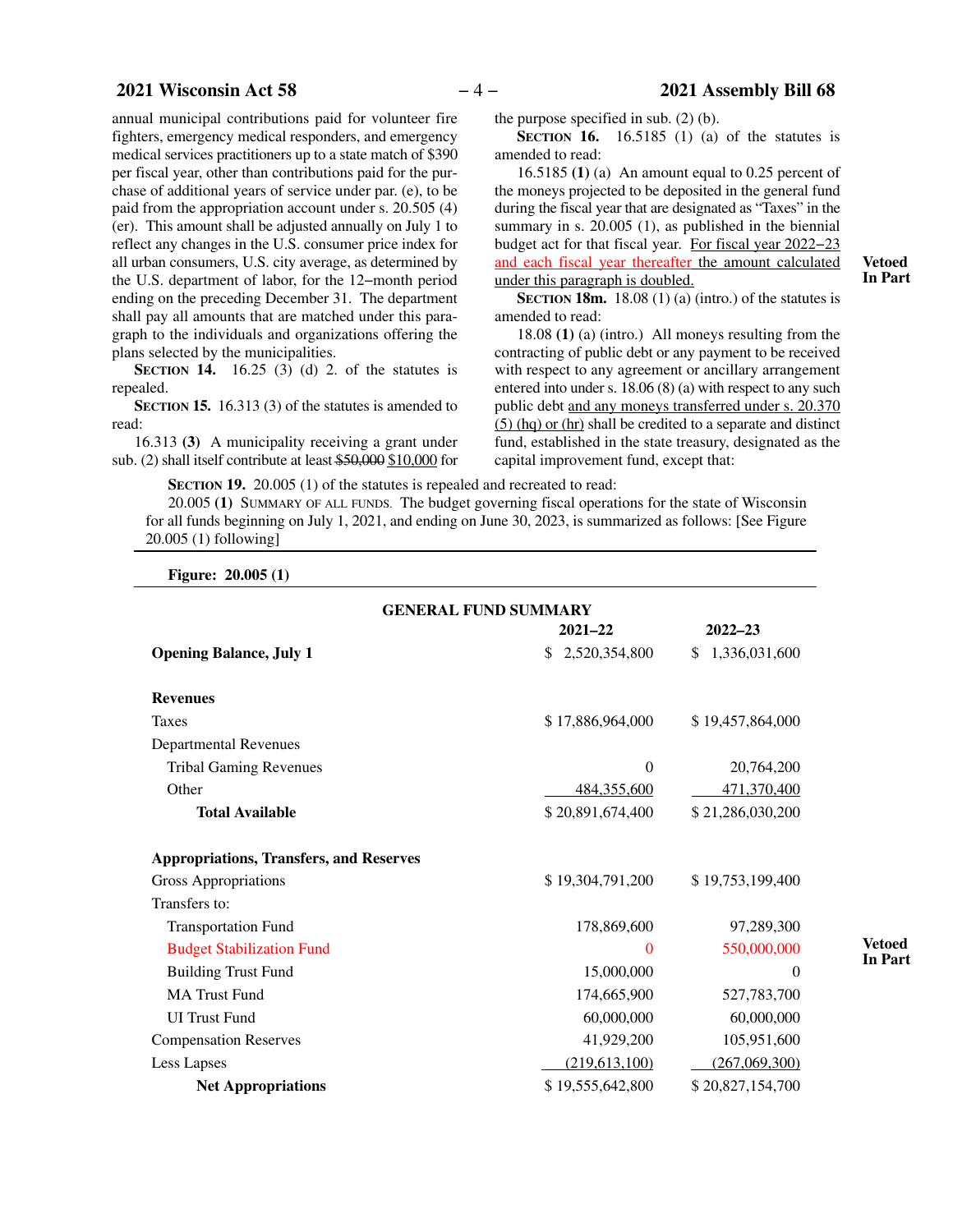| 2021 Assembly Bill 68           | $-5-$                                        | 2021 Wisconsin Act 58 |                     |  |
|---------------------------------|----------------------------------------------|-----------------------|---------------------|--|
|                                 |                                              | $2021 - 22$           | 2022-23             |  |
| <b>Balances</b>                 |                                              |                       |                     |  |
| <b>Gross Balance</b>            | S.                                           | 1,336,031,600         | \$<br>458,875,500   |  |
| Less Required Statutory Balance |                                              | (90,000,000)          | (95,000,000)        |  |
| Net Balance, June 30            | \$                                           | 1,246,031,600         | \$<br>363,875,500   |  |
|                                 | <b>SUMMARY OF APPROPRIATIONS - ALL FUNDS</b> |                       |                     |  |
|                                 |                                              | $2021 - 22$           | $2022 - 23$         |  |
| General Purpose Revenue         |                                              | \$19,304,791,200      | \$19,753,199,400    |  |
| <b>Federal Revenue</b>          |                                              | \$12,904,675,300      | \$12,704,075,400    |  |
| Program                         |                                              | (11, 943, 156, 100)   | (11, 726, 770, 200) |  |
| Segregated                      |                                              | (961, 519, 200)       | (977, 305, 200)     |  |
| Program Revenue                 |                                              | \$6,832,596,800       | \$6,849,415,300     |  |
| <b>State</b>                    |                                              | (5,863,261,100)       | (5,892,429,500)     |  |
| Service                         |                                              | (969, 335, 700)       | (956, 985, 800)     |  |
| <b>Segregated Revenue</b>       | S.                                           | 4,417,125,700         | \$4,549,623,600     |  |
| <b>State</b>                    |                                              | (4, 185, 035, 500)    | (4,319,533,400)     |  |
| Local                           |                                              | (115,325,600)         | (115,325,600)       |  |
| Service                         |                                              | (116, 764, 600)       | (114, 764, 600)     |  |
| <b>GRAND TOTAL</b>              |                                              | \$43,459,189,000      | \$43,856,313,700    |  |
|                                 | SUMMARY OF COMPENSATION RESERVES - ALL FUNDS |                       |                     |  |
|                                 |                                              | $2021 - 22$           | $2022 - 23$         |  |
| General Purpose Revenue         | \$                                           | 41,929,200            | \$<br>105,951,600   |  |
| <b>Federal Revenue</b>          |                                              | 6,627,800             | 16,346,500          |  |
| Program Revenue                 |                                              | 11,024,200            | 27,189,100          |  |
| <b>Segregated Revenue</b>       |                                              | 6,704,600             | 16,535,500          |  |
| <b>TOTAL</b>                    | \$                                           | 66,285,800            | \$<br>166,022,700   |  |
|                                 | <b>LOTTERY FUND SUMMARY</b>                  | $2021 - 22$           | $2022 - 23$         |  |
| <b>Gross Revenue</b>            |                                              |                       |                     |  |
| <b>Ticket Sales</b>             | \$                                           | 815,610,000           | 815,610,000<br>\$   |  |
| Miscellaneous Revenue           |                                              | 192,200               | 192,200             |  |
|                                 | \$                                           | 815,802,200           | \$<br>815,802,200   |  |
| <b>Expenses-SEG</b>             |                                              |                       |                     |  |
| Prizes                          | \$                                           | 510,560,800           | 510,560,800<br>\$   |  |
|                                 |                                              |                       |                     |  |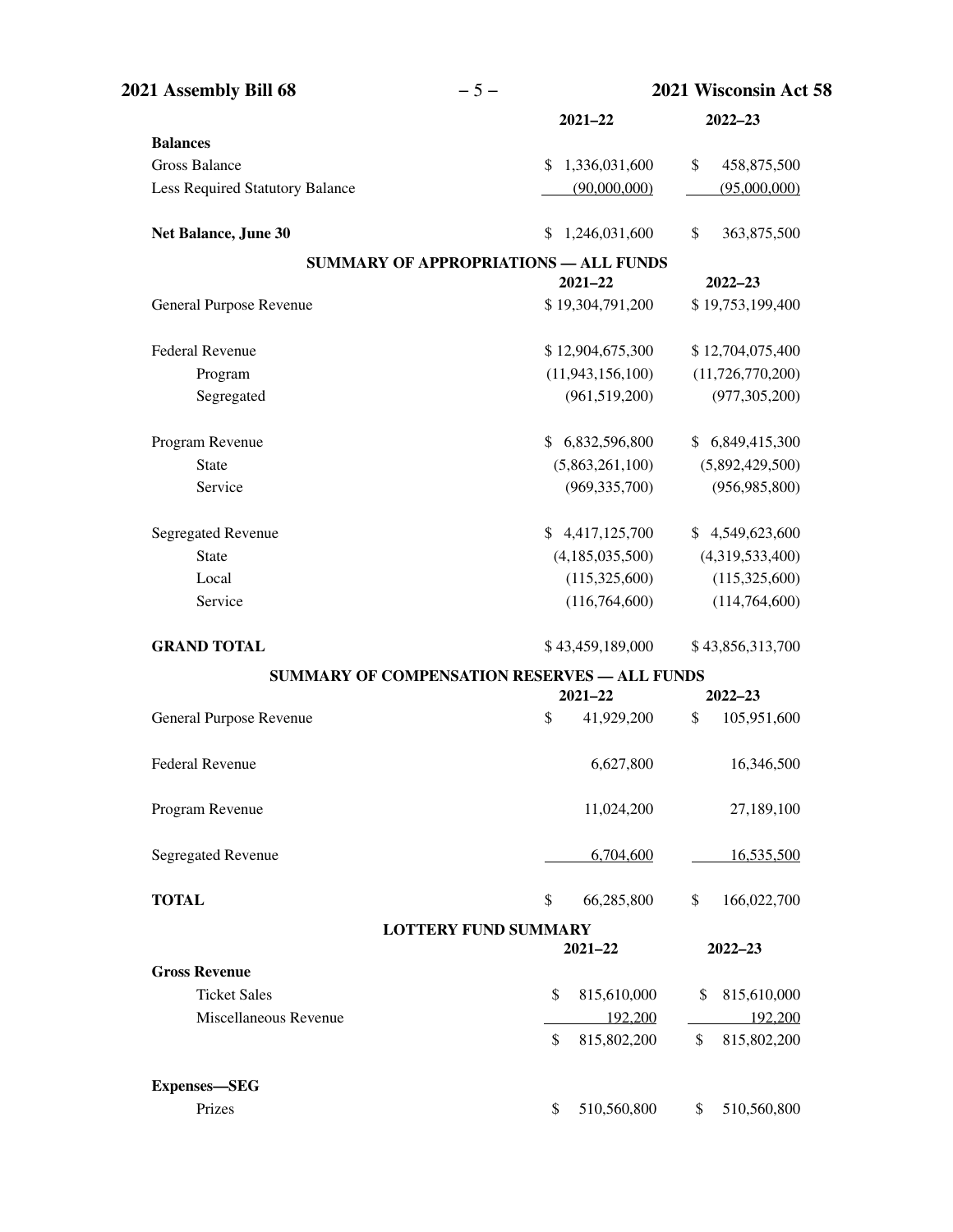| 2021 Wisconsin Act 58                          | $-6-$ | 2021 Assembly Bill 68 |                  |               |                  |
|------------------------------------------------|-------|-----------------------|------------------|---------------|------------------|
|                                                |       |                       | $2021 - 22$      |               | $2022 - 23$      |
| <b>Administrative Expenses</b>                 |       |                       | 28,983,800       |               | 27,539,800       |
|                                                |       | \$                    | 539,544,600      | $\mathcal{S}$ | 538,100,600      |
| Expenses-GPR                                   |       |                       |                  |               |                  |
| Administrative Expenses                        |       | \$                    | 72,875,000       | $\mathbb{Z}$  | 72,875,000       |
|                                                |       | \$                    | 72,875,000       | \$            | 72,875,000       |
| <b>Net Proceeds</b>                            |       | \$                    | 276,257,600      | \$            | 277,701,600      |
| <b>Total Available for Property Tax Relief</b> |       |                       |                  |               |                  |
| <b>Opening Balance</b>                         |       | $\mathcal{S}$         | 82,200,400       | $\mathcal{S}$ | 16,316,000       |
| <b>Net SEG Proceeds</b>                        |       |                       | 276,257,600      |               | 277,701,600      |
| <b>Interest Earnings</b>                       |       |                       | 80,000           |               | 80,000           |
| Gaming-Related Revenue                         |       |                       | $\boldsymbol{0}$ |               | $\boldsymbol{0}$ |
|                                                |       | \$                    | 358,538,000      | $\mathbb{S}$  | 294,097,600      |
| <b>Property Tax Relief</b>                     |       | \$                    | 342,222,000      | \$            | 277,781,600      |
| <b>Gross Closing Balance</b>                   |       | \$                    | 16,316,000       | \$            | 16,316,000       |
| <b>Reserve</b>                                 |       | \$                    | 16,316,000       | \$            | 16,316,000       |
| <b>Net Balance</b>                             |       | \$                    | $\boldsymbol{0}$ | \$            | $\boldsymbol{0}$ |

**SECTION 20.** 20.005 (2) of the statutes is repealed and recreated to read: 20.005 **(2)** STATE BORROWING PROGRAM SUMMARY. The following schedule sets forth the state borrowing program summary: [See Figures 20.005 (2) (a) and (b) following]

**Figure: 20.005 (2) (a)**

#### **SUMMARY OF BONDING AUTHORITY MODIFICATIONS 2021–23 FISCAL BIENNIUM**

| <b>Source and Purpose</b>                   | Amount           |
|---------------------------------------------|------------------|
| <b>GENERAL OBLIGATIONS</b>                  |                  |
| Administration                              |                  |
| Energy conservation projects                | \$<br>25,000,000 |
| Agriculture, Trade and Consumer Protection  |                  |
| Soil and water                              | 7,000,000        |
| <b>Building Commission</b>                  |                  |
| Other public purposes (all agency projects) | 232,987,700      |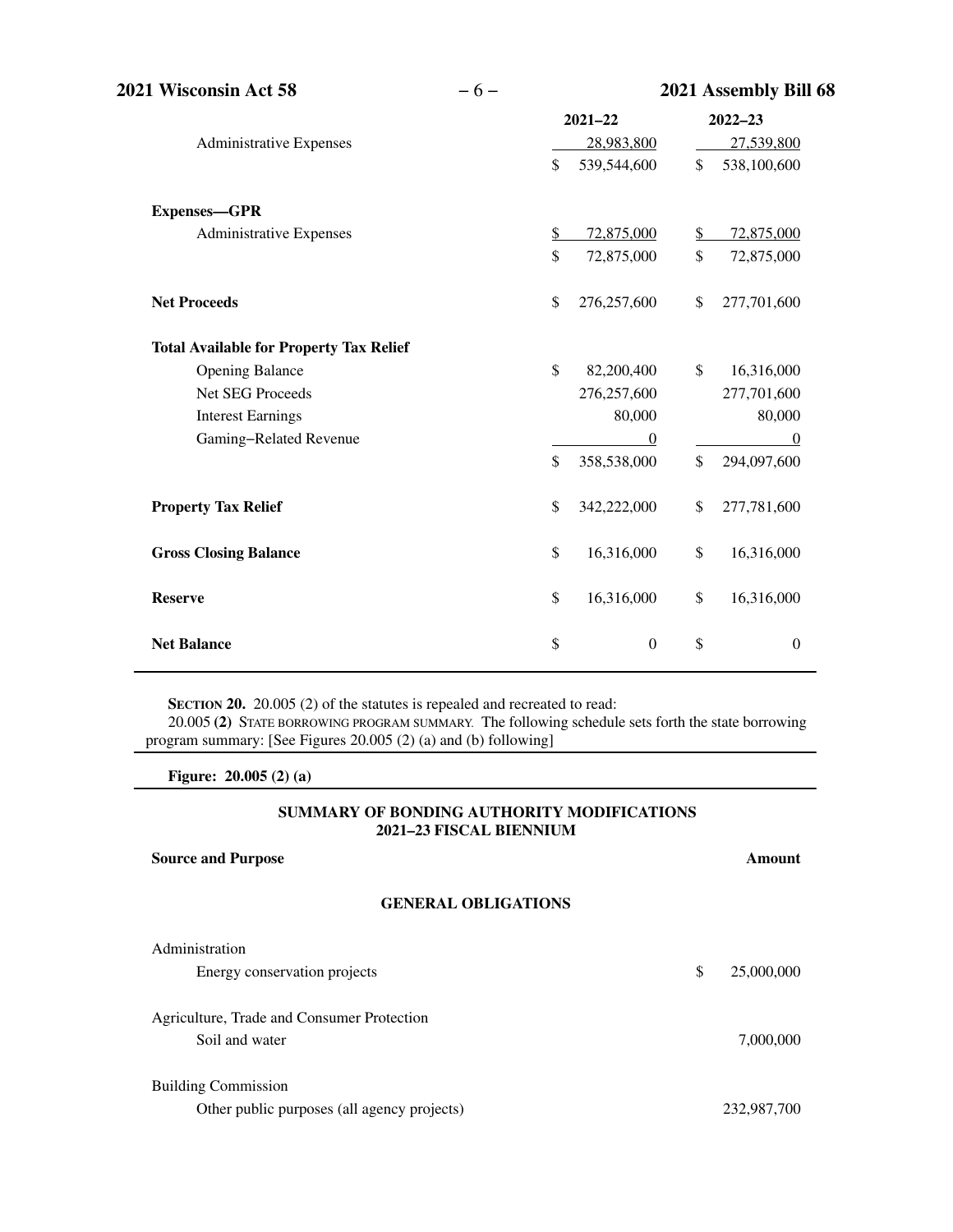| 2021 Assembly Bill 68                            | $-7-$ | 2021 Wisconsin Act 58 |                          |
|--------------------------------------------------|-------|-----------------------|--------------------------|
| <b>Source and Purpose</b>                        |       | <b>Amount</b>         |                          |
| Housing state agencies                           |       | 24,086,000            |                          |
| Non-state local project grant program            |       | 10,000,000            | <b>Vetoed</b><br>In Part |
| North Central Health Care                        |       | 5,000,000             |                          |
| WisCraft, Inc.-Beyond Vision Center-Milwaukee    |       | 5,000,000             |                          |
| Wisconsin Museum of Nature and Culture—Milwaukee |       | 40,000,000            |                          |
| Corrections                                      |       |                       |                          |
| Correctional facilities                          |       | 37,821,900            |                          |
| Juvenile correctional facilities                 |       | 4,000,000             |                          |
| <b>Health Services</b>                           |       |                       |                          |
| Mental health facilities                         |       | 60,367,400            |                          |
| <b>Historical Society</b>                        |       |                       |                          |
| Historic sites                                   |       | 8,321,000             |                          |
| Military Affairs                                 |       |                       |                          |
| Armories and military facilities                 |       | 21,825,300            |                          |
| <b>Natural Resources</b>                         |       |                       |                          |
| Contaminated sediment removal                    |       | 4,000,000             |                          |
| Dam safety projects                              |       | 10,000,000            |                          |
| Nonpoint source                                  |       | 6,500,000             |                          |
| Urban nonpoint source cost-sharing               |       | 4,000,000             |                          |
| Knowles-Nelson stewardship                       |       | 90,000,000            |                          |
| Recreation development                           |       | 13,261,700            |                          |
| SEG revenue supported facilities                 |       | 33,583,500            |                          |
| Public instruction                               |       | 17,611,700            |                          |
| <b>Public Service Commission</b>                 |       |                       |                          |
| <b>Broadband</b> grants                          |       | 125,000,000           |                          |
| Transportation                                   |       |                       |                          |
| Freight rail acquisition and improvements        |       | 20,000,000            |                          |
| Southeast Wisconsin megaprojects                 |       | 40,000,000            |                          |
| Design-build projects                            |       | 20,000,000            |                          |
| Harbor improvements                              |       | 15,300,000            |                          |
| University of Wisconsin System                   |       |                       |                          |
| Academic facilities                              |       | 540,612,000           |                          |
| Self-amortizing facilities                       |       | 83,875,000            |                          |
|                                                  |       |                       |                          |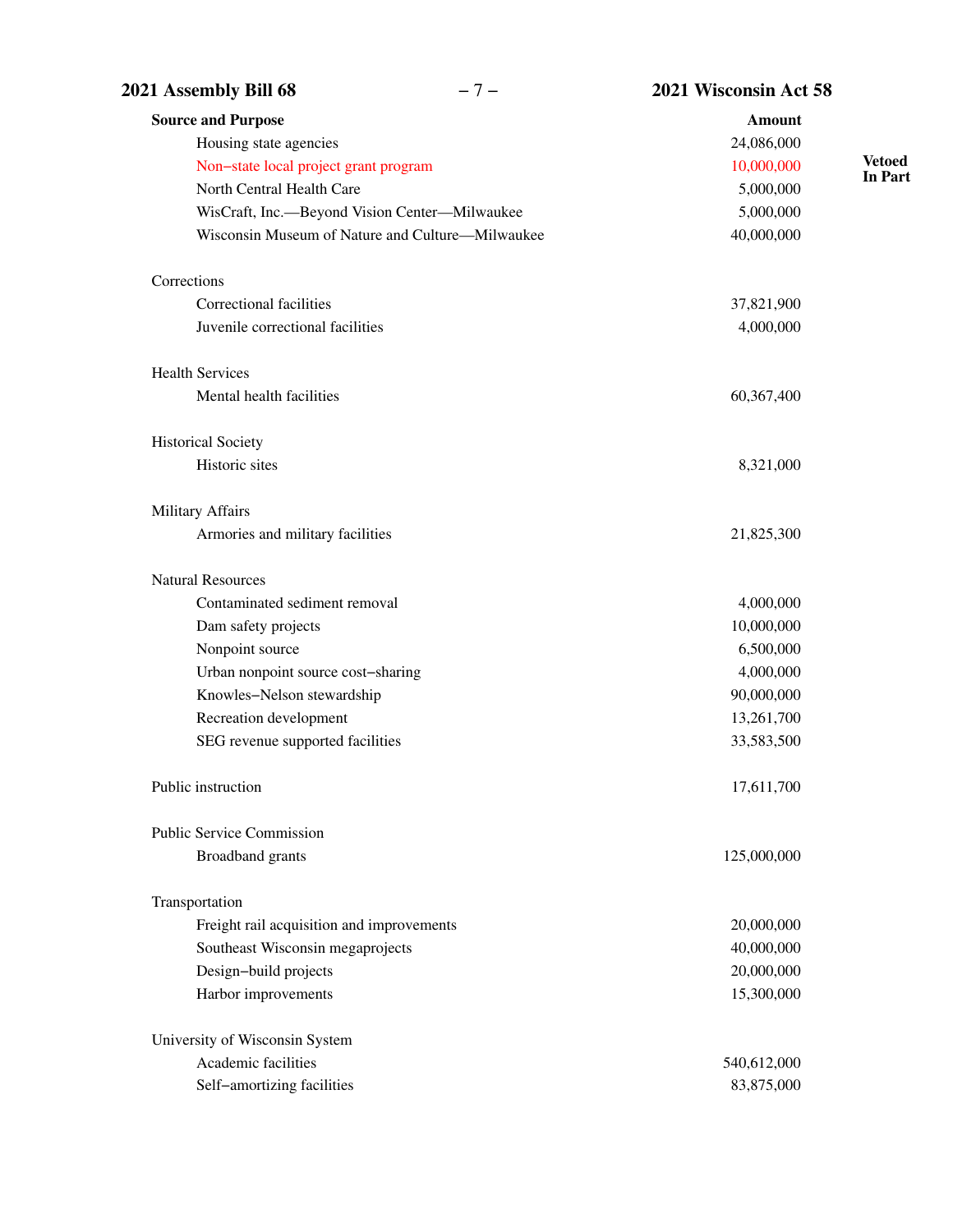| 2021 Wisconsin Act 58                                  | $-8-$                      | 2021 Assembly Bill 68 |
|--------------------------------------------------------|----------------------------|-----------------------|
| <b>Source and Purpose</b>                              |                            | <b>Amount</b>         |
| <b>Veterans Affairs</b>                                |                            |                       |
| Veterans facilities                                    |                            | 7,190,900             |
| Self-amortizing facilities                             |                            | 10,752,300            |
| <b>TOTAL General Obligation Bonds</b>                  |                            | \$1,523,096,400*      |
| *Excludes \$2,000,000,000 of economic refunding bonds. |                            |                       |
|                                                        | <b>REVENUE OBLIGATIONS</b> |                       |
| <b>Environmental Improvement Program</b>               |                            |                       |
| Clean water and safe drinking water                    |                            | \$<br>24,700,000      |
| Transportation                                         |                            |                       |
| Transportation facilities and major highway projects   |                            | 128,258,200           |
| <b>TOTAL Revenue Obligation Bonds</b>                  |                            | \$<br>152,958,200     |
| <b>GRAND TOTAL</b>                                     |                            | \$1,676,054,600       |

**Figure: 20.005 (2) (b)**

### **GENERAL OBLIGATION DEBT SERVICE FISCAL YEARS 2021–22 AND 2022–23**

| <b>STATUTE, AGENCY AND PURPOSE</b> |     |                                                                                                | <b>SOURCE</b> | $2021 - 22$ |           | $2022 - 23$ |           |
|------------------------------------|-----|------------------------------------------------------------------------------------------------|---------------|-------------|-----------|-------------|-----------|
|                                    |     | 20.115 Agriculture, trade and consumer protection, department of                               |               |             |           |             |           |
| (2)                                | (d) | Principal repayment and interest                                                               | <b>GPR</b>    | \$          | 1,800     | \$          | 800       |
| (7)                                | (b) | Principal repayment and interest,<br>conservation reserve enhancement                          | <b>GPR</b>    |             | 1,268,900 |             | 1,257,200 |
|                                    |     | 20.190 State fair park board                                                                   |               |             |           |             |           |
| (1)                                | (c) | Housing facilities principal<br>repayment, interest and rebates                                | <b>GPR</b>    |             | 211,000   |             | 115,700   |
| (1)                                | (d) | Principal repayment and interest                                                               | <b>GPR</b>    |             | 1,861,800 |             | 1,551,800 |
|                                    |     | 20.225 Educational communications board                                                        |               |             |           |             |           |
| (1)                                | (c) | Principal repayment and interest                                                               | <b>GPR</b>    |             | 2,372,100 |             | 1,952,800 |
|                                    |     | 20.245 Historical society                                                                      |               |             |           |             |           |
| (1)                                | (e) | Principal repayment, interest, and<br>rebates                                                  | <b>GPR</b>    |             | 4,496,300 |             | 4,718,600 |
|                                    |     | 20.250 Medical College of Wisconsin                                                            |               |             |           |             |           |
| (1)                                | (c) | Principal repayment, interest, and<br>rebates; biomedical research and<br>technology incubator | <b>GPR</b>    |             | 2,864,400 |             | 2,894,300 |
| (1)                                | (e) | Principal repayment and interest                                                               | <b>GPR</b>    |             | 505,500   |             | 478,000   |
|                                    |     | 20.255 Public instruction, department of                                                       |               |             |           |             |           |
| (1)                                | (d) | Principal repayment and interest                                                               | <b>GPR</b>    |             | 1,036,600 |             | 884,100   |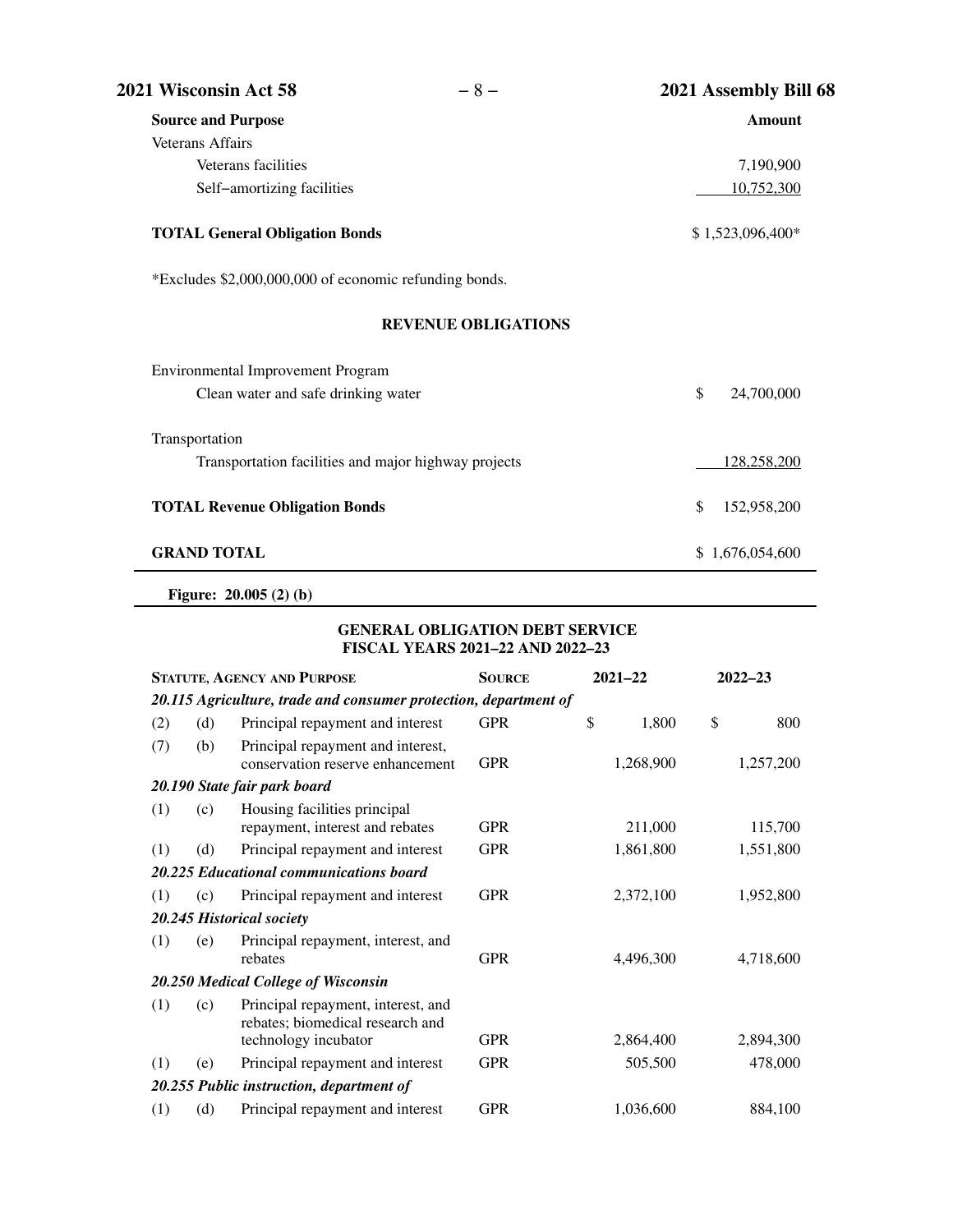| 2021 Assembly Bill 68 |      |                                                                                                                                                                        | $-9-$         | 2021 Wisconsin Act 58 |              |  |
|-----------------------|------|------------------------------------------------------------------------------------------------------------------------------------------------------------------------|---------------|-----------------------|--------------|--|
|                       |      | <b>STATUTE, AGENCY AND PURPOSE</b>                                                                                                                                     | <b>SOURCE</b> | $2021 - 22$           | $2022 - 23$  |  |
|                       |      | 20.285 University of Wisconsin System                                                                                                                                  |               |                       |              |  |
| (1)                   | (d)  | Principal repayment and interest                                                                                                                                       | <b>GPR</b>    | 207,168,500           | 211,391,800  |  |
|                       |      | 20.320 Environmental improvement program                                                                                                                               |               |                       |              |  |
| (1)                   | (c)  | Principal repayment and interest —<br>clean water fund program                                                                                                         | <b>GPR</b>    | 4,024,100             | 2,757,600    |  |
| (2)                   | (c)  | Principal repayment and interest —<br>safe drinking water loan program                                                                                                 | <b>GPR</b>    | 4,404,800             | 3,780,700    |  |
| 20.370                |      | Natural resources, department of                                                                                                                                       |               |                       |              |  |
| (7)                   | (aa) | Resource acquisition and<br>development — principal<br>repayment and interest                                                                                          | <b>GPR</b>    | 62,178,700            | 54,140,400   |  |
| (7)                   | (cb) | Principal repayment and interest —<br>pollution abatement bonds                                                                                                        | <b>GPR</b>    | $\boldsymbol{0}$      | $\mathbf{0}$ |  |
| (7)                   | (cc) | Principal repayment and interest —<br>combined sewer overflow;<br>pollution abatement bonds                                                                            | <b>GPR</b>    | 654,000               | 278,500      |  |
| (7)                   | (cd) | Principal repayment and interest —<br>municipal clean drinking water<br>grants                                                                                         | <b>GPR</b>    | 5,800                 | 2,300        |  |
| (7)                   | (ea) | Administrative facilities -<br>principal repayment and interest                                                                                                        | <b>GPR</b>    | 497,900               | 359,500      |  |
|                       |      | 20.395 Transportation, department of                                                                                                                                   |               |                       |              |  |
| (6)                   | (ad) | Principal repayment and interest,<br>contingent funding of southeast<br>Wisconsin freeway megaprojects,<br>state funds                                                 | <b>GPR</b>    | 15,544,200            | 17,185,400   |  |
| (6)                   | (ae) | Principal repayment and interest,<br>contingent funding of major<br>highway and rehabilitation projects,<br>state funds                                                | <b>GPR</b>    | 13,944,000            | 14,034,100   |  |
| (6)                   | (af) | Principal repayment and interest,<br>local roads for job preservation<br>program, major highway and<br>rehabilitation projects, southeast<br>megaprojects, state funds | <b>GPR</b>    | 72,620,500            | 59,586,800   |  |
|                       |      | 20.410 Corrections, department of                                                                                                                                      |               |                       |              |  |
| (1)                   | (e)  | Principal repayment and interest                                                                                                                                       | <b>GPR</b>    | 49,075,600            | 35,911,300   |  |
| (1)                   | (ec) | Prison industries principal, interest<br>and rebates                                                                                                                   | <b>GPR</b>    | $\mathbf{0}$          | $\mathbf{0}$ |  |
| (3)                   | (e)  | Principal repayment and interest                                                                                                                                       | <b>GPR</b>    | 2,702,200             | 2,350,500    |  |
| (3)                   | (fm) | Secured residential care centers for<br>children and youth                                                                                                             | <b>GPR</b>    | 280,300               | 1,935,100    |  |
|                       |      | 20.435 Health services, department of                                                                                                                                  |               |                       |              |  |
| (2)                   | (ee) | Principal repayment and interest                                                                                                                                       | <b>GPR</b>    | 18,637,400            | 17,580,400   |  |
|                       |      | 20.465 Military affairs, department of                                                                                                                                 |               |                       |              |  |
| (1)                   | (d)  | Principal repayment and interest                                                                                                                                       | <b>GPR</b>    | 6,697,800             | 6,334,900    |  |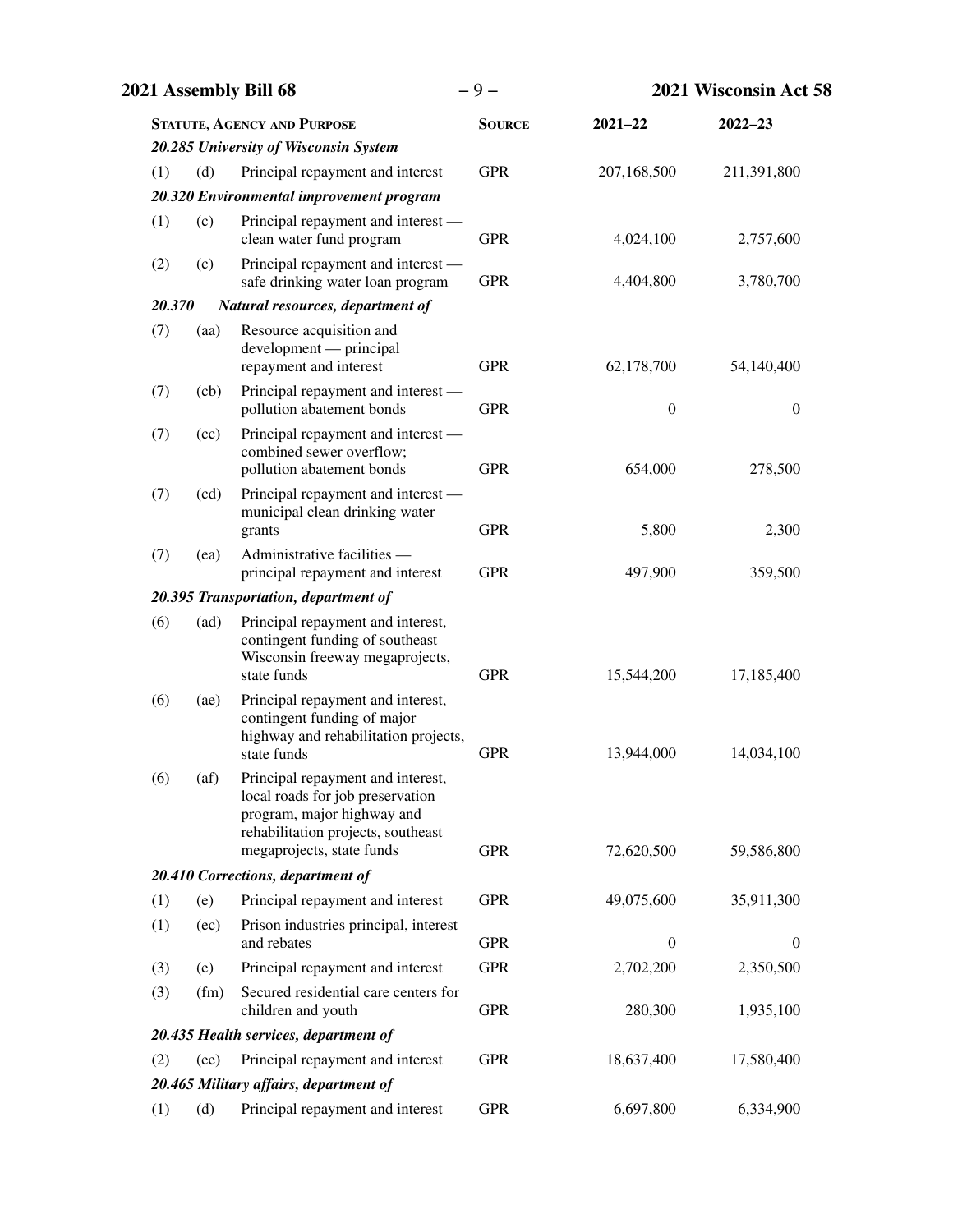|     | 2021 Wisconsin Act 58 |                                                                                                                       | $-10-$        |                  | 2021 Assembly Bill 68 |  |  |
|-----|-----------------------|-----------------------------------------------------------------------------------------------------------------------|---------------|------------------|-----------------------|--|--|
|     |                       | <b>STATUTE, AGENCY AND PURPOSE</b>                                                                                    | <b>SOURCE</b> | $2021 - 22$      | $2022 - 23$           |  |  |
|     |                       | 20.485 Veterans affairs, department of                                                                                |               |                  |                       |  |  |
| (1) | (f)                   | Principal repayment and interest                                                                                      | <b>GPR</b>    | 2,404,800        | 1,543,200             |  |  |
|     |                       | 20.505 Administration, department of                                                                                  |               |                  |                       |  |  |
| (4) | (es)                  | Principal, interest, and rebates;<br>general purpose revenue — schools                                                | <b>GPR</b>    | 750,900          | 325,500               |  |  |
| (4) | (et)                  | Principal, interest, and rebates;<br>general purpose revenue — public<br>library boards                               | <b>GPR</b>    | 6,600            | 3,400                 |  |  |
| (5) | (c)                   | Principal repayment and interest;<br><b>Black Point Estate</b>                                                        | <b>GPR</b>    | 229,600          | 194,600               |  |  |
|     |                       | 20.855 Miscellaneous appropriations                                                                                   |               |                  |                       |  |  |
| (8) | (a)                   | Dental clinic and education facility;<br>principal repayment, interest and<br>rebates                                 | <b>GPR</b>    | 2,015,700        | 924,800               |  |  |
|     |                       | 20.867 Building commission                                                                                            |               |                  |                       |  |  |
| (1) | (a)                   | Principal repayment and interest;<br>housing of state agencies                                                        | <b>GPR</b>    | $\boldsymbol{0}$ | $\boldsymbol{0}$      |  |  |
| (1) | (b)                   | Principal repayment and interest;<br>capitol and executive residence                                                  | <b>GPR</b>    | 4,227,800        | 2,521,200             |  |  |
| (3) | (a)                   | Principal repayment and interest                                                                                      | <b>GPR</b>    | 23,722,400       | 31,938,400            |  |  |
| (3) | (b)                   | Principal repayment and interest                                                                                      | <b>GPR</b>    | 1,278,100        | 1,537,800             |  |  |
| (3) | (bb)                  | Principal repayment, interest, and<br>rebates; AIDS Network, Inc.                                                     | <b>GPR</b>    | 11,000           | 11,100                |  |  |
| (3) | (bc)                  | Principal repayment, interest, and<br>rebates; Grand Opera House in<br>Oshkosh                                        | <b>GPR</b>    | 52,300           | 43,300                |  |  |
| (3) | (bd)                  | Principal repayment, interest, and<br>rebates; Aldo Leopold climate<br>change classroom and interactive<br>laboratory | <b>GPR</b>    | 36,900           | 36,500                |  |  |
| (3) | (be)                  | Principal repayment, interest, and<br>rebates; Bradley Center Sports and<br><b>Entertainment Corporation</b>          | <b>GPR</b>    | 568,300          | 528,800               |  |  |
| (3) | (bf)                  | Principal repayment, interest, and<br>rebates; AIDS Resource Center of<br>Wisconsin, Inc.                             | <b>GPR</b>    | 29,200           | 29,500                |  |  |
| (3) | (bg)                  | Principal repayment, interest, and<br>rebates; Madison Children's<br>Museum                                           | <b>GPR</b>    | 9,200            | 9,300                 |  |  |
| (3) | (bh)                  | Principal repayment, interest, and<br>rebates; Myrick Hixon EcoPark,<br>Inc.                                          | <b>GPR</b>    | 36,700           | 42,300                |  |  |
| (3) | (bj)                  | Principal repayment, interest, and<br>rebates; Lac du Flambeau Indian<br><b>Tribal Cultural Center</b>                | <b>GPR</b>    | 16,000           | 16,000                |  |  |
| (3) | (bL)                  | Principal repayment, interest and<br>rebates; family justice center                                                   | <b>GPR</b>    | 725,500          | 725,900               |  |  |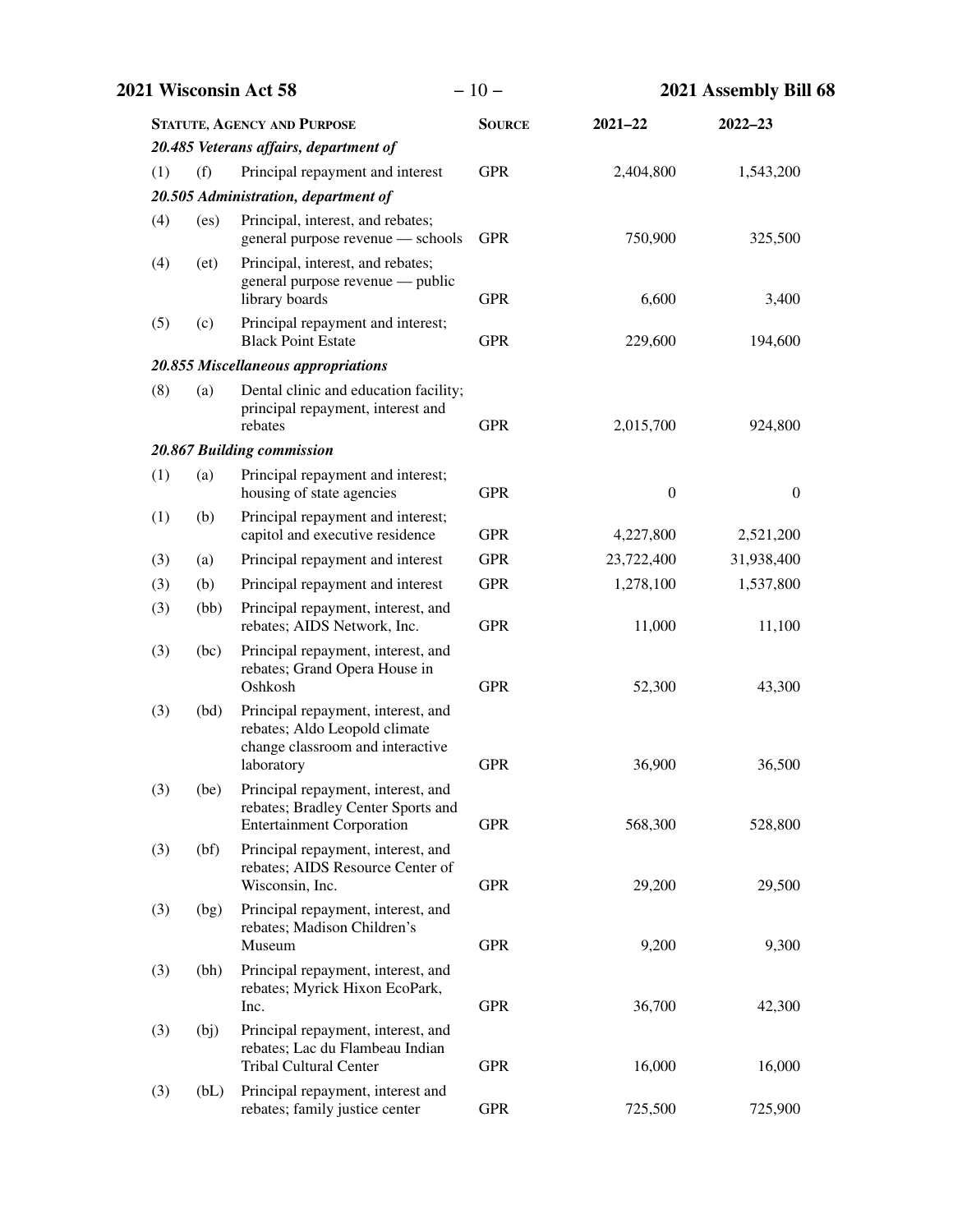|     | 2021 Assembly Bill 68 |                                                                                                                             | $-11-$        |                  | 2021 Wisconsin Act 58 |  |  |
|-----|-----------------------|-----------------------------------------------------------------------------------------------------------------------------|---------------|------------------|-----------------------|--|--|
|     |                       | <b>STATUTE, AGENCY AND PURPOSE</b>                                                                                          | <b>SOURCE</b> | $2021 - 22$      | $2022 - 23$           |  |  |
| (3) | (bm)                  | Principal repayment, interest, and<br>rebates; HR Academy, Inc.                                                             | <b>GPR</b>    | 120,300          | 97,000                |  |  |
| (3) | (bn)                  | Principal repayment, interest and<br>rebates; Hmong cultural centers                                                        | <b>GPR</b>    | 22,100           | 19,900                |  |  |
| (3) | (b)                   | Principal repayment, interest and<br>rebates; psychiatric and behavioral<br>health treatment beds; Marathon<br>County       | <b>GPR</b>    | $\boldsymbol{0}$ | $\boldsymbol{0}$      |  |  |
| (3) | (bq)                  | Principal repayment, interest and<br>rebates; children's research institute                                                 | <b>GPR</b>    | 903,200          | 848,600               |  |  |
| (3) | (br)                  | Principal repayment, interest and<br>rebates                                                                                | <b>GPR</b>    | 70,500           | 15,200                |  |  |
| (3) | (bt)                  | Principal repayment, interest, and<br>rebates; Wisconsin Agriculture<br>Education Center, Inc.                              | <b>GPR</b>    | 315,000          | 311,800               |  |  |
| (3) | (bu)                  | Principal repayment, interest and<br>rebates; Civil War exhibit at the<br>Kenosha Public Museums                            | <b>GPR</b>    | 30,900           | 30,300                |  |  |
| (3) | (bv)                  | Principal repayment, interest, and<br>rebates; Bond Health Center                                                           | <b>GPR</b>    | 52,000           | 61,700                |  |  |
| (3) | (bw)                  | Principal repayment, interest, and<br>rebates; Eau Claire Confluence<br>Arts, Inc.                                          | <b>GPR</b>    | 959,800          | 950,600               |  |  |
| (3) | (bx)                  | Principal repayment, interest, and<br>rebates; Carroll University                                                           | <b>GPR</b>    | 189,000          | 198,700               |  |  |
| (3) | (cb)                  | Principal repayment, interest and<br>rebates; Domestic Abuse<br>Intervention Services, Inc.                                 | <b>GPR</b>    | 36,500           | 36,500                |  |  |
| (3) | (cd)                  | Principal repayment, interest and<br>rebates; K I Convention Center                                                         | <b>GPR</b>    | 134,100          | 133,400               |  |  |
| (3) | (cf)                  | Principal repayment, interest and<br>rebates; Dane County; livestock<br>facilities                                          | <b>GPR</b>    | 573,600          | 575,000               |  |  |
| (3) | (ch)                  | Principal repayment, interest, and<br>rebates; Wisconsin Maritime Center<br>of Excellence                                   | <b>GPR</b>    | 344,200          | 342,400               |  |  |
| (3) | (cj)                  | Principal repayment, interest, and<br>rebates; Norskedalen Nature and<br>Heritage Center                                    | <b>GPR</b>    | 8,800            | 36,800                |  |  |
| (3) | (cq)                  | Principal repayment, interest, and<br>rebates; La Crosse Center                                                             | <b>GPR</b>    | 401,300          | 401,300               |  |  |
| (3) | (c)                   | Principal repayment, interest, and<br>rebates; St. Ann Center for<br>Intergenerational Care, Inc.;<br><b>Bucyrus Campus</b> | <b>GPR</b>    | 342,700          | 338,100               |  |  |
| (3) | $\left($ cs $\right)$ | Principal repayment, interest, and<br>rebates; Brown County innovation<br>center                                            | <b>GPR</b>    | 328,700          | 334,700               |  |  |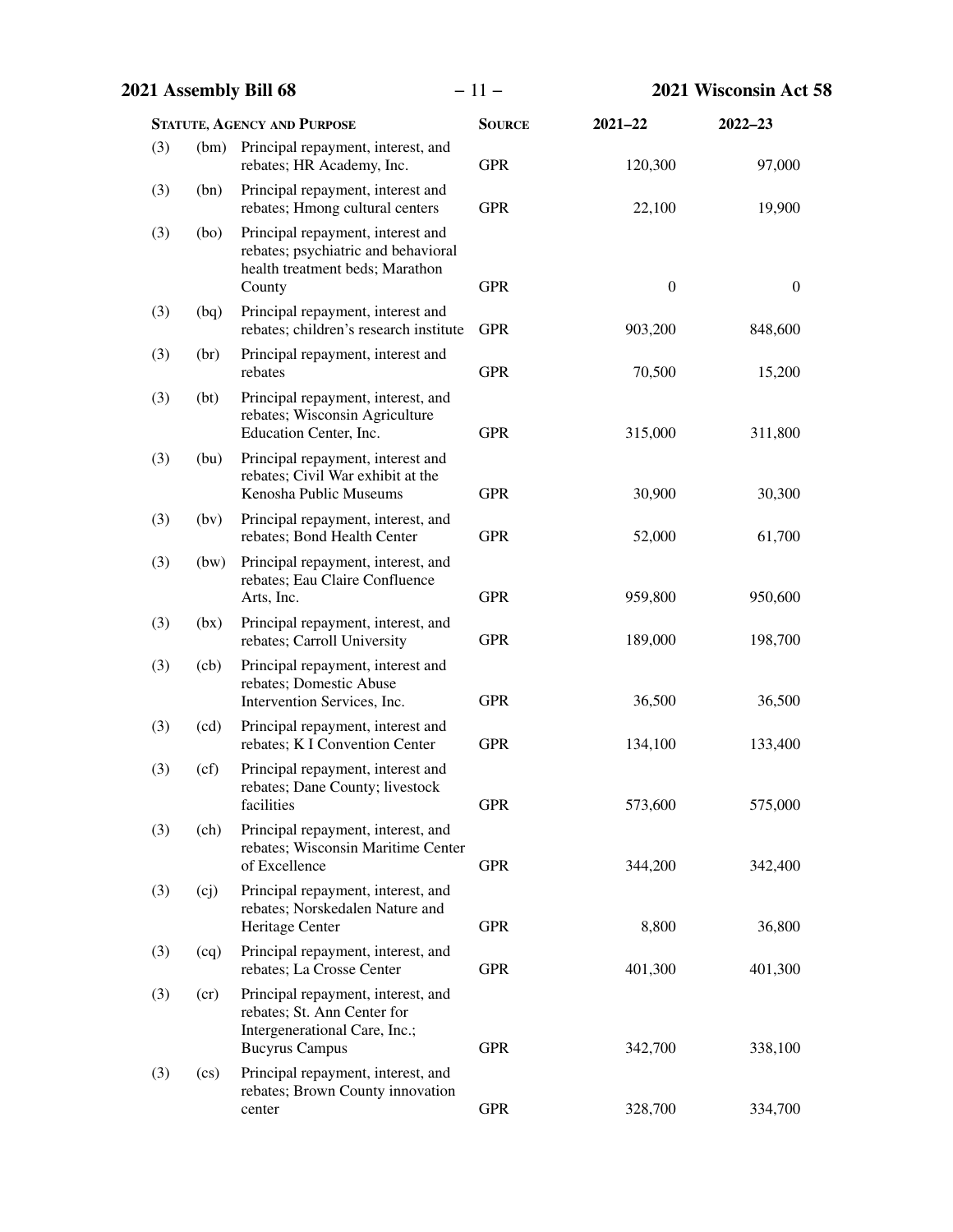| <b>2021 Wisconsin Act 58</b> |         |                                                                                           | $-12-$        |                  | 2021 Assembly Bill 68 |                                 |  |
|------------------------------|---------|-------------------------------------------------------------------------------------------|---------------|------------------|-----------------------|---------------------------------|--|
|                              |         | <b>STATUTE, AGENCY AND PURPOSE</b>                                                        | <b>SOURCE</b> | $2021 - 22$      | 2022-23               |                                 |  |
| (3)                          | (ct)    | Principal repayment, interest, and<br>rebates; grants for local projects                  | <b>GPR</b>    | $\boldsymbol{0}$ | $\overline{0}$        | <b>Vetoed</b><br><b>In Part</b> |  |
| (3)                          | (cv)    | Principal repayment, interest, and<br>rebates; Beyond Vision;<br><b>VisABILITY Center</b> | <b>GPR</b>    | $\boldsymbol{0}$ | $\boldsymbol{0}$      |                                 |  |
| (3)                          | (cw)    | Principal repayment, interest, and<br>rebates; projects                                   | <b>GPR</b>    | $\boldsymbol{0}$ | $\boldsymbol{0}$      |                                 |  |
| (3)                          | (cx)    | Principal repayment, interest, and<br>rebates; center                                     | <b>GPR</b>    | $\boldsymbol{0}$ | $\theta$              |                                 |  |
| (3)                          | (cz)    | Museum of nature and culture                                                              | <b>GPR</b>    | 0                | $\boldsymbol{0}$      |                                 |  |
| (3)                          | (e)     | Principal repayment, interest, and<br>rebates; parking ramp                               | <b>GPR</b>    | $\overline{0}$   | $\theta$              |                                 |  |
|                              |         | <b>TOTAL General Purpose Revenue Debt Service</b>                                         |               | \$514,007,900    | \$486,646,200         |                                 |  |
| 20.190                       |         | State fair park board                                                                     |               |                  |                       |                                 |  |
| (1)                          | (j)     | State fair principal repayment,<br>interest and rebates                                   | PR            | \$<br>2,046,000  | \$<br>1,955,400       |                                 |  |
| 20.225                       |         | <b>Educational communications board</b>                                                   |               |                  |                       |                                 |  |
| (1)                          | (i)     | Program revenue facilities;<br>principal repayment, interest, and<br>rebates              | PR            | $\boldsymbol{0}$ | $\boldsymbol{0}$      |                                 |  |
|                              |         | 20.245 Historical society                                                                 |               |                  |                       |                                 |  |
| (1)                          | (i)     | Self-amortizing facilities; principal<br>repayment, interest, and rebates                 | <b>PR</b>     | 49,000           | 65,300                |                                 |  |
|                              |         | 20.285 University of Wisconsin System                                                     |               |                  |                       |                                 |  |
| (1)                          | (gj)    | Self-amortizing facilities principal<br>and interest                                      | <b>PR</b>     | 152,883,400      | 158,152,900           |                                 |  |
|                              |         | 20.370 Natural resources, department of                                                   |               |                  |                       |                                 |  |
| (7)                          | (ad)    | Land sales — principal repayment                                                          | PR            | $\boldsymbol{0}$ | $\boldsymbol{0}$      |                                 |  |
| (7)                          | (ag)    | Land acquisition $-$ principal<br>repayment and interest                                  | PR            | $\overline{0}$   | $\overline{0}$        |                                 |  |
| (7)                          | (cg)    | Principal repayment and interest -<br>nonpoint repayments                                 | PR            | $\boldsymbol{0}$ | $\boldsymbol{0}$      |                                 |  |
|                              |         | 20.410 Corrections, department of                                                         |               |                  |                       |                                 |  |
| (1)                          | (ko)    | Prison industries principal<br>repayment, interest and rebates                            | PR            | 53,700           | 45,200                |                                 |  |
|                              |         | 20.485 Veterans affairs, department of                                                    |               |                  |                       |                                 |  |
| (1)                          | $(g_0)$ | Self-amortizing facilities; principal<br>repayment and interest                           | PR            | 3,958,500        | 5,016,200             |                                 |  |
|                              |         | 20.505 Administration, department of                                                      |               |                  |                       |                                 |  |
| (4)                          | (ha)    | Principal, interest, and rebates;<br>program revenue — schools                            | PR            | $\boldsymbol{0}$ | $\boldsymbol{0}$      |                                 |  |
| (4)                          | (hb)    | Principal, interest, and rebates;<br>program revenue — public library<br>boards           | PR            | $\boldsymbol{0}$ | $\boldsymbol{0}$      |                                 |  |
| (5)                          | (g)     | Principal repayment, interest and<br>rebates; parking                                     | PR            | 3,082,800        | 2,258,100             |                                 |  |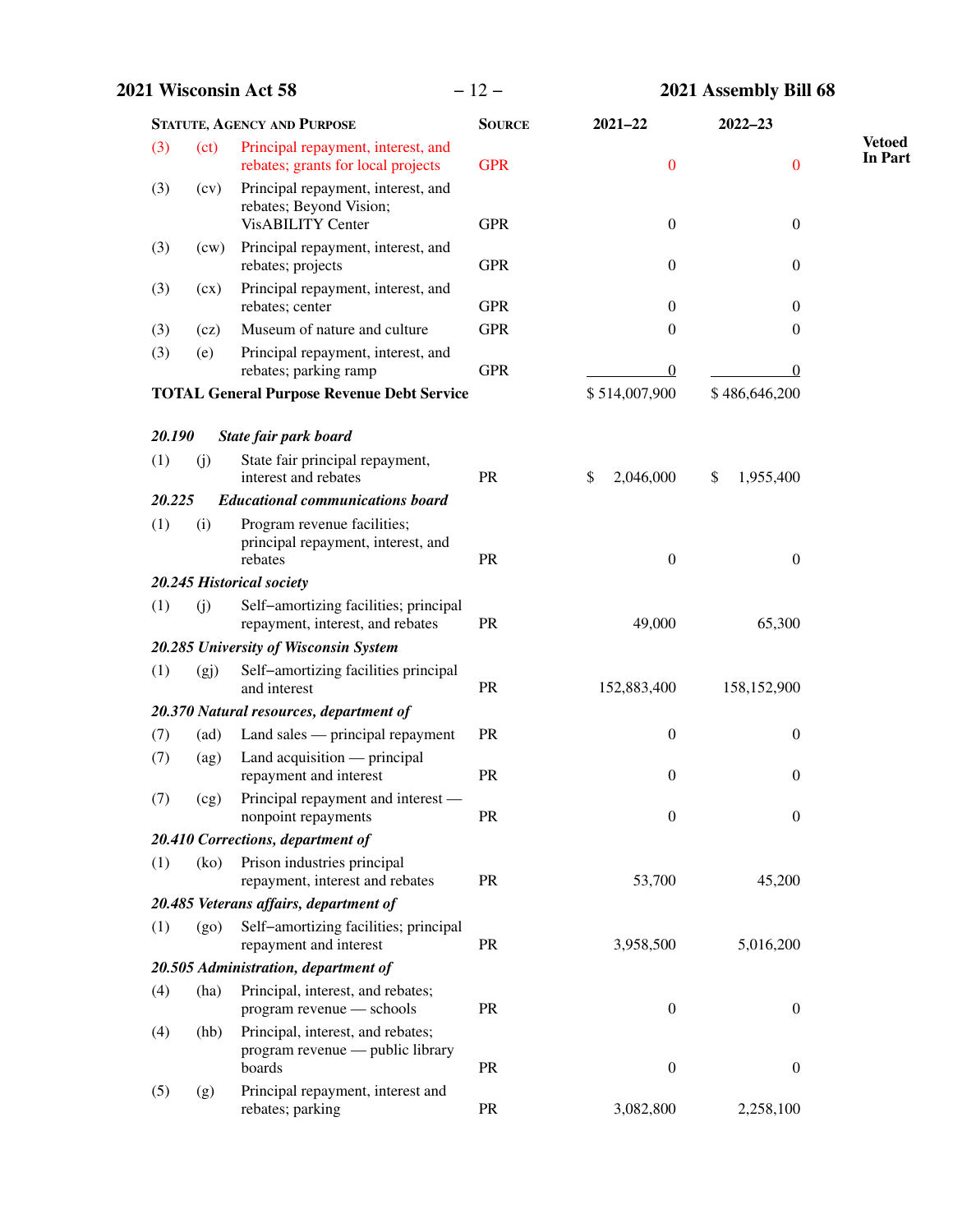| 2021 Assembly Bill 68              |                            |                                                                                            | $-13-$        |                  | 2021 Wisconsin Act 58 |  |  |
|------------------------------------|----------------------------|--------------------------------------------------------------------------------------------|---------------|------------------|-----------------------|--|--|
| <b>STATUTE, AGENCY AND PURPOSE</b> |                            |                                                                                            | <b>SOURCE</b> | $2021 - 22$      | $2022 - 23$           |  |  |
| (5)                                | (kc)                       | Principal repayment, interest and<br>rebates                                               | PR            | 30,287,000       | 25,629,100            |  |  |
|                                    |                            | 20.867 Building commission                                                                 |               |                  |                       |  |  |
| (3)                                | (g)                        | Principal repayment, interest and<br>rebates; program revenues                             | PR            | $\boldsymbol{0}$ | $\boldsymbol{0}$      |  |  |
| (3)                                | (h)                        | Principal repayment, interest and<br>rebates                                               | PR            | $\mathbf{0}$     | $\mathbf{0}$          |  |  |
| (3)                                | (i)                        | Principal repayment, interest and<br>rebates; capital equipment                            | PR            | $\boldsymbol{0}$ | $\boldsymbol{0}$      |  |  |
| (3)                                | (kd)                       | Energy conservation construction<br>projects; principal repayment,<br>interest and rebates | PR            | 209,500          | 461,400               |  |  |
| (3)                                | (km)                       | Aquaculture demonstration facility;<br>principal repayment and interest                    | PR            | 245,700          | 185,600               |  |  |
|                                    |                            | <b>TOTAL Program Revenue Debt Service</b>                                                  |               | \$192,815,600    | \$193,769,200         |  |  |
|                                    |                            | 20.115 Agriculture, trade and consumer protection, department of                           |               |                  |                       |  |  |
| (7)                                | (s)                        | Principal repayment and interest;<br>soil and water, environmental fund                    | <b>SEG</b>    | \$<br>4,443,500  | \$<br>4,660,900       |  |  |
|                                    |                            | 20.320 Environmental improvement program                                                   |               |                  |                       |  |  |
| (1)                                | (t)                        | Principal repayment and interest —<br>clean water fund program bonds                       | <b>SEG</b>    | 8,000,000        | 7,000,000             |  |  |
|                                    |                            | 20.370 Natural resources, department of                                                    |               |                  |                       |  |  |
| (7)                                | (aq)                       | Resource acquisition and<br>development — principal<br>repayment and interest              | <b>SEG</b>    | 100              | 100                   |  |  |
| (7)                                | (ar)                       | Dam repair and removal -<br>principal repayment and interest                               | <b>SEG</b>    | 219,000          | 135,100               |  |  |
| (7)                                | (at)                       | Recreation development -<br>principal repayment and interest                               | <b>SEG</b>    | $\boldsymbol{0}$ | $\boldsymbol{0}$      |  |  |
| (7)                                | (au)                       | State forest acquisition and<br>development — principal<br>repayment and interest          | <b>SEG</b>    | 13,500,000       | 13,500,000            |  |  |
| (7)                                | (bq)                       | Principal repayment and interest -<br>remedial action                                      | <b>SEG</b>    | 1,626,300        | 1,308,200             |  |  |
| (7)                                | (br)                       | Principal repayment and interest —<br>contaminated sediment                                | <b>SEG</b>    | 2,307,900        | 2,033,700             |  |  |
| (7)                                | (cq)                       | Principal repayment and interest —<br>nonpoint source grants                               | <b>SEG</b>    | 3,870,800        | 3,473,300             |  |  |
| (7)                                | (c)                        | Principal repayment and interest —<br>nonpoint source                                      | <b>SEG</b>    | 2,282,500        | 2,630,700             |  |  |
| (7)                                | $\left( \text{cs} \right)$ | Principal repayment and interest —<br>urban nonpoint source cost-sharing                   | <b>SEG</b>    | 3,051,000        | 3,223,100             |  |  |
| (7)                                | (ct)                       | Principal repayment and interest —<br>pollution abatement, environmental<br>fund           | SEG           | 3,166,300        | 1,504,100             |  |  |
| (7)                                | (cu)                       | Principal repayment and interest -<br>water pollution control                              | <b>SEG</b>    | $\boldsymbol{0}$ | $\boldsymbol{0}$      |  |  |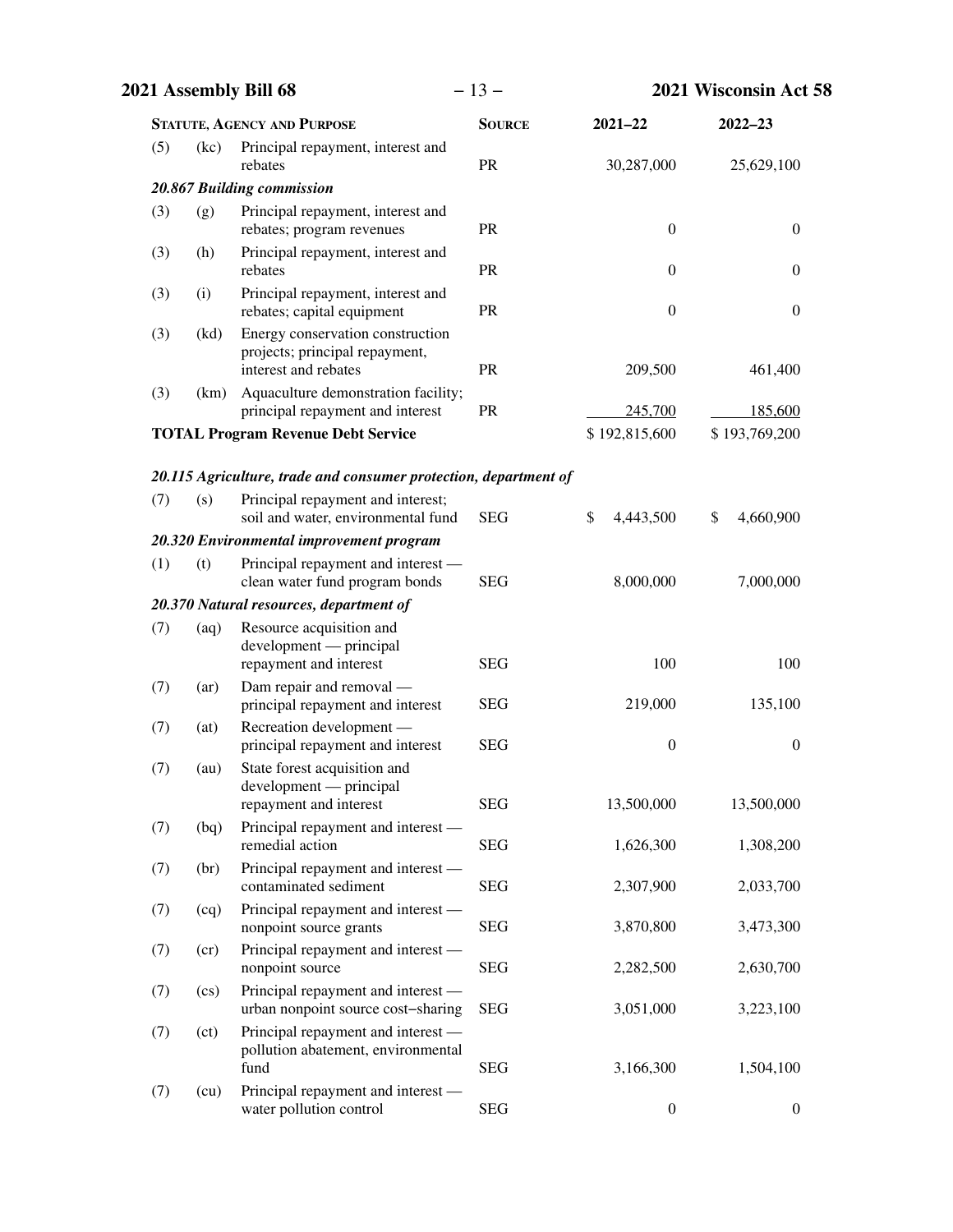| 2021 Wisconsin Act 58 |      | $-14-$                                                                                                                                              | 2021 Assembly Bill 68 |                   |                   |
|-----------------------|------|-----------------------------------------------------------------------------------------------------------------------------------------------------|-----------------------|-------------------|-------------------|
|                       |      | <b>STATUTE, AGENCY AND PURPOSE</b>                                                                                                                  | <b>SOURCE</b>         | $2021 - 22$       | $2022 - 23$       |
| (7)                   | (eq) | Administrative facilities -<br>principal repayment and interest                                                                                     | <b>SEG</b>            | 6,104,400         | 6,422,400         |
| (7)                   | (er) | Administrative facilities —<br>principal repayment and interest;<br>environmental fund                                                              | <b>SEG</b>            | 1,091,000         | 1,121,500         |
|                       |      | 20.395 Transportation, department of                                                                                                                |                       |                   |                   |
| (6)                   | (aq) | Principal repayment and interest,<br>transportation facilities, state<br>highway rehabilitation, major<br>highway projects, state funds             | <b>SEG</b>            | 48,468,000        | 58,504,000        |
| (6)                   | (ar) | Principal repayment and interest,<br>buildings, state funds                                                                                         | <b>SEG</b>            | 21,800            | 28,000            |
| (6)                   | (au) | Principal repayment and interest,<br>southeast rehabilitation projects,<br>southeast megaprojects, and<br>high-cost bridge projects, state<br>funds | <b>SEG</b>            | 86,367,500        | 94,612,900        |
| (6)                   | (av) | Principal repayment and interest,<br>contingent funding of major<br>highway and rehabilitation projects,<br>state funds                             | <b>SEG</b>            | 12,376,600        | 12,245,200        |
|                       |      | 20.485 Veterans affairs, department of                                                                                                              |                       |                   |                   |
| (3)                   | (t)  | Debt service                                                                                                                                        | <b>SEG</b>            | $\Omega$          | 0                 |
| (4)                   | (qm) | Repayment of principal and interest                                                                                                                 | <b>SEG</b>            | 800               | 200               |
|                       |      | 20.867 Building commission                                                                                                                          |                       |                   |                   |
| (3)                   | (q)  | Principal repayment and interest;<br>segregated revenues                                                                                            | <b>SEG</b>            | $\boldsymbol{0}$  | $\theta$          |
| (3)                   | (v)  | Psychiatric bed grant                                                                                                                               | <b>SEG</b>            | $\boldsymbol{0}$  | $\theta$          |
|                       |      | <b>TOTAL Segregated Revenue Debt Service</b>                                                                                                        |                       | \$196,897,500     | \$212,403,400     |
|                       |      | <b>GRAND TOTAL All Debt Service</b>                                                                                                                 |                       | 903,721,000<br>\$ | 892,818,800<br>\$ |

**SECTION 21.** 20.005 (3) of the statutes is repealed and recreated to read:

20.005 **(3)** APPROPRIATIONS. The following schedule sets forth all annual, biennial, and sum certain continuing appropriations and anticipated expenditures from other appropriations for the programs and other purposes indicated. All appropriations are made from the general fund unless otherwise indicated. The letter abbreviations shown designating the type of appropriation apply to both fiscal years in the schedule unless otherwise indicated. [See Figure 20.005 (3) following]

**Figure: 20.005 (3)**

| <b>STATUTE, AGENCY AND PURPOSE</b>                               | <b>SOURCE</b><br><b>Commerce</b> | <b>TYPE</b> | $2021 - 2022$ | 2022-2023 |  |
|------------------------------------------------------------------|----------------------------------|-------------|---------------|-----------|--|
| 20.115 Agriculture, Trade and Consumer Protection, Department of |                                  |             |               |           |  |
| FOOD SAFETY AND CONSUMER PROTECTION<br>(1)                       |                                  |             |               |           |  |
| General program operations<br>(a)                                | <b>GPR</b>                       | A           | $-0-$         | $-0-$     |  |
| Food inspection                                                  | GPR                              | А           | 4,174,000     | 4,172,800 |  |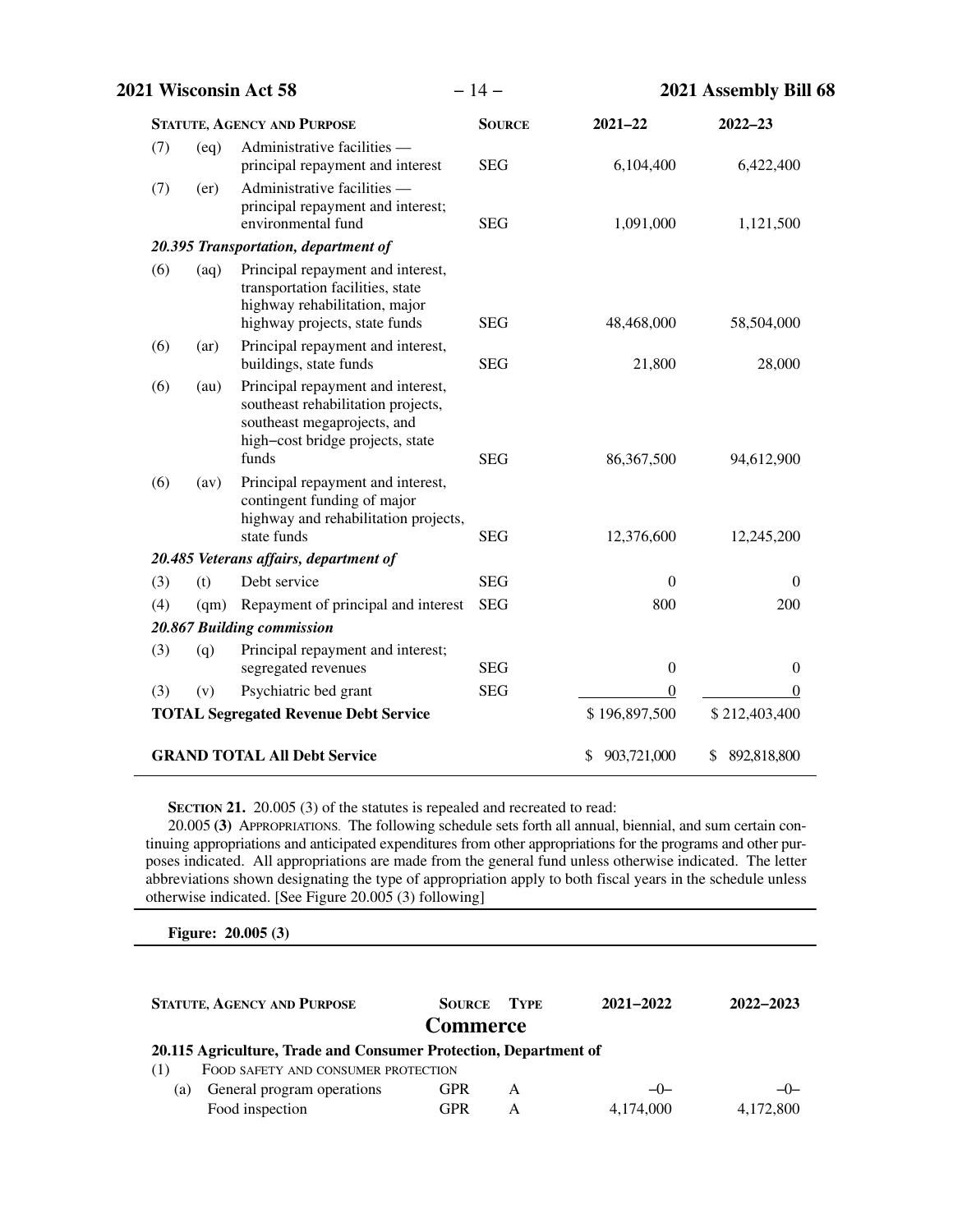| 2021 Assembly Bill 68                                      | $-15-$             |               | 2021 Wisconsin Act 58 |                |
|------------------------------------------------------------|--------------------|---------------|-----------------------|----------------|
| <b>STATUTE, AGENCY AND PURPOSE</b>                         | <b>SOURCE</b>      | <b>TYPE</b>   | 2021-2022             | 2022-2023      |
| Meat and poultry inspection                                | <b>GPR</b>         | $\mathbf{A}$  | 4,984,700             | 5,011,900      |
| Trade and consumer protection                              | <b>GPR</b>         | A             | 1,968,500             | 1,967,400      |
| NET APPROPRIATION                                          |                    |               | 11,127,200            | 11,152,100     |
| Petroleum products; storage tank<br>(c)                    |                    |               |                       |                |
| inventory                                                  | <b>GPR</b>         | A             | $-0-$                 | $-0-$          |
| Related services<br>(g)                                    | PR                 | $\mathbf{A}$  | 57,700                | 57,700         |
| (gb) Food, lodging, and recreation                         | PR                 | $\mathbf{A}$  | 11,384,900            | 11,390,200     |
| (gc) Testing of petroleum products                         | ${\sf PR}$         | $\mathsf{C}$  | $-0-$                 | $-0-$          |
| (gf) Fruit and vegetable inspection                        | ${\sf PR}$         | $\mathbf C$   | 587,400               | 587,400        |
| (gh) Public warehouse regulation                           | PR                 | $\mathbf{A}$  | 122,500               | 122,500        |
| (gm) Dairy trade regulation                                | ${\sf PR}$         | $\mathbf{A}$  | 142,200               | 146,800        |
| Grain inspection and certification<br>(h)                  | PR                 | $\mathcal{C}$ | 1,282,600             | 1,282,600      |
| (hm) Ozone-depleting refrigerants and                      |                    |               |                       |                |
| products regulation                                        | PR                 | $\mathbf{A}$  | $-0-$                 | $-0-$          |
| Sale of supplies<br>(i)                                    | <b>PR</b>          | A             | 10,400                | 10,400         |
| (im) Consumer protection; telephone                        |                    |               |                       |                |
| solicitor fees                                             | <b>PR</b>          | A             | 318,100               | 318,700        |
| (ip) Bisphenol A enforcement                               | PR                 | $\mathcal{C}$ | $-0-$                 | $-0-$          |
| Weights and measures inspection<br>(j)                     | PR                 | A             | 2,090,300             | 2,090,300      |
| (jb) Consumer protection, information,                     |                    |               |                       |                |
| and education                                              | ${\sf PR}$         | $\mathbf{A}$  | 147,800               | 147,800        |
| (jm) Telecommunications utility trade                      |                    |               |                       |                |
| practices                                                  | PR                 | A             | 409,400               | 410,000        |
| (m) Federal funds                                          | $PR-F$             | $\mathcal{C}$ | 6,615,900             | 6,553,700      |
| Dairy, grain, and vegetable<br>(q)                         |                    |               |                       |                |
| security                                                   | <b>SEG</b>         | A             | 1,350,900             | 1,350,900      |
| Unfair sales act enforcement<br>(r)                        | <b>SEG</b>         | A             | 302,900               | 302,900        |
| Weights and measures; petroleum<br>(s)                     |                    |               |                       |                |
| inspection fund                                            | <b>SEG</b>         | $\mathbf{A}$  | 896,100               | 896,100        |
| Petroleum products; petroleum<br>(t)<br>inspection fund    | <b>SEG</b>         | A             | 4,925,800             | 4,928,700      |
|                                                            |                    |               |                       |                |
| Recyclable and nonrecyclable<br>(u)<br>products regulation | <b>SEG</b>         | A             | $-0-$                 | $-0-$          |
| Agricultural producer security;<br>(v)                     |                    |               |                       |                |
| contingent financial backing                               | <b>SEG</b>         | S             | $-0-$                 | $-0-$          |
| (w) Agricultural producer security;                        |                    |               |                       |                |
| payments                                                   | <b>SEG</b>         | S             | 200,000               | 200,000        |
| (wb) Agricultural producer security;                       |                    |               |                       |                |
| proceeds of contingent financial                           |                    |               |                       |                |
| backing                                                    | <b>SEG</b>         | $\mathcal{C}$ | $-0-$                 | $-0-$          |
| (wc) Agricultural producer security;                       |                    |               |                       |                |
| repayment of contingent financial                          |                    |               |                       |                |
| backing                                                    | <b>SEG</b>         | S             | $-0-$                 | –0–            |
|                                                            | (1) PROGRAM TOTALS |               |                       |                |
| <b>GENERAL PURPOSE REVENUE</b>                             |                    |               | 11,127,200            | 11,152,100     |
| PROGRAM REVENUE                                            |                    |               | 23,169,200            | 23,118,100     |
| <b>FEDERAL</b>                                             |                    |               | (6,615,900)           | (6,553,700)    |
| <b>OTHER</b>                                               |                    |               | (16, 553, 300)        | (16, 564, 400) |
| <b>SEGREGATED REVENUE</b>                                  |                    |               | 7,675,700             | 7,678,600      |
| <b>OTHER</b>                                               |                    |               | (7,675,700)           | (7,678,600)    |
| <b>TOTAL-ALL SOURCES</b>                                   |                    |               | 41,972,100            | 41,948,800     |
| (2)<br>ANIMAL HEALTH SERVICES                              |                    |               |                       |                |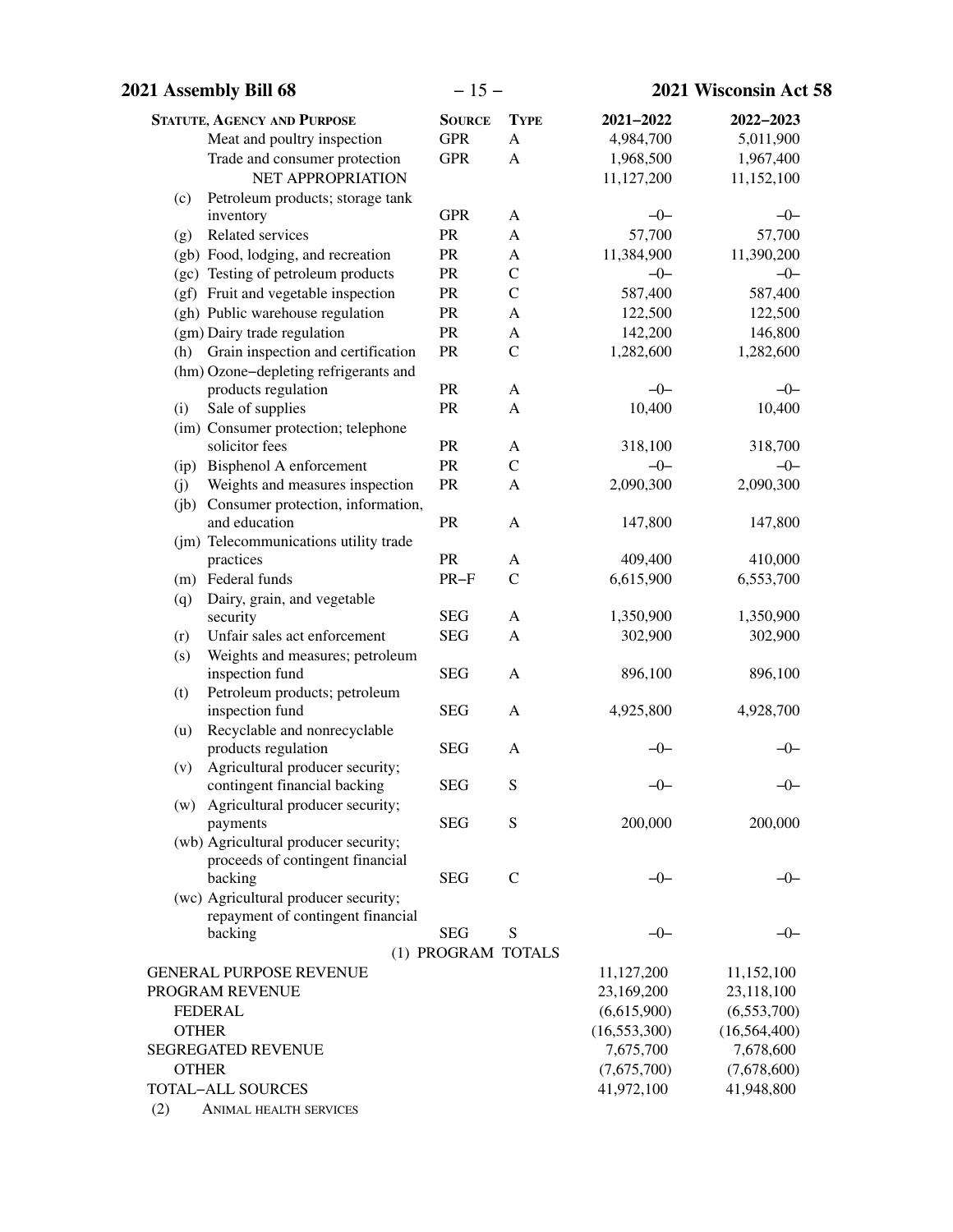|              | 2021 Wisconsin Act 58              | $-16-$             |               |             | 2021 Assembly Bill 68 |
|--------------|------------------------------------|--------------------|---------------|-------------|-----------------------|
|              | <b>STATUTE, AGENCY AND PURPOSE</b> | <b>SOURCE</b>      | <b>TYPE</b>   | 2021-2022   | 2022-2023             |
| (a)          | General program operations         | <b>GPR</b>         | A             | 3,021,300   | 3,019,900             |
| (b)          | Animal disease indemnities         | <b>GPR</b>         | S             | 108,600     | 108,600               |
| (c)          | Financial assistance for           |                    |               |             |                       |
|              | paratuberculosis testing           | <b>GPR</b>         | A             | $-0-$       | $-0-$                 |
| (d)          | Principal repayment and interest   | <b>GPR</b>         | S             | 1,800       | 800                   |
| (e)          | Livestock premises registration    | <b>GPR</b>         | $\mathbf{A}$  | 350,000     | 350,000               |
| (g)          | Related services                   | PR                 | $\mathcal{C}$ | $-0-$       | $-0-$                 |
| (h)          | Sale of supplies                   | PR                 | A             | 28,400      | 28,400                |
|              | (ha) Inspection, testing and       |                    |               |             |                       |
|              | enforcement                        | PR                 | $\mathcal{C}$ | 607,300     | 607,300               |
| (j)          | Dog licenses, rabies control, and  |                    |               |             |                       |
|              | related services                   | PR                 | $\mathsf{C}$  | 471,900     | 471,900               |
|              | (jm) Veterinary examining board    | PR                 | $\mathcal{C}$ | 349,500     | 367,300               |
|              | (m) Federal funds                  | $PR-F$             | $\mathcal{C}$ | 317,300     | 317,300               |
| (q)          | Animal health inspection, testing  |                    |               |             |                       |
|              | and enforcement                    | <b>SEG</b>         | $\mathbf{A}$  | 381,900     | 381,900               |
|              |                                    | (2) PROGRAM TOTALS |               |             |                       |
|              | <b>GENERAL PURPOSE REVENUE</b>     |                    |               | 3,481,700   | 3,479,300             |
|              | PROGRAM REVENUE                    |                    |               | 1,774,400   | 1,792,200             |
|              | <b>FEDERAL</b>                     |                    |               | (317,300)   | (317,300)             |
| <b>OTHER</b> |                                    |                    |               | (1,457,100) | (1,474,900)           |
|              | <b>SEGREGATED REVENUE</b>          |                    |               | 381,900     | 381,900               |
|              | <b>OTHER</b>                       |                    |               | (381,900)   | (381,900)             |
|              | <b>TOTAL-ALL SOURCES</b>           |                    |               | 5,638,000   | 5,653,400             |
| (3)          | AGRICULTURAL DEVELOPMENT SERVICES  |                    |               |             |                       |
| (a)          | General program operations         | <b>GPR</b>         | A             | 2,296,400   | 2,295,400             |
|              | (at) Farm to school program        |                    |               |             |                       |
|              | administration                     | <b>GPR</b>         | A             | 83,400      | 83,400                |
| (b)          | Agricultural exports               | <b>GPR</b>         | $\mathbf C$   | $-0-$       | $-0-$                 |
| (c)          | Farmer mental health assistance    | <b>GPR</b>         | $\mathbf{A}$  | 100,000     | 100,000               |
| (g)          | Related services                   | PR                 | A             | $-0-$       | $-0-$                 |
| (h)          | Loans for rural development        | PR                 | $\mathsf{C}$  | 58,700      | 58,700                |
| (i)          | Marketing orders and agreements    | PR                 | $\mathcal{C}$ | 109,900     | 109,900               |
| (j)          | Stray voltage program              | <b>PR</b>          | A             | 255,200     | 255,200               |
| (ja)         | Agricultural development services  |                    |               |             |                       |
|              | and materials                      | <b>PR</b>          | $\mathcal{C}$ | 97,700      | 97,700                |
|              | (jm) Stray voltage program; rural  |                    |               |             |                       |
|              | electric cooperatives              | <b>PR</b>          | A             | 25,300      | 25,300                |
| (L)          | Something special from Wisconsin   |                    |               |             |                       |
|              | promotion                          | <b>PR</b>          | A             | 57,700      | 57,700                |
|              | (m) Federal funds                  | $PR-F$             | $\mathcal{C}$ | 1,039,800   | 1,039,800             |
|              |                                    | (3) PROGRAM TOTALS |               |             |                       |
|              | <b>GENERAL PURPOSE REVENUE</b>     |                    |               | 2,479,800   | 2,478,800             |
|              | PROGRAM REVENUE                    |                    |               | 1,644,300   | 1,644,300             |
|              | <b>FEDERAL</b>                     |                    |               | (1,039,800) | (1,039,800)           |
| <b>OTHER</b> |                                    |                    |               | (604, 500)  | (604, 500)            |
|              | <b>TOTAL-ALL SOURCES</b>           |                    |               | 4,124,100   | 4,123,100             |
| (4)          | <b>AGRICULTURAL ASSISTANCE</b>     |                    |               |             |                       |
| (a)          | Aid to Wisconsin livestock         |                    |               |             |                       |
|              | breeders association               | <b>GPR</b>         | A             | $-0-$       | $-0-$                 |
|              | (am) Buy local grants              | <b>GPR</b>         | $\, {\bf B}$  | 200,000     | 200,000               |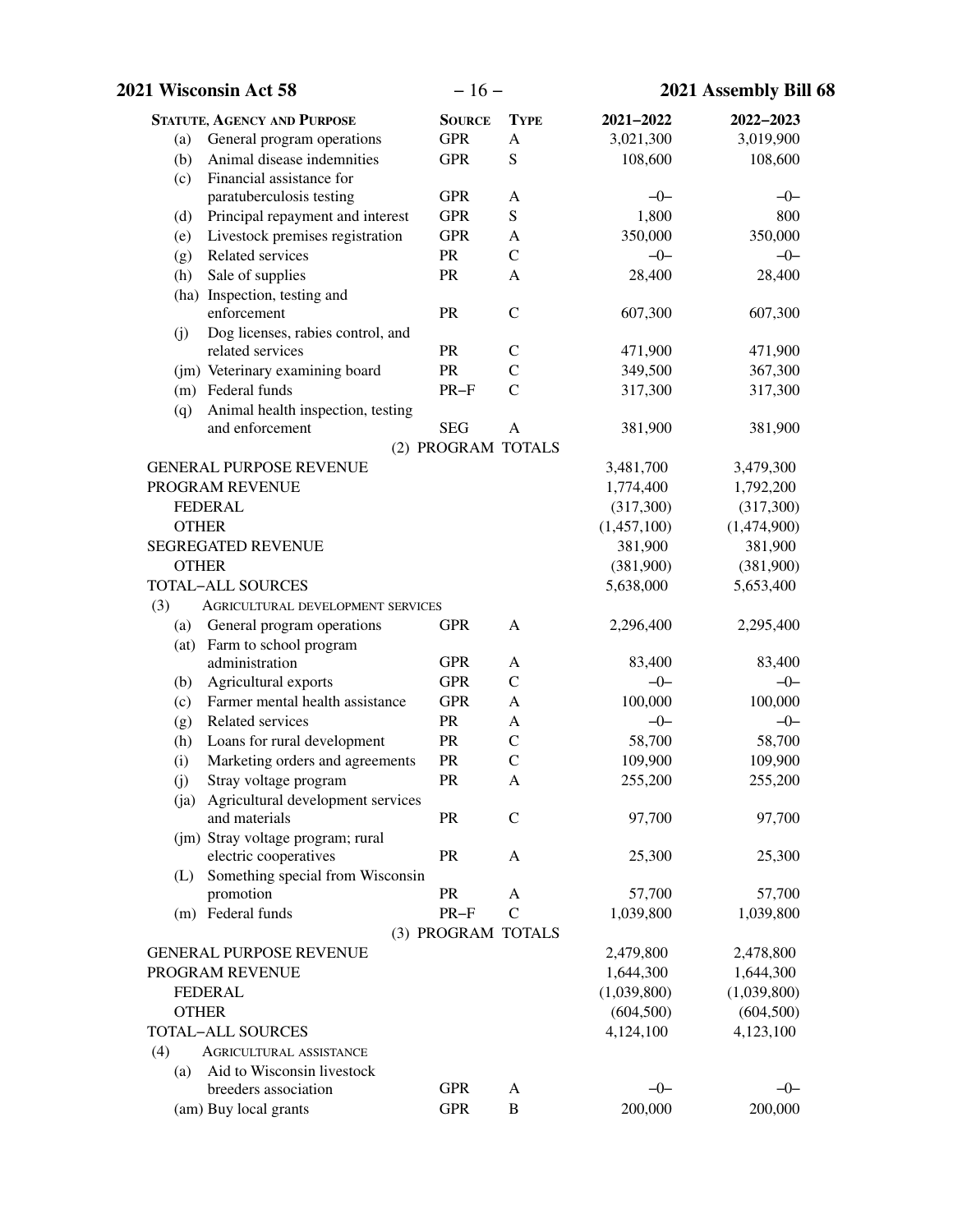| 2021 Assembly Bill 68                          | $-17-$             |               | 2021 Wisconsin Act 58 |           |
|------------------------------------------------|--------------------|---------------|-----------------------|-----------|
| <b>STATUTE, AGENCY AND PURPOSE</b>             | <b>SOURCE</b>      | <b>TYPE</b>   | 2021-2022             | 2022-2023 |
| (as) Farm to school grants                     | <b>GPR</b>         | A             | $-0-$                 | $-0-$     |
| Aids to county and district fairs<br>(b)       | <b>GPR</b>         | A             | 456,400               | 456,400   |
| Agricultural investment aids<br>(c)            | <b>GPR</b>         | B             | $-0-$                 | $-0-$     |
| (dm) Dairy processing plant grant              |                    |               |                       |           |
| program                                        | <b>GPR</b>         | A             | 400,000               | 400,000   |
| Aids to World Dairy Expo, Inc.<br>(e)          | <b>GPR</b>         | A             | 20,100                | 20,100    |
| Grants for meat processing<br>(f)              |                    |               |                       |           |
| facilities                                     | <b>GPR</b>         | $\, {\bf B}$  | $-0-$                 | $-0-$     |
| Grants for agriculture in the<br>(q)           |                    |               |                       |           |
| classroom program                              | <b>SEG</b>         | $\mathbf{A}$  | 93,900                | 93,900    |
| Agricultural investment aids,<br>(r)           |                    |               |                       |           |
| agrichemical management fund                   | <b>SEG</b>         | $\, {\bf B}$  | $-0-$                 | $-0-$     |
|                                                | (4) PROGRAM TOTALS |               |                       |           |
| <b>GENERAL PURPOSE REVENUE</b>                 |                    |               | 1,076,500             | 1,076,500 |
| <b>SEGREGATED REVENUE</b>                      |                    |               | 93,900                | 93,900    |
| <b>OTHER</b>                                   |                    |               | (93,900)              | (93,900)  |
| <b>TOTAL-ALL SOURCES</b>                       |                    |               | 1,170,400             | 1,170,400 |
| (7)<br><b>AGRICULTURAL RESOURCE MANAGEMENT</b> |                    |               |                       |           |
| General program operations<br>(a)              | <b>GPR</b>         | A             | 909,200               | 908,600   |
| Principal repayment and interest,<br>(b)       |                    |               |                       |           |
| conservation reserve enhancement               | <b>GPR</b>         | S             | 1,268,900             | 1,257,200 |
| Soil and water resource<br>(c)                 |                    |               |                       |           |
| management program                             | <b>GPR</b>         | $\mathcal{C}$ | 3,715,800             | 3,799,200 |
| (dm) Farmland preservation planning            |                    |               |                       |           |
| grants                                         | <b>GPR</b>         | A             | 210,000               | 210,000   |
| Agricultural impact statements<br>(g)          | PR                 | $\mathsf{C}$  | 204,000               | 204,000   |
| (ga) Related services                          | PR                 | $\mathbf C$   | 367,800               | 367,800   |
| (gc) Industrial hemp                           | PR                 | $\mathbf C$   | 198,200               | 198,200   |
| (gm) Seed testing and labeling                 | PR                 | $\mathbf C$   | 90,600                | 90,600    |
| (h) Fertilizer research assessments            | PR                 | $\mathbf C$   | 255,600               | 255,600   |
| (ha) Liming material research funds            | ${\sf PR}$         | $\mathcal{C}$ | 21,100                | 21,100    |
| Agricultural conservation<br>(i)               |                    |               |                       |           |
| easements; gifts and grants                    | ${\sf PR}$         | $\mathsf{C}$  | $-0-$                 | $-0-$     |
| (ja) Plant protection                          | PR                 | $\mathcal{C}$ | 192,600               | 192,600   |
| Agricultural resource management<br>(k)        |                    |               |                       |           |
| services                                       | $PR-S$             | $\mathsf{C}$  | 318,000               | 318,000   |
| (m) Federal funds                              | $PR-F$             | $\mathcal{C}$ | 1,438,300             | 1,341,800 |
| (qc) Plant protection; conservation fund       | <b>SEG</b>         | A             | 1,762,600             | 1,762,600 |
| (qd) Soil and water administration;            |                    |               |                       |           |
| environmental fund                             | <b>SEG</b>         | $\mathbf{A}$  | 2,333,300             | 2,337,900 |
| (qe) Soil and water management; local          |                    |               |                       |           |
| assistance                                     | <b>SEG</b>         | A             | 7,314,200             | 7,480,800 |
| (qf) Soil and water management; aids           | <b>SEG</b>         | A             | 4,675,000             | 4,675,000 |
| General program operations;<br>(r)             |                    |               |                       |           |
| agrichemical management                        | <b>SEG</b>         | A             | 7,394,800             | 7,403,600 |
| Principal repayment and interest;<br>(s)       |                    |               |                       |           |
| soil and water, environmental fund             | <b>SEG</b>         | S             | 4,443,500             | 4,660,900 |
| (tg) Agricultural conservation                 |                    |               |                       |           |
| easements                                      | <b>SEG</b>         | A             | -0-                   | $-0-$     |
| (tm) Farmland preservation planning            |                    |               |                       |           |
| grants, working lands fund                     | <b>SEG</b>         | A             | $-0-$                 | $-0-$     |
| Working lands programs<br>(ts)                 | <b>SEG</b>         | A             | 12,000                | 12,000    |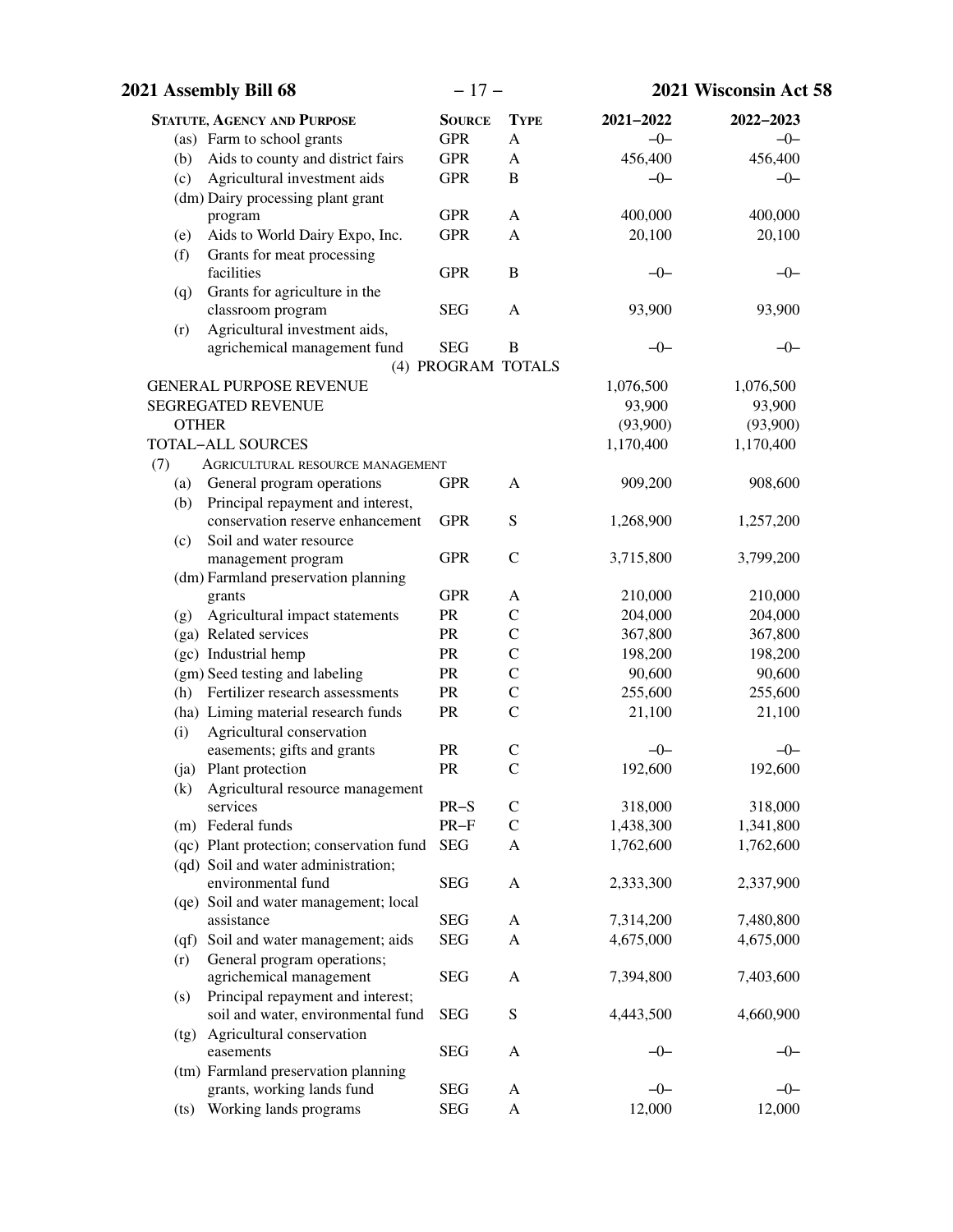| <b>2021 Wisconsin Act 58</b>                                                            | $-18-$        |                          | 2021 Assembly Bill 68        |                               |
|-----------------------------------------------------------------------------------------|---------------|--------------------------|------------------------------|-------------------------------|
| <b>STATUTE, AGENCY AND PURPOSE</b>                                                      | <b>SOURCE</b> | <b>TYPE</b>              | 2021-2022                    | 2022-2023                     |
| (va) Clean sweep grants                                                                 | <b>SEG</b>    | $\mathbf{A}$             | 750,000                      | 750,000                       |
| Agricultural chemical<br>(wm)                                                           |               |                          |                              |                               |
| cleanup reimbursement                                                                   | <b>SEG</b>    | $\mathsf{C}$             | 900,000                      | 900,000                       |
|                                                                                         |               | (7) PROGRAM TOTALS       |                              |                               |
| <b>GENERAL PURPOSE REVENUE</b>                                                          |               |                          | 6,103,900                    | 6,175,000                     |
| PROGRAM REVENUE                                                                         |               |                          | 3,086,200                    | 2,989,700                     |
| <b>FEDERAL</b>                                                                          |               |                          | (1,438,300)                  | (1,341,800)                   |
| <b>OTHER</b>                                                                            |               |                          | (1,329,900)                  | (1,329,900)                   |
| <b>SERVICE</b>                                                                          |               |                          | (318,000)                    | (318,000)                     |
| <b>SEGREGATED REVENUE</b><br><b>OTHER</b>                                               |               |                          | 29,585,400                   | 29,982,800                    |
| <b>TOTAL-ALL SOURCES</b>                                                                |               |                          | (29, 585, 400)<br>38,775,500 | (29,982,800)<br>39,147,500    |
| (8)<br>CENTRAL ADMINISTRATIVE SERVICES                                                  |               |                          |                              |                               |
| General program operations<br>(a)                                                       | <b>GPR</b>    | A                        | 6,709,700                    | 6,715,200                     |
| Gifts and grants<br>(g)                                                                 | PR            | $\mathcal{C}$            | 722,100                      | 722,100                       |
| (gm) Enforcement cost recovery                                                          | PR            | A                        | 11,000                       | 11,000                        |
| Sale of material and supplies<br>(h)                                                    | PR            | $\mathcal{C}$            | 9,600                        | 9,600                         |
| (ha) General laboratory related services                                                | PR            | $\mathcal{C}$            | 44,200                       | 44,200                        |
| (hm) Restitution                                                                        | PR            | $\mathcal{C}$            | $-0-$                        | $-0-$                         |
| Related services<br>(i)                                                                 | PR            | A                        | 15,200                       | 15,200                        |
| Electronic processing<br>(i)                                                            | PR            | $\mathcal{C}$            | $-0-$                        | $-0-$                         |
| (jm) Telephone solicitation regulation                                                  | PR            | $\mathcal{C}$            | 775,300                      | 775,300                       |
| Computer system equipment, staff<br>(k)                                                 |               |                          |                              |                               |
| and services                                                                            | $PR-S$        | A                        | 3,495,900                    | 3,545,900                     |
| (kL) Central services                                                                   | $PR-S$        | $\mathcal{C}$            | 676,100                      | 676,100                       |
| (km) General laboratory services                                                        | $PR-S$        | $\, {\bf B}$             | 3,941,900                    | 3,959,700                     |
| (ks) State services                                                                     | $PR-S$        | $\mathcal{C}$            | 188,700                      | 188,700                       |
| (m) Federal funds                                                                       | $PR-F$        | $\mathsf{C}$             | 209,200                      | 209,200                       |
| (pz) Indirect cost reimbursements                                                       | $PR-F$        | $\mathcal{C}$            | 1,929,900                    | 1,897,500                     |
|                                                                                         |               | (8) PROGRAM TOTALS       |                              |                               |
| <b>GENERAL PURPOSE REVENUE</b>                                                          |               |                          | 6,709,700                    | 6,715,200                     |
| PROGRAM REVENUE                                                                         |               |                          | 12,019,100                   | 12,054,500                    |
| <b>FEDERAL</b>                                                                          |               |                          | (2, 139, 100)                | (2,106,700)                   |
| <b>OTHER</b>                                                                            |               |                          | (1,577,400)                  | (1,577,400)                   |
| <b>SERVICE</b>                                                                          |               |                          | (8,302,600)                  | (8,370,400)                   |
| <b>TOTAL-ALL SOURCES</b>                                                                |               |                          | 18,728,800                   | 18,769,700                    |
|                                                                                         |               | 20.115 DEPARTMENT TOTALS |                              |                               |
| <b>GENERAL PURPOSE REVENUE</b>                                                          |               |                          | 30,978,800                   | 31,076,900                    |
| PROGRAM REVENUE                                                                         |               |                          | 41,693,200                   | 41,598,800                    |
| <b>FEDERAL</b>                                                                          |               |                          | (11, 550, 400)               | (11, 359, 300)                |
| <b>OTHER</b>                                                                            |               |                          | (21,522,200)                 | (21, 551, 100)                |
| <b>SERVICE</b>                                                                          |               |                          | (8,620,600)                  | (8,688,400)                   |
| SEGREGATED REVENUE                                                                      |               |                          | 37,736,900                   | 38,137,200                    |
| <b>OTHER</b><br><b>TOTAL-ALL SOURCES</b>                                                |               |                          | (37,736,900)<br>110,408,900  | (38, 137, 200)<br>110,812,900 |
| 20.144 Financial Institutions, Department of                                            |               |                          |                              |                               |
| SUPERVISION OF FINANCIAL INSTITUTIONS, SECURITIES REGULATION AND OTHER FUNCTIONS<br>(1) |               |                          |                              |                               |
| Losses on public deposits<br>(a)                                                        | <b>GPR</b>    | S                        | $-0-$                        | $-0-$                         |
| General program operations<br>(g)                                                       | PR            | A                        | 17,570,700                   | 17,455,900                    |
| Gifts, grants, settlements, and<br>(h)                                                  |               |                          |                              |                               |
| publications                                                                            | <b>PR</b>     | $\mathbf C$              | 58,500                       | 58,500                        |
|                                                                                         |               |                          |                              |                               |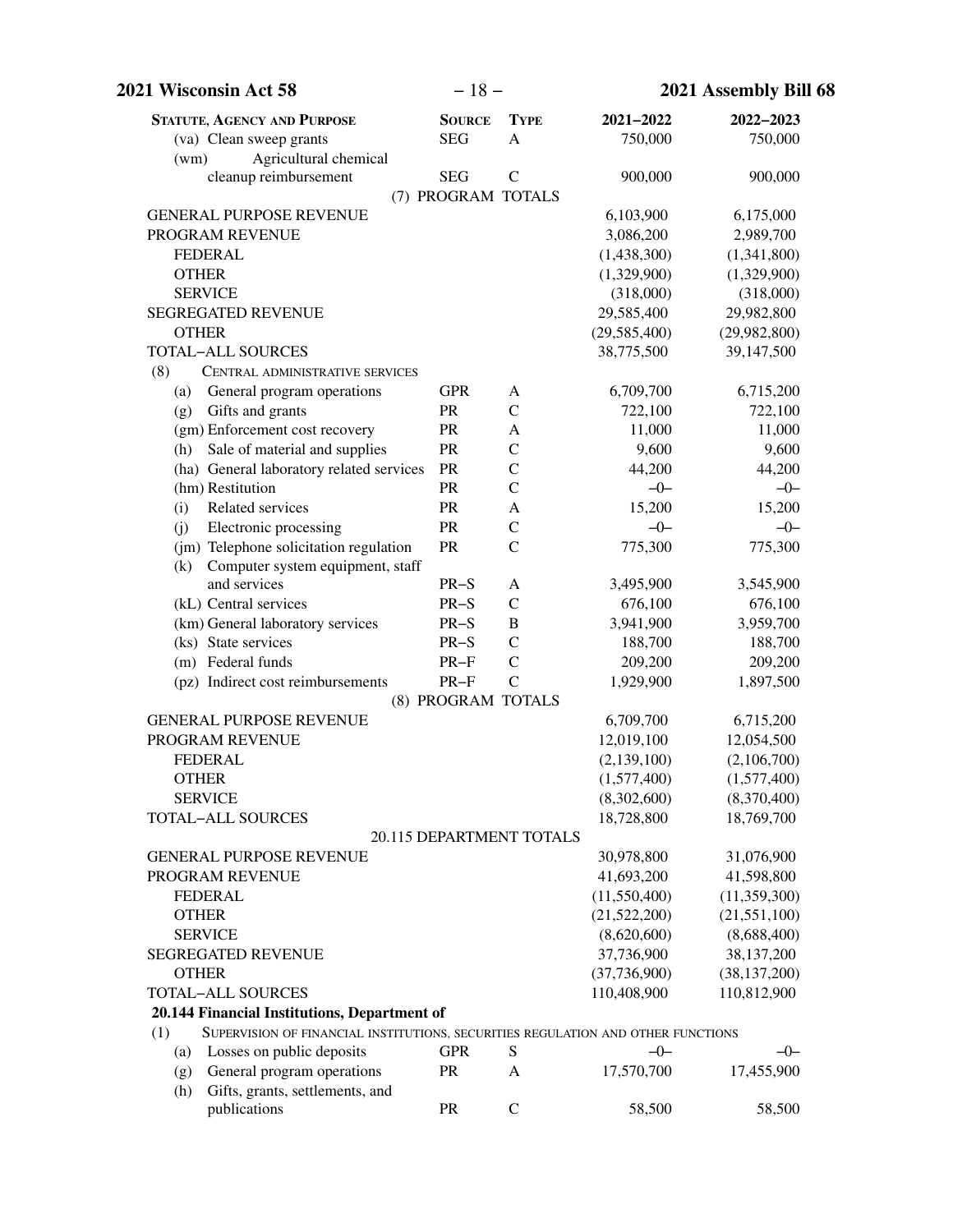|     | 2021 Assembly Bill 68                                             | $-19-$             |                          |              | 2021 Wisconsin Act 58 |
|-----|-------------------------------------------------------------------|--------------------|--------------------------|--------------|-----------------------|
|     | <b>STATUTE, AGENCY AND PURPOSE</b>                                | <b>SOURCE</b>      | <b>TYPE</b>              | 2021-2022    | 2022-2023             |
| (i) | Investor education and training<br>fund                           | PR                 | $\mathbf{A}$             | 84,500       | 84,500                |
| (j) | Payday loan database and financial                                |                    |                          |              |                       |
|     | literacy                                                          | PR                 | $\mathcal{C}$            | 900,000      | 900,000               |
|     | (m) Credit union examinations, federal                            |                    |                          |              |                       |
|     | funds                                                             | $PR-F$             | $\mathcal{C}$            | $-0-$        | $-0-$                 |
| (u) | State deposit fund                                                | <b>SEG</b>         | S                        | $-0-$        | $-0-$                 |
|     |                                                                   | (1) PROGRAM TOTALS |                          |              |                       |
|     | <b>GENERAL PURPOSE REVENUE</b>                                    |                    |                          | $-0-$        | $-0-$                 |
|     | PROGRAM REVENUE                                                   |                    |                          | 18,613,700   | 18,498,900            |
|     | <b>FEDERAL</b>                                                    |                    |                          | $(-0-)$      | $(-0-)$               |
|     | <b>OTHER</b>                                                      |                    |                          | (18,613,700) | (18, 498, 900)        |
|     | <b>SEGREGATED REVENUE</b>                                         |                    |                          | $-0-$        | $-0-$                 |
|     | <b>OTHER</b>                                                      |                    |                          | $(-0-)$      | $(-0-)$               |
|     | <b>TOTAL-ALL SOURCES</b>                                          |                    |                          | 18,613,700   | 18,498,900            |
| (3) | COLLEGE TUITION AND EXPENSES AND COLLEGE SAVINGS PROGRAMS         |                    |                          |              |                       |
|     | (tb) Payment of qualified higher                                  |                    |                          |              |                       |
|     | education expenses and refunds;                                   |                    |                          |              |                       |
|     | college tuition and expenses<br>program                           | <b>SEG</b>         | S                        | $-0-$        | -0-                   |
|     | (td) Administrative expenses; college                             |                    |                          |              |                       |
|     | tuition and expenses program                                      | <b>SEG</b>         | A                        | 118,300      | 118,300               |
|     | (tf) Payment of qualified higher                                  |                    |                          |              |                       |
|     | education expenses and refunds;                                   |                    |                          |              |                       |
|     | college savings program trust fund                                | <b>SEG</b>         | S                        | $-0-$        | -0-                   |
|     | (th) Administrative expenses; college                             |                    |                          |              |                       |
|     | savings program trust fund                                        | <b>SEG</b>         | A                        | 868,800      | 868,800               |
| (i) | Payment of qualified higher                                       |                    |                          |              |                       |
|     | education expenses and refunds;                                   |                    |                          |              |                       |
|     | college savings program bank                                      |                    |                          |              |                       |
|     | deposit trust fund                                                | <b>SEG</b>         | S                        | $-0-$        | $-0-$                 |
|     | (tL) Administrative expenses; college                             |                    |                          |              |                       |
|     | savings program bank deposit trust                                |                    |                          |              |                       |
|     | fund                                                              | <b>SEG</b>         | A                        | $-0-$        | $-0-$                 |
|     | (tn) Payment of qualified higher                                  |                    |                          |              |                       |
|     | education expenses and refunds;                                   |                    |                          |              |                       |
|     | college savings program credit                                    | <b>SEG</b>         | S                        | $-0-$        | –0–                   |
|     | union deposit trust fund<br>(tp) Administrative expenses; college |                    |                          |              |                       |
|     | savings program credit union                                      |                    |                          |              |                       |
|     | deposit trust fund                                                | <b>SEG</b>         | A                        | $-0-$        | -0-                   |
|     |                                                                   | (3) PROGRAM TOTALS |                          |              |                       |
|     | <b>SEGREGATED REVENUE</b>                                         |                    |                          | 987,100      | 987,100               |
|     | <b>OTHER</b>                                                      |                    |                          | (987, 100)   | (987, 100)            |
|     | <b>TOTAL-ALL SOURCES</b>                                          |                    |                          | 987,100      | 987,100               |
|     |                                                                   |                    | 20.144 DEPARTMENT TOTALS |              |                       |
|     | <b>GENERAL PURPOSE REVENUE</b>                                    |                    |                          | $-0-$        | $-0-$                 |
|     | PROGRAM REVENUE                                                   |                    |                          | 18,613,700   | 18,498,900            |
|     | <b>FEDERAL</b>                                                    |                    |                          | $(-0-)$      | $(-0-)$               |
|     | <b>OTHER</b>                                                      |                    |                          | (18,613,700) | (18, 498, 900)        |
|     | <b>SEGREGATED REVENUE</b>                                         |                    |                          | 987,100      | 987,100               |
|     | <b>OTHER</b>                                                      |                    |                          | (987, 100)   | (987, 100)            |
|     |                                                                   |                    |                          |              |                       |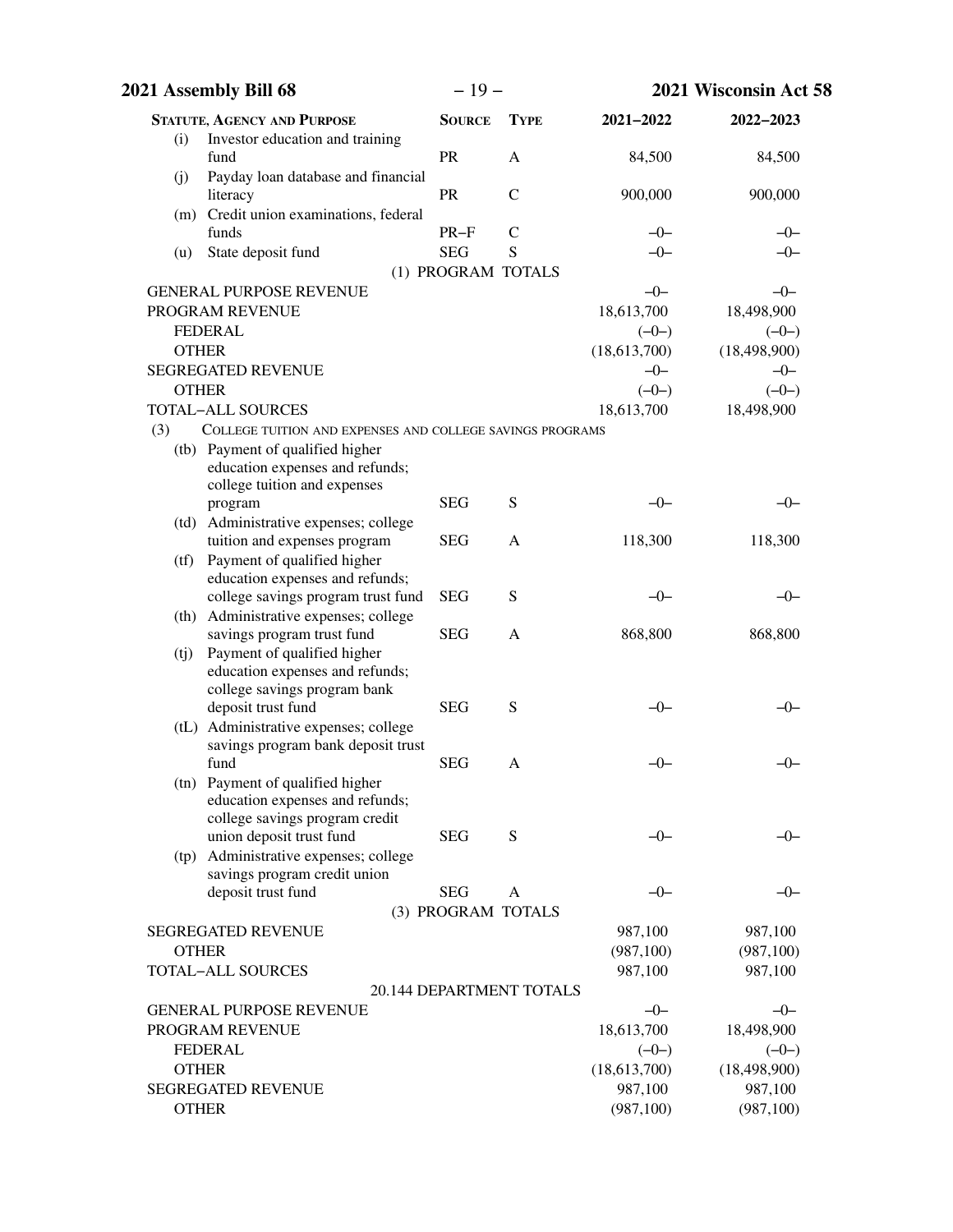| 2021 Wisconsin Act 58                                                | $-20-$             |               | 2021 Assembly Bill 68   |                         |
|----------------------------------------------------------------------|--------------------|---------------|-------------------------|-------------------------|
| <b>STATUTE, AGENCY AND PURPOSE</b><br><b>TOTAL-ALL SOURCES</b>       | <b>SOURCE</b>      | <b>TYPE</b>   | 2021-2022<br>19,600,800 | 2022-2023<br>19,486,000 |
| 20.145 Insurance, Office of the Commissioner of                      |                    |               |                         |                         |
| (1)<br>SUPERVISION OF THE INSURANCE INDUSTRY                         |                    |               |                         |                         |
| General program operations<br>(g)                                    | <b>PR</b>          | A             | 18,147,600              | 18,148,100              |
| (gm) Gifts and grants                                                | PR                 | $\mathcal{C}$ | $-0-$                   | -0-                     |
| Holding company restructuring<br>(h)                                 |                    |               |                         |                         |
| expenses                                                             | PR                 | $\mathcal{C}$ | $-0-$                   | $-0-$                   |
| (km) Interagency and intraagency                                     |                    |               |                         |                         |
| operations                                                           | $PR-S$             | $\mathcal{C}$ | 1,520,300               | 1,520,300               |
| (m) Federal funds                                                    | $PR-F$             | $\mathcal{C}$ | $-0-$                   | $-0-$                   |
|                                                                      | (1) PROGRAM TOTALS |               |                         |                         |
| PROGRAM REVENUE                                                      |                    |               | 19,667,900              | 19,668,400              |
| <b>FEDERAL</b>                                                       |                    |               | $(-0-)$                 | $(-0-)$                 |
| <b>OTHER</b>                                                         |                    |               | (18, 147, 600)          | (18, 148, 100)          |
| <b>SERVICE</b>                                                       |                    |               | (1,520,300)             | (1,520,300)             |
| <b>TOTAL-ALL SOURCES</b>                                             |                    |               | 19,667,900              | 19,668,400              |
| (2)<br>INJURED PATIENTS AND FAMILIES COMPENSATION FUND               |                    |               |                         |                         |
| Supplement for claims payable<br>(a)                                 | <b>GPR</b>         | S             | $-0-$                   | $-0-$                   |
| Interest earned on future medical<br>(q)                             |                    |               |                         |                         |
| expenses                                                             | <b>SEG</b>         | ${\bf S}$     | $-0-$                   | $-0-$                   |
| Administration<br>(u)                                                | <b>SEG</b>         | A             | 8,465,500               | 2,987,500               |
| (um) Peer review council                                             | <b>SEG</b>         | A             | 145,200                 | 145,200                 |
| Specified responsibilities,<br>(v)<br>investment board payments, and |                    |               |                         |                         |
| future medical expenses                                              | <b>SEG</b>         | $\mathsf{C}$  | 54,150,400              | 54,150,400              |
|                                                                      | (2) PROGRAM TOTALS |               |                         |                         |
| <b>GENERAL PURPOSE REVENUE</b>                                       |                    |               | $-0-$                   | $-0-$                   |
| <b>SEGREGATED REVENUE</b>                                            |                    |               | 62,761,100              | 57,283,100              |
| <b>OTHER</b>                                                         |                    |               | (62, 761, 100)          | (57, 283, 100)          |
| <b>TOTAL-ALL SOURCES</b>                                             |                    |               | 62,761,100              | 57,283,100              |
| (3)<br>LOCAL GOVERNMENT PROPERTY INSURANCE FUND                      |                    |               |                         |                         |
| Administration<br>(u)                                                | <b>SEG</b>         | A             | $-0-$                   | $-0-$                   |
| Specified payments, fire dues and<br>(v)                             |                    |               |                         |                         |
| reinsurance                                                          | <b>SEG</b>         | C             | 500,000                 | 500,000                 |
|                                                                      | (3) PROGRAM TOTALS |               |                         |                         |
| <b>SEGREGATED REVENUE</b>                                            |                    |               | 500,000                 | 500,000                 |
| <b>OTHER</b>                                                         |                    |               | (500,000)               | (500,000)               |
| <b>TOTAL-ALL SOURCES</b>                                             |                    |               | 500,000                 | 500,000                 |
| (4)<br>STATE LIFE INSURANCE FUND                                     |                    |               |                         |                         |
| Administration<br>(u)                                                | <b>SEG</b>         | A             | 690,600                 | 690,600                 |
| Specified payments and losses<br>(v)                                 | <b>SEG</b>         | $\mathcal{C}$ | 4,493,000               | 4,493,000               |
|                                                                      | (4) PROGRAM TOTALS |               |                         |                         |
| <b>SEGREGATED REVENUE</b>                                            |                    |               | 5,183,600               | 5,183,600               |
| <b>OTHER</b>                                                         |                    |               | (5,183,600)             | (5,183,600)             |
| <b>TOTAL-ALL SOURCES</b>                                             |                    |               | 5,183,600               | 5,183,600               |
| <b>WISCONSIN HEALTHCARE STABILITY PLAN</b><br>(5)                    |                    |               |                         |                         |
| Reinsurance plan; state subsidy<br>(b)                               | <b>GPR</b>         | S             | 41,544,800              | 34,233,200              |
| (m) Federal funds; reinsurance plan                                  | $PR-F$             | $\mathbf C$   | 141,955,200             | 165,766,800             |
|                                                                      | (5) PROGRAM TOTALS |               |                         |                         |
| <b>GENERAL PURPOSE REVENUE</b>                                       |                    |               | 41,544,800              | 34,233,200              |
| PROGRAM REVENUE                                                      |                    |               | 141,955,200             | 165,766,800             |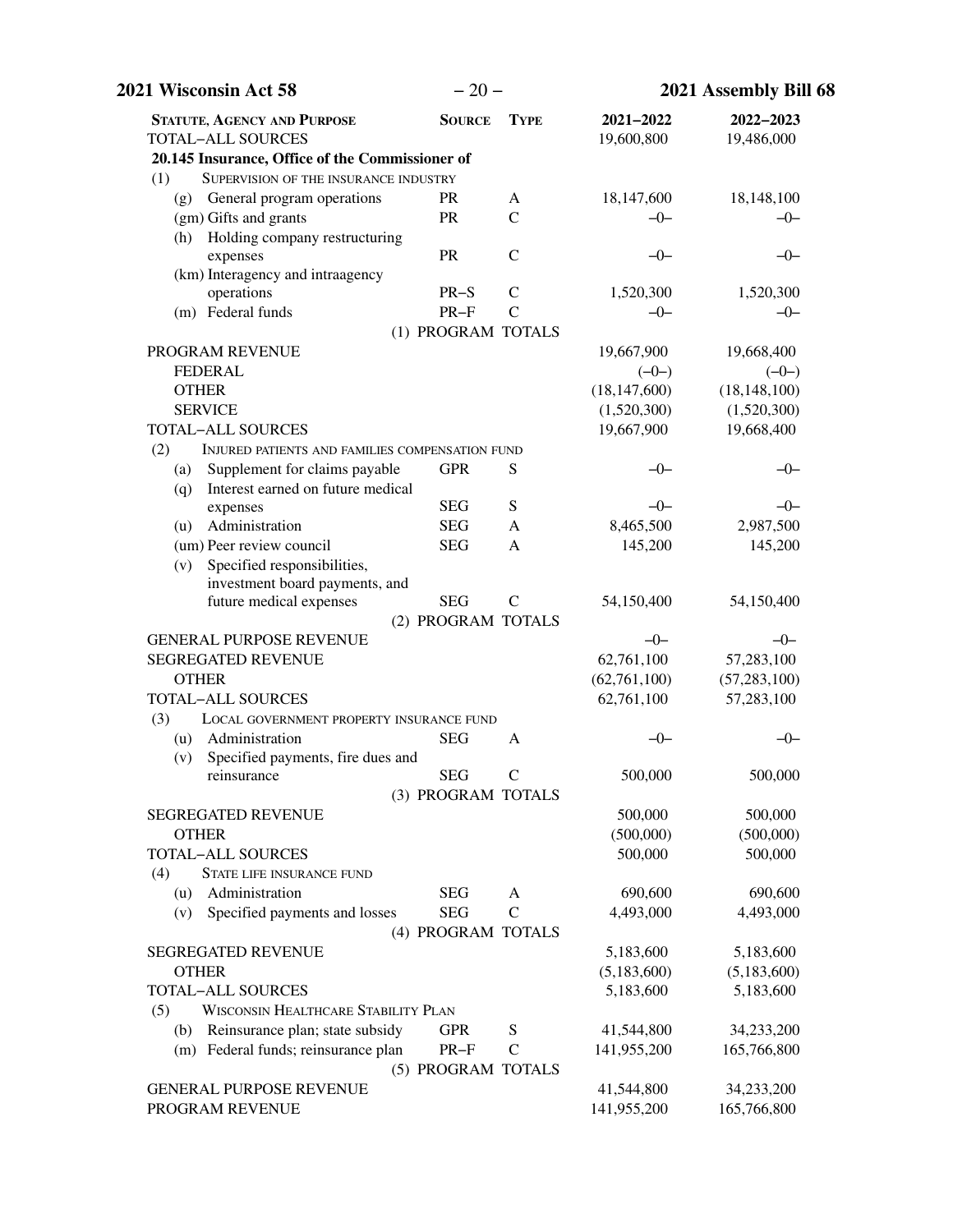| 2021 Assembly Bill 68                                             | $-21-$                   |                | 2021 Wisconsin Act 58 |                 |
|-------------------------------------------------------------------|--------------------------|----------------|-----------------------|-----------------|
| <b>STATUTE, AGENCY AND PURPOSE</b>                                | <b>SOURCE</b>            | <b>TYPE</b>    | 2021-2022             | 2022-2023       |
| <b>FEDERAL</b>                                                    |                          |                | (141, 955, 200)       | (165, 766, 800) |
| <b>TOTAL-ALL SOURCES</b>                                          |                          |                | 183,500,000           | 200,000,000     |
|                                                                   | 20.145 DEPARTMENT TOTALS |                |                       |                 |
| <b>GENERAL PURPOSE REVENUE</b>                                    |                          |                | 41,544,800            | 34,233,200      |
| PROGRAM REVENUE                                                   |                          |                | 161,623,100           | 185,435,200     |
| <b>FEDERAL</b>                                                    |                          |                | (141, 955, 200)       | (165, 766, 800) |
| <b>OTHER</b>                                                      |                          |                | (18, 147, 600)        | (18, 148, 100)  |
| <b>SERVICE</b>                                                    |                          |                | (1,520,300)           | (1,520,300)     |
| <b>SEGREGATED REVENUE</b>                                         |                          |                | 68,444,700            | 62,966,700      |
| <b>OTHER</b>                                                      |                          |                | (68, 444, 700)        | (62,966,700)    |
| <b>TOTAL-ALL SOURCES</b>                                          |                          |                | 271,612,600           | 282,635,100     |
| <b>20.155 Public Service Commission</b>                           |                          |                |                       |                 |
| (1)<br><b>REGULATION OF PUBLIC UTILITIES</b>                      |                          |                |                       |                 |
| Utility regulation<br>(g)                                         | PR                       | A              | 15,582,800            | 15,582,800      |
| Holding company and nonutility<br>(h)                             |                          |                |                       |                 |
| affiliate regulation                                              | <b>PR</b>                | $\mathcal{C}$  | 751,000               | 751,000         |
| Relay service<br>(i)                                              | PR                       | A              | 2,870,100             | 2,870,100       |
| Intervenor financing and grants<br>(j)                            | PR                       | $\overline{B}$ | 542,500               | 542,500         |
| (L) Stray voltage program                                         | PR                       | A              | 312,200               | 312,200         |
| (Lb) Gifts for stray voltage program                              | PR                       | $\mathcal{C}$  | $-0-$                 | $-0-$           |
| (Lm)Consumer education and                                        |                          |                |                       |                 |
| awareness                                                         | PR                       | $\mathcal{C}$  | $-0-$                 | $-0-$           |
| (m) Federal funds                                                 | $PR-F$                   | $\mathcal{C}$  | 2,930,100             | 2,930,100       |
| Indirect costs reimbursement<br>(n)                               | $PR-F$                   | $\mathcal{C}$  | 50,000                | 50,000          |
| Universal telecommunications<br>(q)<br>service; broadband service | <b>SEG</b>               | $\mathbf{A}$   | 5,940,000             | 5,940,000       |
| Nuclear waste escrow fund<br>(r)                                  | <b>SEG</b>               | S              | $-0-$                 | $-0-$           |
|                                                                   | (1) PROGRAM TOTALS       |                |                       |                 |
| PROGRAM REVENUE                                                   |                          |                | 23,038,700            | 23,038,700      |
| <b>FEDERAL</b>                                                    |                          |                | (2,980,100)           | (2,980,100)     |
| <b>OTHER</b>                                                      |                          |                | (20,058,600)          | (20,058,600)    |
| <b>SEGREGATED REVENUE</b>                                         |                          |                | 5,940,000             | 5,940,000       |
| <b>OTHER</b>                                                      |                          |                | (5,940,000)           | (5,940,000)     |
| <b>TOTAL-ALL SOURCES</b>                                          |                          |                | 28,978,700            | 28,978,700      |
| (2)<br>OFFICE OF THE COMMISSIONER OF RAILROADS                    |                          |                |                       |                 |
| Railroad and water carrier<br>(g)                                 |                          |                |                       |                 |
| regulation and general program                                    |                          |                |                       |                 |
| operations                                                        | <b>PR</b>                | A              | 636,200               | 636,200         |
| (m) Railroad and water carrier                                    |                          |                |                       |                 |
| regulation; federal funds                                         | $PR-F$                   | $\mathcal{C}$  | $-0-$                 | $-0-$           |
|                                                                   | (2) PROGRAM TOTALS       |                |                       |                 |
| PROGRAM REVENUE                                                   |                          |                | 636,200               | 636,200         |
| <b>FEDERAL</b>                                                    |                          |                | $(-0-)$               | $(-0-)$         |
| <b>OTHER</b>                                                      |                          |                | (636,200)             | (636,200)       |
| <b>TOTAL-ALL SOURCES</b>                                          |                          |                | 636,200               | 636,200         |
| (3)<br>AFFILIATED GRANT PROGRAMS                                  |                          |                |                       |                 |
| Broadband expansion grants;<br>(r)                                |                          |                |                       |                 |
| transfers                                                         | SEG-S                    | $\mathsf{C}$   | 2,000,000             | 2,000,000       |
| (rm) Broadband grants; other funding                              | <b>SEG</b>               | C              | $-0-$                 | $-0-$           |
| Energy efficiency and renewable<br>(s)                            |                          |                |                       |                 |
| resource programs                                                 | <b>SEG</b>               | A              | 413,900               | 413,900         |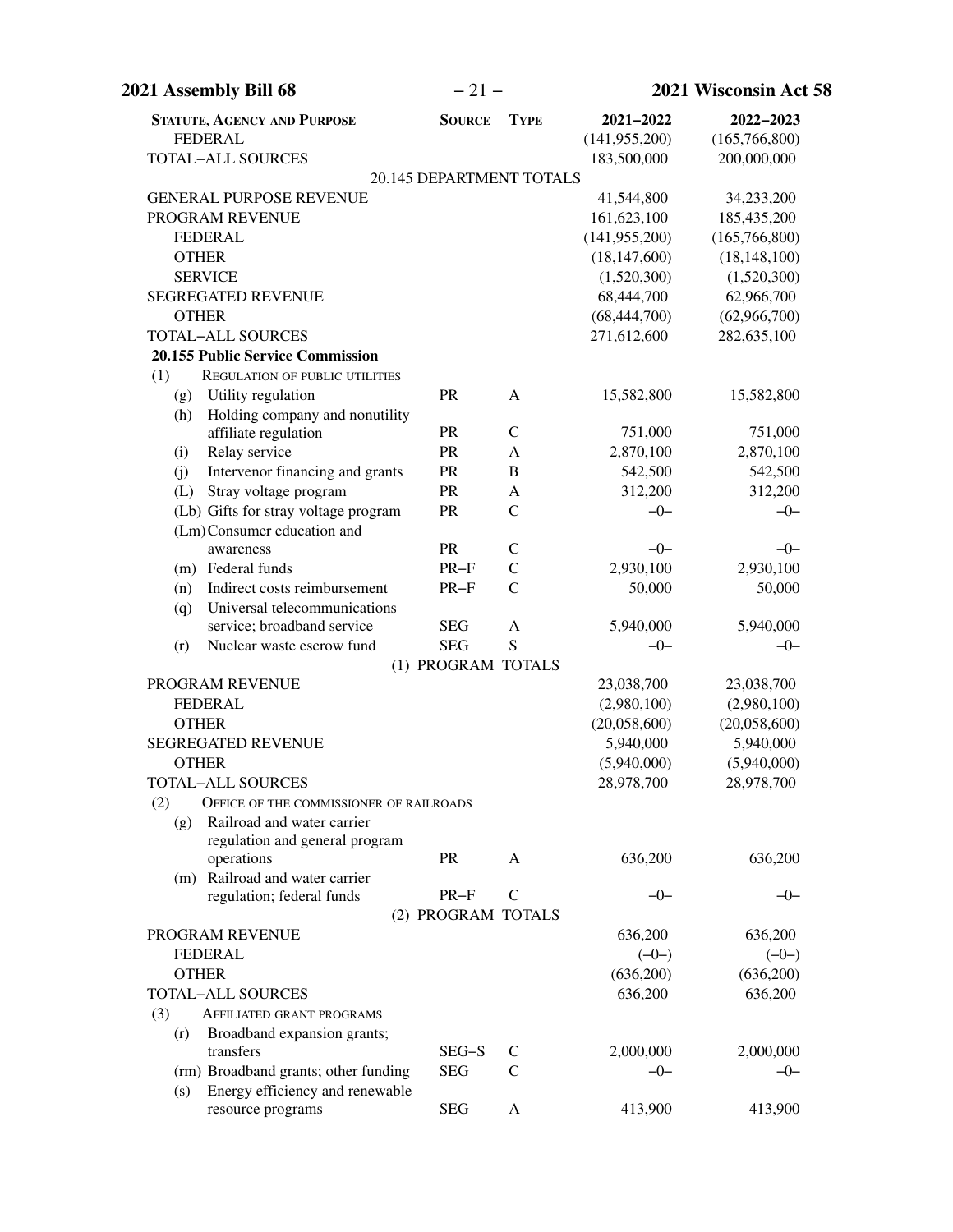|              | 2021 Wisconsin Act 58                                                                                                      | $-22-$                          |               |              | 2021 Assembly Bill 68 |
|--------------|----------------------------------------------------------------------------------------------------------------------------|---------------------------------|---------------|--------------|-----------------------|
| (t)          | <b>STATUTE, AGENCY AND PURPOSE</b><br>Police and fire protection fee                                                       | <b>SOURCE</b>                   | <b>TYPE</b>   | 2021-2022    | 2022-2023             |
|              | administration                                                                                                             | <b>SEG</b>                      | A             | 166,600      | 166,600               |
|              |                                                                                                                            | (3) PROGRAM TOTALS              |               |              |                       |
|              | <b>SEGREGATED REVENUE</b>                                                                                                  |                                 |               | 2,580,500    | 2,580,500             |
| <b>OTHER</b> |                                                                                                                            |                                 |               | (580, 500)   | (580, 500)            |
|              | <b>SERVICE</b>                                                                                                             |                                 |               | (2,000,000)  | (2,000,000)           |
|              | <b>TOTAL-ALL SOURCES</b>                                                                                                   |                                 |               | 2,580,500    | 2,580,500             |
|              |                                                                                                                            | <b>20.155 DEPARTMENT TOTALS</b> |               |              |                       |
|              | PROGRAM REVENUE                                                                                                            |                                 |               | 23,674,900   | 23,674,900            |
|              | <b>FEDERAL</b>                                                                                                             |                                 |               | (2,980,100)  | (2,980,100)           |
| <b>OTHER</b> |                                                                                                                            |                                 |               | (20,694,800) | (20,694,800)          |
|              | <b>SEGREGATED REVENUE</b>                                                                                                  |                                 |               | 8,520,500    | 8,520,500             |
| <b>OTHER</b> |                                                                                                                            |                                 |               | (6,520,500)  | (6,520,500)           |
|              | <b>SERVICE</b>                                                                                                             |                                 |               | (2,000,000)  | (2,000,000)           |
|              | <b>TOTAL-ALL SOURCES</b>                                                                                                   |                                 |               | 32,195,400   | 32,195,400            |
|              | 20.165 Safety and Professional Services, Department of                                                                     |                                 |               |              |                       |
| (1)          | PROFESSIONAL REGULATION AND ADMINISTRATIVE SERVICES                                                                        |                                 |               |              |                       |
| (a)          | General program operations -                                                                                               |                                 |               |              |                       |
|              | executive and administrative                                                                                               |                                 |               |              |                       |
|              | services                                                                                                                   | <b>GPR</b>                      | A             | $-0-$        | $-0-$                 |
| (g)          | General program operations                                                                                                 | PR                              | A             | 10,088,700   | 9,912,000             |
|              | (gm) Applicant investigation<br>reimbursement                                                                              | PR                              | $\mathcal{C}$ | 113,000      | 113,000               |
| (h)          | Technical assistance; nonstate                                                                                             |                                 |               |              |                       |
|              | agencies and organizations                                                                                                 | <b>PR</b>                       | $\mathsf{C}$  | $-0-$        | $-0-$                 |
|              | (hg) General program operations;<br>medical examining board;<br>interstate medical licensure<br>compact; prescription drug |                                 |               |              |                       |
| (i)          | monitoring program<br>Examinations; general program                                                                        | PR                              | B             | 2,761,300    | 2,763,400             |
|              | operations                                                                                                                 | PR                              | $\mathsf{C}$  | 1,402,900    | 1,402,900             |
|              | (im) Boxing and unarmed combat<br>sports; enforcement                                                                      | PR                              | $\mathcal{C}$ | $-0-$        | $-0-$                 |
|              | (jm) Nursing workforce survey                                                                                              |                                 |               |              |                       |
|              | administration                                                                                                             | PR                              | B             | 9,000        | 9,000                 |
|              | (jr) Proprietary school programs                                                                                           | PR                              | A             | 784,500      | 784,500               |
| (jt)         | Student protection                                                                                                         | PR                              | $\mathsf{C}$  | 56,600       | 56,600                |
| (iv)         | Closed schools; preservation of<br>student records                                                                         | PR                              | $\mathcal{C}$ | 12,100       | 12,100                |
| (k)          | Technical assistance; state                                                                                                |                                 |               |              |                       |
|              | agencies                                                                                                                   | $PR-S$                          | $\mathcal{C}$ | $-0-$        | $-0-$                 |
|              | (ka) Sale of materials and services -                                                                                      |                                 |               |              |                       |
|              | local assistance                                                                                                           | $PR-S$                          | $\mathcal{C}$ | $-0-$        | $-0-$                 |
|              | (kb) Sale of materials and services –                                                                                      | $PR-S$                          | $\mathsf{C}$  | $-0-$        | $-0-$                 |
|              | individuals and organizations<br>(kc) Sale of materials or services                                                        | $PR-S$                          | $\mathcal{C}$ | 35,600       | 35,600                |
|              | (ke) Transfer of unappropriated                                                                                            |                                 |               |              |                       |
|              | balances                                                                                                                   | $PR-S$                          | $\mathsf{C}$  | $-0-$        | $-0-$                 |
|              | (m) Federal funds                                                                                                          | PR-F                            | $\mathcal{C}$ | 59,600       | 59,600                |
| (n)          | Federal aid, local assistance                                                                                              | $PR-F$                          | $\mathsf{C}$  | $-0-$        | $-0-$                 |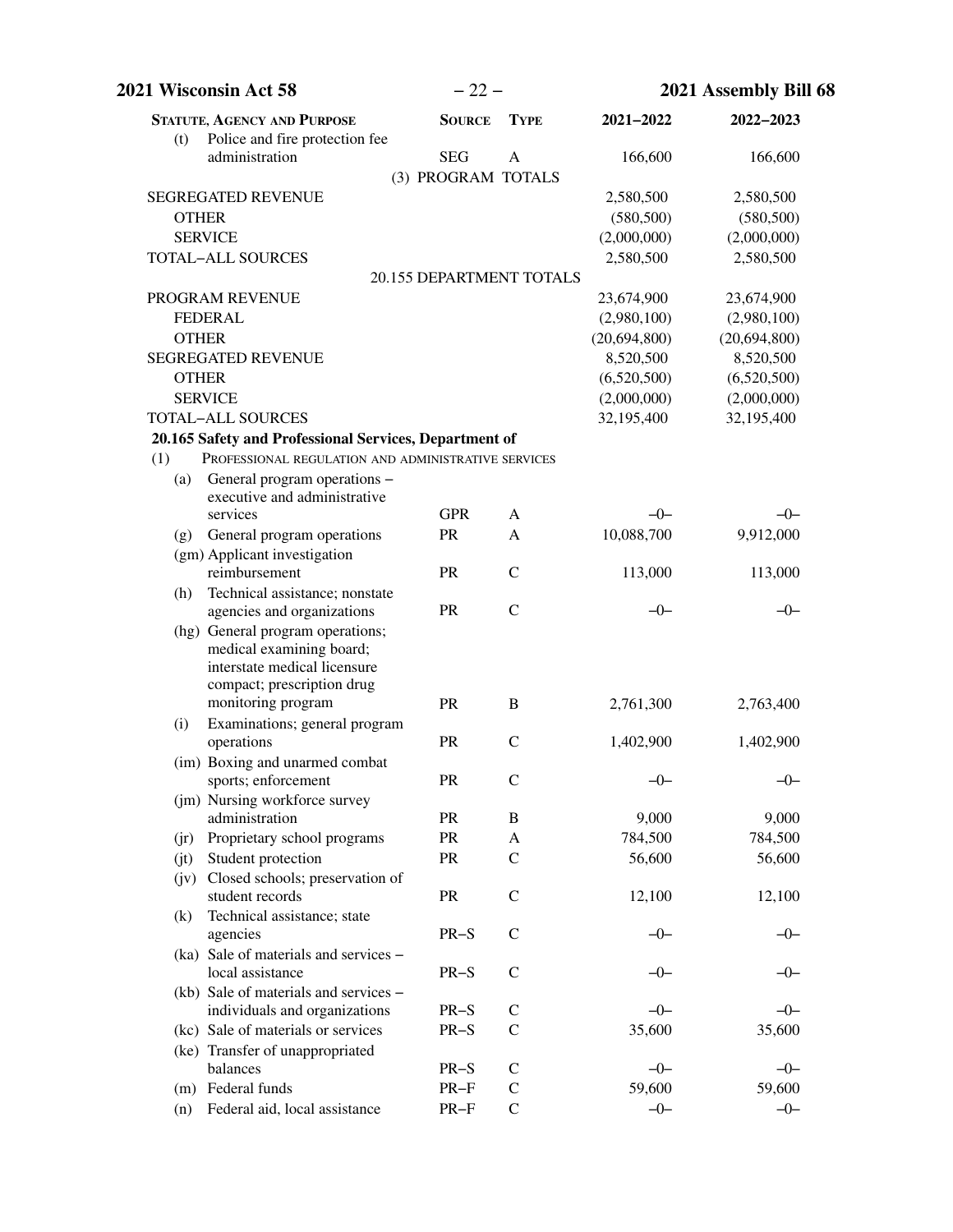| 2021 Assembly Bill 68                                                  | $-23-$             |                          |              | 2021 Wisconsin Act 58 |
|------------------------------------------------------------------------|--------------------|--------------------------|--------------|-----------------------|
| <b>STATUTE, AGENCY AND PURPOSE</b>                                     | <b>SOURCE</b>      | <b>TYPE</b>              | 2021-2022    | 2022-2023             |
| Federal aid, individuals and<br>(o)                                    |                    |                          |              |                       |
| organizations                                                          | $PR-F$             | $\mathcal{C}$            | $-0-$        | $-0-$                 |
| (pz) Indirect cost reimbursements<br>Wholesale drug distributor<br>(s) | $PR-F$             | $\mathcal{C}$            | $-0-$        | $-0-$                 |
| bonding                                                                | <b>SEG</b>         | $\mathcal{C}$            | $-0-$        | $-0-$                 |
|                                                                        | (1) PROGRAM TOTALS |                          |              |                       |
| <b>GENERAL PURPOSE REVENUE</b>                                         |                    |                          | $-0-$        | $-0-$                 |
| PROGRAM REVENUE                                                        |                    |                          | 15,323,300   | 15,148,700            |
| <b>FEDERAL</b>                                                         |                    |                          | (59,600)     | (59,600)              |
| <b>OTHER</b>                                                           |                    |                          | (15,228,100) | (15,053,500)          |
| <b>SERVICE</b>                                                         |                    |                          | (35,600)     | (35,600)              |
| <b>SEGREGATED REVENUE</b>                                              |                    |                          | $-0-$        | $-0-$                 |
| <b>OTHER</b>                                                           |                    |                          | $(-0-)$      | $(-0-)$               |
| <b>TOTAL-ALL SOURCES</b>                                               |                    |                          | 15,323,300   | 15,148,700            |
| (2)<br>REGULATION OF INDUSTRY, SAFETY AND BUILDINGS                    |                    |                          |              |                       |
| General program operations<br>(a)                                      | <b>GPR</b>         | A                        | $-0-$        | $-0-$                 |
| Gifts and grants<br>(g)                                                | <b>PR</b>          | $\mathcal{C}$            | $-0-$        | $-0-$                 |
| (ga) Publications and seminars                                         | PR                 | $\mathcal{C}$            | 21,000       | 21,000                |
| (gb) Local agreements                                                  | PR                 | $\mathcal{C}$            | $-0-$        | $-0-$                 |
| Local energy resource system fees<br>(h)                               | PR                 | A                        | $-0-$        | $-0-$                 |
| Safety and building operations<br>(i)                                  | PR                 | A                        | 15,975,200   | 15,982,900            |
| (ka) Interagency agreements                                            | $PR-S$             | $\mathbf C$              | 133,600      | 133,600               |
| (kd) Administrative services                                           | $PR-S$             | A                        | 3,021,100    | 3,021,100             |
| (ks) Data processing                                                   | $PR-S$             | $\mathcal{C}$            | $-0-$        | $-0-$                 |
| (L) Fire dues distribution                                             | PR                 | $\mathcal{C}$            | 24,230,000   | 24,720,000            |
| (La) Fire prevention and fire dues                                     |                    |                          |              |                       |
| administration                                                         | PR                 | A                        | 765,300      | 765,300               |
| (m) Federal funds                                                      | $PR-F$             | $\mathcal{C}$            | 473,400      | 473,400               |
| (ma) Federal aid - program                                             |                    |                          |              |                       |
| administration                                                         | $PR-F$             | $\mathcal{C}$            | -0-          | –0–                   |
| Groundwater - standards;<br>(q)                                        |                    |                          |              |                       |
| implementation                                                         | <b>SEG</b>         | A                        | $-0-$        | $-0-$                 |
|                                                                        | (2) PROGRAM TOTALS |                          |              |                       |
| <b>GENERAL PURPOSE REVENUE</b>                                         |                    |                          | $-0-$        | $-0-$                 |
| PROGRAM REVENUE                                                        |                    |                          | 44,619,600   | 45,117,300            |
| <b>FEDERAL</b>                                                         |                    |                          | (473, 400)   | (473, 400)            |
| <b>OTHER</b>                                                           |                    |                          | (40,991,500) | (41, 489, 200)        |
| <b>SERVICE</b>                                                         |                    |                          | (3,154,700)  | (3, 154, 700)         |
| <b>SEGREGATED REVENUE</b>                                              |                    |                          | $-0-$        | $-0-$                 |
| <b>OTHER</b>                                                           |                    |                          | $(-0-)$      | $(-0-)$               |
| <b>TOTAL-ALL SOURCES</b>                                               |                    |                          | 44,619,600   | 45,117,300            |
|                                                                        |                    | 20.165 DEPARTMENT TOTALS |              |                       |
| <b>GENERAL PURPOSE REVENUE</b>                                         |                    |                          | $-0-$        | $-0-$                 |
| PROGRAM REVENUE                                                        |                    |                          | 59,942,900   | 60,266,000            |
| <b>FEDERAL</b>                                                         |                    |                          | (533,000)    | (533,000)             |
| <b>OTHER</b>                                                           |                    |                          | (56,219,600) | (56, 542, 700)        |
| <b>SERVICE</b>                                                         |                    |                          | (3,190,300)  | (3,190,300)           |
| <b>SEGREGATED REVENUE</b>                                              |                    |                          | $-0-$        | $-0-$                 |
| <b>OTHER</b>                                                           |                    |                          | $(-0-)$      | $(-0-)$               |
| <b>TOTAL-ALL SOURCES</b>                                               |                    |                          | 59,942,900   | 60,266,000            |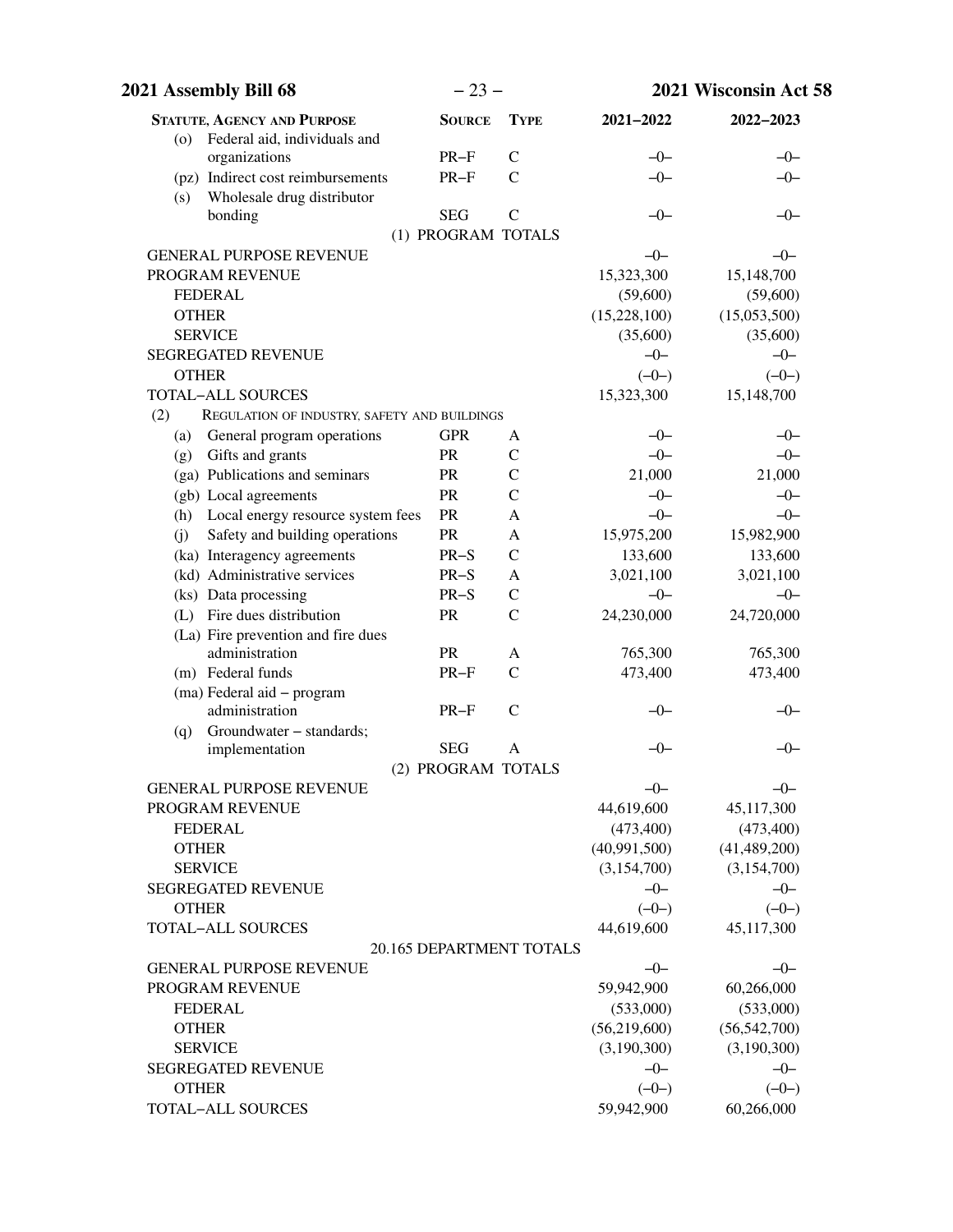| 2021 Wisconsin Act 58                                              | $-24-$                   |                    | 2021 Assembly Bill 68 |                    |
|--------------------------------------------------------------------|--------------------------|--------------------|-----------------------|--------------------|
| <b>STATUTE, AGENCY AND PURPOSE</b><br>20.190 State Fair Park Board | <b>SOURCE</b>            | <b>TYPE</b>        | 2021-2022             | 2022-2023          |
| <b>STATE FAIR PARK</b><br>(1)                                      |                          |                    |                       |                    |
| Housing facilities principal<br>(c)                                |                          |                    |                       |                    |
| repayment, interest and rebates                                    | <b>GPR</b>               | S                  | 211,000               | 115,700            |
| Principal repayment and interest<br>(d)                            | <b>GPR</b>               | ${\bf S}$          | 1,861,800             | 1,551,800          |
| State fair operations<br>(h)                                       | PR                       | $\mathcal{C}$      | 18,809,200            | 18,809,200         |
| State fair capital expenses<br>(i)                                 | PR                       | $\mathcal{C}$      | 180,000               | 180,000            |
| State fair principal repayment,<br>(j)                             |                          |                    |                       |                    |
| interest and rebates                                               | PR                       | ${\bf S}$          | 2,046,000             | 1,955,400          |
| (jm) Gifts and grants                                              | PR                       | $\mathcal{C}$      | $-0-$                 | $-0-$              |
| (m) Federal funds                                                  | $PR-F$                   | $\mathcal{C}$      | $-0-$                 | $-0-$              |
|                                                                    | (1) PROGRAM TOTALS       |                    |                       |                    |
| <b>GENERAL PURPOSE REVENUE</b>                                     |                          |                    | 2,072,800             | 1,667,500          |
| PROGRAM REVENUE                                                    |                          |                    | 21,035,200            | 20,944,600         |
| <b>FEDERAL</b>                                                     |                          |                    | $(-0-)$               | $(-0-)$            |
| <b>OTHER</b>                                                       |                          |                    | (21,035,200)          | (20, 944, 600)     |
| <b>TOTAL-ALL SOURCES</b>                                           |                          |                    | 23,108,000            | 22,612,100         |
|                                                                    | 20.190 DEPARTMENT TOTALS |                    |                       |                    |
| <b>GENERAL PURPOSE REVENUE</b>                                     |                          |                    | 2,072,800             | 1,667,500          |
| PROGRAM REVENUE                                                    |                          |                    | 21,035,200            | 20,944,600         |
| <b>FEDERAL</b>                                                     |                          |                    | $(-0-)$               | $(-0-)$            |
| <b>OTHER</b>                                                       |                          |                    | (21,035,200)          | (20,944,600)       |
| <b>TOTAL-ALL SOURCES</b>                                           |                          |                    | 23,108,000            | 22,612,100         |
| 20.192 Wisconsin Economic Development Corporation                  |                          |                    |                       |                    |
| PROMOTION OF ECONOMIC DEVELOPMENT<br>(1)                           |                          |                    |                       |                    |
| Operations and programs<br>(a)                                     | <b>GPR</b>               | ${\bf S}$          | 8,250,700             | 6,650,700          |
| Talent attraction and retention<br>(b)                             |                          |                    |                       |                    |
| initiatives                                                        | <b>GPR</b>               | $\mathcal{C}$      | $-0-$                 | $-0-$              |
| Transferred general fund moneys<br>(k)                             |                          |                    |                       |                    |
| from department of commerce                                        | $PR-S$                   | $\mathsf{C}$       | $-0-$                 | $-0-$              |
| (m) Federal aids; programs                                         | $PR-F$                   | $\mathsf{C}$       | $-0-$                 | $-0-$              |
| Economic development fund;<br>(r)                                  |                          |                    |                       |                    |
| operations and programs                                            | <b>SEG</b>               | $\mathcal{C}$<br>B | 32,300,000            | 33,900,000         |
| (s) Brownfield site assessment grants SEG                          |                          |                    | 1,000,000             | 1,000,000          |
| <b>GENERAL PURPOSE REVENUE</b>                                     | (1) PROGRAM TOTALS       |                    |                       | 6,650,700          |
| PROGRAM REVENUE                                                    |                          |                    | 8,250,700<br>$-0-$    | $-0-$              |
| <b>FEDERAL</b>                                                     |                          |                    | $(-0-)$               | $(-0-)$            |
| <b>SERVICE</b>                                                     |                          |                    | $(-0-)$               | $(-0-)$            |
| <b>SEGREGATED REVENUE</b>                                          |                          |                    | 33,300,000            | 34,900,000         |
| <b>OTHER</b>                                                       |                          |                    | (33,300,000)          | (34,900,000)       |
| <b>TOTAL-ALL SOURCES</b>                                           |                          |                    | 41,550,700            | 41,550,700         |
|                                                                    | 20.192 DEPARTMENT TOTALS |                    |                       |                    |
| <b>GENERAL PURPOSE REVENUE</b>                                     |                          |                    | 8,250,700             | 6,650,700          |
| PROGRAM REVENUE                                                    |                          |                    | $-0-$                 | $-0-$              |
| <b>FEDERAL</b>                                                     |                          |                    |                       |                    |
| <b>SERVICE</b>                                                     |                          |                    | $(-0-)$<br>$(-0-)$    | $(-0-)$<br>$(-0-)$ |
| SEGREGATED REVENUE                                                 |                          |                    | 33,300,000            | 34,900,000         |
| <b>OTHER</b>                                                       |                          |                    | (33,300,000)          | (34,900,000)       |
| TOTAL-ALL SOURCES                                                  |                          |                    | 41,550,700            | 41,550,700         |
|                                                                    |                          |                    |                       |                    |

Commerce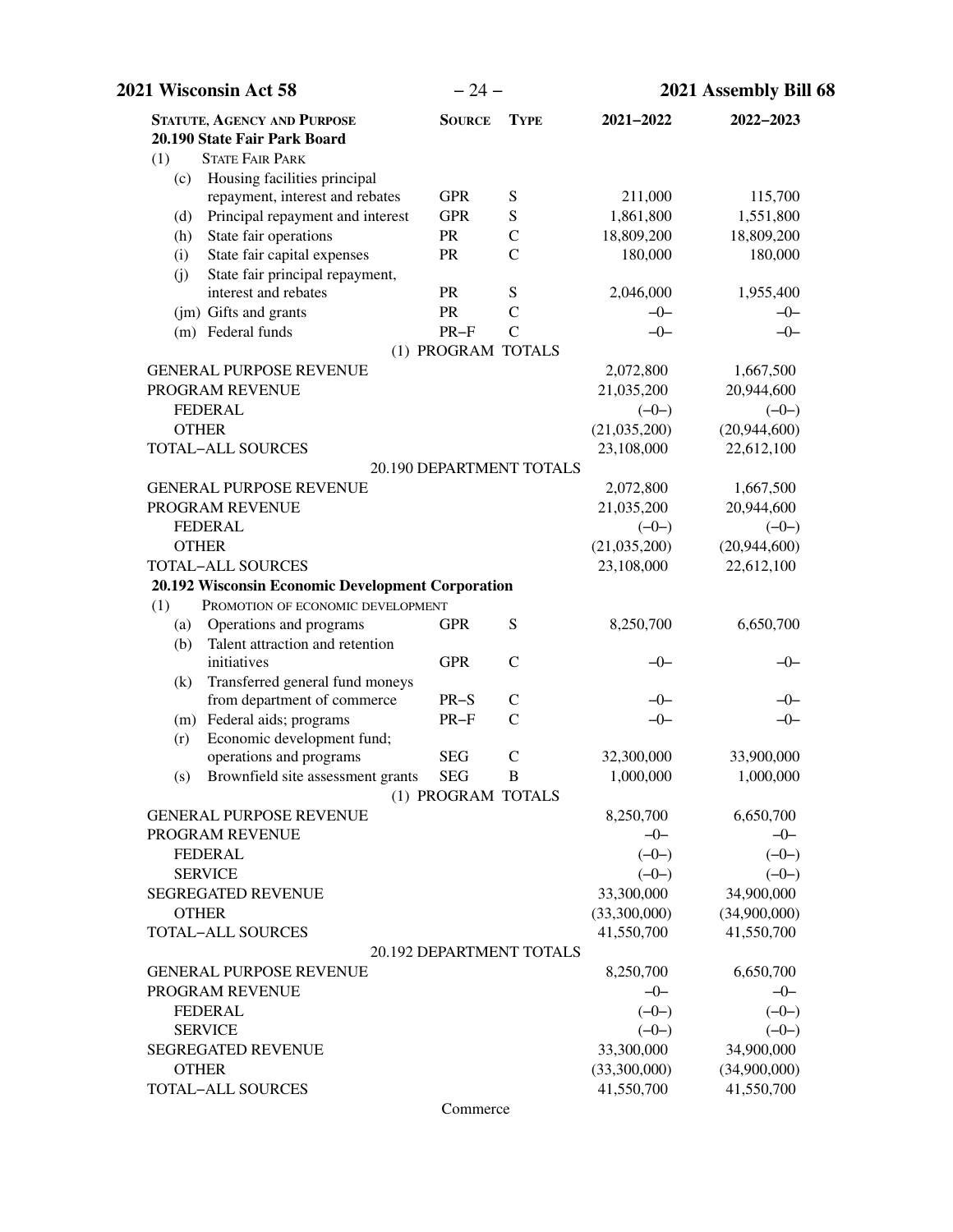| <b>STATUTE, AGENCY AND PURPOSE</b>             | <b>SOURCE</b>    | <b>TYPE</b>              | 2021-2022       | 2022-2023       |
|------------------------------------------------|------------------|--------------------------|-----------------|-----------------|
|                                                |                  | FUNCTIONAL AREA TOTALS   |                 |                 |
| <b>GENERAL PURPOSE REVENUE</b>                 |                  |                          | 82,847,100      | 73,628,300      |
| PROGRAM REVENUE                                |                  |                          | 326,583,000     | 350,418,400     |
| <b>FEDERAL</b>                                 |                  |                          | (157, 018, 700) | (180, 639, 200) |
| <b>OTHER</b>                                   |                  |                          | (156, 233, 100) | (156, 380, 200) |
| <b>SERVICE</b>                                 |                  |                          | (13, 331, 200)  | (13,399,000)    |
| <b>SEGREGATED REVENUE</b>                      |                  |                          | 148,989,200     | 145,511,500     |
| <b>FEDERAL</b>                                 |                  |                          | $(-0-)$         | $(-0-)$         |
| <b>OTHER</b>                                   |                  |                          | (146,989,200)   | (143, 511, 500) |
| <b>SERVICE</b>                                 |                  |                          | (2,000,000)     | (2,000,000)     |
| <b>LOCAL</b>                                   |                  |                          | $(-0-)$         | $(-0-)$         |
| <b>TOTAL-ALL SOURCES</b>                       |                  |                          | 558,419,300     | 569,558,200     |
|                                                | <b>Education</b> |                          |                 |                 |
| 20.220 Wisconsin Artistic Endowment Foundation |                  |                          |                 |                 |
| (1)<br><b>SUPPORT OF THE ARTS</b>              |                  |                          |                 |                 |
| Education and marketing<br>(a)                 | <b>GPR</b>       | $\mathcal{C}$            | $-0-$           | $-0-$           |
| General program operations<br>(q)              | <b>SEG</b>       | A                        | $-0-$           | $-0-$           |
| Support of the arts<br>(r)                     | <b>SEG</b>       | $\mathcal{C}$            | $-0-$           | $-0-$           |
|                                                |                  | (1) PROGRAM TOTALS       |                 |                 |
| <b>GENERAL PURPOSE REVENUE</b>                 |                  |                          | $-0-$           | $-0-$           |
| <b>SEGREGATED REVENUE</b>                      |                  |                          | $-0-$           | $-0-$           |
| <b>OTHER</b>                                   |                  |                          | $(-0-)$         | $(-0-)$         |
| <b>TOTAL-ALL SOURCES</b>                       |                  |                          | $-0-$           | $-0-$           |
|                                                |                  | 20.220 DEPARTMENT TOTALS |                 |                 |
| <b>GENERAL PURPOSE REVENUE</b>                 |                  |                          | $-0-$           | $-0-$           |
| <b>SEGREGATED REVENUE</b>                      |                  |                          | $-0-$           | $-0-$           |
| <b>OTHER</b>                                   |                  |                          | $(-0-)$         | $(-0-)$         |
| <b>TOTAL-ALL SOURCES</b>                       |                  |                          | $-0-$           | $-0-$           |
| 20.225 Educational Communications Board        |                  |                          |                 |                 |
| (1)<br><b>INSTRUCTIONAL TECHNOLOGY</b>         |                  |                          |                 |                 |
| (a) General program operations                 | <b>GPR</b>       | A                        | 2,945,900       | 2,958,000       |
| (b) Energy costs; energy-related               |                  |                          |                 |                 |
| assessments                                    | <b>GPR</b>       | A                        | 812,900         | 818,300         |
| (c) Principal repayment and interest           | <b>GPR</b>       | S                        | 2,372,100       | 1,952,800       |
| (eg) Transmitter construction                  | <b>GPR</b>       | $\mathcal{C}$            | $-0-$           | $-0-$           |
| (er) Transmitter operation                     | <b>GPR</b>       | A                        | 16,000          | 16,000          |
| Gifts, grants, contracts, leases,<br>(g)       |                  |                          |                 |                 |
| instructional material, and                    |                  |                          |                 |                 |
| copyrights                                     | PR               | $\mathsf{C}$             | 14,855,900      | 14,859,800      |
| Program revenue facilities;<br>(i)             |                  |                          |                 |                 |
| principal repayment, interest, and             |                  |                          |                 |                 |
| rebates                                        | PR               | S                        | $-0-$           | -0-             |
| Funds received from other state<br>(k)         |                  |                          |                 |                 |
| agencies                                       | $PR-S$           | $\mathsf{C}$             | $-0-$           | $-0-$           |
| (kb) Emergency weather warning                 |                  |                          |                 |                 |
| system operation                               | PR-S             | A                        | 139,700         | 140,000         |
| (m) Federal grants                             | $PR-F$           | $\mathcal{C}$            | $-0-$           | $-0-$           |
|                                                |                  | (1) PROGRAM TOTALS       |                 |                 |
| <b>GENERAL PURPOSE REVENUE</b>                 |                  |                          |                 |                 |
|                                                |                  |                          | 6,146,900       | 5,745,100       |
| PROGRAM REVENUE                                |                  |                          | 14,995,600      | 14,999,800      |
| <b>FEDERAL</b>                                 |                  |                          | $(-0-)$         | $(-0-)$         |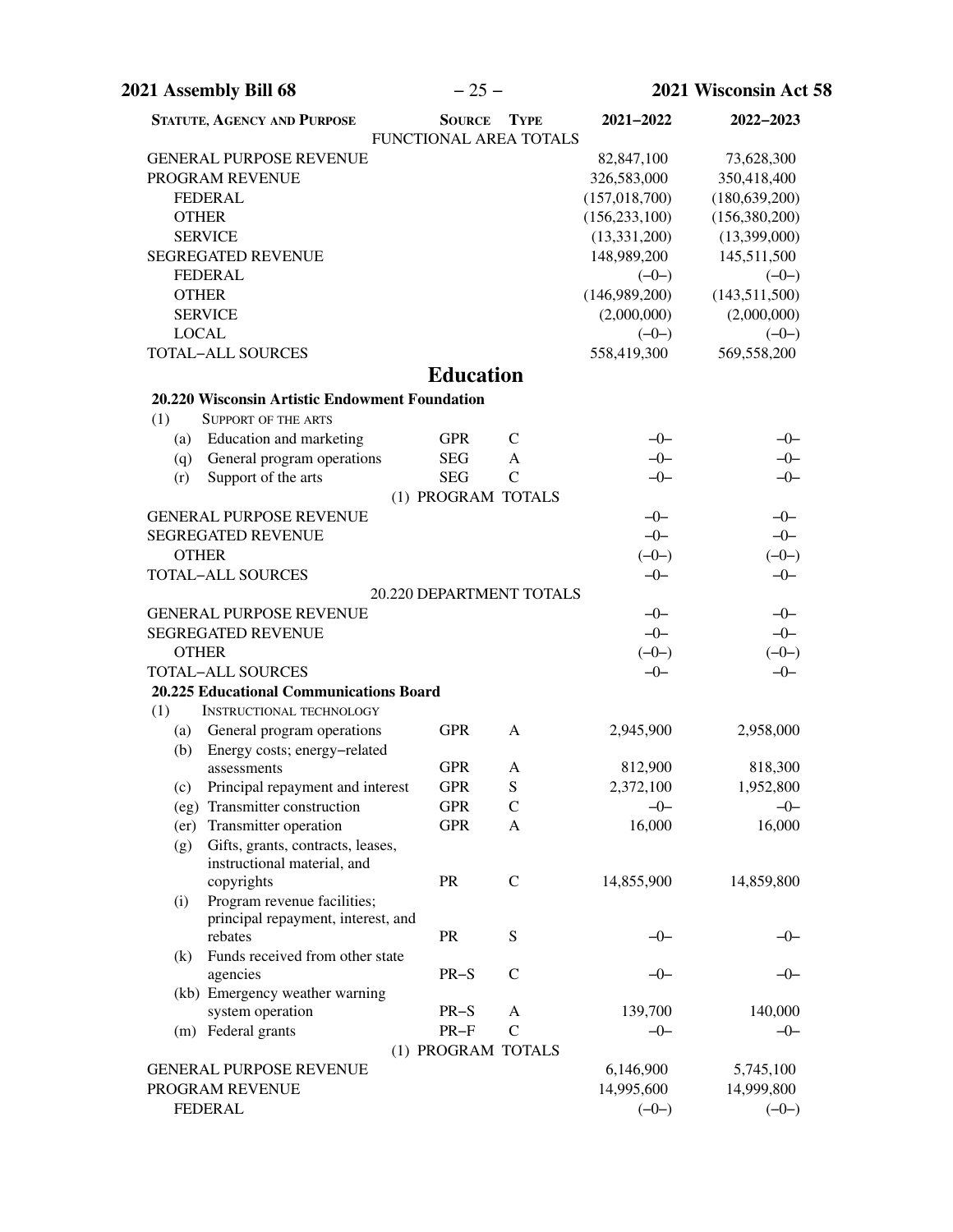| 2021 Wisconsin Act 58                                                                                    | $-26-$                   |               |                             | 2021 Assembly Bill 68     |  |
|----------------------------------------------------------------------------------------------------------|--------------------------|---------------|-----------------------------|---------------------------|--|
| <b>STATUTE, AGENCY AND PURPOSE</b><br><b>OTHER</b><br><b>SERVICE</b>                                     | <b>SOURCE</b>            | <b>TYPE</b>   | 2021-2022<br>(14, 855, 900) | 2022-2023<br>(14,859,800) |  |
|                                                                                                          |                          |               | (139,700)                   | (140,000)                 |  |
| <b>TOTAL-ALL SOURCES</b>                                                                                 |                          |               | 21,142,500                  | 20,744,900                |  |
|                                                                                                          | 20.225 DEPARTMENT TOTALS |               |                             |                           |  |
| <b>GENERAL PURPOSE REVENUE</b>                                                                           |                          |               | 6,146,900                   | 5,745,100                 |  |
| PROGRAM REVENUE                                                                                          |                          |               | 14,995,600                  | 14,999,800                |  |
| <b>FEDERAL</b><br><b>OTHER</b>                                                                           |                          |               | $(-0-)$<br>(14, 855, 900)   | $(-0-)$                   |  |
| <b>SERVICE</b>                                                                                           |                          |               | (139,700)                   | (14,859,800)<br>(140,000) |  |
| <b>TOTAL-ALL SOURCES</b>                                                                                 |                          |               | 21,142,500                  | 20,744,900                |  |
| 20.235 Higher Educational Aids Board                                                                     |                          |               |                             |                           |  |
| (1)<br>STUDENT SUPPORT ACTIVITIES                                                                        |                          |               |                             |                           |  |
| Private institution grants for<br>(a)                                                                    |                          |               |                             |                           |  |
| veterans and dependents<br>Wisconsin grants; private,<br>(b)                                             | <b>GPR</b>               | B             | 2,500,000                   | 2,500,000                 |  |
| nonprofit college students                                                                               | <b>GPR</b>               | B             | 28,504,600                  | 28,504,600                |  |
| Dual enrollment credential grants<br>(c)                                                                 | <b>GPR</b>               | A             | 500,000                     | 500,000                   |  |
| (cg) Nursing student loans                                                                               | <b>GPR</b>               | A             | $-0-$                       | $-0-$                     |  |
| (cm) Nursing student loan program                                                                        | <b>GPR</b>               | A             | 445,500                     | 445,500                   |  |
| (co) Nurse educators                                                                                     | <b>GPR</b>               | $\mathbf C$   | $-0-$                       | $-0-$                     |  |
| (cr) Minority teacher loans                                                                              | <b>GPR</b>               | A             | 259,500                     | 259,500                   |  |
| (ct) Teacher loan program                                                                                | <b>GPR</b>               | A             | 272,200                     | 272,200                   |  |
| (cu) School leadership loan program                                                                      | <b>GPR</b>               | $\mathcal{C}$ | $-0-$                       | $-0-$                     |  |
| (cx) Loan program for teachers and<br>orientation and mobility<br>instructors of visually impaired       |                          |               |                             |                           |  |
| pupils                                                                                                   | <b>GPR</b>               | A             | 99,000                      | 99,000                    |  |
| Dental education contract<br>(d)                                                                         | <b>GPR</b>               | A             | 1,733,000                   | 1,733,000                 |  |
| (dg) scholarship program; scholarships<br>Minnesota-Wisconsin public<br>(e)<br>vocational school student | <b>GPR</b>               | A             | 800,000                     | 800,000                   |  |
| reciprocity agreement<br>(fc) Independent student grants                                                 | <b>GPR</b>               | S             | 6,500,000                   | 6,500,000                 |  |
| program                                                                                                  | <b>GPR</b>               | B             | $-0-$                       | $-0-$                     |  |
| (fd) Talent incentive grants                                                                             | <b>GPR</b>               | $\, {\bf B}$  | 4,458,800                   | 4,458,800                 |  |
| (fe) Wisconsin grants; University of                                                                     |                          |               |                             |                           |  |
| Wisconsin System students<br>(ff) Wisconsin grants; technical                                            | <b>GPR</b>               | $\bf{B}$      | 61,894,100                  | 61,894,100                |  |
| college students<br>(fg) Minority undergraduate retention                                                | <b>GPR</b>               | $\, {\bf B}$  | 22,971,700                  | 22,971,700                |  |
| grants program                                                                                           | <b>GPR</b>               | B             | 819,000                     | 819,000                   |  |
| Impaired student grants<br>(f <sub>j</sub> )                                                             | <b>GPR</b>               | B             | 122,600                     | 122,600                   |  |
| (fm) Wisconsin covenant scholars<br>grants                                                               | <b>GPR</b>               | ${\bf S}$     | -0-                         | –0–                       |  |
| (fp) Primary care and psychiatry<br>shortage grant program                                               | <b>GPR</b>               | $\mathcal{C}$ | -0-                         | $-0-$                     |  |
| (fw) Technical excellence higher<br>education scholarships                                               | <b>GPR</b>               | ${\bf S}$     | 1,100,000                   | 1,100,000                 |  |
| (fy) Academic excellence higher<br>education scholarships                                                | <b>GPR</b>               | ${\bf S}$     | 3,022,000                   | 3,022,000                 |  |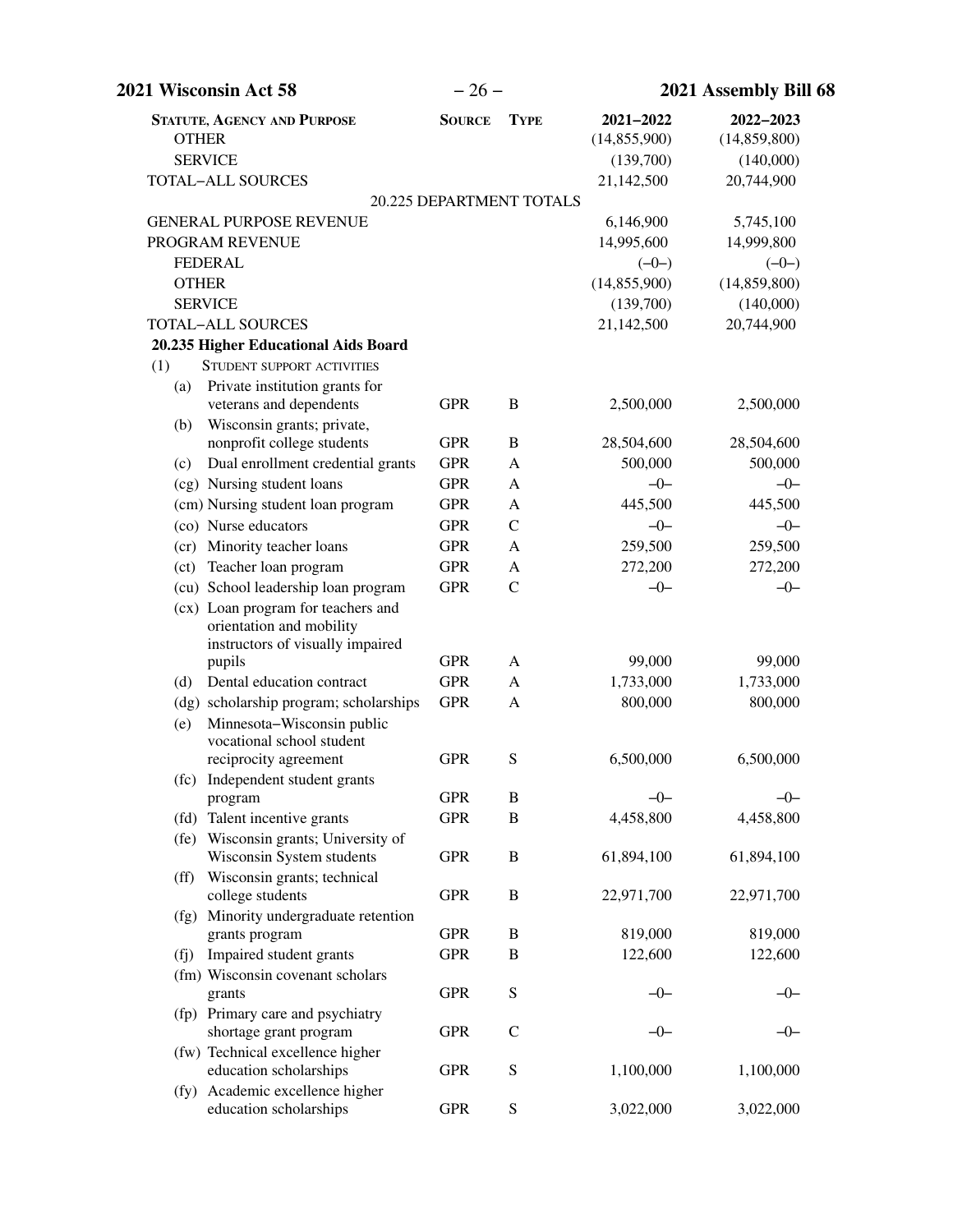| 2021 Assembly Bill 68                                                 | $-27-$                   |                   |                | 2021 Wisconsin Act 58 |
|-----------------------------------------------------------------------|--------------------------|-------------------|----------------|-----------------------|
| <b>STATUTE, AGENCY AND PURPOSE</b>                                    | <b>SOURCE</b>            | <b>TYPE</b>       | 2021-2022      | 2022-2023             |
| (fz) Remission of fees and                                            |                          |                   |                |                       |
| reimbursement for veterans and                                        |                          |                   |                |                       |
| dependents                                                            | <b>GPR</b>               | B                 | 6,496,700      | 6,496,700             |
| Student loans<br>(g)                                                  | PR                       | A                 | $-0-$          | $-0-$                 |
| (gg) Nursing student loan repayments                                  | PR                       | $\mathsf{C}$      | $-0-$          | $-0-$                 |
| (gm) Indian student assistance;                                       |                          |                   |                |                       |
| contributions                                                         | PR                       | $\mathsf{C}$      | $-0-$<br>$-0-$ | $-0-$                 |
| Gifts and grants<br>(i)                                               | PR                       | $\mathcal{C}$     | 779,700        | $-0-$                 |
| Indian student assistance<br>(k)                                      | $PR-S$                   | B<br>$\mathbf{A}$ | 405,000        | 779,700               |
| (kc) Tribal college payments<br>(km) Wisconsin grants; tribal college | $PR-S$                   |                   |                | 405,000               |
| students                                                              | $PR-S$                   | B                 | 481,800        | 481,800               |
| (no) Federal aid; aids to individuals and                             |                          |                   |                |                       |
| organizations                                                         | $PR-F$                   | $\mathsf{C}$      | 150,000        | 150,000               |
|                                                                       | (1) PROGRAM TOTALS       |                   |                |                       |
| <b>GENERAL PURPOSE REVENUE</b>                                        |                          |                   | 142,498,700    | 142,498,700           |
| PROGRAM REVENUE                                                       |                          |                   | 1,816,500      | 1,816,500             |
| <b>FEDERAL</b>                                                        |                          |                   | (150,000)      | (150,000)             |
| <b>OTHER</b>                                                          |                          |                   | $(-0-)$        | $(-0-)$               |
| <b>SERVICE</b>                                                        |                          |                   | (1,666,500)    | (1,666,500)           |
| <b>TOTAL-ALL SOURCES</b>                                              |                          |                   | 144,315,200    | 144,315,200           |
| (2)<br><b>ADMINISTRATION</b>                                          |                          |                   |                |                       |
| (aa) General program operations                                       | <b>GPR</b>               | A                 | 1,095,200      | 1,095,200             |
| (bb) Student loan interest, loans sold or                             |                          |                   |                |                       |
| conveyed                                                              | <b>GPR</b>               | S                 | $-0-$          | $-0-$                 |
| (bc) Write-off of uncollectible student                               |                          |                   |                |                       |
| loans                                                                 | <b>GPR</b>               | A                 | $-0-$          | $-0-$                 |
| (bd) Purchase of defective student                                    |                          |                   |                |                       |
| loans                                                                 | <b>GPR</b>               | ${\mathbf S}$     | $-0-$          | $-0-$                 |
| (ga) Student interest payments                                        | PR                       | $\mathbf C$       | 900            | 900                   |
| (gb) Student interest payments, loans                                 |                          |                   |                |                       |
| sold or conveyed                                                      | PR                       | $\mathsf{C}$      | -0-            | -0-                   |
| (ia) Student loans; collection and                                    |                          |                   |                |                       |
| administration                                                        | ${\sf PR}$               | $\mathcal{C}$     | $-0-$          | $-0-$                 |
| (ja) Write-off of defaulted student<br>loans                          | PR                       | A                 | $-0-$          | $-0-$                 |
| Federal aid; state operations<br>(n)                                  | $PR-F$                   | $\mathcal{C}$     | $-0-$          | $-0-$                 |
| (qa) Student loan revenue obligation                                  |                          |                   |                |                       |
| repayment                                                             | <b>SEG</b>               | $\mathcal{C}$     | $-0-$          | $-0-$                 |
|                                                                       | (2) PROGRAM TOTALS       |                   |                |                       |
| <b>GENERAL PURPOSE REVENUE</b>                                        |                          |                   | 1,095,200      | 1,095,200             |
| PROGRAM REVENUE                                                       |                          |                   | 900            | 900                   |
| <b>FEDERAL</b>                                                        |                          |                   | $(-0-)$        | $(-0-)$               |
| <b>OTHER</b>                                                          |                          |                   | (900)          | (900)                 |
| <b>SEGREGATED REVENUE</b>                                             |                          |                   | $-0-$          | $-0-$                 |
| <b>OTHER</b>                                                          |                          |                   | $(-0-)$        | $(-0-)$               |
| TOTAL-ALL SOURCES                                                     |                          |                   | 1,096,100      | 1,096,100             |
|                                                                       | 20.235 DEPARTMENT TOTALS |                   |                |                       |
| <b>GENERAL PURPOSE REVENUE</b>                                        |                          |                   | 143,593,900    | 143,593,900           |
| PROGRAM REVENUE                                                       |                          |                   | 1,817,400      | 1,817,400             |
| <b>FEDERAL</b>                                                        |                          |                   | (150,000)      | (150,000)             |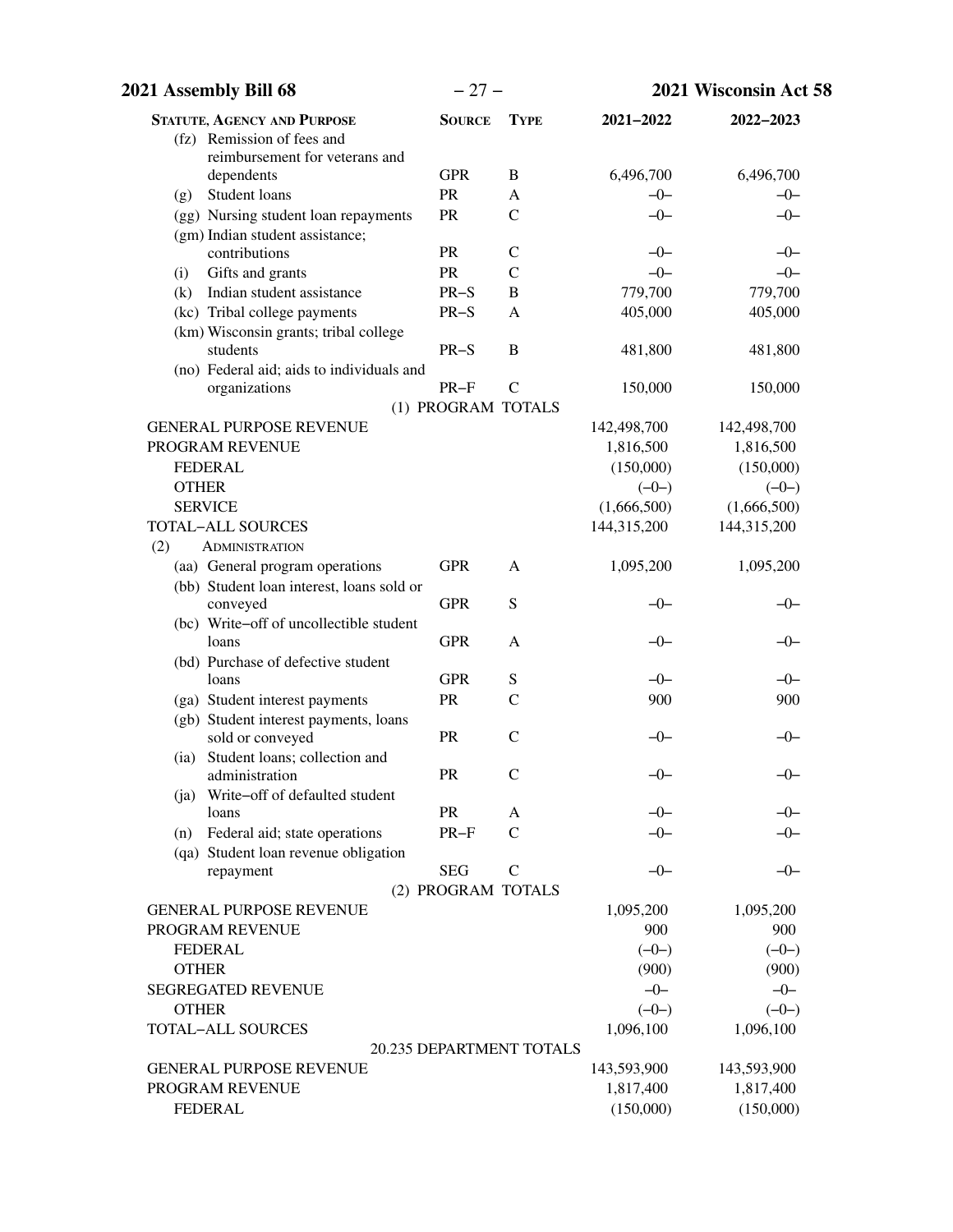| 2021 Wisconsin Act 58                                                         | $-28-$                   |               |                    | 2021 Assembly Bill 68 |
|-------------------------------------------------------------------------------|--------------------------|---------------|--------------------|-----------------------|
| <b>STATUTE, AGENCY AND PURPOSE</b><br><b>OTHER</b>                            | <b>SOURCE</b>            | <b>TYPE</b>   | 2021-2022<br>(900) | 2022-2023<br>(900)    |
| <b>SERVICE</b>                                                                |                          |               | (1,666,500)        | (1,666,500)           |
| SEGREGATED REVENUE                                                            |                          |               | $-0-$              | $-0-$                 |
| <b>OTHER</b>                                                                  |                          |               | $(-0-)$            | $(-0-)$               |
| TOTAL-ALL SOURCES                                                             |                          |               | 145,411,300        | 145,411,300           |
| 20.245 Historical Society                                                     |                          |               |                    |                       |
| <b>HISTORY SERVICES</b><br>(1)                                                |                          |               |                    |                       |
| General program operations<br>(a)<br><b>Wisconsin Black Historical</b><br>(b) | <b>GPR</b>               | $\mathbf{A}$  | 15,960,400         | 15,960,400            |
| Society and Museum<br>Energy costs; energy-related<br>(c)                     | <b>GPR</b>               | A             | 84,500             | 84,500                |
| assessments<br>Principal repayment, interest, and<br>(e)                      | <b>GPR</b>               | A             | 810,800            | 812,100               |
| rebates                                                                       | <b>GPR</b>               | ${\bf S}$     | 4,496,300          | 4,718,600             |
| Gifts, grants, and membership<br>(h)<br>sales                                 | PR                       | $\mathcal{C}$ | 1,015,300          | 1,015,400             |
| Self-amortizing facilities;<br>(j)<br>principal repayment, interest, and      |                          |               |                    |                       |
| rebates                                                                       | <b>PR</b>                | ${\mathbf S}$ | 49,000             | 65,300                |
| Storage facility<br>(k)                                                       | $PR-S$                   | $\, {\bf B}$  | 265,600            | 265,600               |
| (km) Northern Great Lakes Center                                              | $PR-S$                   | A             | 229,800            | 229,800               |
| (ks) General program operations –<br>service funds                            | $PR-S$                   | $\mathbf C$   | 1,696,900          | 1,698,400             |
| (kw) Records management - service<br>funds                                    | $PR-S$                   | $\mathsf{C}$  | 269,000            | 269,000               |
| (m) General program operations;<br>federal funds                              | $PR-F$                   | $\mathcal{C}$ | 1,342,000          | 1,342,200             |
| Federal aids<br>(n)                                                           | $PR-F$                   | $\mathcal{C}$ | $-0-$              | $-0-$                 |
| (pz) Indirect cost reimbursements                                             | $PR-F$                   | $\mathbf C$   | 117,000            | 117,000               |
| Endowment<br>(q)                                                              | <b>SEG</b>               | $\mathcal{C}$ | 639,500            | 639,500               |
| History preservation partnership<br>(r)                                       |                          |               |                    |                       |
| trust fund                                                                    | <b>SEG</b>               | $\mathcal{C}$ | 2,466,900          | 3,444,500             |
| Northern great lakes center;<br>(y)                                           | <b>SEG</b>               |               | 71,300             | 71,300                |
| interpretive programming                                                      | (1) PROGRAM TOTALS       | Α             |                    |                       |
| <b>GENERAL PURPOSE REVENUE</b>                                                |                          |               | 21,352,000         | 21,575,600            |
| PROGRAM REVENUE                                                               |                          |               | 4,984,600          | 5,002,700             |
| <b>FEDERAL</b>                                                                |                          |               | (1,459,000)        | (1,459,200)           |
| <b>OTHER</b>                                                                  |                          |               | (1,064,300)        | (1,080,700)           |
| <b>SERVICE</b>                                                                |                          |               | (2,461,300)        | (2,462,800)           |
| <b>SEGREGATED REVENUE</b>                                                     |                          |               | 3,177,700          | 4,155,300             |
| <b>OTHER</b>                                                                  |                          |               | (3,177,700)        | (4,155,300)           |
| <b>TOTAL-ALL SOURCES</b>                                                      |                          |               | 29,514,300         | 30,733,600            |
|                                                                               | 20.245 DEPARTMENT TOTALS |               |                    |                       |
| <b>GENERAL PURPOSE REVENUE</b>                                                |                          |               | 21,352,000         | 21,575,600            |
| PROGRAM REVENUE                                                               |                          |               | 4,984,600          | 5,002,700             |
| <b>FEDERAL</b>                                                                |                          |               | (1,459,000)        | (1,459,200)           |
| <b>OTHER</b>                                                                  |                          |               | (1,064,300)        | (1,080,700)           |
| <b>SERVICE</b>                                                                |                          |               | (2,461,300)        | (2,462,800)           |
| <b>SEGREGATED REVENUE</b>                                                     |                          |               | 3,177,700          | 4,155,300             |
| <b>OTHER</b>                                                                  |                          |               | (3,177,700)        | (4,155,300)           |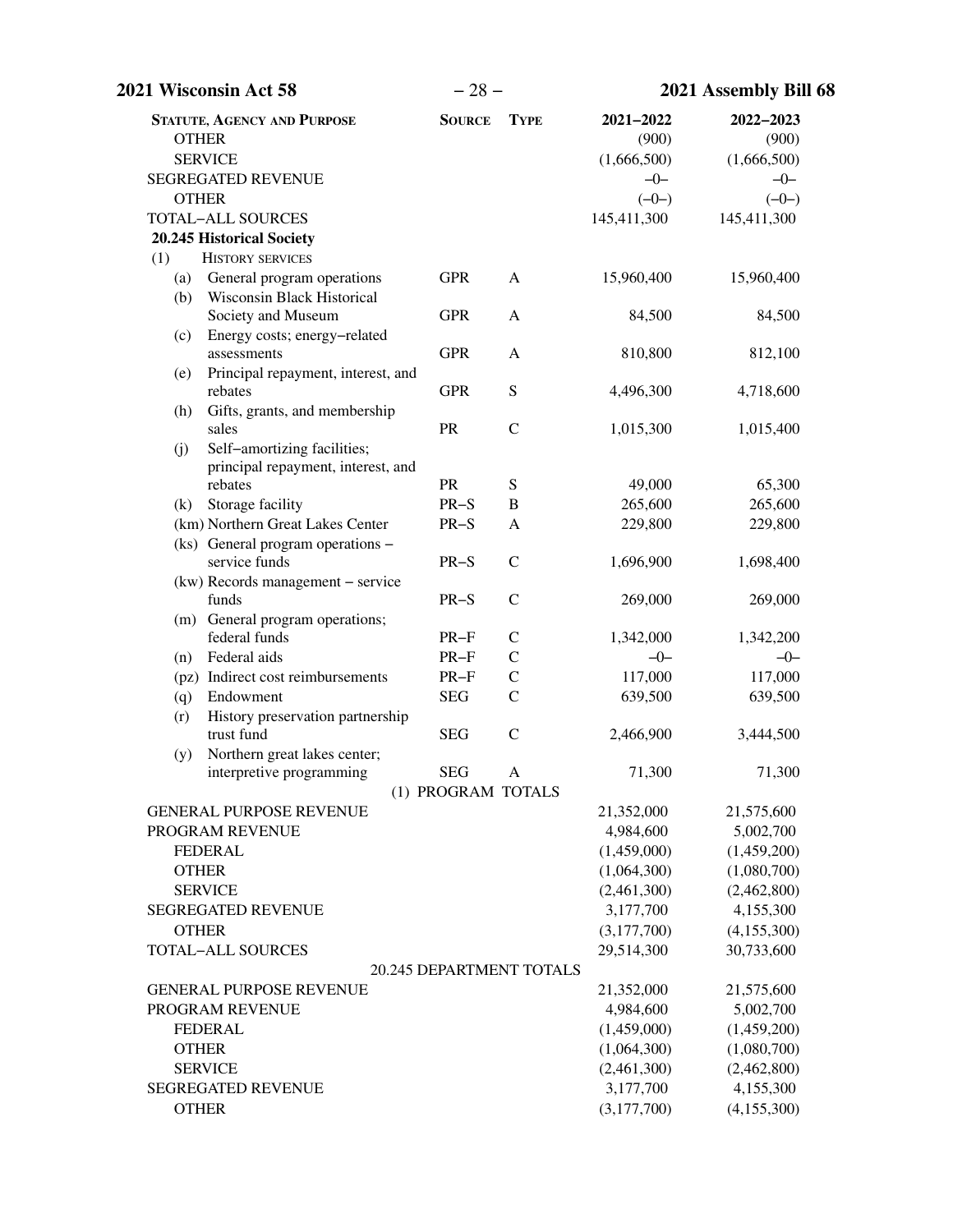|     | 2021 Assembly Bill 68                                                  | $-29-$             |                          |                         | 2021 Wisconsin Act 58   |
|-----|------------------------------------------------------------------------|--------------------|--------------------------|-------------------------|-------------------------|
|     | <b>STATUTE, AGENCY AND PURPOSE</b><br><b>TOTAL-ALL SOURCES</b>         | <b>SOURCE</b>      | <b>TYPE</b>              | 2021-2022<br>29,514,300 | 2022-2023<br>30,733,600 |
|     | 20.250 Medical College of Wisconsin                                    |                    |                          |                         |                         |
| (1) | TRAINING OF HEALTH PERSONNEL                                           |                    |                          |                         |                         |
| (a) | Medical student tuition assistance                                     | <b>GPR</b>         | A                        | 1,926,600               | 1,926,600               |
| (b) | Family medicine education                                              | <b>GPR</b>         | A                        | 5,611,400               | 5,611,400               |
| (c) | Principal repayment, interest, and<br>rebates; biomedical research and |                    |                          |                         |                         |
|     | technology incubator                                                   | <b>GPR</b>         | S                        | 2,864,400               | 2,894,300               |
| (e) | Principal repayment and interest                                       | <b>GPR</b>         | S                        | 505,500                 | 478,000                 |
| (k) | Tobacco-related illnesses                                              | $PR-S$             | $\mathcal{C}$            | $-0-$                   | $-0-$                   |
|     |                                                                        | (1) PROGRAM TOTALS |                          |                         |                         |
|     | <b>GENERAL PURPOSE REVENUE</b>                                         |                    |                          | 10,907,900              | 10,910,300              |
|     | PROGRAM REVENUE                                                        |                    |                          | $-0-$                   | $-0-$                   |
|     | <b>SERVICE</b>                                                         |                    |                          | $(-0-)$                 | $(-0-)$                 |
|     | <b>TOTAL-ALL SOURCES</b>                                               |                    |                          | 10,907,900              | 10,910,300              |
| (2) | <b>RESEARCH</b>                                                        |                    |                          |                         |                         |
| (g) | Cancer research                                                        | <b>PR</b>          | $\mathsf{C}$             | 247,500                 | 247,500                 |
| (h) | Prostate cancer research                                               | PR                 | $\mathcal{C}$            | $-0-$                   | $-0-$                   |
|     |                                                                        | (2) PROGRAM TOTALS |                          |                         |                         |
|     | PROGRAM REVENUE                                                        |                    |                          | 247,500                 | 247,500                 |
|     | <b>OTHER</b>                                                           |                    |                          | (247,500)               | (247,500)               |
|     | <b>TOTAL-ALL SOURCES</b>                                               |                    |                          | 247,500                 | 247,500                 |
|     |                                                                        |                    | 20.250 DEPARTMENT TOTALS |                         |                         |
|     | <b>GENERAL PURPOSE REVENUE</b>                                         |                    |                          | 10,907,900              | 10,910,300              |
|     | PROGRAM REVENUE                                                        |                    |                          | 247,500                 | 247,500                 |
|     | <b>OTHER</b>                                                           |                    |                          | (247,500)               | (247,500)               |
|     | <b>SERVICE</b>                                                         |                    |                          | $(-0-)$                 | $(-0-)$                 |
|     | <b>TOTAL-ALL SOURCES</b><br>20.255 Public Instruction, Department of   |                    |                          | 11,155,400              | 11,157,800              |
| (1) | <b>EDUCATIONAL LEADERSHIP</b>                                          |                    |                          |                         |                         |
| (a) | General program operations                                             | <b>GPR</b>         | A                        | 12,726,400              | 12,726,400              |
| (b) | General program operations;                                            |                    |                          |                         |                         |
|     | <b>Wisconsin Educational Services</b>                                  |                    |                          |                         |                         |
|     | Program for the Deaf and Hard of                                       |                    |                          |                         |                         |
|     | Hearing and Wisconsin Center for                                       |                    |                          |                         |                         |
|     | the Blind and Visually Impaired                                        | <b>GPR</b>         | A                        | 12,874,400              | 12,874,400              |
| (c) | Energy costs; Wisconsin                                                |                    |                          |                         |                         |
|     | <b>Educational Services Program for</b>                                |                    |                          |                         |                         |
|     | the Deaf and Hard of Hearing and<br>Wisconsin Center for the Blind     |                    |                          |                         |                         |
|     | and Visually Impaired;                                                 |                    |                          |                         |                         |
|     | energy-related assessments                                             | <b>GPR</b>         | A                        | 429,600                 | 428,300                 |
|     | (cm) Electric energy derived from                                      |                    |                          |                         |                         |
|     | renewable resources                                                    | <b>GPR</b>         | A                        | 1,900                   | 1,900                   |
| (d) | Principal repayment and interest                                       | <b>GPR</b>         | S                        | 1,036,600               | 884,100                 |
|     | (dw) Pupil assessment                                                  | <b>GPR</b>         | A                        | 16,558,400              | 16,558,400              |
| (e) | Student information system, data                                       |                    |                          |                         |                         |
|     | collection and maintenance                                             | <b>GPR</b>         | $\mathcal{C}$            | 3,400,000               | 3,400,000               |
|     | (ee) Educator effectiveness evaluation<br>system                       | <b>GPR</b>         | A                        | 973,300                 | 973,300                 |
|     |                                                                        |                    |                          |                         |                         |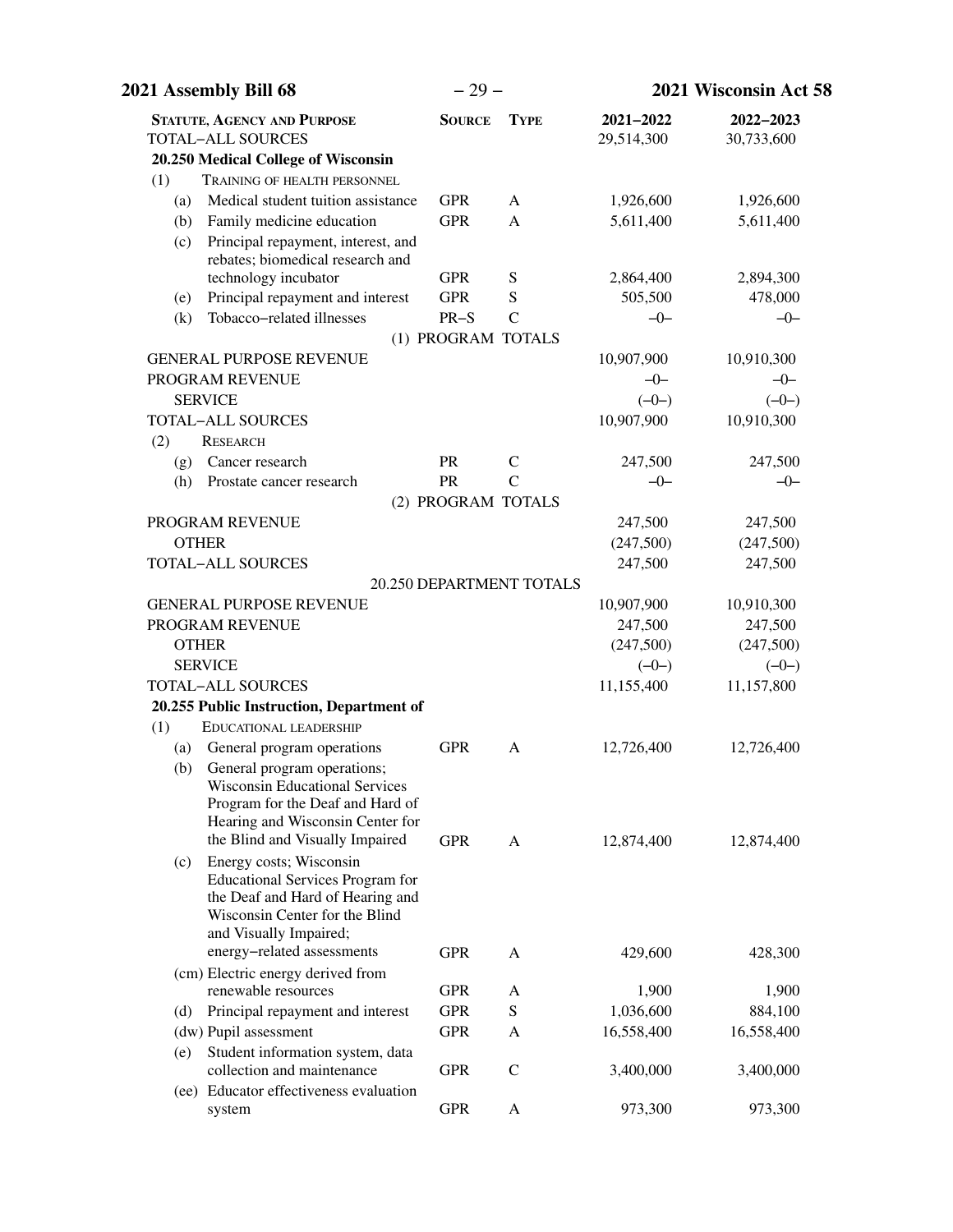| 2021 Wisconsin Act 58                                                                                                                                                              | $-30-$        |               |            | 2021 Assembly Bill 68 |
|------------------------------------------------------------------------------------------------------------------------------------------------------------------------------------|---------------|---------------|------------|-----------------------|
| <b>STATUTE, AGENCY AND PURPOSE</b>                                                                                                                                                 | <b>SOURCE</b> | <b>TYPE</b>   | 2021-2022  | 2022-2023             |
| (eg) Rural school teacher talent pilot<br>program                                                                                                                                  | <b>GPR</b>    | A             | 1,500,000  | 1,500,000             |
| (ek) Longitudinal data system, data                                                                                                                                                |               |               |            |                       |
| collection and maintenance                                                                                                                                                         | <b>GPR</b>    | A             | 3,038,100  | 3,038,100             |
| (eL) WISElearn                                                                                                                                                                     | <b>GPR</b>    | A             | 1,209,000  | 1,159,000             |
| (em) Academic and career planning                                                                                                                                                  | <b>GPR</b>    | $\mathbf C$   | 1,100,000  | 1,100,000             |
| (ep) Mental health and school climate                                                                                                                                              |               |               |            |                       |
| training programs and grants                                                                                                                                                       | <b>GPR</b>    | A             | 420,000    | 420,000               |
| Assessments of reading readiness<br>(f)                                                                                                                                            | <b>GPR</b>    | A             | 2,151,000  | 2,151,000             |
| (fm) Value-Added Research Center                                                                                                                                                   | <b>GPR</b>    | A             | $-0-$      | $-0-$                 |
| Student activity therapy<br>(g)<br>(gb) Wisconsin Educational Services<br>Program for the Deaf and Hard of<br>Hearing and Wisconsin Center for<br>the Blind and Visually Impaired; | ${\sf PR}$    | A             | 100        | 100                   |
| nonresident fees                                                                                                                                                                   | PR            | $\mathsf{C}$  | $-0-$      | $-0-$                 |
| (ge) Educator effectiveness evaluation<br>system; fees                                                                                                                             | PR            | $\mathcal{C}$ | 4,309,500  | 4,309,500             |
| (gL) Wisconsin Educational Services<br>Program for the Deaf and Hard of<br>Hearing and Wisconsin Center for<br>the Blind and Visually Impaired;<br>leasing of space                | PR            | $\mathcal{C}$ | 2,000      | 2,000                 |
| (gs) Wisconsin Educational Services<br>Program for the Deaf and Hard of<br>Hearing and Wisconsin Center for<br>the Blind and Visually Impaired;                                    |               |               |            |                       |
| services<br>(gt) Wisconsin Educational Services<br>Program for the Deaf and Hard of<br>Hearing and Wisconsin Center for<br>the Blind and Visually Impaired;                        | PR            | $\mathcal{C}$ | 7,000      | 7,000                 |
| pupil transportation                                                                                                                                                               | <b>PR</b>     | A             | 1,210,000  | 1,210,000             |
| (he) Student information system; fees<br>(hg) Personnel licensure, teacher<br>supply, information and analysis                                                                     | PR            | $\mathcal{C}$ | $-0-$      | $-0-$                 |
| and teacher improvement<br>(hj) General educational development<br>and high school graduation                                                                                      | PR            | $\mathcal{C}$ | 4,800,200  | 4,800,200             |
| equivalency                                                                                                                                                                        | PR            | $\mathcal{C}$ | 132,800    | 119,700               |
| (hm) Services for drivers                                                                                                                                                          | $PR-S$        | A             | 157,500    | 157,500               |
| Publications<br>(i)                                                                                                                                                                | PR            | $\mathsf{C}$  | 143,300    | 143,300               |
| (im) Library products and services<br>Milwaukee Parental Choice<br>(j)<br>Program and the parental choice<br>program for eligible school<br>districts and other school districts;  | PR            | $\mathcal{C}$ | 141,100    | 141,100               |
| financial audits                                                                                                                                                                   | <b>PR</b>     | $\mathsf{C}$  | 142,000    | 142,000               |
| (jg) School lunch handling charges<br>(jm) Professional services center                                                                                                            | PR            | A             | 10,104,300 | 10,104,300            |
| charges                                                                                                                                                                            | PR            | A             | 106,300    | 106,300               |
| Gifts, grants and trust funds<br>(jr)                                                                                                                                              | PR            | $\mathcal{C}$ | 1,500,000  | 1,500,000             |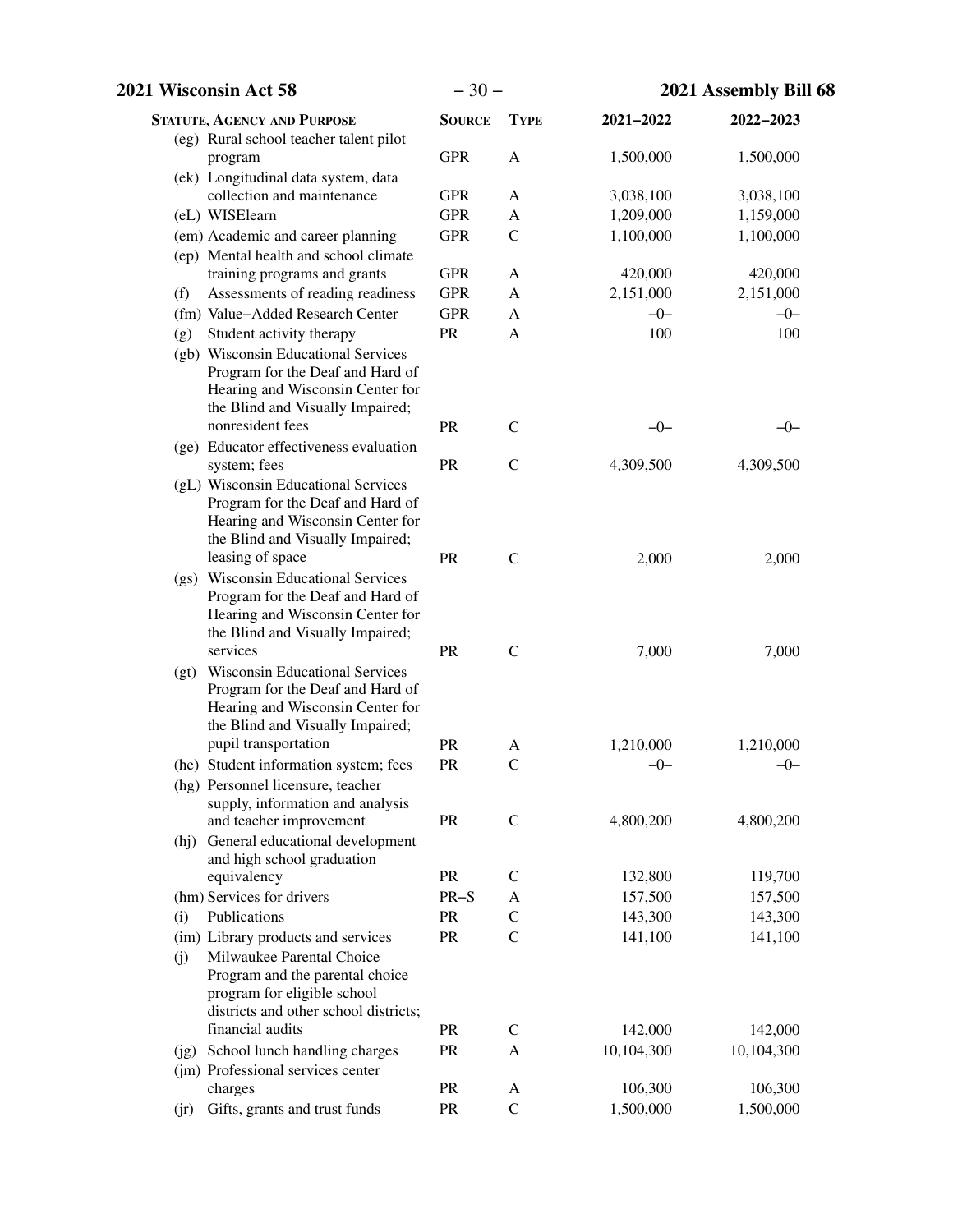| 2021 Assembly Bill 68                                                   | $-31-$                                         |              |                | 2021 Wisconsin Act 58 |
|-------------------------------------------------------------------------|------------------------------------------------|--------------|----------------|-----------------------|
| <b>STATUTE, AGENCY AND PURPOSE</b>                                      | <b>SOURCE</b>                                  | <b>TYPE</b>  | 2021-2022      | 2022-2023             |
| (jz) School district boundary appeal<br>proceedings                     | PR                                             | $\mathbf C$  | 10,000         | 10,000                |
| (kd) Alcohol and other drug abuse<br>program                            | $PR-S$                                         | $\mathbf{A}$ | 628,500        | 628,500               |
| (ke) Funds transferred from other state<br>agencies; program operations | PR-S                                           | $\mathbf C$  | 3,035,000      | 3,035,000             |
| (km) State agency library processing                                    |                                                |              |                |                       |
| center                                                                  | $PR-S$                                         | A            | 8,100          | 8,100                 |
| (ks) Data processing                                                    | $PR-S$                                         | $\mathsf C$  | 9,429,500      | 9,429,500             |
| (me) Federal aids; program operations                                   | $\ensuremath{\mathsf{PR}\text{-}\!\mathsf{F}}$ | $\mathsf C$  | 52,045,100     | 52,045,100            |
| (pz) Indirect cost reimbursements                                       | $PR-F$                                         | $\mathbf C$  | 5,496,300      | 5,496,300             |
| Digital learning collaborative<br>(q)                                   | <b>SEG</b>                                     | $\mathbf{A}$ | 1,000,000      | 1,000,000             |
|                                                                         | (1) PROGRAM TOTALS                             |              |                |                       |
| <b>GENERAL PURPOSE REVENUE</b>                                          |                                                |              | 57,418,700     | 57,214,900            |
| PROGRAM REVENUE                                                         |                                                |              | 93,408,600     | 93,395,500            |
| <b>FEDERAL</b>                                                          |                                                |              | (57, 541, 400) | (57, 541, 400)        |
| <b>OTHER</b>                                                            |                                                |              | (22,608,600)   | (22,595,500)          |
| <b>SERVICE</b>                                                          |                                                |              | (13,258,600)   | (13,258,600)          |
| <b>SEGREGATED REVENUE</b>                                               |                                                |              | 1,000,000      | 1,000,000             |
| <b>OTHER</b>                                                            |                                                |              | (1,000,000)    | (1,000,000)           |
| TOTAL-ALL SOURCES                                                       |                                                |              | 151,827,300    | 151,610,400           |
| (2)<br>AIDS FOR LOCAL EDUCATIONAL PROGRAMMING                           |                                                |              |                |                       |
| (ac) General equalization aids                                          | <b>GPR</b>                                     | $\mathbf{A}$ | 5,088,590,000  | 5,201,590,000         |
| (ad) Supplemental aid                                                   | <b>GPR</b>                                     | A            | 100,000        | 100,000               |
| (ae) Sparsity aid                                                       | <b>GPR</b>                                     | $\mathbf{A}$ | 27,962,400     | 27,983,800            |
| (af) Belmont school library aid                                         | <b>GPR</b>                                     | A            | $-0-$          | $-0-$                 |
| <b>Grants to Lakeland STAR</b><br>(ai)                                  |                                                |              |                |                       |
| Academy                                                                 | <b>GPR</b>                                     | $\mathbf{A}$ | 250,000        | 500,000               |
| (aq) Per pupil aid                                                      | <b>GPR</b>                                     | ${\bf S}$    | 608,756,800    | 607,527,300           |
| (ar) Low revenue adjustment aid                                         | <b>GPR</b>                                     | A            | $-0-$          | $-0-$                 |
| (aw) Personal electronic computing                                      |                                                |              |                |                       |
| devices; grant program                                                  | <b>GPR</b>                                     | A            | $-0-$          | $-0-$                 |
| (az) Special Needs Scholarship                                          |                                                |              |                |                       |
| Program                                                                 | <b>GPR</b>                                     | S            | 25,700,600     | 40,626,800            |
| Aids for special education and<br>(b)                                   |                                                |              |                |                       |
| school age parents programs                                             | <b>GPR</b>                                     | A            | 468,091,800    | 517,890,000           |
| (bb) Aid for high poverty school                                        |                                                |              |                |                       |
| districts                                                               | <b>GPR</b>                                     | A            | 16,830,000     | 16,830,000            |
| (bc) Aid for children-at-risk programs                                  | <b>GPR</b>                                     | $\mathbf{A}$ | $-0-$          | $-0-$                 |
| (bd) Additional special education aid                                   | <b>GPR</b>                                     | A            | 11,106,000     | 11,439,200            |
| (be) Supplemental special education                                     |                                                |              |                |                       |
| aid                                                                     | <b>GPR</b>                                     | A            | $-0-$          | $-0-$                 |
|                                                                         |                                                |              |                |                       |
| (bf) Aid for special education<br>transition grants                     | <b>GPR</b>                                     | A            | 3,600,000      | 3,600,000             |
| (bg) Special education transition                                       |                                                |              |                |                       |
| readiness grants                                                        | <b>GPR</b>                                     | A            | 1,500,000      | 1,500,000             |
|                                                                         |                                                |              |                |                       |
| (bh) Aid to county children with<br>disabilities education boards       | <b>GPR</b>                                     |              | 4,067,300      | 4,067,300             |
|                                                                         |                                                | A            |                |                       |
| (br) School district consolidation aid                                  | <b>GPR</b>                                     | ${\bf S}$    | $-0-$          | $-0-$                 |
| (bs) School district consolidation                                      |                                                |              |                |                       |
| grants                                                                  | <b>GPR</b>                                     | A            | $-0-$          | $-0-$                 |
| (cc) Bilingual-bicultural education aids                                | <b>GPR</b>                                     | $\mathbf{A}$ | 8,589,800      | 8,589,800             |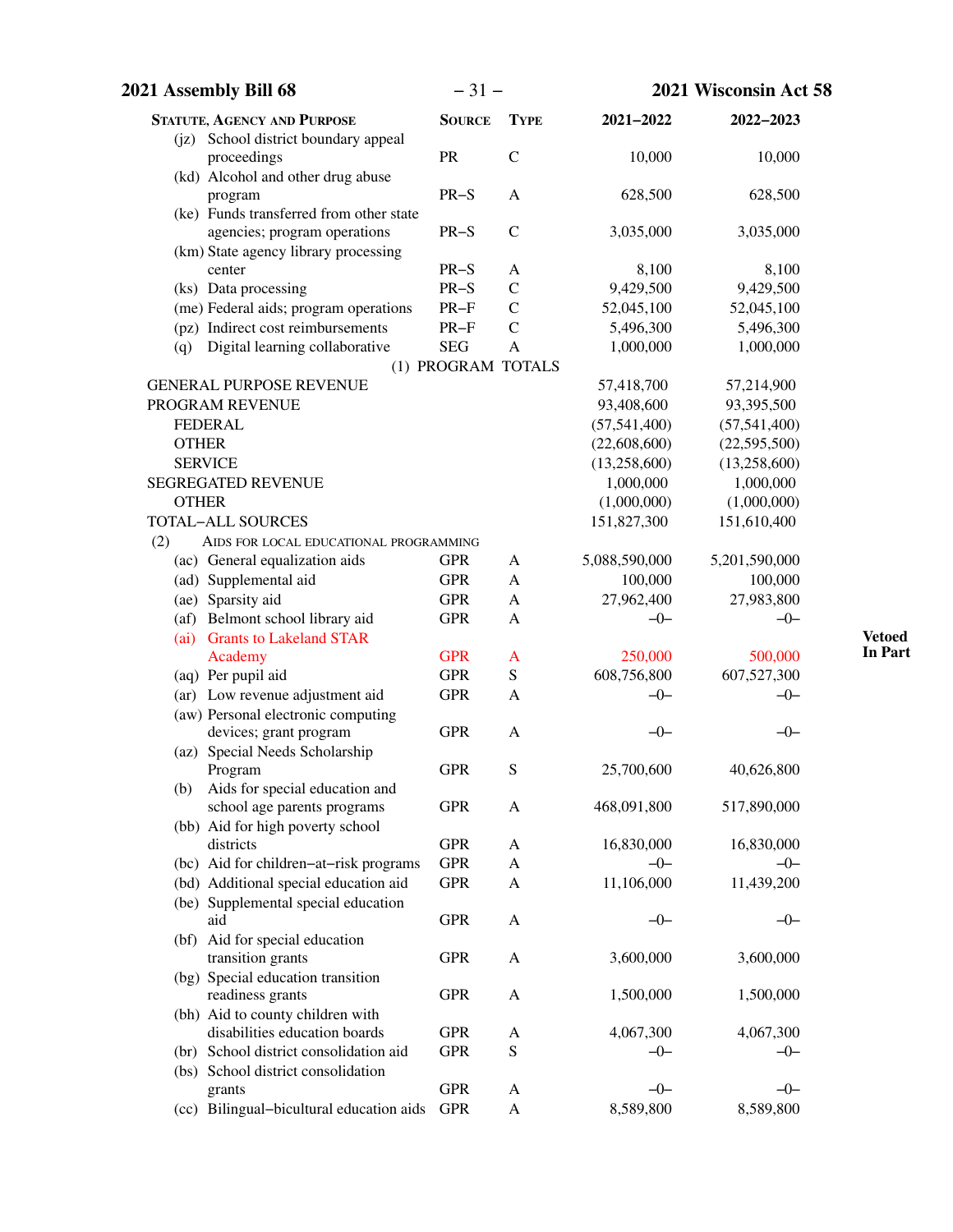| 2021 Wisconsin Act 58                                                        | $-32-$        |                | 2021 Assembly Bill 68 |             |
|------------------------------------------------------------------------------|---------------|----------------|-----------------------|-------------|
| <b>STATUTE, AGENCY AND PURPOSE</b>                                           | <b>SOURCE</b> | <b>TYPE</b>    | $2021 - 2022$         | 2022-2023   |
| (cg) Tuition payments; full-time open<br>enrollment transfer payments        | <b>GPR</b>    | $\mathbf{A}$   | 8,242,900             | 8,242,900   |
| (cm) Reimbursement for school                                                |               |                |                       |             |
| breakfast programs                                                           | <b>GPR</b>    | $\mathcal{C}$  | 2,510,500             | 2,510,500   |
| (cn) Aids for school lunches and<br>nutritional improvement                  | <b>GPR</b>    | A              | 4,218,100             | 4,218,100   |
| (cp) Wisconsin school day milk                                               |               |                |                       |             |
| program                                                                      | <b>GPR</b>    | A              | 1,000,000             | 1,000,000   |
| (cq) High cost transportation aid                                            | <b>GPR</b>    | $\mathbf{A}$   | 19,856,200            | 19,856,200  |
| (cr) Aid for pupil transportation                                            | <b>GPR</b>    | A              | 24,000,000            | 24,000,000  |
| (cs) Aid for debt service                                                    | <b>GPR</b>    | A              | 133,700               | 133,700     |
| (cu) Achievement gap reduction                                               |               |                |                       |             |
| contracts                                                                    | <b>GPR</b>    | A              | 109,184,500           | 109,184,500 |
| (cy) Aid for transportation; open                                            |               |                |                       |             |
| enrollment and early college credit                                          |               |                |                       |             |
| program                                                                      | <b>GPR</b>    | A              | 454,200               | 454,200     |
| (da) Aid for school mental health                                            |               |                |                       |             |
| programs                                                                     | <b>GPR</b>    | A              | 12,000,000            | 12,000,000  |
| (dg) School performance improvement                                          |               |                |                       |             |
| grants                                                                       | <b>GPR</b>    | A              | $-0-$                 | $-0-$       |
| (dj) Summer school programs; grants                                          | <b>GPR</b>    | A              | 1,400,000             | 1,400,000   |
| (dp) Four-year-old kindergarten grants<br>(dr) Robotics league participation | <b>GPR</b>    | A              | 1,350,000             | 1,350,000   |
| grants                                                                       | <b>GPR</b>    | $\mathbf{A}$   | 500,000               | 500,000     |
| (ds) STEM grants                                                             | <b>GPR</b>    | $\overline{B}$ | $-0-$                 | $-0-$       |
| (dt) School-based mental health                                              |               |                |                       |             |
| services grants                                                              | <b>GPR</b>    | $\mathcal{C}$  | 10,000,000            | 10,000,000  |
| (du) Peer-to-peer suicide prevention                                         |               |                |                       |             |
| programs; grants                                                             | <b>GPR</b>    | A              | 250,000               | 250,000     |
| (eb) Grant for information technology                                        |               |                |                       |             |
| education                                                                    | <b>GPR</b>    | $\mathbf{A}$   | 875,000               | 875,000     |
| (eh) Head start supplement                                                   | <b>GPR</b>    | A              | 6,264,100             | 6,264,100   |
| (ek) Educator effectiveness evaluation                                       |               |                |                       |             |
| system; grants to school districts                                           | <b>GPR</b>    | $\mathbf{A}$   | 5,746,000             | 5,746,000   |
| (fg) Aid for cooperative educational                                         |               |                |                       |             |
| service agencies                                                             | <b>GPR</b>    | A              | $-0-$                 | $-0-$       |
| (fk) Grant program for peer review and                                       |               |                |                       |             |
| mentoring<br>(fm) Charter schools                                            | <b>GPR</b>    | A              | 1,606,700             | 1,606,700   |
|                                                                              | <b>GPR</b>    | S              | 83,154,500            | 84,304,600  |
| (fp) Charter schools; office of<br>educational opportunity                   | <b>GPR</b>    | ${\mathbf S}$  | 4,185,100             | 4,700,700   |
| (fq) Charter schools; office of                                              |               |                |                       |             |
| educational opportunity recovery                                             |               |                |                       |             |
| charter schools                                                              | <b>GPR</b>    | ${\mathbf S}$  | 122,800               | 122,800     |
| (fr) Parental choice program for                                             |               |                |                       |             |
| eligible school districts and other                                          |               |                |                       |             |
| school districts                                                             | <b>GPR</b>    | S              | 152,933,900           | 172,417,000 |
| (fu) Milwaukee parental choice                                               |               |                |                       |             |
| program                                                                      | <b>GPR</b>    | ${\bf S}$      | 239,801,000           | 244,416,600 |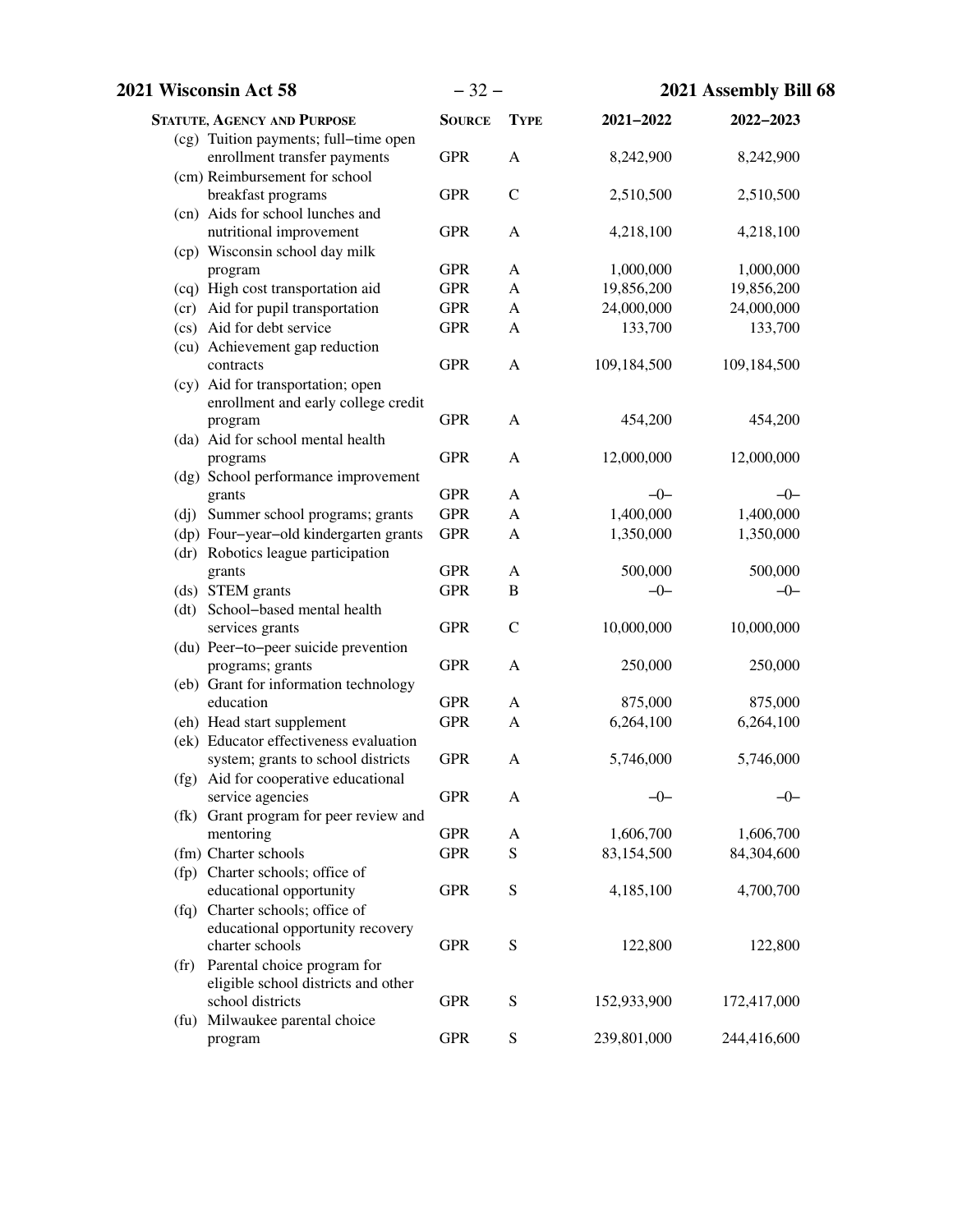| 2021 Assembly Bill 68 |                                                                        | $-33-$             |               | 2021 Wisconsin Act 58 |                 |
|-----------------------|------------------------------------------------------------------------|--------------------|---------------|-----------------------|-----------------|
|                       | <b>STATUTE, AGENCY AND PURPOSE</b>                                     | <b>SOURCE</b>      | <b>TYPE</b>   | 2021-2022             | 2022-2023       |
|                       | (fv) Milwaukee Parental Choice                                         |                    |               |                       |                 |
|                       | Program and the parental choice                                        |                    |               |                       |                 |
|                       | program for eligible school                                            |                    |               |                       |                 |
|                       | districts and other school districts;                                  |                    |               |                       |                 |
|                       | transfer pupils                                                        | <b>GPR</b>         | ${\bf S}$     | $-0-$                 | $-0-$           |
|                       | (fy) Grants to support gifted and<br>talented pupils                   | <b>GPR</b>         | A             | 474,400               | 474,400         |
| (k)                   | Funds transferred from other state                                     |                    |               |                       |                 |
|                       | agencies; local aids                                                   | $PR-S$             | $\mathcal{C}$ | 16,000,000            | 16,000,000      |
|                       | (kd) Aid for alcohol and other drug                                    |                    |               |                       |                 |
|                       | abuse programs                                                         | $PR-S$             | A             | 1,284,700             | 1,284,700       |
|                       | (km) Tribal language revitalization                                    |                    |               |                       |                 |
|                       | grants                                                                 | $PR-S$             | A             | 222,800               | 222,800         |
|                       | (m) Federal aids; local aid                                            | $PR-F$             | $\mathcal{C}$ | 760,633,500           | 760,633,500     |
| (s)                   | School library aids                                                    | <b>SEG</b>         | $\mathcal{C}$ | 42,000,000            | 45,000,000      |
|                       |                                                                        | (2) PROGRAM TOTALS |               |                       |                 |
|                       | <b>GENERAL PURPOSE REVENUE</b>                                         |                    |               | 6,955,408,300         | 7,158,272,200   |
|                       | PROGRAM REVENUE                                                        |                    |               | 778,141,000           | 778,141,000     |
|                       | <b>FEDERAL</b>                                                         |                    |               | (760, 633, 500)       | (760, 633, 500) |
|                       | <b>SERVICE</b>                                                         |                    |               | (17,507,500)          | (17,507,500)    |
|                       | <b>SEGREGATED REVENUE</b>                                              |                    |               | 42,000,000            | 45,000,000      |
| <b>OTHER</b>          |                                                                        |                    |               | (42,000,000)          | (45,000,000)    |
|                       | <b>TOTAL-ALL SOURCES</b>                                               |                    |               | 7,775,549,300         | 7,981,413,200   |
| (3)                   | AIDS TO LIBRARIES, INDIVIDUALS AND ORGANIZATIONS                       |                    |               |                       |                 |
| (b)                   | Adult literacy grants                                                  | <b>GPR</b>         | A             | 83,200                | 83,200          |
| (c)                   | Grants for national teacher                                            |                    |               |                       |                 |
|                       | certification or master educator                                       |                    |               |                       |                 |
|                       | licensure                                                              | <b>GPR</b>         | S             | 2,910,000             | 2,910,000       |
| (d)                   | Elks and Easter Seals Center for                                       |                    |               |                       |                 |
|                       | Respite and Recreation                                                 | <b>GPR</b>         | A             | 73,900                | 73,900          |
|                       | (df) Online early learning program;                                    |                    |               |                       |                 |
|                       | grant                                                                  | <b>GPR</b>         | A             | 500,000               | 500,000         |
|                       | (dn) Project Lead the Way grants                                       | <b>GPR</b>         | A             | $-0-$                 | $-0-$           |
|                       | (eb) Grants for bullying prevention                                    | <b>GPR</b>         | A             | 150,000               | 150,000         |
|                       | (eg) Milwaukee Public Museum                                           | <b>GPR</b>         | A             | 42,200                | 42,200          |
| (f)                   | Interstate compact on educational<br>opportunity for military children | <b>GPR</b>         | ${\mathbf S}$ | 900                   | 900             |
|                       | (fa) Very special arts                                                 | <b>GPR</b>         | A             | 100,000               | 100,000         |
|                       | (fc) College Possible, Inc.                                            | <b>GPR</b>         | A             | 500,000               | 500,000         |
|                       | (fg) Special Olympics                                                  | <b>GPR</b>         | $\mathbf{A}$  | 100,000               | 100,000         |
|                       | (fr) Wisconsin Reading Corps                                           | <b>GPR</b>         | A             | 1,000,000             | 2,000,000       |
|                       | (fz) Precollege scholarships                                           | <b>GPR</b>         | $\mathbf{A}$  | 1,931,500             | 1,931,500       |
|                       | (ge) Special Olympics Wisconsin                                        | PR                 | $\mathcal{C}$ | $-0-$                 | $-0-$           |
| (mm)                  | Federal funds; local                                                   |                    |               |                       |                 |
|                       | assistance                                                             | $PR-F$             | $\mathcal{C}$ | 1,300,000             | 1,300,000       |
|                       | (ms) Federal funds; individuals and                                    |                    |               |                       |                 |
|                       | organizations                                                          | $PR-F$             | $\mathcal{C}$ | 62,868,500            | 62,868,500      |
| (q)                   | Periodical and reference                                               |                    |               |                       |                 |
|                       | information databases; Newsline                                        |                    |               |                       |                 |
|                       | for the Blind                                                          | <b>SEG</b>         | A             | 3,283,300             | 3,283,300       |
|                       | (qm) Aid to public library systems                                     | <b>SEG</b>         | A             | 18,513,100            | 20,013,100      |
| (r)                   | Library service contracts                                              | <b>SEG</b>         | A             | 1,355,300             | 1,367,700       |
|                       |                                                                        |                    |               |                       |                 |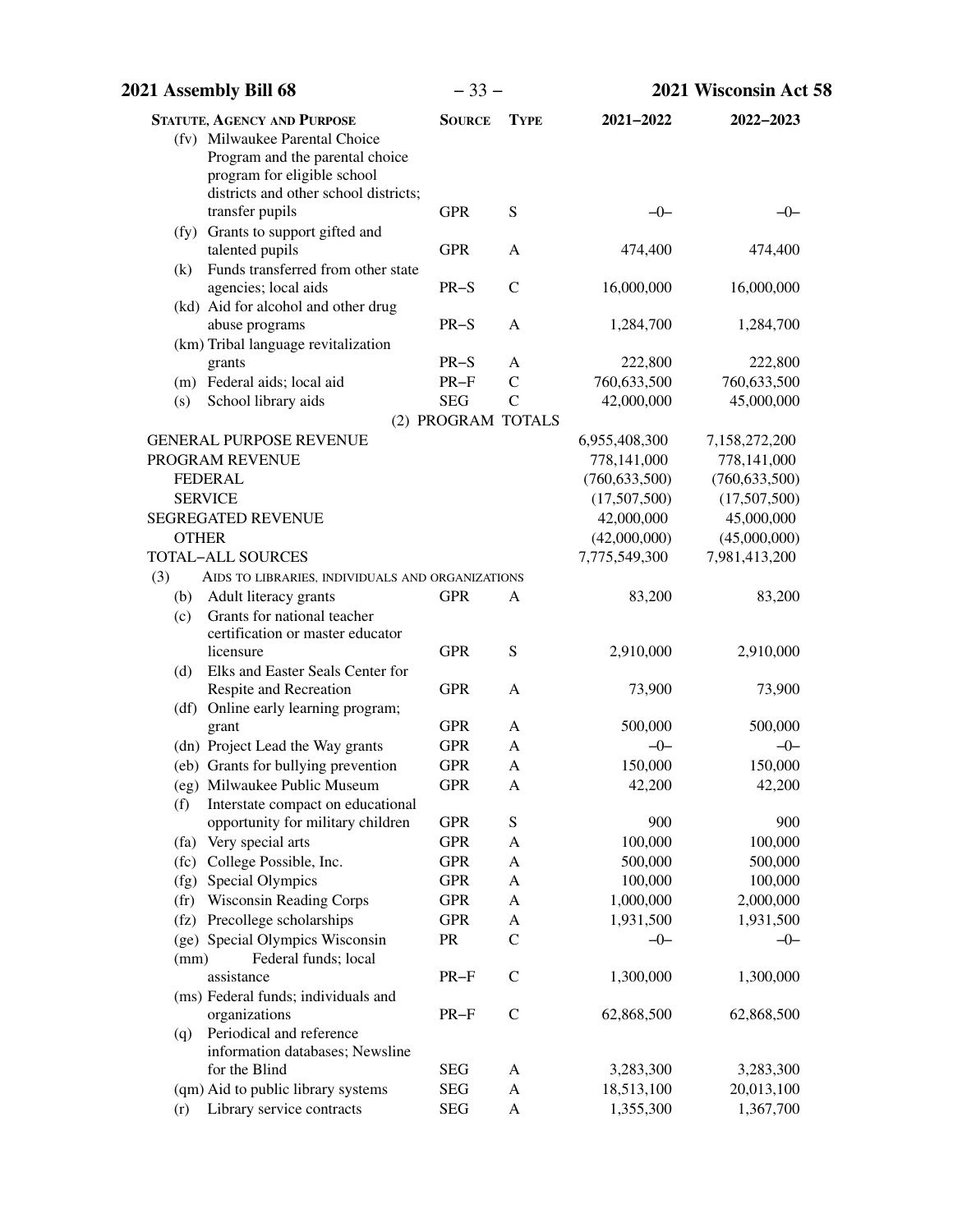|                | $-34-$<br>2021 Wisconsin Act 58                   |                                     | 2021 Assembly Bill 68    |                 |                 |
|----------------|---------------------------------------------------|-------------------------------------|--------------------------|-----------------|-----------------|
|                | <b>STATUTE, AGENCY AND PURPOSE</b>                | <b>SOURCE</b><br>(3) PROGRAM TOTALS | <b>TYPE</b>              | $2021 - 2022$   | 2022-2023       |
|                | <b>GENERAL PURPOSE REVENUE</b>                    |                                     |                          | 7,391,700       | 8,391,700       |
|                | PROGRAM REVENUE                                   |                                     |                          | 64,168,500      | 64,168,500      |
| <b>FEDERAL</b> |                                                   |                                     |                          | (64, 168, 500)  | (64, 168, 500)  |
| <b>OTHER</b>   |                                                   |                                     |                          | $(-0-)$         | $(-0-)$         |
|                | <b>SEGREGATED REVENUE</b>                         |                                     |                          | 23,151,700      | 24,664,100      |
| <b>OTHER</b>   |                                                   |                                     |                          | (23, 151, 700)  | (24, 664, 100)  |
|                | <b>TOTAL-ALL SOURCES</b>                          |                                     |                          | 94,711,900      | 97,224,300      |
|                |                                                   |                                     | 20.255 DEPARTMENT TOTALS |                 |                 |
|                | <b>GENERAL PURPOSE REVENUE</b>                    |                                     |                          | 7,020,218,700   | 7,223,878,800   |
|                | PROGRAM REVENUE                                   |                                     |                          | 935,718,100     | 935,705,000     |
| <b>FEDERAL</b> |                                                   |                                     |                          | (882, 343, 400) | (882, 343, 400) |
| <b>OTHER</b>   |                                                   |                                     |                          | (22,608,600)    | (22,595,500)    |
| <b>SERVICE</b> |                                                   |                                     |                          | (30, 766, 100)  | (30,766,100)    |
|                | <b>SEGREGATED REVENUE</b>                         |                                     |                          | 66,151,700      | 70,664,100      |
| <b>OTHER</b>   |                                                   |                                     |                          | (66, 151, 700)  | (70, 664, 100)  |
|                | <b>TOTAL-ALL SOURCES</b>                          |                                     |                          | 8,022,088,500   | 8,230,247,900   |
|                | 20.285 University of Wisconsin System             |                                     |                          |                 |                 |
| (1)            | UNIVERSITY EDUCATION, RESEARCH AND PUBLIC SERVICE |                                     |                          |                 |                 |
| (a)            | General program operations                        | <b>GPR</b>                          | B                        | 958,297,400     | 958,297,400     |
|                | (am) Electric energy derived from                 |                                     |                          |                 |                 |
|                | renewable resources                               | <b>GPR</b>                          | A                        | 4,367,000       | 4,367,000       |
|                | (ar) Freshwater collaborative                     | <b>GPR</b>                          | $\mathcal{C}$            | $-0-$           | $-0-$           |
| (b)            | Tommy G. Thompson Center on                       |                                     |                          |                 |                 |
|                | Public Leadership                                 | <b>GPR</b>                          | A                        | 1,524,300       | 1,524,300       |
| (c)            | Graduate psychiatric nursing                      |                                     |                          |                 |                 |
|                | education                                         | <b>GPR</b>                          | A                        | 255,300         | 255,300         |
| (d)            | Principal repayment and interest                  | <b>GPR</b>                          | ${\bf S}$                | 207,168,500     | 211,391,800     |
| (e)            | Grants to meet emergency                          |                                     |                          |                 |                 |
|                | financial need                                    | <b>GPR</b>                          | $\mathcal{C}$            | 130,000         | 130,000         |
|                | (fd) State laboratory of hygiene;                 |                                     |                          |                 |                 |
|                | general program operations                        | <b>GPR</b>                          | A                        | 11,947,800      | 11,947,800      |
|                | (fj) Veterinary diagnostic laboratory             | <b>GPR</b>                          | A                        | 5,395,700       | 5,395,700       |
|                | (gb) General program operations                   | PR.                                 | $\mathsf{C}$             | 2,696,711,800   | 2,696,711,800   |
|                | (ge) Gifts and nonfederal grants and              |                                     |                          |                 |                 |
|                | contracts                                         | PR                                  | $\mathcal{C}$            | 710,010,000     | 710,010,000     |
| (gj)           | Self-amortizing facilities principal              |                                     |                          |                 |                 |
|                | and interest                                      | PR                                  | S                        | 152,883,400     | 158,152,900     |
| (i)            | State laboratory of hygiene                       | PR                                  | $\mathcal{C}$            | 20,888,100      | 20,888,100      |
| (ia)           | State laboratory of hygiene,                      |                                     |                          |                 |                 |
|                | drivers                                           | $PR-S$                              | $\mathbf C$              | 1,619,200       | 1,619,200       |
| (je)           | Veterinary diagnostic laboratory;<br>fees         | PR                                  | $\mathcal{C}$            | 4,445,100       |                 |
|                | Funds transferred from other state                |                                     |                          |                 | 4,445,100       |
| (k)            | agencies                                          | $PR-S$                              | $\mathcal{C}$            | 56,894,600      | 56,894,600      |
|                | (kg) Veterinary diagnostic laboratory;            |                                     |                          |                 |                 |
|                | state agencies                                    | $PR-S$                              | $\mathsf{C}$             | $-0-$           | $-0-$           |
|                | (Li) General fund interest                        | ${\sf PR}$                          | $\mathsf{C}$             | $-0-$           | $-0-$           |
|                | (m) Federal aid                                   | $PR-F$                              | $\mathsf{C}$             | 1,607,844,200   | 1,607,844,200   |
|                | (mc) Veterinary diagnostic laboratory;            |                                     |                          |                 |                 |
|                | federal funds                                     | $PR-F$                              | $\mathbf C$              | 193,300         | 193,300         |
|                |                                                   |                                     |                          |                 |                 |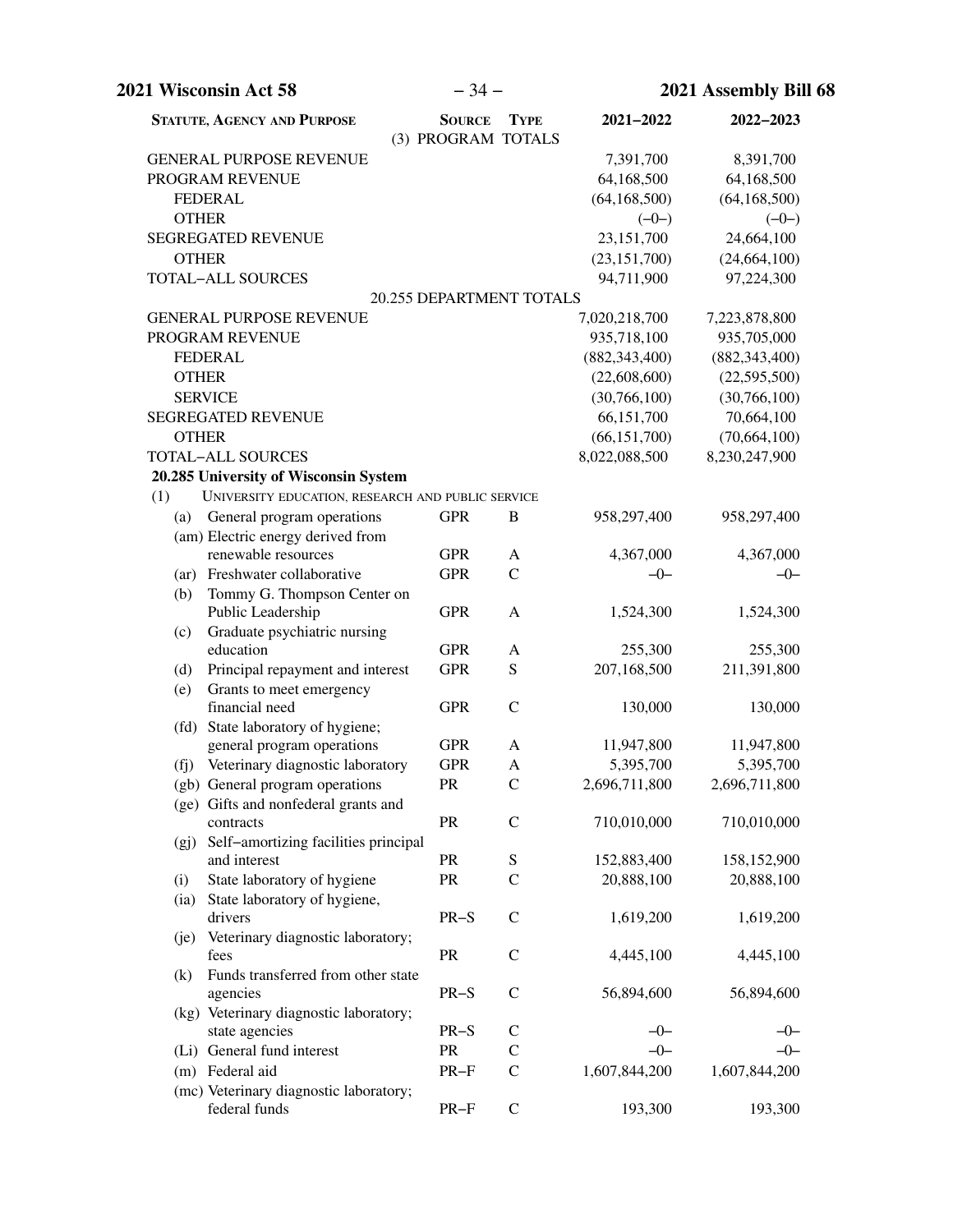|              | 2021 Assembly Bill 68                                                                  | $-35-$                          |                              |                       | 2021 Wisconsin Act 58 |
|--------------|----------------------------------------------------------------------------------------|---------------------------------|------------------------------|-----------------------|-----------------------|
|              | <b>STATUTE, AGENCY AND PURPOSE</b>                                                     | <b>SOURCE</b>                   | <b>TYPE</b>                  | 2021-2022             | 2022-2023             |
| (q)          | Telecommunications services                                                            | <b>SEG</b>                      | A                            | 1,054,800             | 1,054,800             |
|              | (qe) Rural physician residency                                                         |                                 |                              |                       |                       |
|              | assistance program                                                                     | <b>SEG</b>                      | $\, {\bf B}$                 | 863,600               | 863,600               |
|              | (qj) Physician and dentist and health                                                  |                                 |                              |                       |                       |
|              | care provider loan assistance                                                          |                                 |                              |                       |                       |
|              | programs; critical access hospital                                                     |                                 |                              |                       |                       |
|              | assessment fund                                                                        | <b>SEG</b>                      | B                            | 310,000               | 310,000               |
|              | (qm) Grants for forestry programs                                                      | <b>SEG</b>                      | A                            | 139,100               | 139,100               |
|              | (qr) Discovery farm grants                                                             | <b>SEG</b>                      | A                            | 255,700               | 255,700               |
|              | (rm) Environmental program grants and<br>scholarships; Wisconsin Merit<br>scholarships | <b>SEG</b>                      | $\mathcal{C}$                | 308,300               | 308,300               |
|              | (sp) Wisconsin institute for sustainable                                               |                                 |                              |                       |                       |
|              | technology                                                                             | <b>SEG</b>                      | A                            | $-0-$                 | $-0-$                 |
| (u)          | Trust fund income                                                                      | <b>SEG</b>                      | $\mathcal{C}$                | 20,584,700            | 20,584,700            |
| (w)          | Trust fund operations                                                                  | <b>SEG</b>                      | $\overline{C}$               | $-0-$                 | $-0-$                 |
|              |                                                                                        | (1) PROGRAM TOTALS              |                              |                       |                       |
|              | <b>GENERAL PURPOSE REVENUE</b>                                                         |                                 |                              | 1,189,086,000         | 1,193,309,300         |
|              | PROGRAM REVENUE                                                                        |                                 |                              | 5,251,489,700         | 5,256,759,200         |
|              | <b>FEDERAL</b>                                                                         |                                 |                              | (1,608,037,500)       | (1,608,037,500)       |
| <b>OTHER</b> |                                                                                        |                                 |                              | (3,584,938,400)       | (3,590,207,900)       |
|              | <b>SERVICE</b>                                                                         |                                 |                              | (58, 513, 800)        | (58,513,800)          |
|              | <b>SEGREGATED REVENUE</b>                                                              |                                 |                              | 23,516,200            | 23,516,200            |
| <b>OTHER</b> |                                                                                        |                                 |                              | (23,516,200)          | (23,516,200)          |
|              | <b>TOTAL-ALL SOURCES</b>                                                               |                                 |                              | 6,464,091,900         | 6,473,584,700         |
|              |                                                                                        | <b>20.285 DEPARTMENT TOTALS</b> |                              |                       |                       |
|              | <b>GENERAL PURPOSE REVENUE</b>                                                         |                                 |                              | 1,189,086,000         | 1,193,309,300         |
|              | PROGRAM REVENUE                                                                        |                                 |                              | 5,251,489,700         | 5,256,759,200         |
|              | <b>FEDERAL</b>                                                                         |                                 |                              | (1,608,037,500)       | (1,608,037,500)       |
| <b>OTHER</b> |                                                                                        |                                 |                              | (3,584,938,400)       | (3,590,207,900)       |
|              | <b>SERVICE</b>                                                                         |                                 |                              | (58,513,800)          | (58,513,800)          |
|              | <b>SEGREGATED REVENUE</b>                                                              |                                 |                              | 23,516,200            | 23,516,200            |
| <b>OTHER</b> |                                                                                        |                                 |                              | (23,516,200)          | (23,516,200)          |
|              | TOTAL-ALL SOURCES                                                                      |                                 |                              | 6,464,091,900         | 6,473,584,700         |
|              | 20.292 Technical College System Board                                                  |                                 |                              |                       |                       |
| (1)          | TECHNICAL COLLEGE SYSTEM                                                               |                                 |                              |                       |                       |
| (a)          | General program operations                                                             | <b>GPR</b>                      | A                            | 3,015,500             | 3,015,500             |
|              | (am) Fee remissions                                                                    | <b>GPR</b>                      | A                            | 14,200                | 14,200                |
| (d)          | State aid for technical colleges;                                                      |                                 |                              |                       |                       |
|              | statewide guide                                                                        | <b>GPR</b>                      | A                            | 103,284,900           | 103,284,900           |
|              | (dp) Property tax relief aid                                                           | <b>GPR</b>                      | S                            | 435,000,000           | 449,000,000           |
| (e)          | Grants to meet emergency<br>financial need                                             | <b>GPR</b>                      | $\mathcal{C}$                | 320,000               |                       |
|              | Grants to district boards                                                              | <b>GPR</b>                      | $\mathbf C$                  |                       | 320,000<br>24,124,200 |
| (f)          | Text materials                                                                         | PR                              |                              | 24,124,200<br>115,500 | 115,500               |
| (g)          | (ga) Auxiliary services                                                                | PR                              | $\mathbf{A}$<br>$\mathsf{C}$ | 15,200                | 15,200                |
|              |                                                                                        |                                 |                              |                       |                       |
|              | (gm) Fire schools; state operations                                                    | PR<br>PR                        | $\mathbf{A}$                 | 475,700               | 475,700               |
|              | (gr) Fire schools; local assistance<br>Gifts and grants                                | PR                              | A<br>$\mathbf C$             | 600,000<br>20,600     | 600,000<br>20,600     |
| (h)          | (hm) Truck driver training                                                             | $PR-S$                          | $\mathsf{C}$                 | 150,000               | 150,000               |
| (i)          | Conferences                                                                            | PR                              | $\mathcal{C}$                | 72,600                | 72,600                |
|              |                                                                                        |                                 |                              |                       |                       |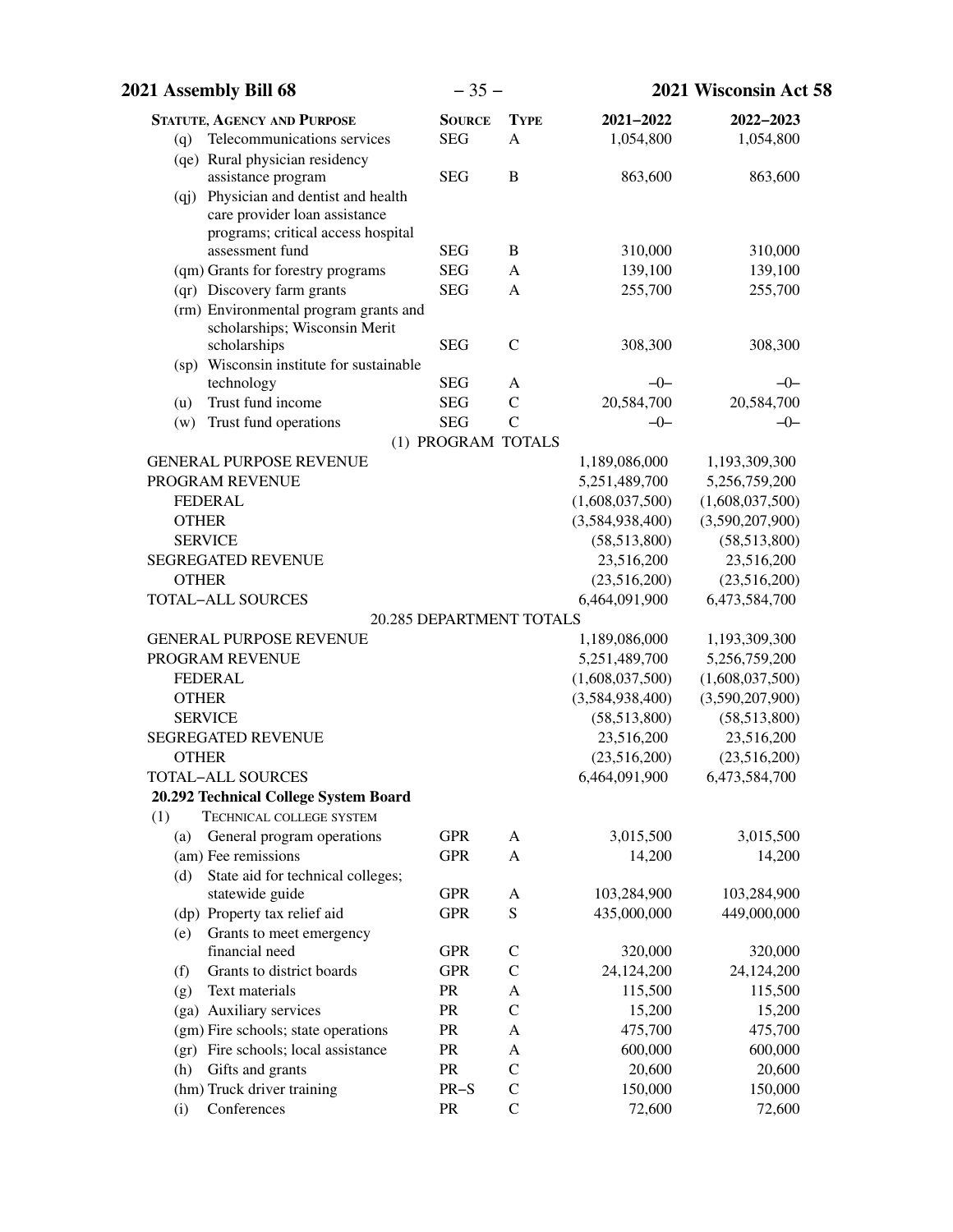| 2021 Wisconsin Act 58                         | $-36-$                   |               |                 | 2021 Assembly Bill 68 |
|-----------------------------------------------|--------------------------|---------------|-----------------|-----------------------|
| <b>STATUTE, AGENCY AND PURPOSE</b>            | <b>SOURCE</b>            | <b>TYPE</b>   | 2021-2022       | 2022-2023             |
| Personnel certification<br>(i)                | PR                       | A             | 278,400         | 278,400               |
| Gifts and grants<br>(k)                       | PR                       | $\mathbf C$   | 30,200          | 30,200                |
| (ka) Interagency projects; local              |                          |               |                 |                       |
| assistance                                    | $PR-S$                   | A             | 2,000,000       | 2,000,000             |
| (kb) Interagency projects; state              |                          |               |                 |                       |
| operations                                    | $PR-S$                   | A             | 247,600         | 247,600               |
| (kd) Transfer of Indian gaming                |                          |               |                 |                       |
| receipts; work-based learning                 |                          |               |                 |                       |
| programs                                      | $PR-S$                   | A             | 594,000         | 594,000               |
| (km) Master logger apprenticeship             |                          |               |                 |                       |
| grants                                        | $PR-S$                   | $\mathcal{C}$ | $-0-$           | $-0-$                 |
| (kx) Interagency and intra-agency<br>programs | $PR-S$                   | $\mathcal{C}$ | 57,900          | 57,900                |
| (L) Services for district boards              | PR                       | A             | 47,600          | 47,600                |
| (m) Federal aid, state operations             | $PR-F$                   | $\mathcal{C}$ | 3,851,800       | 3,851,800             |
| Federal aid, local assistance<br>(n)          | $PR-F$                   | $\mathcal{C}$ | 28,424,300      | 28,424,300            |
| Federal aid, aids to individuals and<br>(0)   |                          |               |                 |                       |
| organizations                                 | $PR-F$                   | $\mathsf{C}$  | 800,000         | 800,000               |
| (pz) Indirect cost reimbursements             | $PR-F$                   | $\mathsf{C}$  | 196,000         | 196,000               |
| Agricultural education consultant<br>(q)      | <b>GPR</b>               | A             | 78,500          | 78,500                |
| Veteran grant jobs pilot program<br>(r)       | <b>SEG</b>               | A             | $-0-$           | $-0-$                 |
|                                               | (1) PROGRAM TOTALS       |               |                 |                       |
| <b>GENERAL PURPOSE REVENUE</b>                |                          |               | 565,837,300     | 579,837,300           |
| PROGRAM REVENUE                               |                          |               | 37,977,400      | 37,977,400            |
| <b>FEDERAL</b>                                |                          |               | (33,272,100)    | (33,272,100)          |
| <b>OTHER</b>                                  |                          |               | (1,655,800)     | (1,655,800)           |
| <b>SERVICE</b>                                |                          |               | (3,049,500)     | (3,049,500)           |
| <b>SEGREGATED REVENUE</b>                     |                          |               | $-0-$           | $-0-$                 |
| <b>OTHER</b>                                  |                          |               | $(-0-)$         | $(-0-)$               |
| <b>TOTAL-ALL SOURCES</b>                      |                          |               | 603,814,700     | 617,814,700           |
|                                               | 20.292 DEPARTMENT TOTALS |               |                 |                       |
| <b>GENERAL PURPOSE REVENUE</b>                |                          |               | 565,837,300     | 579,837,300           |
| PROGRAM REVENUE                               |                          |               | 37,977,400      | 37,977,400            |
| <b>FEDERAL</b>                                |                          |               | (33, 272, 100)  | (33,272,100)          |
| <b>OTHER</b>                                  |                          |               | (1,655,800)     | (1,655,800)           |
| <b>SERVICE</b>                                |                          |               | (3,049,500)     | (3,049,500)           |
| <b>SEGREGATED REVENUE</b>                     |                          |               | $-0-$           | $-0-$                 |
| <b>OTHER</b>                                  |                          |               | $(-0-)$         | $(-0-)$               |
| <b>TOTAL-ALL SOURCES</b>                      |                          |               | 603,814,700     | 617,814,700           |
|                                               | Education                |               |                 |                       |
|                                               | FUNCTIONAL AREA TOTALS   |               |                 |                       |
| <b>GENERAL PURPOSE REVENUE</b>                |                          |               | 8,957,142,700   | 9,178,850,300         |
| PROGRAM REVENUE                               |                          |               | 6,247,230,300   | 6,252,509,000         |
| <b>FEDERAL</b>                                |                          |               | (2,525,262,000) | (2,525,262,200)       |
| <b>OTHER</b>                                  |                          |               | (3,625,371,400) | (3,630,648,100)       |
| <b>SERVICE</b>                                |                          |               | (96, 596, 900)  | (96, 598, 700)        |
| <b>SEGREGATED REVENUE</b>                     |                          |               | 92,845,600      | 98,335,600            |
| <b>FEDERAL</b>                                |                          |               | $(-0-)$         | $(-0-)$               |
| <b>OTHER</b>                                  |                          |               | (92, 845, 600)  | (98, 335, 600)        |
| <b>SERVICE</b>                                |                          |               | $(-0-)$         | $(-0-)$               |
| <b>LOCAL</b>                                  |                          |               | $(-0-)$         | $(-0-)$               |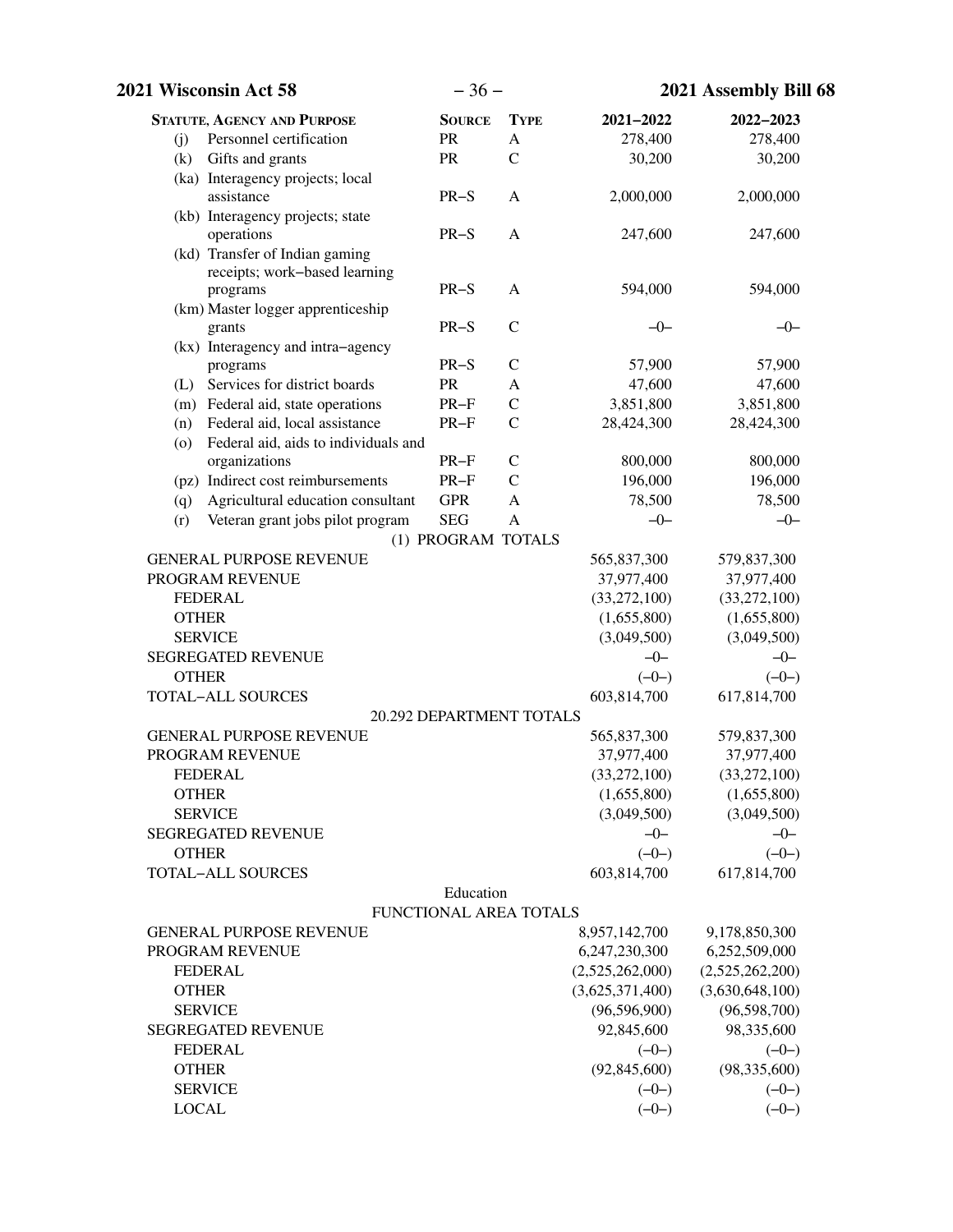|     | 2021 Assembly Bill 68                                                 |                          | $-37-$        | 2021 Wisconsin Act 58       |                             |
|-----|-----------------------------------------------------------------------|--------------------------|---------------|-----------------------------|-----------------------------|
|     | <b>STATUTE, AGENCY AND PURPOSE</b><br><b>TOTAL-ALL SOURCES</b>        | <b>SOURCE</b>            | <b>TYPE</b>   | 2021-2022<br>15,297,218,600 | 2022-2023<br>15,529,694,900 |
|     | <b>Environmental Resources</b>                                        |                          |               |                             |                             |
|     | 20.320 Environmental Improvement Program                              |                          |               |                             |                             |
| (1) | CLEAN WATER FUND PROGRAM OPERATIONS                                   |                          |               |                             |                             |
| (a) | Environmental aids – clean water                                      |                          |               |                             |                             |
|     | fund program                                                          | <b>GPR</b>               | A             | $-0-$                       | –0–                         |
| (c) | Principal repayment and interest -                                    |                          |               |                             |                             |
|     | clean water fund program                                              | <b>GPR</b>               | S             | 4,024,100                   | 2,757,600                   |
| (r) | Clean water fund program                                              |                          |               |                             |                             |
|     | repayment of revenue obligations                                      | <b>SEG</b>               | S             | -0-                         | –0–                         |
| (s) | Clean water fund program                                              |                          |               |                             |                             |
|     | financial assistance                                                  | <b>SEG</b>               | S             | $-0-$                       | $-0-$                       |
| (t) | Principal repayment and interest -                                    |                          |               |                             |                             |
|     | clean water fund program bonds                                        | <b>SEG</b>               | A             | 8,000,000                   | 7,000,000                   |
| (u) | Principal repayment and interest -                                    |                          |               |                             |                             |
|     | clean water fund program revenue<br>obligation repayment              | <b>SEG</b>               | $\mathcal{C}$ | $-0-$                       | -0-                         |
|     | Clean water fund program                                              |                          |               |                             |                             |
| (x) | financial assistance; federal                                         | SEG-F                    | $\mathcal{C}$ | $-0-$                       | $-0-$                       |
|     |                                                                       | (1) PROGRAM TOTALS       |               |                             |                             |
|     | <b>GENERAL PURPOSE REVENUE</b>                                        |                          |               | 4,024,100                   | 2,757,600                   |
|     | <b>SEGREGATED REVENUE</b>                                             |                          |               | 8,000,000                   | 7,000,000                   |
|     | <b>FEDERAL</b>                                                        |                          |               | $(-0-)$                     | $(-0-)$                     |
|     | <b>OTHER</b>                                                          |                          |               | (8,000,000)                 | (7,000,000)                 |
|     | <b>TOTAL-ALL SOURCES</b>                                              |                          |               | 12,024,100                  | 9,757,600                   |
| (2) | SAFE DRINKING WATER LOAN PROGRAM OPERATIONS                           |                          |               |                             |                             |
| (c) | Principal repayment and interest -                                    |                          |               |                             |                             |
|     | safe drinking water loan program                                      | <b>GPR</b>               | S             | 4,404,800                   | 3,780,700                   |
| (q) | Safe drinking water loan program                                      |                          |               |                             |                             |
|     | revenue obligation funding                                            | SEG-S                    | C             | $-()$                       | –0–                         |
| (r) | Safe drinking water loan program                                      | <b>SEG</b>               | S             | -0-                         |                             |
| (s) | repayment of revenue obligations<br>Safe drinking water loan programs |                          |               |                             |                             |
|     | financial assistance                                                  | <b>SEG</b>               | S             | -0-                         | $-0-$                       |
| (u) | Principal repayment and interest -                                    |                          |               |                             |                             |
|     | safe drinking water loan program                                      |                          |               |                             |                             |
|     | revenue obligation repayment                                          | <b>SEG</b>               | $\mathsf{C}$  | -0-                         | -0-                         |
| (x) | Safe drinking water loan programs                                     |                          |               |                             |                             |
|     | financial assistance; federal                                         | SEG-F                    | $\mathcal{C}$ | -0-                         | –0–                         |
|     |                                                                       | (2) PROGRAM TOTALS       |               |                             |                             |
|     | <b>GENERAL PURPOSE REVENUE</b>                                        |                          |               | 4,404,800                   | 3,780,700                   |
|     | <b>SEGREGATED REVENUE</b>                                             |                          |               | $-0-$                       | $-0-$                       |
|     | <b>FEDERAL</b>                                                        |                          |               | $(-0-)$                     | $(-0-)$                     |
|     | <b>OTHER</b>                                                          |                          |               | $(-0-)$                     | $(-0-)$                     |
|     | <b>SERVICE</b>                                                        |                          |               | $(-0-)$                     | $(-0-)$                     |
|     | TOTAL-ALL SOURCES                                                     |                          |               | 4,404,800                   | 3,780,700                   |
|     |                                                                       | 20.320 DEPARTMENT TOTALS |               |                             |                             |
|     | <b>GENERAL PURPOSE REVENUE</b>                                        |                          |               | 8,428,900                   | 6,538,300                   |
|     | <b>SEGREGATED REVENUE</b><br><b>FEDERAL</b>                           |                          |               | 8,000,000                   | 7,000,000                   |
|     | <b>OTHER</b>                                                          |                          |               | $(-0-)$<br>(8,000,000)      | $(-0-)$<br>(7,000,000)      |
|     |                                                                       |                          |               |                             |                             |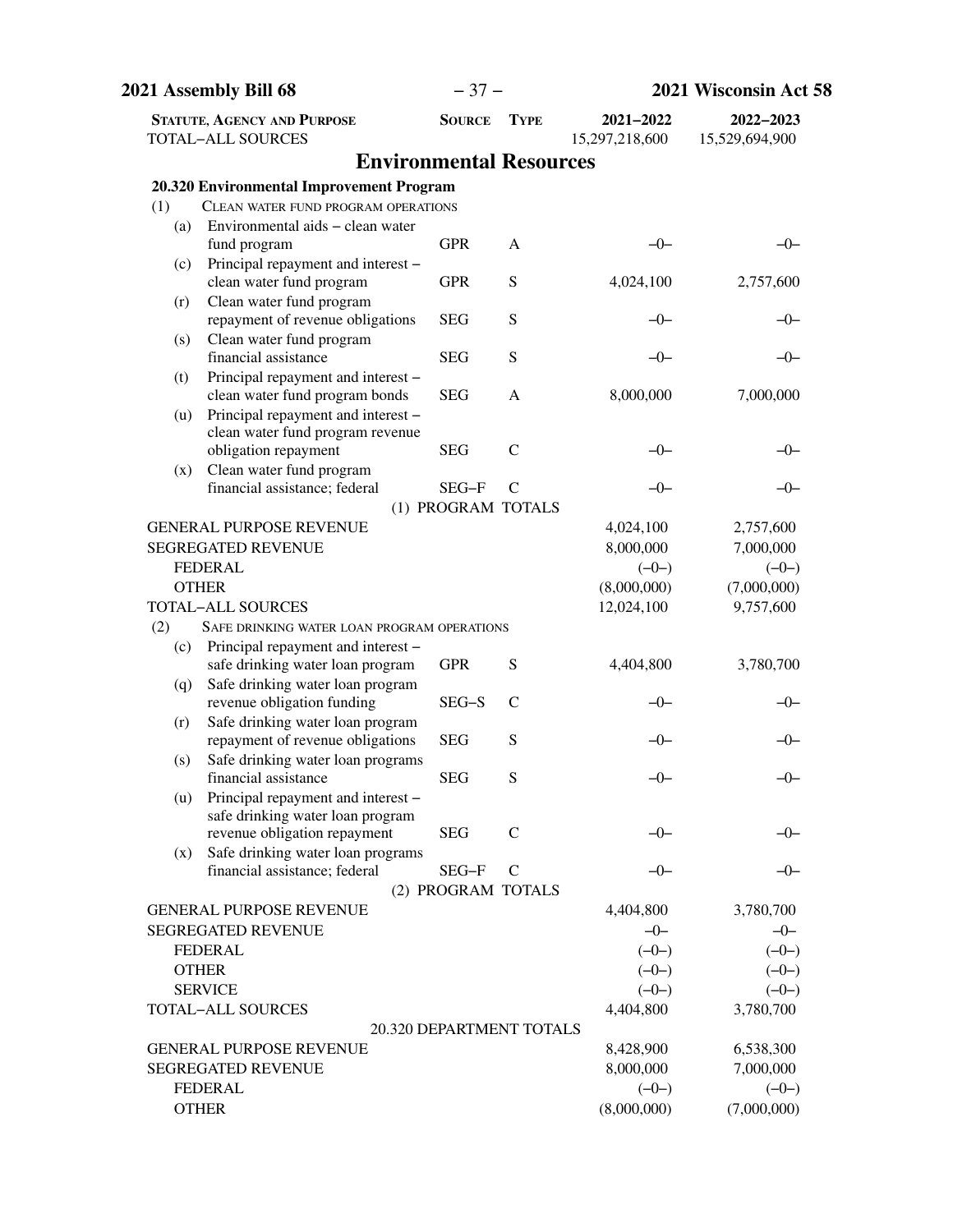| 2021 Wisconsin Act 58                                                            | $-38-$             |                          | 2021 Assembly Bill 68 |                      |
|----------------------------------------------------------------------------------|--------------------|--------------------------|-----------------------|----------------------|
| <b>STATUTE, AGENCY AND PURPOSE</b><br><b>SERVICE</b>                             | <b>SOURCE</b>      | <b>TYPE</b>              | 2021-2022<br>$(-0-)$  | 2022-2023<br>$(-0-)$ |
| <b>TOTAL-ALL SOURCES</b>                                                         |                    |                          | 16,428,900            | 13,538,300           |
| 20.360 Lower Wisconsin State Riverway Board                                      |                    |                          |                       |                      |
| CONTROL OF LAND DEVELOPMENT AND USE IN THE LOWER WISCONSIN STATE RIVERWAY<br>(1) |                    |                          |                       |                      |
| Gifts and grants<br>(g)<br>General program operations -                          | <b>PR</b>          | $\mathsf{C}$             | $-0-$                 | $-0-$                |
| (q)<br>conservation fund                                                         | <b>SEG</b>         | A                        | 256,600               | 256,600              |
|                                                                                  | (1) PROGRAM TOTALS |                          |                       |                      |
| PROGRAM REVENUE                                                                  |                    |                          | $-0-$                 | $-0-$                |
| <b>OTHER</b>                                                                     |                    |                          | $(-0-)$               | $(-0-)$              |
| <b>SEGREGATED REVENUE</b>                                                        |                    |                          | 256,600               | 256,600              |
| <b>OTHER</b>                                                                     |                    |                          | (256, 600)            | (256, 600)           |
| <b>TOTAL-ALL SOURCES</b>                                                         |                    |                          | 256,600               | 256,600              |
|                                                                                  |                    | 20.360 DEPARTMENT TOTALS |                       |                      |
| PROGRAM REVENUE                                                                  |                    |                          | $-0-$                 | $-0-$                |
| <b>OTHER</b>                                                                     |                    |                          | $(-0-)$               | $(-0-)$              |
| <b>SEGREGATED REVENUE</b>                                                        |                    |                          | 256,600               | 256,600              |
| <b>OTHER</b>                                                                     |                    |                          | (256,600)             | (256,600)            |
| <b>TOTAL-ALL SOURCES</b>                                                         |                    |                          | 256,600               | 256,600              |
|                                                                                  |                    |                          |                       |                      |
| 20.370 Natural Resources, Department of<br>FISH, WILDLIFE, AND PARKS<br>(1)      |                    |                          |                       |                      |
| (ea) Parks - general program                                                     |                    |                          |                       |                      |
| operations                                                                       | <b>GPR</b>         | A                        | -0-                   | –0–                  |
| (eq) Parks and forests - operation and                                           |                    |                          |                       |                      |
| maintenance                                                                      | <b>SEG</b>         | S                        | -0-                   | $-0-$                |
| (er) Parks - campground reservation                                              |                    |                          |                       |                      |
| fees                                                                             | <b>SEG</b>         | $\mathsf{C}$             | 1,250,000             | 1,250,000            |
| (es) Parks - interpretive programs                                               | <b>SEG</b>         | $\mathcal{C}$            | $-0-$                 | $-0-$                |
| (fb) Endangered resources - general                                              |                    |                          |                       |                      |
| program operations                                                               | <b>GPR</b>         | A                        | $-0-$                 | $-0-$                |
| (fc) Endangered resources - Wisconsin                                            |                    |                          |                       |                      |
| stewardship program                                                              | <b>GPR</b>         | A                        | $-0-$                 | $-0-$                |
| (fd) Endangered resources - natural                                              |                    |                          |                       |                      |
| heritage inventory program                                                       | <b>GPR</b>         | A                        | 320,900               | 320,900              |
| (fe) Endangered resources – general                                              |                    |                          |                       |                      |
| fund                                                                             | <b>GPR</b>         | S                        | 500,000               | 500,000              |
| (fs) Endangered resources - voluntary                                            |                    |                          |                       |                      |
| payments; sales, leases, and fees                                                | <b>SEG</b>         | $\mathcal{C}$            | 966,900               | 966,900              |
| (ft) Endangered resources -                                                      |                    |                          |                       |                      |
| application fees                                                                 | <b>SEG</b>         | $\mathcal{C}$            | $-0-$                 | $-0-$                |
| (fu) Endangered resources program -                                              |                    |                          |                       |                      |
| gifts and grants; sale of                                                        |                    |                          |                       |                      |
| state-owned lands                                                                | <b>SEG</b>         | $\mathsf{C}$             | $-0-$                 | $-0-$                |
| (gb) Education programs - program                                                |                    |                          |                       |                      |
| fees                                                                             | PR                 | $\mathsf{C}$             | 101,600               | 101,600              |
| (gh) Horicon Marsh education and                                                 |                    |                          |                       |                      |
| visitor center - program fees                                                    | PR                 | C                        | $-0-$                 | $-0-$                |
| (gt) Habitat conservation plan fees                                              | <b>SEG</b>         | $\mathcal{C}$            | 9,900                 | 9,900                |
| (hc) Indemnification agreements                                                  | <b>GPR</b>         | S                        | $-0-$                 | $-0-$                |
| (hk) Elk management                                                              | $PR-S$             | A                        | 128,700               | 128,700              |
| (hq) Elk hunting fees                                                            | <b>SEG</b>         | $\mathcal{C}$            | $-0-$                 | $-0-$                |
| (hr) Pheasant restoration                                                        | <b>SEG</b>         | $\mathcal{C}$            | 236,400               | 236,400              |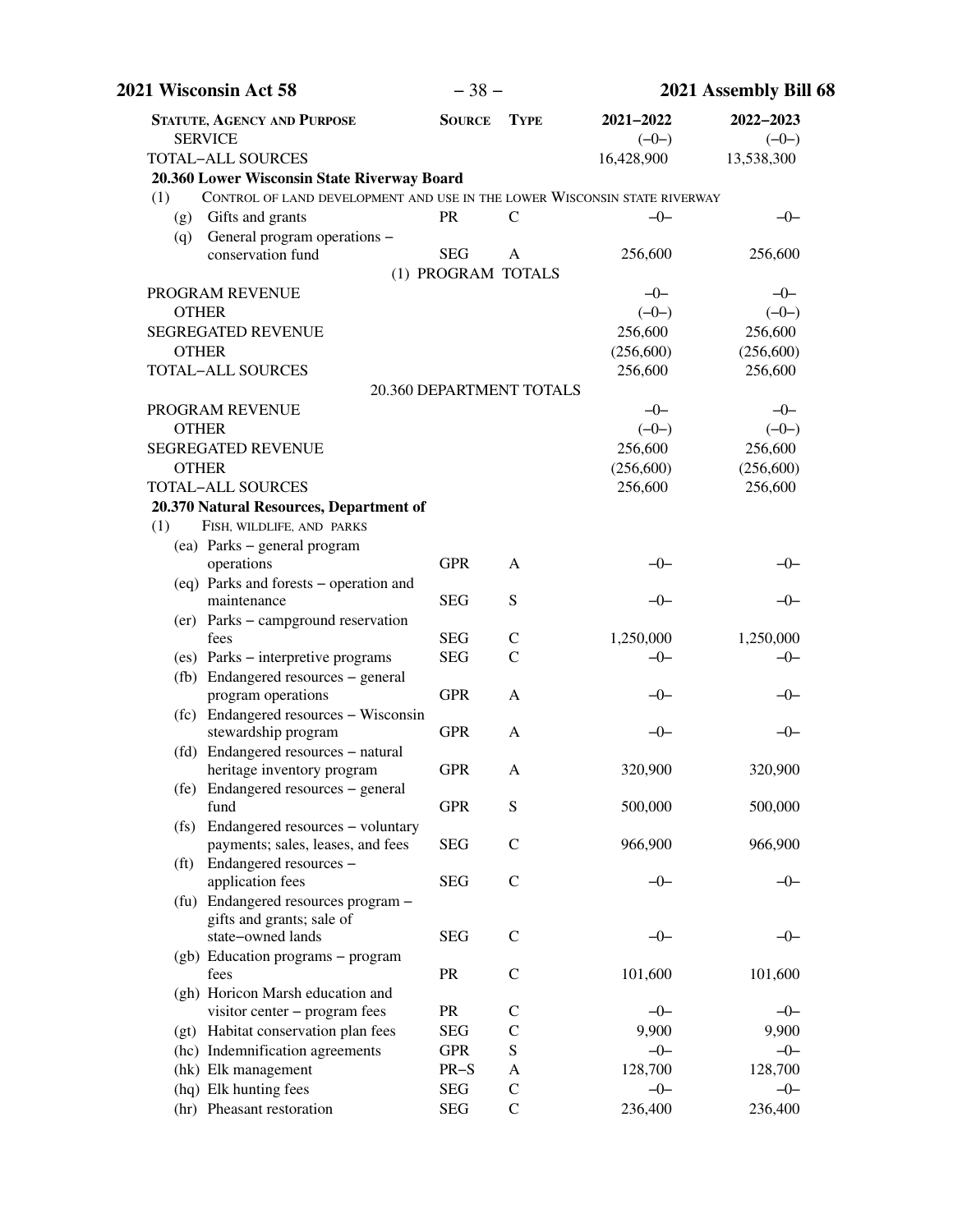| 2021 Assembly Bill 68 |                                                    | $-39-$        |               |           | 2021 Wisconsin Act 58 |
|-----------------------|----------------------------------------------------|---------------|---------------|-----------|-----------------------|
|                       | <b>STATUTE, AGENCY AND PURPOSE</b>                 | <b>SOURCE</b> | <b>TYPE</b>   | 2021-2022 | 2022-2023             |
|                       | (hs) Chronic wasting disease                       |               |               |           |                       |
|                       | management                                         | <b>SEG</b>    | A             | $-0-$     | $-0-$                 |
|                       | (ht) Wild turkey restoration                       | <b>SEG</b>    | $\mathbf C$   | 776,100   | 776,100               |
|                       | (hu) Wetlands habitat improvement                  | <b>SEG</b>    | $\mathcal{C}$ | 530,000   | 530,000               |
|                       | (hv) Aquatic and terrestrial resources             |               |               |           |                       |
|                       | inventory                                          | <b>SEG</b>    | A             | 121,600   | 121,600               |
|                       | (hw) Pheasant stocking and propagation             | <b>SEG</b>    | $\mathcal{C}$ | 468,400   | 468,400               |
|                       | (hx) Bonus deer permit fees; chronic               |               |               |           |                       |
|                       | wasting disease                                    | <b>SEG</b>    | $\mathcal{C}$ | $-0-$     | $-0-$                 |
|                       | (iu) Gravel pit reclamation                        | <b>SEG</b>    | $\mathcal{C}$ | $-0-$     | $-0-$                 |
|                       | (jr) Rental property and equipment -               |               |               |           |                       |
|                       | maintenance and replacement                        | <b>SEG</b>    | $\mathcal{C}$ | 271,600   | 271,600               |
|                       | (kb) Walleye production; contracts                 | <b>GPR</b>    | A             | 500,000   | 500,000               |
|                       | (kc) Sea lamprey control                           | <b>GPR</b>    | $\mathcal{C}$ | $-0-$     | $-0-$                 |
|                       | (kg) Walleye production; revenue                   | PR            | $\mathcal{C}$ | $-0-$     | $-0-$                 |
|                       | (kk) Fishery resources for ceded                   |               |               |           |                       |
|                       | territories                                        | $PR-S$        | A             | 174,700   | 174,700               |
|                       | (kq) Taxes and assessments;<br>conservation fund   | <b>SEG</b>    | A             | 297,000   | 297,000               |
|                       | (kr) Commercial fish protection and                |               |               |           |                       |
|                       | Great Lakes resource surcharges                    | <b>SEG</b>    | $\mathcal{C}$ | 25,000    | 25,000                |
|                       | (kt) Great Lakes vessel rental costs               | <b>SEG</b>    | $\mathcal{C}$ | $-0-$     | $-0-$                 |
|                       | (ku) Great Lakes trout and salmon                  | <b>SEG</b>    | $\mathbf C$   | 1,626,100 | 1,626,100             |
|                       | (kv) Trout habitat improvement                     | <b>SEG</b>    | $\mathbf C$   | 1,422,800 | 1,422,800             |
|                       | (kw) Sturgeon stock and habitat                    | <b>SEG</b>    | $\mathcal{C}$ | 195,400   | 195,400               |
|                       | (ky) Sturgeon stock and habitat -                  |               |               |           |                       |
|                       | inland waters                                      | <b>SEG</b>    | $\mathcal{C}$ | 57,900    | 57,900                |
|                       | (Lk) Reintroduction of whooping                    |               |               |           |                       |
| cranes                |                                                    | $PR-S$        | A             | 83,000    | 83,000                |
|                       | (Lq) Trapper education program                     | <b>SEG</b>    | $\mathcal{C}$ | 48,200    | 48,200                |
|                       | (Lr) Beaver control; fish and wildlife             |               |               |           |                       |
| account               |                                                    | <b>SEG</b>    | $\mathcal{C}$ | 36,200    | 36,200                |
|                       | (Ls) Control of wild animals                       | <b>SEG</b>    | $\mathcal{C}$ | 308,500   | 308,500               |
|                       | (Lt) Wildlife management                           | <b>SEG</b>    | A             | $-0-$     | $-0-$                 |
|                       | (Lu) Fish and wildlife habitat                     | <b>SEG</b>    | S             | -0-       |                       |
|                       | (Lv) Deer management assistance                    |               |               |           |                       |
| program               |                                                    | <b>SEG</b>    | $\mathsf{C}$  | -0-       | -0-                   |
|                       | (ma) General program operations - state            |               |               |           |                       |
| funds                 |                                                    | <b>GPR</b>    | A             | 1,315,100 | 1,315,100             |
|                       | (mi) General program operations –                  |               |               |           |                       |
|                       | private and public sources                         | PR            | $\mathsf{C}$  | 728,100   | 728,100               |
|                       | (mk) General program operations -<br>service funds | $PR-S$        | $\mathcal{C}$ | 192,100   | 192,100               |
| (mm)                  | General program                                    |               |               |           |                       |
|                       | operations - federal funds                         | $PR-F$        | $\mathcal{C}$ | 240,000   | 240,000               |
|                       | (mq) General program operations – state            |               |               |           |                       |
|                       | snowmobile trails and areas                        | <b>SEG</b>    | A             | 211,000   | 211,000               |
|                       | (mr) General program operations - state            |               |               |           |                       |
|                       | utility terrain vehicle projects                   | <b>SEG</b>    | A             | 79,400    | 79,400                |
|                       | (ms) General program operations - state            |               |               |           |                       |
|                       | all-terrain vehicle projects                       | <b>SEG</b>    | A             | 498,000   | 498,000               |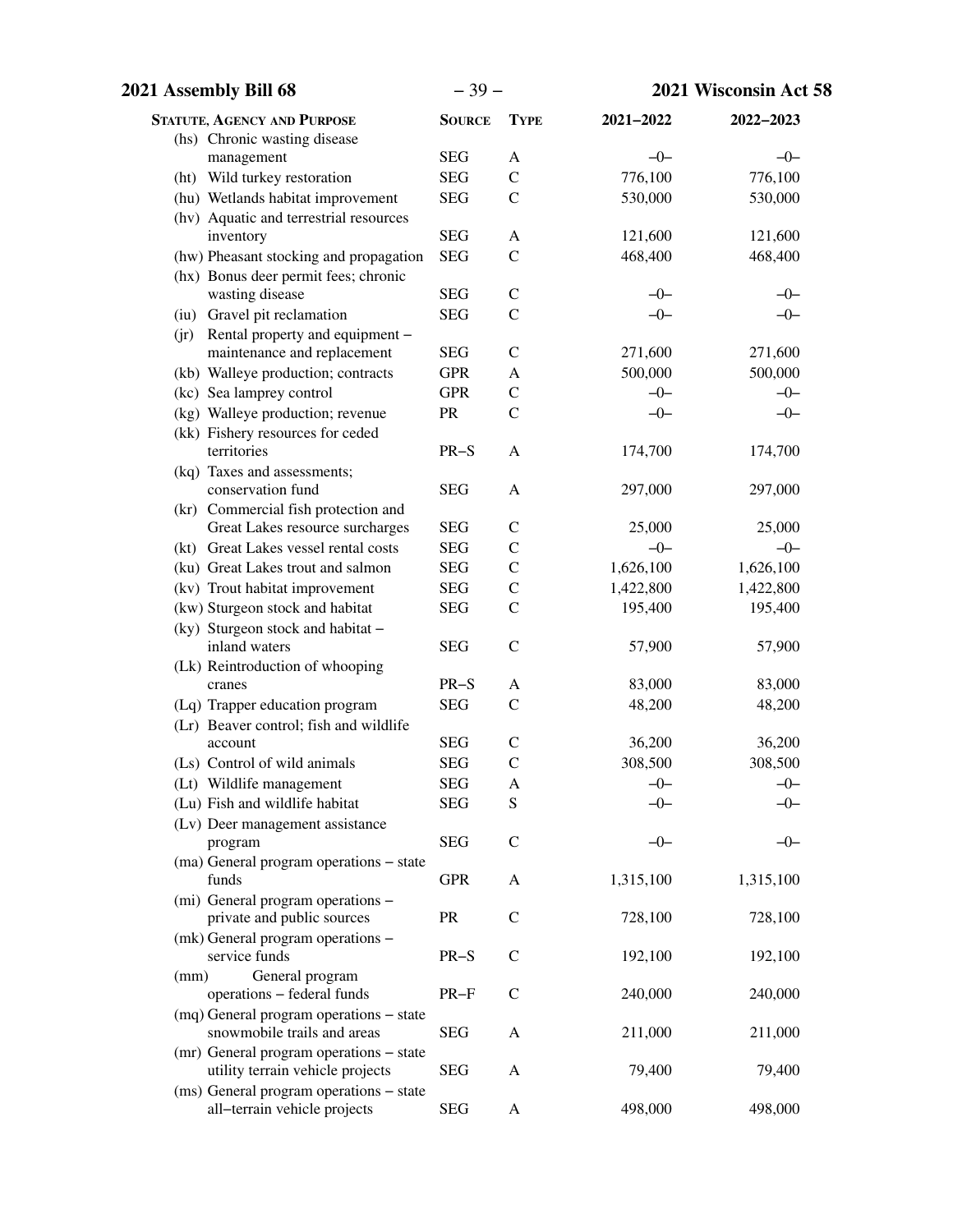| 2021 Wisconsin Act 58                    | $-40-$             |                | 2021 Assembly Bill 68 |                |
|------------------------------------------|--------------------|----------------|-----------------------|----------------|
| <b>STATUTE, AGENCY AND PURPOSE</b>       | <b>SOURCE</b>      | <b>TYPE</b>    | 2021-2022             | 2022-2023      |
| (mt) Land preservation and               |                    |                |                       |                |
| management - endowment fund              | <b>SEG</b>         | ${\bf S}$      | $-0-$                 | $-0-$          |
| (mu) General program operations - state  |                    |                |                       |                |
| funds                                    | <b>SEG</b>         | A              | 58,828,100            | 58,846,700     |
| (my) General program operations -        |                    |                |                       |                |
| federal funds                            | SEG-F              | $\mathsf{C}$   | $-0-$                 | $-0-$          |
| Wildlife management                      | $SEG-F$            | $\mathsf{C}$   | 9,303,100             | 9,222,100      |
| Southern forests                         | $SEG-F$            | $\mathcal{C}$  | 191,300               | 191,300        |
| Parks and recreation                     | SEG-F              | $\mathcal{C}$  | 717,200               | 717,200        |
| Natural Heritage Conservation            | SEG-F              | $\mathsf{C}$   | 2,212,800             | 2,212,800      |
| Fisheries management                     | SEG-F              | $\mathcal{C}$  | 6,940,000             | 6,940,000      |
| Recreation and property                  |                    |                |                       |                |
| management                               | SEG-F              | $\mathcal{C}$  | 1,561,400             | 1,561,400      |
| NET APPROPRIATION                        |                    |                | 20,925,800            | 20,844,800     |
|                                          | (1) PROGRAM TOTALS |                |                       |                |
| <b>GENERAL PURPOSE REVENUE</b>           |                    |                | 2,636,000             | 2,636,000      |
| PROGRAM REVENUE                          |                    |                | 1,648,200             | 1,648,200      |
| <b>FEDERAL</b>                           |                    |                | (240,000)             | (240,000)      |
| <b>OTHER</b>                             |                    |                | (829,700)             | (829,700)      |
| <b>SERVICE</b>                           |                    |                | (578,500)             | (578,500)      |
| <b>SEGREGATED REVENUE</b>                |                    |                | 89,190,300            | 89,127,900     |
| <b>FEDERAL</b>                           |                    |                | (20,925,800)          | (20, 844, 800) |
| <b>OTHER</b>                             |                    |                | (68, 264, 500)        | (68, 283, 100) |
| <b>TOTAL-ALL SOURCES</b>                 |                    |                | 93,474,500            | 93,412,100     |
| (2)<br>FORESTRY                          |                    |                |                       |                |
| (cq) Forestry – reforestation            | <b>SEG</b>         | $\mathsf{C}$   | 100,500               | 100,500        |
| (cr) Forestry – recording fees           | <b>SEG</b>         | $\mathcal{C}$  | 89,100                | 89,100         |
| (cs) Forestry – forest fire emergencies  | <b>SEG</b>         | $\mathcal{C}$  | $-0-$                 | $-0-$          |
| (ct) Timber sales contracts – repair and |                    |                |                       |                |
| reimbursement costs                      | <b>SEG</b>         | $\mathcal{C}$  | $-0-$                 | $-0-$          |
| (cu) Forestry - forestry education       |                    |                |                       |                |
| curriculum                               | <b>SEG</b>         | A              | 350,000               | 350,000        |
| (cv) Forestry - forestry emergency       |                    |                |                       |                |
| reserve                                  | <b>SEG</b>         | $\mathcal{C}$  | -0-                   | $-0-$          |
| (cw) Forestry - Pattison                 |                    |                |                       |                |
| communications tower                     | <b>SEG</b>         | $\mathcal{C}$  | $-0-$                 | $-0-$          |
| (cx) Forestry – management plans         | <b>SEG</b>         | $\overline{C}$ | 316,800               | 316,800        |
| (cy) Forestry – cooperating foresters    |                    |                |                       |                |
| and private contractors                  | <b>SEG</b>         | $\mathsf{C}$   | $-0-$                 | $-0-$          |
| (cz) Forestry - management of national   |                    |                |                       |                |
| forest land                              | <b>SEG</b>         | $\mathsf{C}$   | —()—                  | -0-            |
| Rental property and equipment -<br>(i)   |                    |                |                       |                |
| maintenance and replacement              | <b>SEG</b>         | $\mathsf{C}$   | 245,500               | 245,500        |
| (mi) General program operations -        |                    |                |                       |                |
| private and public sources               | <b>PR</b>          | $\mathsf{C}$   | 183,000               | 183,000        |
| (mk) General program operations –        |                    |                |                       |                |
| service funds                            | $PR-S$             | $\mathsf{C}$   | 400,700               | 400,700        |
| (mv) General program operations – state  |                    |                |                       |                |
| funds; forestry                          | <b>SEG</b>         | A              | 54,395,500            | 54,395,500     |
| (mz) Forest fire emergencies - federal   |                    |                |                       |                |
| funds                                    | SEG-F              | $\mathcal{C}$  | $-0-$                 | $-0-$          |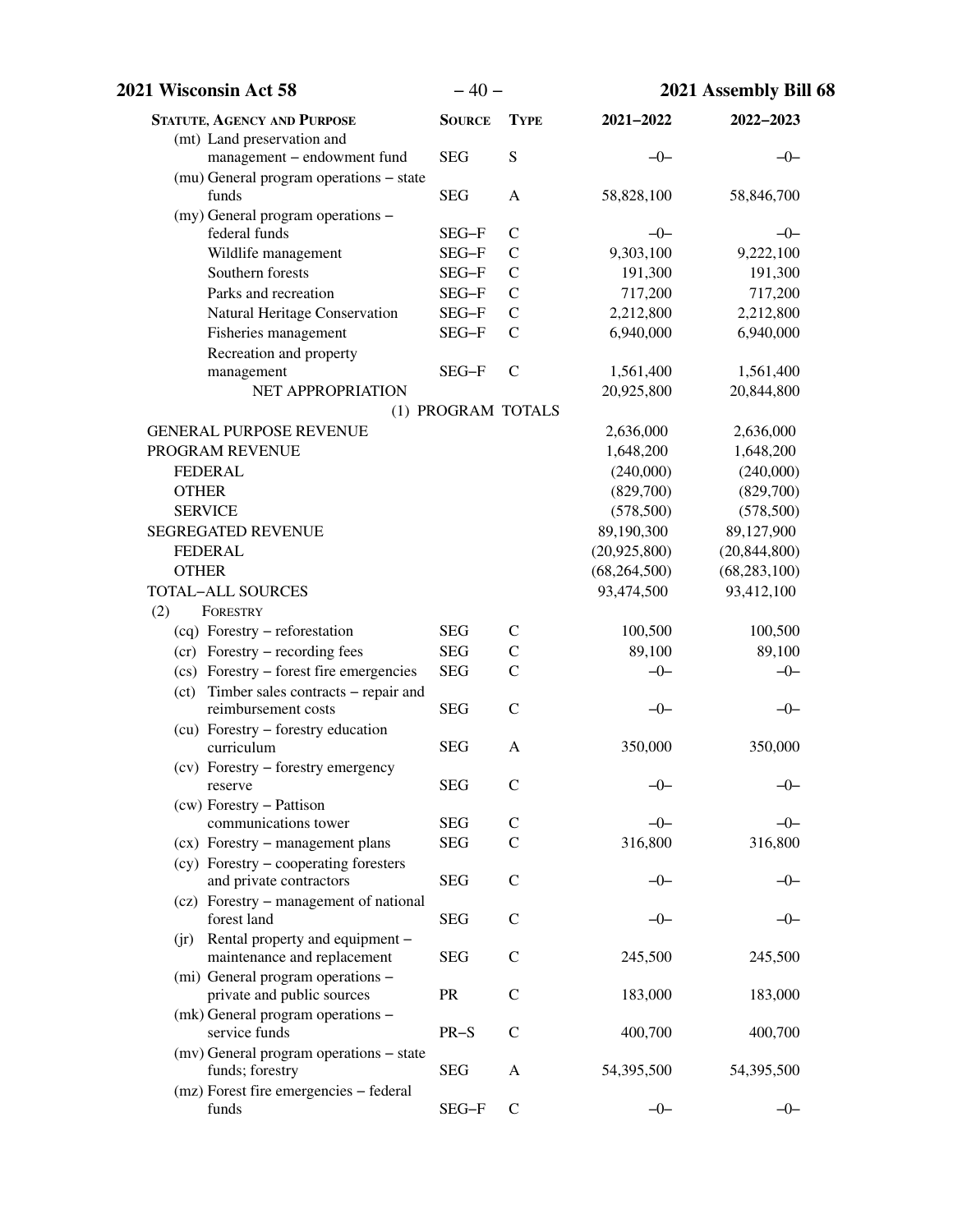| 2021 Assembly Bill 68                                          | $-41-$             |               | 2021 Wisconsin Act 58 |                |
|----------------------------------------------------------------|--------------------|---------------|-----------------------|----------------|
| <b>STATUTE, AGENCY AND PURPOSE</b>                             | <b>SOURCE</b>      | <b>TYPE</b>   | 2021-2022             | 2022-2023      |
| (nz) General program operations -                              |                    |               |                       |                |
| federal funds                                                  | SEG-F              | $\mathcal{C}$ | 1,505,600             | 1,505,600      |
|                                                                | (2) PROGRAM TOTALS |               |                       |                |
| PROGRAM REVENUE                                                |                    |               | 583,700               | 583,700        |
| <b>OTHER</b>                                                   |                    |               | (183,000)             | (183,000)      |
| <b>SERVICE</b>                                                 |                    |               | (400,700)             | (400,700)      |
| <b>SEGREGATED REVENUE</b>                                      |                    |               | 57,003,000            | 57,003,000     |
| <b>FEDERAL</b>                                                 |                    |               | (1,505,600)           | (1,505,600)    |
| <b>OTHER</b>                                                   |                    |               | (55, 497, 400)        | (55, 497, 400) |
| <b>TOTAL-ALL SOURCES</b>                                       |                    |               | 57,586,700            | 57,586,700     |
| PUBLIC SAFETY<br>(3)                                           |                    |               |                       |                |
| (ak) Law enforcement - snowmobile                              |                    |               |                       |                |
| enforcement and safety training;                               |                    |               |                       |                |
| service funds                                                  | $PR-S$             | A             | 1,284,900             | 1,284,900      |
| (aq) Law enforcement - snowmobile                              |                    |               |                       |                |
| enforcement and safety training                                | <b>SEG</b>         | $\mathbf{A}$  | 119,700               | 119,700        |
| (ar) Law enforcement - boat<br>enforcement and safety training | <b>SEG</b>         | A             | 3,017,800             | 3,017,800      |
| (as) Law enforcement - all-terrain                             |                    |               |                       |                |
| vehicle and utility terrain vehicle                            |                    |               |                       |                |
| enforcement                                                    | <b>SEG</b>         | A             | 1,273,100             | 1,273,100      |
| (at) Education and safety programs                             | <b>SEG</b>         | $\mathcal{C}$ | 337,600               | 337,600        |
| $(ax)$ Law enforcement – water                                 |                    |               |                       |                |
| resources enforcement                                          | <b>SEG</b>         | A             | 255,100               | 255,100        |
| (ay) Off-highway motorcycle safety                             |                    |               |                       |                |
| certification program                                          | <b>SEG</b>         | $\mathcal{C}$ | $-0-$                 | $-0-$          |
| (bg) Enforcement - stationary sources                          | ${\sf PR}$         | A             | 104,000               | 104,000        |
| (ca) Law enforcement - technology;                             |                    |               |                       |                |
| state funds                                                    | <b>GPR</b>         | B             | 6,000                 | $-0-$          |
| (cq) Law enforcement - technology;                             |                    |               |                       |                |
| environmental fund                                             | <b>SEG</b>         | B             | 9,100                 | $-0-$          |
| (cr) Law enforcement - technology;                             |                    |               |                       |                |
| conservation fund                                              | <b>SEG</b>         | $\, {\bf B}$  | 130,000               | -0-            |
| (ma) General program operations - state                        |                    |               |                       |                |
| funds                                                          | <b>GPR</b>         | A             | 1,643,500             | 1,643,500      |
| (mi) General program operations -                              |                    |               |                       |                |
| private and public sources                                     | ${\sf PR}$         | $\mathbf C$   | 4,200                 | 4,200          |
| (mk) General program operations -                              |                    |               |                       |                |
| service funds                                                  | $PR-S$             | $\mathcal{C}$ | $-0-$                 | $-0-$          |
| General program<br>(mm)                                        |                    |               |                       |                |
| operations - federal funds                                     | $PR-F$             | $\mathcal{C}$ | 714,700               | 714,700        |
| (mq) General program operations -<br>environmental fund        |                    |               |                       |                |
|                                                                | <b>SEG</b>         | A             | 1,804,700             | 1,804,700      |
| (mu) General program operations – state<br>funds               | <b>SEG</b>         | A             | 22,184,000            | 22,184,000     |
| (my) General program operations -                              |                    |               |                       |                |
| federal funds                                                  | SEG-F              | $\mathcal{C}$ | 3,523,800             | 3,523,800      |
|                                                                | (3) PROGRAM TOTALS |               |                       |                |
| <b>GENERAL PURPOSE REVENUE</b>                                 |                    |               | 1,649,500             | 1,643,500      |
| PROGRAM REVENUE                                                |                    |               | 2,107,800             | 2,107,800      |
| <b>FEDERAL</b>                                                 |                    |               | (714,700)             | (714,700)      |
| <b>OTHER</b>                                                   |                    |               | (108,200)             | (108,200)      |
|                                                                |                    |               |                       |                |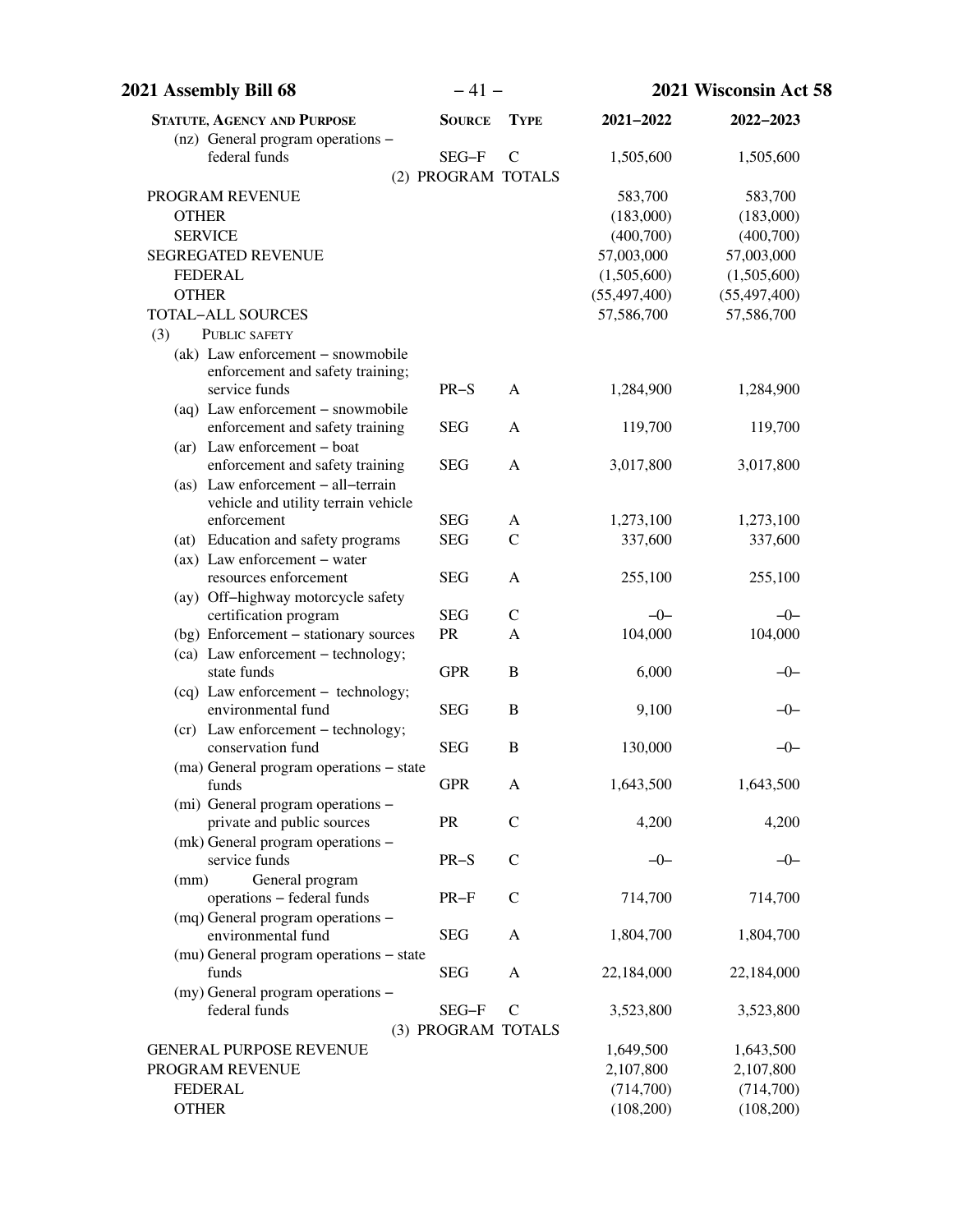| 2021 Wisconsin Act 58                                                                                                                    | $-42-$        |                  | 2021 Assembly Bill 68                                                                 |                                                                                     |
|------------------------------------------------------------------------------------------------------------------------------------------|---------------|------------------|---------------------------------------------------------------------------------------|-------------------------------------------------------------------------------------|
| <b>STATUTE, AGENCY AND PURPOSE</b><br><b>SERVICE</b><br>SEGREGATED REVENUE<br><b>FEDERAL</b><br><b>OTHER</b><br><b>TOTAL-ALL SOURCES</b> | <b>SOURCE</b> | <b>TYPE</b>      | 2021-2022<br>(1,284,900)<br>32,654,900<br>(3,523,800)<br>(29, 131, 100)<br>36,412,200 | 2022-2023<br>(1,284,900)<br>32,515,800<br>(3,523,800)<br>(28,992,000)<br>36,267,100 |
| (4)<br>ENVIRONMENTAL MANAGEMENT                                                                                                          |               |                  |                                                                                       |                                                                                     |
| (ac) Wisconsin River monitoring and<br>study                                                                                             | <b>GPR</b>    | A                | $-0-$                                                                                 | $-0-$                                                                               |
| (af) Water resources – remedial action                                                                                                   | <b>GPR</b>    | $\mathbf C$      | 50,000                                                                                | 50,000                                                                              |
| (ag) Water resources - pollution credits                                                                                                 | PR            | $\mathcal{C}$    | $-0-$                                                                                 | $-0-$                                                                               |
| (ah) Water resources - Great Lakes                                                                                                       |               |                  |                                                                                       |                                                                                     |
| protection fund                                                                                                                          | PR            | $\mathcal{C}$    | 214,900                                                                               | 214,900                                                                             |
| (ai) Water resources - water use fees                                                                                                    | PR            | $\mathcal{C}$    | 830,200                                                                               | 830,200                                                                             |
| (aj) Water resources – ballast water                                                                                                     |               |                  |                                                                                       |                                                                                     |
| discharge permits                                                                                                                        | PR            | $\mathcal{C}$    | 305,200                                                                               | 305,200                                                                             |
| (aq) Water resources management -                                                                                                        |               |                  |                                                                                       |                                                                                     |
| lake, river, and invasive species                                                                                                        |               |                  |                                                                                       |                                                                                     |
| management                                                                                                                               | <b>SEG</b>    | A                | 2,498,300                                                                             | 2,498,300                                                                           |
| (ar) Water resources - groundwater<br>management                                                                                         | <b>SEG</b>    | $\, {\bf B}$     | 91,900                                                                                | 91,900                                                                              |
| (au) Cooperative remedial action;                                                                                                        |               |                  |                                                                                       |                                                                                     |
| contributions                                                                                                                            | <b>SEG</b>    | $\mathcal{C}$    | $-0-$                                                                                 | $-0-$                                                                               |
| (av) Cooperative remedial action;                                                                                                        |               |                  |                                                                                       |                                                                                     |
| interest on contributions                                                                                                                | <b>SEG</b>    | ${\bf S}$        | $-0-$                                                                                 | $-0-$                                                                               |
| (bL) Wastewater management - fees                                                                                                        | PR            | $\mathcal{C}$    | 159,700                                                                               | 159,700                                                                             |
| (bn) Air management – emission                                                                                                           |               |                  |                                                                                       |                                                                                     |
| analysis                                                                                                                                 | PR            | $\mathsf{C}$     | $-0-$                                                                                 | $-0-$                                                                               |
| (bo) Air management - permit review                                                                                                      |               |                  |                                                                                       |                                                                                     |
| and enforcement                                                                                                                          | PR            | A                | 2,292,800                                                                             | 2,292,800                                                                           |
| (bp) Air waste management -<br>incinerator operator certification                                                                        | PR            | $\mathsf{C}$     | $-0-$                                                                                 | $-0-$                                                                               |
| (bt) Air management – mobile sources                                                                                                     | <b>SEG</b>    | A                | 1,466,700                                                                             | 1,466,700                                                                           |
| (cg) Groundwater quantity                                                                                                                |               |                  |                                                                                       |                                                                                     |
| administration                                                                                                                           | PR            | A                | 642,000                                                                               | 642,000                                                                             |
| (ch) Groundwater quantity research                                                                                                       | PR            | $\boldsymbol{B}$ | 84,500                                                                                | 84,500                                                                              |
| (cL) Air management – recovery of                                                                                                        |               |                  |                                                                                       |                                                                                     |
| ozone-depleting refrigerants                                                                                                             | PR            | A                | 135,500                                                                               | 135,500                                                                             |
| (cm) Air management - state permit                                                                                                       |               |                  |                                                                                       |                                                                                     |
| sources                                                                                                                                  | PR            | A                | 1,316,900                                                                             | 1,316,900                                                                           |
| (cn) Air management - asbestos                                                                                                           |               |                  |                                                                                       |                                                                                     |
| management                                                                                                                               | PR            | $\mathbf C$      | 630,900                                                                               | 630,900                                                                             |
| (co) Air management - stationary<br>sources                                                                                              | <b>PR</b>     | A                | 6,517,800                                                                             | 6,517,800                                                                           |
| (cq) River and stream monitoring and                                                                                                     |               |                  |                                                                                       |                                                                                     |
| study                                                                                                                                    | <b>SEG</b>    | A                | -0-                                                                                   | $-0-$                                                                               |
| (cr) Hydrologic evaluation and                                                                                                           |               |                  |                                                                                       |                                                                                     |
| modeling                                                                                                                                 | <b>SEG</b>    | $\mathsf{C}$     | $-0-$                                                                                 | $-0-$                                                                               |
| (cv) Air quality monitoring stations                                                                                                     | <b>SEG</b>    | $\boldsymbol{B}$ | 30,000                                                                                | 30,000                                                                              |
| (cw) Air management - motor vehicle<br>emission inspection and                                                                           |               |                  |                                                                                       |                                                                                     |
| maintenance program, petroleum                                                                                                           |               |                  |                                                                                       |                                                                                     |
| inspection fund                                                                                                                          | <b>SEG</b>    | $\mathbf{A}$     | 21,500                                                                                | 21,500                                                                              |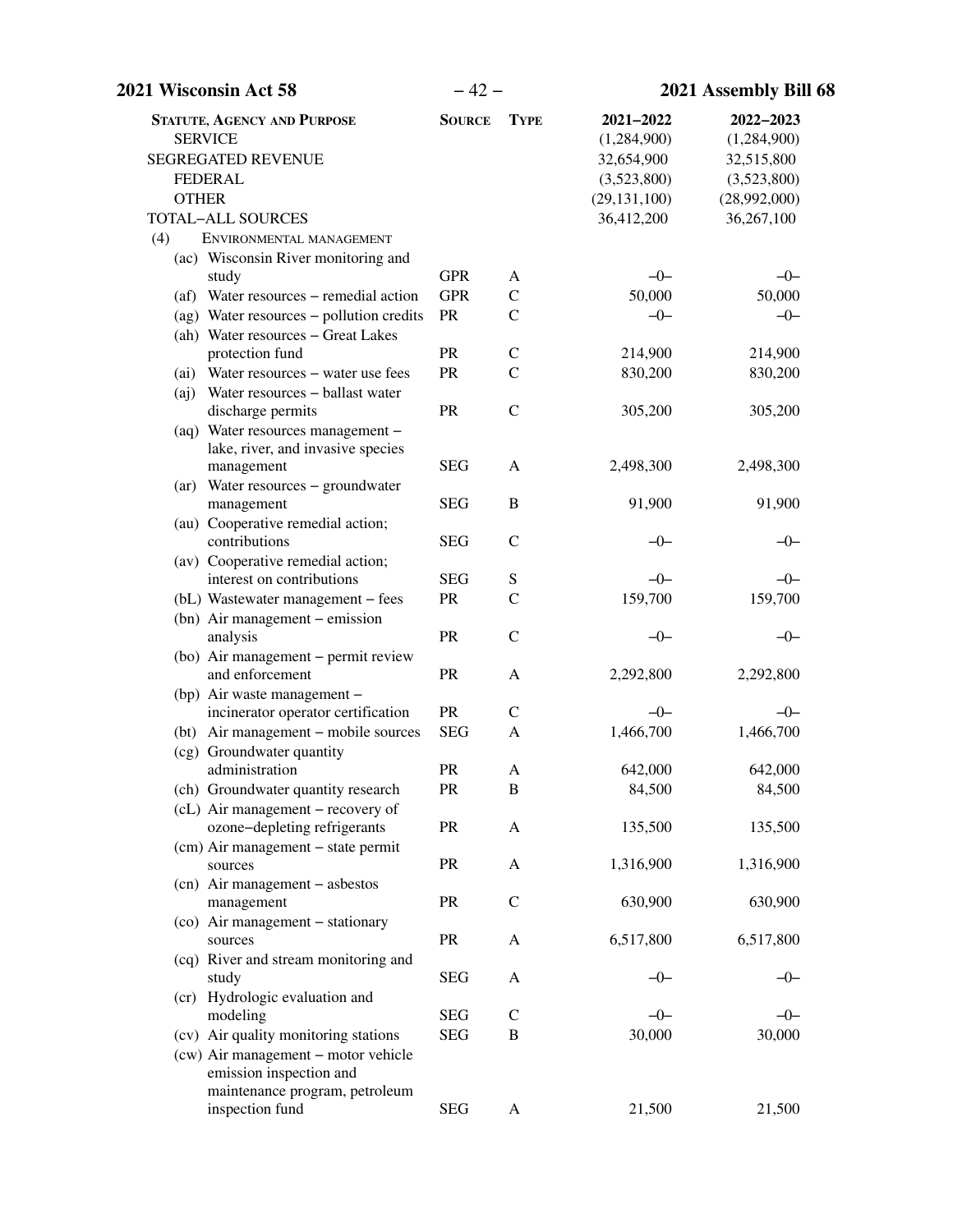| 2021 Assembly Bill 68                                               | $-43-$                   |               |                      | 2021 Wisconsin Act 58 |
|---------------------------------------------------------------------|--------------------------|---------------|----------------------|-----------------------|
| <b>STATUTE, AGENCY AND PURPOSE</b>                                  | <b>SOURCE</b>            | <b>TYPE</b>   | 2021-2022            | 2022-2023             |
| (dg) Solid waste management - solid                                 |                          |               |                      |                       |
| and hazardous waste disposal                                        |                          |               |                      |                       |
| administration                                                      | PR                       | $\mathcal{C}$ | 2,751,800            | 2,751,800             |
| (dh) Solid waste management -                                       |                          |               |                      |                       |
| remediated property                                                 | PR                       | $\mathcal{C}$ | 1,034,700            | 1,034,700             |
| (dq) Solid waste management - waste<br>management fund              | <b>SEG</b>               | $\mathsf{C}$  | $-0-$                | $-0-$                 |
| (dt) Solid waste management - closure                               |                          |               |                      |                       |
| and long-term care                                                  | <b>SEG</b>               | $\mathsf{C}$  | —()—                 | $-0-$                 |
| (du) Solid waste management -                                       |                          |               |                      |                       |
| site-specific remediation                                           | <b>SEG</b>               | $\mathcal{C}$ | -0-                  | -0-                   |
| (dv) Solid waste management -                                       |                          |               |                      |                       |
| environmental repair; spills;                                       |                          |               |                      |                       |
| abandoned containers                                                | <b>SEG</b>               | $\mathsf{C}$  | 2,292,700            | 2,292,700             |
| (dw) Solid waste management -                                       |                          |               |                      |                       |
| environmental repair; petroleum                                     |                          |               |                      |                       |
| spills; administration<br>(dy) Solid waste management -             | <b>SEG</b>               | A             | 3,847,000            | 3,847,000             |
| corrective action; proofs of                                        |                          |               |                      |                       |
| financial responsibility                                            | <b>SEG</b>               | $\mathbf C$   | $-0-$                | $-0-$                 |
| (dz) Solid waste management -                                       |                          |               |                      |                       |
| corrective action; moneys                                           |                          |               |                      |                       |
| recovered from assessments and                                      |                          |               |                      |                       |
| legal action                                                        | <b>SEG</b>               | $\mathcal{C}$ | $-0-$                | $-0-$                 |
| (eg) Solid waste facility siting board                              |                          |               |                      |                       |
| fee                                                                 | PR                       | $\mathcal{C}$ | —()—                 | $-0-$                 |
| (eh) Solid waste management - source                                |                          |               |                      |                       |
| reduction review                                                    | <b>PR</b>                | $\mathcal{C}$ | $-0-$                | -0-                   |
| (eq) Solid waste management - dry<br>cleaner environmental response | <b>SEG</b>               | A             | 215,300              | 215,300               |
| (fq) Indemnification agreements                                     | <b>SEG</b>               | S             | $-0-$                | $-0-$                 |
| (gr) Solid waste management - mining                                |                          |               |                      |                       |
| programs                                                            | <b>SEG</b>               | $\mathcal{C}$ | $-0-$                | $-0-$                 |
| (hq) Recycling; administration                                      | <b>SEG</b>               | A             | 1,482,900            | 1,482,900             |
| (hr) Electronic waste recycling                                     | <b>SEG</b>               | C             | 154,500              | 154,500               |
| Beaver Dam Lake restoration<br>(jq)                                 | <b>SEG</b>               | B             | 220,200              | $-0-$                 |
| Clam Falls dam project<br>(jr)                                      | <b>SEG</b>               | $\, {\bf B}$  | 2,000,000            | $-0-$                 |
| Dead Pike Lake restoration<br>(js)                                  | <b>SEG</b>               | $\, {\bf B}$  | 125,000              | $-0-$                 |
| Southeastern Wisconsin Fox River<br>(jt)                            |                          |               |                      |                       |
| Commission grant                                                    | <b>SEG</b>               | B             | 200,000              | $-0-$                 |
| (ju) Nekoosa storm water project                                    | <b>SEG</b>               | $\, {\bf B}$  | 200,000              | $-0-$                 |
| (jv) New Berlin road reconstruction                                 | <b>SEG</b>               | $\bf{B}$      | 2,000,000            | $-0-$                 |
| (ks) Aquatic invasive species control;                              |                          |               |                      |                       |
| voluntary contributions                                             | <b>SEG</b>               | $\mathbf C$   | 68,300               | 68,300                |
| (ma) General program operations - state                             |                          |               |                      |                       |
| funds                                                               | <b>GPR</b>               | A             | $-0-$                | $-0-$                 |
| Drinking water and groundwater                                      | <b>GPR</b>               | A             | 2,572,700            | 2,572,700             |
| Water quality<br>Waste and materials management                     | <b>GPR</b><br><b>GPR</b> | A<br>A        | 6,257,000<br>519,500 | 6,257,000<br>519,500  |
| Remediation and redevelopment                                       | <b>GPR</b>               | A             | 1,093,800            | 1,093,800             |
| Environmental management                                            |                          |               |                      |                       |
| program management                                                  | <b>GPR</b>               | A             | 603,400              | 603,400               |
|                                                                     |                          |               |                      |                       |

**Vetoed**

**In Part**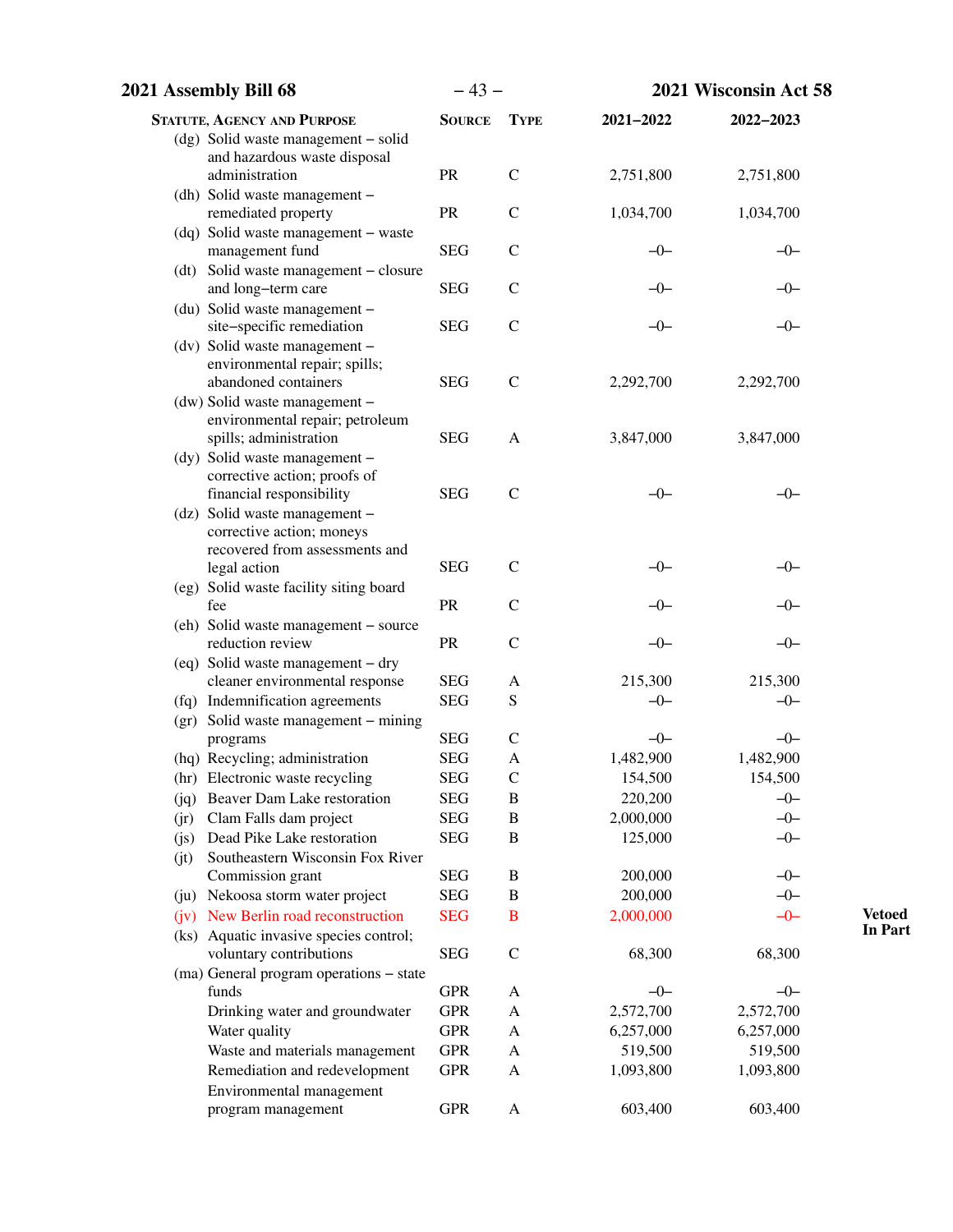| 2021 Wisconsin Act 58                                      | $-44-$             |               | 2021 Assembly Bill 68 |                                  |
|------------------------------------------------------------|--------------------|---------------|-----------------------|----------------------------------|
| <b>STATUTE, AGENCY AND PURPOSE</b>                         | <b>SOURCE</b>      | <b>TYPE</b>   | 2021-2022             | 2022-2023                        |
| NET APPROPRIATION                                          |                    |               | 11,046,400            | 11,046,400                       |
| (mi) General program operations -                          |                    |               |                       |                                  |
| private and public sources                                 | PR                 | $\mathcal{C}$ | 188,500               | 188,500                          |
| (mk) General program operations -                          |                    |               |                       |                                  |
| service funds                                              | $PR-S$             | $\mathcal{C}$ | $-0-$                 | $-0-$                            |
| General program<br>(mm)<br>operations - federal funds      | $PR-F$             | $\mathcal{C}$ | $-0-$                 | $-0-$                            |
| Drinking water and groundwater                             | $PR-F$             | $\mathcal{C}$ | 5,653,700             | 5,653,700                        |
| Water quality                                              | $PR-F$             | $\mathcal{C}$ | 9,493,200             | 9,169,100                        |
| Air management                                             | $PR-F$             | $\mathcal{C}$ | 3,424,000             | 3,424,000                        |
| Waste and materials management                             | $PR-F$             | $\mathcal{C}$ | 2,029,900             | 2,029,900                        |
| Remediation and redevelopment                              | $PR-F$             | $\mathbf C$   | 3,063,200             | 3,063,200                        |
| NET APPROPRIATION                                          |                    |               | 23,664,000            | 23,339,900                       |
| (mq) General program operations -                          |                    |               |                       |                                  |
| environmental fund                                         | <b>SEG</b>         | A             | $-0-$                 | $-0-$                            |
| Drinking water and groundwater                             | <b>SEG</b>         | A             | 2,721,900             | 2,740,500                        |
| Water quality                                              | <b>SEG</b>         | $\mathbf{A}$  | 1,359,300             | 1,359,300                        |
| Air management                                             | <b>SEG</b>         | A             | 60,000                | 60,000                           |
| Waste and materials management                             | <b>SEG</b>         | A             | 1,530,400             | 1,530,400                        |
| Remediation and redevelopment                              | <b>SEG</b>         | A             | 2,294,200             | 2,294,200                        |
| Environmental management                                   |                    |               |                       |                                  |
| program management                                         | <b>SEG</b>         | A             | 221,600               | 221,600                          |
| NET APPROPRIATION                                          |                    |               | 8,187,400             | 8,206,000                        |
| (mr) General program operations -                          |                    |               |                       |                                  |
| nonpoint source                                            | <b>SEG</b>         | A             | 271,500               | 271,500                          |
| (ms) General program operations -                          |                    |               |                       |                                  |
| environmental fund; federal funds                          | SEG-F              | $\mathsf{C}$  | 1,294,100             | 1,294,100                        |
| (mt) General program operations -                          |                    |               |                       |                                  |
| environmental improvement                                  | <b>SEG</b>         | $\mathbf{A}$  | 537,300               | 537,300                          |
| programs; state funds<br>(mv) General program operations - |                    |               |                       |                                  |
| brownfields                                                | <b>SEG</b>         | A             | 353,200               | 353,200                          |
| (mx) General program operations -                          |                    |               |                       |                                  |
| clean water fund program; federal                          |                    |               |                       |                                  |
| funds                                                      | SEG-F              | $\mathsf{C}$  | 801,400               | 801,400                          |
| (my) General program operations -                          |                    |               |                       |                                  |
| environmental fund; federal funds                          | SEG-F              | $\mathsf{C}$  | $-0-$                 | $-0-$                            |
| (nz) General program operations – safe                     |                    |               |                       |                                  |
| drinking water loan programs;                              |                    |               |                       |                                  |
| federal funds                                              | SEG-F              | $\mathcal{C}$ | 2,789,200             | 2,789,200                        |
| $(ps)$ Clean sweep – fire fighting foam                    | <b>SEG</b>         | $\mathcal{C}$ | $-0-$                 | $-0-$                            |
|                                                            | (4) PROGRAM TOTALS |               |                       |                                  |
| <b>GENERAL PURPOSE REVENUE</b>                             |                    |               | 11,096,400            | 11,096,400                       |
| PROGRAM REVENUE                                            |                    |               | 40,769,400            | 40,445,300                       |
| <b>FEDERAL</b><br><b>OTHER</b>                             |                    |               | (23,664,000)          | (23, 339, 900)<br>(17, 105, 400) |
| <b>SERVICE</b>                                             |                    |               | (17, 105, 400)        |                                  |
| <b>SEGREGATED REVENUE</b>                                  |                    |               | $(-0-)$<br>31,148,400 | $(-0-)$                          |
| <b>FEDERAL</b>                                             |                    |               | (4,884,700)           | 26,421,800<br>(4,884,700)        |
| <b>OTHER</b>                                               |                    |               | (26, 263, 700)        | (21, 537, 100)                   |
| <b>TOTAL-ALL SOURCES</b>                                   |                    |               | 83,014,200            | 77,963,500                       |
| (5)<br><b>CONSERVATION AIDS</b>                            |                    |               |                       |                                  |
|                                                            |                    |               |                       |                                  |

**Vetoed**

**In Part**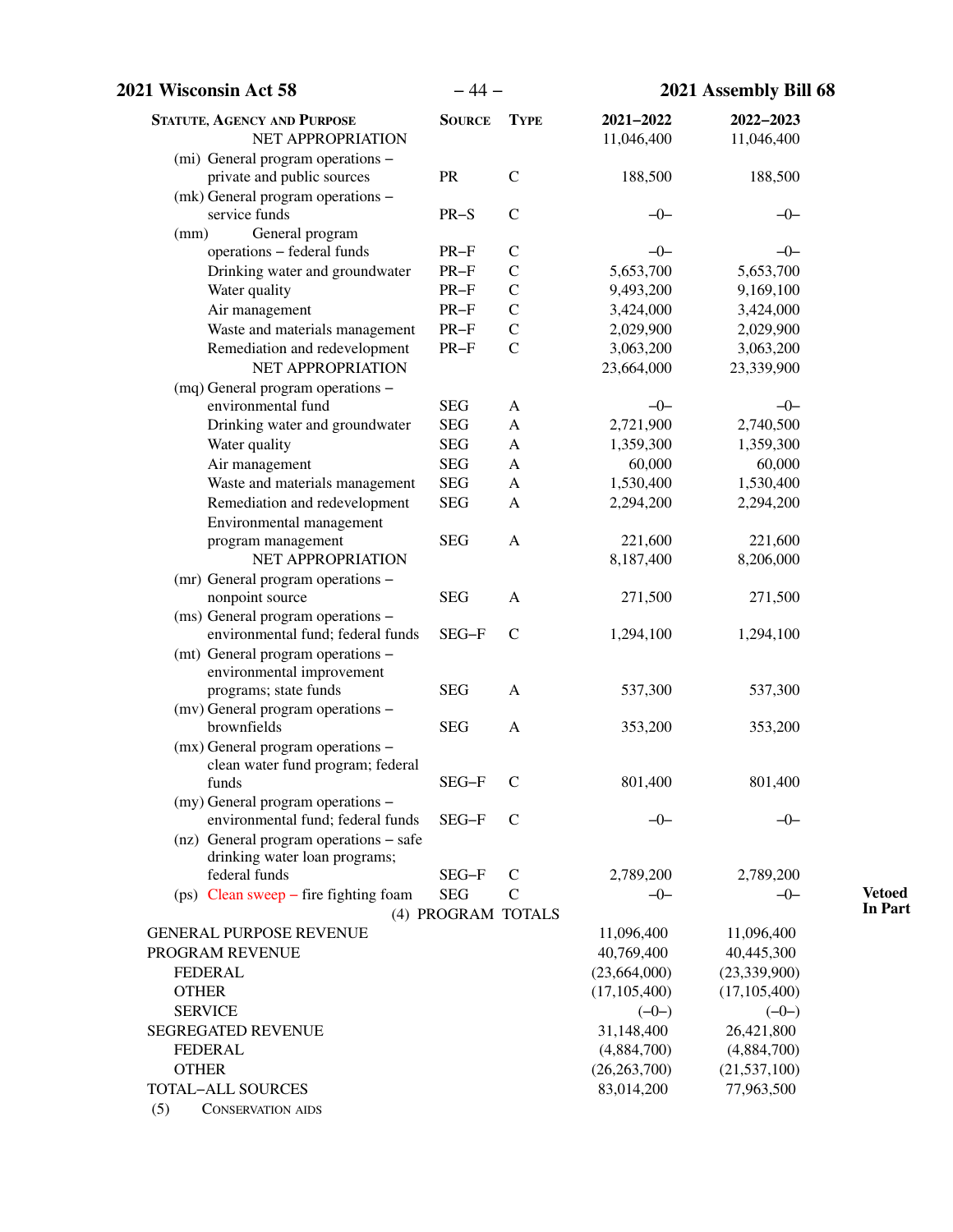| 2021 Assembly Bill 68 |                                                          | $-45-$        |               | 2021 Wisconsin Act 58 |           |
|-----------------------|----------------------------------------------------------|---------------|---------------|-----------------------|-----------|
|                       | <b>STATUTE, AGENCY AND PURPOSE</b>                       | <b>SOURCE</b> | <b>TYPE</b>   | 2021-2022             | 2022-2023 |
|                       | (af) Resource aids – walleye                             |               |               |                       |           |
|                       | production; grants                                       | <b>GPR</b>    | $\, {\bf B}$  | $-0-$                 | $-0-$     |
|                       | (aq) Resource aids - Canadian agencies                   |               |               |                       |           |
|                       | migratory waterfowl aids                                 | <b>SEG</b>    | $\mathcal{C}$ | 254,000               | 254,000   |
|                       | $(ar)$ Resource aids – county                            |               |               |                       |           |
|                       | conservation aids                                        | <b>SEG</b>    | $\mathcal{C}$ | 148,500               | 148,500   |
|                       | (as) Recreation aids - fish, wildlife and                |               |               |                       |           |
|                       | forestry recreation aids                                 | <b>SEG</b>    | $\mathcal{C}$ | 112,200               | 112,200   |
|                       | (at) Ice age trail area grants                           | <b>SEG</b>    | A             | $-0-$                 | $-0-$     |
|                       | (au) Resource aids - Ducks Unlimited,                    |               |               |                       |           |
|                       | Inc., payments                                           | <b>SEG</b>    | $\mathcal{C}$ | $-0-$                 | $-0-$     |
|                       | (av) Resource aids - forest grants                       | <b>SEG</b>    | $\, {\bf B}$  | 1,147,900             | 1,147,900 |
|                       | (aw) Resource aids - nonprofit                           |               |               |                       |           |
|                       | conservation organizations                               | <b>SEG</b>    | $\mathsf{C}$  | $-0-$                 | $-0-$     |
|                       | (ax) Resource aids - forestry                            | <b>SEG</b>    | A             | $-0-$                 | $-0-$     |
|                       | (ay) Resource aids - urban land<br>conservation          | <b>SEG</b>    | A             | $-0-$                 | $-0-$     |
|                       |                                                          |               |               |                       |           |
|                       | (az) Resource aids - urban forestry<br>grants            | <b>SEG</b>    | $\, {\bf B}$  | 524,600               | 524,600   |
|                       | (bq) Resource aids - county forest                       |               |               |                       |           |
|                       | loans; severance share payments                          | <b>SEG</b>    | $\mathcal{C}$ | 100,000               | 100,000   |
|                       | (br) Resource aids - forest croplands                    |               |               |                       |           |
|                       | and managed forest land aids                             | <b>SEG</b>    | A             | 1,237,500             | 1,237,500 |
|                       | (bs) Resource aids – county forest                       |               |               |                       |           |
|                       | loans                                                    | <b>SEG</b>    | A             | 616,200               | 616,200   |
|                       | (bt) Resource aids - county forest                       |               |               |                       |           |
|                       | project loans                                            | <b>SEG</b>    | $\mathcal{C}$ | 396,000               | 396,000   |
|                       | (bu) Resource aids - county forest                       |               |               |                       |           |
|                       | project loans; severance share                           |               |               |                       |           |
|                       | payments                                                 | <b>SEG</b>    | $\mathcal{C}$ | 350,000               | 350,000   |
|                       | (bv) Resource aids - county forests,                     |               |               |                       |           |
|                       | forest croplands and managed                             |               |               |                       |           |
|                       | forest land aids                                         | <b>SEG</b>    | ${\bf S}$     | 2,200,300             | 2,200,300 |
|                       | (bw) Resource aids - county sustainable                  |               |               |                       |           |
|                       | forestry and county forest                               |               |               |                       |           |
|                       | administration grants                                    | <b>SEG</b>    | B             | 1,613,900             | 1,613,900 |
|                       | (bx) Resource aids – national forest                     |               |               |                       |           |
|                       | income aids                                              | SEG-F         | $\mathsf{C}$  | 782,200               | 782,200   |
|                       | (by) Resource aids – fire suppression                    |               |               |                       |           |
|                       | grants                                                   | <b>SEG</b>    | B             | 448,000               | 448,000   |
|                       | (bz) Resource aids - forestry outdoor<br>activity grants | <b>SEG</b>    | $\mathsf{C}$  | -0-                   | —()—      |
|                       | (cb) Recreation aids - snowmobile trail                  |               |               |                       |           |
|                       | and area aids; general fund                              | <b>GPR</b>    | A             | –0–                   | –0–       |
|                       | (cq) Recreation aids - recreational                      |               |               |                       |           |
|                       | boating and other projects                               | <b>SEG</b>    | $\mathbf C$   | 400,000               | 400,000   |
|                       | (cr) Recreation aids - county                            |               |               |                       |           |
|                       | snowmobile trail and area aids                           | <b>SEG</b>    | $\mathsf{C}$  | 5,675,400             | 5,675,400 |
|                       | (cs) Recreation aids - snowmobile trail                  |               |               |                       |           |
|                       | areas                                                    | <b>SEG</b>    | $\mathcal{C}$ | 5,227,400             | 5,331,900 |
|                       | (ct) Recreation aids - all-terrain                       |               |               |                       |           |
|                       | vehicle project aids; gas tax                            |               |               |                       |           |
|                       | payment                                                  | <b>SEG</b>    | $\mathsf C$   | 1,893,300             | 1,909,700 |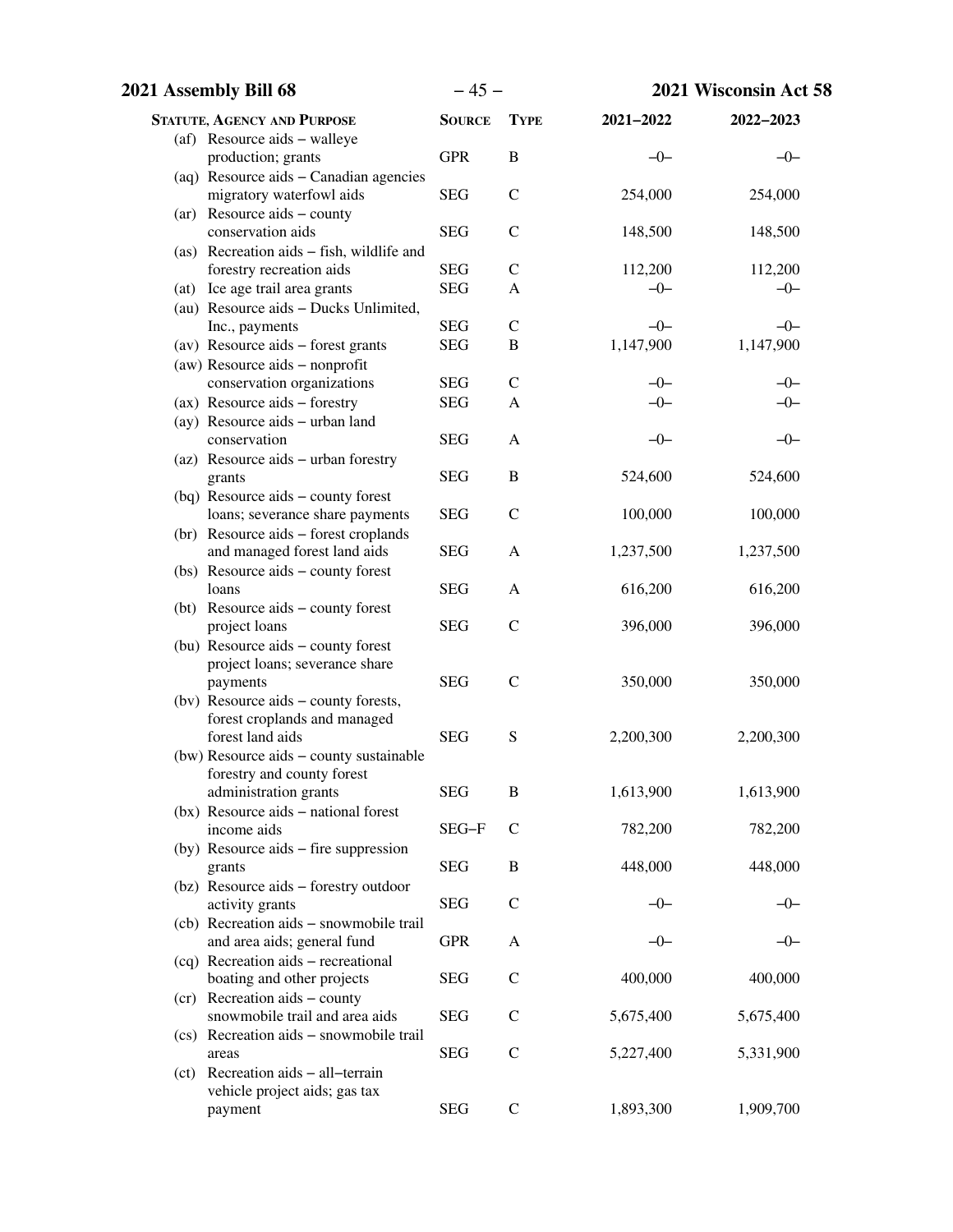| 2021 Wisconsin Act 58                                             | $-46-$        |                               | 2021 Assembly Bill 68 |           |
|-------------------------------------------------------------------|---------------|-------------------------------|-----------------------|-----------|
| <b>STATUTE, AGENCY AND PURPOSE</b>                                | <b>SOURCE</b> | <b>TYPE</b>                   | $2021 - 2022$         | 2022-2023 |
| (cu) Recreation aids - all-terrain                                |               |                               |                       |           |
| vehicle project aids                                              | <b>SEG</b>    | $\mathbf C$                   | 2,195,000             | 2,195,000 |
| (cv) Recreation aids - Southeastern                               |               |                               |                       |           |
| <b>Wisconsin Fox River Commission</b>                             | <b>SEG</b>    | $\mathcal{C}$                 | 100,000               | 100,000   |
| (cw) Recreation aids - supplemental                               |               |                               |                       |           |
| snowmobile trail aids                                             | <b>SEG</b>    | $\mathcal{C}$                 | 990,900               | 982,300   |
| $(cx)$ Recreation aids - all-terrain                              |               |                               |                       |           |
| vehicle and utility terrain vehicle<br>safety enhancement program | <b>SEG</b>    | S                             | 297,000               | 297,000   |
| (cy) Recreation and resource aids,                                |               |                               |                       |           |
| federal funds                                                     | SEG-F         | $\mathsf{C}$                  | 3,162,100             | 3,162,100 |
| (cz) Resource aids - interpretive center                          | <b>SEG</b>    | A                             | 27,000                | 27,000    |
| (da) Aids in lieu of taxes – general fund                         | <b>GPR</b>    | S                             | 9,872,100             | 9,872,100 |
| (dq) Aids in lieu of taxes - lands                                |               |                               |                       |           |
| acquired before a specified date                                  | <b>SEG</b>    | ${\bf S}$                     | 780,000               | 780,000   |
| $(dr)$ Aids in lieu of taxes – lands                              |               |                               |                       |           |
| acquired after a specified date                                   | <b>SEG</b>    | ${\bf S}$                     | 6,570,100             | 6,570,100 |
| $(dx)$ Resource aids – payment in lieu of                         |               |                               |                       |           |
| taxes; federal                                                    | SEG-F         | $\mathsf{C}$                  | 440,000               | 440,000   |
| (dy) Resource aids – distribution of                              |               |                               |                       |           |
| closed acreage fees                                               | <b>SEG</b>    | A                             | $-0-$                 | $-0-$     |
| (ea) Enforcement aids - spearfishing                              |               |                               |                       |           |
| enforcement                                                       | <b>GPR</b>    | $\mathcal{C}$                 | $-0-$                 | $-0-$     |
| (eq) Enforcement aids - boating                                   |               |                               |                       |           |
| enforcement                                                       | <b>SEG</b>    | $\mathbf{A}$                  | 1,766,600             | 1,766,600 |
| (er) Enforcement aids - all-terrain                               |               |                               |                       |           |
| vehicle and utility terrain vehicle<br>enforcement                | <b>SEG</b>    | A                             | 750,000               | 750,000   |
| (es) Enforcement aids - snowmobiling                              |               |                               |                       |           |
| enforcement                                                       | <b>SEG</b>    | A                             | 396,000               | 396,000   |
| (eu) Recreation aids-utility terrain                              |               |                               |                       |           |
| vehicle project aids                                              | <b>SEG</b>    | $\mathcal{C}$                 | 320,600               | 320,600   |
| (ex) Enforcement aids - federal funds                             | SEG-F         | $\mathcal{C}$                 | $-0-$                 | $-0-$     |
| (fc) Summer tribal youth program                                  | <b>GPR</b>    | A                             | 250,000               | 250,000   |
| (fq) Wildlife damage claims and                                   |               |                               |                       |           |
| abatement                                                         | <b>SEG</b>    | $\mathcal{C}$                 | 2,950,000             | 2,950,000 |
| Wildlife abatement and control<br>(f <sub>r</sub> )               |               |                               |                       |           |
| grants                                                            | <b>SEG</b>    | B                             | 24,700                | 24,700    |
| (fs) Venison and wild turkey                                      |               |                               |                       |           |
| processing                                                        | <b>SEG</b>    | $\, {\bf B}$                  | 300,000               | 300,000   |
| Venison and wild turkey<br>(f <sub>t</sub> )                      |               |                               |                       |           |
| processing; voluntary                                             |               |                               |                       |           |
| contributions                                                     | <b>SEG</b>    | $\mathsf{C}$<br>$\mathcal{C}$ | 14,800                | 14,800    |
| (fv) Wolf depredation program<br>(fw) Resource Aids - Natural     | <b>SEG</b>    |                               | $-0-$                 | $-0-$     |
| Resources Foundation of                                           |               |                               |                       |           |
| Wisconsin payments                                                | <b>SEG</b>    | $\mathcal{C}$                 | 20,000                | 20,000    |
| (gr) Recreation aids-utility terrain                              |               |                               |                       |           |
| vehicle project aids; gas tax                                     |               |                               |                       |           |
| payment                                                           | <b>SEG</b>    | $\mathsf{C}$                  | 777,200               | 932,700   |
| (hq) Department land acquisition                                  | <b>SEG</b>    | A                             | $-0-$                 | 5,000,000 |
| (hr) County forest grants                                         | <b>SEG</b>    | A                             | $-0-$                 | 3,000,000 |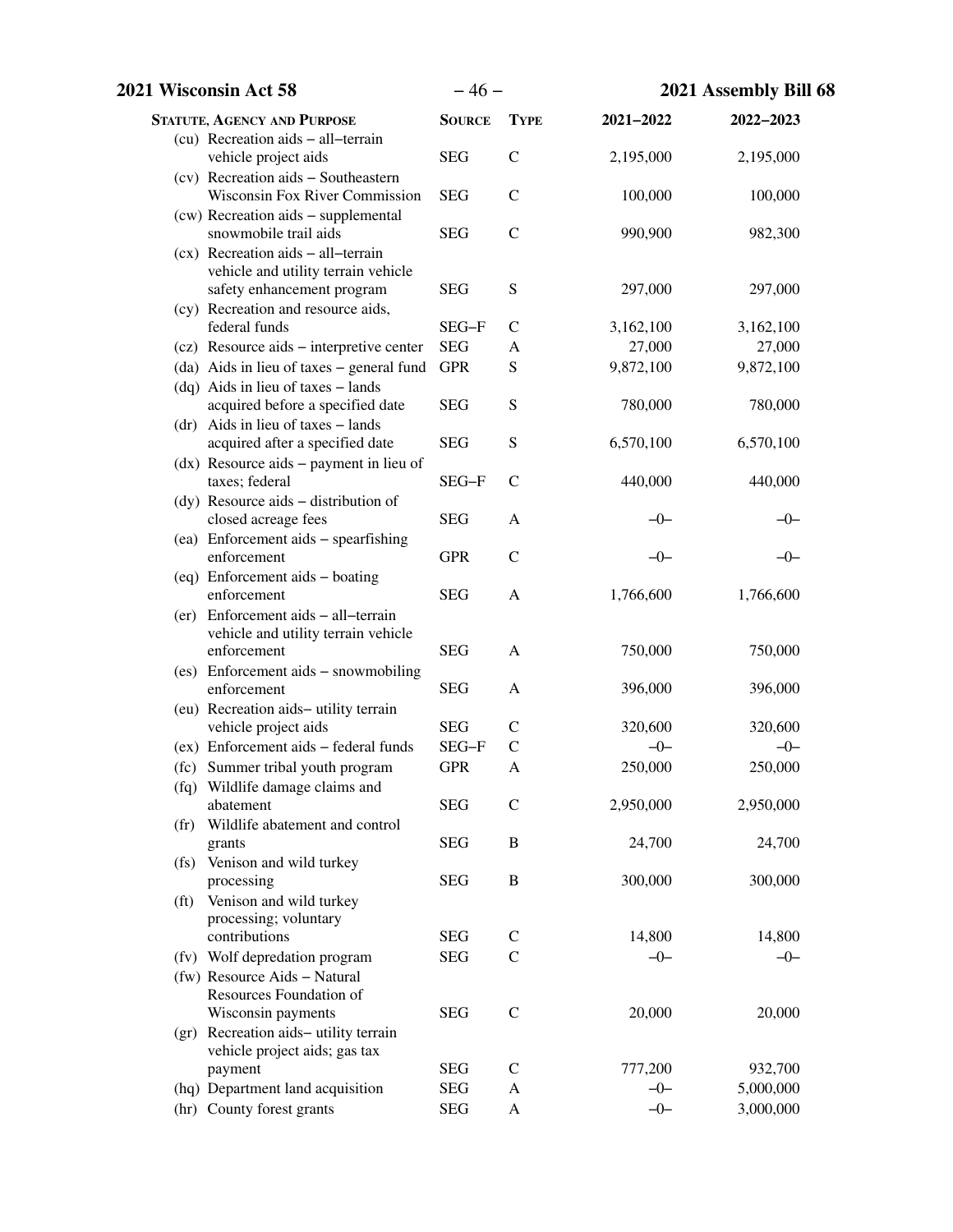| 2021 Assembly Bill 68                                                 | $-47-$                              |               | 2021 Wisconsin Act 58 |               |  |
|-----------------------------------------------------------------------|-------------------------------------|---------------|-----------------------|---------------|--|
| <b>STATUTE, AGENCY AND PURPOSE</b>                                    | <b>SOURCE</b><br>(5) PROGRAM TOTALS | <b>TYPE</b>   | 2021-2022             | $2022 - 2023$ |  |
| <b>GENERAL PURPOSE REVENUE</b>                                        |                                     |               | 10,122,100            | 10,122,100    |  |
| <b>SEGREGATED REVENUE</b>                                             |                                     |               | 45,009,400            | 53,277,200    |  |
| <b>FEDERAL</b>                                                        |                                     |               | (4,384,300)           | (4,384,300)   |  |
| <b>OTHER</b>                                                          |                                     |               | (40,625,100)          | (48,892,900)  |  |
| <b>TOTAL-ALL SOURCES</b>                                              |                                     |               | 55,131,500            | 63,399,300    |  |
| (6)<br>ENVIRONMENTAL AIDS                                             |                                     |               |                       |               |  |
| (aq) Environmental aids; nonpoint                                     |                                     |               |                       |               |  |
| source                                                                | <b>SEG</b>                          | B             | 100,000               | 100,000       |  |
| (ar) Environmental aids - lake                                        |                                     |               |                       |               |  |
| protection                                                            | <b>SEG</b>                          | $\mathcal{C}$ | 2,252,600             | 2,252,600     |  |
| (as) Environmental aids - invasive                                    |                                     |               |                       |               |  |
| aquatic species and lake                                              |                                     |               |                       |               |  |
| monitoring and protection                                             | <b>SEG</b>                          | B             | 4,029,100             | 4,029,100     |  |
| (au) Environmental aids - river                                       |                                     |               |                       |               |  |
| protection; environmental fund                                        | <b>SEG</b>                          | A             | $-0-$                 | $-0-$         |  |
| (av) Environmental aids $-$ river                                     |                                     |               |                       |               |  |
| protection; lake monitoring and                                       |                                     |               |                       |               |  |
| protection contracts; conservation                                    |                                     |               |                       |               |  |
| fund                                                                  | <b>SEG</b>                          | B             | 289,500               | 289,500       |  |
| (aw) Environmental aids - river<br>protection, nonprofit organization |                                     |               |                       |               |  |
| contracts                                                             | <b>SEG</b>                          | $\mathcal{C}$ | $-0-$                 | $-0-$         |  |
| (bu) Financial assistance for                                         |                                     |               |                       |               |  |
| responsible units                                                     | <b>SEG</b>                          | A             | 19,000,000            | 19,000,000    |  |
| (bw) Recycling consolidation grants                                   | <b>SEG</b>                          | A             | 1,000,000             | 1,000,000     |  |
| (cm) Environmental aids - federal funds                               | $PR-F$                              | $\mathcal{C}$ | 800,000               | 800,000       |  |
| (cr) Environmental aids -                                             |                                     |               |                       |               |  |
| compensation for well                                                 |                                     |               |                       |               |  |
| contamination and abandonment                                         | <b>SEG</b>                          | $\mathsf{C}$  | 1,200,000             | 1,200,000     |  |
| (da) Environmental planning aids -                                    |                                     |               |                       |               |  |
| local water quality planning                                          | <b>GPR</b>                          | A             | 196,400               | 196,400       |  |
| (dm) Environmental planning aids -                                    |                                     |               |                       |               |  |
| federal funds                                                         | $PR-F$                              | $\mathcal{C}$ | 150,000               | 150,000       |  |
| (dq) Environmental aids - urban                                       |                                     |               |                       |               |  |
| nonpoint source                                                       | <b>SEG</b>                          | B             | 500,000               | 500,000       |  |
| (ef) Brownfields revolving loan                                       |                                     |               |                       |               |  |
| repayments                                                            | PR                                  | $\mathcal{C}$ | -0-                   | –0–           |  |
| (eg) Groundwater mitigation and local                                 |                                     |               |                       |               |  |
| assistance                                                            | PR                                  | $\mathcal{C}$ |                       |               |  |
| (eh) Brownfields revolving loan funds                                 |                                     |               |                       |               |  |
| administered for other entity                                         | PR                                  | $\mathcal{C}$ | -0-                   | –0–           |  |
| (em) Federal brownfields revolving loan                               |                                     |               |                       |               |  |
| funds                                                                 | $PR-F$                              | $\mathsf{C}$  | 1,000,000             | 1,000,000     |  |
| (eq) Environmental aids - dry cleaner<br>environmental response       | <b>SEG</b>                          | B             | 763,600               | 763,600       |  |
| (er) Vapor control system removal                                     |                                     |               |                       |               |  |
| grants                                                                | <b>SEG</b>                          | B             | —()—                  | —()—          |  |
| (ev) Reimbursement for disposal of                                    |                                     |               |                       |               |  |
| contaminated sediment                                                 | <b>SEG</b>                          | A             |                       |               |  |
| Petroleum storage environmental<br>$(\text{tr})$                      |                                     |               |                       |               |  |
| remedial action; awards                                               | <b>SEG</b>                          | B             | $-0-$                 | $-0-$         |  |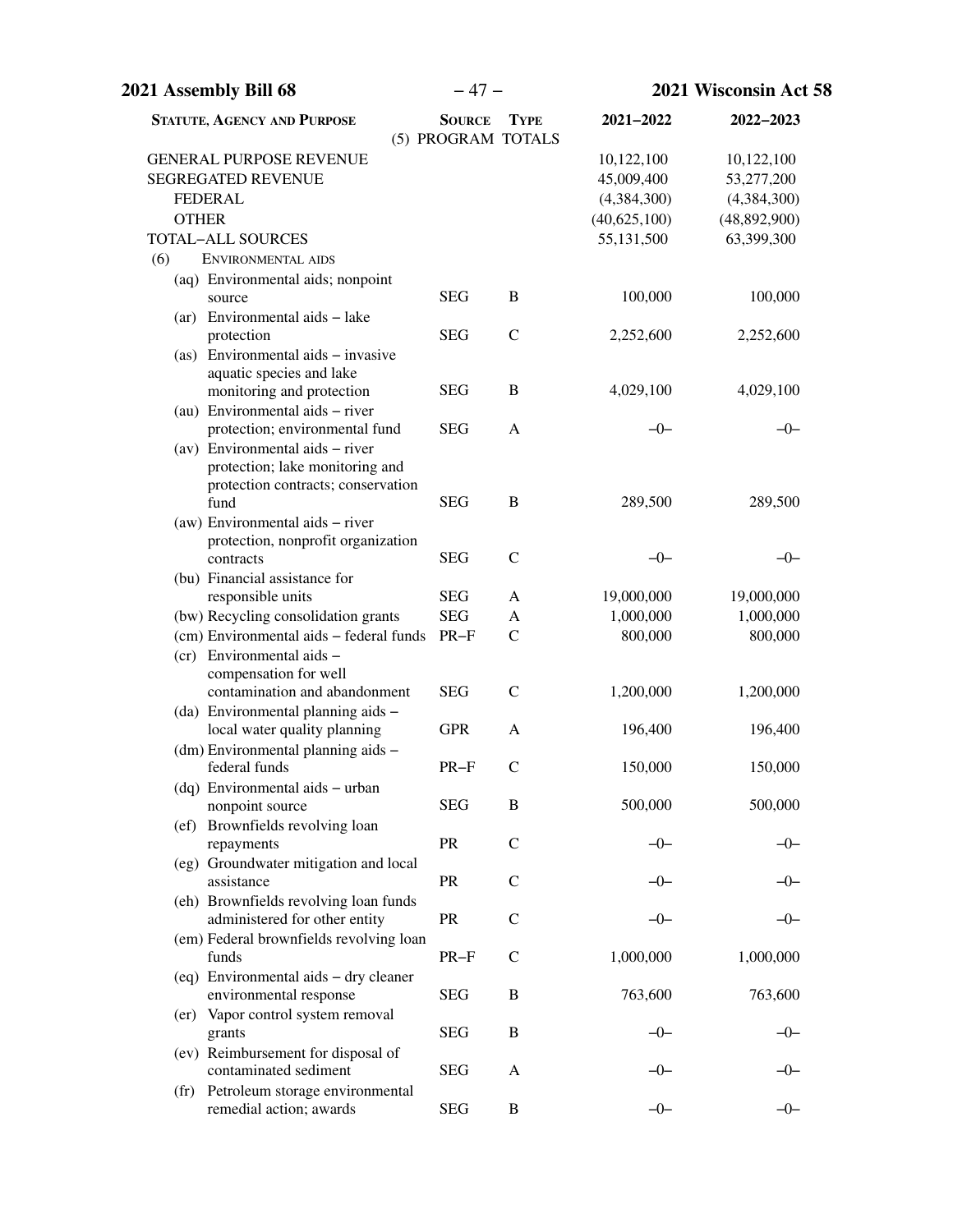| 2021 Wisconsin Act 58                                                     | $-48-$             |               | 2021 Assembly Bill 68 |                |
|---------------------------------------------------------------------------|--------------------|---------------|-----------------------|----------------|
| <b>STATUTE, AGENCY AND PURPOSE</b><br>(fv) Removal of underground         | <b>SOURCE</b>      | <b>TYPE</b>   | 2021-2022             | 2022-2023      |
| petroleum storage tanks                                                   | <b>SEG</b>         | A             | 100,000               | 100,000        |
|                                                                           | (6) PROGRAM TOTALS |               |                       |                |
| <b>GENERAL PURPOSE REVENUE</b>                                            |                    |               | 196,400               | 196,400        |
| PROGRAM REVENUE                                                           |                    |               | 1,950,000             | 1,950,000      |
| <b>FEDERAL</b>                                                            |                    |               | (1,950,000)           | (1,950,000)    |
| <b>OTHER</b>                                                              |                    |               | $(-0-)$               | $(-0-)$        |
| SEGREGATED REVENUE                                                        |                    |               | 29,234,800            | 29,234,800     |
| <b>OTHER</b>                                                              |                    |               | (29, 234, 800)        | (29, 234, 800) |
| <b>TOTAL-ALL SOURCES</b>                                                  |                    |               | 31,381,200            | 31,381,200     |
| (7)<br><b>DEBT SERVICE AND DEVELOPMENT</b>                                |                    |               |                       |                |
| (aa) Resource acquisition and                                             |                    |               |                       |                |
| development – principal                                                   |                    |               |                       |                |
| repayment and interest                                                    | <b>GPR</b>         | ${\bf S}$     | 62,178,700            | 54,140,400     |
| (ad) Land sales - principal repayment                                     | PR                 | $\mathcal{C}$ | $-0-$                 | $-0-$          |
| (ag) Land acquisition - principal                                         |                    |               |                       |                |
| repayment and interest                                                    | PR                 | $\mathcal{C}$ | $-0-$                 | $-0-$          |
| (aq) Resource acquisition and                                             |                    |               |                       |                |
| development - principal                                                   |                    |               |                       |                |
| repayment and interest                                                    | <b>SEG</b>         | ${\bf S}$     | 100                   | 100            |
| (ar) Dam repair and removal -<br>principal repayment and interest         | <b>SEG</b>         | ${\bf S}$     | 219,000               | 135,100        |
| (at) Recreation development -                                             |                    |               |                       |                |
| principal repayment and interest                                          | <b>SEG</b>         | ${\bf S}$     | $-0-$                 | $-0-$          |
| (au) State forest acquisition and                                         |                    |               |                       |                |
| development - principal                                                   |                    |               |                       |                |
| repayment and interest                                                    | <b>SEG</b>         | A             | 13,500,000            | 13,500,000     |
| (bq) Principal repayment and interest -                                   |                    |               |                       |                |
| remedial action                                                           | <b>SEG</b>         | ${\bf S}$     | 1,626,300             | 1,308,200      |
| (br) Principal repayment and interest -                                   |                    |               |                       |                |
| contaminated sediment                                                     | <b>SEG</b>         | ${\bf S}$     | 2,307,900             | 2,033,700      |
| (cb) Principal repayment and interest -                                   |                    |               |                       |                |
| pollution abatement bonds                                                 | <b>GPR</b>         | S             | $-0-$                 | $-0-$          |
| (cc) Principal repayment and interest -                                   |                    |               |                       |                |
| combined sewer overflow;                                                  | <b>GPR</b>         | S             |                       |                |
| pollution abatement bonds                                                 |                    |               | 654,000               | 278,500        |
| (cd) Principal repayment and interest -<br>municipal clean drinking water |                    |               |                       |                |
| grants                                                                    | <b>GPR</b>         | ${\bf S}$     | 5,800                 | 2,300          |
| (cg) Principal repayment and interest -                                   |                    |               |                       |                |
| nonpoint repayments                                                       | PR                 | $\mathsf{C}$  | $-0-$                 | $-0-$          |
| (cq) Principal repayment and interest -                                   |                    |               |                       |                |
| nonpoint source grants                                                    | <b>SEG</b>         | S             | 3,870,800             | 3,473,300      |
| (cr) Principal repayment and interest -                                   |                    |               |                       |                |
| nonpoint source                                                           | <b>SEG</b>         | ${\bf S}$     | 2,282,500             | 2,630,700      |
| (cs) Principal repayment and interest -                                   |                    |               |                       |                |
| urban nonpoint source                                                     |                    |               |                       |                |
| cost-sharing                                                              | <b>SEG</b>         | S             | 3,051,000             | 3,223,100      |
| (ct) Principal and interest - pollution                                   |                    |               |                       |                |
| abatement, environmental fund                                             | <b>SEG</b>         | S             | 3,166,300             | 1,504,100      |
| $(dr)$ Petroleum inspection fund $-$                                      |                    |               |                       |                |
| revenue obligation repayment                                              | <b>SEG</b>         | S             | $-0-$                 | $-0-$          |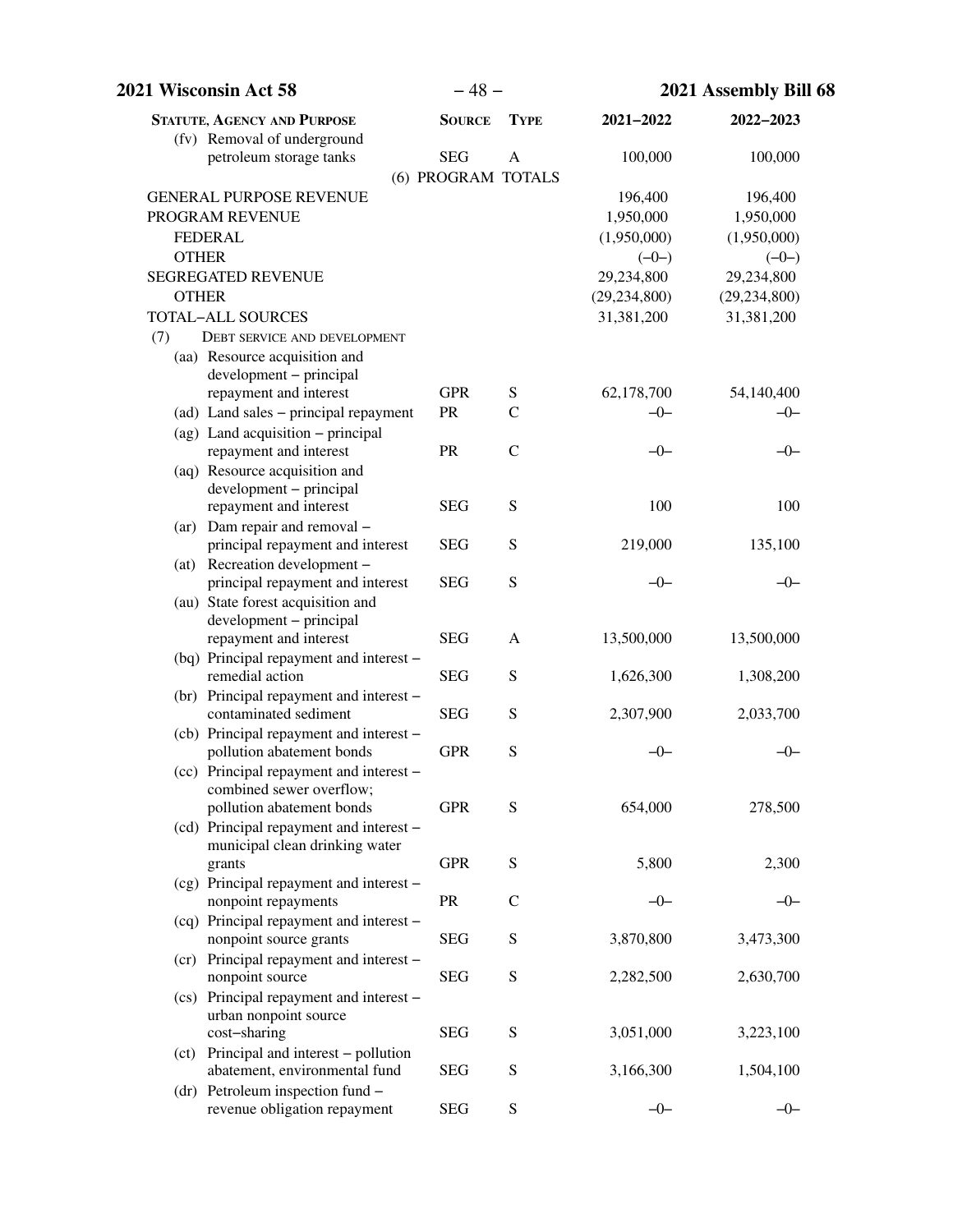| 2021 Assembly Bill 68                                                            | $-49-$             |               |            | 2021 Wisconsin Act 58 |
|----------------------------------------------------------------------------------|--------------------|---------------|------------|-----------------------|
| <b>STATUTE, AGENCY AND PURPOSE</b>                                               | <b>SOURCE</b>      | <b>TYPE</b>   | 2021-2022  | 2022-2023             |
| (ea) Administrative facilities -                                                 |                    |               |            |                       |
| principal repayment and interest                                                 | <b>GPR</b>         | S             | 497,900    | 359,500               |
| (eq) Administrative facilities -                                                 |                    |               |            |                       |
| principal repayment and interest                                                 | <b>SEG</b>         | S             | 6,104,400  | 6,422,400             |
| (er) Administrative facilities -<br>principal repayment and interest;            |                    |               |            |                       |
| environmental fund                                                               | <b>SEG</b>         | ${\bf S}$     | 1,091,000  | 1,121,500             |
| (fa) Resource maintenance and                                                    |                    |               |            |                       |
| development - state funds                                                        | <b>GPR</b>         | $\mathcal{C}$ | 755,600    | 755,600               |
| (fk) Resource acquisition and                                                    |                    |               |            |                       |
| development - service funds;                                                     |                    |               |            |                       |
| transportation moneys                                                            | $PR-S$             | $\mathcal{C}$ | $-0-$      | $-0-$                 |
| (fr) Resource acquisition and                                                    |                    |               |            |                       |
| development - boating access to                                                  |                    |               |            |                       |
| southeastern lakes                                                               | <b>SEG</b>         | $\mathcal{C}$ | 92,400     | 92,400                |
| (fs) Resource acquisition and                                                    |                    |               |            |                       |
| development - state funds<br>(ft) Resource acquisition and                       | <b>SEG</b>         | $\mathcal{C}$ | 889,100    | 889,100               |
| development - boating access                                                     | <b>SEG</b>         | $\mathcal{C}$ | 184,800    | 184,800               |
| (fu) Resource acquisition and                                                    |                    |               |            |                       |
| development - nonmotorized                                                       |                    |               |            |                       |
| boating improvements                                                             | <b>SEG</b>         | $\mathcal{C}$ | $-0-$      | -0-                   |
| (fw) Resource acquisition and                                                    |                    |               |            |                       |
| development - Mississippi and St.                                                |                    |               |            |                       |
| Croix rivers management                                                          | <b>SEG</b>         | $\mathcal{C}$ | 57,700     | 57,700                |
| (fy) Resource acquisition and                                                    |                    |               |            |                       |
| development - federal funds                                                      | SEG-F              | $\mathcal{C}$ | 9,112,800  | 9,112,800             |
| $(gg)$ Ice age trail – gifts and grants                                          | PR                 | $\mathsf{C}$  | $-0-$      | $-0-$                 |
| (gq) State trails – gifts and grants<br>(ha) Facilities acquisition, development | <b>SEG</b>         | $\mathcal{C}$ | $-0-$      | $-0-$                 |
| and maintenance                                                                  | <b>GPR</b>         | $\mathcal{C}$ | 144,400    | 144,400               |
| (hq) Facilities acquisition, development                                         |                    |               |            |                       |
| and maintenance - conservation                                                   |                    |               |            |                       |
| fund                                                                             | <b>SEG</b>         | $\mathcal{C}$ | 372,400    | 372,400               |
| (ht) Property development -                                                      |                    |               |            |                       |
| conservation fund                                                                | <b>SEG</b>         | $\mathsf{C}$  | -0-        | -0-                   |
| (hu) Parks development - conservation                                            |                    |               |            |                       |
| fund                                                                             | <b>SEG</b>         | $\mathsf{C}$  | 750,000    | 750,000               |
| (ir) Rental property and equipment –                                             |                    |               |            |                       |
| maintenance and replacement<br>(mc) Resource maintenance and                     | <b>SEG</b>         | $\mathsf{C}$  | 180,000    | 180,000               |
| development - state park, forest,                                                |                    |               |            |                       |
| and riverway roads; general fund                                                 | <b>GPR</b>         | $\mathsf{C}$  | -0-        | –0–                   |
| (mi) General program operations -                                                |                    |               |            |                       |
| private and public sources                                                       | PR                 | $\mathcal{C}$ |            |                       |
| (mk) General program operations -                                                |                    |               |            |                       |
| service funds                                                                    | $PR-S$             | $\mathcal{C}$ | —()—       |                       |
| (mr) Resource maintenance and                                                    |                    |               |            |                       |
| development - state park, forest,                                                |                    |               |            |                       |
| and riverway roads; conservation<br>fund                                         | <b>SEG</b>         | $\mathsf{C}$  | 2,000,000  | 2,000,000             |
|                                                                                  | (7) PROGRAM TOTALS |               |            |                       |
| GENERAL PURPOSE REVENUE                                                          |                    |               | 64,236,400 | 55,680,700            |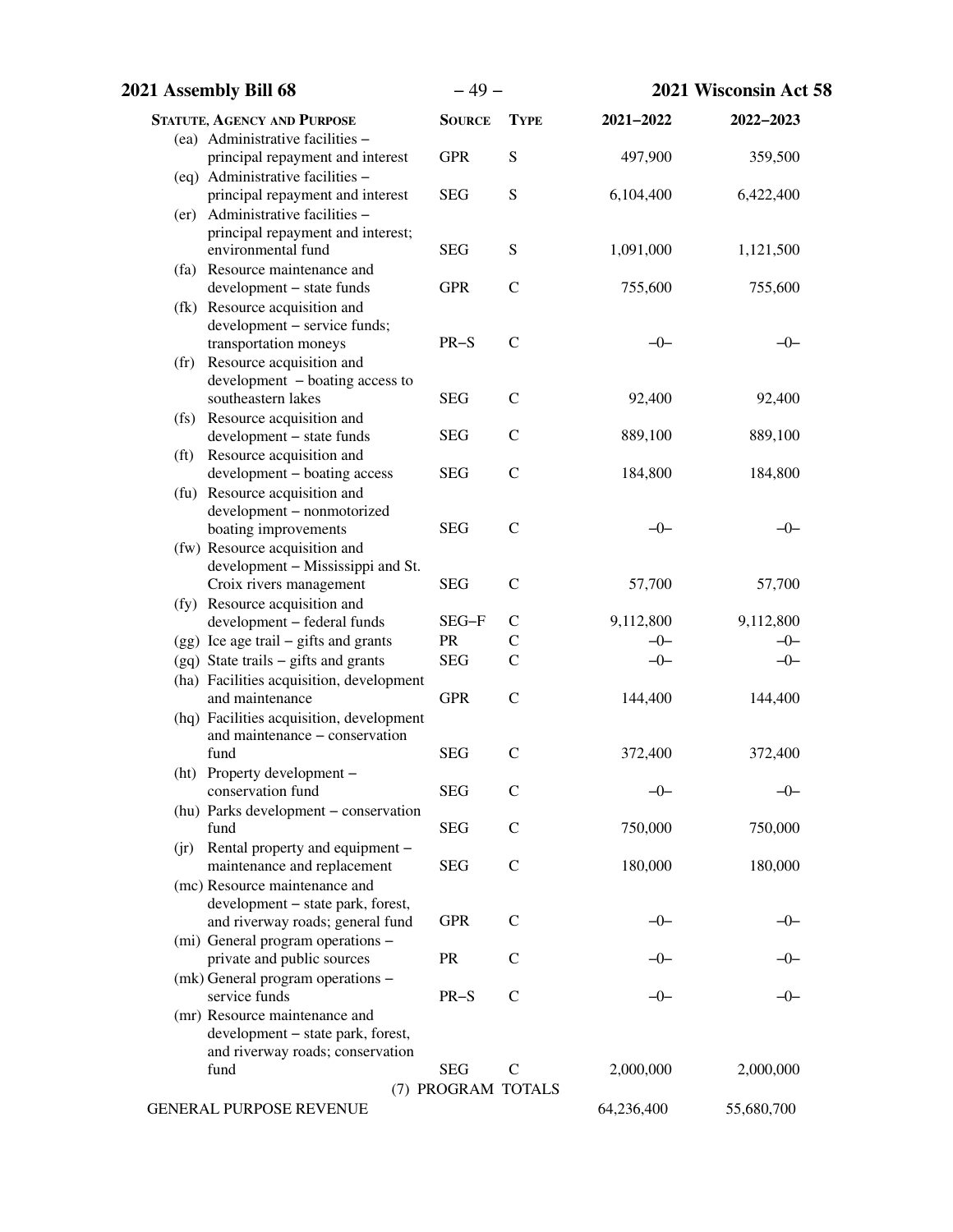| 2021 Wisconsin Act 58                                   | $-50-$             |               | 2021 Assembly Bill 68   |                           |  |
|---------------------------------------------------------|--------------------|---------------|-------------------------|---------------------------|--|
| <b>STATUTE, AGENCY AND PURPOSE</b>                      | <b>SOURCE</b>      | <b>TYPE</b>   | 2021-2022               | 2022-2023                 |  |
| PROGRAM REVENUE                                         |                    |               | $-0-$                   | $-0-$                     |  |
| <b>OTHER</b>                                            |                    |               | $(-0-)$                 | $(-0-)$                   |  |
| <b>SERVICE</b>                                          |                    |               | $(-0-)$                 | $(-0-)$                   |  |
| <b>SEGREGATED REVENUE</b>                               |                    |               | 50,858,500              | 48,991,400                |  |
| <b>FEDERAL</b>                                          |                    |               | (9,112,800)             | (9,112,800)               |  |
| <b>OTHER</b>                                            |                    |               | (41,745,700)            | (39,878,600)              |  |
| <b>TOTAL-ALL SOURCES</b>                                |                    |               | 115,094,900             | 104,672,100               |  |
| (8)<br><b>INTERNAL SERVICES</b>                         |                    |               |                         |                           |  |
| Promotional activities and<br>$\left($ ir $\right)$     |                    |               |                         |                           |  |
| publications                                            | <b>SEG</b>         | $\mathcal{C}$ | 82,200                  | 82,200                    |  |
| (iw) Statewide recycling administration                 | <b>SEG</b>         | A             | 427,800                 | 429,600                   |  |
| (ma) General program operations - state                 |                    |               |                         |                           |  |
| funds                                                   | <b>GPR</b>         | A             | 3,064,100               | 3,064,400                 |  |
| (mg) General program operations -<br>stationary sources | PR                 | A             | $-0-$                   | $-0-$                     |  |
| (mi) General program operations -                       |                    |               |                         |                           |  |
| private and public sources                              | PR                 | $\mathcal{C}$ | $-0-$                   | $-0-$                     |  |
| (mk) General program operations -                       |                    |               |                         |                           |  |
| service funds                                           | $PR-S$             | $\mathsf{C}$  | 4,052,300               | 4,052,300                 |  |
| (mq) General program operations -                       |                    |               |                         |                           |  |
| mobile sources                                          | <b>SEG</b>         | A             | 956,600                 | 961,200                   |  |
| (mr) General program operations -                       |                    |               |                         |                           |  |
| environmental improvement fund                          | <b>SEG</b>         | A             | 356,400                 | 358,100                   |  |
| (mt) Equipment and services                             | SEG-S              | $\mathsf{C}$  | $-0-$                   | $-0-$                     |  |
| (mu) General program operations - state                 |                    |               |                         |                           |  |
| funds                                                   | <b>SEG</b>         | $\mathbf{A}$  | 25,486,800              | 25,499,100                |  |
| (mv) General program operations -<br>environmental fund | <b>SEG</b>         | A             | 2,245,600               | 2,250,800                 |  |
| (my) Land and property management -                     |                    |               |                         |                           |  |
| federal funds                                           | SEG-F              | $\mathsf{C}$  | 1,370,500               | 1,370,500                 |  |
| (mz) Indirect cost reimbursements                       | SEG-F              | $\mathsf{C}$  | 8,085,900               | 8,093,500                 |  |
| (ni) Geographic information systems,                    |                    |               |                         |                           |  |
| general program operations – other                      |                    |               |                         |                           |  |
| funds                                                   | PR                 | $\mathbf C$   | 32,700                  | 32,700                    |  |
| (nk) Geographic information systems,                    |                    |               |                         |                           |  |
| general program operations -                            |                    |               |                         |                           |  |
| service funds                                           | $PR-S$             | $\mathcal{C}$ | 1,254,300               | 1,254,300                 |  |
| (zq) Gifts and donations                                | <b>SEG</b>         | $\mathcal{C}$ | $-0-$                   | $-0-$                     |  |
|                                                         | (8) PROGRAM TOTALS |               |                         |                           |  |
| <b>GENERAL PURPOSE REVENUE</b>                          |                    |               | 3,064,100               | 3,064,400                 |  |
| PROGRAM REVENUE                                         |                    |               | 5,339,300               | 5,339,300                 |  |
| <b>OTHER</b><br><b>SERVICE</b>                          |                    |               | (32,700)<br>(5,306,600) | (32,700)                  |  |
| <b>SEGREGATED REVENUE</b>                               |                    |               | 39,011,800              | (5,306,600)<br>39,045,000 |  |
| <b>FEDERAL</b>                                          |                    |               | (9,456,400)             | (9,464,000)               |  |
| <b>OTHER</b>                                            |                    |               | (29, 555, 400)          | (29,581,000)              |  |
| <b>SERVICE</b>                                          |                    |               | $(-0-)$                 | $(-0-)$                   |  |
| <b>TOTAL-ALL SOURCES</b>                                |                    |               | 47,415,200              | 47,448,700                |  |
| (9)<br><b>EXTERNAL SERVICES</b>                         |                    |               |                         |                           |  |
| (ag) Animal feeding operations – fees                   | <b>PR</b>          | $\mathcal{C}$ | 92,600                  | 92,600                    |  |
| (ap) Animal feeding operations                          | <b>SEG</b>         | A             | 1,218,400               | 1,218,400                 |  |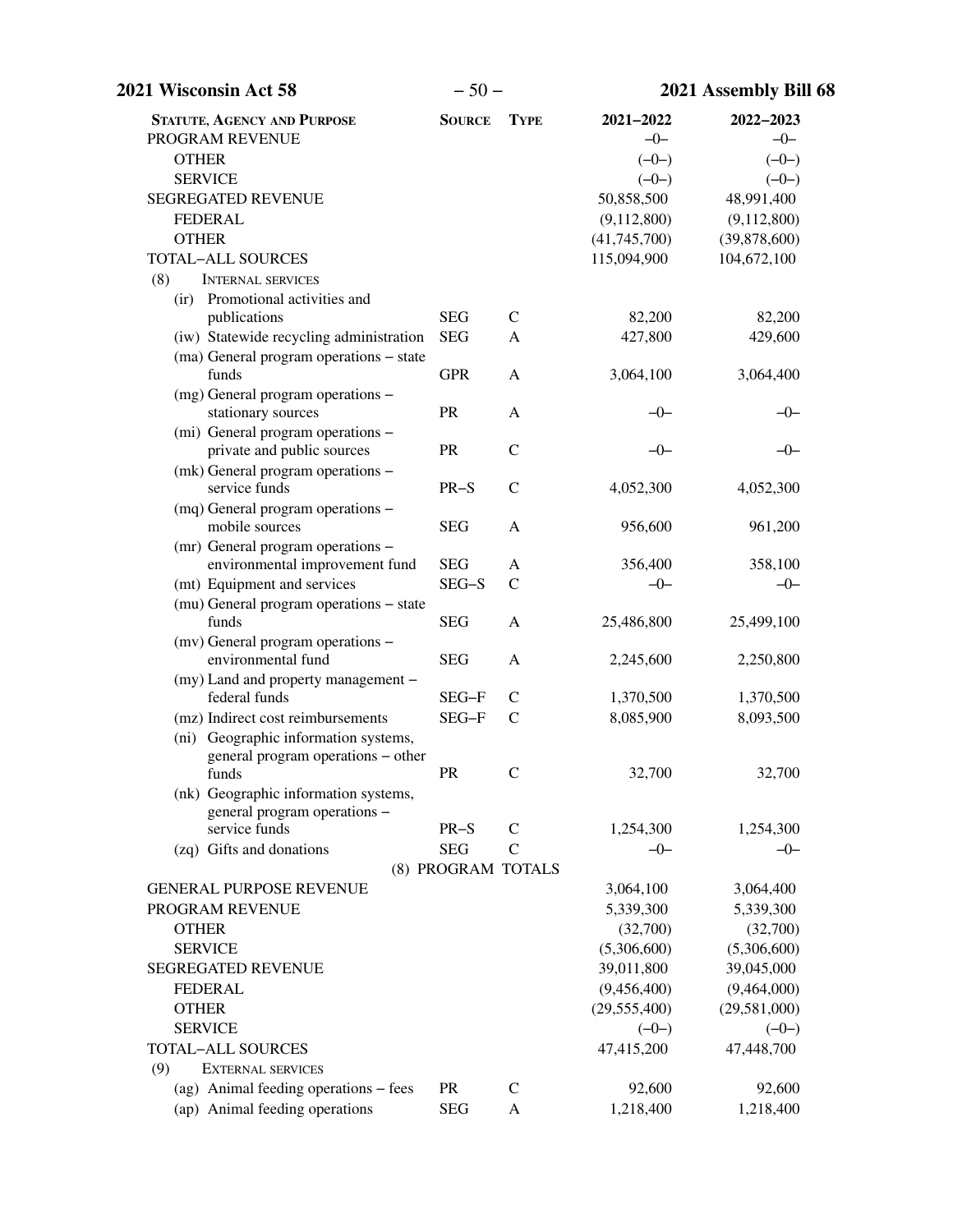| 2021 Assembly Bill 68                                                 | $-51-$        |               | 2021 Wisconsin Act 58 |                    |
|-----------------------------------------------------------------------|---------------|---------------|-----------------------|--------------------|
| <b>STATUTE, AGENCY AND PURPOSE</b>                                    | <b>SOURCE</b> | <b>TYPE</b>   | 2021-2022             | 2022-2023          |
| (aq) Water resources management -                                     |               |               |                       |                    |
| lake, river, and invasive species                                     |               |               |                       |                    |
| management                                                            | <b>SEG</b>    | A             | 875,900               | 875,900            |
| (as) Water resources - trading water<br>pollution credits             | <b>SEG</b>    | $\mathcal{C}$ | $-0-$                 | $-0-$              |
| (at) Watershed - nonpoint source                                      |               |               |                       |                    |
| contracts                                                             | <b>SEG</b>    | $\, {\bf B}$  | 767,600               | 767,600            |
| (aw) Water resources-public health                                    | <b>SEG</b>    | A             | 24,700                | 24,700             |
| $(\text{bg})$ Water regulation and zoning –                           |               |               |                       |                    |
| computer access fees                                                  | PR            | $\mathsf{C}$  | $-0-$                 | $-0-$              |
| (bi) Water regulation and zoning - fees                               | PR            | $\mathsf{C}$  | 1,538,200             | 1,538,200          |
| (bj) Storm water management – fees                                    | PR            | A             | 1,828,400             | 1,828,400          |
| (bm) Wetland restoration - fees;                                      |               |               |                       |                    |
| payments                                                              | PR            | $\mathsf{C}$  | 62,800                | 81,000             |
| (br) Water regulation and zoning - dam<br>safety and wetland mapping; |               |               |                       |                    |
| conservation fund                                                     | <b>SEG</b>    | A             | 727,100               | 727,100            |
| (dh) Environmental impact - power                                     |               |               |                       |                    |
| projects                                                              | PR            | $\mathcal{C}$ | $-0-$                 | -0-                |
| (di) Environmental consulting costs -                                 |               |               |                       |                    |
| federal power projects                                                | PR            | A             | $-0-$                 | $-0-$              |
| (fj) Environmental quality - laboratory<br>certification              |               |               |                       |                    |
| (fL) Operator certification - fees                                    | PR<br>PR      | A<br>A        | 679,300<br>102,600    | 679,300<br>102,600 |
| (gh) Nonferrous metallic mining                                       |               |               |                       |                    |
| regulation and administration                                         | <b>PR</b>     | A             | 76,300                | 76,300             |
| (gi) Ferrous metallic mining operations                               | PR            | $\mathcal{C}$ | $-0-$                 | $-0-$              |
| (hk) Approval fees to Lac du Flambeau                                 |               |               |                       |                    |
| band - service funds                                                  | $PR-S$        | A             | 84,500                | 84,500             |
| (hs) Approval fees from Lac du                                        |               |               |                       |                    |
| Flambeau band                                                         | <b>SEG</b>    | $\mathcal{C}$ | -0-                   | –0–                |
| (ht) Approval fees to Lac du Flambeau<br>band                         | <b>SEG</b>    | ${\bf S}$     | $-0-$                 | $-0-$              |
| (hu) Handling and other fees                                          | <b>SEG</b>    | $\mathbf C$   | 152,500               | 152,500            |
| (hv) Fee amounts for statewide                                        |               |               |                       |                    |
| automated issuing system                                              | <b>SEG</b>    | $\mathsf{C}$  | 2,863,100             | 2,863,100          |
| (hw) Utility terrain vehicle fees                                     | <b>SEG</b>    | $\mathsf{C}$  | $-0-$                 | $-0-$              |
| (iq) Natural resources magazine                                       | <b>SEG</b>    | $\mathcal{C}$ | 503,000               | 503,000            |
| (is) Statewide recycling administration                               | <b>SEG</b>    | A             | 138,700               | 138,700            |
| (jq) Off-highway motorcycle                                           |               |               |                       |                    |
| administration                                                        | <b>SEG</b>    | $\mathsf C$   | 60,100                | 60,100             |
| (ma) General program operations – state<br>funds                      |               |               |                       |                    |
| (mh) General program operations -                                     | <b>GPR</b>    | A             | 10,042,800            | 10,042,800         |
| stationary sources                                                    | PR            | A             | 490,800               | 490,800            |
| (mi) General program operations -                                     |               |               |                       |                    |
| private and public sources                                            | PR            | $\mathcal{C}$ | 418,100               | 418,100            |
| (mk) General program operations -                                     |               |               |                       |                    |
| service funds                                                         | $PR-S$        | $\mathcal{C}$ | 2,987,900             | 2,987,900          |
| General program<br>(mm)                                               |               |               |                       |                    |
| operations - federal funds                                            | $PR-F$        | $\mathbf C$   | 4,491,800             | 4,491,800          |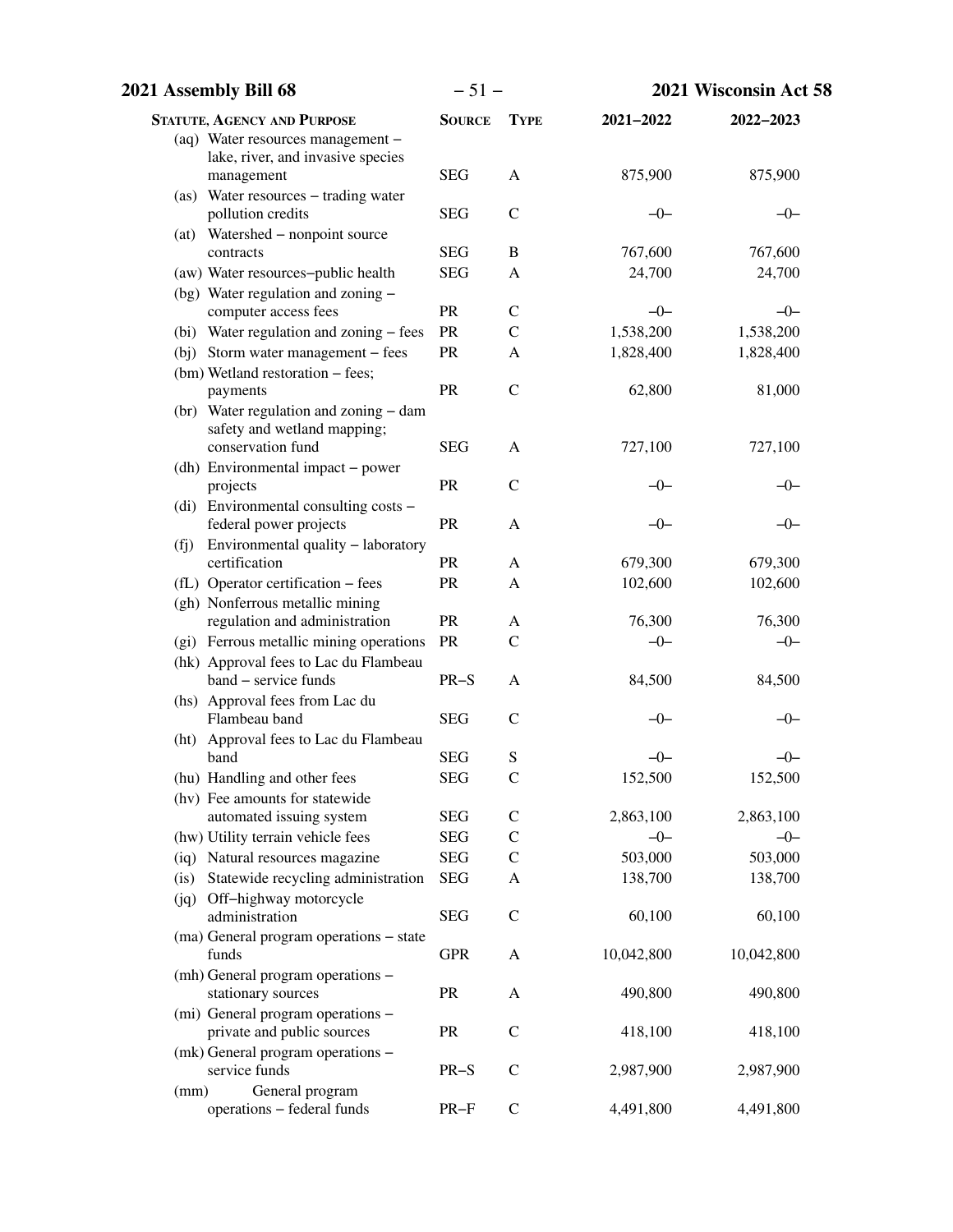| 2021 Wisconsin Act 58                                                            | $-52-$                   |                               |                  | 2021 Assembly Bill 68 |  |
|----------------------------------------------------------------------------------|--------------------------|-------------------------------|------------------|-----------------------|--|
| <b>STATUTE, AGENCY AND PURPOSE</b>                                               | <b>SOURCE</b>            | <b>TYPE</b>                   | $2021 - 2022$    | 2022-2023             |  |
| (mq) General program operations -<br>mobile sources                              | <b>SEG</b>               | A                             | 362,100          | 362,100               |  |
| (mr) General program operations -<br>nonpoint source                             | <b>SEG</b>               | A                             | 279,600          | 279,600               |  |
| (ms) General program operations -<br>pollution prevention                        | <b>SEG</b>               | A                             | $-0-$            | $-0-$                 |  |
| (mt) Aids administration -<br>environmental improvement<br>programs; state funds | <b>SEG</b>               | A                             | 1,406,800        | 1,406,800             |  |
| (mu) General program operations - state                                          |                          |                               |                  |                       |  |
| funds<br>(mv) General program operations -                                       | <b>SEG</b>               | A                             | 9,117,000        | 8,957,000             |  |
| environmental fund<br>Aids administration -<br>(mw)                              | <b>SEG</b>               | A                             | 1,654,900        | 1,654,900             |  |
| snowmobile recreation<br>$(mx)$ Aids administration – clean water                | <b>SEG</b>               | A                             | 218,400          | 218,400               |  |
| fund program; federal funds                                                      | SEG-F                    | $\mathsf{C}$                  | 1,680,000        | 1,680,000             |  |
| (my) General program operations -<br>federal funds                               | SEG-F                    | $\mathcal{C}$                 | 496,000          | 496,000               |  |
| (mz) Indirect cost reimbursements                                                | SEG-F                    | $\mathsf{C}$                  | 1,066,100        | 1,066,100             |  |
| (nq) Aids administration - dry cleaner<br>environmental response                 | <b>SEG</b>               | A                             | $-0-$            | $-0-$                 |  |
| (ny) Aids administration - safe                                                  |                          |                               |                  |                       |  |
| drinking water loan programs;                                                    |                          |                               |                  |                       |  |
| federal funds                                                                    | SEG-F                    | $\mathcal{C}$                 | 282,900          | 282,900               |  |
|                                                                                  | (9) PROGRAM TOTALS       |                               |                  |                       |  |
| <b>GENERAL PURPOSE REVENUE</b>                                                   |                          |                               | 10,042,800       | 10,042,800            |  |
| PROGRAM REVENUE                                                                  |                          |                               | 12,853,300       | 12,871,500            |  |
| <b>FEDERAL</b>                                                                   |                          |                               | (4,491,800)      | (4,491,800)           |  |
| <b>OTHER</b>                                                                     |                          |                               | (5,289,100)      | (5,307,300)           |  |
| <b>SERVICE</b>                                                                   |                          |                               | (3,072,400)      | (3,072,400)           |  |
| <b>SEGREGATED REVENUE</b>                                                        |                          |                               | 23,894,900       | 23,734,900            |  |
| <b>FEDERAL</b>                                                                   |                          |                               | (3,525,000)      | (3,525,000)           |  |
| <b>OTHER</b>                                                                     |                          |                               | (20, 369, 900)   | (20, 209, 900)        |  |
| TOTAL-ALL SOURCES                                                                | 20.370 DEPARTMENT TOTALS |                               | 46,791,000       | 46,649,200            |  |
| <b>GENERAL PURPOSE REVENUE</b>                                                   |                          |                               |                  |                       |  |
|                                                                                  |                          |                               | 103,043,700      | 94,482,300            |  |
| PROGRAM REVENUE                                                                  |                          |                               | 65,251,700       | 64,945,800            |  |
| <b>FEDERAL</b>                                                                   |                          |                               | (31,060,500)     | (30, 736, 400)        |  |
| <b>OTHER</b>                                                                     |                          |                               | (23,548,100)     | (23, 566, 300)        |  |
| <b>SERVICE</b>                                                                   |                          |                               | (10,643,100)     | (10,643,100)          |  |
| <b>SEGREGATED REVENUE</b>                                                        |                          |                               | 398,006,000      | 399,351,800           |  |
| <b>FEDERAL</b>                                                                   |                          |                               | (57,318,400)     | (57,245,000)          |  |
| <b>OTHER</b>                                                                     |                          |                               | (340, 687, 600)  | (342, 106, 800)       |  |
| <b>SERVICE</b>                                                                   |                          |                               | $(-0-)$          | $(-0-)$               |  |
| <b>TOTAL-ALL SOURCES</b>                                                         |                          |                               | 566,301,400      | 558,779,900           |  |
| 20.373 Fox River Navigational System Authority                                   |                          |                               |                  |                       |  |
| (1)<br><b>INITIAL COSTS</b>                                                      |                          |                               |                  |                       |  |
| Administration, operation, repair,<br>(g)<br>and rehabilitation                  | <b>PR</b>                |                               |                  |                       |  |
|                                                                                  | <b>SEG</b>               | $\mathsf{C}$<br>$\mathcal{C}$ | $-0-$<br>125,400 | $-0-$<br>125,400      |  |
| Establishment and operation<br>(r)                                               | (1) PROGRAM TOTALS       |                               |                  |                       |  |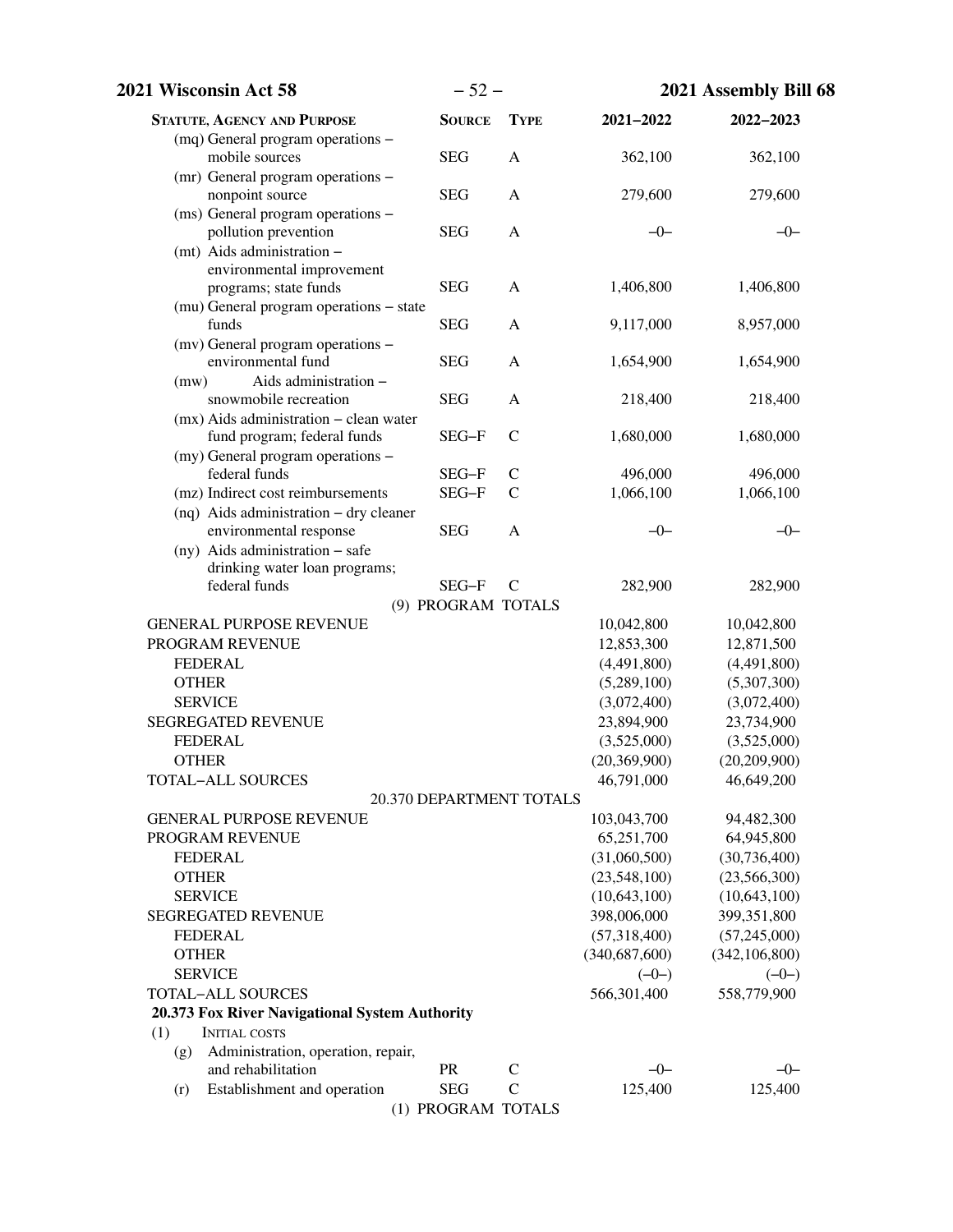| 2021 Assembly Bill 68                                     | $-53-$                   |               |           | 2021 Wisconsin Act 58 |  |
|-----------------------------------------------------------|--------------------------|---------------|-----------|-----------------------|--|
| <b>STATUTE, AGENCY AND PURPOSE</b>                        | <b>SOURCE</b>            | <b>TYPE</b>   | 2021-2022 | 2022-2023             |  |
| PROGRAM REVENUE                                           |                          |               | $-0-$     | $-0-$                 |  |
| <b>OTHER</b>                                              |                          |               | $(-0-)$   | $(-0-)$               |  |
| <b>SEGREGATED REVENUE</b>                                 |                          |               | 125,400   | 125,400               |  |
| <b>OTHER</b>                                              |                          |               | (125,400) | (125,400)             |  |
| TOTAL-ALL SOURCES                                         |                          |               | 125,400   | 125,400               |  |
|                                                           | 20.373 DEPARTMENT TOTALS |               |           |                       |  |
| PROGRAM REVENUE                                           |                          |               | $-0-$     | $-0-$                 |  |
| <b>OTHER</b>                                              |                          |               | $(-0-)$   | $(-0-)$               |  |
| <b>SEGREGATED REVENUE</b>                                 |                          |               | 125,400   | 125,400               |  |
| <b>OTHER</b>                                              |                          |               | (125,400) | (125,400)             |  |
| <b>TOTAL-ALL SOURCES</b>                                  |                          |               | 125,400   | 125,400               |  |
| 20.375 Lower Fox River Remediation Authority              |                          |               |           |                       |  |
| (1)<br><b>INITIAL COSTS</b>                               |                          |               |           |                       |  |
| Initial costs<br>(a)                                      | <b>GPR</b>               | B             | $-0-$     | $-0-$                 |  |
|                                                           | (1) PROGRAM TOTALS       |               |           |                       |  |
| <b>GENERAL PURPOSE REVENUE</b>                            |                          |               | $-0-$     | $-0-$                 |  |
| <b>TOTAL-ALL SOURCES</b>                                  |                          |               | $-0-$     | $-0-$                 |  |
|                                                           | 20.375 DEPARTMENT TOTALS |               |           |                       |  |
| <b>GENERAL PURPOSE REVENUE</b>                            |                          |               | $-0-$     | $-0-$                 |  |
| <b>TOTAL-ALL SOURCES</b>                                  |                          |               | $-0-$     | $-0-$                 |  |
| 20.380 Tourism, Department of                             |                          |               |           |                       |  |
| TOURISM DEVELOPMENT AND PROMOTION<br>(1)                  |                          |               |           |                       |  |
| General program operations<br>(a)                         | <b>GPR</b>               | A             | 3,404,900 | 3,404,900             |  |
| Tourism marketing; general<br>(b)                         |                          |               |           |                       |  |
| purpose revenue                                           | <b>GPR</b>               | B             | 2,571,000 | 2,571,000             |  |
| Gifts, grants and proceeds<br>(g)                         | PR                       | $\mathcal{C}$ | 100       | 100                   |  |
| Tourism promotion; sale of surplus<br>(h)                 |                          |               |           |                       |  |
| property receipts                                         | <b>PR</b>                | $\mathsf{C}$  | $-0-$     | $-0-$                 |  |
| (ig) Golf promotion                                       | PR                       | $\mathcal{C}$ | $-0-$     | $-0-$                 |  |
| Payments to the WPGA Junior<br>$\left($ ir $\right)$      |                          |               |           |                       |  |
| Foundation                                                | <b>PR</b>                | $\mathsf{C}$  | $-0-$     | $-0-$                 |  |
| Tourism promotion – private and<br>(j)                    |                          |               |           |                       |  |
| public sources                                            | <b>PR</b>                | $\mathcal{C}$ | 99,000    | 99,000                |  |
| Sale of materials or services<br>(k)                      | PR-S                     | $\mathsf{C}$  | $-0-$     | $-0-$                 |  |
| (ka) Sale of materials and services –<br>local assistance | $PR-S$                   | $\mathsf C$   | -0-       |                       |  |
| (kb) Sale of materials and services –                     |                          |               |           | –0–                   |  |
| individuals and organizations                             | $PR-S$                   | $\mathsf C$   | $-0-$     | $-0-$                 |  |
| (kc) Marketing clearinghouse charges                      | $PR-S$                   | A             | 141,100   | 141,100               |  |
| (kg) Tourism marketing; gaming                            |                          |               |           |                       |  |
| revenue                                                   | $PR-S$                   | B             | 8,967,100 | 8,967,100             |  |
| (km) Grants for regional tourist                          |                          |               |           |                       |  |
| information centers                                       | $PR-S$                   | A             | 160,000   | 160,000               |  |
| (m) Federal aid, state operations                         | $PR-F$                   | $\mathsf{C}$  | $-0-$     | $-0-$                 |  |
| Federal aid, local assistance<br>(n)                      | $PR-F$                   | $\mathsf{C}$  | $-0-$     | $-0-$                 |  |
| Federal aid, individuals and<br>$\circ$                   |                          |               |           |                       |  |
| organizations                                             | $PR-F$                   | $\mathcal{C}$ | $-0-$     | -0-                   |  |
| Administrative<br>(q)                                     |                          |               |           |                       |  |
| services-conservation fund                                | <b>SEG</b>               | A             | 12,100    | 12,100                |  |
| Tourism marketing; transportation<br>(w)                  |                          |               |           |                       |  |
| fund                                                      | <b>SEG</b>               | B             | 1,591,400 | 1,591,400             |  |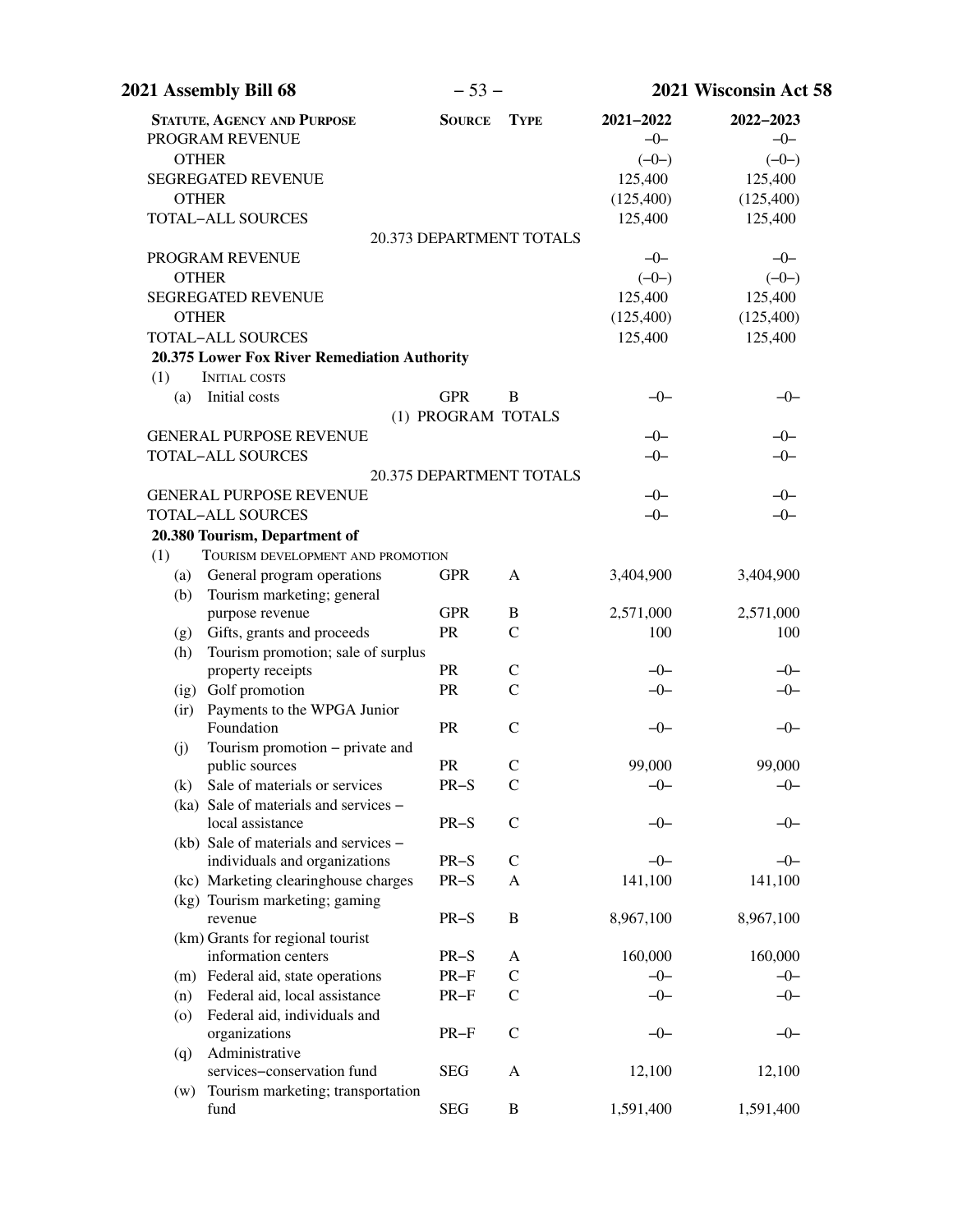| 2021 Wisconsin Act 58                                                      | $-54-$                              |                          | 2021 Assembly Bill 68 |             |
|----------------------------------------------------------------------------|-------------------------------------|--------------------------|-----------------------|-------------|
| <b>STATUTE, AGENCY AND PURPOSE</b>                                         | <b>SOURCE</b><br>(1) PROGRAM TOTALS | <b>TYPE</b>              | 2021-2022             | 2022-2023   |
| <b>GENERAL PURPOSE REVENUE</b>                                             |                                     |                          | 5,975,900             | 5,975,900   |
| PROGRAM REVENUE                                                            |                                     |                          | 9,367,300             | 9,367,300   |
| <b>FEDERAL</b>                                                             |                                     |                          | $(-0-)$               | $(-0-)$     |
| <b>OTHER</b>                                                               |                                     |                          | (99,100)              | (99,100)    |
| <b>SERVICE</b>                                                             |                                     |                          | (9,268,200)           | (9,268,200) |
| <b>SEGREGATED REVENUE</b>                                                  |                                     |                          | 1,603,500             | 1,603,500   |
| <b>OTHER</b>                                                               |                                     |                          | (1,603,500)           | (1,603,500) |
| <b>TOTAL-ALL SOURCES</b>                                                   |                                     |                          | 16,946,700            | 16,946,700  |
| (3)<br>SUPPORT OF ARTS PROJECTS                                            |                                     |                          |                       |             |
| General program operations<br>(a)                                          | <b>GPR</b>                          | A                        | 306,200               | 306,200     |
| State aid for the arts<br>(b)                                              | <b>GPR</b>                          | A                        | 359,300               | 359,300     |
| Portraits of governors<br>(c)                                              | <b>GPR</b>                          | A                        | $-0-$                 | $-0-$       |
| Challenge grant program<br>(d)                                             | <b>GPR</b>                          | A                        | $-0-$                 | $-0-$       |
| High Point fund<br>(e)                                                     | <b>GPR</b>                          | A                        | $-0-$                 | $-0-$       |
| Wisconsin regranting program<br>(f)                                        | <b>GPR</b>                          | A                        | 116,700               | 116,700     |
| Gifts and grants; state operations<br>(g)                                  | PR                                  | $\mathsf{C}$             | 20,000                | 20,000      |
| Gifts and grants; aids to<br>(h)                                           |                                     |                          |                       |             |
| individuals and organizations                                              | <b>PR</b>                           | $\mathsf{C}$             | $-0-$                 | $-0-$       |
| Support of arts programs<br>(j)                                            | <b>PR</b>                           | $\mathcal{C}$            | $-0-$                 | $-0-$       |
| (km) State aid for the arts; Indian                                        |                                     |                          |                       |             |
| gaming receipts                                                            | $PR-S$                              | A                        | 24,900                | 24,900      |
| (m) Federal grants; state operations                                       | $PR-F$                              | $\mathcal{C}$            | 253,500               | 253,500     |
| Federal grants; aids to individuals<br>(0)                                 |                                     |                          |                       |             |
| and organizations                                                          | $PR-F$                              | $\mathbf C$              | 524,500               | 524,500     |
|                                                                            | (3) PROGRAM TOTALS                  |                          |                       |             |
| <b>GENERAL PURPOSE REVENUE</b>                                             |                                     |                          | 782,200               | 782,200     |
| PROGRAM REVENUE                                                            |                                     |                          | 822,900               | 822,900     |
| <b>FEDERAL</b>                                                             |                                     |                          | (778,000)             | (778,000)   |
| <b>OTHER</b>                                                               |                                     |                          | (20,000)              | (20,000)    |
| <b>SERVICE</b>                                                             |                                     |                          | (24,900)              | (24,900)    |
| <b>TOTAL-ALL SOURCES</b>                                                   |                                     |                          | 1,605,100             | 1,605,100   |
|                                                                            |                                     | 20.380 DEPARTMENT TOTALS |                       |             |
| <b>GENERAL PURPOSE REVENUE</b>                                             |                                     |                          | 6,758,100             | 6,758,100   |
| PROGRAM REVENUE                                                            |                                     |                          | 10,190,200            | 10,190,200  |
| <b>FEDERAL</b>                                                             |                                     |                          | (778,000)             | (778,000)   |
| <b>OTHER</b>                                                               |                                     |                          | (119,100)             | (119,100)   |
| <b>SERVICE</b>                                                             |                                     |                          | (9,293,100)           | (9,293,100) |
| <b>SEGREGATED REVENUE</b>                                                  |                                     |                          | 1,603,500             | 1,603,500   |
| <b>OTHER</b>                                                               |                                     |                          | (1,603,500)           | (1,603,500) |
| <b>TOTAL-ALL SOURCES</b>                                                   |                                     |                          | 18,551,800            | 18,551,800  |
| 20.385 Kickapoo Reserve Management Board<br><b>KICKAPOO VALLEY RESERVE</b> |                                     |                          |                       |             |
| (1)                                                                        |                                     |                          |                       |             |
| Kickapoo reserve management<br>(g)<br>board; program services              | PR                                  | $\mathbf C$              | 175,900               | 175,900     |
| Kickapoo reserve management<br>(h)<br>board; gifts and grants              | PR                                  | $\mathbf C$              | $-0-$                 | $-0-$       |
| Kickapoo valley reserve; law<br>(k)<br>enforcement services                | $PR-S$                              | A                        | 73,600                | 73,600      |
| (m) Kickapoo reserve management                                            |                                     |                          |                       |             |
| board; federal aid                                                         | $PR-F$                              | $\mathbf C$              | $-0-$                 | $-0-$       |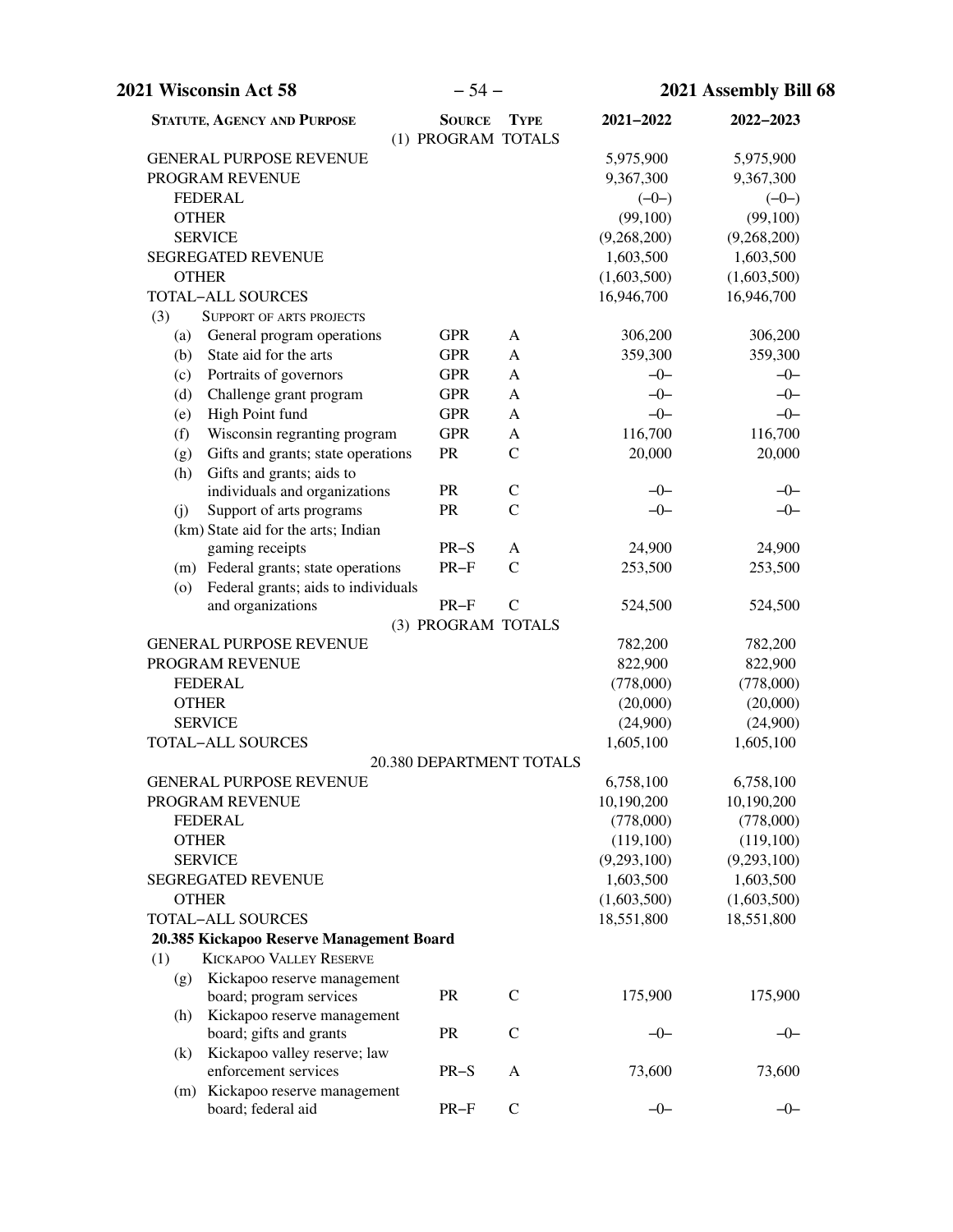| 2021 Assembly Bill 68                                                   | $-55-$             |                          |               | 2021 Wisconsin Act 58 |
|-------------------------------------------------------------------------|--------------------|--------------------------|---------------|-----------------------|
| <b>STATUTE, AGENCY AND PURPOSE</b>                                      | <b>SOURCE</b>      | <b>TYPE</b>              | 2021-2022     | 2022-2023             |
| Kickapoo reserve management<br>(q)<br>board; general program operations | <b>SEG</b>         | $\mathbf{A}$             | 505,300       | 505,300               |
| Kickapoo valley reserve; aids in<br>(r)<br>lieu of taxes                | <b>SEG</b>         | S                        | 280,000       | 280,000               |
|                                                                         | (1) PROGRAM TOTALS |                          |               |                       |
| PROGRAM REVENUE                                                         |                    |                          | 249,500       | 249,500               |
| <b>FEDERAL</b>                                                          |                    |                          | $(-0-)$       | $(-0-)$               |
| <b>OTHER</b>                                                            |                    |                          | (175,900)     | (175,900)             |
| <b>SERVICE</b>                                                          |                    |                          | (73,600)      | (73,600)              |
| <b>SEGREGATED REVENUE</b>                                               |                    |                          | 785,300       | 785,300               |
| <b>OTHER</b>                                                            |                    |                          | (785,300)     | (785,300)             |
| <b>TOTAL-ALL SOURCES</b>                                                |                    |                          | 1,034,800     | 1,034,800             |
|                                                                         |                    | 20.385 DEPARTMENT TOTALS |               |                       |
| PROGRAM REVENUE                                                         |                    |                          | 249,500       | 249,500               |
| <b>FEDERAL</b>                                                          |                    |                          | $(-0-)$       | $(-0-)$               |
| <b>OTHER</b>                                                            |                    |                          | (175,900)     | (175,900)             |
| <b>SERVICE</b>                                                          |                    |                          | (73,600)      | (73,600)              |
| <b>SEGREGATED REVENUE</b>                                               |                    |                          | 785,300       | 785,300               |
| <b>OTHER</b>                                                            |                    |                          | (785,300)     | (785,300)             |
| <b>TOTAL-ALL SOURCES</b>                                                |                    |                          | 1,034,800     | 1,034,800             |
| 20.395 Transportation, Department of                                    |                    |                          |               |                       |
| (1)<br><b>AIDS</b>                                                      |                    |                          |               |                       |
| (ar) Corrections of transportation aid                                  |                    |                          |               |                       |
| payments                                                                | <b>SEG</b>         | S                        | $-0-$         | $-0-$                 |
| (as) Transportation aids to counties,<br>state funds                    | <b>SEG</b>         | A                        | 122,814,200   | 125,270,500           |
| (at) Transportation aids to<br>municipalities, state funds              | <b>SEG</b>         | A                        | 387, 338, 300 | 395,085,100           |
| (av) Supplemental transportation aids<br>to towns, state funds          | <b>SEG</b>         | A                        | $-0-$         | $-0-$                 |
| (aw) Adjustments for certain                                            |                    |                          |               |                       |
| transportation aid limitations                                          | <b>SEG</b>         | A                        | 1,000,000     | 1,000,000             |
| (bq) Intercity bus assistance, state funds                              | <b>SEG</b>         | $\mathcal{C}$            | $-0-$         | $-0-$                 |
| (bs) Transportation employment and<br>mobility, state funds             | <b>SEG</b>         | $\mathsf{C}$             | 832,600       | 832,600               |
| (bv) Transit and other                                                  |                    |                          |               |                       |
| transportation-related aids, local<br>funds                             | SEG-L              | $\mathcal{C}$            | 110,000       | 110,000               |
| (bx) Transit and other                                                  |                    |                          |               |                       |
| transportation-related aids, federal                                    |                    |                          |               |                       |
| funds                                                                   | SEG-F              | C                        | 20,538,800    | 20,538,800            |
| (ck) Tribal elderly transportation grants                               | $PR-S$             | A                        | 435,600       | 435,600               |
| (cq) Seniors and individuals with                                       |                    |                          |               |                       |
| disabilities specialized                                                |                    |                          |               |                       |
| transportation aids, state funds                                        | <b>SEG</b>         | $\mathcal{C}$            | 935,600       | 959,000               |
| (cr) Seniors and individuals with<br>disabilities specialized           |                    |                          |               |                       |
| transportation county aids, state                                       |                    |                          |               |                       |
| funds                                                                   | <b>SEG</b>         | A                        | 15,977,800    | 15,977,800            |
| (cv) Seniors and individuals with                                       |                    |                          |               |                       |
| disabilities specialized<br>transportation aids, local funds            | SEG-L              | $\mathcal{C}$            | 605,500       | 605,500               |
|                                                                         |                    |                          |               |                       |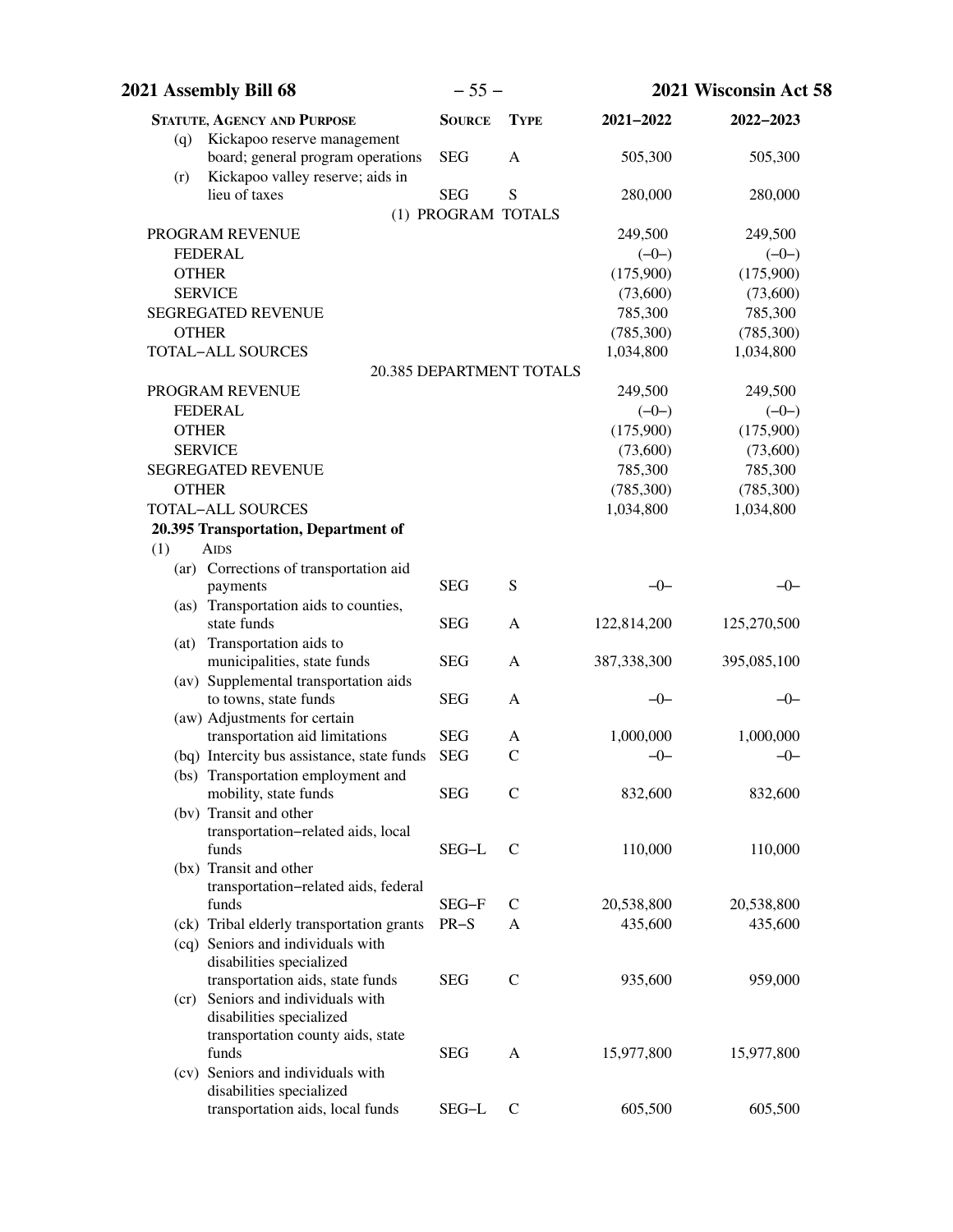| 2021 Wisconsin Act 58                                                        | $-56-$             |               | 2021 Assembly Bill 68 |                        |
|------------------------------------------------------------------------------|--------------------|---------------|-----------------------|------------------------|
| <b>STATUTE, AGENCY AND PURPOSE</b>                                           | <b>SOURCE</b>      | <b>TYPE</b>   | $2021 - 2022$         | $2022 - 2023$          |
| (cx) Seniors and individuals with                                            |                    |               |                       |                        |
| disabilities specialized                                                     | SEG-F              | $\mathsf{C}$  | 2,996,900             | 2,996,900              |
| transportation aids, federal funds<br>(ex) Highway safety, local assistance, |                    |               |                       |                        |
| federal funds                                                                | SEG-F              | $\mathsf{C}$  | 6,869,400             | 6,869,400              |
| (fq) Connecting highways aids, state                                         |                    |               |                       |                        |
| funds                                                                        | <b>SEG</b>         | A             | 12,063,500            | 12,063,500             |
| (fs) Disaster damage aids, state funds                                       | <b>SEG</b>         | S             | 1,000,000             | 1,000,000              |
| (ft) Lift bridge aids, state funds                                           | <b>SEG</b>         | $\, {\bf B}$  | 2,659,200             | 2,659,200              |
| (fu) County forest road aids, state                                          |                    |               |                       |                        |
| funds                                                                        | <b>SEG</b>         | A             | 320,600               | 320,600                |
| (gq) Expressway policing aids, state<br>funds                                | <b>SEG</b>         | A             | 1,023,900             | 1,023,900              |
| (gt) Soo Locks improvements, state                                           |                    |               |                       |                        |
| funds                                                                        | <b>SEG</b>         | A             | $-0-$                 | $-0-$                  |
| (hq) Paratransit aids                                                        | <b>SEG</b>         | A             | 3,100,600             | 3,178,100              |
| (hr) Tier B transit operating aids, state                                    |                    |               |                       |                        |
| funds                                                                        | <b>SEG</b>         | A             | 24,976,400            | 24,976,400             |
| (hs) Tier C transit operating aids, state                                    |                    |               |                       |                        |
| funds                                                                        | <b>SEG</b>         | A             | 5,292,700             | 5,292,700              |
| (ht) Tier A-1 transit operating aids,                                        |                    |               |                       |                        |
| state funds                                                                  | <b>SEG</b>         | A             | 57,293,100            | 40,923,600             |
| (hu) Tier A-2 transit operating aids,<br>state funds                         | <b>SEG</b>         | A             | 15,054,700            | 10,753,400             |
| (hw) Tier A-3 transit operating aids,                                        |                    |               |                       |                        |
| state funds                                                                  | <b>SEG</b>         | A             | $-0-$                 | $-0-$                  |
| (ig) Professional football stadium                                           |                    |               |                       |                        |
| maintenance and operating costs,                                             |                    |               |                       |                        |
| state funds                                                                  | <b>PR</b>          | $\mathcal{C}$ | 450,000               | 450,000                |
| (ih) Child abuse and neglect                                                 |                    |               |                       |                        |
| prevention, state funds                                                      | PR                 | $\mathcal{C}$ | 125,000               | 125,000                |
|                                                                              | (1) PROGRAM TOTALS |               | 1,010,600             |                        |
| PROGRAM REVENUE<br><b>OTHER</b>                                              |                    |               | (575,000)             | 1,010,600<br>(575,000) |
| <b>SERVICE</b>                                                               |                    |               | (435,600)             | (435,600)              |
| <b>SEGREGATED REVENUE</b>                                                    |                    |               | 682,803,800           | 672,437,000            |
| <b>FEDERAL</b>                                                               |                    |               | (30, 405, 100)        | (30, 405, 100)         |
| <b>OTHER</b>                                                                 |                    |               | (651, 683, 200)       | (641, 316, 400)        |
| <b>LOCAL</b>                                                                 |                    |               | (715,500)             | (715,500)              |
| <b>TOTAL-ALL SOURCES</b>                                                     |                    |               | 683,814,400           | 673,447,600            |
| (2)<br><b>LOCAL TRANSPORTATION ASSISTANCE</b>                                |                    |               |                       |                        |
| (aq) Accelerated local bridge                                                |                    |               |                       |                        |
| improvement assistance, state                                                |                    |               |                       |                        |
| funds                                                                        | <b>SEG</b>         | $\mathcal{C}$ | $-0-$                 | $-0-$                  |
| (av) Accelerated local bridge                                                |                    |               |                       |                        |
| improvement assistance, local                                                |                    |               |                       |                        |
| funds                                                                        | SEG-L              | C             | $-0-$                 | –0–                    |
| (ax) Accelerated local bridge                                                |                    |               |                       |                        |
| improvement assistance, federal<br>funds                                     | SEG-F              | $\mathsf{C}$  | $-0-$                 | $-0-$                  |
| (bq) Rail service assistance, state funds                                    | <b>SEG</b>         | $\mathbf C$   | 1,187,700             | 1,187,700              |
|                                                                              |                    |               |                       |                        |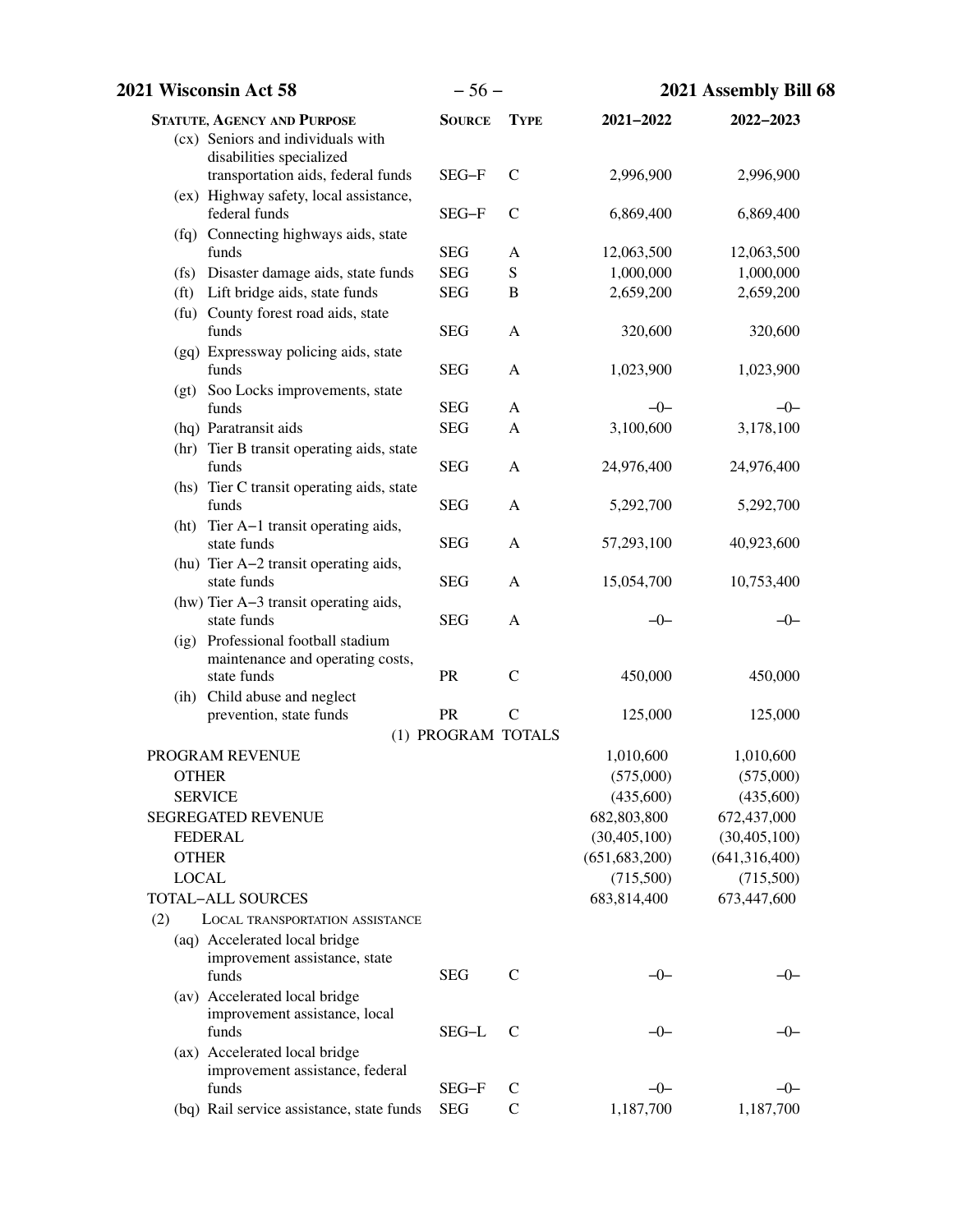| 2021 Assembly Bill 68 |                                                                                                        | $-57-$        |               | 2021 Wisconsin Act 58 |            |
|-----------------------|--------------------------------------------------------------------------------------------------------|---------------|---------------|-----------------------|------------|
|                       | <b>STATUTE, AGENCY AND PURPOSE</b>                                                                     | <b>SOURCE</b> | <b>TYPE</b>   | 2021-2022             | 2022-2023  |
|                       | (br) Passenger rail development, state                                                                 |               |               |                       |            |
|                       | funds.                                                                                                 | <b>SEG</b>    | $\mathcal{C}$ | $-0-$                 | $-0-$      |
|                       | (bt) Freight rail preservation                                                                         | <b>SEG</b>    | $\mathcal{C}$ | $-0-$                 | $-0-$      |
|                       | (bu) Freight rail infrastructure                                                                       |               |               |                       |            |
|                       | improvements, state funds                                                                              | <b>SEG</b>    | $\mathcal{C}$ | $-0-$                 | $-0-$      |
|                       | (bv) Rail service assistance, local funds                                                              | SEG-L         | $\mathcal{C}$ | 500,000               | 500,000    |
|                       | (bw) Freight rail assistance loan<br>repayments, local funds                                           | SEG-L         | $\mathsf{C}$  | 4,000,000             | 4,000,000  |
|                       | (bx) Rail service assistance, federal<br>funds                                                         | SEG-F         | $\mathsf{C}$  | $-0-$                 | $-0-$      |
|                       | (cq) Harbor assistance, state funds                                                                    | <b>SEG</b>    | $\mathsf{C}$  | 651,000               | 651,000    |
|                       | (cr) Rail passenger service, state funds                                                               | <b>SEG</b>    | $\mathsf{C}$  | 6,800,000             | 6,800,000  |
|                       | (cs) Harbor assistance, federal funds                                                                  | SEG-F         | $\mathsf{C}$  | $-0-$                 | $-0-$      |
|                       | (ct) Passenger railroad station<br>improvement and commuter rail<br>transit system grants, state funds | <b>SEG</b>    | $\, {\bf B}$  | $-0-$                 | –0–        |
|                       | (cu) Passenger railroad station<br>improvement and commuter rail                                       |               |               |                       |            |
|                       | transit system grants, local funds                                                                     | SEG-L         | $\mathsf{C}$  | $-0-$                 | $-0-$      |
|                       | (cv) Rail passenger service, local funds                                                               | SEG-L         | $\mathsf{C}$  | $-0-$                 | $-0-$      |
|                       | (cw) Harbor assistance, local funds                                                                    | SEG-L         | $\mathsf{C}$  | $-0-$                 | –0–        |
|                       | (cx) Rail passenger service, federal<br>funds                                                          | SEG-F         | $\mathsf{C}$  | $-0-$                 | $-0-$      |
|                       | (dq) Aeronautics assistance, state funds                                                               | <b>SEG</b>    | $\mathsf{C}$  | 13,856,300            | 13,856,300 |
|                       | (ds) Aviation career education, state<br>funds                                                         | <b>SEG</b>    | A             | 178,800               | 178,800    |
|                       | (dv) Aeronautics assistance, local funds                                                               | SEG-L         | $\mathsf{C}$  | 42,000,000            | 42,000,000 |
|                       | (dx) Aeronautics assistance, federal<br>funds                                                          | SEG-F         | $\mathsf{C}$  | 56,155,100            | 56,155,100 |
|                       | (eq) Highway and local bridge<br>improvement assistance, state                                         |               |               |                       |            |
|                       | funds<br>(ev) Local bridge improvement                                                                 | <b>SEG</b>    | $\mathcal{C}$ | 18,470,600            | 18,470,600 |
|                       | assistance, local funds<br>(ex) Local bridge improvement                                               | SEG-L         | C             | 11,157,600            | 11,157,600 |
|                       | assistance, federal funds<br>(fb) Local roads for job preservation,                                    | SEG-F         | $\mathsf{C}$  | 24,475,400            | 24,475,400 |
|                       | state funds                                                                                            | <b>GPR</b>    | $\mathcal{C}$ | $-0-$                 | $-0-$      |
|                       | (fc) Local supplement                                                                                  | <b>SEG</b>    | $\mathsf{C}$  | $-0-$                 | -0-        |
|                       | (fq) Local supplement                                                                                  | <b>SEG</b>    | $\mathsf{C}$  | 100,000,000           | $-0-$      |
| (f <sub>r</sub> )     | Local roads improvement                                                                                |               |               |                       |            |
|                       | program, state funds                                                                                   | <b>SEG</b>    | $\mathcal{C}$ | 17,865,600            | 17,865,600 |
| (f <sub>t</sub> )     | Local roads improvement<br>program; discretionary grants,<br>state funds                               | <b>SEG</b>    | $\mathcal{C}$ | 15,167,400            | 15,167,400 |
|                       | (fv) Local transportation facility<br>improvement assistance, local                                    |               |               |                       |            |
|                       | funds<br>(fx) Local transportation facility                                                            | SEG-L         | $\mathcal{C}$ | 43,898,600            | 43,898,600 |
|                       | improvement assistance, federal<br>funds                                                               | SEG-F         | $\mathsf C$   | 72,282,800            | 72,282,800 |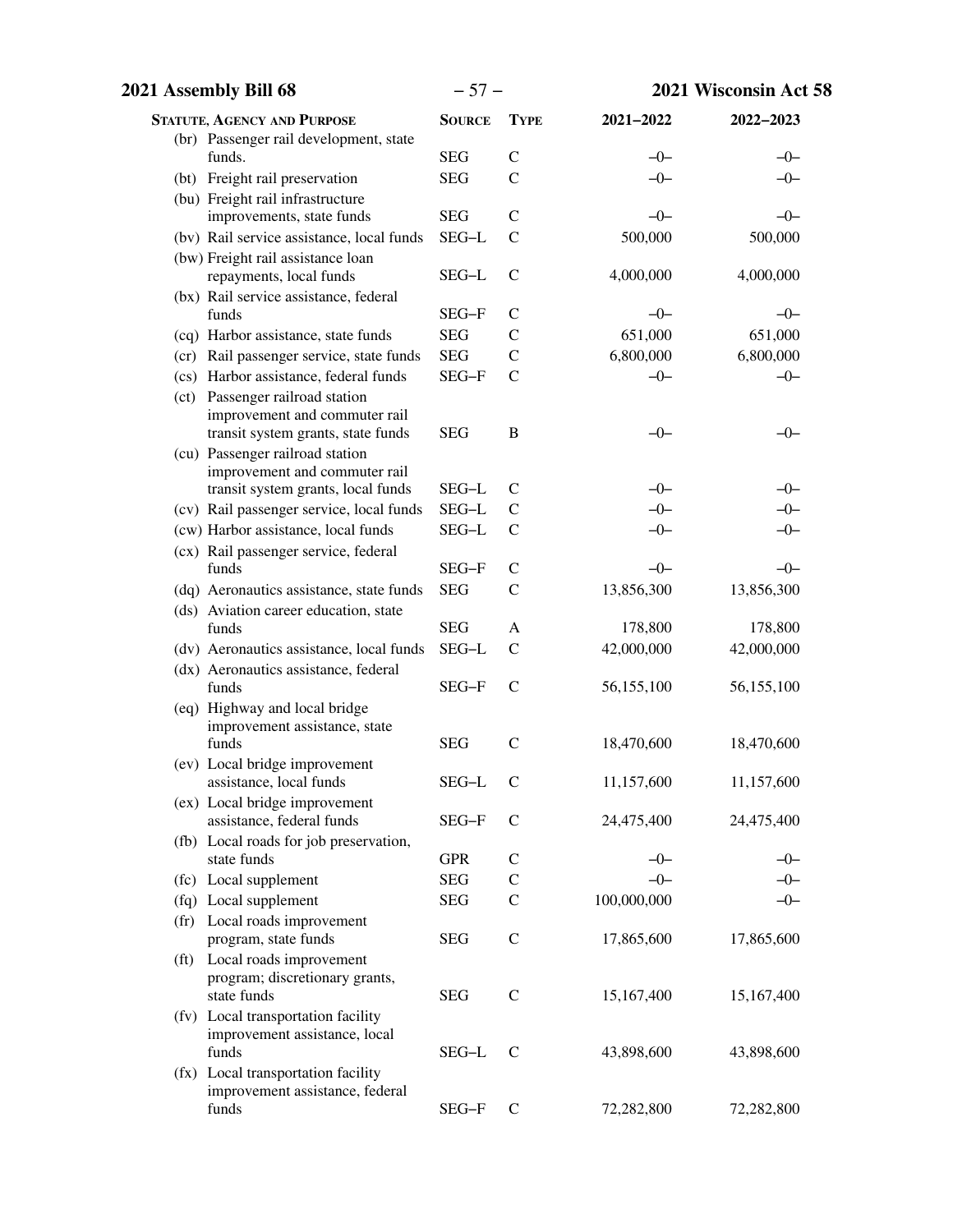| 2021 Wisconsin Act 58                                                                   | $-58-$        |               | 2021 Assembly Bill 68 |            |
|-----------------------------------------------------------------------------------------|---------------|---------------|-----------------------|------------|
| <b>STATUTE, AGENCY AND PURPOSE</b>                                                      | <b>SOURCE</b> | <b>TYPE</b>   | 2021-2022             | 2022-2023  |
| (fz) Local roads for job preservation,<br>federal funds                                 | SEG-F         | $\mathcal{C}$ | $-0-$                 | $-0-$      |
| (gj) Railroad crossing protection<br>installation and maintenance, state<br>funds       | <b>SEG</b>    | $\mathcal{C}$ | $-0-$                 | —()—       |
| (gq) Railroad crossing improvement<br>and protection maintenance, state<br>funds        | <b>SEG</b>    | A             | 2,112,000             | 2,112,000  |
| (gr) Railroad crossing improvement<br>and protection installation, state<br>funds       | <b>SEG</b>    | $\mathsf{C}$  | 1,595,700             | 1,595,700  |
| (gs) Railroad crossing repair<br>assistance, state funds                                | <b>SEG</b>    | $\mathcal{C}$ | 467,300               | 467,300    |
| (gv) Railroad crossing improvement,<br>local funds                                      | SEG-L         | $\mathcal{C}$ | $-0-$                 | $-0-$      |
| (gx) Railroad crossing improvement,<br>federal funds                                    | SEG-F         | $\mathcal{C}$ | 3,291,800             | 3,291,800  |
| (hq) Multimodal transportation studies,<br>state funds                                  | <b>SEG</b>    | $\mathsf{C}$  | —()—                  | –0–        |
| (hx) Multimodal transportation studies,<br>federal funds                                | SEG-F         | $\mathcal{C}$ | $-0-$                 | –0–        |
| (iq) Transportation facilities economic<br>assistance and development, state<br>funds   | <b>SEG</b>    | $\mathsf{C}$  | 3,402,600             | 3,402,600  |
| (iv) Transportation facilities economic<br>assistance and development, local<br>funds   | SEG-L         | $\mathsf{C}$  | 3,588,700             | 3,588,700  |
| (iw) Transportation facility<br>improvement loans, local funds                          | SEG-L         | $\mathsf{C}$  | $-0-$                 | –0–        |
| (ix) Transportation facilities economic<br>assistance and development,<br>federal funds | SEG-F         | $\mathsf{C}$  | $-0-$                 | -0-        |
| Transportation alternatives<br>(js)<br>program, state funds                             | <b>SEG</b>    | $\mathsf{C}$  | $-0-$                 | $-0-$      |
| (jv) Transportation alternatives<br>program, local funds                                | SEG-L         | $\mathsf{C}$  | 2,012,300             | 2,012,300  |
| (jx) Transportation alternatives<br>program, federal funds                              | SEG-F         | $\mathsf{C}$  | 7,049,300             | 7,049,300  |
| (kv) Congestion mitigation and air<br>quality improvement, local funds                  | SEG-L         | $\mathsf{C}$  | 3,124,700             | 3,124,700  |
| (kx) Congestion mitigation and air<br>quality improvement, federal<br>funds             | SEG-F         | $\mathcal{C}$ | 10,719,000            | 10,719,000 |
| (mq) Astronautics assistance, state funds                                               | <b>SEG</b>    | C             | $-0-$                 | -0-        |
| (mv) Astronautics assistance, local<br>funds                                            | SEG-L         | C             | $-()$                 | —()—       |
| (mx) Astronautics assistance, federal<br>funds                                          | SEG-F         | C             | $-0-$                 | —0—        |
| (ph) Transportation infrastructure<br>loans, gifts and grants                           | <b>SEG</b>    | $\mathsf{C}$  | —()—                  | –0–        |
| (pq) Transportation infrastructure<br>loans, state funds                                | <b>SEG</b>    | $\mathcal{C}$ | 4,600                 | 4,600      |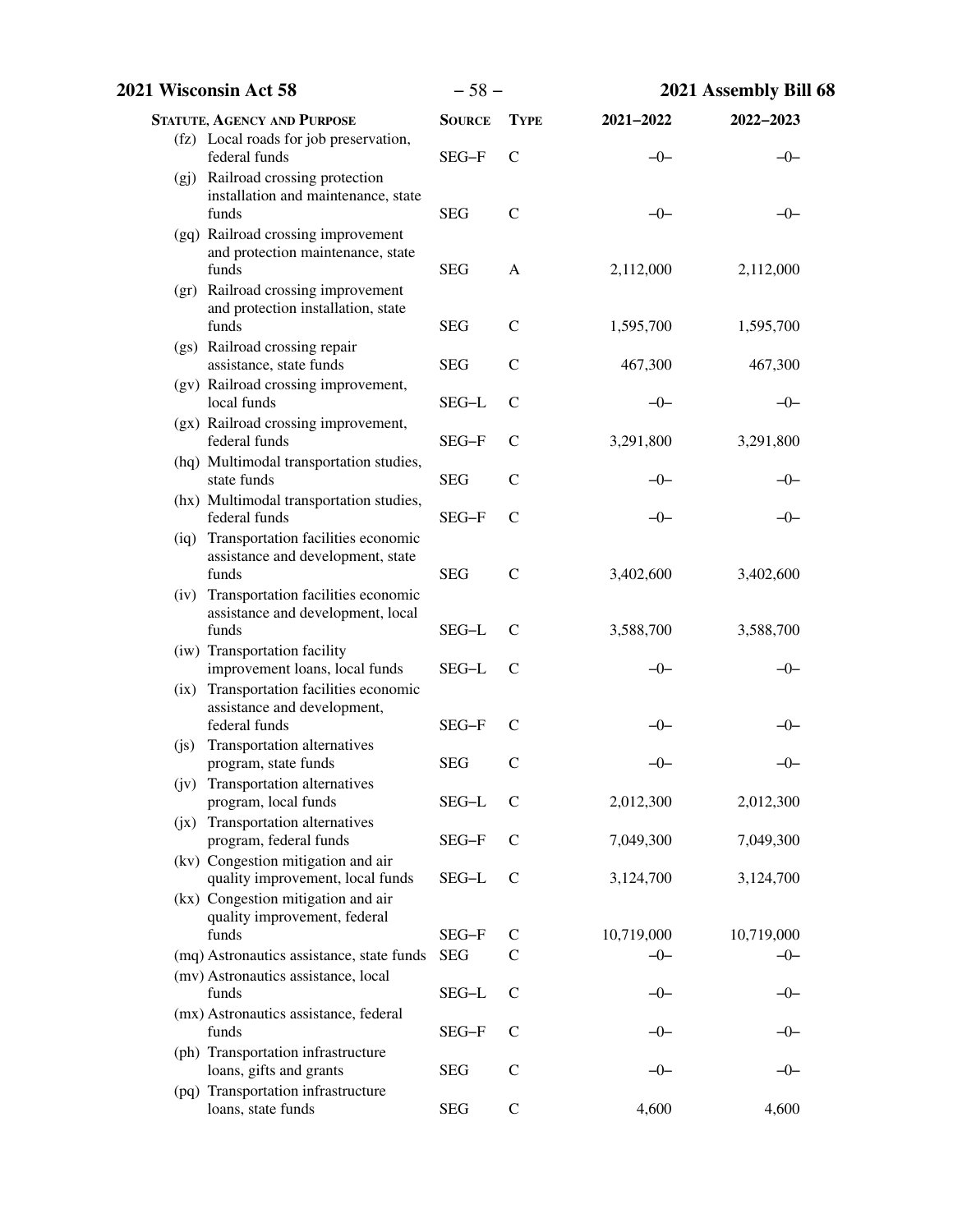| 2021 Assembly Bill 68                                             | $-59-$                      |               | 2021 Wisconsin Act 58 |                 |
|-------------------------------------------------------------------|-----------------------------|---------------|-----------------------|-----------------|
| <b>STATUTE, AGENCY AND PURPOSE</b>                                | <b>SOURCE</b>               | <b>TYPE</b>   | 2021-2022             | 2022-2023       |
| (pu) Transportation infrastructure<br>loans, service funds        | SEG-S                       | $\mathcal{C}$ | $-0-$                 | $-0-$           |
| (pv) Transportation infrastructure<br>loans, local funds          | SEG-L                       | $\mathcal{C}$ | -0-                   | -0-             |
| (px) Transportation infrastructure                                |                             |               |                       |                 |
| loans, federal funds                                              | SEG-F<br>(2) PROGRAM TOTALS | $\mathsf{C}$  | $-0-$                 | -0-             |
| <b>GENERAL PURPOSE REVENUE</b>                                    |                             |               | $-0-$                 | $-0-$           |
| <b>SEGREGATED REVENUE</b>                                         |                             |               | 466,014,900           | 366,014,900     |
| <b>FEDERAL</b>                                                    |                             |               | (173, 973, 400)       | (173, 973, 400) |
| <b>OTHER</b>                                                      |                             |               | (181, 759, 600)       | (81,759,600)    |
| <b>SERVICE</b>                                                    |                             |               | $(-0-)$               | $(-0-)$         |
| <b>LOCAL</b>                                                      |                             |               | (110, 281, 900)       | (110, 281, 900) |
| <b>TOTAL-ALL SOURCES</b>                                          |                             |               | 466,014,900           | 366,014,900     |
| (3)<br><b>STATE HIGHWAY FACILITIES</b>                            |                             |               |                       |                 |
| (aq) Southeast Wisconsin freeway<br>megaprojects, state funds     | <b>SEG</b>                  | $\mathsf{C}$  | 4,000,000             | 8,000,000       |
| (av) Southeast Wisconsin freeway<br>megaprojects, local funds     | SEG-L                       | $\mathsf{C}$  | $-0-$                 | $-0-$           |
| (ax) Southeast Wisconsin freeway<br>megaprojects, federal funds   | SEG-F                       | $\mathcal{C}$ | 16,000,000            | 14,000,000      |
| (bq) Major highway development, state<br>funds                    | <b>SEG</b>                  | $\mathsf{C}$  | 25,111,600            | 25,111,600      |
| (br) Major highway development,<br>service funds                  | SEG-S                       | C             | 75,511,600            | 73,511,600      |
| (bv) Major highway development, local<br>funds                    | SEG-L                       | $\mathcal{C}$ | $-0-$                 | $-0-$           |
| (bx) Major highway development,<br>federal funds                  | SEG-F                       | $\mathcal{C}$ | 182,176,800           | 184,176,800     |
| (cq) State highway rehabilitation, state<br>funds                 | <b>SEG</b>                  | $\mathsf{C}$  | 561,827,900           | 556,183,800     |
| (cr) Southeast Wisconsin freeway<br>rehabilitation, state funds   | <b>SEG</b>                  | $\mathcal{C}$ | $-0-$                 | $-0-$           |
| (ct) Owner controlled insurance<br>program, service funds         | SEG-S                       | C             | -0-                   | —()—            |
| (cv) State highway rehabilitation, local<br>funds                 | SEG-L                       | $\mathcal{C}$ | 2,059,200             | 2,059,200       |
| (cw) Southeast Wisconsin freeway<br>rehabilitation, local funds   | SEG-L                       | $\mathcal{C}$ | -0-                   | –0–             |
| (cx) State highway rehabilitation,<br>federal funds               | SEG-F                       | $\mathcal{C}$ | 466,997,400           | 483,056,100     |
| (cy) Southeast Wisconsin freeway<br>rehabilitation, federal funds | SEG-F                       | C             | —()—                  | —()—            |
| (dq) Major interstate bridge<br>construction, state funds         | <b>SEG</b>                  | $\mathsf{C}$  | -0-                   | —()—            |
| (dr) High-cost state highway bridge<br>projects, state funds      | <b>SEG</b>                  | $\mathcal{C}$ | $-0-$                 | –()–            |
| (dv) Major interstate bridge<br>construction, local funds         | SEG-L                       | $\mathsf{C}$  |                       |                 |
| (dw) High-cost state highway bridge<br>projects, local funds      | SEG-L                       | $\mathsf{C}$  | -0-                   | $-0-$           |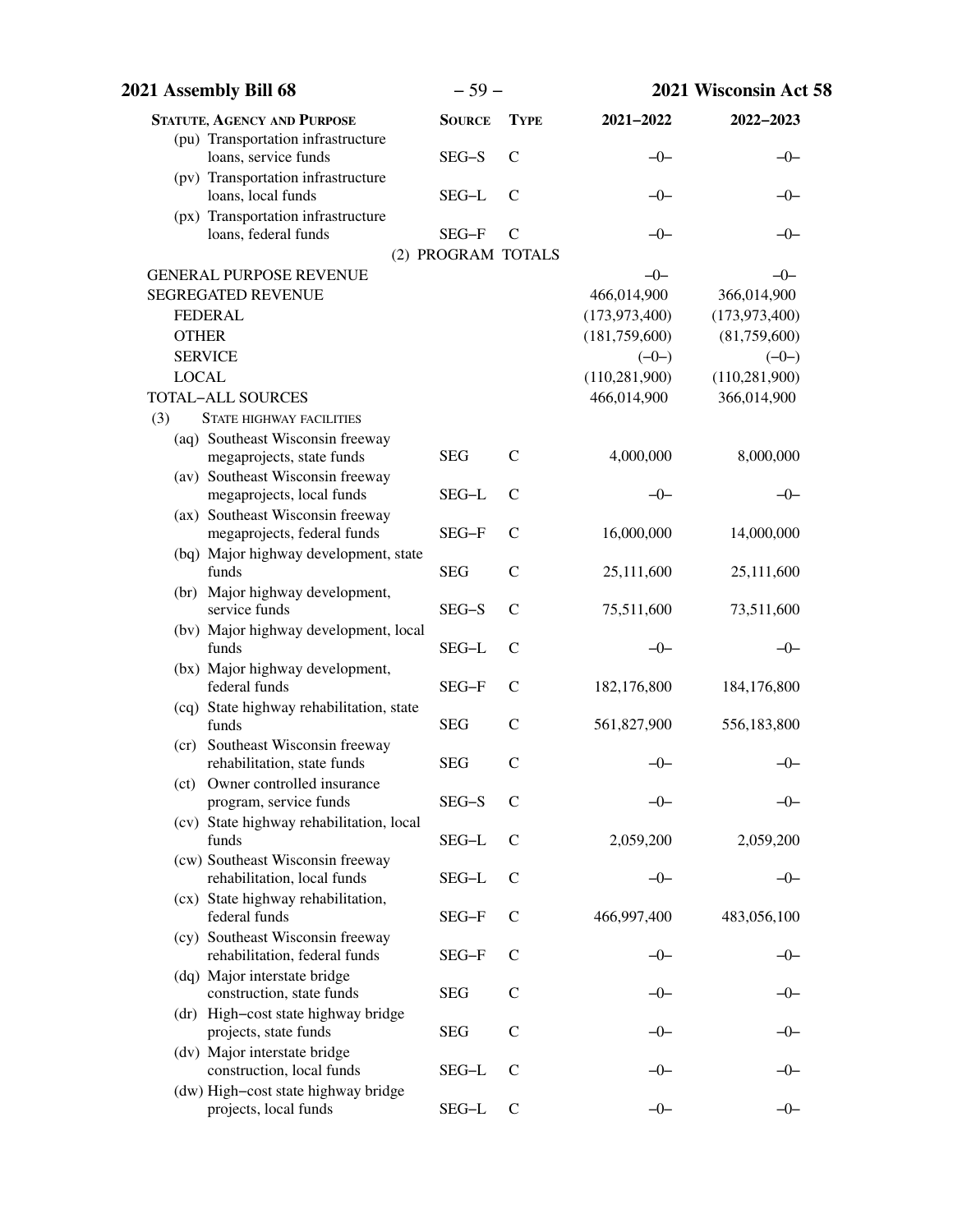| 2021 Wisconsin Act 58 |                                                                                          | $-60-$             |               | 2021 Assembly Bill 68 |                 |
|-----------------------|------------------------------------------------------------------------------------------|--------------------|---------------|-----------------------|-----------------|
|                       | <b>STATUTE, AGENCY AND PURPOSE</b>                                                       | <b>SOURCE</b>      | <b>TYPE</b>   | 2021-2022             | 2022-2023       |
|                       | (dx) Major interstate bridge                                                             |                    |               |                       |                 |
|                       | construction, federal funds                                                              | SEG-F              | $\mathsf{C}$  | $-0-$                 | $-0-$           |
|                       | (dy) High-cost state highway bridge<br>projects, federal funds                           | SEG-F              | $\mathcal{C}$ | -0-                   | –0–             |
|                       | (eg) Supplement from sponsorship<br>agreements, state funds                              | PR                 | $\mathcal{C}$ | 10,500                | 10,500          |
|                       | (eq) Highway system management and<br>operations, state funds                            | <b>SEG</b>         | $\mathsf{C}$  | 99,162,200            | 100,180,400     |
|                       | (er) State-owned lift bridge operations<br>and maintenance, state funds                  | <b>SEG</b>         | A             | 2,380,100             | 2,380,100       |
|                       | (es) Routine maintenance activities,<br>state funds                                      | <b>SEG</b>         | $\mathbf C$   | 188,366,500           | 188,366,500     |
|                       | (et) Intelligent transportation systems<br>and traffic control signals, state<br>funds   | <b>SEG</b>         | $\mathbf C$   | 9,755,700             | 9,755,700       |
|                       | (eu) Intelligent transportation systems<br>and traffic control signals, local<br>funds   | SEG-L              | $\mathsf{C}$  | $-0-$                 | $-0-$           |
|                       | (ev) Highway system management and<br>operations, local funds                            | SEG-L              | $\mathsf{C}$  | 1,900,000             | 1,900,000       |
|                       | (ew) Routine maintenance activities,<br>local funds                                      | SEG-L              | $\mathsf{C}$  | -0-                   | $-0-$           |
|                       | (ex) Highway system management and<br>operations, federal funds                          | SEG-F              | $\mathcal{C}$ | 1,172,200             | 1,172,200       |
|                       | (ey) Routine maintenance activities,<br>federal funds                                    | SEG-F              | $\mathcal{C}$ | $-0-$                 | –0–             |
|                       | (ez) Intelligent transportation systems<br>and traffic control signals, federal<br>funds | SEG-F              | $\mathcal{C}$ | $-0-$                 | –0–             |
|                       | (iq) Administration and planning, state<br>funds                                         | <b>SEG</b>         | A             | 13,270,400            | 13,270,400      |
| $\left($ ir $\right)$ | Disadvantaged business<br>mobilization assistance, state                                 |                    |               |                       |                 |
|                       | funds<br>(iv) Administration and planning, local                                         | <b>SEG</b>         | $\mathcal{C}$ | -0-                   | -0-             |
|                       | funds<br>(ix) Administration and planning,                                               | SEG-L              | $\mathcal{C}$ | $-0-$                 | $-0-$           |
|                       | federal funds                                                                            | SEG-F              | $\mathsf{C}$  | 3,753,300             | 3,753,300       |
|                       | (jg) Surveying reference station system                                                  | <b>PR</b>          | $\mathsf{C}$  | 590,000               | 590,000         |
|                       | (jh) Utility facilities within highway<br>rights-of-way, state funds                     | <b>PR</b>          | $\mathsf{C}$  | 279,700               | 279,700         |
|                       | Damage claims                                                                            | <b>PR</b>          | $\mathcal{C}$ | 4,087,200             | 4,087,200       |
| (jj)<br>(i)           | Telecommunications services,                                                             |                    |               |                       |                 |
|                       | service funds                                                                            | SEG-S              | $\mathcal{C}$ | $-0-$                 | $-0-$           |
|                       |                                                                                          | (3) PROGRAM TOTALS |               |                       |                 |
|                       | PROGRAM REVENUE                                                                          |                    |               | 4,967,400             | 4,967,400       |
| <b>OTHER</b>          |                                                                                          |                    |               | (4,967,400)           | (4,967,400)     |
|                       | <b>SEGREGATED REVENUE</b>                                                                |                    |               | 1,653,444,900         | 1,666,877,700   |
|                       | <b>FEDERAL</b>                                                                           |                    |               | (670,099,700)         | (686, 158, 400) |
| <b>OTHER</b>          |                                                                                          |                    |               | (903, 874, 400)       | (903, 248, 500) |
|                       | <b>SERVICE</b>                                                                           |                    |               | (75,511,600)          | (73,511,600)    |
| <b>LOCAL</b>          |                                                                                          |                    |               | (3,959,200)           | (3,959,200)     |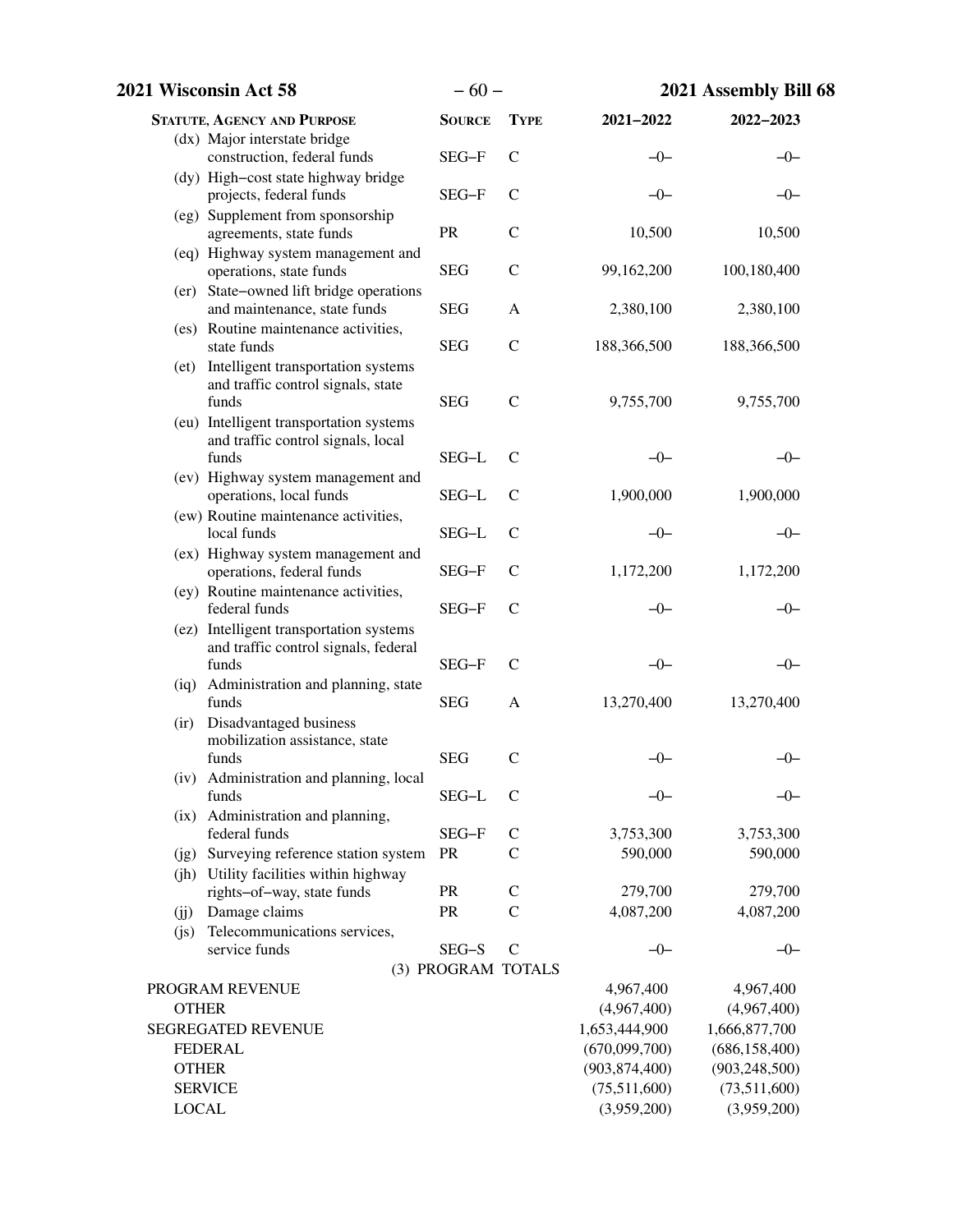| 2021 Assembly Bill 68<br>$-61-$                              |                    |               | 2021 Wisconsin Act 58      |                            |  |
|--------------------------------------------------------------|--------------------|---------------|----------------------------|----------------------------|--|
| <b>STATUTE, AGENCY AND PURPOSE</b><br>TOTAL-ALL SOURCES      | <b>SOURCE</b>      | <b>TYPE</b>   | 2021-2022<br>1,658,412,300 | 2022-2023<br>1,671,845,100 |  |
| (4)<br><b>GENERAL TRANSPORTATION OPERATIONS</b>              |                    |               |                            |                            |  |
| (aq) Departmental management and                             |                    |               |                            |                            |  |
| operations, state funds                                      | <b>SEG</b>         | A             | 70,025,800                 | 70,025,800                 |  |
| (ar) Minor construction projects, state                      |                    |               |                            |                            |  |
| funds                                                        | <b>SEG</b>         | $\mathcal{C}$ | -0-                        | $-0-$                      |  |
| (as) Transit safety oversight, state                         |                    |               |                            |                            |  |
| funds                                                        | <b>SEG</b>         | $\mathcal{C}$ | 72,700                     | 72,700                     |  |
| (at) Capital building projects, service<br>funds             | SEG-S              | $\mathcal{C}$ | 6,500,000                  | 6,500,000                  |  |
| (av) Departmental management and                             |                    |               |                            |                            |  |
| operations, local funds                                      | SEG-L              | $\mathcal{C}$ | 369,000                    | 369,000                    |  |
| (ax) Departmental management and                             |                    |               |                            |                            |  |
| operations, federal funds                                    | SEG-F              | $\mathsf{C}$  | 15,525,100                 | 15,525,100                 |  |
| (ay) Transit safety oversight, federal                       |                    |               |                            |                            |  |
| funds                                                        | SEG-F              | $\mathsf{C}$  | 305,000                    | 305,000                    |  |
| (ch) Gifts and grants                                        | <b>SEG</b>         | $\mathsf{C}$  | $-0-$                      | $-0-$                      |  |
| (dq) Demand management                                       | <b>SEG</b>         | A             | 422,000                    | 422,000                    |  |
| (eq) Data processing services, service                       |                    |               |                            |                            |  |
| funds                                                        | SEG-S              | $\mathsf{C}$  | 15,045,000                 | 15,045,000                 |  |
| (er) Fleet operations, service funds                         | SEG-S              | $\mathcal{C}$ | 12,569,000                 | 12,569,000                 |  |
| (es) Other department services,<br>operations, service funds | SEG-S              | $\mathcal{C}$ | 5,139,000                  | 5,139,000                  |  |
| (et) Equipment acquisition                                   | <b>SEG</b>         | A             | $-0-$                      | $-0-$                      |  |
| (ew) Operating budget supplements,                           |                    |               |                            |                            |  |
| state funds                                                  | <b>SEG</b>         | $\mathcal{C}$ | $-0-$                      | $-0-$                      |  |
|                                                              | (4) PROGRAM TOTALS |               |                            |                            |  |
| <b>SEGREGATED REVENUE</b>                                    |                    |               | 125,972,600                | 125,972,600                |  |
| <b>FEDERAL</b>                                               |                    |               | (15,830,100)               | (15,830,100)               |  |
| <b>OTHER</b>                                                 |                    |               | (70,520,500)               | (70,520,500)               |  |
| <b>SERVICE</b>                                               |                    |               | (39, 253, 000)             | (39, 253, 000)             |  |
| <b>LOCAL</b>                                                 |                    |               | (369,000)                  | (369,000)                  |  |
| TOTAL-ALL SOURCES                                            |                    |               | 125,972,600                | 125,972,600                |  |
| (5)<br>MOTOR VEHICLE SERVICES AND ENFORCEMENT                |                    |               |                            |                            |  |
| (cg) Convenience fees, state funds                           | <b>PR</b>          | C             | 118,400                    | 118,400                    |  |
| (ch) Repaired salvage vehicle                                |                    |               |                            |                            |  |
| examinations, state funds                                    | <b>PR</b>          | $\mathsf{C}$  | 145,900                    | 145,900                    |  |
| (ci) Breath screening instruments, state<br>funds            | $PR-S$             | $\mathsf{C}$  | 419,400                    | 419,400                    |  |
| (cj) Vehicle registration, special group                     |                    |               |                            |                            |  |
| plates, state funds                                          | <b>PR</b>          | $\mathsf{C}$  | $-0-$                      | —()—                       |  |
| (cL) Football plate licensing fees, state                    |                    |               |                            |                            |  |
| funds                                                        | PR                 | $\mathcal{C}$ | $-0-$                      |                            |  |
| (cq) Vehicle registration, inspection                        |                    |               |                            |                            |  |
| and maintenance, driver licensing                            |                    |               |                            |                            |  |
| and aircraft registration, state                             | <b>SEG</b>         | A             | 77,166,300                 | 76,955,600                 |  |
| funds<br>(cx) Vehicle registration and driver                |                    |               |                            |                            |  |
| licensing, federal funds                                     | SEG-F              | C             | 1,289,400                  | 1,289,400                  |  |
| (da) State traffic patrol equipment,                         |                    |               |                            |                            |  |
| general fund                                                 | <b>GPR</b>         | A             | $-0-$                      | $-0-$                      |  |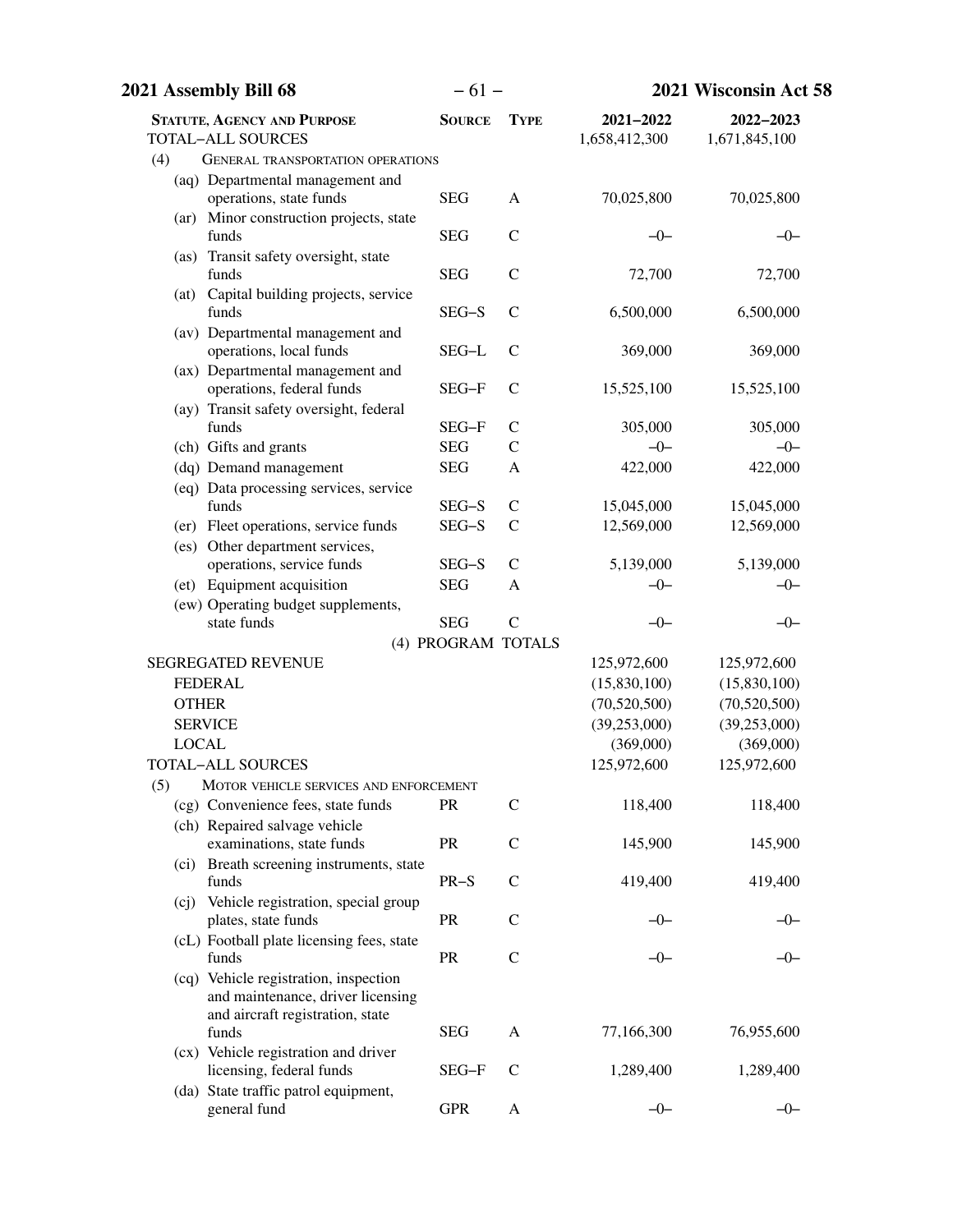| 2021 Wisconsin Act 58                                                             | $-62-$        |               | 2021 Assembly Bill 68 |            |
|-----------------------------------------------------------------------------------|---------------|---------------|-----------------------|------------|
| <b>STATUTE, AGENCY AND PURPOSE</b>                                                | <b>SOURCE</b> | <b>TYPE</b>   | 2021-2022             | 2022-2023  |
| (dg) Escort, security and traffic<br>enforcement services, state funds            | PR            | $\mathcal{C}$ | 656,500               | 656,500    |
| (dh) Traffic academy tuition payments,<br>state funds                             | PR            | $\mathsf{C}$  | 655,400               | 655,400    |
| (di) Chemical testing training and<br>services, state funds                       | $PR-S$        | $\mathbf{A}$  | 1,762,700             | 1,762,700  |
| (dk) Public safety radio management,<br>service funds                             | $PR-S$        | $\mathsf{C}$  | 1,009,400             | 1,009,400  |
| (dL) Public safety radio management,<br>state funds                               | PR            | $\mathcal{C}$ | 160,900               | 160,900    |
| (dq) Vehicle inspection, traffic<br>enforcement and radio                         |               |               |                       |            |
| management, state funds                                                           | <b>SEG</b>    | A             | 71,294,300            | 70,206,800 |
| (dr) Transportation safety, state funds                                           | <b>SEG</b>    | A             | 2,096,300             | 2,096,300  |
| (dx) Vehicle inspection and traffic<br>enforcement, federal funds                 | SEG-F         | $\mathcal{C}$ | 5,058,400             | 5,058,400  |
| (dy) Transportation safety, federal<br>funds                                      | SEG-F         | $\mathsf{C}$  | 5,158,100             | 5,158,100  |
| (eg) Payments to the Wisconsin Lions<br>Foundation                                | PR            | $\mathbf C$   | 7,000                 | 7,000      |
| (eh) Motorcycle safety program<br>supplement, state funds                         | <b>PR</b>     | $\mathsf{C}$  | 38,300                | 38,300     |
| (ei) Payments to Wisconsin Trout<br>Unlimited                                     | PR            | $\mathsf{C}$  | $-0-$                 | $-0-$      |
| (ej) Baseball plate licensing fees, state<br>funds                                | PR            | $\mathsf{C}$  | 5,000                 | 5,000      |
| (ek) Safe-ride grant program; state<br>funds                                      | $PR-S$        | $\mathsf{C}$  | 161,400               | 161,400    |
| (eL) Payments resulting from the<br>issuance of certain special plates            | PR            | $\mathcal{C}$ | 5,000                 | 5,000      |
| (fg) Payments to the Boy Scouts of<br>America National Foundation                 | PR            | $\mathcal{C}$ | 5,000                 | 5,000      |
| (fh) Payments to Whitetails Unlimited                                             | PR            | $\mathsf{C}$  | 5,000                 | 5,000      |
| (fi) Payments to the Wisconsin Rocky<br>Mountain Elk Foundation                   | PR            | $\mathbf C$   | 5,000                 | 5,000      |
| (fj) Payments to Wisconsin                                                        |               |               |                       |            |
| Organization of Nurse Executives<br>(gg) Basketball plate payments to the         | <b>PR</b>     | $\mathsf{C}$  | 5,000                 | 5,000      |
| Milwaukee Bucks Foundation                                                        | <b>PR</b>     | $\mathcal{C}$ | 5,000                 | 5,000      |
| (gh) Payment to Midwest Athletes<br><b>Against Childhood Cancer</b>               | PR            | $\mathsf{C}$  | 5,000                 | 5,000      |
| (gi) Payments to the Wisconsin<br>Women's Health Foundation                       | <b>PR</b>     | $\mathsf{C}$  | -0-                   | –0–        |
| (gj) Payments to Donate Life<br>Wisconsin                                         | PR            | $\mathsf{C}$  | —()—                  | –0–        |
| (hi) Payments to Wisconsin Law<br>Enforcement Memorial, Inc.                      | PR            | $\mathsf{C}$  | -0-                   | –0–        |
| (hj) Payments to the National Law<br><b>Enforcement Officers Memorial</b><br>Fund | PR            | $\mathbf C$   | $-0-$                 | –0–        |
|                                                                                   |               |               |                       |            |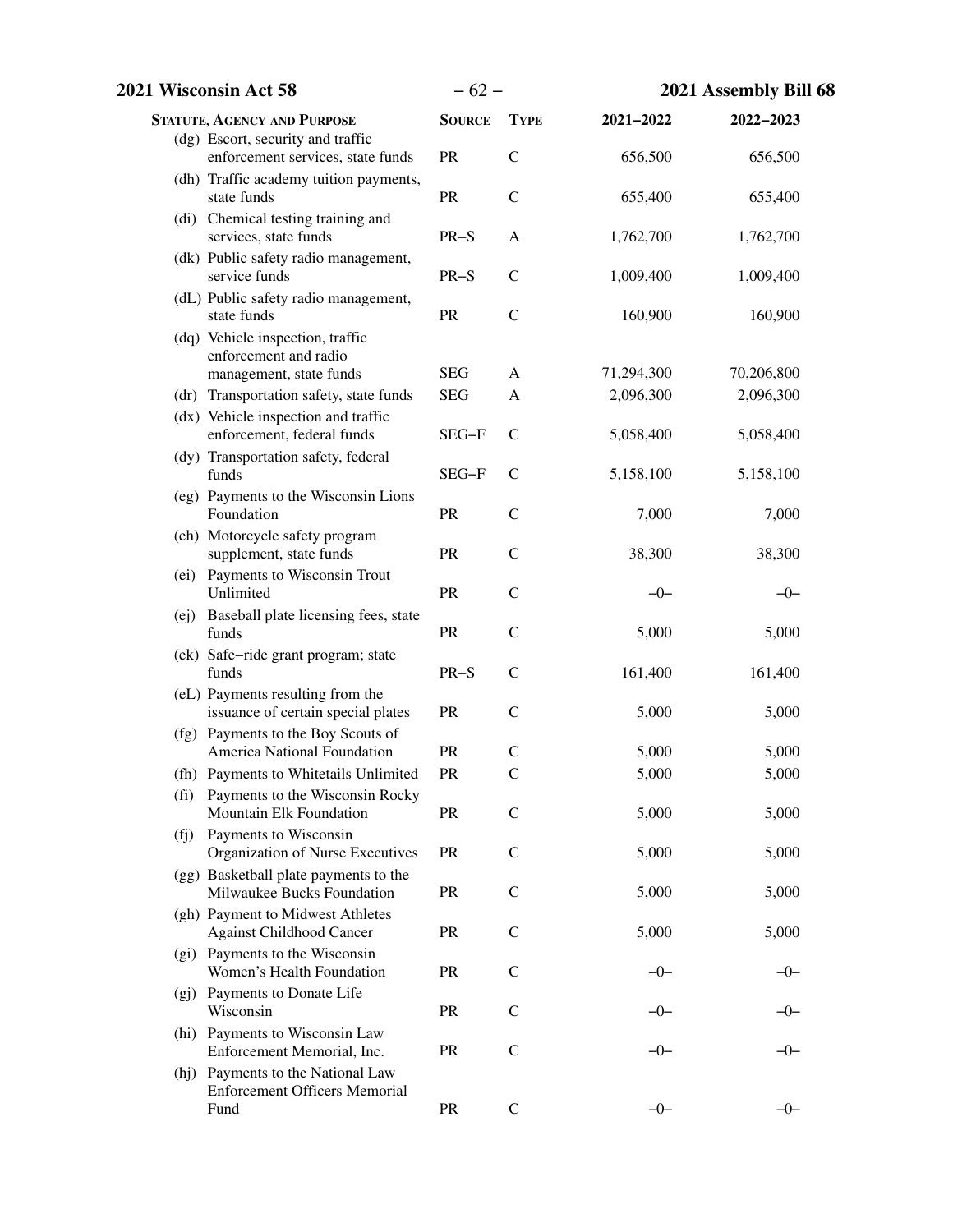| 2021 Assembly Bill 68                                             | $-63-$             |               |               | 2021 Wisconsin Act 58 |  |
|-------------------------------------------------------------------|--------------------|---------------|---------------|-----------------------|--|
| <b>STATUTE, AGENCY AND PURPOSE</b>                                | <b>SOURCE</b>      | <b>TYPE</b>   | 2021-2022     | 2022-2023             |  |
| (hq) Motor vehicle emission inspection                            |                    |               |               |                       |  |
| and maintenance program;                                          |                    |               |               |                       |  |
| contractor costs and equipment                                    |                    |               |               |                       |  |
| grants; state funds                                               | <b>SEG</b>         | A             | 3,193,300     | 3,193,300             |  |
| (hx) Motor vehicle emission inspection                            |                    |               |               |                       |  |
| and maintenance programs, federal<br>funds                        | SEG-F              | $\mathcal{C}$ | $-0-$         | $-0-$                 |  |
| Baseball plate deposits to district<br>(i)                        |                    |               |               |                       |  |
| maintenance and capital                                           |                    |               |               |                       |  |
| improvements fund                                                 | PR                 | $\mathsf{C}$  | -0-           | –0–                   |  |
| (iv) Municipal and county registration                            |                    |               |               |                       |  |
| fee, local funds                                                  | SEG-L              | $\mathcal{C}$ | $-0-$         | $-0-$                 |  |
|                                                                   | (5) PROGRAM TOTALS |               |               |                       |  |
| <b>GENERAL PURPOSE REVENUE</b>                                    |                    |               | $-0-$         | $-0-$                 |  |
| PROGRAM REVENUE                                                   |                    |               | 5,175,300     | 5,175,300             |  |
| <b>OTHER</b>                                                      |                    |               | (1,822,400)   | (1,822,400)           |  |
| <b>SERVICE</b>                                                    |                    |               | (3,352,900)   | (3,352,900)           |  |
| <b>SEGREGATED REVENUE</b>                                         |                    |               | 165,256,100   | 163,957,900           |  |
| <b>FEDERAL</b>                                                    |                    |               | (11,505,900)  | (11,505,900)          |  |
| <b>OTHER</b>                                                      |                    |               | (153,750,200) | (152, 452, 000)       |  |
| <b>LOCAL</b>                                                      |                    |               | $(-0-)$       | $(-0-)$               |  |
| <b>TOTAL-ALL SOURCES</b>                                          |                    |               | 170,431,400   | 169,133,200           |  |
| (6)<br><b>DEBT SERVICES</b>                                       |                    |               |               |                       |  |
| (ad) Principal repayment and interest,                            |                    |               |               |                       |  |
| contingent funding of southeast                                   |                    |               |               |                       |  |
| Wisconsin freeway megaprojects,<br>state funds                    | <b>GPR</b>         | S             | 15,544,200    | 17,185,400            |  |
| (ae) Principal repayment and interest,                            |                    |               |               |                       |  |
| contingent funding of major                                       |                    |               |               |                       |  |
| highway and rehabilitation                                        |                    |               |               |                       |  |
| projects, state funds                                             | <b>GPR</b>         | S             | 13,944,000    | 14,034,100            |  |
| (af) Principal repayment and interest,                            |                    |               |               |                       |  |
| local roads for job preservation                                  |                    |               |               |                       |  |
| program, major highway and                                        |                    |               |               |                       |  |
| rehabilitation projects, southeast                                |                    |               |               |                       |  |
| megaprojects, state funds                                         | <b>GPR</b>         | S             | 72,620,500    | 59,586,800            |  |
| (aq) Principal repayment and interest,                            |                    |               |               |                       |  |
| transportation facilities, state<br>highway rehabilitation, major |                    |               |               |                       |  |
| highway projects, state funds                                     | <b>SEG</b>         | S             | 48,468,000    | 58,504,000            |  |
| (ar) Principal repayment and interest,                            |                    |               |               |                       |  |
| buildings, state funds                                            | <b>SEG</b>         | S             | 21,800        | 28,000                |  |
| (au) Principal repayment and interest,                            |                    |               |               |                       |  |
| southeast rehabilitation projects,                                |                    |               |               |                       |  |
| southeast megaprojects, and                                       |                    |               |               |                       |  |
| high-cost bridge projects, state                                  |                    |               |               |                       |  |
| funds                                                             | <b>SEG</b>         | S             | 86,367,500    | 94,612,900            |  |
| (av) Principal repayment and interest,                            |                    |               |               |                       |  |
| contingent funding of major<br>highway and rehabilitation         |                    |               |               |                       |  |
| projects, state funds                                             | <b>SEG</b>         | S             | 12,376,600    | 12,245,200            |  |
|                                                                   | (6) PROGRAM TOTALS |               |               |                       |  |
| GENERAL PURPOSE REVENUE                                           |                    |               | 102,108,700   | 90,806,300            |  |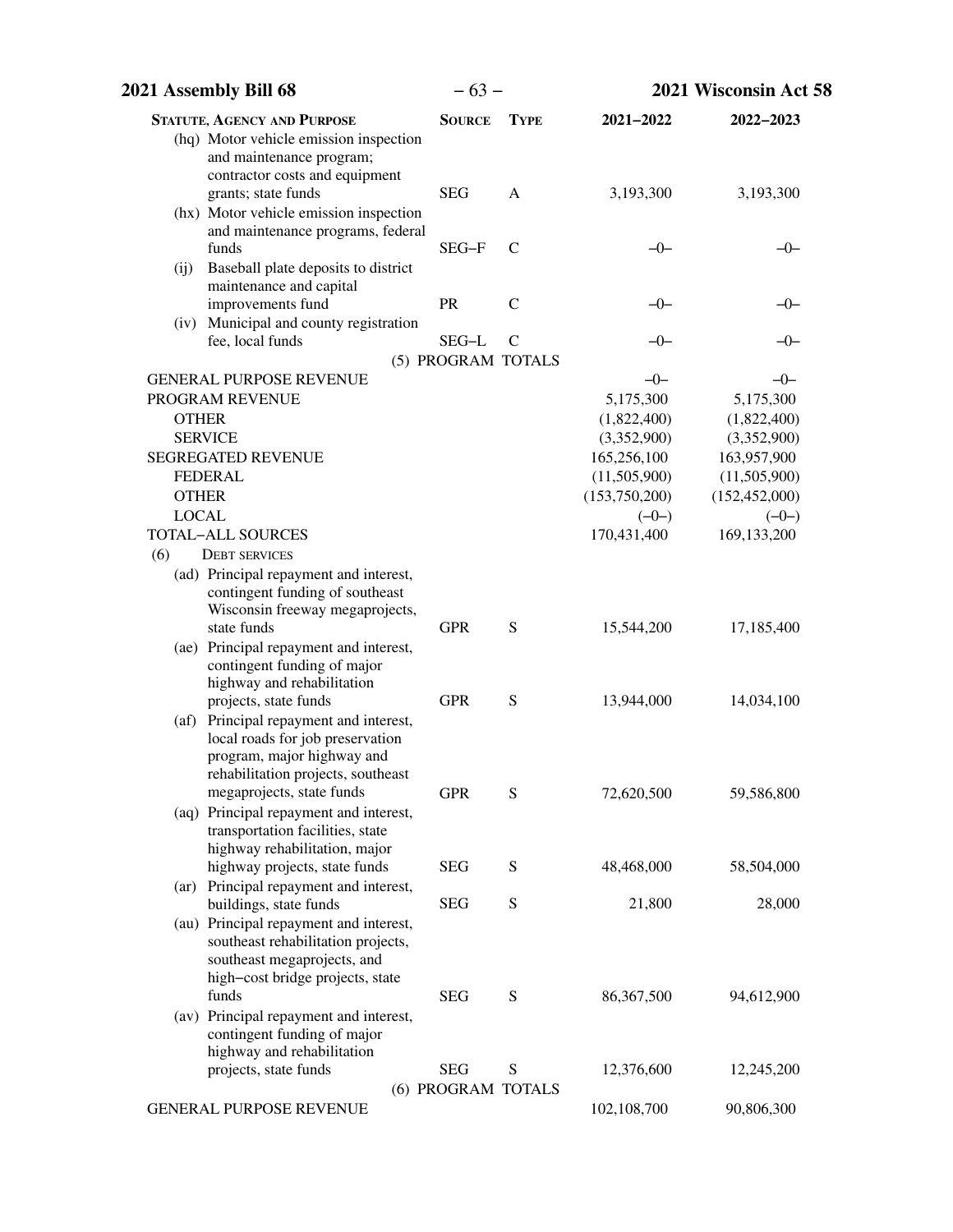| 2021 Wisconsin Act 58                                                                                       | $-64-$                          |               |                                                            | 2021 Assembly Bill 68                                    |  |  |
|-------------------------------------------------------------------------------------------------------------|---------------------------------|---------------|------------------------------------------------------------|----------------------------------------------------------|--|--|
| <b>STATUTE, AGENCY AND PURPOSE</b><br><b>SEGREGATED REVENUE</b><br><b>OTHER</b><br><b>TOTAL-ALL SOURCES</b> | <b>SOURCE</b>                   | <b>TYPE</b>   | 2021-2022<br>147,233,900<br>(147, 233, 900)<br>249,342,600 | 2022-2023<br>165,390,100<br>(165,390,100)<br>256,196,400 |  |  |
| (9)<br><b>GENERAL PROVISIONS</b><br>(qd) Freeway land disposal<br>reimbursement clearing account            | <b>SEG</b>                      | $\mathsf{C}$  | $-0-$                                                      | $-0-$                                                    |  |  |
| (qh) Highways, bridges and local<br>transportation assistance clearing<br>account                           | <b>SEG</b>                      | $\mathsf{C}$  | $-0-$                                                      | $-0-$                                                    |  |  |
| (qj) Highways, bridges and local<br>transportation assistance clearing                                      |                                 |               |                                                            |                                                          |  |  |
| account, federally funded positions<br>(qn) Motor vehicle financial                                         | SEG-F                           | $\mathcal{C}$ | $-0-$                                                      | $-0-$                                                    |  |  |
| responsibility<br>(th) Temporary funding of projects                                                        | <b>SEG</b>                      | $\mathsf{C}$  | $-0-$                                                      | $-0-$                                                    |  |  |
| financed by revenue bonds                                                                                   | <b>SEG</b>                      | S             | $-0-$                                                      | $-0-$                                                    |  |  |
|                                                                                                             | (9) PROGRAM TOTALS              |               |                                                            |                                                          |  |  |
| <b>SEGREGATED REVENUE</b>                                                                                   |                                 |               | $-0-$                                                      | $-0-$                                                    |  |  |
| <b>FEDERAL</b>                                                                                              |                                 |               | $(-0-)$                                                    | $(-0-)$                                                  |  |  |
| <b>OTHER</b>                                                                                                |                                 |               | $(-0-)$                                                    | $(-0-)$                                                  |  |  |
| <b>TOTAL-ALL SOURCES</b>                                                                                    |                                 |               | $-0-$                                                      | $-0-$                                                    |  |  |
|                                                                                                             | <b>20.395 DEPARTMENT TOTALS</b> |               |                                                            |                                                          |  |  |
| <b>GENERAL PURPOSE REVENUE</b>                                                                              |                                 |               | 102,108,700                                                | 90,806,300                                               |  |  |
| PROGRAM REVENUE                                                                                             |                                 |               | 11,153,300                                                 | 11,153,300                                               |  |  |
| <b>OTHER</b>                                                                                                |                                 |               | (7,364,800)                                                | (7,364,800)                                              |  |  |
| <b>SERVICE</b>                                                                                              |                                 |               | (3,788,500)                                                | (3,788,500)                                              |  |  |
| <b>SEGREGATED REVENUE</b>                                                                                   |                                 |               | 3,240,726,200                                              | 3,160,650,200                                            |  |  |
| <b>FEDERAL</b>                                                                                              |                                 |               | (901, 814, 200)                                            | (917, 872, 900)                                          |  |  |
| <b>OTHER</b>                                                                                                |                                 |               | (2,108,821,800)                                            | (2,014,687,100)                                          |  |  |
| <b>SERVICE</b>                                                                                              |                                 |               | (114, 764, 600)                                            | (112,764,600)                                            |  |  |
| <b>LOCAL</b>                                                                                                |                                 |               | (115,325,600)                                              | (115,325,600)                                            |  |  |
| <b>TOTAL-ALL SOURCES</b>                                                                                    |                                 |               | 3,353,988,200                                              | 3,262,609,800                                            |  |  |
|                                                                                                             | <b>Environmental Resources</b>  |               |                                                            |                                                          |  |  |
| <b>GENERAL PURPOSE REVENUE</b>                                                                              | FUNCTIONAL AREA TOTALS          |               | 220,339,400                                                |                                                          |  |  |
| PROGRAM REVENUE                                                                                             |                                 |               | 86, 844, 700                                               | 198,585,000                                              |  |  |
| <b>FEDERAL</b>                                                                                              |                                 |               |                                                            | 86,538,800                                               |  |  |
| <b>OTHER</b>                                                                                                |                                 |               | (31, 838, 500)                                             | (31,514,400)                                             |  |  |
| <b>SERVICE</b>                                                                                              |                                 |               | (31,207,900)                                               | (31,226,100)                                             |  |  |
| <b>SEGREGATED REVENUE</b>                                                                                   |                                 |               | (23,798,300)<br>3,649,503,000                              | (23,798,300)<br>3,569,772,800                            |  |  |
| <b>FEDERAL</b>                                                                                              |                                 |               | (959, 132, 600)                                            | (975, 117, 900)                                          |  |  |
| <b>OTHER</b>                                                                                                |                                 |               | (2,460,280,200)                                            | (2,366,564,700)                                          |  |  |
| <b>SERVICE</b>                                                                                              |                                 |               | (114, 764, 600)                                            | (112,764,600)                                            |  |  |
| <b>LOCAL</b>                                                                                                |                                 |               | (115,325,600)                                              | (115,325,600)                                            |  |  |
| <b>TOTAL-ALL SOURCES</b>                                                                                    |                                 |               | 3,956,687,100                                              | 3,854,896,600                                            |  |  |
|                                                                                                             |                                 |               |                                                            |                                                          |  |  |
|                                                                                                             | <b>Human Resources</b>          |               |                                                            |                                                          |  |  |
| 20.410 Corrections, Department of                                                                           |                                 |               |                                                            |                                                          |  |  |
| <b>ADULT CORRECTIONAL SERVICES</b><br>(1)                                                                   |                                 |               |                                                            |                                                          |  |  |
| (a)<br>General program operations                                                                           | <b>GPR</b>                      | $\mathbf{A}$  | 932,257,800                                                | 959,566,800                                              |  |  |
| (aa) Institutional repair and<br>maintenance                                                                | <b>GPR</b>                      | $\mathbf{A}$  | 5,133,500                                                  | 5,340,100                                                |  |  |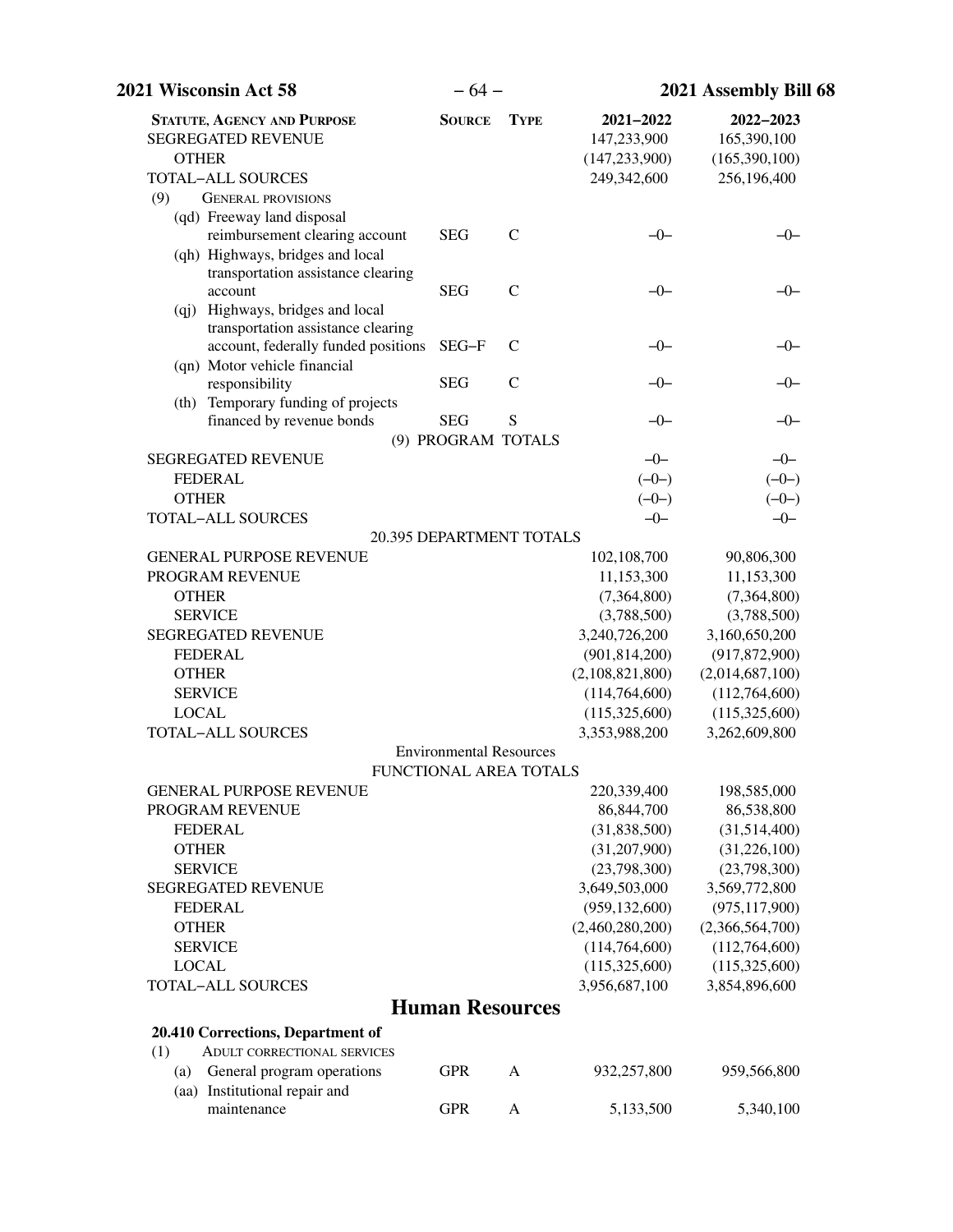| 2021 Assembly Bill 68 |                                                                   | $-65-$        |               | 2021 Wisconsin Act 58 |             |
|-----------------------|-------------------------------------------------------------------|---------------|---------------|-----------------------|-------------|
|                       | <b>STATUTE, AGENCY AND PURPOSE</b>                                | <b>SOURCE</b> | <b>TYPE</b>   | 2021-2022             | 2022-2023   |
|                       | (ab) Corrections contracts and                                    |               |               |                       |             |
|                       | agreements                                                        | <b>GPR</b>    | $\mathbf{A}$  | 20,060,300            | 19,296,300  |
|                       | (b) Services for community                                        |               |               |                       |             |
|                       | corrections                                                       | <b>GPR</b>    | $\mathbf{A}$  | 168,180,400           | 171,019,900 |
|                       | (bd) Services for drunken driving                                 |               |               |                       |             |
|                       | offenders                                                         | <b>GPR</b>    | $\mathbf{A}$  | 4,978,100             | 4,978,100   |
|                       | (bm) Pharmacological treatment for<br>certain child sex offenders | <b>GPR</b>    | $\mathbf{A}$  | 58,900                | 58,900      |
|                       | (bn) Reimbursing counties for                                     |               |               |                       |             |
|                       | probation, extended supervision                                   |               |               |                       |             |
|                       | and parole holds                                                  | <b>GPR</b>    | $\mathbf{A}$  | 4,885,700             | 4,885,700   |
| (c)                   | Reimbursement claims of counties                                  |               |               |                       |             |
|                       | containing state prisons                                          | <b>GPR</b>    | ${\bf S}$     | 41,000                | 41,000      |
|                       | (cw) Mother-young child care program                              | <b>GPR</b>    | A             | 198,000               | 198,000     |
| (d)                   | Purchased services for offenders                                  | <b>GPR</b>    | A             | 32,229,200            | 33,268,300  |
|                       | (ds) Becky Young community                                        |               |               |                       |             |
|                       | corrections; recidivism reduction                                 |               |               |                       |             |
|                       | community services                                                | <b>GPR</b>    | A             | 13,202,900            | 13,202,900  |
| (e)                   | Principal repayment and interest                                  | <b>GPR</b>    | ${\bf S}$     | 49,075,600            | 35,911,300  |
|                       | (ec) Prison industries principal, interest                        |               |               |                       |             |
|                       | and rebates                                                       | <b>GPR</b>    | S             | $-0-$                 | $-0-$       |
|                       | (ed) Correctional facilities rental                               | <b>GPR</b>    | A             | $-0-$                 | $-0-$       |
|                       | (ef) Lease rental payments                                        | <b>GPR</b>    | S             | $-0-$                 | $-0-$       |
| (f)                   | Energy costs; energy-related<br>assessments                       | <b>GPR</b>    | $\mathbf{A}$  | 26,332,000            | 26,401,300  |
|                       | (fm) Electric energy derived from                                 |               |               |                       |             |
|                       | renewable resources                                               | <b>GPR</b>    | A             | 460,800               | 460,800     |
|                       | (gb) Drug testing                                                 | PR            | $\mathcal{C}$ | $-0-$                 | $-0-$       |
|                       | (gc) Sex offender honesty testing                                 | PR            | $\mathcal{C}$ | 340,800               | 340,800     |
|                       | (gd) Sex offender management                                      | PR            | A             | 1,509,100             | 1,509,100   |
|                       | (gf) Probation, parole, and extended                              |               |               |                       |             |
|                       | supervision                                                       | PR            | A             | 9,298,800             | 9,298,800   |
|                       | (gh) Supervision of persons on lifetime                           |               |               |                       |             |
|                       | supervision                                                       | ${\rm PR}$    | A             | $-0-$                 | $-0-$       |
|                       | (gi) General operations                                           | PR            | A             | 7,262,900             | 7,262,900   |
|                       | (gk) Global positioning system tracking                           |               |               |                       |             |
|                       | devices for certain sex offenders                                 | PR            | $\mathcal{C}$ | 399,800               | 420,500     |
|                       | (gL) Global positioning system tracking                           |               |               |                       |             |
|                       | devices for certain violators of                                  |               |               |                       |             |
|                       | restraining orders                                                | PR            | $\mathcal{C}$ | 139,400               | 139,400     |
|                       | (gm) Sale of fuel and utility service                             | PR            | A             | $-0-$                 | $-0-$       |
|                       | (gn) Interstate compact for adult                                 |               |               |                       |             |
|                       | offender supervision                                              | PR            | A             | 375,900               | 375,900     |
|                       | (gr) Home detention services;<br>supervision                      | PR            | A             | 137,300               | 137,300     |
|                       | (gt) Telephone company commissions                                | PR            | A             | 3,404,600             | 3,404,600   |
| (h)                   | Administration of restitution                                     | PR            | A             | 938,500               | 938,500     |
|                       | (hm) Private business employment of                               |               |               |                       |             |
|                       | inmates and residents                                             | PR            | A             | $-0-$                 | $-0-$       |
| (i)                   | Gifts and grants                                                  | PR            | $\mathbf C$   | 33,400                | 33,400      |
| (jz)                  | Operations and maintenance                                        | PR            | $\mathcal{C}$ | $-0-$                 | $-0-$       |
|                       |                                                                   |               |               |                       |             |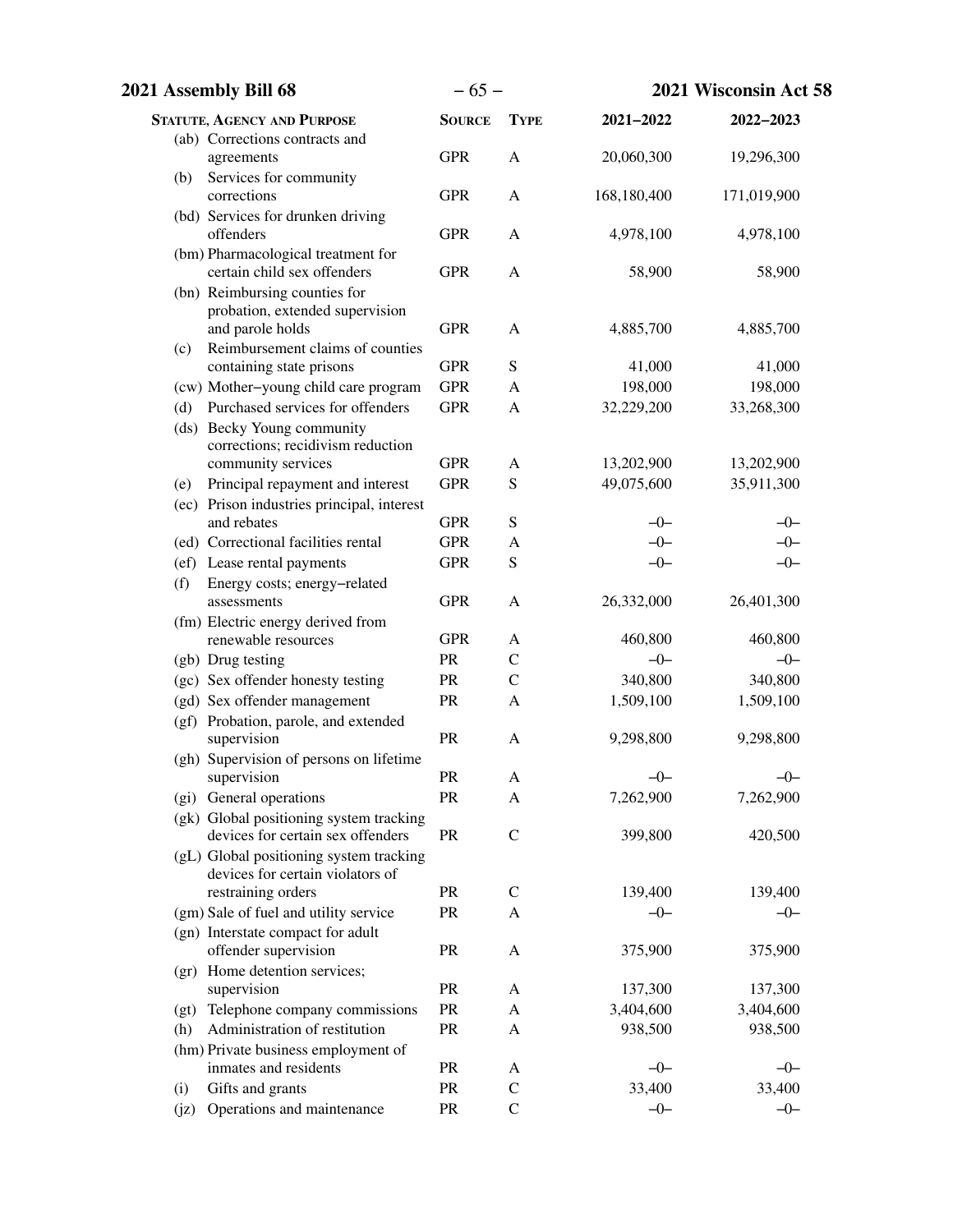| 2021 Wisconsin Act 58                                                       | $-66-$             |                              |               | 2021 Assembly Bill 68 |  |
|-----------------------------------------------------------------------------|--------------------|------------------------------|---------------|-----------------------|--|
| <b>STATUTE, AGENCY AND PURPOSE</b>                                          | <b>SOURCE</b>      | <b>TYPE</b>                  | 2021-2022     | 2022-2023             |  |
| (kc) Correctional institution                                               |                    |                              |               |                       |  |
| enterprises; inmate activities and                                          |                    |                              |               |                       |  |
| employment                                                                  | $PR-S$             | $\mathcal{C}$                | 2,796,900     | 2,796,900             |  |
| (kd) Victim notification                                                    | $PR-S$             | A                            | 682,300       | 682,300               |  |
| (ke) American Indian reintegration                                          |                    |                              |               |                       |  |
| program                                                                     | $PR-S$<br>$PR-S$   | $\mathbf{A}$<br>$\mathsf{A}$ | 50,000        | 50,000                |  |
| (kf) Correctional farms                                                     |                    |                              | 7,806,400     | 7,806,800             |  |
| (kh) Victim services and programs                                           | $PR-S$             | A                            | 301,100       | 301,100               |  |
| (kk) Institutional operations and<br>charges                                | $PR-S$             | A                            | 14,541,400    | 14,560,900            |  |
| (km) Prison industries                                                      | $PR-S$             | A                            | 21,118,000    | 21,121,600            |  |
| (ko) Prison industries principal                                            |                    |                              |               |                       |  |
| repayment, interest and rebates                                             | $PR-S$             | ${\bf S}$                    | 53,700        | 45,200                |  |
| (kp) Correctional officer training                                          | $PR-S$             | A                            | 2,927,000     | 2,927,000             |  |
| (kx) Interagency and intra-agency                                           |                    |                              |               |                       |  |
| programs                                                                    | $PR-S$             | $\mathsf{C}$                 | 2,248,000     | 2,248,000             |  |
| (ky) Interagency and intra-agency aids                                      | $PR-S$             | $\mathcal{C}$                | 1,427,700     | 1,427,700             |  |
| (kz) Interagency and intra-agency local                                     |                    |                              |               |                       |  |
| assistance                                                                  | $PR-S$             | $\mathsf{C}$                 | $-0-$         | $-0-$                 |  |
| (m) Federal project operations                                              | $PR-F$             | $\mathcal{C}$                | 2,473,100     | 2,473,100             |  |
| Federal program operations<br>(n)                                           | $PR-F$             | $\mathcal{C}$                | 86,800        | 86,800                |  |
| (qm) Computer recycling                                                     | <b>SEG</b>         | A                            | $-0-$         | $-0-$                 |  |
|                                                                             | (1) PROGRAM TOTALS |                              |               |                       |  |
| <b>GENERAL PURPOSE REVENUE</b>                                              |                    |                              | 1,257,094,200 | 1,274,629,400         |  |
| PROGRAM REVENUE                                                             |                    |                              | 80,352,900    | 80,388,600            |  |
| <b>FEDERAL</b>                                                              |                    |                              | (2,559,900)   | (2,559,900)           |  |
| <b>OTHER</b>                                                                |                    |                              | (23,840,500)  | (23,861,200)          |  |
| <b>SERVICE</b>                                                              |                    |                              | (53,952,500)  | (53,967,500)          |  |
| <b>SEGREGATED REVENUE</b>                                                   |                    |                              | $-0-$         | $-0-$                 |  |
| <b>OTHER</b>                                                                |                    |                              | $(-0-)$       | $(-0-)$               |  |
| <b>TOTAL-ALL SOURCES</b>                                                    |                    |                              | 1,337,447,100 | 1,355,018,000         |  |
| (2)<br>PAROLE COMMISSION                                                    |                    |                              |               |                       |  |
| (a) General program operations                                              | <b>GPR</b>         | А                            | 637,000       | 637,000               |  |
| (kx) Interagency and intra-agency                                           |                    |                              |               |                       |  |
| programs                                                                    | $PR-S$             | $\mathcal{C}$                | $-0-$         | $-0-$                 |  |
|                                                                             | (2) PROGRAM TOTALS |                              |               |                       |  |
| <b>GENERAL PURPOSE REVENUE</b>                                              |                    |                              | 637,000       | 637,000               |  |
| PROGRAM REVENUE                                                             |                    |                              | $-0-$         | $-0-$                 |  |
| <b>SERVICE</b>                                                              |                    |                              | $(-0-)$       | $(-0-)$               |  |
| <b>TOTAL-ALL SOURCES</b>                                                    |                    |                              | 637,000       | 637,000               |  |
| (3)<br>JUVENILE CORRECTIONAL SERVICES                                       |                    |                              |               |                       |  |
| (a) General program operations                                              | <b>GPR</b>         | A                            | 4,177,400     | 4,177,600             |  |
| (ba) Mendota juvenile treatment center                                      | <b>GPR</b>         | A                            | 1,365,500     | 1,365,500             |  |
| Reimbursement claims of counties<br>(c)<br>containing juvenile correctional |                    |                              |               |                       |  |
| facilities                                                                  | <b>GPR</b>         | ${\bf S}$                    | 95,000        | 95,000                |  |
| (cg) Serious juvenile offenders                                             | <b>GPR</b>         | B                            | 18,513,400    | 19,205,300            |  |
| (dm) Interstate compact for juveniles                                       |                    |                              |               |                       |  |
| assessments                                                                 | <b>GPR</b>         | A                            | $-0-$         | $-0-$                 |  |
| Principal repayment and interest<br>(e)                                     | <b>GPR</b>         | ${\bf S}$                    | 2,702,200     | 2,350,500             |  |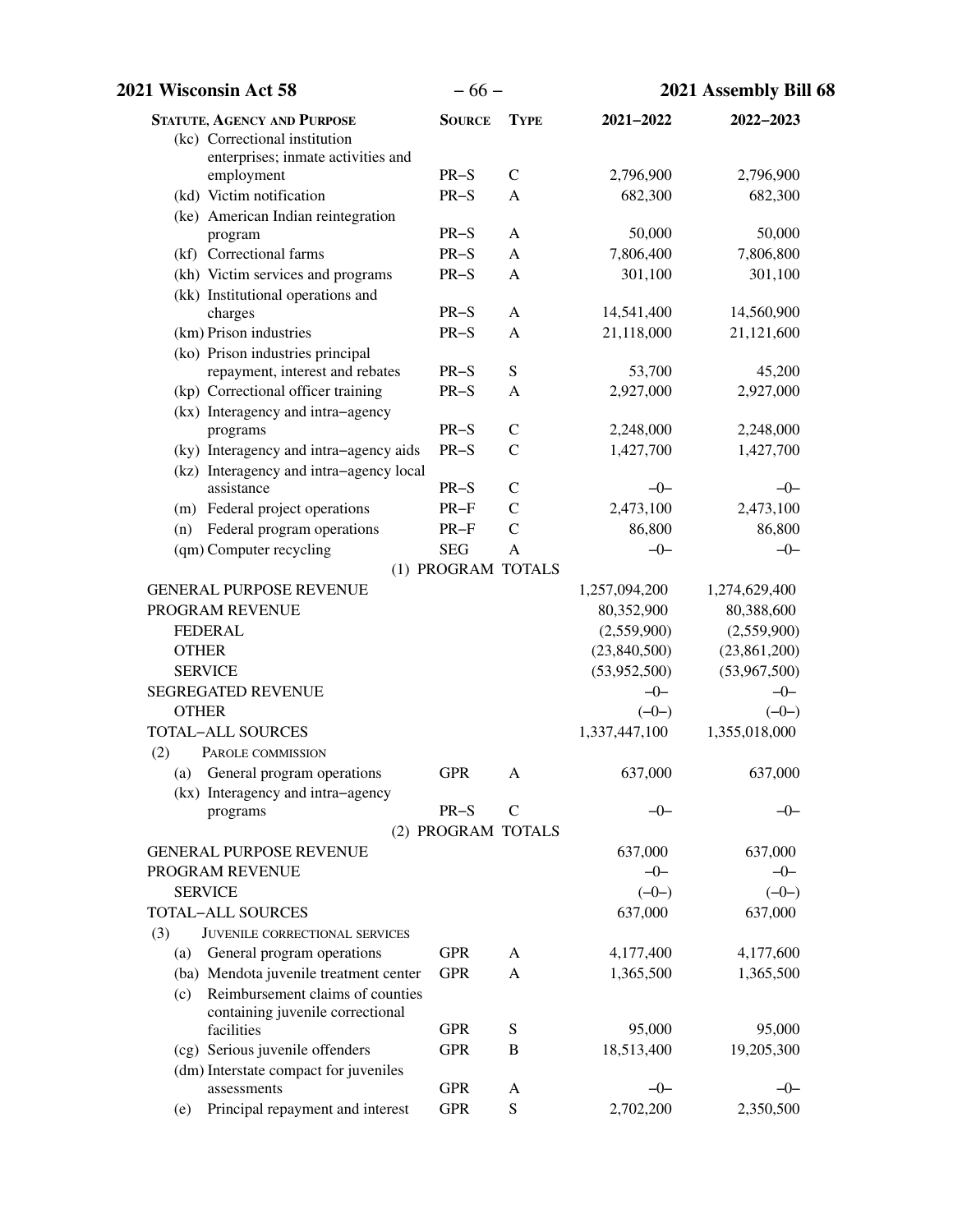| 2021 Assembly Bill 68                                       | $-67-$             |                          | 2021 Wisconsin Act 58   |                                  |
|-------------------------------------------------------------|--------------------|--------------------------|-------------------------|----------------------------------|
| <b>STATUTE, AGENCY AND PURPOSE</b>                          | <b>SOURCE</b>      | <b>TYPE</b>              | 2021-2022               | 2022-2023                        |
| Operating loss reimbursement<br>(f)                         |                    |                          |                         |                                  |
| program                                                     | <b>GPR</b>         | S                        | $-0-$                   | $-0-$                            |
| (fm) Secured residential care centers for                   |                    |                          |                         |                                  |
| children and youth                                          | <b>GPR</b>         | ${\bf S}$                | 280,300                 | 1,935,100                        |
| Legal services collections<br>(g)                           | PR                 | $\overline{C}$           | $-0-$                   | $-0-$                            |
| (gg) Collection remittances to local<br>units of government | ${\sf PR}$         | $\mathcal{C}$            | $-0-$                   | $-0-$                            |
| (hm) Juvenile correctional services                         | PR                 | A                        | 35,027,600              | 35,162,900                       |
| (ho) Juvenile alternate care services                       | PR                 | A                        | 2,643,500               | 2,752,800                        |
| (hr) Juvenile community supervision                         | PR                 | A                        | 5,524,600               | 5,529,800                        |
| Gifts and grants<br>(i)                                     | PR                 | $\mathsf{C}$             | 7,700                   | 7,700                            |
| Institutional operations and<br>(i)                         |                    |                          |                         |                                  |
| charges                                                     | PR                 | A                        | 180,100                 | 180,100                          |
| (jv) Secure detention services                              | PR                 | $\mathcal{C}$            | 200,000                 | 200,000                          |
| (kx) Interagency and intra-agency                           |                    |                          |                         |                                  |
| programs                                                    | $PR-S$             | $\mathsf{C}$             | 769,200                 | 769,200                          |
| (ky) Interagency and intra-agency aids                      | $PR-S$             | $\mathcal{C}$            | $-0-$                   | $-0-$                            |
| (kz) Interagency and intra-agency local                     |                    |                          |                         |                                  |
| assistance                                                  | $PR-S$             | $\mathcal{C}$            | $-0-$                   | $-0-$                            |
| (m) Federal project operations                              | $PR-F$             | $\mathcal{C}$            | 74,900                  | 74,900                           |
| Federal program operations<br>(n)                           | $PR-F$             | $\mathcal{C}$            | 30,000                  | 30,000                           |
| Girls school benevolent trust fund<br>(q)                   | <b>SEG</b>         | $\overline{C}$           | $-0-$                   | $-0-$                            |
|                                                             | (3) PROGRAM TOTALS |                          |                         |                                  |
| <b>GENERAL PURPOSE REVENUE</b>                              |                    |                          | 27,133,800              | 29,129,000                       |
| PROGRAM REVENUE                                             |                    |                          | 44,457,600              | 44,707,400                       |
| <b>FEDERAL</b>                                              |                    |                          | (104,900)               | (104,900)                        |
| <b>OTHER</b>                                                |                    |                          | (43,583,500)            | (43, 833, 300)                   |
| <b>SERVICE</b>                                              |                    |                          | (769,200)               | (769,200)                        |
| <b>SEGREGATED REVENUE</b>                                   |                    |                          | $-0-$                   | $-0-$                            |
| <b>OTHER</b>                                                |                    |                          | $(-0-)$                 | $(-0-)$                          |
| TOTAL-ALL SOURCES                                           |                    |                          | 71,591,400              | 73,836,400                       |
|                                                             |                    | 20.410 DEPARTMENT TOTALS |                         |                                  |
| <b>GENERAL PURPOSE REVENUE</b>                              |                    |                          | 1,284,865,000           | 1,304,395,400                    |
| PROGRAM REVENUE                                             |                    |                          | 124,810,500             | 125,096,000                      |
| <b>FEDERAL</b>                                              |                    |                          | (2,664,800)             | (2,664,800)                      |
| <b>OTHER</b><br><b>SERVICE</b>                              |                    |                          | (67, 424, 000)          | (67, 694, 500)<br>(54, 736, 700) |
| <b>SEGREGATED REVENUE</b>                                   |                    |                          | (54, 721, 700)<br>$-0-$ | $-0-$                            |
| <b>OTHER</b>                                                |                    |                          | $(-0-)$                 | $(-0-)$                          |
| <b>TOTAL-ALL SOURCES</b>                                    |                    |                          | 1,409,675,500           | 1,429,491,400                    |
| <b>20.425 Employment Relations Commission</b>               |                    |                          |                         |                                  |
| <b>LABOR RELATIONS</b><br>(1)                               |                    |                          |                         |                                  |
| General program operations<br>(a)                           | <b>GPR</b>         | A                        | 856,500                 | 858,300                          |
| Fees, collective bargaining<br>(i)                          |                    |                          |                         |                                  |
| training, publications, and appeals                         | <b>PR</b>          | A                        | 145,600                 | 145,600                          |
|                                                             | (1) PROGRAM TOTALS |                          |                         |                                  |
| <b>GENERAL PURPOSE REVENUE</b>                              |                    |                          | 856,500                 | 858,300                          |
| PROGRAM REVENUE                                             |                    |                          | 145,600                 | 145,600                          |
| <b>OTHER</b>                                                |                    |                          | (145,600)               | (145,600)                        |
| TOTAL-ALL SOURCES                                           |                    |                          | 1,002,100               | 1,003,900                        |
|                                                             |                    | 20.425 DEPARTMENT TOTALS |                         |                                  |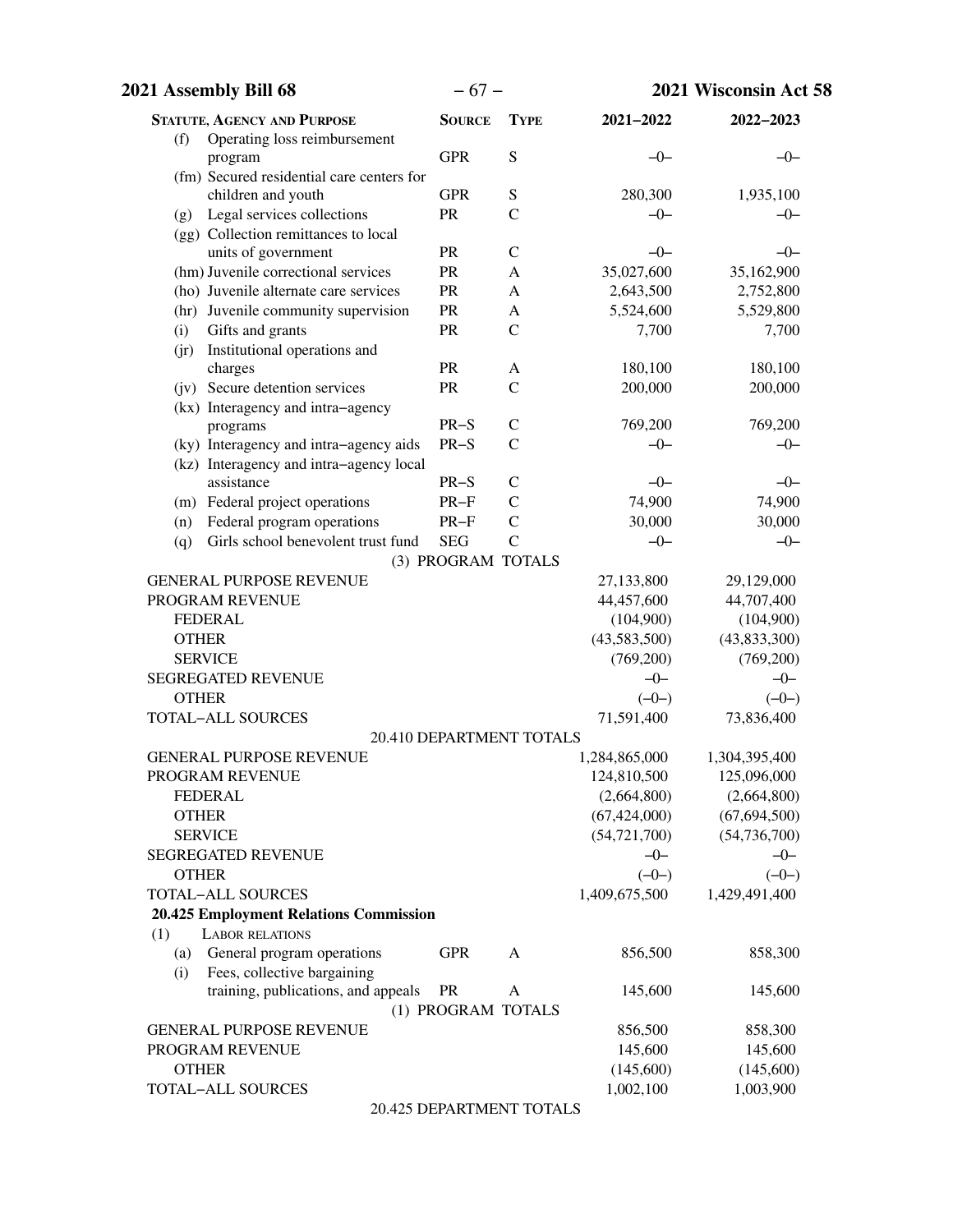| 2021 Wisconsin Act 58                                                | $-68-$             |                          | 2021 Assembly Bill 68 |             |  |
|----------------------------------------------------------------------|--------------------|--------------------------|-----------------------|-------------|--|
| <b>STATUTE, AGENCY AND PURPOSE</b>                                   | <b>SOURCE</b>      | <b>TYPE</b>              | 2021-2022             | 2022-2023   |  |
| <b>GENERAL PURPOSE REVENUE</b>                                       |                    |                          | 856,500               | 858,300     |  |
| PROGRAM REVENUE                                                      |                    |                          | 145,600               | 145,600     |  |
| <b>OTHER</b>                                                         |                    |                          | (145,600)             | (145,600)   |  |
| <b>TOTAL-ALL SOURCES</b>                                             |                    |                          | 1,002,100             | 1,003,900   |  |
| 20.427 Labor and Industry Review Commission                          |                    |                          |                       |             |  |
| <b>REVIEW COMMISSION</b><br>(1)                                      |                    |                          |                       |             |  |
| General program operations,<br>(a)                                   |                    |                          |                       |             |  |
| review commission                                                    | <b>GPR</b>         | A                        | 149,500               | 149,500     |  |
| (k) Unemployment administration                                      | $PR-S$             | $\mathcal{C}$            | 1,773,900             | 1,773,900   |  |
| (km) Equal rights; other moneys                                      | $PR-S$             | $\mathsf{C}$             | 207,500               | 207,500     |  |
| (m) Federal moneys                                                   | $PR-F$             | $\mathsf{C}$             | $-0-$                 | $-0-$       |  |
| (ra) Worker's compensation operations<br>fund; worker's compensation |                    |                          |                       |             |  |
| activities                                                           | <b>SEG</b>         | $\mathbf{A}$             | 665,900               | 665,900     |  |
|                                                                      | (1) PROGRAM TOTALS |                          |                       |             |  |
| <b>GENERAL PURPOSE REVENUE</b>                                       |                    |                          | 149,500               | 149,500     |  |
| PROGRAM REVENUE                                                      |                    |                          | 1,981,400             | 1,981,400   |  |
| <b>FEDERAL</b>                                                       |                    |                          | $(-0-)$               | $(-0-)$     |  |
| <b>SERVICE</b>                                                       |                    |                          | (1,981,400)           | (1,981,400) |  |
| <b>SEGREGATED REVENUE</b>                                            |                    |                          | 665,900               | 665,900     |  |
| <b>OTHER</b>                                                         |                    |                          | (665,900)             | (665,900)   |  |
| <b>TOTAL-ALL SOURCES</b>                                             |                    |                          | 2,796,800             | 2,796,800   |  |
|                                                                      |                    | 20.427 DEPARTMENT TOTALS |                       |             |  |
| <b>GENERAL PURPOSE REVENUE</b>                                       |                    |                          | 149,500               | 149,500     |  |
| PROGRAM REVENUE                                                      |                    |                          | 1,981,400             | 1,981,400   |  |
| <b>FEDERAL</b>                                                       |                    |                          | $(-0-)$               | $(-0-)$     |  |
| <b>SERVICE</b>                                                       |                    |                          | (1,981,400)           | (1,981,400) |  |
| <b>SEGREGATED REVENUE</b>                                            |                    |                          | 665,900               | 665,900     |  |
| <b>OTHER</b>                                                         |                    |                          | (665,900)             | (665,900)   |  |
| <b>TOTAL-ALL SOURCES</b>                                             |                    |                          | 2,796,800             | 2,796,800   |  |
| 20.432 Board on Aging and Long-Term Care                             |                    |                          |                       |             |  |
| IDENTIFICATION OF THE NEEDS OF THE AGED AND DISABLED<br>(1)          |                    |                          |                       |             |  |
| (a) General program operations                                       | <b>GPR</b>         | A                        | 1,664,400             | 1,665,000   |  |
| (i) Gifts and grants                                                 | PR                 | $\mathcal{C}$            | $-0$                  | $-0$        |  |
| (k) Contracts with other state agencies                              | $PR-S$             | $\mathsf{C}$             | 1,528,200             | 1,528,900   |  |
| (kb) Insurance and other information,                                |                    |                          |                       |             |  |
| counseling and assistance                                            | $PR-S$             | A                        | 524,900               | 525,400     |  |
| (m) Federal aid                                                      | $PR-F$             | $\mathcal{C}$            | $-0-$                 | $-0-$       |  |
|                                                                      | (1) PROGRAM TOTALS |                          |                       |             |  |
| <b>GENERAL PURPOSE REVENUE</b>                                       |                    |                          | 1,664,400             | 1,665,000   |  |
| PROGRAM REVENUE                                                      |                    |                          | 2,053,100             | 2,054,300   |  |
| <b>FEDERAL</b>                                                       |                    |                          | $(-0-)$               | $(-0-)$     |  |
| <b>OTHER</b>                                                         |                    |                          | $(-0-)$               | $(-0-)$     |  |
| <b>SERVICE</b>                                                       |                    |                          | (2,053,100)           | (2,054,300) |  |
| <b>TOTAL-ALL SOURCES</b>                                             |                    |                          | 3,717,500             | 3,719,300   |  |
|                                                                      |                    | 20.432 DEPARTMENT TOTALS |                       |             |  |
| <b>GENERAL PURPOSE REVENUE</b>                                       |                    |                          | 1,664,400             | 1,665,000   |  |
| PROGRAM REVENUE                                                      |                    |                          | 2,053,100             | 2,054,300   |  |
| <b>FEDERAL</b>                                                       |                    |                          | $(-0-)$               | $(-0-)$     |  |
| <b>OTHER</b>                                                         |                    |                          | $(-0-)$               | $(-0-)$     |  |
| <b>SERVICE</b>                                                       |                    |                          | (2,053,100)           | (2,054,300) |  |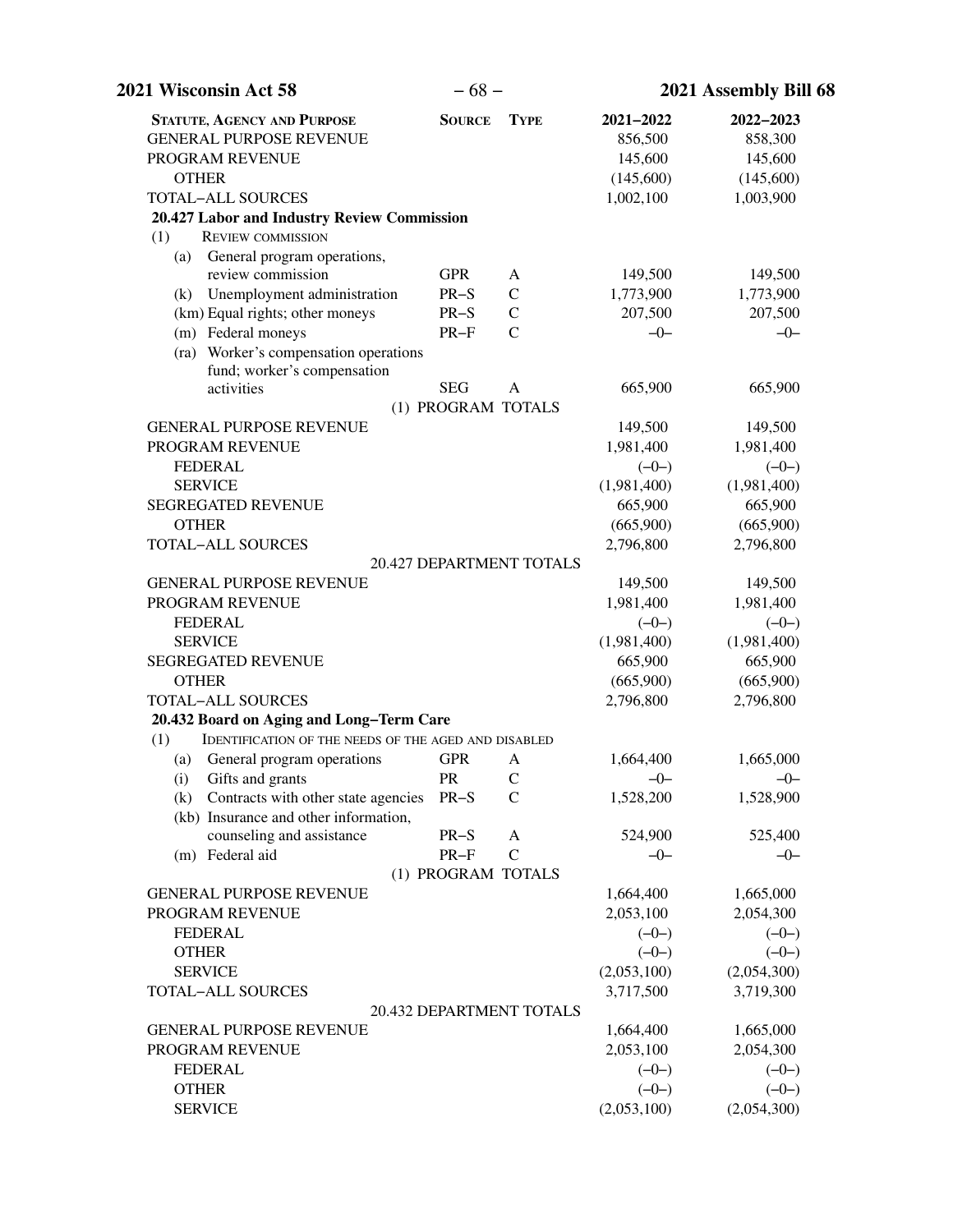| 2021 Assembly Bill 68                                           | $-69-$                   |               |                          | 2021 Wisconsin Act 58  |  |
|-----------------------------------------------------------------|--------------------------|---------------|--------------------------|------------------------|--|
| <b>STATUTE, AGENCY AND PURPOSE</b><br><b>TOTAL-ALL SOURCES</b>  | <b>SOURCE</b>            | <b>TYPE</b>   | 2021-2022<br>3,717,500   | 2022-2023<br>3,719,300 |  |
| 20.433 Child Abuse and Neglect Prevention Board                 |                          |               |                          |                        |  |
| (1)<br>PREVENTION OF CHILD ABUSE AND NEGLECT                    |                          |               |                          |                        |  |
| Grants to organizations<br>(b)                                  | <b>GPR</b>               | A             | 995,000                  | 995,000                |  |
| General program operations<br>(g)                               | PR                       | A             | 784,400                  | 784,400                |  |
| Grants to organizations<br>(h)                                  | PR                       | $\mathcal{C}$ | 750,600                  | 750,600                |  |
| Gifts and grants<br>(i)                                         | PR                       | $\mathcal{C}$ | $-0-$                    | $-0-$                  |  |
| (jb) Fees for administrative services                           | PR                       | $\mathcal{C}$ | 15,000                   | 15,000                 |  |
| Interagency programs<br>(k)                                     | $PR-S$                   | $\mathbf C$   | $-0-$                    | $-0-$                  |  |
| (m) Federal project operations                                  | $PR-F$                   | $\mathbf C$   | 211,200                  | 211,200                |  |
| (ma) Federal project aids                                       | $PR-F$                   | $\mathcal{C}$ | 450,000                  | 450,000                |  |
| Children's trust fund; gifts and<br>(q)                         |                          |               |                          |                        |  |
| grants                                                          | <b>SEG</b>               | $\mathcal{C}$ | 15,000                   | 15,000                 |  |
|                                                                 | (1) PROGRAM TOTALS       |               |                          |                        |  |
| <b>GENERAL PURPOSE REVENUE</b>                                  |                          |               | 995,000                  | 995,000                |  |
| PROGRAM REVENUE                                                 |                          |               | 2,211,200                | 2,211,200              |  |
| <b>FEDERAL</b>                                                  |                          |               | (661,200)                | (661,200)              |  |
| <b>OTHER</b>                                                    |                          |               | (1,550,000)              | (1,550,000)            |  |
| <b>SERVICE</b>                                                  |                          |               | $(-0-)$                  | $(-0-)$                |  |
| <b>SEGREGATED REVENUE</b>                                       |                          |               | 15,000                   | 15,000                 |  |
| <b>OTHER</b>                                                    |                          |               | (15,000)                 | (15,000)               |  |
| TOTAL-ALL SOURCES                                               |                          |               | 3,221,200                | 3,221,200              |  |
|                                                                 | 20.433 DEPARTMENT TOTALS |               |                          |                        |  |
| <b>GENERAL PURPOSE REVENUE</b>                                  |                          |               | 995,000                  | 995,000                |  |
| PROGRAM REVENUE                                                 |                          |               | 2,211,200                | 2,211,200              |  |
| <b>FEDERAL</b><br><b>OTHER</b>                                  |                          |               | (661,200)<br>(1,550,000) | (661,200)              |  |
| <b>SERVICE</b>                                                  |                          |               | $(-0-)$                  | (1,550,000)<br>$(-0-)$ |  |
| <b>SEGREGATED REVENUE</b>                                       |                          |               | 15,000                   | 15,000                 |  |
| <b>OTHER</b>                                                    |                          |               | (15,000)                 | (15,000)               |  |
| TOTAL-ALL SOURCES                                               |                          |               | 3,221,200                | 3,221,200              |  |
| 20.435 Health Services, Department of                           |                          |               |                          |                        |  |
| (1)<br>PUBLIC HEALTH SERVICES PLANNING, REGULATION AND DELIVERY |                          |               |                          |                        |  |
| General program operations<br>(a)                               | <b>GPR</b>               | A             | 9,310,300                | 9,310,300              |  |
| (am) Services, reimbursement, and                               |                          |               |                          |                        |  |
| payment related to human                                        |                          |               |                          |                        |  |
| immunodeficiency virus                                          | <b>GPR</b>               | A             | 6,220,900                | 6,220,900              |  |
| General aids and local assistance<br>(b)                        | <b>GPR</b>               | A             | 1,128,600                | 793,600                |  |
| (bg) Alzheimer's disease; training and                          |                          |               |                          |                        |  |
| information grants                                              | <b>GPR</b>               | A             | 131,400                  | 131,400                |  |
| (bm) Purchased services for clients                             | <b>GPR</b>               | A             | 93,900                   | 93,900                 |  |
| (bn) Workplace wellness program                                 |                          |               |                          |                        |  |
| grants                                                          | <b>GPR</b>               | ${\bf S}$     | $-0-$                    | $-0-$                  |  |
| (br) Respite care                                               | <b>GPR</b>               | A             | 350,000                  | 350,000                |  |
| Public health emergency<br>(c)                                  |                          |               |                          |                        |  |
| quarantine costs                                                | <b>GPR</b>               | ${\bf S}$     | $-0-$                    | $-0-$                  |  |
| (cb) Well-woman program                                         | <b>GPR</b>               | A             | 2,428,200                | 2,428,200              |  |
| (cc) Cancer control and prevention                              | <b>GPR</b>               | A             | 333,900                  | 333,900                |  |
| (ce) Primary health for homeless                                |                          |               |                          |                        |  |
| individuals                                                     | <b>GPR</b>               | $\mathcal{C}$ | $-0-$                    | $-0-$                  |  |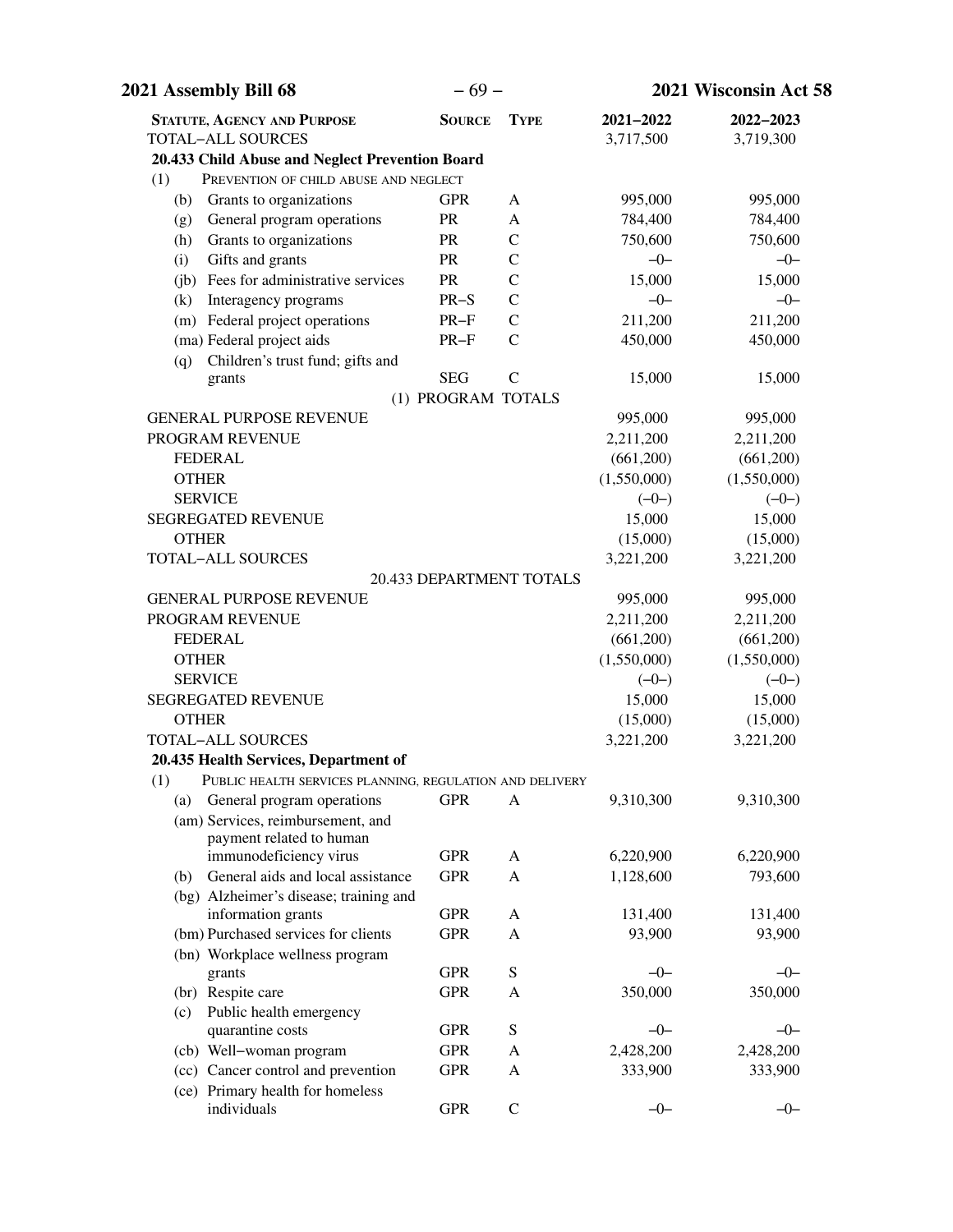| 2021 Wisconsin Act 58                                                          | $-70-$        |               |            | 2021 Assembly Bill 68 |
|--------------------------------------------------------------------------------|---------------|---------------|------------|-----------------------|
| <b>STATUTE, AGENCY AND PURPOSE</b>                                             | <b>SOURCE</b> | <b>TYPE</b>   | 2021-2022  | 2022-2023             |
| (cf) Communicable disease control and                                          |               |               |            |                       |
| prevention                                                                     | <b>GPR</b>    | $\mathsf{C}$  | 500,000    | 500,000               |
| (cg) Guardianship grant program                                                | <b>GPR</b>    | A             | 100,000    | 100,000               |
| (ch) Emergency medical services; aids                                          | <b>GPR</b>    | A             | 2,200,000  | 2,200,000             |
| (cj) Emergency dispatcher<br>cardiopulmonary resuscitation                     |               |               |            |                       |
| training                                                                       | <b>GPR</b>    | $\, {\bf B}$  | 75,900     | 75,900                |
| (cm) Immunization                                                              | <b>GPR</b>    | ${\bf S}$     | $-0-$      | $-0-$                 |
| (cr) Minority health grants                                                    | <b>GPR</b>    | A             | 383,600    | 383,600               |
| (cx) Independent living centers                                                | <b>GPR</b>    | A             | 1,017,700  | 1,017,700             |
| (da) Interpreter services and                                                  |               |               |            |                       |
| telecommunication aid for the                                                  |               |               |            |                       |
| hearing impaired                                                               | <b>GPR</b>    | A             | 178,200    | 178,200               |
| (de) Dental services                                                           | <b>GPR</b>    | A             | 3,424,300  | 3,424,300             |
| (dg) Clinic aids                                                               | <b>GPR</b>    | B             | 66,800     | 66,800                |
| (dh) Programs for senior citizens; elder<br>abuse services; benefit specialist |               |               |            |                       |
| program                                                                        | <b>GPR</b>    | A             | 15,707,800 | 15,707,800            |
| (dk) Low-income dental clinics                                                 | <b>GPR</b>    | A             | 1,700,000  | 1,700,000             |
| (dm) Rural health dental clinics                                               | <b>GPR</b>    | A             | 895,500    | 895,500               |
| (dn) Food distribution grants                                                  | <b>GPR</b>    | A             | 288,000    | 288,000               |
| (ds) Statewide poison control program                                          | <b>GPR</b>    | A             | 382,500    | 382,500               |
| (dx) Early literacy program grants;<br>Reach Out and Read Wisconsin            | <b>GPR</b>    | $\, {\bf B}$  | 500,000    | $-0-$                 |
| Public health dispensaries and<br>(e)                                          |               |               |            |                       |
| drugs                                                                          | <b>GPR</b>    | $\mathbf B$   | 661,000    | 661,000               |
| (ed) Radon aids                                                                | <b>GPR</b>    | A             | 26,700     | 26,700                |
| (ef) Lead-poisoning or lead-exposure<br>services                               | <b>GPR</b>    | A             | 944,700    | 944,700               |
| (eg) Pregnancy counseling                                                      | <b>GPR</b>    | A             | 69,100     | 69,100                |
| (em) Supplemental food program for<br>women, infants and children              |               |               |            |                       |
| benefits                                                                       | <b>GPR</b>    | $\mathcal{C}$ | 161,400    | 161,400               |
| (eu) Reducing fetal and infant mortality                                       |               |               |            |                       |
| and morbidity                                                                  | <b>GPR</b>    | $\bf{B}$      | 222,700    | 222,700               |
| (ev) Pregnancy outreach and infant                                             |               |               |            |                       |
| health                                                                         | <b>GPR</b>    | A             | 188,200    | 188,200               |
| Women's health block grant<br>(f)                                              | <b>GPR</b>    | A             | 1,742,000  | 1,742,000             |
| (fe) Referral system for                                                       |               |               |            |                       |
| community-based services                                                       | <b>GPR</b>    | A             | 210,000    | 210,000               |
| (fh) Community health services                                                 | <b>GPR</b>    | A             | 7,990,000  | 7,990,000             |
| Allied health professional<br>(f <sub>i</sub> )                                |               |               |            |                       |
| education and training grants                                                  | <b>GPR</b>    | B             | 500,000    | 500,000               |
| (fk) Grants to establish advanced<br>practice clinician training               |               |               |            |                       |
| programs                                                                       | <b>GPR</b>    | B             | 500,000    | 500,000               |
| (fm) Tobacco use control                                                       | <b>GPR</b>    | $\mathcal{C}$ | 5,315,000  | 5,315,000             |
| (fn) Health care information                                                   |               |               |            |                       |
| organization                                                                   | <b>GPR</b>    | A             | $-0-$      | $-0-$                 |
| (gm) Licensing, review and certifying                                          |               |               |            |                       |
| activities; fees; supplies and                                                 |               |               |            |                       |
| services                                                                       | PR            | $\mathbf{A}$  | 13,644,600 | 13,644,600            |
|                                                                                |               |               |            |                       |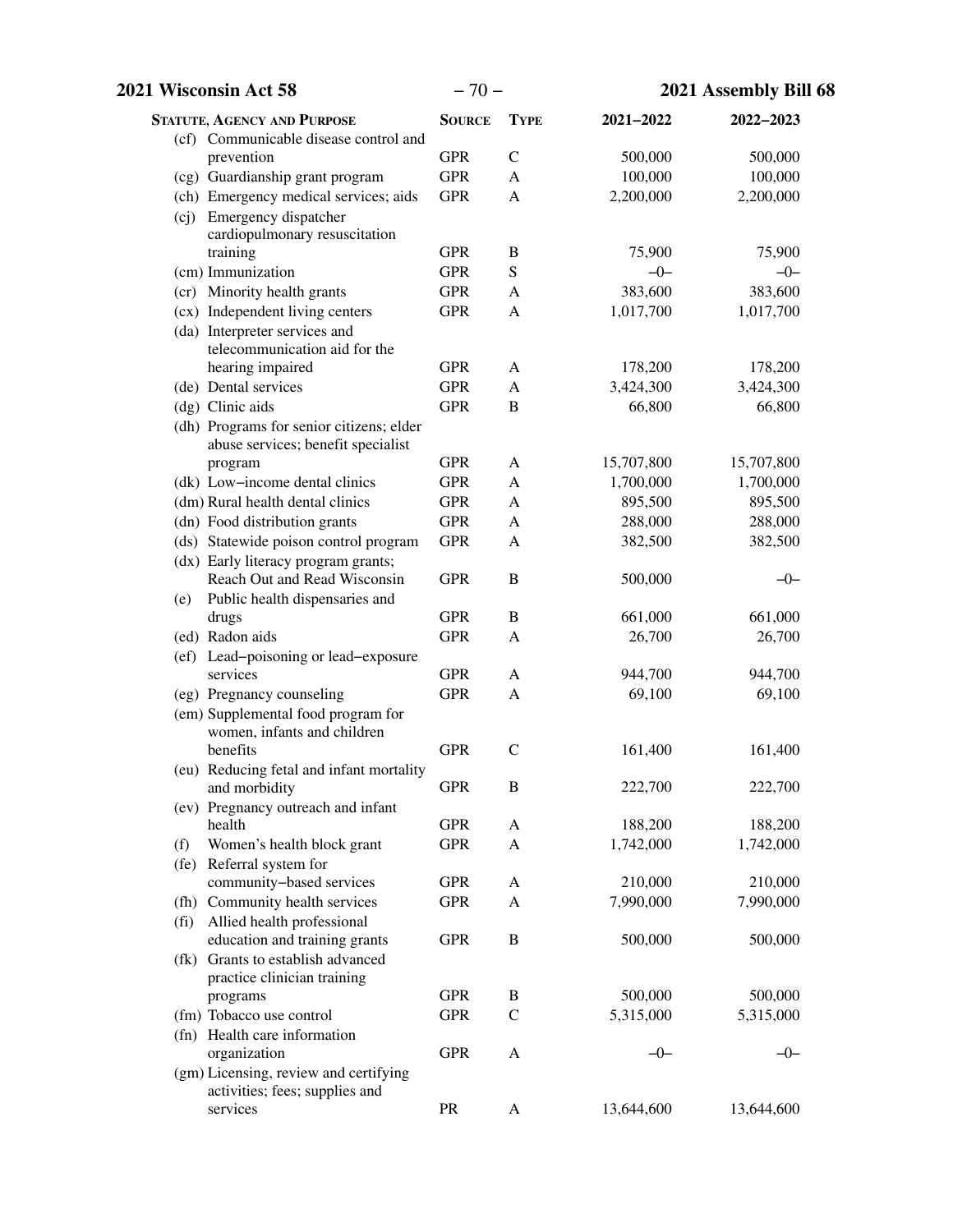| 2021 Assembly Bill 68                                                             | $-71-$             |                                |                        | 2021 Wisconsin Act 58  |
|-----------------------------------------------------------------------------------|--------------------|--------------------------------|------------------------|------------------------|
| <b>STATUTE, AGENCY AND PURPOSE</b>                                                | <b>SOURCE</b>      | <b>TYPE</b>                    | 2021-2022              | 2022-2023              |
| (gp) Cancer information                                                           | PR                 | $\mathcal{C}$                  | 18,000                 | 18,000                 |
| (gr) Supplemental food program for                                                |                    |                                |                        |                        |
| women, infants and children                                                       |                    |                                |                        |                        |
| administration                                                                    | PR                 | $\mathcal{C}$                  | 48,200                 | 48,200                 |
| (hg) General program operations;                                                  |                    |                                |                        |                        |
| health care information                                                           | PR                 | A                              | 1,334,000              | 1,334,000              |
| (hi) Compilations and special reports;<br>health care information                 | PR                 | $\mathcal{C}$                  | $-0-$                  | $-0-$                  |
| (hs) Interpreter services for the hearing                                         |                    |                                |                        |                        |
| impaired                                                                          | PR                 | A                              | 39,900                 | 39,900                 |
| Gifts and grants<br>(i)                                                           | PR                 | $\mathcal{C}$                  | 18,168,400             | 18,168,400             |
| (ja) Congenital disorders; diagnosis,                                             |                    |                                |                        |                        |
| special dietary treatment and                                                     |                    |                                |                        |                        |
| counseling                                                                        | PR                 | A                              | 5,350,000              | 5,350,000              |
| (jb) Congenital disorders; operations                                             | PR                 | A                              | 616,600                | 616,600                |
| (jd) Fees for administrative services                                             | ${\sf PR}$         | $\mathcal{C}$                  | 112,500                | 112,500                |
| (kc) Independent living center grants                                             | $PR-S$             | A                              | 660,000                | 660,000                |
| (ke) American Indian health projects                                              | $PR-S$             | A                              | 106,900                | 106,900                |
| (kf) American Indian diabetes                                                     |                    |                                |                        |                        |
| prevention and control                                                            | $PR-S$             | A                              | 22,500                 | 22,500                 |
| (kn) Elderly nutrition; home-delivered                                            |                    |                                |                        |                        |
| and congregate meals                                                              | $PR-S$             | A                              | 500,000                | 500,000                |
| (kx) Interagency and intra-agency                                                 | $PR-S$             |                                |                        |                        |
| programs                                                                          | $PR-S$             | $\mathcal{C}$<br>$\mathcal{C}$ | 5,356,100<br>1,829,700 | 5,356,100<br>1,829,700 |
| (ky) Interagency and intra-agency aids<br>(kz) Interagency and intra-agency local |                    |                                |                        |                        |
| assistance                                                                        | $PR-S$             | $\mathcal{C}$                  | $-0-$                  | $-0-$                  |
| (m) Federal project operations                                                    | $PR-F$             | $\mathsf{C}$                   | 43,602,100             | 43,602,100             |
| (ma) Federal project aids                                                         | $PR-F$             | $\mathsf{C}$                   | 60,675,000             | 60,675,000             |
| (mc) Federal block grant operations                                               | $PR-F$             | $\mathbf C$                    | 8,206,100              | 8,206,100              |
| (md) Federal block grant aids                                                     | $PR-F$             | $\mathbf C$                    | 7,907,200              | 7,907,200              |
| Federal program operations<br>(n)                                                 | $PR-F$             | $\mathbf C$                    | 10,195,500             | 10,195,500             |
| (na) Federal program aids                                                         | $PR-F$             | $\mathcal{C}$                  | 122,670,200            | 122,670,200            |
| Groundwater and air quality<br>(q)                                                |                    |                                |                        |                        |
| standards                                                                         | <b>SEG</b>         | A                              | 344,100                | 344,100                |
|                                                                                   | (1) PROGRAM TOTALS |                                |                        |                        |
| <b>GENERAL PURPOSE REVENUE</b>                                                    |                    |                                | 65,948,300             | 65,113,300             |
| PROGRAM REVENUE                                                                   |                    |                                | 301,063,500            | 301,063,500            |
| <b>FEDERAL</b>                                                                    |                    |                                | (253, 256, 100)        | (253, 256, 100)        |
| <b>OTHER</b>                                                                      |                    |                                | (39, 332, 200)         | (39, 332, 200)         |
| <b>SERVICE</b>                                                                    |                    |                                | (8,475,200)            | (8,475,200)            |
| <b>SEGREGATED REVENUE</b>                                                         |                    |                                | 344,100                | 344,100                |
| <b>OTHER</b>                                                                      |                    |                                | (344, 100)             | (344, 100)             |
| <b>TOTAL-ALL SOURCES</b>                                                          |                    |                                | 367, 355, 900          | 366,520,900            |
| (2)<br>MENTAL HEALTH AND DEVELOPMENTAL DISABILITIES SERVICES; FACILITIES          |                    |                                |                        |                        |
| General program operations<br>(a)                                                 | <b>GPR</b>         | A                              | 110,554,200            | 112,350,800            |
| (aa) Institutional repair and                                                     |                    |                                |                        |                        |
| maintenance                                                                       | <b>GPR</b>         | A                              | 715,200                | 715,200                |
| (bj) Competency examinations and                                                  |                    |                                |                        |                        |
| treatment, and conditional release,                                               |                    |                                |                        |                        |
| supervised release, and community<br>supervision services                         | <b>GPR</b>         | B                              | 19,364,200             | 20,560,800             |
|                                                                                   |                    |                                |                        |                        |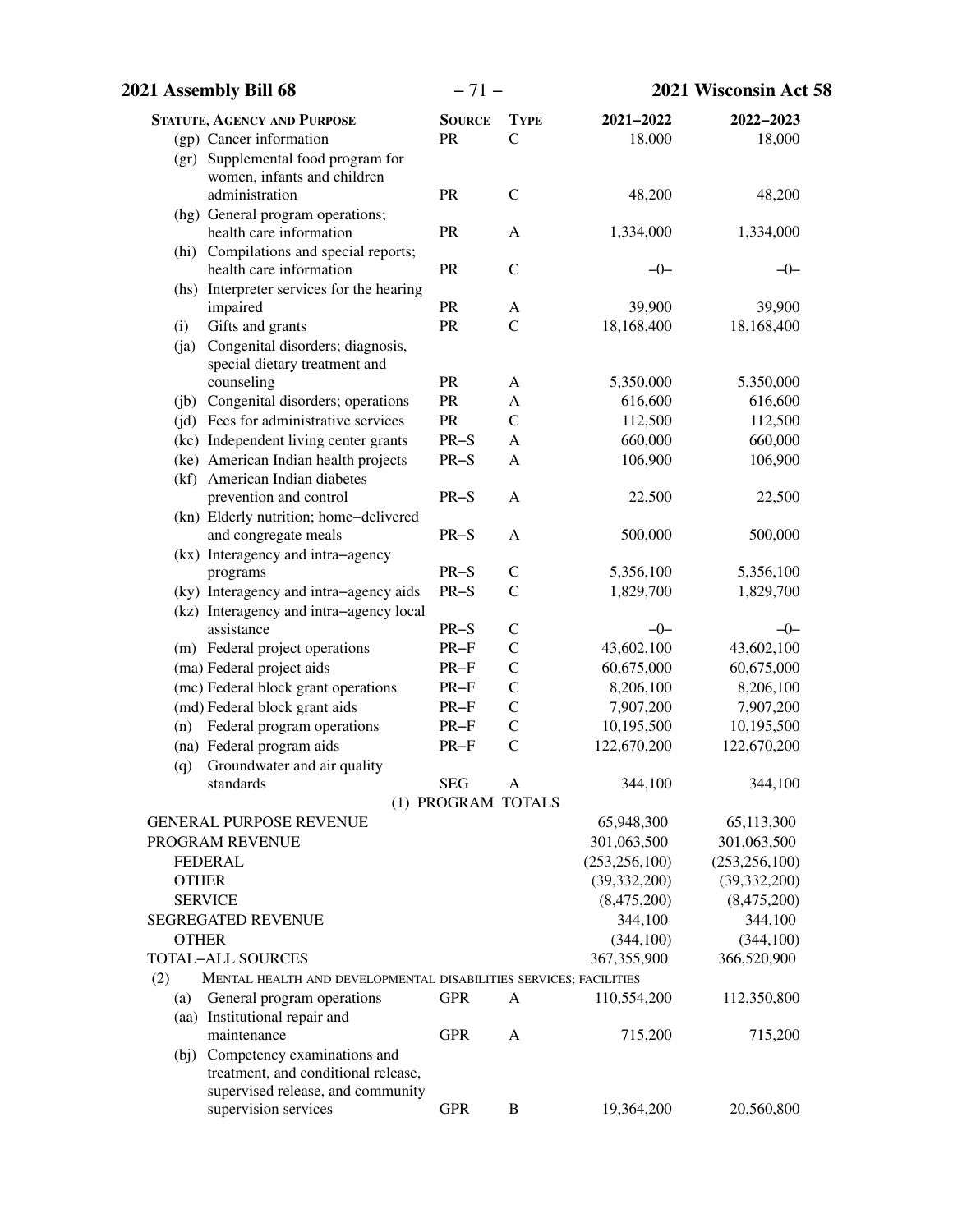| 2021 Wisconsin Act 58                                                                                                                | $-72-$             |                  |                 | 2021 Assembly Bill 68 |
|--------------------------------------------------------------------------------------------------------------------------------------|--------------------|------------------|-----------------|-----------------------|
| <b>STATUTE, AGENCY AND PURPOSE</b>                                                                                                   | <b>SOURCE</b>      | <b>TYPE</b>      | $2021 - 2022$   | 2022-2023             |
| (bm) Secure mental health units or                                                                                                   |                    |                  |                 |                       |
| facilities                                                                                                                           | <b>GPR</b>         | A                | 124,639,500     | 125,878,400           |
| (cm) Grant program; mental health beds                                                                                               | <b>GPR</b>         | A                | 80,000          | 50,000                |
| (ee) Principal repayment and interest                                                                                                | <b>GPR</b>         | ${\bf S}$        | 18,637,400      | 17,580,400            |
| (ef) Lease rental payments                                                                                                           | <b>GPR</b>         | S                | $-0-$           | $-0-$                 |
| Energy costs; energy-related<br>(f)<br>assessments                                                                                   | <b>GPR</b>         | A                | 5,563,600       | 5,707,000             |
| (fm) Electric energy derived from<br>renewable resources                                                                             | <b>GPR</b>         | A                | 241,400         | 241,400               |
| Alternative services of institutes<br>(g)<br>and centers                                                                             | <b>PR</b>          | $\mathcal{C}$    | 11,714,000      | 11,745,300            |
| (gk) Institutional operations and                                                                                                    |                    |                  |                 |                       |
| charges                                                                                                                              | PR                 | A                | 212,623,900     | 215,661,100           |
| (gL) Extended intensive treatment                                                                                                    |                    |                  |                 |                       |
| surcharge                                                                                                                            | <b>PR</b>          | $\mathsf{C}$     | 100,000         | 100,000               |
| (gs) Sex offender honesty testing                                                                                                    | PR                 | $\mathcal{C}$    | $-0-$           | $-0-$                 |
| (gz) Costs of housing persons on                                                                                                     |                    |                  |                 |                       |
| supervised release                                                                                                                   | PR                 | $\mathcal{C}$    | $-0-$           | $-0-$                 |
| Gifts and grants<br>(i)                                                                                                              | PR                 | $\mathcal{C}$    | 93,800          | 93,800                |
| (km) Indian mental health placement                                                                                                  | $PR-S$             | $\mathbf{A}$     | 250,000         | 250,000               |
| (kx) Interagency and intra-agency                                                                                                    |                    |                  |                 |                       |
| programs                                                                                                                             | $PR-S$             | $\mathcal{C}$    | 12,087,300      | 12,087,300            |
| (ky) Interagency and intra-agency aids                                                                                               | $PR-S$             | $\mathcal{C}$    | $-0-$           | $-0-$                 |
| (kz) Interagency and intra-agency local                                                                                              |                    |                  |                 |                       |
| assistance                                                                                                                           | $PR-S$             | $\mathcal{C}$    | $-0-$           | $-0-$                 |
| (m) Federal project operations                                                                                                       | $PR-F$             | $\mathcal{C}$    | $-0-$           | $-0-$                 |
|                                                                                                                                      | (2) PROGRAM TOTALS |                  |                 |                       |
| <b>GENERAL PURPOSE REVENUE</b>                                                                                                       |                    |                  | 279,795,500     | 283,084,000           |
| PROGRAM REVENUE                                                                                                                      |                    |                  | 236,869,000     | 239,937,500           |
| <b>FEDERAL</b>                                                                                                                       |                    |                  | $(-0-)$         | $(-0-)$               |
| <b>OTHER</b>                                                                                                                         |                    |                  | (224, 531, 700) | (227,600,200)         |
| <b>SERVICE</b>                                                                                                                       |                    |                  | (12, 337, 300)  | (12, 337, 300)        |
| <b>TOTAL-ALL SOURCES</b>                                                                                                             |                    |                  | 516,664,500     | 523,021,500           |
| (4)<br><b>MEDICAID SERVICES</b>                                                                                                      |                    |                  |                 |                       |
| General program operations<br>(a)<br>Medical Assistance program<br>(b)                                                               | <b>GPR</b>         | A                | 43,071,600      | 43,071,600            |
| benefits                                                                                                                             | <b>GPR</b>         | $\mathbf B$      | 3,459,504,800   | 3,458,839,100         |
| (bd) Long-term care programs                                                                                                         | <b>GPR</b>         | A                | 11,200,000      | 11,200,000            |
| (bf) Graduate medical training support                                                                                               |                    |                  |                 |                       |
| grants                                                                                                                               | <b>GPR</b>         | $\mathsf{C}$     | 3,313,000       | 3,313,000             |
| (bk) Mental health pilot projects                                                                                                    | <b>GPR</b>         | $\mathcal{C}$    | 266,700         | 266,700               |
| (bm) Medical Assistance, food stamps,<br>and Badger Care administration;<br>contract costs, insurer reports, and<br>resource centers | <b>GPR</b>         | B                | 79,926,600      | 80,843,000            |
|                                                                                                                                      |                    | $\, {\bf B}$     |                 |                       |
| (bn) Income maintenance<br>(bp) Food stamp employment and                                                                            | <b>GPR</b>         |                  | 15,132,500      | 15,132,500            |
| training program administration                                                                                                      | <b>GPR</b>         | $\mathsf{C}$     | 14,623,800      | 14,623,800            |
| (bq) Substance abuse treatment costs                                                                                                 | <b>GPR</b>         | $\boldsymbol{B}$ | $-0-$           | $-0-$                 |
| (br) Cemetery, funeral, and burial                                                                                                   |                    |                  |                 |                       |
| expenses program                                                                                                                     | <b>GPR</b>         | $\bf{B}$         | 7,993,100       | 8,476,700             |
|                                                                                                                                      |                    |                  |                 |                       |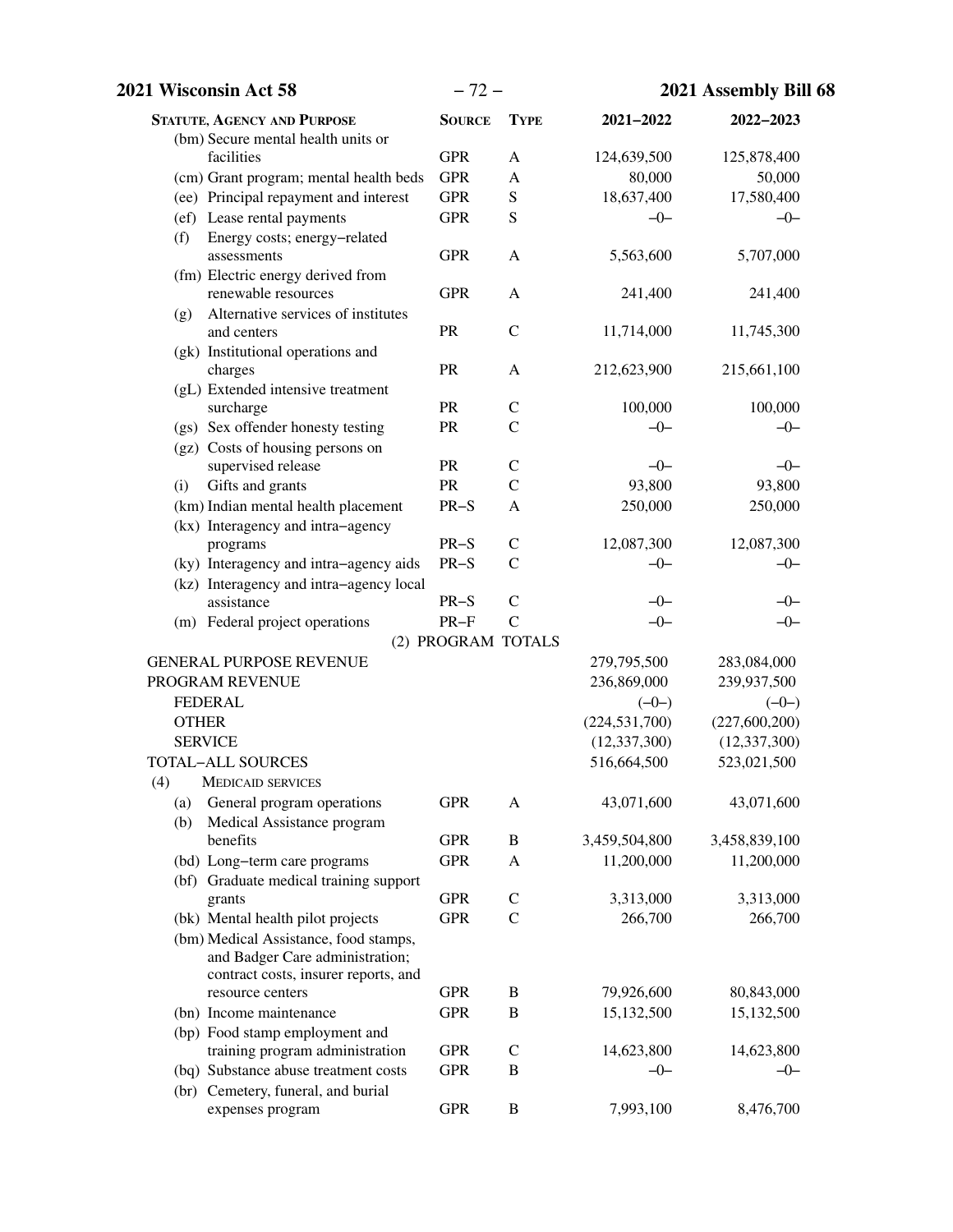| 2021 Assembly Bill 68                                        | $-73-$        |                                | 2021 Wisconsin Act 58 |                     |
|--------------------------------------------------------------|---------------|--------------------------------|-----------------------|---------------------|
| <b>STATUTE, AGENCY AND PURPOSE</b>                           | <b>SOURCE</b> | <b>TYPE</b>                    | 2021-2022             | 2022-2023           |
| (bt) Healthy eating incentive pilot                          |               |                                |                       |                     |
| program                                                      | <b>GPR</b>    | $\mathcal{C}$                  | $-0-$                 | $-0-$               |
| (bv) Prescription drug assistance for                        |               |                                |                       |                     |
| elderly; aids                                                | <b>GPR</b>    | $\, {\bf B}$                   | 17,306,200            | 17,971,900          |
| Disease aids<br>(e)                                          | <b>GPR</b>    | $\, {\bf B}$                   | 3,452,800             | 3,700,800           |
| (ed) State supplement to federal                             |               |                                |                       |                     |
| supplemental security income                                 | <b>GPR</b>    |                                |                       |                     |
| program                                                      |               | ${\bf S}$                      | 158,405,400           | 158,405,400         |
| Family care benefit; cost sharing<br>(g)                     | PR            | $\mathcal{C}$                  | $-0-$                 | $-0-$               |
| (gm) Medical assistance; provider<br>refunds and collections | PR            | $\mathbf C$                    | 1,169,987,300         | 1,192,703,200       |
| (gr) Income maintenance; county                              |               |                                |                       |                     |
| payments                                                     | PR            | $\mathsf{C}$                   | $-0-$                 | $-0-$               |
| County contributions<br>(h)                                  | PR            | $\mathcal{C}$                  | 54,668,500            | 52,675,700          |
| (hp) Disabled children's long-term                           |               |                                |                       |                     |
| support waivers                                              | PR            | $\mathcal{C}$                  | 1,567,300             | 1,567,300           |
| Gifts, grants, and payments; health<br>(i)                   |               |                                |                       |                     |
| care financing                                               | PR            | $\mathcal{C}$                  | 3,385,900             | 3,385,900           |
| (iL) Medical assistance provider                             |               |                                |                       |                     |
| assessments; health services                                 |               |                                |                       |                     |
| regulation                                                   | PR            | $\mathcal{C}$                  | 183,900               | 183,900             |
| (im) Medical assistance; correct                             |               |                                |                       |                     |
| payment recovery; collections;                               |               |                                |                       |                     |
| community services; other                                    |               |                                |                       |                     |
| recoveries                                                   | PR            | $\mathcal{C}$                  | 54,426,600            | 54,426,600          |
| (in) Community options program;                              |               |                                |                       |                     |
| family care; recovery of costs                               |               |                                |                       |                     |
| administration                                               | PR            | A                              | 273,900               | 273,900             |
| Prescription drug assistance for<br>(j)                      |               |                                |                       |                     |
| elderly; manufacturer rebates                                | PR            | $\mathcal{C}$                  | 91,202,200            | 97,633,200          |
| (jb) Prescription drug assistance for                        |               |                                |                       |                     |
| elderly; enrollment fees                                     | PR<br>PR      | $\mathsf{C}$<br>$\overline{C}$ | 3,152,000             | 3,152,000<br>30,000 |
| (jc) Fees for administrative services                        |               |                                | 30,000                |                     |
| (jd) Electronic benefit transfer card                        | PR            | $\mathsf{C}$                   | 455,000               | 455,000             |
| replacement costs<br>(je) Disease aids; drug manufacturer    |               |                                |                       |                     |
| rebates                                                      | PR            | $\mathsf{C}$                   | 863,200               | 925,200             |
| Care management organization,<br>(jt)                        |               |                                |                       |                     |
| insolvency assistance                                        | PR            | $\mathcal{C}$                  | $-0-$                 | $-0-$               |
| (jw) BadgerCare Plus and hospital                            |               |                                |                       |                     |
| assessment                                                   | ${\sf PR}$    | $\mathcal{C}$                  | 2,030,200             | 2,030,200           |
| (jz) Medical Assistance and Badger                           |               |                                |                       |                     |
| Care cost sharing, and employer                              |               |                                |                       |                     |
| penalty assessments                                          | <b>PR</b>     | $\mathsf C$                    | 12,546,500            | 12,546,500          |
| (kb) Relief block grants to tribal                           |               |                                |                       |                     |
| governing bodies                                             | $PR-S$        | A                              | 712,800               | 712,800             |
| (kt) Medical assistance outreach and                         |               |                                |                       |                     |
| reimbursements for tribes                                    | $PR-S$        | B                              | 961,700               | 961,700             |
| (kv) Care management organization;                           |               |                                |                       |                     |
| oversight                                                    | $PR-S$        | $\mathbf C$                    | $-0-$                 | $-0-$               |
| (kx) Interagency and intra-agency                            |               |                                |                       |                     |
| programs                                                     | $PR-S$        | $\mathbf C$                    | 8,470,700             | 8,470,700           |
| (ky) Interagency and intra-agency aids                       | $PR-S$        | $\mathcal{C}$                  | 40,353,800            | 40,644,900          |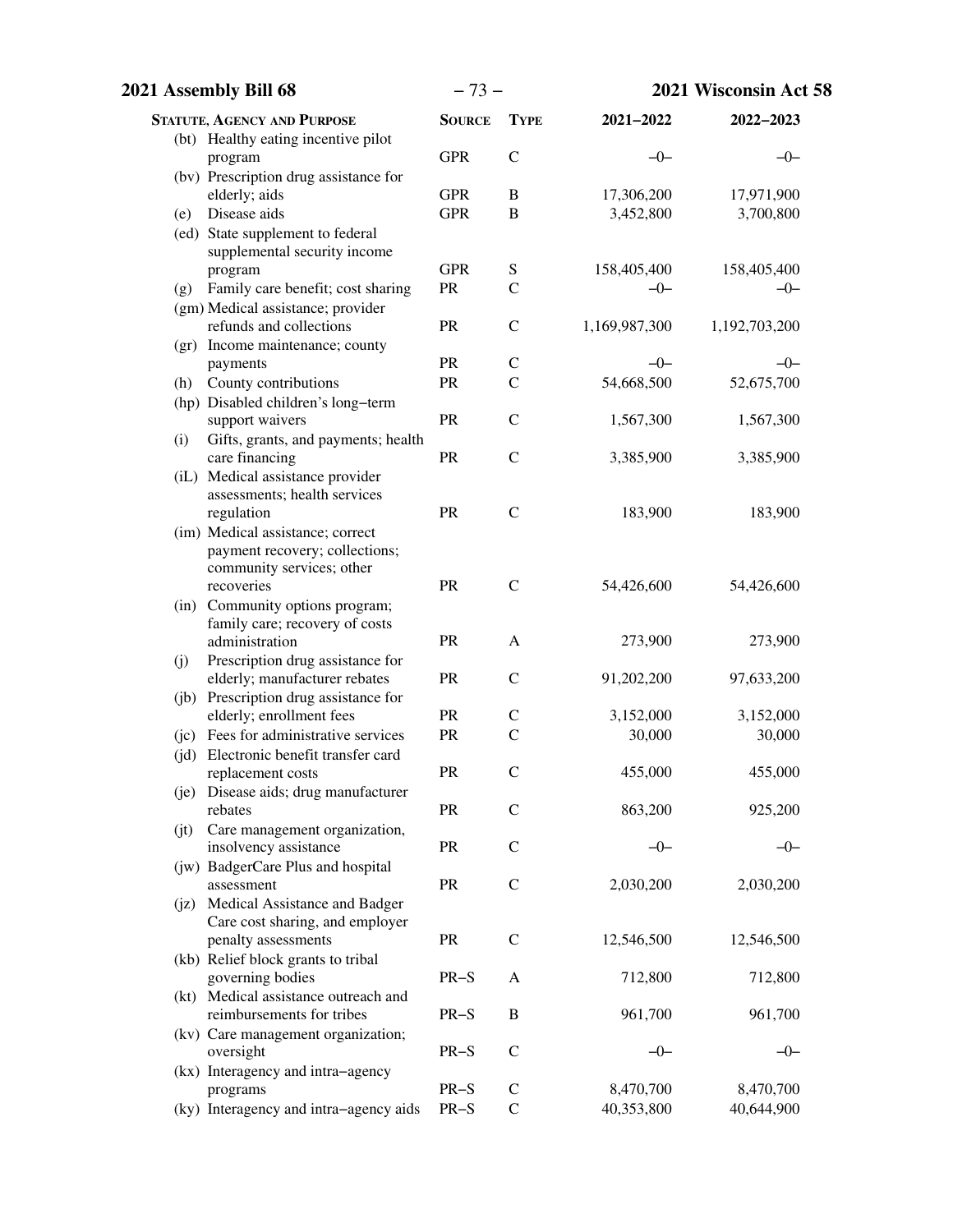| <b>2021 Wisconsin Act 58</b>                                      |                    | $-74-$           |                 | 2021 Assembly Bill 68 |  |  |
|-------------------------------------------------------------------|--------------------|------------------|-----------------|-----------------------|--|--|
| <b>STATUTE, AGENCY AND PURPOSE</b>                                | <b>SOURCE</b>      | <b>TYPE</b>      | $2021 - 2022$   | $2022 - 2023$         |  |  |
| (kz) Interagency and intra-agency local                           |                    |                  |                 |                       |  |  |
| assistance                                                        | $PR-S$             | $\mathcal{C}$    | 1,000,000       | 1,000,000             |  |  |
| (L) Fraud and error reduction                                     | PR                 | $\mathcal{C}$    | 806,600         | 806,600               |  |  |
| (m) Federal project operations                                    | $PR-F$             | $\mathcal{C}$    | 6,055,400       | 6,055,400             |  |  |
| (ma) Federal project aids                                         | $PR-F$             | $\mathcal{C}$    | 2,700,000       | 2,700,000             |  |  |
| (md) Federal block grant aids                                     | $PR-F$             | $\mathcal{C}$    | $-0-$           | $-0-$                 |  |  |
| (n) Federal program operations                                    | $PR-F$             | $\mathcal{C}$    | 76,680,500      | 76,680,500            |  |  |
| (na) Federal program aids                                         | $PR-F$             | $\mathsf{C}$     | 12,485,000      | 12,485,000            |  |  |
| (nn) Federal aid; income maintenance                              | $PR-F$             | $\mathcal{C}$    | 60,367,000      | 60,367,000            |  |  |
| (np) Federal aid; food stamp                                      |                    |                  |                 |                       |  |  |
| employment and training program                                   | $PR-F$             | $\mathsf{C}$     | 23,367,000      | 26,004,000            |  |  |
| Federal aid; medical assistance<br>(0)                            | $PR-F$             | $\mathsf{C}$     | 7,111,096,100   | 6,891,808,500         |  |  |
| Federal aid; Badger Care health<br>(p)                            | $PR-F$             | $\mathcal{C}$    | $-0-$           | $-0-$                 |  |  |
| care program<br>(pa) Federal aid; Medical Assistance              |                    |                  |                 |                       |  |  |
| and food stamps contracts                                         |                    |                  |                 |                       |  |  |
| administration                                                    | $PR-F$             | $\mathcal{C}$    | 229,841,500     | 203,151,800           |  |  |
| (pg) Federal aid; prescription drug                               |                    |                  |                 |                       |  |  |
| assistance for elderly                                            | $PR-F$             | $\mathcal{C}$    | 17,561,600      | 17,738,300            |  |  |
| (w) Medical Assistance trust fund                                 | <b>SEG</b>         | $\bf{B}$         | 605,499,300     | 896,396,000           |  |  |
| Medical assistance trust<br>(wm)                                  |                    |                  |                 |                       |  |  |
| fund; nursing homes                                               | <b>SEG</b>         | S                | $-0-$           | $-0-$                 |  |  |
| (wp) Medical Assistance trust fund;                               |                    |                  |                 |                       |  |  |
| county reimbursement                                              | <b>SEG</b>         | ${\bf S}$        | $-0-$           | $-0-$                 |  |  |
| Medical Assistance trust fund;<br>(x)                             |                    |                  |                 |                       |  |  |
| Badger Care health care program                                   | <b>SEG</b>         | $\mathcal{C}$    | $-0-$           | $-0-$                 |  |  |
| (xc) Hospital assessment fund; hospital                           |                    |                  |                 |                       |  |  |
| payments                                                          | <b>SEG</b>         | $\mathcal{C}$    | 250,464,500     | 252,612,500           |  |  |
| (xe) Critical access hospital assessment                          |                    |                  |                 |                       |  |  |
| fund; hospital payments                                           | <b>SEG</b>         | $\mathcal{C}$    | 3,669,500       | 3,306,900             |  |  |
|                                                                   | (4) PROGRAM TOTALS |                  |                 |                       |  |  |
| <b>GENERAL PURPOSE REVENUE</b>                                    |                    |                  | 3,814,196,500   | 3,815,844,500         |  |  |
| PROGRAM REVENUE                                                   |                    |                  | 8,987,232,200   | 8,771,575,800         |  |  |
| <b>FEDERAL</b>                                                    |                    |                  | (7,540,154,100) | (7,296,990,500)       |  |  |
| <b>OTHER</b>                                                      |                    |                  | (1,395,579,100) | (1,422,795,200)       |  |  |
| <b>SERVICE</b>                                                    |                    |                  | (51, 499, 000)  | (51,790,100)          |  |  |
| <b>SEGREGATED REVENUE</b>                                         |                    |                  | 859,633,300     | 1,152,315,400         |  |  |
| <b>OTHER</b>                                                      |                    |                  | (859, 633, 300) | (1,152,315,400)       |  |  |
| <b>TOTAL-ALL SOURCES</b>                                          |                    |                  | 13,661,062,000  | 13,739,735,700        |  |  |
| (5)<br>CARE AND TREATMENT SERVICES                                |                    |                  |                 |                       |  |  |
| (a)<br>General program operations                                 | <b>GPR</b>         | A                | 3,965,200       | 3,965,200             |  |  |
| (bc) Grants for community programs                                | <b>GPR</b>         | A                | 9,681,100       | 9,681,100             |  |  |
| (bd) Nonnarcotic drug treatment grants                            | <b>GPR</b>         | $\boldsymbol{B}$ | 750,000         | 750,000               |  |  |
| (be) Mental health treatment services                             | <b>GPR</b>         | A                | 1,551,500       | 1,551,500             |  |  |
| (bf) Grants for youth services                                    | <b>GPR</b>         | A                | 865,000         | 865,000               |  |  |
| (bg) Treatment program grants                                     | <b>GPR</b>         | A                | 500,000         | 750,000               |  |  |
| (bw) Child psychiatry and addiction                               | <b>GPR</b>         | $\bf{B}$         | 2,000,000       |                       |  |  |
| medicine consultation programs<br>(by) School-based mental health |                    |                  |                 | 2,500,000             |  |  |
| consultation pilot program                                        | <b>GPR</b>         | $\mathcal{C}$    | 175,000         | 175,000               |  |  |
| (cd) Crisis intervention training grants                          | <b>GPR</b>         | $\boldsymbol{B}$ | 500,000         | 500,000               |  |  |
|                                                                   |                    |                  |                 |                       |  |  |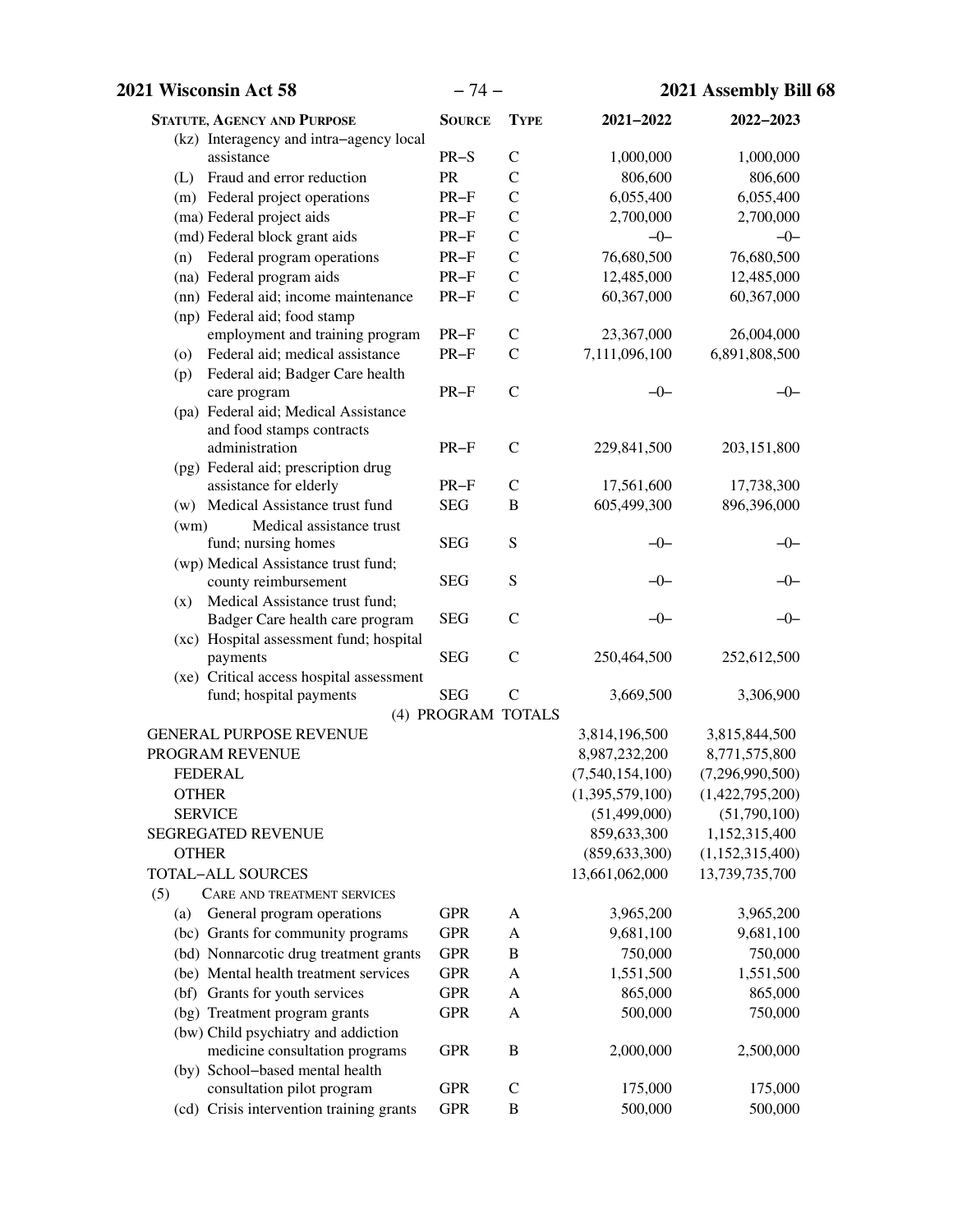| 2021 Assembly Bill 68                                               | $-75-$             |               |              | 2021 Wisconsin Act 58 |
|---------------------------------------------------------------------|--------------------|---------------|--------------|-----------------------|
| <b>STATUTE, AGENCY AND PURPOSE</b>                                  | <b>SOURCE</b>      | <b>TYPE</b>   | 2021-2022    | 2022-2023             |
| (cf) Crisis program enhancement                                     |                    |               |              |                       |
| grants                                                              | <b>GPR</b>         | $\, {\bf B}$  | 125,000      | 125,000               |
| (co) Initiatives for coordinated services                           | <b>GPR</b>         | A             | 2,599,100    | 2,599,100             |
| (ct) Mental health consultation                                     |                    |               |              |                       |
| program                                                             | <b>GPR</b>         | A             | $-0-$        | $-0-$                 |
| (da) Reimbursements to local units of                               |                    |               | 500,000      |                       |
| government<br>(fr) Mental health for homeless                       | <b>GPR</b>         | S             |              | 500,000               |
| individuals                                                         | <b>GPR</b>         | A             | 41,900       | 41,900                |
| (gb) Alcohol and drug abuse initiatives                             | PR                 | $\mathcal{C}$ | 489,600      | 489,600               |
| (gg) Collection remittances to local                                |                    |               |              |                       |
| units of government                                                 | PR                 | $\mathcal{C}$ | 4,400        | 4,400                 |
| (hx) Services related to drivers, receipts                          | PR                 | A             | $-0-$        | $-0-$                 |
| (hy) Services for drivers, local                                    |                    |               |              |                       |
| assistance                                                          | PR                 | A             | 1,000,000    | 1,000,000             |
| Gifts and grants<br>(i)                                             | PR                 | $\mathsf{C}$  | 92,000       | 92,000                |
| (jb) Fees for administrative services                               | PR                 | $\mathcal{C}$ | 23,900       | 23,900                |
| (kc) Severely emotionally disturbed                                 |                    |               |              |                       |
| children                                                            | $PR-S$             | $\mathcal{C}$ | 724,500      | 724,500               |
| (kg) Compulsive gambling awareness                                  |                    |               |              |                       |
| campaigns                                                           | $PR-S$             | A             | 396,000      | 396,000               |
| (kL) Indian aids                                                    | $PR-S$             | A             | 242,000      | 242,000               |
| (km) Indian drug abuse prevention and                               |                    |               |              |                       |
| education                                                           | $PR-S$             | A             | 445,500      | 445,500               |
| (kp) Center                                                         | $PR-S$             | $\mathsf{C}$  | 1,695,500    | 1,695,500             |
| (kx) Interagency and intra-agency                                   |                    |               |              |                       |
| programs                                                            | $PR-S$             | $\mathsf{C}$  | 5,207,500    | 5,207,500             |
| (ky) Interagency and intra-agency aids                              | $PR-S$             | $\mathcal{C}$ | $-0-$        | $-0-$                 |
| (kz) Interagency and intra-agency local<br>assistance               | $PR-S$             | $\mathsf{C}$  | $-0-$        | $-0-$                 |
| (m) Federal project operations                                      | $PR-F$             | $\mathsf{C}$  | 1,313,100    | 1,313,100             |
| (ma) Federal project aids                                           | $PR-F$             | $\mathcal{C}$ | 15,886,400   | 15,886,400            |
| (mb) Federal project local assistance                               | $PR-F$             | $\mathcal{C}$ | $-0-$        | $-0-$                 |
| (mc) Federal block grant operations                                 | $PR-F$             | $\mathsf{C}$  | 4,103,600    | 4,103,600             |
| (md) Federal block grant aids                                       | $PR-F$             | $\mathsf{C}$  | 11,679,300   | 11,679,300            |
| (me) Federal block grant local                                      |                    |               |              |                       |
| assistance                                                          | $PR-F$             | $\mathsf{C}$  | 16,942,000   | 16,942,000            |
| Federal program operations<br>(n)                                   | $PR-F$             | $\mathsf{C}$  | 1,198,000    | 1,198,000             |
| (na) Federal program aids                                           | $PR-F$             | $\mathsf{C}$  | 835,100      | 835,100               |
| (nL) Federal program local assistance                               | $PR-F$             | $\mathcal{C}$ | $-0-$        | $-0-$                 |
| Federal aid; community aids<br>(o)                                  | $PR-F$             | $\mathcal{C}$ | 12,249,100   | 12,249,100            |
|                                                                     | (5) PROGRAM TOTALS |               |              |                       |
| <b>GENERAL PURPOSE REVENUE</b>                                      |                    |               | 23,253,800   | 24,003,800            |
| PROGRAM REVENUE                                                     |                    |               | 74,527,500   | 74,527,500            |
| <b>FEDERAL</b>                                                      |                    |               | (64,206,600) | (64,206,600)          |
| <b>OTHER</b>                                                        |                    |               | (1,609,900)  | (1,609,900)           |
| <b>SERVICE</b>                                                      |                    |               | (8,711,000)  | (8,711,000)           |
| <b>TOTAL-ALL SOURCES</b>                                            |                    |               | 97,781,300   | 98,531,300            |
| (6)<br>QUALITY ASSURANCE SERVICES PLANNING, REGULATION AND DELIVERY |                    |               |              |                       |
| General program operations<br>(a)                                   | <b>GPR</b>         | A             | 6,040,400    | 6,040,400             |
|                                                                     |                    |               |              |                       |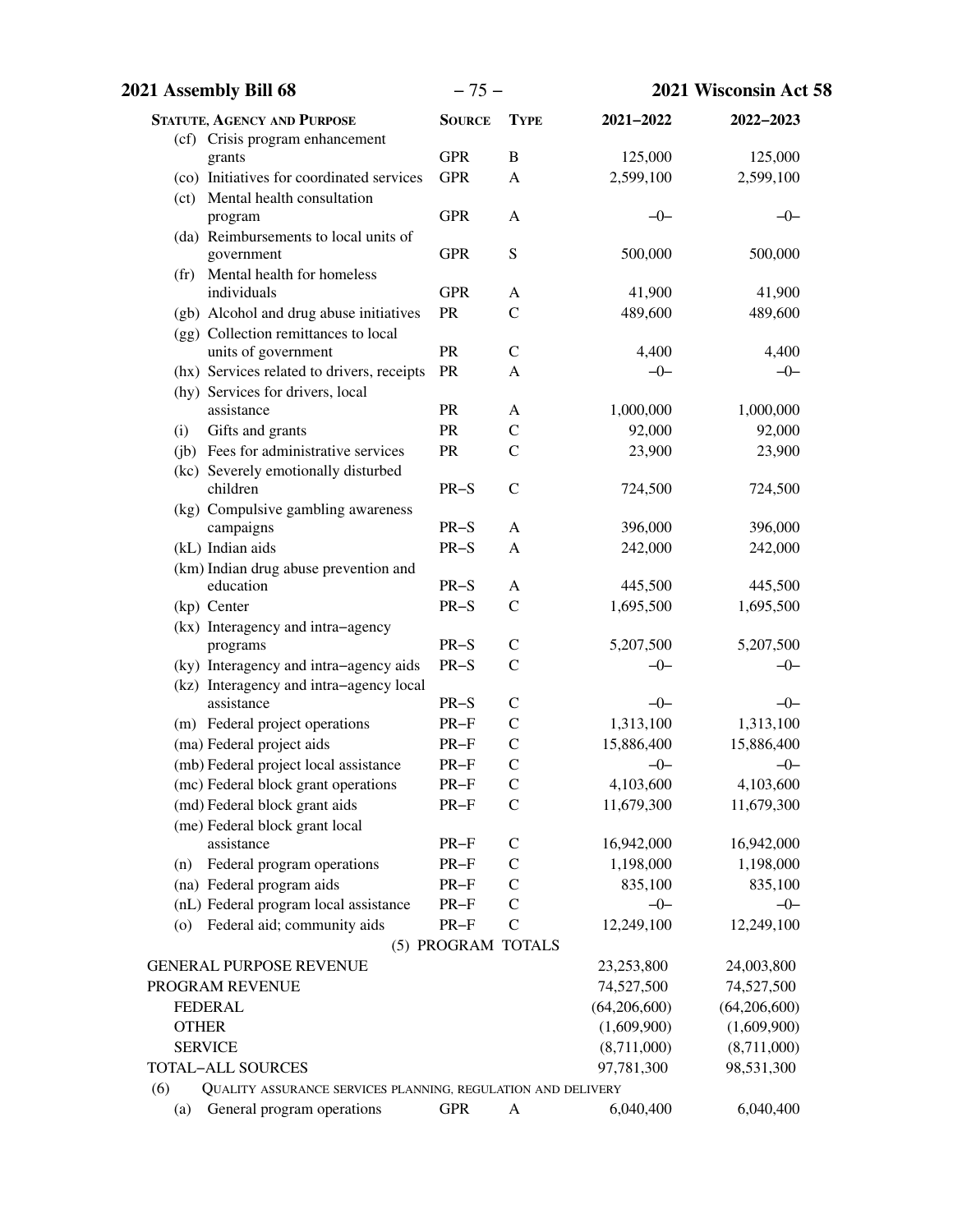| 2021 Wisconsin Act 58                                    | $-76-$             |                |                | 2021 Assembly Bill 68 |
|----------------------------------------------------------|--------------------|----------------|----------------|-----------------------|
| <b>STATUTE, AGENCY AND PURPOSE</b>                       | <b>SOURCE</b>      | <b>TYPE</b>    | 2021-2022      | 2022-2023             |
| (dm) Nursing home monitoring and                         |                    |                |                |                       |
| receivership supplement                                  | <b>GPR</b>         | S              | $-0-$          | $-0-$                 |
| Nursing facility resident protection<br>(g)              | <b>PR</b>          | $\mathcal{C}$  | 2,000,000      | 2,000,000             |
| (ga) Community-based residential                         |                    |                |                |                       |
| facility monitoring and<br>receivership operations       | PR                 | $\mathcal{C}$  | $-0-$          | $-0-$                 |
| Gifts and grants<br>(i)                                  | PR                 | $\mathcal{C}$  | $-0-$          | $-0-$                 |
| (jb) Fees for administrative services                    | PR                 | $\mathcal{C}$  | 222,300        | 222,300               |
| (jm) Licensing and support services                      | PR                 | A              | 6,537,000      | 6,537,000             |
| Nursing home monitoring and<br>(k)                       |                    |                |                |                       |
| receivership operations                                  | <b>PR</b>          | $\mathsf{C}$   | $-0-$          | $-0-$                 |
| (kx) Interagency and intra-agency                        |                    |                |                |                       |
| programs                                                 | $PR-S$             | $\mathcal{C}$  | $-0-$          | $-0-$                 |
| (ky) Interagency and intra-agency aids                   | $PR-S$             | $\mathcal{C}$  | $-0-$          | $-0-$                 |
| (kz) Interagency and intra-agency local                  |                    |                |                |                       |
| assistance                                               | $PR-S$             | $\mathsf{C}$   | $-0-$          | $-0-$                 |
| (m) Federal project operations                           | $PR-F$             | $\mathcal{C}$  | $-0-$          | $-0-$                 |
| (mc) Federal block grant operations                      | $PR-F$             | $\mathcal{C}$  | $-0-$          | $-0-$                 |
| (n) Federal program operations                           | $PR-F$             | $\mathcal{C}$  | 18,102,700     | 18,102,700            |
| (na) Federal program aids                                | $PR-F$             | $\mathcal{C}$  | $-0-$          | $-0-$                 |
| (nL) Federal program local assistance                    | $PR-F$             | $\overline{C}$ | $-0-$          | $-0-$                 |
|                                                          | (6) PROGRAM TOTALS |                |                |                       |
| <b>GENERAL PURPOSE REVENUE</b>                           |                    |                | 6,040,400      | 6,040,400             |
| PROGRAM REVENUE                                          |                    |                | 26,862,000     | 26,862,000            |
| <b>FEDERAL</b>                                           |                    |                | (18, 102, 700) | (18, 102, 700)        |
| <b>OTHER</b>                                             |                    |                | (8,759,300)    | (8,759,300)           |
| <b>SERVICE</b>                                           |                    |                | $(-0-)$        | $(-0-)$               |
| <b>TOTAL-ALL SOURCES</b>                                 |                    |                | 32,902,400     | 32,902,400            |
| (7)<br><b>DISABILITY AND ELDER SERVICES</b>              |                    |                |                |                       |
| Community aids and Medical<br>(b)<br>Assistance payments | <b>GPR</b>         | A              | 207,692,500    | 208,692,500           |
| (bc) Grants for community programs                       | <b>GPR</b>         | A              | 131,200        | 131,200               |
| (bt) Early intervention services for                     |                    |                |                |                       |
| infants and toddlers with                                |                    |                |                |                       |
| disabilities                                             | <b>GPR</b>         | $\mathsf{C}$   | 6,914,000      | 6,914,000             |
| (ky) Interagency and intra-agency aids                   | $PR-S$             | $\mathcal{C}$  | $-0-$          | $-0-$                 |
| (kz) Interagency and intra-agency local                  |                    |                |                |                       |
| assistance                                               | $PR-S$             | $\mathsf{C}$   | 1,257,800      | 1,257,800             |
| (ma) Federal project aids                                | $PR-F$             | $\mathcal{C}$  | 10,500,000     | 10,500,000            |
| (mb) Federal project local assistance                    | $PR-F$             | $\mathcal{C}$  | $-0-$          | $-0-$                 |
| (md) Federal block grant aids                            | $PR-F$             | $\mathsf{C}$   | $-0-$          | $-0-$                 |
| (me) Federal block grant local                           |                    |                |                |                       |
| assistance                                               | $PR-F$             | $\mathsf{C}$   | $-0-$          | $-0-$                 |
| (na) Federal program aids                                | $PR-F$             | $\mathcal{C}$  | 1,000,000      | 1,000,000             |
| (nL) Federal program local assistance                    | $PR-F$             | $\mathbf C$    | 9,500,000      | 9,500,000             |
| Federal aid; community aids<br>(0)                       | $PR-F$             | $\mathcal{C}$  | 42,699,300     | 42,689,100            |
|                                                          | (7) PROGRAM TOTALS |                |                |                       |
| <b>GENERAL PURPOSE REVENUE</b>                           |                    |                | 214,737,700    | 215,737,700           |
| PROGRAM REVENUE                                          |                    |                | 64,957,100     | 64,946,900            |
| <b>FEDERAL</b>                                           |                    |                | (63, 699, 300) | (63, 689, 100)        |
| <b>SERVICE</b>                                           |                    |                | (1,257,800)    | (1,257,800)           |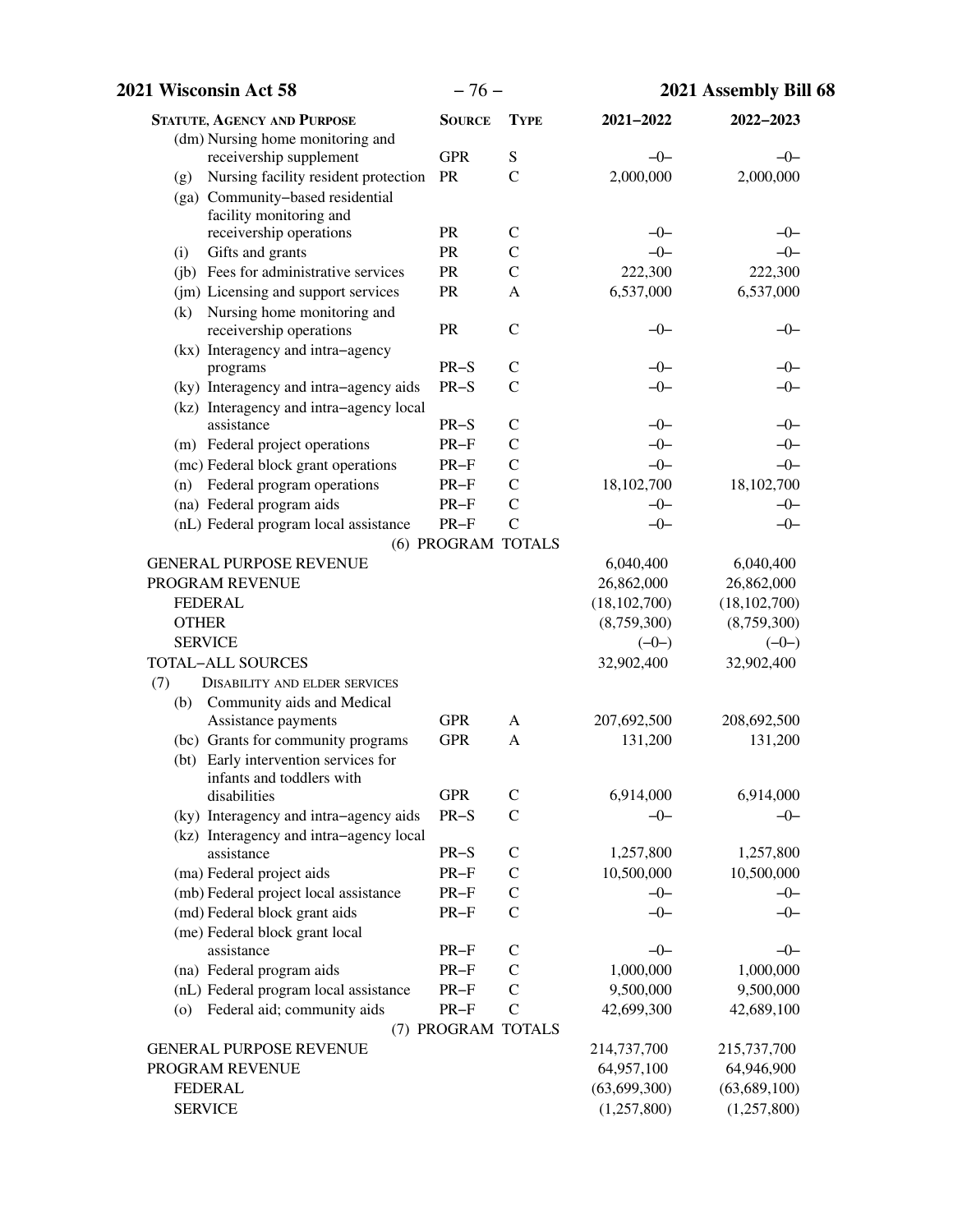| 2021 Assembly Bill 68                             | $-77-$                          |                |                 | 2021 Wisconsin Act 58 |  |
|---------------------------------------------------|---------------------------------|----------------|-----------------|-----------------------|--|
| <b>STATUTE, AGENCY AND PURPOSE</b>                | <b>SOURCE</b>                   | <b>TYPE</b>    | 2021-2022       | 2022-2023             |  |
| <b>TOTAL-ALL SOURCES</b>                          |                                 |                | 279,694,800     | 280,684,600           |  |
| (8)<br><b>GENERAL ADMINISTRATION</b>              |                                 |                |                 |                       |  |
| General program operations<br>(a)                 | <b>GPR</b>                      | A              | 16,880,100      | 16,880,100            |  |
| Inspector general; general<br>(b)                 |                                 |                |                 |                       |  |
| operations                                        | <b>GPR</b>                      | A              | 5,010,400       | 5,010,400             |  |
| Inspector general; local assistance<br>(c)        | <b>GPR</b>                      | A              | 1,000,000       | 1,000,000             |  |
| Gifts and grants<br>(i)                           | PR                              | $\mathcal{C}$  | 10,000          | 10,000                |  |
| Administrative and support<br>(k)                 |                                 |                |                 |                       |  |
| services                                          | $PR-S$                          | A              | 30,522,600      | 30,522,600            |  |
| (kw) Inspector general; interagency and           |                                 |                |                 |                       |  |
| intra-agency programs                             | $PR-S$                          | $\mathcal{C}$  | 1,102,900       | 1,102,900             |  |
| (kx) Interagency and intra-agency                 |                                 |                |                 |                       |  |
| programs                                          | $PR-S$                          | $\mathsf{C}$   | 41,800          | 41,800                |  |
| (ky) Interagency and intra-agency aids            | $PR-S$                          | $\mathbf C$    | 2,000,000       | 2,000,000             |  |
| (kz) Interagency and intra-agency local           |                                 |                |                 |                       |  |
| assistance                                        | $PR-S$                          | $\mathcal{C}$  | -0-             | $-0-$                 |  |
| (m) Federal project operations                    | $PR-F$                          | $\mathsf{C}$   | $-0-$           | $-0-$                 |  |
| (ma) Federal project aids                         | $PR-F$                          | $\mathcal{C}$  | $-0-$           | $-0-$                 |  |
| (mb) Income augmentation services                 |                                 |                |                 |                       |  |
| receipts                                          | $PR-F$                          | $\mathsf{C}$   | 376,100         | 376,100               |  |
| (mc) Federal block grant operations               | $PR-F$                          | $\mathcal{C}$  | 1,474,800       | 1,474,800             |  |
| Reimbursements from<br>(mm)<br>federal government | $PR-F$                          | $\mathsf C$    | $-0-$           | $-0-$                 |  |
| Federal program operations<br>(n)                 | $PR-F$                          | $\mathsf{C}$   | 2,172,800       | 2,172,800             |  |
| Inspector general; federal program<br>(0)         |                                 |                |                 |                       |  |
| local assistance                                  | $PR-F$                          | $\mathcal{C}$  | 1,350,000       | 1,350,000             |  |
| Inspector general; federal program<br>(p)         |                                 |                |                 |                       |  |
| operations                                        | $PR-F$                          | $\mathcal{C}$  | 8,966,000       | 8,966,000             |  |
| (pz) Indirect cost reimbursements                 | $PR-F$                          | $\overline{C}$ | 4,867,000       | 4,606,700             |  |
|                                                   | (8) PROGRAM TOTALS              |                |                 |                       |  |
| <b>GENERAL PURPOSE REVENUE</b>                    |                                 |                | 22,890,500      | 22,890,500            |  |
| PROGRAM REVENUE                                   |                                 |                | 52,884,000      | 52,623,700            |  |
| <b>FEDERAL</b>                                    |                                 |                | (19,206,700)    | (18,946,400)          |  |
| <b>OTHER</b>                                      |                                 |                | (10,000)        | (10,000)              |  |
| <b>SERVICE</b>                                    |                                 |                | (33,667,300)    | (33,667,300)          |  |
| <b>TOTAL-ALL SOURCES</b>                          |                                 |                | 75,774,500      | 75,514,200            |  |
|                                                   | <b>20.435 DEPARTMENT TOTALS</b> |                |                 |                       |  |
| <b>GENERAL PURPOSE REVENUE</b>                    |                                 |                | 4,426,862,700   | 4,432,714,200         |  |
| PROGRAM REVENUE                                   |                                 |                | 9,744,395,300   | 9,531,536,900         |  |
| <b>FEDERAL</b>                                    |                                 |                | (7,958,625,500) | (7,715,191,400)       |  |
| <b>OTHER</b>                                      |                                 |                | (1,669,822,200) | (1,700,106,800)       |  |
| <b>SERVICE</b>                                    |                                 |                | (115, 947, 600) | (116, 238, 700)       |  |
| <b>SEGREGATED REVENUE</b>                         |                                 |                | 859,977,400     | 1,152,659,500         |  |
| <b>OTHER</b>                                      |                                 |                | (859, 977, 400) | (1,152,659,500)       |  |
| <b>TOTAL-ALL SOURCES</b>                          |                                 |                | 15,031,235,400  | 15,116,910,600        |  |
| 20.437 Children and Families, Department of       |                                 |                |                 |                       |  |
| (1)<br>CHILDREN AND FAMILY SERVICES               |                                 |                |                 |                       |  |
| General program operations<br>(a)                 | <b>GPR</b>                      | A              | 12,487,600      | 13,005,400            |  |
| (ab) Child abuse and neglect                      |                                 |                |                 |                       |  |
| prevention grants                                 | <b>GPR</b>                      | A              | 1,985,700       | 1,985,700             |  |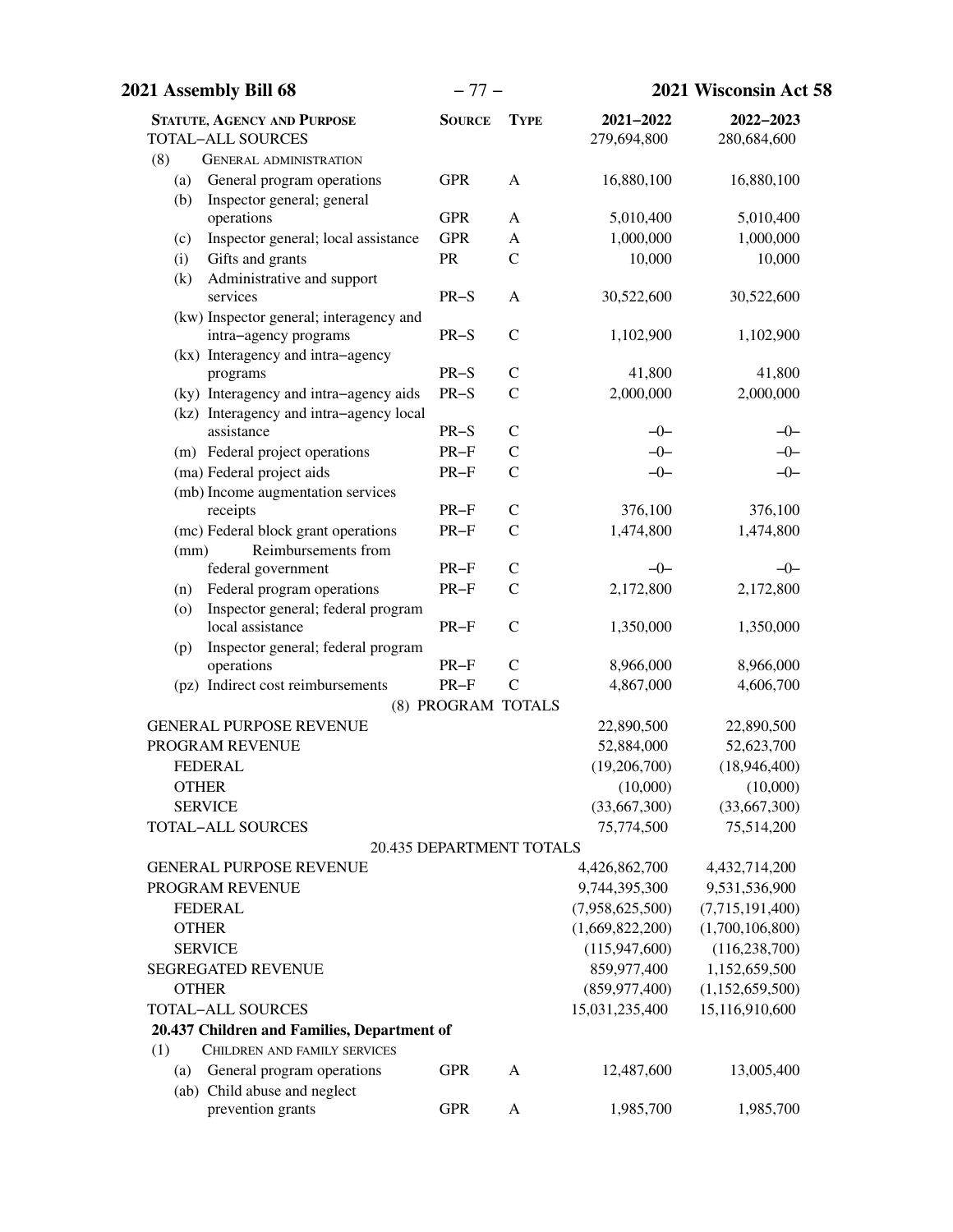| 2021 Wisconsin Act 58                                                | $-78-$        |                  |                      | 2021 Assembly Bill 68 |
|----------------------------------------------------------------------|---------------|------------------|----------------------|-----------------------|
| <b>STATUTE, AGENCY AND PURPOSE</b>                                   | <b>SOURCE</b> | <b>TYPE</b>      | $2021 - 2022$        | 2022-2023             |
| (ac) Child abuse and neglect                                         |               |                  |                      |                       |
| prevention technical assistance                                      | <b>GPR</b>    | A                | $-0-$                | $-0-$                 |
| (b) Children and family aids payments                                | <b>GPR</b>    | $\mathbf{A}$     | 45,686,800           | 45,692,500            |
| (bc) Grants for children <sup>[2]</sup> s community                  | <b>GPR</b>    |                  |                      |                       |
| programs<br>(bf) Family and juvenile treatment                       |               | A                | 575,200              | 575,200               |
| court grants                                                         | <b>GPR</b>    | A                | 250,000              | 250,000               |
| (bg) Grants to support foster parents                                |               |                  |                      |                       |
| and children                                                         | <b>GPR</b>    | A                | 400,000              | 400,000               |
| (cd) Domestic abuse grants                                           | <b>GPR</b>    | A                | 12,434,600           | 12,434,600            |
| (cf) Foster parent insurance and                                     |               |                  |                      |                       |
| liability                                                            | <b>GPR</b>    | $\mathbf{A}$     | 59,400               | 59,400                |
| (cj) Community youth and family aids                                 | <b>GPR</b>    | A                | 93,305,700           | 93,305,700            |
| (ck) Community youth and family aids;                                |               |                  |                      |                       |
| bonus for county facilities                                          | <b>GPR</b>    | A                | $-0-$                | $-0-$                 |
| (cm) Community intervention program                                  | <b>GPR</b>    | A                | 3,712,500            | 3,712,500             |
| (cw) Milwaukee child welfare services;<br>general program operations | <b>GPR</b>    | $\mathbf{A}$     | 20,254,400           | 20,254,400            |
| (cx) Child welfare services; aids                                    | <b>GPR</b>    | A                | 68,741,600           | 70,776,700            |
| (dd) State out-of-home care and                                      |               |                  |                      |                       |
| adoption services                                                    | <b>GPR</b>    | A                | 52,462,100           | 53,939,700            |
| (dg) State adoption information                                      |               |                  |                      |                       |
| exchange and state adoption center                                   | <b>GPR</b>    | A                | 169,600              | 169,600               |
| Services for sex-trafficking<br>(e)                                  |               |                  |                      |                       |
| victims                                                              | <b>GPR</b>    | $\, {\bf B}$     | 3,000,000            | 3,000,000             |
| (eg) Brighter futures initiative                                     | <b>GPR</b>    | $\mathbf{A}$     | 864,900              | 864,900               |
| (er) Grants for services for homeless                                |               |                  |                      |                       |
| and runaway youth                                                    | <b>GPR</b>    | A                | 400,000              | 400,000               |
| Second-chance homes<br>(f)                                           | <b>GPR</b>    | A                | $-0-$                | $-0-$                 |
| (gg) Collection remittances to local<br>units of government          | PR            | $\mathcal{C}$    | $-0-$                | $-0-$                 |
| (gx) Milwaukee child welfare services;                               |               |                  |                      |                       |
| collections                                                          | PR            | $\mathcal{C}$    | 3,500,000            | 3,500,000             |
| (hh) Domestic abuse surcharge grants                                 | PR            | $\mathbf C$      | 600,000              | 600,000               |
| (i)<br>Gifts and grants                                              | PR            | $\mathcal{C}$    | 5,000                | 5,000                 |
| Statewide automated child welfare<br>(i)                             |               |                  |                      |                       |
| information system receipts                                          | PR            | C                | 581,300              | 581,300               |
| (jb) Fees for administrative services                                | PR            | $\mathcal{C}$    | 78,000               | 78,000                |
| Searches for birth parents and<br>(jj)                               |               |                  |                      |                       |
| adoption record information;                                         |               |                  |                      |                       |
| foreign adoptions                                                    | PR<br>PR      | A<br>$\mathbf C$ | 109,600              | 109,600               |
| (jm) Licensing activities<br>Tribal family services grants           | $PR-S$        | A                | 109,200<br>1,867,500 | 109,200<br>1,867,500  |
| (i)<br>(kb) Interagency aids; grants for youth                       |               |                  |                      |                       |
| services                                                             | $PR-S$        | $\mathcal{C}$    | 865,000              | 865,000               |
| (km) Interagency and intra-agency aids;                              |               |                  |                      |                       |
| children and family aids; local                                      |               |                  |                      |                       |
| assistance                                                           | $PR-S$        | $\mathcal{C}$    | 7,256,100            | 7,256,100             |
| (kw) Interagency and intra-agency aids;                              |               |                  |                      |                       |
| Milwaukee child welfare services                                     | $PR-S$        | A                | 20,101,300           | 20,101,300            |
| (kx) Interagency and intra-agency                                    |               |                  |                      |                       |
| programs                                                             | $PR-S$        | ${\bf C}$        | 3,222,300            | 3,222,300             |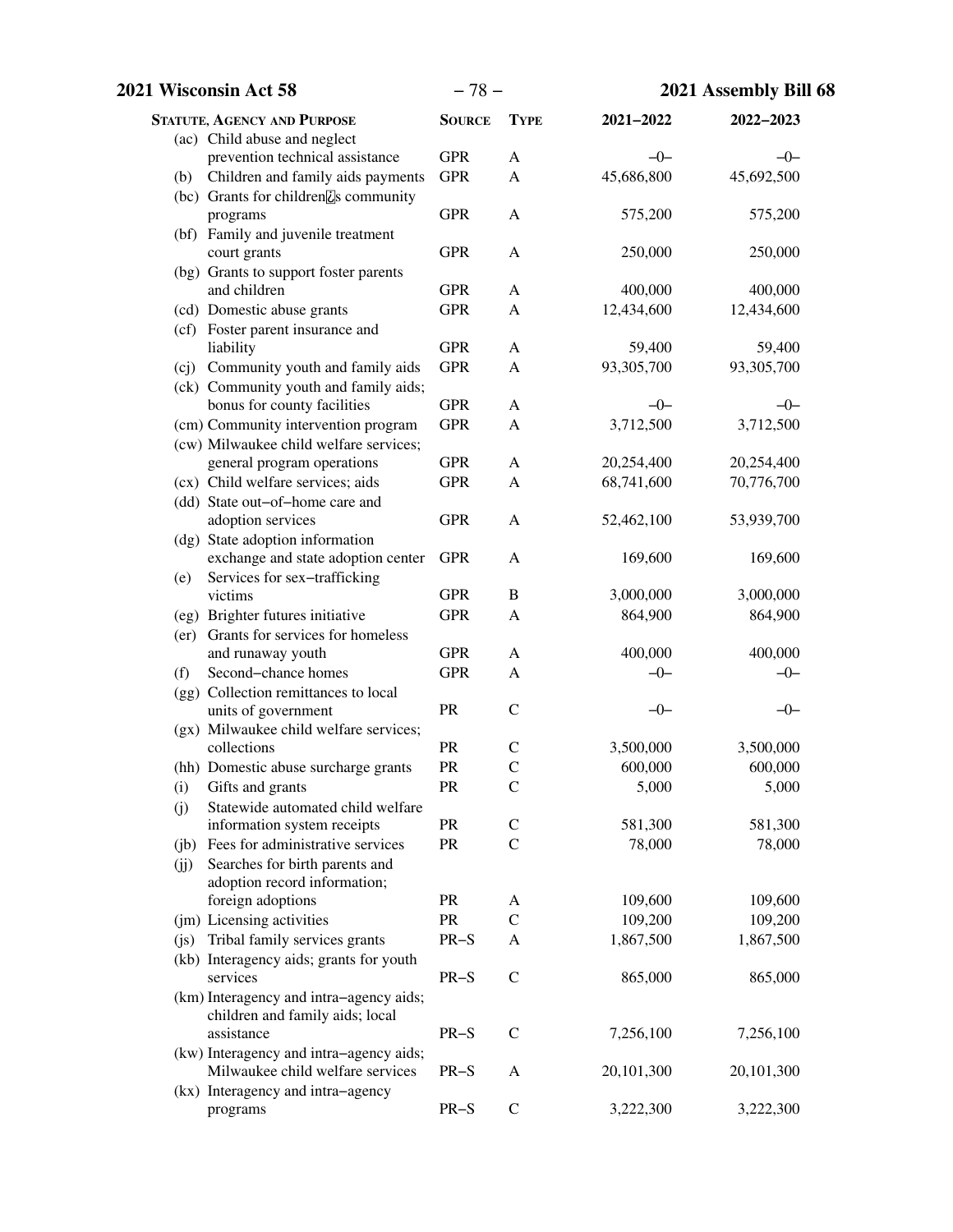| 2021 Assembly Bill 68                                                             | $-79-$             |               |                 | 2021 Wisconsin Act 58 |
|-----------------------------------------------------------------------------------|--------------------|---------------|-----------------|-----------------------|
| <b>STATUTE, AGENCY AND PURPOSE</b>                                                | <b>SOURCE</b>      | <b>TYPE</b>   | 2021-2022       | 2022-2023             |
| (ky) Interagency and intra-agency aids<br>(kz) Interagency and intra-agency aids; | $PR-S$             | $\mathcal{C}$ | 3,290,100       | 3,290,100             |
| tribal placements and                                                             |                    |               |                 |                       |
| guardianships                                                                     | $PR-S$             | A             | 717,500         | 717,500               |
| (m) Federal project operations                                                    | $PR-F$             | $\mathbf C$   | 1,223,800       | 1,223,800             |
| (ma) Federal project aids                                                         | $PR-F$             | $\mathbf C$   | 3,843,300       | 3,843,300             |
| (mb) Federal project local assistance                                             | $PR-F$             | $\mathsf{C}$  | $-0-$           | $-0-$                 |
| (mc) Federal block grant operations                                               | $PR-F$             | $\mathcal{C}$ | $-0-$           | $-0-$                 |
| (md) Federal block grant aids                                                     | $PR-F$             | $\mathcal{C}$ | $-0-$           | $-0-$                 |
| Federal aid; Milwaukee<br>(mw)                                                    |                    |               |                 |                       |
| child welfare services general                                                    |                    |               |                 |                       |
| program operations                                                                | $PR-F$             | $\mathcal{C}$ | 4,328,500       | 4,328,500             |
| (mx) Federal aid; Milwaukee child                                                 |                    |               |                 |                       |
| welfare services aids                                                             | $PR-F$             | $\mathcal{C}$ | 18,089,400      | 17,034,300            |
| (n) Federal program operations                                                    | $PR-F$             | $\mathcal{C}$ | 12,274,600      | 12,274,600            |
| (na) Federal program aids                                                         | $PR-F$             | $\mathbf C$   | 12,264,400      | 12,264,400            |
| (nL) Federal program local assistance<br>(o) Federal aid; children, youth, and    | $PR-F$             | $\mathcal{C}$ | 16,907,600      | 16,967,600            |
| family aids                                                                       | $PR-F$             | $\mathcal{C}$ | 50,387,100      | 50,390,000            |
| (pd) Federal aid; state out-of-home                                               |                    |               |                 |                       |
| care and adoption services                                                        | $PR-F$             | $\mathcal{C}$ | 50,593,700      | 51,789,200            |
| (pm) Federal aid; adoption incentive                                              |                    |               |                 |                       |
| payments                                                                          | $PR-F$             | $\mathcal{C}$ | 400,000         | 400,000               |
|                                                                                   | (1) PROGRAM TOTALS |               |                 |                       |
| <b>GENERAL PURPOSE REVENUE</b>                                                    |                    |               | 316,790,100     | 320,826,300           |
| PROGRAM REVENUE                                                                   |                    |               | 212,615,300     | 212,818,600           |
| <b>FEDERAL</b>                                                                    |                    |               | (170, 312, 400) | (170, 515, 700)       |
| <b>OTHER</b>                                                                      |                    |               | (4,983,100)     | (4,983,100)           |
| <b>SERVICE</b>                                                                    |                    |               | (37,319,800)    | (37,319,800)          |
| TOTAL-ALL SOURCES                                                                 |                    |               | 529,405,400     | 533,644,900           |
| (2)<br><b>ECONOMIC SUPPORT</b>                                                    |                    |               |                 |                       |
| General program operations<br>(a)                                                 | <b>GPR</b>         | A             | 4,418,400       | 4,418,400             |
| (bc) Child support local assistance                                               | <b>GPR</b>         | $\mathcal{C}$ | 10,760,000      | 10,760,000            |
| (cm) Wisconsin works child care                                                   | <b>GPR</b>         | A             | 28,849,400      | 28,849,400            |
| (dz) Temporary Assistance for Needy                                               |                    |               |                 |                       |
| Families programs; maintenance<br>of effort                                       | <b>GPR</b>         | A             | 131,077,000     | 131,077,000           |
| Incentive payments for identifying<br>(e)                                         |                    |               |                 |                       |
| children with health insurance                                                    | <b>GPR</b>         | A             | 300,000         | 300,000               |
| (em) Drug testing and treatment costs                                             | <b>GPR</b>         | A             | 250,000         | 250,000               |
| Emergency Shelter of the Fox<br>(f)                                               |                    |               |                 |                       |
| Valley                                                                            | <b>GPR</b>         | A             | 50,000          | 50,000                |
| Skills enhancement grants<br>(f <sub>r</sub> )                                    | <b>GPR</b>         | A             | 250,000         | 250,000               |
| Gifts and grants<br>(i)                                                           | PR                 | $\mathsf{C}$  | 2,500           | 2,500                 |
| Child support state operations -<br>(ia)                                          |                    |               |                 |                       |
| fees, reimbursements, and                                                         |                    |               |                 |                       |
| collections                                                                       | PR                 | C             | 19,405,900      | 19,405,900            |
| (jb) Fees for administrative services                                             | <b>PR</b>          | $\mathsf{C}$  | 725,000         | 725,000               |
| (jL) Job access loan repayments                                                   | PR                 | $\mathcal{C}$ | 610,200         | 610,200               |
| (jm) Child care worker background                                                 |                    |               |                 |                       |
| check                                                                             | PR                 | $\mathbf C$   | $-0-$           | $-0-$                 |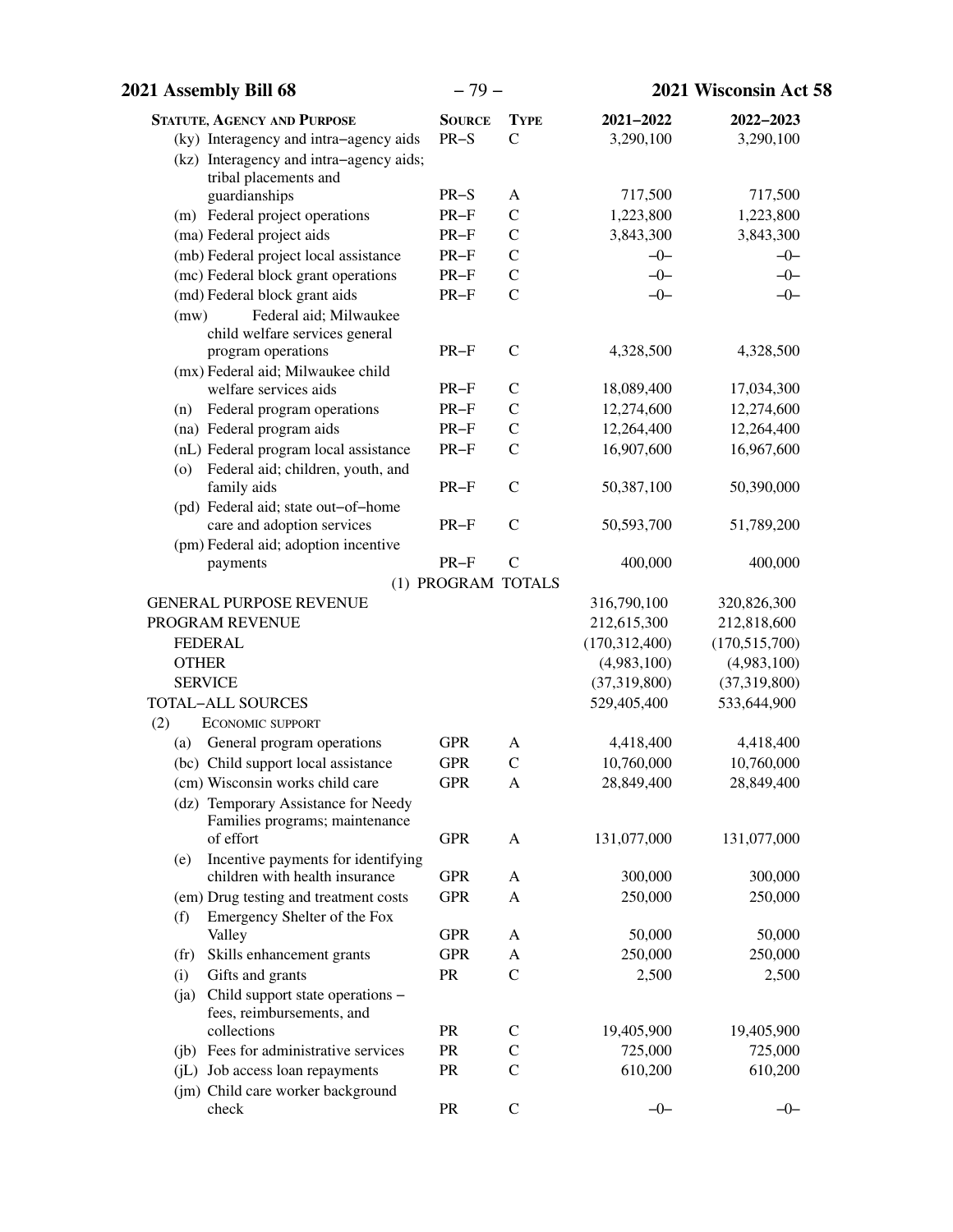| $-80-$<br>2021 Wisconsin Act 58                                         |                    |               | 2021 Assembly Bill 68 |                 |  |
|-------------------------------------------------------------------------|--------------------|---------------|-----------------------|-----------------|--|
| <b>STATUTE, AGENCY AND PURPOSE</b>                                      | <b>SOURCE</b>      | <b>TYPE</b>   | 2021-2022             | 2022-2023       |  |
| (jn) Child care licensing and                                           |                    |               |                       |                 |  |
| certification activities                                                | PR                 | $\mathcal{C}$ | 1,500,000             | 1,500,000       |  |
| Child support transfers<br>(k)                                          | $PR-S$             | $\mathcal{C}$ | 7,141,000             | 7,141,000       |  |
| (kx) Interagency and intra-agency                                       |                    |               |                       |                 |  |
| programs                                                                | $PR-S$             | $\mathcal{C}$ | 4,569,000             | 4,569,000       |  |
| (L) Public assistance overpayment<br>recovery, fraud investigation, and |                    |               |                       |                 |  |
| error reduction                                                         | PR                 | $\mathbf C$   | 160,600               | 160,600         |  |
| (ma) Federal project activities and                                     |                    |               |                       |                 |  |
| administration                                                          | $PR-F$             | $\mathcal{C}$ | 1,323,700             | 1,323,700       |  |
| (mc) Federal block grant operations                                     | $PR-F$             | A             | 57,393,900            | 57,330,400      |  |
| (md) Federal block grant aids                                           | $PR-F$             | A             | 463,598,400           | 475,904,900     |  |
| (me) Child care and temporary                                           |                    |               |                       |                 |  |
| assistance overpayment recovery                                         | $PR-F$             | $\mathcal{C}$ | 4,287,600             | 4,287,600       |  |
| (mg) Community services block grant;                                    |                    |               |                       |                 |  |
| federal funds                                                           | $PR-F$             | $\mathcal{C}$ | 8,674,000             | 8,674,000       |  |
| Reimbursements from<br>(mm)                                             |                    |               |                       |                 |  |
| federal government                                                      | $PR-F$             | $\mathcal{C}$ | $-0-$                 | $-0-$           |  |
| Child support state operations;<br>(n)<br>federal funds                 | $PR-F$             | $\mathcal{C}$ | 18,708,500            | 18,708,500      |  |
| (nL) Child support local assistance;                                    |                    |               |                       |                 |  |
| federal funds                                                           | $PR-F$             | $\mathsf{C}$  | 74,725,600            | 74,725,600      |  |
| (om) Refugee assistance; federal funds                                  | $PR-F$             | $\mathcal{C}$ | 6,802,900             | 6,802,900       |  |
| Centralized support receipt and<br>(q)                                  |                    |               |                       |                 |  |
| disbursement; interest                                                  | <b>SEG</b>         | S             | 35,000                | 35,000          |  |
| (qm) Child support state operations and                                 |                    |               |                       |                 |  |
| reimbursement for claims and                                            |                    |               |                       |                 |  |
| expenses; unclaimed payments                                            | <b>SEG</b>         | ${\bf S}$     | 100,000               | 100,000         |  |
| Economic support – public<br>(s)<br>benefits                            | <b>SEG</b>         | A             |                       |                 |  |
|                                                                         | (2) PROGRAM TOTALS |               | 9,139,700             | 9,139,700       |  |
| <b>GENERAL PURPOSE REVENUE</b>                                          |                    |               | 175,954,800           | 175,954,800     |  |
| PROGRAM REVENUE                                                         |                    |               | 669,628,800           | 681,871,800     |  |
| <b>FEDERAL</b>                                                          |                    |               | (635,514,600)         | (647, 757, 600) |  |
| <b>OTHER</b>                                                            |                    |               | (22, 404, 200)        | (22, 404, 200)  |  |
| <b>SERVICE</b>                                                          |                    |               | (11,710,000)          | (11,710,000)    |  |
| SEGREGATED REVENUE                                                      |                    |               | 9,274,700             | 9,274,700       |  |
| <b>OTHER</b>                                                            |                    |               | (9,274,700)           | (9,274,700)     |  |
| <b>TOTAL-ALL SOURCES</b>                                                |                    |               | 854,858,300           | 867,101,300     |  |
| (3)<br><b>GENERAL ADMINISTRATION</b>                                    |                    |               |                       |                 |  |
| General program operations<br>(a)                                       | <b>GPR</b>         | A             | 2,018,900             | 2,018,900       |  |
| Gifts and grants<br>(i)                                                 | PR                 | $\mathsf{C}$  | 5,000                 | 5,000           |  |
| (jb) Fees for administrative services                                   | PR                 | $\mathcal{C}$ | $-0-$                 | $-0-$           |  |
| Administrative and support<br>(k)                                       |                    |               |                       |                 |  |
| services                                                                | $PR-S$             | A             | 25,455,700            | 25,455,700      |  |
| (kp) Interagency and intra-agency aids;                                 |                    |               |                       |                 |  |
| income augmentation services                                            |                    |               | $-0-$                 | $-0-$           |  |
| receipts                                                                | $PR-S$             | $\mathsf{C}$  |                       |                 |  |
| (kx) Interagency and intra-agency<br>programs                           | $PR-S$             | $\mathsf{C}$  | 17,986,400            | 17,986,400      |  |
| (ky) Interagency and intra-agency aids                                  | $PR-S$             | $\mathcal{C}$ | $-0-$                 | $-0-$           |  |
|                                                                         |                    |               |                       |                 |  |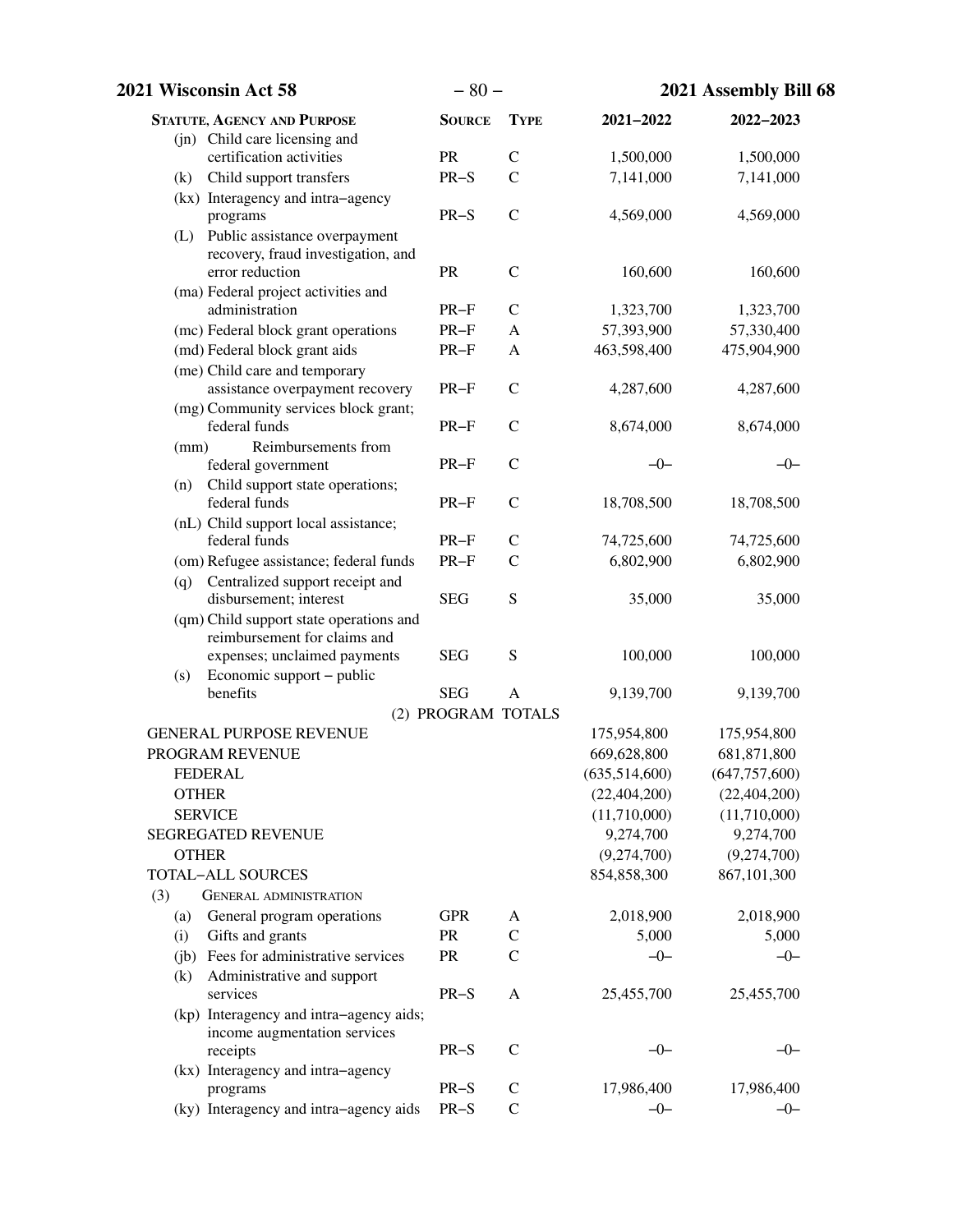| 2021 Assembly Bill 68                                    | $-81-$                       |                                |                 | 2021 Wisconsin Act 58 |
|----------------------------------------------------------|------------------------------|--------------------------------|-----------------|-----------------------|
| <b>STATUTE, AGENCY AND PURPOSE</b>                       | <b>SOURCE</b>                | <b>TYPE</b>                    | 2021-2022       | 2022-2023             |
| (kz) Interagency and intra-agency local                  |                              |                                |                 |                       |
| assistance                                               | $PR-S$                       | $\mathcal{C}$                  | $-0-$           | $-0-$                 |
| (mc) Federal block grant operations                      | $PR-F$                       | $\mathsf{C}$                   | $-0-$           | $-0-$                 |
| (md) Federal block grant aids                            | $PR-F$                       | $\mathcal{C}$                  | $-0-$           | $-0-$                 |
| (mf) Federal economic stimulus funds                     | $PR-F$                       | $\mathcal{C}$                  | $-0-$           | $-0-$                 |
| Reimbursements from<br>(mm)                              |                              |                                |                 |                       |
| federal government                                       | $PR-F$                       | $\mathcal{C}$                  | $-0-$           | $-0-$                 |
| Federal project activities<br>(n)                        | $PR-F$                       | $\mathcal{C}$<br>$\mathcal{C}$ | $-0-$           | $-0-$                 |
| (pz) Indirect cost reimbursements                        | $PR-F$<br>(3) PROGRAM TOTALS |                                | $-0-$           | $-0-$                 |
| <b>GENERAL PURPOSE REVENUE</b>                           |                              |                                | 2,018,900       | 2,018,900             |
| PROGRAM REVENUE                                          |                              |                                | 43,447,100      | 43,447,100            |
| <b>FEDERAL</b>                                           |                              |                                | $(-0-)$         | $(-0-)$               |
| <b>OTHER</b>                                             |                              |                                | (5,000)         | (5,000)               |
| <b>SERVICE</b>                                           |                              |                                | (43, 442, 100)  | (43, 442, 100)        |
| <b>TOTAL-ALL SOURCES</b>                                 |                              |                                | 45,466,000      | 45,466,000            |
|                                                          | 20.437 DEPARTMENT TOTALS     |                                |                 |                       |
| <b>GENERAL PURPOSE REVENUE</b>                           |                              |                                | 494,763,800     | 498,800,000           |
| PROGRAM REVENUE                                          |                              |                                | 925,691,200     | 938,137,500           |
| <b>FEDERAL</b>                                           |                              |                                | (805, 827, 000) | (818, 273, 300)       |
| <b>OTHER</b>                                             |                              |                                | (27, 392, 300)  | (27, 392, 300)        |
| <b>SERVICE</b>                                           |                              |                                | (92, 471, 900)  | (92, 471, 900)        |
| <b>SEGREGATED REVENUE</b>                                |                              |                                | 9,274,700       | 9,274,700             |
| <b>OTHER</b>                                             |                              |                                | (9,274,700)     | (9,274,700)           |
| <b>TOTAL-ALL SOURCES</b>                                 |                              |                                | 1,429,729,700   | 1,446,212,200         |
| 20.438 Board for People with Developmental Disabilities  |                              |                                |                 |                       |
| (1)<br><b>DEVELOPMENTAL DISABILITIES</b>                 |                              |                                |                 |                       |
| General program operations<br>(a)                        | <b>GPR</b>                   | A                              | 129,000         | 129,000               |
| Program services<br>(h)                                  | PR                           | $\mathsf{C}$                   | $-0-$           | $-0-$                 |
| Gifts and grants<br>(i)                                  | PR                           | $\mathcal{C}$                  | $-0-$           | $-0-$                 |
| (mc) Federal project operations                          | $PR-F$                       | $\mathcal{C}$                  | 1,098,700       | 1,024,800             |
| (md) Federal project aids                                | $PR-F$                       | $\mathcal{C}$                  | 543,600         | 543,600               |
|                                                          | (1) PROGRAM TOTALS           |                                |                 |                       |
| <b>GENERAL PURPOSE REVENUE</b>                           |                              |                                | 129,000         | 129,000               |
| PROGRAM REVENUE                                          |                              |                                | 1,642,300       | 1,568,400             |
| <b>FEDERAL</b>                                           |                              |                                | (1,642,300)     | (1,568,400)           |
| <b>OTHER</b>                                             |                              |                                | $(-0-)$         | $(-0-)$               |
| TOTAL-ALL SOURCES                                        |                              |                                | 1,771,300       | 1,697,400             |
| GENERAL PURPOSE REVENUE                                  | 20.438 DEPARTMENT TOTALS     |                                | 129,000         | 129,000               |
| PROGRAM REVENUE                                          |                              |                                | 1,642,300       | 1,568,400             |
| <b>FEDERAL</b>                                           |                              |                                | (1,642,300)     | (1,568,400)           |
| <b>OTHER</b>                                             |                              |                                | $(-0-)$         | $(-0-)$               |
| <b>TOTAL-ALL SOURCES</b>                                 |                              |                                | 1,771,300       | 1,697,400             |
| 20.440 Health and Educational Facilities Authority       |                              |                                |                 |                       |
| CONSTRUCTION OF HEALTH AND EDUCATIONAL FACILITIES<br>(1) |                              |                                |                 |                       |
| (a) General program operations                           | <b>GPR</b>                   | $\mathcal{C}$                  | $-0-$           | $-0-$                 |
|                                                          | (1) PROGRAM TOTALS           |                                |                 |                       |
| <b>GENERAL PURPOSE REVENUE</b>                           |                              |                                | $-0-$           | $-0-$                 |
| <b>TOTAL-ALL SOURCES</b>                                 |                              |                                | $-0-$           | $-0-$                 |
| (2)<br>RURAL HOSPITAL LOAN GUARANTEE                     |                              |                                |                 |                       |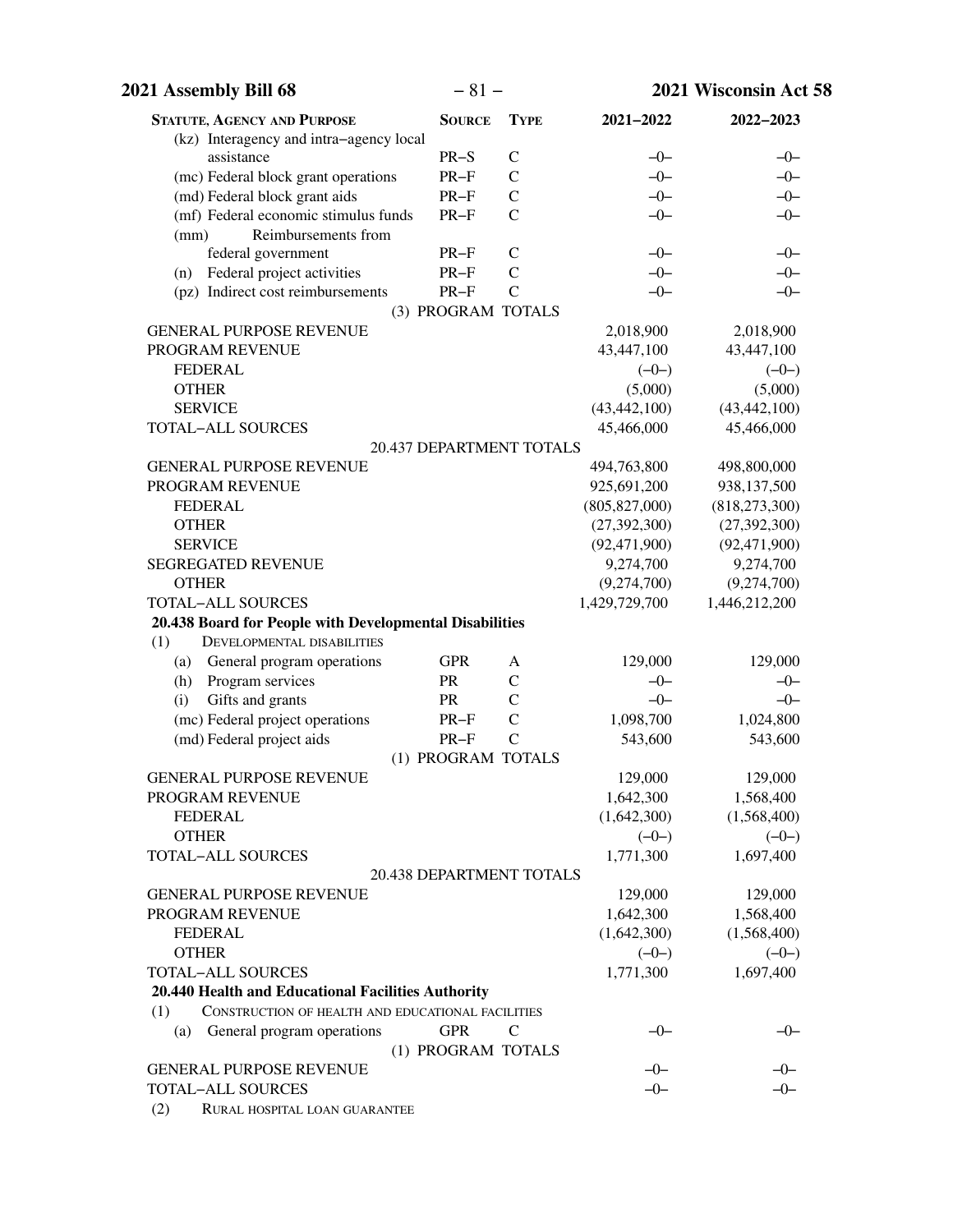| 2021 Wisconsin Act 58                                                | $-82-$        |                          |               | 2021 Assembly Bill 68 |
|----------------------------------------------------------------------|---------------|--------------------------|---------------|-----------------------|
| <b>STATUTE, AGENCY AND PURPOSE</b>                                   | <b>SOURCE</b> | <b>TYPE</b>              | $2021 - 2022$ | 2022-2023             |
| Rural assistance loan fund<br>(a)                                    | <b>GPR</b>    | $\mathcal{C}$            | $-0-$         | $-0-$                 |
|                                                                      |               | (2) PROGRAM TOTALS       |               |                       |
| <b>GENERAL PURPOSE REVENUE</b>                                       |               |                          | $-0-$         | $-0-$                 |
| <b>TOTAL-ALL SOURCES</b>                                             |               |                          | $-0-$         | $-0-$                 |
|                                                                      |               | 20.440 DEPARTMENT TOTALS |               |                       |
| <b>GENERAL PURPOSE REVENUE</b>                                       |               |                          | $-0-$         | $-0-$                 |
| <b>TOTAL-ALL SOURCES</b>                                             |               |                          | $-0-$         | $-0-$                 |
| 20.445 Workforce Development, Department of                          |               |                          |               |                       |
| <b>WORKFORCE DEVELOPMENT</b><br>(1)                                  |               |                          |               |                       |
| General program operations<br>(a)                                    | <b>GPR</b>    | A                        | 8,955,200     | 8,955,200             |
| (aa) Special death benefit                                           | <b>GPR</b>    | S                        | 525,000       | 525,000               |
| (aL) Unemployment insurance<br>administration; controlled            |               |                          |               |                       |
| substances testing and treatment                                     | <b>GPR</b>    | B                        | 250,000       | 250,000               |
| (b) Workforce training; programs,<br>grants, services, and contracts | <b>GPR</b>    | A                        | 6,250,000     | 6,250,000             |
| (bg) Worker training and employment                                  |               |                          |               |                       |
| program                                                              | <b>GPR</b>    | $\mathsf{C}$             | $-0-$         | $-0-$                 |
| (bm) Workforce training; administration                              | <b>GPR</b>    | B                        | 3,652,800     | 3,652,800             |
| (bt) Workforce development; grants for                               |               |                          |               |                       |
| teacher training and recruitment                                     | <b>GPR</b>    | $\, {\bf B}$             | 500,000       | 500,000               |
| (bz) Career and technical education                                  |               |                          |               |                       |
| incentive grants                                                     | <b>GPR</b>    | A                        | 6,500,000     | 6,500,000             |
| Career and technical education<br>(c)                                |               |                          |               |                       |
| completion awards                                                    | <b>GPR</b>    | S                        | 51,500        | 51,500                |
| (cg) Technical education equipment<br>grants                         | <b>GPR</b>    | A                        | 1,000,000     | 1,000,000             |
| (cr) State supplement to employment                                  |               |                          |               |                       |
| opportunity demonstration projects                                   | <b>GPR</b>    | A                        | 200,600       | 200,600               |
| Reimbursement for tuition<br>(d)                                     |               |                          |               |                       |
| payments                                                             | <b>GPR</b>    | A                        | 478,500       | 478,500               |
| (dg) Teacher development program                                     |               |                          |               |                       |
| grants                                                               | <b>GPR</b>    | A                        | $-0-$         | $-0-$                 |
| (dr) Apprenticeship programs                                         | <b>GPR</b>    | A                        | 500,000       | 500,000               |
| (e) Local youth apprenticeship grants                                | <b>GPR</b>    | $\mathcal{C}$            | 6,000,000     | 6,000,000             |
| Death and disability benefit<br>(f)                                  |               |                          |               |                       |
| payments; public insurrections                                       | <b>GPR</b>    | ${\bf S}$                | $-0-$         | $-0-$                 |
| (fg) Employment transit assistance                                   | <b>GPR</b>    | A                        | 464,800       | 464,800               |
| grants<br>(fm) Youth summer jobs program                             | <b>GPR</b>    | A                        | 422,400       | 422,400               |
| Gifts and grants<br>(g)                                              | PR            | $\mathbf C$              | $-0-$         | $-0-$                 |
| (ga) Auxiliary services                                              | PR            | $\mathcal{C}$            | 377,100       | 377,100               |
| (gb) Local agreements                                                | PR            | $\mathsf{C}$             | 264,500       | 264,500               |
| (gc) Unemployment administration                                     | PR            | $\mathsf{C}$             | $-0-$         | $-0-$                 |
| (gd) Unemployment interest and                                       |               |                          |               |                       |
| penalty payments                                                     | PR            | $\mathcal{C}$            | 1,916,200     | 1,916,200             |
| (gg) Unemployment information                                        |               |                          |               |                       |
| technology systems; interest and                                     |               |                          |               |                       |
| penalties                                                            | <b>PR</b>     | $\mathbf C$              | —()—          | –0–                   |
| (gh) Unemployment information                                        |               |                          |               |                       |
| technology systems; assessments                                      | PR            | $\mathbf C$              | $-0-$         | $-0-$                 |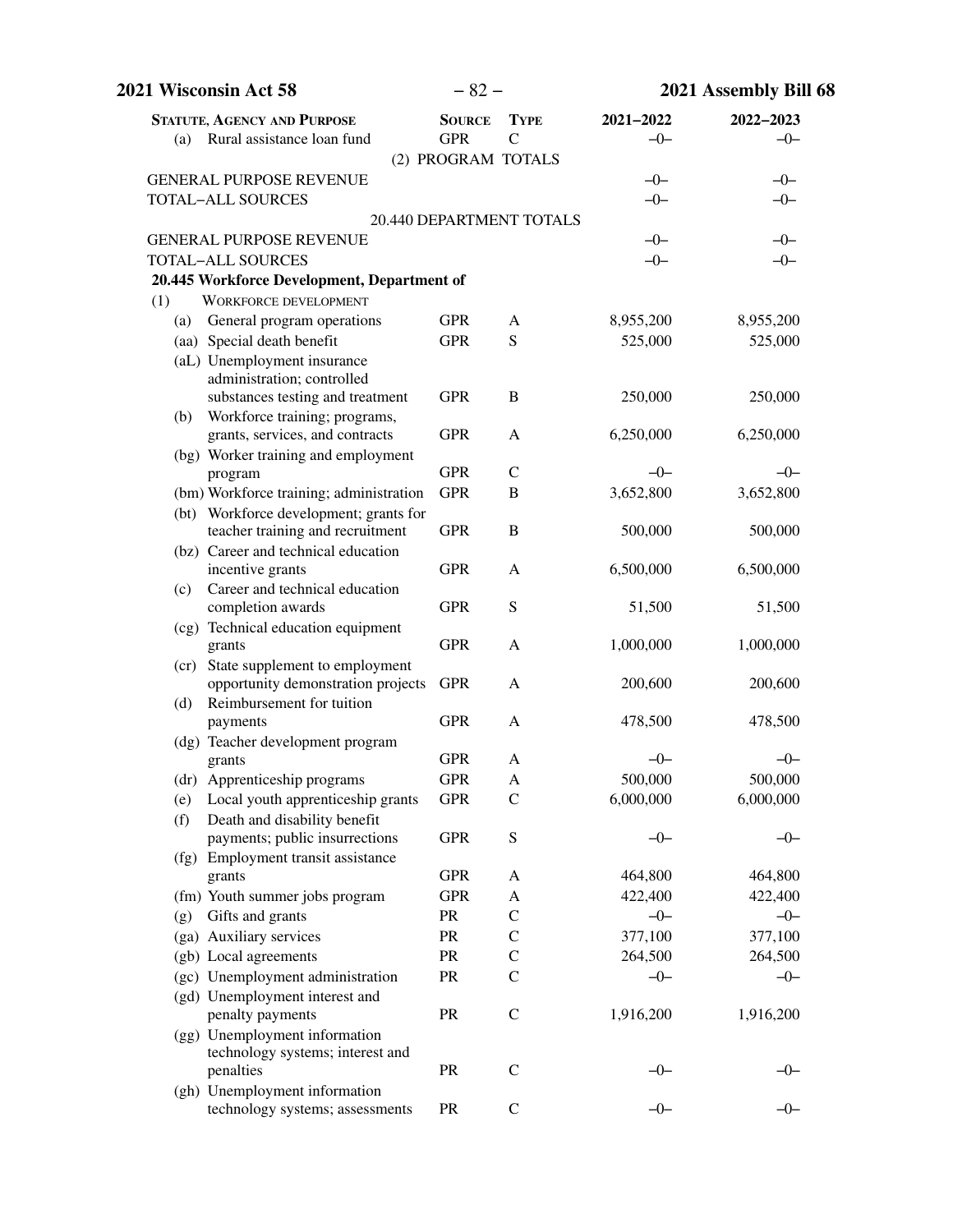| 2021 Assembly Bill 68                                             | $-83-$             |               | 2021 Wisconsin Act 58 |                 |  |
|-------------------------------------------------------------------|--------------------|---------------|-----------------------|-----------------|--|
| <b>STATUTE, AGENCY AND PURPOSE</b>                                | <b>SOURCE</b>      | <b>TYPE</b>   | 2021-2022             | 2022-2023       |  |
| (gk) Permit system for employment of                              |                    |               |                       |                 |  |
| minors; fees                                                      | PR                 | A             | 140,200               | 140,200         |  |
| (gm) Unemployment insurance<br>handbook                           | PR                 | $\mathcal{C}$ | $-0-$                 | $-0-$           |  |
| (gr) Agricultural education and<br>workforce development council, |                    |               |                       |                 |  |
| gifts and grants                                                  | PR                 | $\mathcal{C}$ | $-0-$                 | –0–             |  |
| (ka) Interagency and intra-agency<br>agreements                   | $PR-S$             | $\mathcal{C}$ | 36,900,900            | 36,900,900      |  |
| (kc) Administrative services                                      | $PR-S$             | A             | 37,309,800            | 37,309,800      |  |
| (km) Nursing workforce survey and                                 |                    |               |                       |                 |  |
| grants                                                            | $PR-S$             | $\mathcal{C}$ | 155,600               | 155,600         |  |
| (m) Workforce investment and<br>assistance; federal moneys        | $PR-F$             | $\mathcal{C}$ | 67,812,600            | 67,468,200      |  |
| Employment assistance and<br>(n)                                  |                    |               |                       |                 |  |
| unemployment insurance                                            |                    |               |                       |                 |  |
| administration; federal moneys                                    | $PR-F$             | $\mathcal{C}$ | 70,686,700            | 62,686,700      |  |
| (na) Employment security buildings                                | $PR-F$             | $\mathcal{C}$ | —()—                  |                 |  |
| and equipment<br>(nb) Unemployment administration;                |                    |               |                       | –0–             |  |
| information technology systems                                    | $PR-F$             | $\mathsf{C}$  | $-0-$                 | -0-             |  |
| (nd) Unemployment administration;                                 |                    |               |                       |                 |  |
| apprenticeship and other                                          |                    |               |                       |                 |  |
| employment services                                               | $PR-F$             | A             | 523,000               | 523,000         |  |
| (ne) Unemployment insurance                                       |                    |               |                       |                 |  |
| administration and bank service                                   |                    |               |                       |                 |  |
| costs                                                             | $PR-F$             | $\mathsf{C}$  | $-0-$                 | $-0-$           |  |
| Equal rights; federal moneys<br>(0)                               | $PR-F$             | $\mathsf{C}$  | 1,011,700             | 1,011,700       |  |
| Worker's compensation; federal<br>(p)                             |                    |               |                       |                 |  |
| moneys                                                            | $PR-F$             | $\mathsf{C}$  | $-0-$                 | $-0-$           |  |
| (pz) Indirect cost reimbursements                                 | $PR-F$             | $\mathcal{C}$ | 25,300                | 25,300          |  |
| (ra) Worker's compensation operations                             |                    |               |                       |                 |  |
| fund; administration                                              | <b>SEG</b>         | A             | 13,466,000            | 13,466,000      |  |
| (rb) Worker's compensation operations                             |                    |               |                       |                 |  |
| fund; contracts                                                   | <b>SEG</b>         | $\mathsf{C}$  | 93,900                | 93,900          |  |
| (rp) Worker's compensation operations                             |                    |               |                       |                 |  |
| fund; uninsured employers                                         |                    |               |                       |                 |  |
| program; administration                                           | <b>SEG</b>         | A             | 1,199,400             | 1,199,400       |  |
| Self-insured employers liability<br>(s)                           |                    |               |                       |                 |  |
| fund                                                              | <b>SEG</b>         | $\mathcal{C}$ | $-0-$                 | $-0-$           |  |
| (sm) Uninsured employers fund;                                    |                    |               |                       |                 |  |
| payments                                                          | <b>SEG</b>         | ${\bf S}$     | 5,500,000             | 5,500,000       |  |
| Work injury supplemental benefit<br>(t)<br>fund                   | <b>SEG</b>         | $\mathsf C$   | 5,360,000             | 5,360,000       |  |
| Unemployment interest payments<br>(u)<br>and transfers            | <b>SEG</b>         | $\mathcal{C}$ | $-0-$                 | $-0-$           |  |
| Unemployment program integrity<br>(v)                             | <b>SEG</b>         | $\mathcal{C}$ | 515,000               | 515,000         |  |
|                                                                   | (1) PROGRAM TOTALS |               |                       |                 |  |
| <b>GENERAL PURPOSE REVENUE</b>                                    |                    |               | 35,750,800            | 35,750,800      |  |
| PROGRAM REVENUE                                                   |                    |               | 217,123,600           | 208,779,200     |  |
| <b>FEDERAL</b>                                                    |                    |               | (140, 059, 300)       | (131, 714, 900) |  |
| <b>OTHER</b>                                                      |                    |               | (2,698,000)           | (2,698,000)     |  |
|                                                                   |                    |               |                       |                 |  |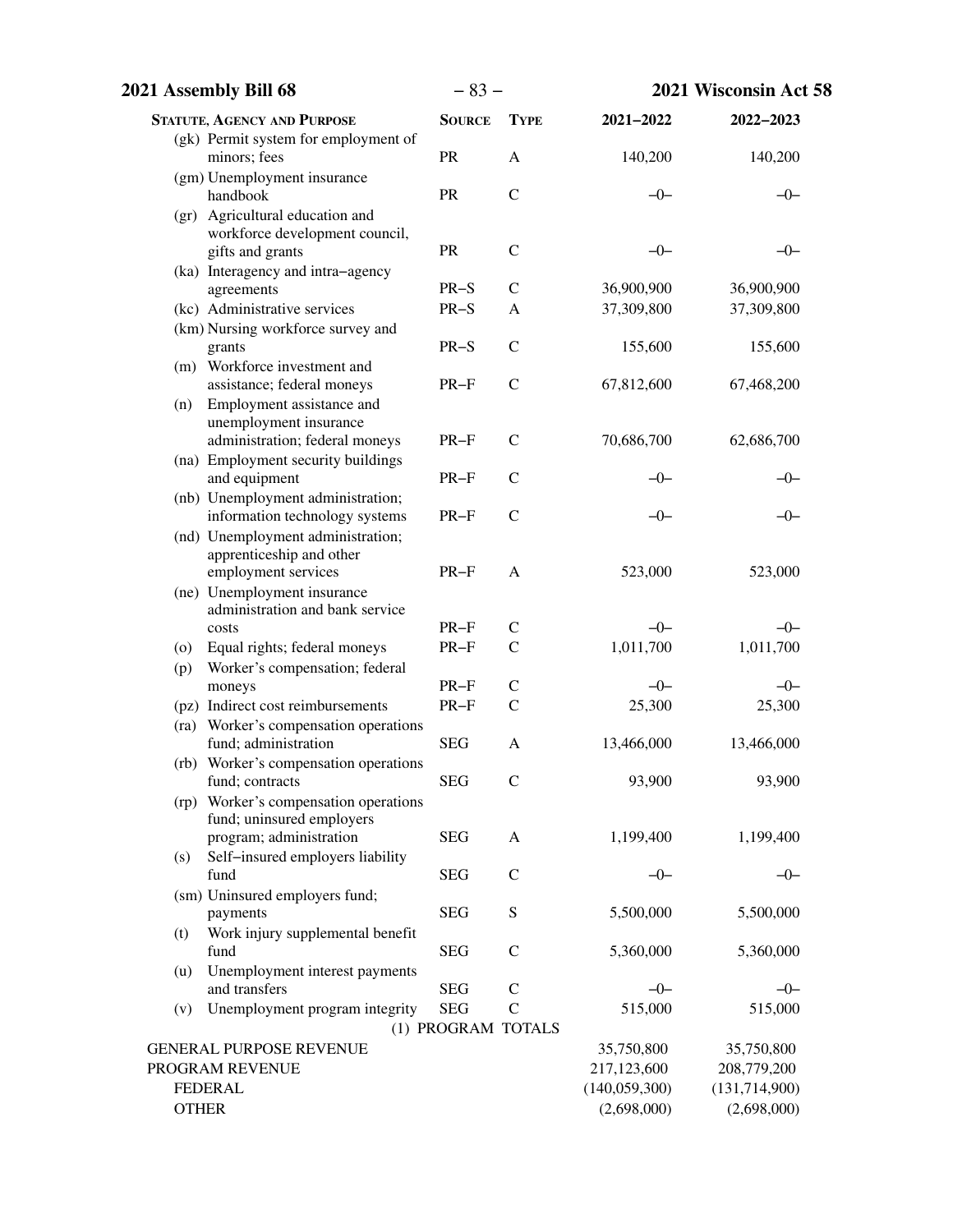| 2021 Wisconsin Act 58                         | $-84-$                   |               |                | 2021 Assembly Bill 68 |  |  |
|-----------------------------------------------|--------------------------|---------------|----------------|-----------------------|--|--|
| <b>STATUTE, AGENCY AND PURPOSE</b>            | <b>SOURCE</b>            | <b>TYPE</b>   | 2021-2022      | 2022-2023             |  |  |
| <b>SERVICE</b>                                |                          |               | (74, 366, 300) | (74, 366, 300)        |  |  |
| <b>SEGREGATED REVENUE</b>                     |                          |               | 26,134,300     | 26,134,300            |  |  |
| <b>OTHER</b>                                  |                          |               | (26, 134, 300) | (26, 134, 300)        |  |  |
| <b>TOTAL-ALL SOURCES</b>                      |                          |               | 279,008,700    | 270,664,300           |  |  |
| (5)<br>VOCATIONAL REHABILITATION SERVICES     |                          |               |                |                       |  |  |
| General program operations;<br>(a)            |                          |               |                |                       |  |  |
| purchased services for clients                | <b>GPR</b>               | $\mathbf C$   | 18,396,500     | 18,606,100            |  |  |
| (gg) Contractual services                     | <b>PR</b>                | $\mathcal{C}$ | $-0-$          | $-0-$                 |  |  |
| (gp) Contractual aids                         | PR                       | $\mathcal{C}$ | $-0-$          | $-0-$                 |  |  |
| Enterprises and services for blind<br>(h)     |                          |               |                |                       |  |  |
| and visually impaired                         | PR                       | $\mathcal{C}$ | 149,100        | 149,100               |  |  |
| (he) Supervised business enterprise           | PR                       | $\mathsf{C}$  | 125,000        | 125,000               |  |  |
| Gifts and grants<br>(i)                       | PR                       | $\mathcal{C}$ | 1,000          | 1,000                 |  |  |
| (kg) Vocational rehabilitation services       |                          |               |                |                       |  |  |
| for tribes                                    | $PR-S$                   | A             | 314,900        | 314,900               |  |  |
| (kx) Interagency and intra-agency             |                          |               |                |                       |  |  |
| programs                                      | $PR-S$                   | $\mathsf{C}$  | $-0-$          | $-0-$                 |  |  |
| (ky) Interagency and intra-agency aids        | $PR-S$                   | $\mathcal{C}$ | $-0-$          | $-0-$                 |  |  |
| (kz) Interagency and intra-agency local       |                          |               |                |                       |  |  |
| assistance                                    | $PR-S$                   | $\mathcal{C}$ | $-0-$          | $-0-$                 |  |  |
| (m) Federal project operations                | $PR-F$                   | $\mathcal{C}$ | 50,000         | 50,000                |  |  |
| (ma) Federal project aids                     | $PR-F$                   | $\mathcal{C}$ | $-0-$          | $-0-$                 |  |  |
| Federal program aids and<br>(n)<br>operations | $PR-F$                   | $\mathcal{C}$ | 71,947,800     | 72,722,300            |  |  |
| (nL) Federal program local assistance         | $PR-F$                   | $\mathcal{C}$ | $-0-$          | $-0-$                 |  |  |
|                                               | (5) PROGRAM TOTALS       |               |                |                       |  |  |
| <b>GENERAL PURPOSE REVENUE</b>                |                          |               | 18,396,500     | 18,606,100            |  |  |
| PROGRAM REVENUE                               |                          |               | 72,587,800     | 73,362,300            |  |  |
| <b>FEDERAL</b>                                |                          |               | (71, 997, 800) | (72, 772, 300)        |  |  |
| <b>OTHER</b>                                  |                          |               | (275,100)      | (275,100)             |  |  |
| <b>SERVICE</b>                                |                          |               | (314,900)      | (314,900)             |  |  |
| <b>TOTAL-ALL SOURCES</b>                      |                          |               | 90,984,300     | 91,968,400            |  |  |
|                                               | 20.445 DEPARTMENT TOTALS |               |                |                       |  |  |
| <b>GENERAL PURPOSE REVENUE</b>                |                          |               | 54,147,300     | 54,356,900            |  |  |
| PROGRAM REVENUE                               |                          |               | 289,711,400    | 282,141,500           |  |  |
| <b>FEDERAL</b>                                |                          |               | (212,057,100)  | (204, 487, 200)       |  |  |
| <b>OTHER</b>                                  |                          |               | (2,973,100)    | (2,973,100)           |  |  |
| <b>SERVICE</b>                                |                          |               | (74, 681, 200) | (74, 681, 200)        |  |  |
| SEGREGATED REVENUE                            |                          |               | 26,134,300     | 26,134,300            |  |  |
| <b>OTHER</b>                                  |                          |               | (26, 134, 300) | (26, 134, 300)        |  |  |
| <b>TOTAL-ALL SOURCES</b>                      |                          |               | 369,993,000    | 362,632,700           |  |  |
| 20.455 Justice, Department of                 |                          |               |                |                       |  |  |
| (1)<br>LEGAL SERVICES                         |                          |               |                |                       |  |  |
| General program operations<br>(a)             | <b>GPR</b>               | A             | 15,548,200     | 15,551,300            |  |  |
| Legal expenses<br>(d)                         | <b>GPR</b>               | $\, {\bf B}$  | 734,400        | 734,400               |  |  |
| (gh) Investigation and prosecution            | PR                       | $\mathcal{C}$ | 200,000        | 200,000               |  |  |
| (gs) Delinquent obligation collection         | <b>PR</b>                | $\mathbf{A}$  | 10,000         | 10,000                |  |  |
| (hm) Restitution                              | PR                       | $\mathbf C$   | $-0-$          | $-0-$                 |  |  |
| Environment litigation project<br>(k)         | $PR-S$                   | $\mathcal{C}$ | 598,800        | 598,800               |  |  |
| (km) Interagency and intra-agency             |                          |               |                |                       |  |  |
| assistance                                    | $PR-S$                   | $\mathbf C$   | 1,980,400      | 1,980,400             |  |  |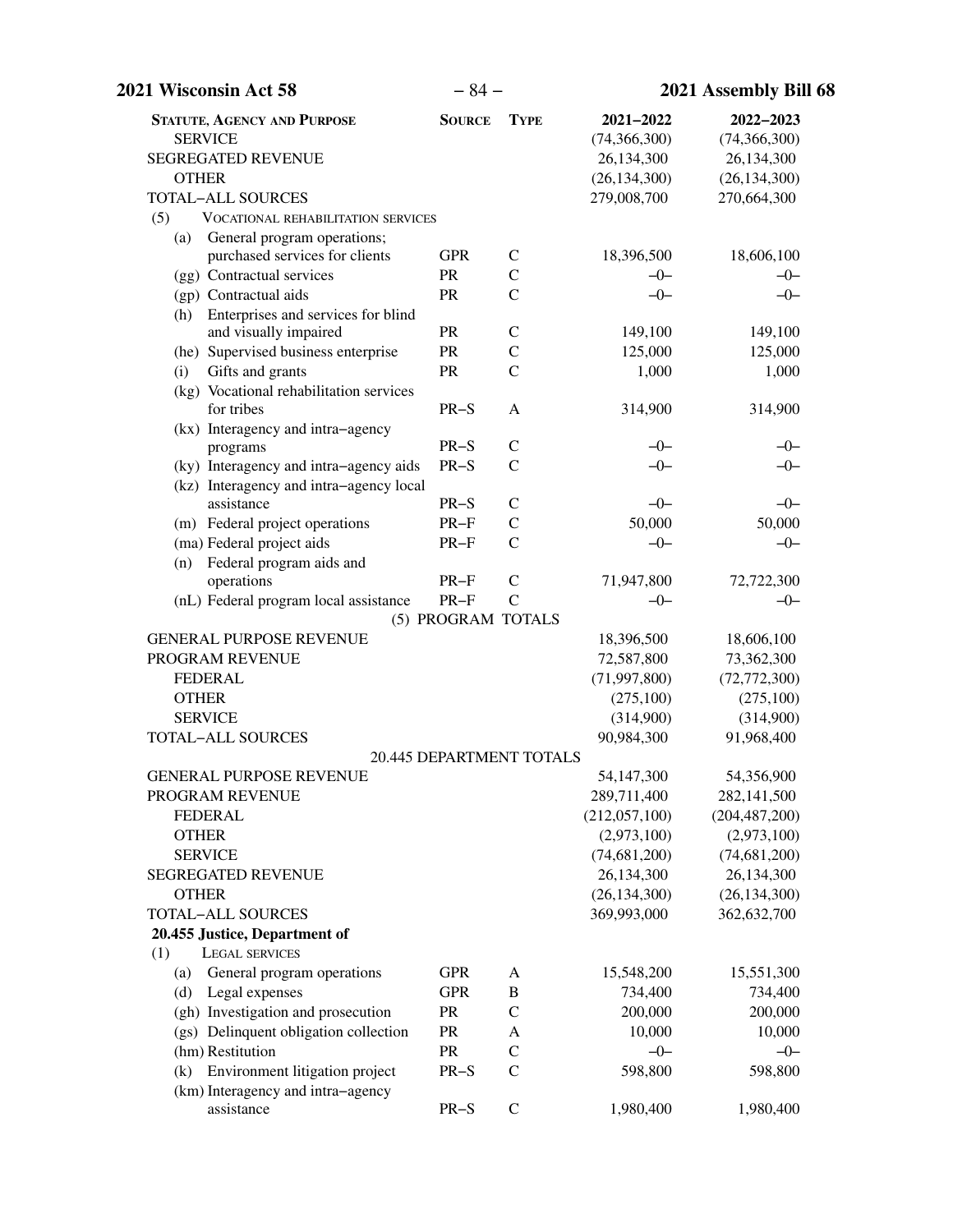| 2021 Assembly Bill 68                                     | $-85-$        |                    | 2021 Wisconsin Act 58 |             |
|-----------------------------------------------------------|---------------|--------------------|-----------------------|-------------|
| <b>STATUTE, AGENCY AND PURPOSE</b>                        | <b>SOURCE</b> | <b>TYPE</b>        | 2021-2022             | 2022-2023   |
| (m) Federal aid                                           | $PR-F$        | $\mathcal{C}$      | 1,280,900             | 1,208,300   |
|                                                           |               | (1) PROGRAM TOTALS |                       |             |
| <b>GENERAL PURPOSE REVENUE</b>                            |               |                    | 16,282,600            | 16,285,700  |
| PROGRAM REVENUE                                           |               |                    | 4,070,100             | 3,997,500   |
| <b>FEDERAL</b>                                            |               |                    | (1,280,900)           | (1,208,300) |
| <b>OTHER</b>                                              |               |                    | (210,000)             | (210,000)   |
| <b>SERVICE</b>                                            |               |                    | (2,579,200)           | (2,579,200) |
| <b>TOTAL-ALL SOURCES</b>                                  |               |                    | 20,352,700            | 20,283,200  |
| (2)<br>LAW ENFORCEMENT SERVICES                           |               |                    |                       |             |
| General program operations<br>(a)                         | <b>GPR</b>    | A                  | 31,081,400            | 31,088,100  |
| (am) Officer training reimbursement                       | <b>GPR</b>    | ${\bf S}$          | 150,000               | 150,000     |
| (as) Officer training reimbursements;                     |               |                    |                       |             |
| supplemental funds                                        | <b>GPR</b>    | A                  | 2,000,000             | 2,000,000   |
| Investigations and operations<br>(b)                      | <b>GPR</b>    | A                  | $-0-$                 | $-0-$       |
| (bm) Law enforcement officer                              |               |                    |                       |             |
| supplement grants - state funds                           | <b>GPR</b>    | A                  | 1,000,000             | 1,000,000   |
| Crime laboratory equipment<br>(c)                         | <b>GPR</b>    | $\, {\bf B}$       | $-0-$                 | $-0-$       |
| (cm) Law enforcement agency drug                          |               |                    |                       |             |
| trafficking response grants                               | <b>GPR</b>    | $\, {\bf B}$       | 1,000,000             | 1,000,000   |
| (cp) Community-oriented                                   |               |                    |                       |             |
| policing-house grant program                              | <b>GPR</b>    | A                  | $-0-$                 | $-0-$       |
| (cv) Shot Spotter Program                                 | <b>GPR</b>    | A                  | 175,000               | 175,000     |
| Grants for body cameras<br>(d)                            | <b>GPR</b>    | $\mathcal{C}$      | $-0-$                 | $-0-$       |
| (dg) Weed and seed and law                                | <b>GPR</b>    |                    | $-0-$                 |             |
| enforcement technology                                    |               | A                  |                       | $-0-$       |
| (eg) Drug courts                                          | <b>GPR</b>    | A                  | 500,000               | 500,000     |
| (ek) Alternatives to incarceration grant<br>program       | <b>GPR</b>    | A                  | 500,000               | 500,000     |
| (em) Alternatives to prosecution and                      |               |                    |                       |             |
| incarceration for persons who use                         |               |                    |                       |             |
| alcohol or other drugs;                                   |               |                    |                       |             |
| presentencing assessments                                 | <b>GPR</b>    | A                  | 5,150,000             | 7,650,000   |
| School safety<br>(f)                                      | <b>GPR</b>    | $\mathcal{C}$      | $-0-$                 | $-0-$       |
| Gaming law enforcement; racing<br>(g)                     |               |                    |                       |             |
| revenues                                                  | PR            | A                  | -0-                   | -0-         |
| (gb) Gifts and grants                                     | PR            | A                  | -0-                   | -0-         |
| (gc) Gaming law enforcement; Indian                       |               |                    |                       |             |
| gaming                                                    | PR            | A                  | 200,300               | 200,300     |
| (gm) Criminal history searches;                           |               |                    |                       |             |
| fingerprint identification                                | PR            | $\mathsf{C}$       | 4,300,400             | 4,301,200   |
| (gp) Crime information alerts                             | PR            | $\mathbf C$        | $-0-$                 | $-0-$       |
| (gr) Handgun purchaser record check;                      |               |                    |                       |             |
| checks for licenses or                                    |               |                    |                       |             |
| certifications to carry concealed                         |               |                    |                       |             |
| weapons                                                   | PR            | $\mathsf{C}$       | 2,883,700             | 2,884,500   |
| (gu) Sobriety programs                                    | PR            | A                  | $-0-$                 | $-0-$       |
| Terminal charges<br>(h)                                   | PR            | A                  | 2,676,900             | 2,676,900   |
| (hd) Internet crimes against children                     | PR            | $\mathsf{C}$       | 750,000               | 750,000     |
| Penalty surcharge, receipts<br>(i)                        | <b>PR</b>     | A                  | $-0-$                 | $-0-$       |
| (im) Training to school staff                             | PR            | $\mathsf{C}$       | $-0-$                 | $-0-$       |
| Law enforcement training fund,<br>(j)<br>local assistance | $PR-S$        | A                  | 4,425,000             | 4,425,000   |
|                                                           |               |                    |                       |             |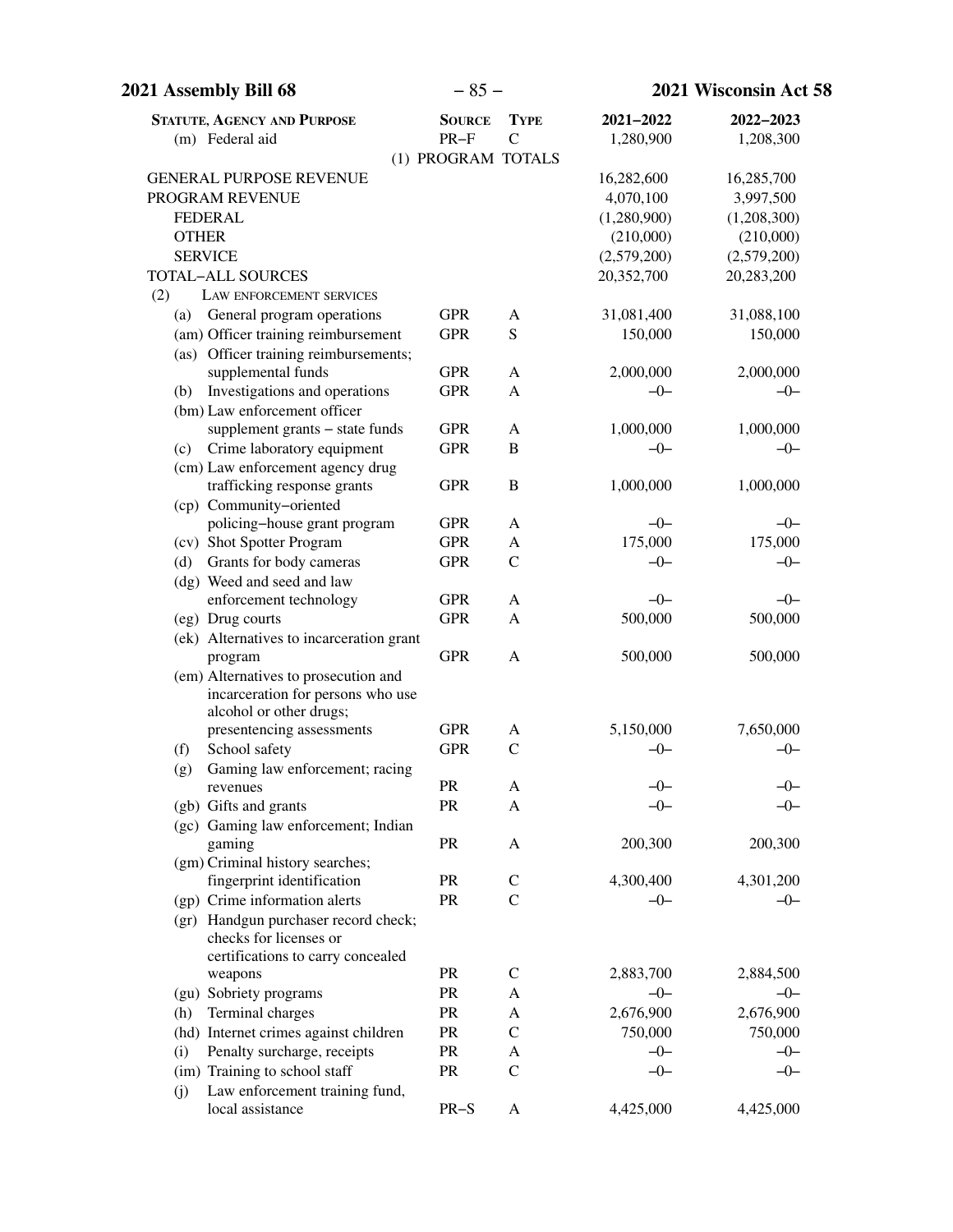| 2021 Wisconsin Act 58                                        | $-86-$        |               | 2021 Assembly Bill 68 |                  |
|--------------------------------------------------------------|---------------|---------------|-----------------------|------------------|
| <b>STATUTE, AGENCY AND PURPOSE</b>                           | <b>SOURCE</b> | <b>TYPE</b>   | 2021-2022             | 2022-2023        |
| (ja) Law enforcement training fund,<br>state operations      | $PR-S$        | A             | 3,407,200             | 3,407,400        |
| (jb) Crime laboratory equipment and                          |               |               |                       |                  |
| supplies<br>(jc) Law enforcement overtime grants             | $PR-S$<br>PR  | A<br>A        | 1,309,100<br>$-0-$    | 854,100<br>$-0-$ |
| (jd) Alternatives to incarceration grant                     |               |               |                       |                  |
| program                                                      | PR            | A             | $-0-$                 | $-0-$            |
| Interagency and intra-agency<br>(k)                          |               |               |                       |                  |
| assistance                                                   | $PR-S$        | $\mathcal{C}$ | 1,815,900             | 1,815,900        |
| (kb) Law enforcement officer                                 |               |               |                       |                  |
| supplement grants                                            | $PR-S$        | A             | 224,900               | 224,900          |
| (kc) Transaction information<br>management of enforcement    |               |               |                       |                  |
| system                                                       | $PR-S$        | A             | 742,300               | 742,300          |
| (kd) Drug law enforcement, crime                             |               |               |                       |                  |
| laboratories, and genetic evidence                           |               |               |                       |                  |
| activities                                                   | $PR-S$        | $\mathbf{A}$  | 9,345,900             | 9,349,200        |
| (ke) Drug enforcement intelligence                           |               |               |                       |                  |
| operations                                                   | $PR-S$        | A             | 2,270,000             | 2,270,000        |
| (kg) Interagency and intra-agency<br>assistance; fingerprint |               |               |                       |                  |
| identification                                               | $PR-S$        | A             | $-0-$                 | $-0-$            |
| (kj) Youth diversion program                                 | $PR-S$        | $\mathbf{A}$  | 672,400               | 672,400          |
| (km) Lottery background investigations                       | $PR-S$        | A             | $-0-$                 | $-0-$            |
| (kn) Alternatives to prosecution and                         |               |               |                       |                  |
| incarceration for persons who use                            |               |               |                       |                  |
| alcohol or other drugs; justice                              |               |               |                       |                  |
| information fee                                              | $PR-S$        | A             | 1,078,400             | 1,078,400        |
| (ko) Wisconsin justice information<br>sharing program        | $PR-S$        | A             | 892,200               | 892,400          |
| (kp) Drug crimes enforcement; local                          |               |               |                       |                  |
| grants                                                       | $PR-S$        | A             | 717,900               | 717,900          |
| (kq) County law enforcement services                         | $PR-S$        | A             | 490,000               | 490,000          |
| (kr) Alternatives to prosecution and                         |               |               |                       |                  |
| incarceration for persons who use                            |               |               |                       |                  |
| alcohol and other drugs; grants                              | <b>PR</b>     | $\mathcal{C}$ | $-0-$                 | $-0-$            |
| (kt) County-tribal programs, local<br>assistance             | $PR-S$        |               |                       |                  |
| (ku) County-tribal programs, state                           |               | A             | 631,200               | 631,200          |
| operations                                                   | $PR-S$        | A             | 123,900               | 123,900          |
| (kv) Grants for substance abuse                              |               |               |                       |                  |
| treatment programs for criminal                              |               |               |                       |                  |
| offenders                                                    | <b>PR</b>     | $\mathsf{C}$  | 7,500                 | 7,500            |
| (kw) Tribal law enforcement assistance                       | $PR-S$        | A             | 695,000               | 695,000          |
| (ky) Law enforcement programs and                            |               |               |                       |                  |
| youth diversion - administration<br>(Lm)Crime laboratories;  | $PR-S$        | A             | 143,500               | 143,500          |
| deoxyribonucleic acid analysis                               | $PR-S$        | $\mathsf{C}$  | 5,368,400             | 5,368,400        |
| (Lp) Crime laboratories;                                     |               |               |                       |                  |
| deoxyribonucleic acid analysis                               |               |               |                       |                  |
| surcharges                                                   | PR            | $\mathsf{C}$  | $-0-$                 | $-0-$            |
| (m) Federal aid, state operations                            | $PR-F$        | $\mathcal{C}$ | 3,851,700             | 3,203,600        |
| Federal aid, local assistance<br>(n)                         | $PR-F$        | $\mathsf C$   | 5,755,000             | 5,755,000        |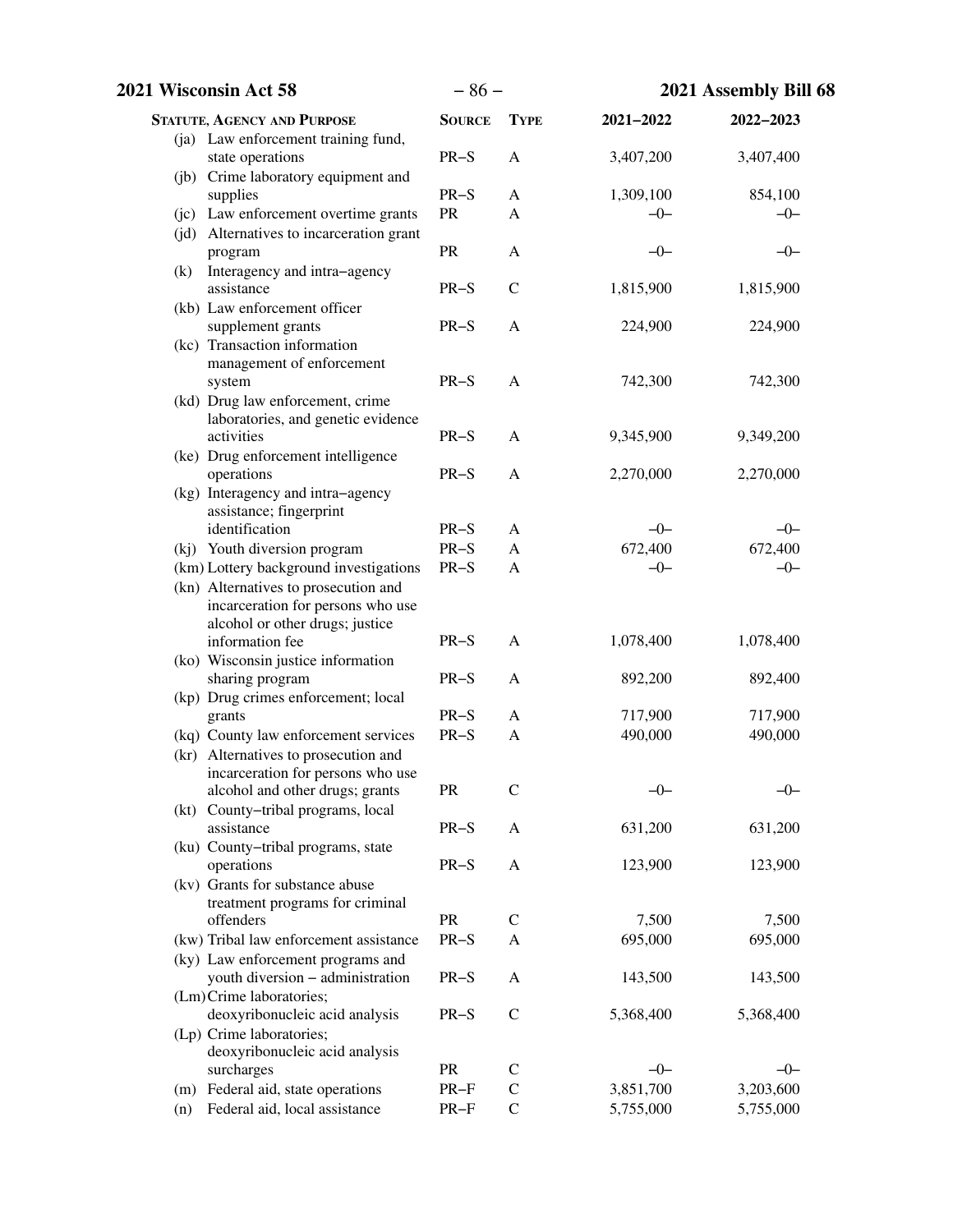| 2021 Assembly Bill 68                                           | $-87-$        |                    | 2021 Wisconsin Act 58     |              |
|-----------------------------------------------------------------|---------------|--------------------|---------------------------|--------------|
| <b>STATUTE, AGENCY AND PURPOSE</b>                              | <b>SOURCE</b> | <b>TYPE</b>        | 2021-2022                 | 2022-2023    |
| Gaming law enforcement; lottery<br>(r)                          |               |                    |                           |              |
| revenues                                                        | <b>SEG</b>    | $\mathbf{A}$       | 457,000                   | 457,200      |
|                                                                 |               | (2) PROGRAM TOTALS |                           |              |
| <b>GENERAL PURPOSE REVENUE</b>                                  |               |                    | 41,556,400                | 44,063,100   |
| PROGRAM REVENUE                                                 |               |                    | 54,778,700                | 53,680,900   |
| <b>FEDERAL</b>                                                  |               |                    | (9,606,700)               | (8,958,600)  |
| <b>OTHER</b>                                                    |               |                    | (10, 818, 800)            | (10,820,400) |
| <b>SERVICE</b>                                                  |               |                    | (34, 353, 200)<br>457,000 | (33,901,900) |
| <b>SEGREGATED REVENUE</b><br><b>OTHER</b>                       |               |                    |                           | 457,200      |
| <b>TOTAL-ALL SOURCES</b>                                        |               |                    | (457,000)                 | (457,200)    |
|                                                                 |               |                    | 96,792,100                | 98,201,200   |
| (3)<br><b>ADMINISTRATIVE SERVICES</b>                           |               |                    |                           |              |
| General program operations<br>(a)                               | <b>GPR</b>    | A                  | 7,408,100                 | 7,408,100    |
| Gifts, grants and proceeds<br>(g)                               | PR            | A                  | $-0-$                     | $-0-$        |
| (m) Federal aid, state operations                               | $PR-F$        | $\mathcal{C}$      | $-0-$                     | $-0-$        |
| (pz) Indirect cost reimbursements                               | $PR-F$        | $\mathcal{C}$      | 601,200                   | 557,700      |
|                                                                 |               | (3) PROGRAM TOTALS |                           |              |
| <b>GENERAL PURPOSE REVENUE</b>                                  |               |                    | 7,408,100                 | 7,408,100    |
| PROGRAM REVENUE                                                 |               |                    | 601,200                   | 557,700      |
| <b>FEDERAL</b>                                                  |               |                    | (601, 200)                | (557,700)    |
| <b>OTHER</b>                                                    |               |                    | $(-0-)$                   | $(-0-)$      |
| <b>TOTAL-ALL SOURCES</b>                                        |               |                    | 8,009,300                 | 7,965,800    |
| (5)<br><b>VICTIMS AND WITNESSES</b>                             |               |                    |                           |              |
| General program operations<br>(a)                               | <b>GPR</b>    | A                  | 1,585,800                 | 1,586,000    |
| Awards for victims of crimes<br>(b)                             | <b>GPR</b>    | A                  | 2,388,100                 | 2,388,100    |
| (br) Global positioning system tracking                         | <b>GPR</b>    | A                  | $-0-$                     | $-0-$        |
| Reimbursement for forensic<br>(d)                               |               |                    |                           |              |
| examinations                                                    | <b>GPR</b>    | S                  | 1,275,000                 | 1,275,000    |
| Sexual assault victim services<br>(e)                           | <b>GPR</b>    | A                  | 2,235,400                 | 2,235,400    |
| (es) Court appointed special advocates                          | <b>GPR</b>    | A                  | 250,000                   | 250,000      |
| Reimbursement to counties for<br>(f)<br>victim-witness services | <b>GPR</b>    | A                  | 709,000                   | 839,000      |
| Crime victim and witness                                        |               |                    |                           |              |
| (g)<br>assistance surcharge, general                            |               |                    |                           |              |
| services                                                        | <b>PR</b>     | A                  | 5,000,000                 | 4,870,000    |
| (gj) General operations; child                                  |               |                    |                           |              |
| pornography surcharge                                           | PR            | $\mathsf C$        | 254,300                   | 254,300      |
| Crime victim compensation<br>(h)                                |               |                    |                           |              |
| services                                                        | PR            | A                  | 84,500                    | 84,500       |
| (hh) Crime victim restitution                                   | PR            | $\mathbf C$        | 267,300                   | 267,300      |
| Victim compensation, inmate<br>(i)                              |               |                    |                           |              |
| payments                                                        | <b>PR</b>     | $\mathcal{C}$      | $-0-$                     | $-0-$        |
| Interagency and intra-agency<br>(k)                             |               |                    |                           |              |
| assistance; reimbursement to                                    |               |                    |                           |              |
| counties                                                        | $PR-S$        | A                  | 623,000                   | 623,000      |
| (ke) Child advocacy centers                                     | $PR-S$        | A                  | 238,000                   | 238,000      |
| (kp) Reimbursement to counties for                              |               |                    |                           |              |
| victim-witness services                                         | $PR-S$        | A                  | 748,900                   | 748,900      |
| (m) Federal aid; victim compensation                            | $PR-F$        | $\mathcal{C}$      | 1,823,900                 | 1,823,900    |
| (ma) Federal aid; state operations                              |               |                    |                           |              |
| relating to crime victim services                               | $PR-F$        | $\mathcal{C}$      | 1,399,200                 | 1,369,700    |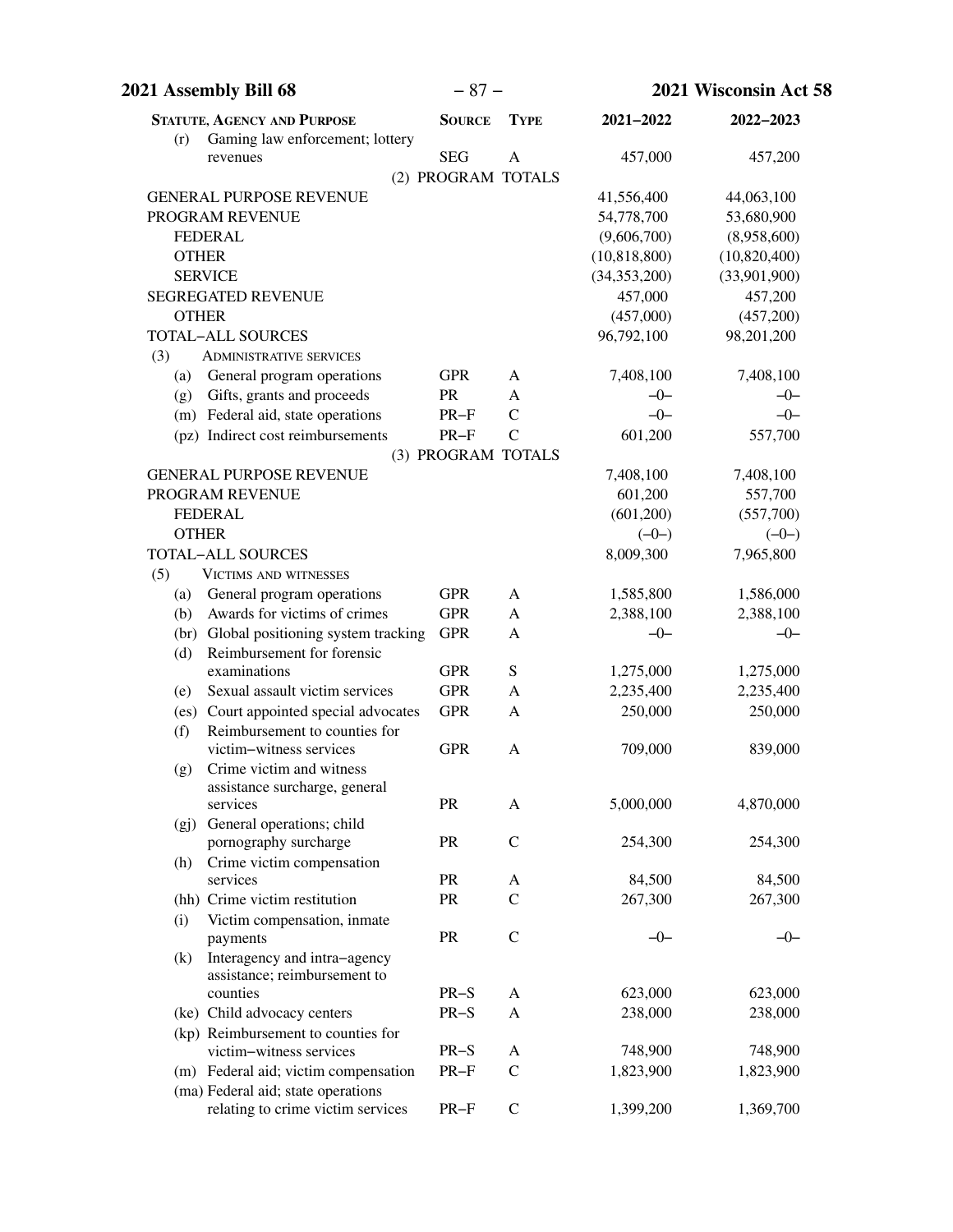| <b>2021 Wisconsin Act 58</b>            | $-88-$             |                             | 2021 Assembly Bill 68 |                |
|-----------------------------------------|--------------------|-----------------------------|-----------------------|----------------|
| <b>STATUTE, AGENCY AND PURPOSE</b>      | <b>SOURCE</b>      | <b>TYPE</b>                 | 2021-2022             | 2022-2023      |
| (mh) Federal aid; victim assistance     | $PR-F$             | $\mathcal{C}$               | 9,750,000             | 9,573,100      |
|                                         | (5) PROGRAM TOTALS |                             |                       |                |
| <b>GENERAL PURPOSE REVENUE</b>          |                    |                             | 8,443,300             | 8,573,500      |
| PROGRAM REVENUE                         |                    |                             | 20,189,100            | 19,852,700     |
| <b>FEDERAL</b>                          |                    |                             | (12, 973, 100)        | (12,766,700)   |
| <b>OTHER</b>                            |                    |                             | (5,606,100)           | (5,476,100)    |
| <b>SERVICE</b>                          |                    |                             | (1,609,900)           | (1,609,900)    |
| <b>TOTAL-ALL SOURCES</b>                |                    |                             | 28,632,400            | 28,426,200     |
|                                         |                    | 20.455 DEPARTMENT TOTALS    |                       |                |
| <b>GENERAL PURPOSE REVENUE</b>          |                    |                             | 73,690,400            | 76,330,400     |
| PROGRAM REVENUE                         |                    |                             | 79,639,100            | 78,088,800     |
| <b>FEDERAL</b>                          |                    |                             | (24, 461, 900)        | (23, 491, 300) |
| <b>OTHER</b>                            |                    |                             | (16, 634, 900)        | (16,506,500)   |
| <b>SERVICE</b>                          |                    |                             | (38, 542, 300)        | (38,091,000)   |
| <b>SEGREGATED REVENUE</b>               |                    |                             | 457,000               | 457,200        |
| <b>OTHER</b>                            |                    |                             | (457,000)             | (457,200)      |
| <b>TOTAL-ALL SOURCES</b>                |                    |                             | 153,786,500           | 154,876,400    |
| 20.465 Military Affairs, Department of  |                    |                             |                       |                |
| (1)<br>NATIONAL GUARD OPERATIONS        |                    |                             |                       |                |
| General program operations<br>(a)       | <b>GPR</b>         | A                           | 7,409,300             | 7,409,300      |
| Repair and maintenance<br>(b)           | <b>GPR</b>         | A                           | 923,900               | 987,900        |
| Public emergencies<br>(c)               | <b>GPR</b>         | S                           | 300,000               | 300,000        |
| Principal repayment and interest<br>(d) | <b>GPR</b>         | S                           | 6,697,800             | 6,334,900      |
| (dm) Death gratuity                     | <b>GPR</b>         | ${\bf S}$                   | $-0-$                 | $-0-$          |
| State flags<br>(e)                      | <b>GPR</b>         | A                           | 400                   | 400            |
| Energy costs; energy-related<br>(f)     |                    |                             |                       |                |
| assessments                             | <b>GPR</b>         | $\mathbf{A}$                | 2,016,600             | 2,003,200      |
| Military property<br>(g)                | PR                 | A                           | 997,900               | 997,900        |
| Intergovernmental services<br>(h)       | <b>PR</b>          | $\mathcal{C}$               | $-0-$                 | $-0-$          |
| Distance learning centers<br>(i)        | PR                 | $\mathcal{C}$               | $-0-$                 | $-0-$          |
| (km) Agency services                    | $PR-S$             | A                           | 60,800                | 60,800         |
| (Li) Gifts and grants                   | <b>PR</b>          | $\mathcal{C}$               | 156,800               | 156,800        |
| (m) Federal aid                         | $PR-F$             | $\mathcal{C}$               | 38,488,400            | 38,490,300     |
| (pz) Indirect cost reimbursements       | $PR-F$             | $\mathcal{C}_{\mathcal{C}}$ | 1,100,500             | 1,100,500      |
|                                         | (1) PROGRAM TOTALS |                             |                       |                |
| <b>GENERAL PURPOSE REVENUE</b>          |                    |                             | 17,348,000            | 17,035,700     |
| PROGRAM REVENUE                         |                    |                             | 40,804,400            | 40,806,300     |
| <b>FEDERAL</b>                          |                    |                             | (39,588,900)          | (39,590,800)   |
| <b>OTHER</b>                            |                    |                             | (1,154,700)           | (1,154,700)    |
| <b>SERVICE</b>                          |                    |                             | (60, 800)             | (60, 800)      |
| <b>TOTAL-ALL SOURCES</b>                |                    |                             | 58,152,400            | 57,842,000     |
| (2)<br><b>GUARD MEMBERS' BENEFITS</b>   |                    |                             |                       |                |
| Tuition grants<br>(a)                   | <b>GPR</b>         | S                           | 6,000,000             | 6,000,000      |
| Military family relief<br>(r)           | <b>SEG</b>         | $\mathcal{C}$               | $-0-$                 | $-0-$          |
|                                         | (2) PROGRAM TOTALS |                             |                       |                |
| <b>GENERAL PURPOSE REVENUE</b>          |                    |                             | 6,000,000             | 6,000,000      |
| SEGREGATED REVENUE                      |                    |                             | $-0-$                 | $-0-$          |
| <b>OTHER</b>                            |                    |                             | $(-0-)$               | $(-0-)$        |
| <b>TOTAL-ALL SOURCES</b>                |                    |                             | 6,000,000             | 6,000,000      |
| (3)<br>EMERGENCY MANAGEMENT SERVICES    |                    |                             |                       |                |
| General program operations<br>(a)       | <b>GPR</b>         | $\mathbf{A}$                | 2,509,800             | 3,009,800      |
|                                         |                    |                             |                       |                |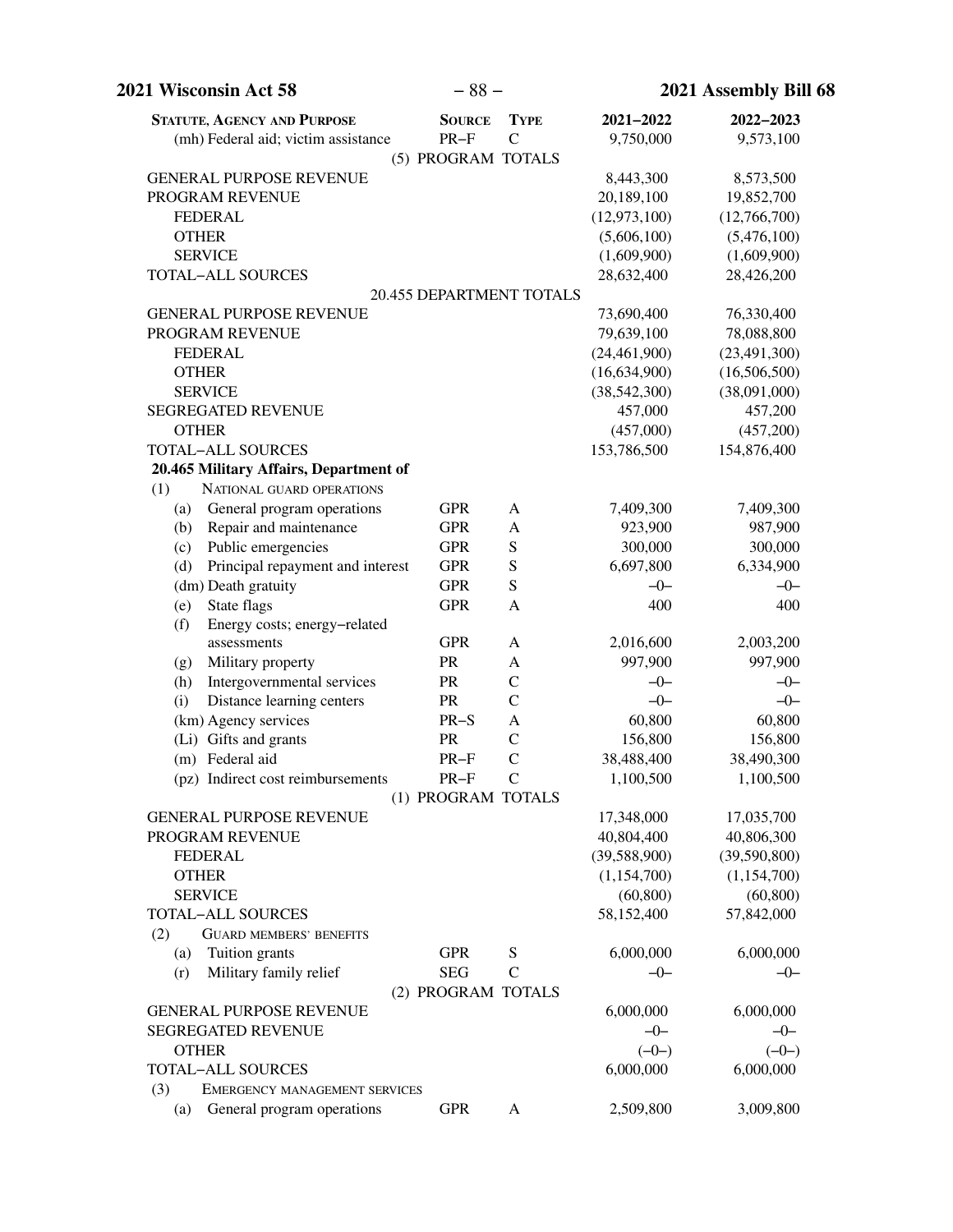| 2021 Assembly Bill 68                                      | $-89-$             |               | 2021 Wisconsin Act 58 |            |
|------------------------------------------------------------|--------------------|---------------|-----------------------|------------|
| <b>STATUTE, AGENCY AND PURPOSE</b>                         | <b>SOURCE</b>      | <b>TYPE</b>   | 2021-2022             | 2022-2023  |
| (am) Worker's compensation for local                       |                    |               |                       |            |
| unit of government volunteers                              | <b>GPR</b>         | ${\bf S}$     | 21,000                | 21,000     |
| State disaster assistance<br>(b)                           | <b>GPR</b>         | A             | $-0-$                 | $-0-$      |
| (dd) Regional emergency response                           |                    |               |                       |            |
| teams                                                      | <b>GPR</b>         | $\mathbf{A}$  | 1,247,400             | 1,247,400  |
| (df) Regional emergency response                           |                    |               |                       |            |
| grants                                                     | <b>GPR</b>         | $\mathsf{C}$  | $-0-$                 | $-0-$      |
| (dm) Mobile field force grants                             | <b>GPR</b>         | $\mathcal{C}$ | $-0-$                 | $-0-$      |
| (dp) Emergency response equipment                          | <b>GPR</b>         | $\mathbf{A}$  | 417,000               | 417,000    |
| (dr) Emergency response supplement                         | <b>GPR</b>         | $\mathsf{C}$  | $-0-$                 | $-0-$      |
| (dt) Emergency response training                           | <b>GPR</b>         | $\, {\bf B}$  | 57,900                | 57,900     |
| (dv) Urban search and rescue task force                    | <b>GPR</b>         | $\mathcal{C}$ | $-0-$                 | $-0-$      |
| Disaster recovery aid; public<br>(e)                       |                    |               |                       |            |
| health emergency quarantine costs                          | <b>GPR</b>         | ${\bf S}$     | 2,470,900             | 1,552,400  |
| Civil air patrol aids<br>(f)                               | <b>GPR</b>         | A             | 16,900                | 16,900     |
| Program services<br>(g)                                    | PR                 | $\mathcal{C}$ | 2,779,300             | 2,779,300  |
| Interstate emergency assistance<br>(h)                     | PR                 | $\mathcal{C}$ | $-0-$                 | $-0-$      |
| (hm) Urban search and rescue task force                    |                    |               |                       |            |
| supplement                                                 | PR                 | $\mathcal{C}$ | $-0-$                 | $-0-$      |
| Emergency planning and<br>(i)                              |                    |               |                       |            |
| reporting; administration                                  | ${\sf PR}$         | A             | 1,360,800             | 1,360,800  |
| Division of emergency<br>(j)                               | ${\sf PR}$         | $\mathbf C$   | $-0-$                 | $-0-$      |
| management; gifts and grants<br>(jm) Division of emergency |                    |               |                       |            |
| management; emergency planning                             |                    |               |                       |            |
| grants                                                     | PR                 | $\mathbf C$   | 1,043,800             | 1,043,800  |
| (jt) Regional emergency response                           |                    |               |                       |            |
| reimbursement                                              | PR                 | $\mathcal{C}$ | $-0-$                 | -0-        |
| (ke) Interagency and intra-agency                          |                    |               |                       |            |
| assistance                                                 | $PR-S$             | $\mathcal{C}$ | $-0-$                 | $-0-$      |
| (km) Interoperable communications                          |                    |               |                       |            |
| system                                                     | $PR-S$             | A             | 1,246,900             | 1,246,900  |
| (ks) Public safety interoperable                           |                    |               |                       |            |
| communication system; state fees                           | $PR-S$             | A             | $-0-$                 | $-0-$      |
| Public safety interoperable<br>(L)                         |                    |               |                       |            |
| communication system; general                              |                    |               |                       |            |
| usage fees                                                 | PR                 | A             | $-0-$                 | $-0-$      |
| (m) Federal aid, state operations                          | $PR-F$             | $\mathcal{C}$ | 5,247,100             | 5,247,100  |
| (mb) Federal aid, homeland security                        | $PR-F$             | $\mathcal{C}$ | 16,960,000            | 16,960,000 |
| Federal aid, local assistance<br>(n)                       | $PR-F$             | $\mathcal{C}$ | 12,800,000            | 12,800,000 |
| Federal aid, individuals and<br>(0)                        |                    |               |                       |            |
| organizations                                              | $PR-F$             | $\mathsf{C}$  | 1,926,400             | 1,926,400  |
| Interoperability council<br>(q)                            | <b>SEG</b>         | A             | 314,300               | 314,300    |
| (qm) Next Generation 911                                   | <b>SEG</b>         | B             | 7,879,600             | 17,408,600 |
| Division of emergency<br>(r)                               |                    |               |                       |            |
| management; petroleum inspection                           |                    |               |                       |            |
| fund                                                       | <b>SEG</b>         | A             | 462,100               | 462,100    |
| State disaster assistance;<br>(s)                          |                    | $\mathcal{C}$ |                       |            |
| petroleum inspection fund                                  | <b>SEG</b>         |               | 711,200               | 711,200    |
| Emergency response training -<br>(t)<br>environmental fund | <b>SEG</b>         | $\, {\bf B}$  | 7,600                 | 7,600      |
|                                                            | (3) PROGRAM TOTALS |               |                       |            |
|                                                            |                    |               |                       |            |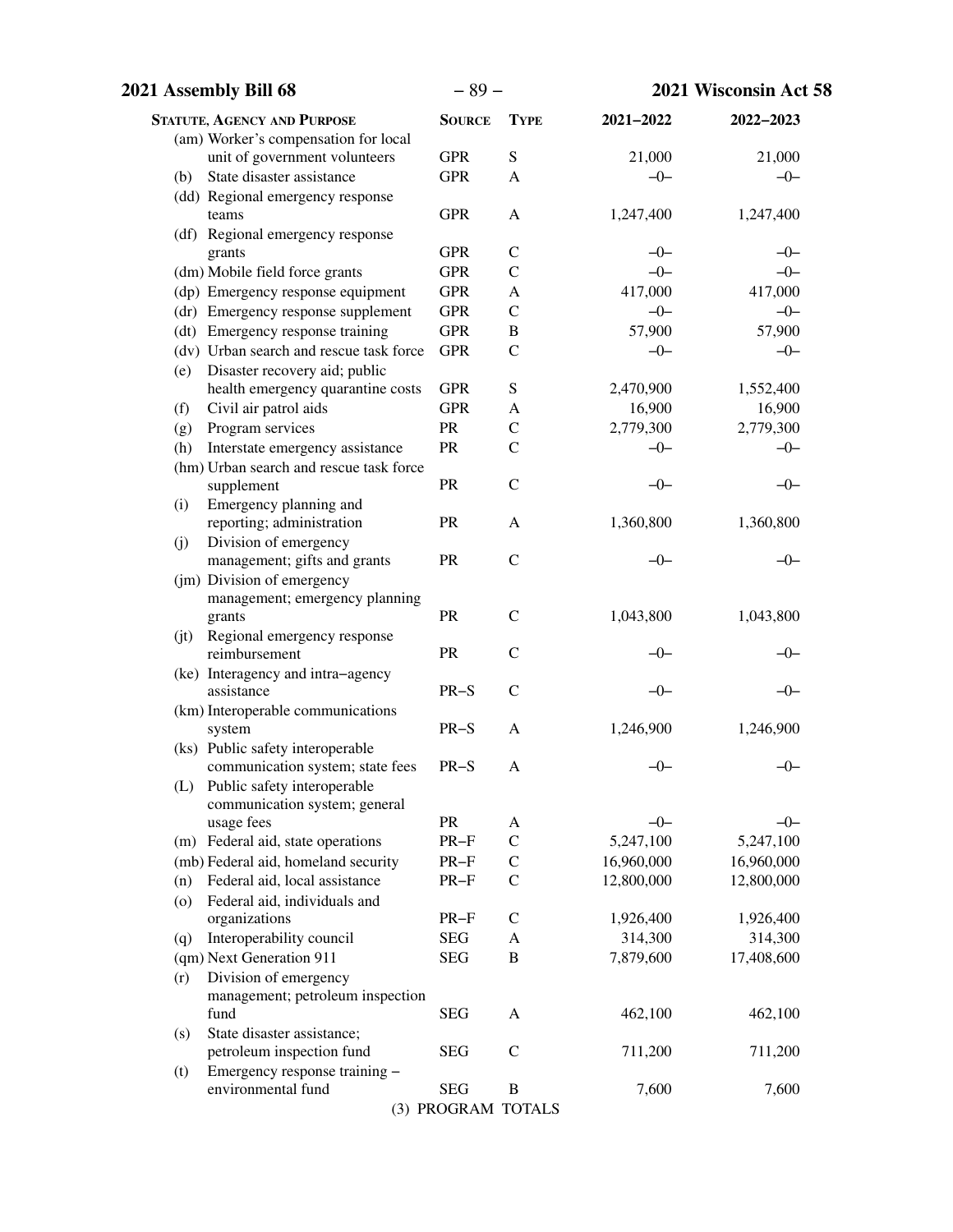| 2021 Wisconsin Act 58                | $-90-$                   |                | 2021 Assembly Bill 68 |                |  |
|--------------------------------------|--------------------------|----------------|-----------------------|----------------|--|
| <b>STATUTE, AGENCY AND PURPOSE</b>   | <b>SOURCE</b>            | <b>TYPE</b>    | 2021-2022             | 2022-2023      |  |
| <b>GENERAL PURPOSE REVENUE</b>       |                          |                | 6,740,900             | 6,322,400      |  |
| PROGRAM REVENUE                      |                          |                | 43,364,300            | 43,364,300     |  |
| <b>FEDERAL</b>                       |                          |                | (36,933,500)          | (36,933,500)   |  |
| <b>OTHER</b>                         |                          |                | (5,183,900)           | (5,183,900)    |  |
| <b>SERVICE</b>                       |                          |                | (1,246,900)           | (1,246,900)    |  |
| <b>SEGREGATED REVENUE</b>            |                          |                | 9,374,800             | 18,903,800     |  |
| <b>OTHER</b>                         |                          |                | (9,374,800)           | (18,903,800)   |  |
| TOTAL-ALL SOURCES                    |                          |                | 59,480,000            | 68,590,500     |  |
| (4)<br>NATIONAL GUARD YOUTH PROGRAMS |                          |                |                       |                |  |
| Gifts and grants<br>(h)              | PR                       | $\mathcal{C}$  | $-0-$                 | $-0-$          |  |
| (ka) Challenge Academy program;      |                          |                |                       |                |  |
| public instruction funds             | $PR-S$                   | $\mathcal{C}$  | 1,217,600             | 1,217,600      |  |
| (m) Federal aid                      | $PR-F$                   | $\overline{C}$ | 3,653,600             | 3,653,600      |  |
|                                      | (4) PROGRAM TOTALS       |                |                       |                |  |
| PROGRAM REVENUE                      |                          |                | 4,871,200             | 4,871,200      |  |
| <b>FEDERAL</b>                       |                          |                | (3,653,600)           | (3,653,600)    |  |
| <b>OTHER</b>                         |                          |                | $(-0-)$               | $(-0-)$        |  |
| <b>SERVICE</b>                       |                          |                | (1,217,600)           | (1,217,600)    |  |
| <b>TOTAL-ALL SOURCES</b>             |                          |                | 4,871,200             | 4,871,200      |  |
|                                      | 20.465 DEPARTMENT TOTALS |                |                       |                |  |
| <b>GENERAL PURPOSE REVENUE</b>       |                          |                | 30,088,900            | 29,358,100     |  |
| PROGRAM REVENUE                      |                          |                | 89,039,900            | 89,041,800     |  |
| <b>FEDERAL</b>                       |                          |                | (80, 176, 000)        | (80, 177, 900) |  |
| <b>OTHER</b>                         |                          |                | (6,338,600)           | (6,338,600)    |  |
| <b>SERVICE</b>                       |                          |                | (2,525,300)           | (2,525,300)    |  |
| <b>SEGREGATED REVENUE</b>            |                          |                | 9,374,800             | 18,903,800     |  |
| <b>OTHER</b>                         |                          |                | (9,374,800)           | (18,903,800)   |  |
| <b>TOTAL-ALL SOURCES</b>             |                          |                | 128,503,600           | 137,303,700    |  |
| 20.475 District Attorneys            |                          |                |                       |                |  |
| <b>DISTRICT ATTORNEYS</b><br>(1)     |                          |                |                       |                |  |
| (d) Salaries and fringe benefits     | <b>GPR</b>               | A              | 53,237,100            | 53,341,600     |  |
| (em) Salary adjustments              | <b>GPR</b>               | A              | 471,500               | 949,300        |  |
| (h) Gifts and grants                 | PR                       | $\mathcal{C}$  | 4,179,100             | 4,139,000      |  |
| (i) Other employees                  | PR                       | A              | 305,000               | 305,000        |  |
| Interagency and intra-agency<br>(k)  |                          |                |                       |                |  |
| assistance                           | $PR-S$                   | $\mathcal{C}$  | $-0-$                 | $-0-$          |  |
| (km) Deoxyribonucleic acid evidence  |                          |                |                       |                |  |
| activities                           | $PR-S$                   | A              | 104,600               | 104,600        |  |
| (m) Federal aid                      | $PR-F$                   | $\mathcal{C}$  | $-0-$                 | $-0-$          |  |
|                                      | (1) PROGRAM TOTALS       |                |                       |                |  |
| <b>GENERAL PURPOSE REVENUE</b>       |                          |                | 53,708,600            | 54,290,900     |  |
| PROGRAM REVENUE                      |                          |                | 4,588,700             | 4,548,600      |  |
| <b>FEDERAL</b>                       |                          |                | $(-0-)$               | $(-0-)$        |  |
| <b>OTHER</b>                         |                          |                | (4, 484, 100)         | (4,444,000)    |  |
| <b>SERVICE</b>                       |                          |                | (104, 600)            | (104, 600)     |  |
| <b>TOTAL-ALL SOURCES</b>             |                          |                | 58,297,300            | 58,839,500     |  |
|                                      | 20.475 DEPARTMENT TOTALS |                |                       |                |  |
| <b>GENERAL PURPOSE REVENUE</b>       |                          |                | 53,708,600            | 54,290,900     |  |
| PROGRAM REVENUE                      |                          |                | 4,588,700             | 4,548,600      |  |
| <b>FEDERAL</b>                       |                          |                | $(-0-)$               | $(-0-)$        |  |
| <b>OTHER</b>                         |                          |                | (4,484,100)           | (4,444,000)    |  |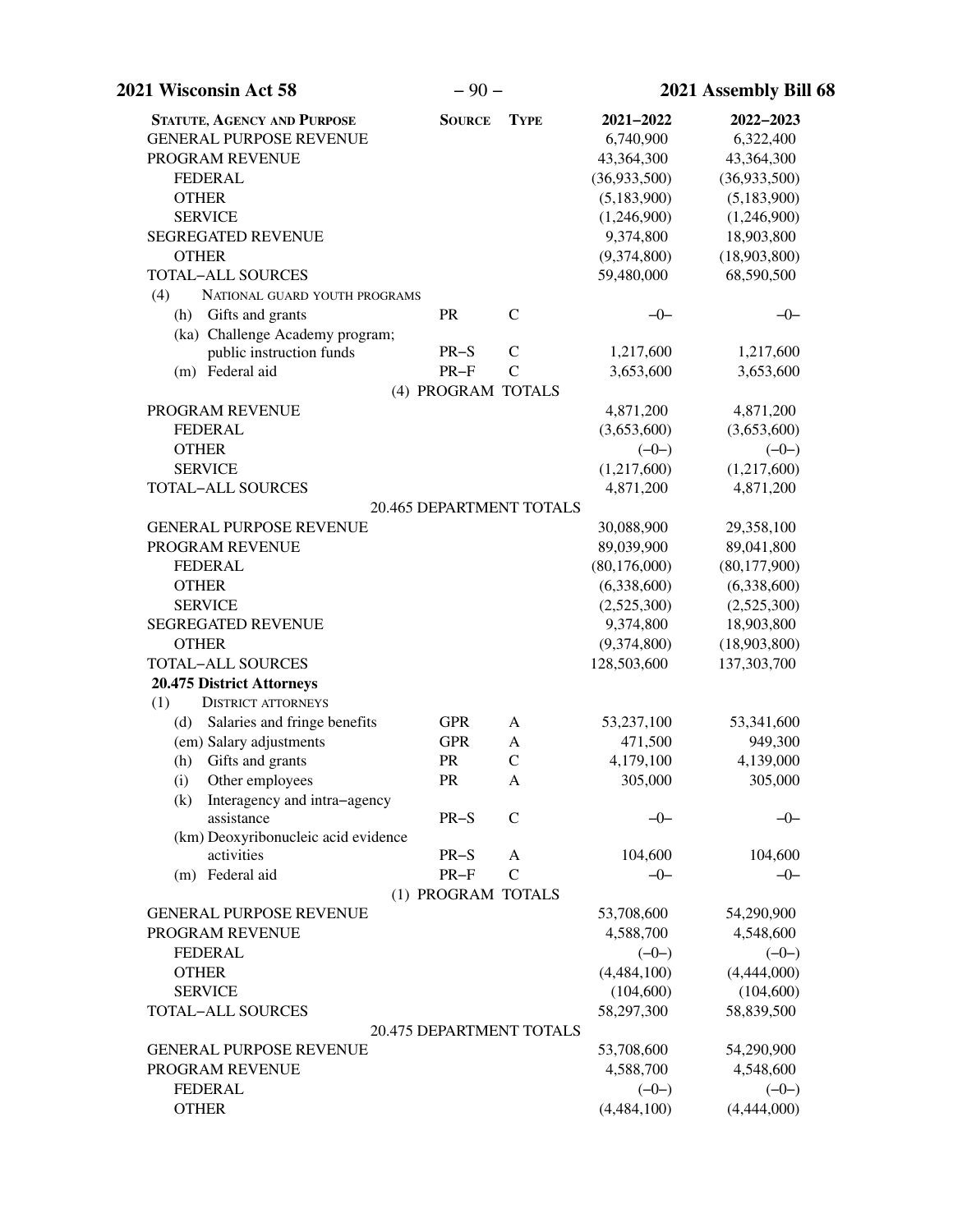| 2021 Assembly Bill 68                                         | $-91-$             |                   | 2021 Wisconsin Act 58   |                         |  |
|---------------------------------------------------------------|--------------------|-------------------|-------------------------|-------------------------|--|
| <b>STATUTE, AGENCY AND PURPOSE</b><br><b>SERVICE</b>          | <b>SOURCE</b>      | <b>TYPE</b>       | 2021-2022<br>(104, 600) | 2022-2023<br>(104, 600) |  |
| <b>TOTAL-ALL SOURCES</b>                                      |                    |                   | 58,297,300              | 58,839,500              |  |
| 20.485 Veterans Affairs, Department of                        |                    |                   |                         |                         |  |
| (1)<br><b>VETERANS HOMES</b>                                  |                    |                   |                         |                         |  |
| Aids to indigent veterans<br>(a)                              | <b>GPR</b>         | A                 | 178,200                 | 178,200                 |  |
| Lease rental payments<br>(e)                                  | <b>GPR</b>         | ${\bf S}$         | $-0-$                   | $-0-$                   |  |
| Principal repayment and interest<br>(f)                       | <b>GPR</b>         | ${\bf S}$         | 2,404,800               | 1,543,200               |  |
| Home exchange<br>(g)                                          | PR                 | $\mathcal{C}$     | 266,800                 | 266,800                 |  |
| (gd) Veterans home cemetery                                   |                    |                   |                         |                         |  |
| operations                                                    | <b>PR</b>          | $\mathcal{C}$     | 5,000                   | 5,000                   |  |
| (gf) Veterans home member care                                | PR                 | $\mathcal{C}$     | $-0-$                   | $-0-$                   |  |
| (gk) Institutional operations                                 | PR                 | A                 | 109,145,900             | 109,145,900             |  |
| (go) Self-amortizing facilities;                              |                    |                   |                         |                         |  |
| principal repayment and interest                              | PR                 | ${\bf S}$         | 3,958,500               | 5,016,200               |  |
| Gifts and bequests<br>(h)                                     | PR                 | $\mathsf{C}$      | 238,400                 | 238,400                 |  |
| State-owned housing maintenance<br>(i)                        | PR                 | $\overline{C}$    | 59,700                  | 59,700                  |  |
| (kc) Electric energy derived from<br>renewable resources      |                    |                   |                         | 54,000                  |  |
|                                                               | $PR-S$<br>$PR-S$   | A<br>$\, {\bf B}$ | 54,000                  |                         |  |
| (kj) Grants to local governments<br>(ks) Emergency mitigation | $PR-S$             | $\mathbf C$       | 150,000<br>10,000,000   | 150,000<br>$-0-$        |  |
| (m) Federal aid; care at veterans homes                       | $PR-F$             | $\mathcal{C}$     | $-0-$                   | $-0-$                   |  |
| (mn) Federal projects                                         | $PR-F$             | $\mathcal{C}$     | 12,500                  | 12,500                  |  |
| Veterans homes member accounts<br>(t)                         | <b>SEG</b>         | $\overline{C}$    | $-0-$                   | $-0-$                   |  |
|                                                               | (1) PROGRAM TOTALS |                   |                         |                         |  |
| <b>GENERAL PURPOSE REVENUE</b>                                |                    |                   | 2,583,000               | 1,721,400               |  |
| PROGRAM REVENUE                                               |                    |                   | 123,890,800             | 114,948,500             |  |
| <b>FEDERAL</b>                                                |                    |                   | (12,500)                | (12,500)                |  |
| <b>OTHER</b>                                                  |                    |                   | (113, 674, 300)         | (114, 732, 000)         |  |
| <b>SERVICE</b>                                                |                    |                   | (10, 204, 000)          | (204,000)               |  |
| <b>SEGREGATED REVENUE</b>                                     |                    |                   | $-0-$                   | $-0-$                   |  |
| <b>OTHER</b>                                                  |                    |                   | $(-0-)$                 | $(-0-)$                 |  |
| TOTAL-ALL SOURCES                                             |                    |                   | 126,473,800             | 116,669,900             |  |
| (2) LOANS AND AIDS TO VETERANS                                |                    |                   |                         |                         |  |
| Consumer reporting agency fees<br>(g)                         | PR                 | $\mathsf{C}$      | $-0-$                   | $-0-$                   |  |
| Public and private receipts<br>(h)                            | PR                 | $\mathcal{C}$     | 18,200                  | 18,200                  |  |
| (kg) American Indian services                                 |                    |                   |                         |                         |  |
| coordinator                                                   | $PR-S$             | $\mathbf{A}$      | 100,800                 | 100,800                 |  |
| (km) American Indian grants                                   | $PR-S$             | A                 | 61,200                  | 61,200                  |  |
| (m) Federal payments; veterans                                |                    |                   |                         |                         |  |
| assistance                                                    | $PR-F$             | $\mathsf C$       | 425,800                 | 425,800                 |  |
| (qm) Veterans employment and                                  |                    |                   |                         |                         |  |
| entrepreneurship grants                                       | <b>SEG</b>         | A                 | 500,000                 | 500,000                 |  |
| (qs) Veterans outreach and recovery                           | <b>SEG</b>         | B                 | 1,571,900               | 1,571,900               |  |
| program<br>(rm) Veterans assistance programs                  | <b>SEG</b>         | $\, {\bf B}$      | 674,600                 | 674,600                 |  |
| (rn) Fish and game vouchers                                   | <b>SEG</b>         | $\, {\bf B}$      | 15,000                  | 15,000                  |  |
| (rp) Veterans assistance program                              |                    |                   |                         |                         |  |
| receipts                                                      | <b>SEG</b>         | $\mathsf{C}$      | 115,500                 | 115,500                 |  |
| Transportation payment<br>(s)                                 | <b>SEG</b>         | A                 | 300,000                 | 300,000                 |  |
| (sm) Military funeral honors                                  | <b>SEG</b>         | ${\bf S}$         | 304,500                 | 304,500                 |  |
|                                                               |                    |                   |                         |                         |  |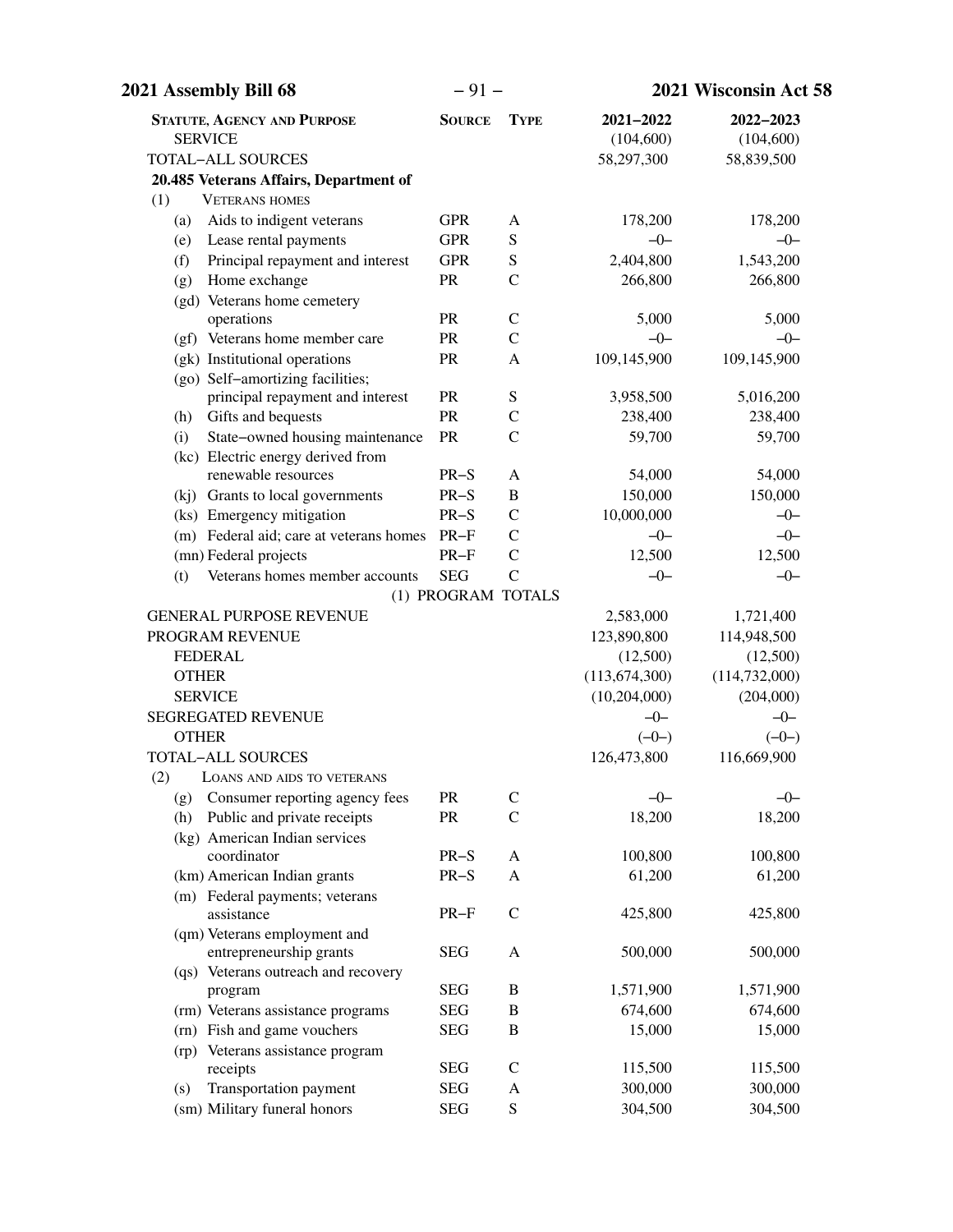| 2021 Wisconsin Act 58                                                    | $-92-$             |               | 2021 Assembly Bill 68 |              |
|--------------------------------------------------------------------------|--------------------|---------------|-----------------------|--------------|
| <b>STATUTE, AGENCY AND PURPOSE</b>                                       | <b>SOURCE</b>      | <b>TYPE</b>   | 2021-2022             | 2022-2023    |
| (tf) Veterans tuition reimbursement                                      |                    |               |                       |              |
| program                                                                  | <b>SEG</b>         | $\, {\bf B}$  | 603,400               | 486,800      |
| (th) Grants to nonprofit organizations                                   | <b>SEG</b>         | $\, {\bf B}$  | 250,000               | 250,000      |
| Retraining assistance program<br>(i)                                     | <b>SEG</b>         | A             | 210,000               | 210,000      |
| (tm) Facilities                                                          | <b>SEG</b>         | $\mathsf{C}$  | $-0-$                 | $-0-$        |
| Administration of loans and aids to<br>(u)                               | <b>SEG</b>         |               |                       |              |
| veterans                                                                 | <b>SEG</b>         | $\mathbf{A}$  | 8,424,500             | 8,442,100    |
| (vm) Assistance to needy veterans<br>(vs) Grants to Camp American Legion |                    | A             | 820,000<br>75,000     | 820,000      |
| (vu) Grants to American Indian tribes                                    | <b>SEG</b>         | A             |                       | 75,000       |
| and bands                                                                | <b>SEG</b>         | A             | 48,800                | 48,800       |
| (vw) Payments to veterans                                                |                    |               |                       |              |
| organizations for claims service                                         | <b>SEG</b>         | A             | 348,000               | 348,000      |
| (vx) County grants                                                       | <b>SEG</b>         | A             | 837,200               | 837,200      |
| (x) Federal per diem payments                                            | SEG-F              | $\mathsf{C}$  | 1,343,600             | 1,343,600    |
| (yn) Veterans trust fund loans and<br>expenses                           | <b>SEG</b>         | B             | 50,000                | 50,000       |
| (yo) Debt payment                                                        | <b>SEG</b>         | S             | $-0-$                 | $-0-$        |
| Gifts<br>(z)                                                             | <b>SEG</b>         | $\mathcal{C}$ | $-0-$                 | $-0-$        |
|                                                                          | (2) PROGRAM TOTALS |               |                       |              |
| PROGRAM REVENUE                                                          |                    |               | 606,000               | 606,000      |
| <b>FEDERAL</b>                                                           |                    |               | (425, 800)            | (425,800)    |
| <b>OTHER</b>                                                             |                    |               | (18,200)              | (18,200)     |
| <b>SERVICE</b>                                                           |                    |               | (162,000)             | (162,000)    |
| SEGREGATED REVENUE                                                       |                    |               | 16,492,000            | 16,393,000   |
| <b>FEDERAL</b>                                                           |                    |               | (1,343,600)           | (1,343,600)  |
| <b>OTHER</b>                                                             |                    |               | (15, 148, 400)        | (15,049,400) |
| <b>TOTAL-ALL SOURCES</b>                                                 |                    |               | 17,098,000            | 16,999,000   |
| (4)<br><b>VETERANS MEMORIAL CEMETERIES</b>                               |                    |               |                       |              |
| Cemetery maintenance and<br>(a)                                          |                    |               |                       |              |
| beautification                                                           | <b>GPR</b>         | A             | 22,200                | 22,200       |
| Cemetery operations<br>(g)                                               | PR                 | $\mathcal{C}$ | 309,300               | 309,300      |
| (h) Gifts, grants and bequests                                           | PR                 | $\mathsf C$   | $-0-$                 | $-0-$        |
| (m) Federal aid; cemetery operations                                     |                    |               |                       |              |
| and burials                                                              | $PR-F$             | $\mathsf{C}$  | 1,198,100             | 1,198,100    |
| Cemetery administration and<br>(q)                                       |                    |               |                       |              |
| maintenance                                                              | <b>SEG</b>         | A             | 936,500               | 936,500      |
| (qm) Repayment of principal and                                          |                    |               |                       |              |
| interest                                                                 | <b>SEG</b>         | ${\bf S}$     | 800                   | 200          |
| Cemetery energy costs;<br>(r)<br>energy-related assessments              | <b>SEG</b>         | A             | 106,300               | 106,300      |
|                                                                          | (4) PROGRAM TOTALS |               |                       |              |
| <b>GENERAL PURPOSE REVENUE</b>                                           |                    |               | 22,200                | 22,200       |
| PROGRAM REVENUE                                                          |                    |               | 1,507,400             | 1,507,400    |
| <b>FEDERAL</b>                                                           |                    |               | (1, 198, 100)         | (1,198,100)  |
| <b>OTHER</b>                                                             |                    |               | (309, 300)            | (309, 300)   |
| SEGREGATED REVENUE                                                       |                    |               | 1,043,600             | 1,043,000    |
| <b>OTHER</b>                                                             |                    |               | (1,043,600)           | (1,043,000)  |
| <b>TOTAL-ALL SOURCES</b>                                                 |                    |               | 2,573,200             | 2,572,600    |
| <b>WISCONSIN VETERANS MUSEUM</b><br>(5)                                  |                    |               |                       |              |
|                                                                          |                    |               |                       |              |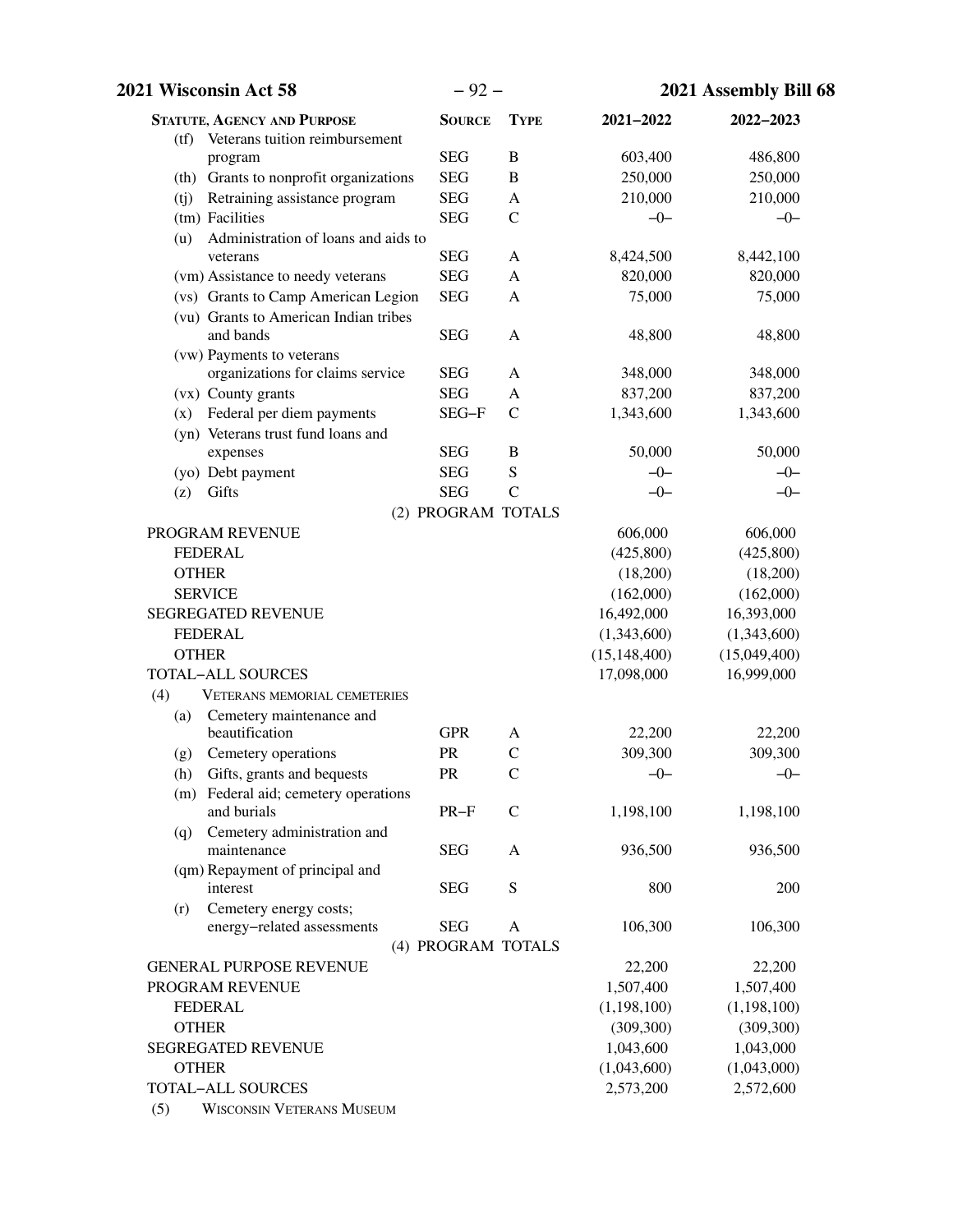| 2021 Assembly Bill 68                                       | $-93-$                          |               |                  | 2021 Wisconsin Act 58 |
|-------------------------------------------------------------|---------------------------------|---------------|------------------|-----------------------|
| <b>STATUTE, AGENCY AND PURPOSE</b>                          | <b>SOURCE</b>                   | <b>TYPE</b>   | 2021-2022        | 2022-2023             |
| (c) Operation of Wisconsin veterans                         |                                 |               |                  |                       |
| museum<br>(mn) Federal projects; museum                     | <b>GPR</b>                      | $\mathbf{A}$  | 248,500          | 248,500               |
| acquisitions and operations                                 | $PR-F$                          | $\mathsf{C}$  | $-0-$            | $-0-$                 |
| (tm) Museum facilities                                      | <b>SEG</b>                      | $\mathcal{C}$ | 52,800           | 52,800                |
| (v) Museum sales receipts                                   | <b>SEG</b>                      | $\mathcal{C}$ | 170,900          | 170,900               |
| (vo) Veterans of World War I                                | <b>SEG</b>                      | A             | 2,500            | 2,500                 |
| (wd) Operation of Wisconsin Veterans                        |                                 |               |                  |                       |
| Museum                                                      | <b>SEG</b>                      | $\mathbf{A}$  | 3,419,900        | 3,419,900             |
| (zm) Museum gifts and bequests                              | <b>SEG</b>                      | $\mathcal{C}$ | $-0-$            | $-0-$                 |
|                                                             | (5) PROGRAM TOTALS              |               |                  |                       |
| <b>GENERAL PURPOSE REVENUE</b>                              |                                 |               | 248,500          | 248,500               |
| PROGRAM REVENUE                                             |                                 |               | $-0-$            | $-0-$                 |
| <b>FEDERAL</b>                                              |                                 |               | $(-0-)$          | $(-0-)$               |
| <b>SEGREGATED REVENUE</b>                                   |                                 |               | 3,646,100        | 3,646,100             |
| <b>OTHER</b>                                                |                                 |               | (3,646,100)      | (3,646,100)           |
| <b>TOTAL-ALL SOURCES</b>                                    |                                 |               | 3,894,600        | 3,894,600             |
| (6)<br><b>ADMINISTRATION</b>                                |                                 |               |                  |                       |
| Funds received from other state<br>(k)                      |                                 |               |                  |                       |
| agencies                                                    | $PR-S$                          | $\mathsf{C}$  | -0-              | $-0-$                 |
|                                                             | (6) PROGRAM TOTALS              |               |                  | $-0-$                 |
| PROGRAM REVENUE<br><b>SERVICE</b>                           |                                 |               | $-0-$<br>$(-0-)$ |                       |
| TOTAL-ALL SOURCES                                           |                                 |               | $-0-$            | $(-0-)$<br>$-0-$      |
|                                                             | <b>20.485 DEPARTMENT TOTALS</b> |               |                  |                       |
| <b>GENERAL PURPOSE REVENUE</b>                              |                                 |               | 2,853,700        | 1,992,100             |
| PROGRAM REVENUE                                             |                                 |               | 126,004,200      | 117,061,900           |
| <b>FEDERAL</b>                                              |                                 |               | (1,636,400)      | (1,636,400)           |
| <b>OTHER</b>                                                |                                 |               | (114,001,800)    | (115,059,500)         |
| <b>SERVICE</b>                                              |                                 |               | (10,366,000)     | (366,000)             |
| <b>SEGREGATED REVENUE</b>                                   |                                 |               | 21,181,700       | 21,082,100            |
| <b>FEDERAL</b>                                              |                                 |               | (1,343,600)      | (1,343,600)           |
| <b>OTHER</b>                                                |                                 |               | (19, 838, 100)   | (19,738,500)          |
| TOTAL-ALL SOURCES                                           |                                 |               | 150,039,600      | 140,136,100           |
| 20.490 Wisconsin Housing and Economic Development Authority |                                 |               |                  |                       |
| FACILITATION OF CONSTRUCTION<br>(1)                         |                                 |               |                  |                       |
| Capital reserve fund deficiency<br>(a)                      | <b>GPR</b>                      | $\mathsf{C}$  | -0-              | $-0-$                 |
|                                                             | (1) PROGRAM TOTALS              |               |                  |                       |
| <b>GENERAL PURPOSE REVENUE</b>                              |                                 |               | $-0-$            | -0-                   |
| <b>TOTAL-ALL SOURCES</b>                                    |                                 |               | $-0-$            | $-0-$                 |
| (2)<br>HOUSING REHABILITATION LOAN PROGRAM                  |                                 |               |                  |                       |
| General program operations<br>(a)                           | <b>GPR</b>                      | $\mathsf{C}$  | $-0-$            | $-0-$                 |
| Loan loss reserve fund<br>(q)                               | <b>SEG</b>                      | $\mathcal{C}$ | $-0-$            | $-0-$                 |
|                                                             | (2) PROGRAM TOTALS              |               |                  |                       |
| <b>GENERAL PURPOSE REVENUE</b>                              |                                 |               | $-0-$            | $-0-$                 |
| <b>SEGREGATED REVENUE</b>                                   |                                 |               | $-0-$            | $-0-$                 |
| <b>OTHER</b>                                                |                                 |               | $(-0-)$          | $(-0-)$               |
| <b>TOTAL-ALL SOURCES</b>                                    |                                 |               | $-0-$            | $-0-$                 |
| (3)<br>HOMEOWNERSHIP MORTGAGE ASSISTANCE                    |                                 |               |                  |                       |
| (a) Homeowner eviction lien<br>protection program           | <b>GPR</b>                      | $\mathsf{C}$  | $-0-$            | $-0-$                 |
|                                                             |                                 |               |                  |                       |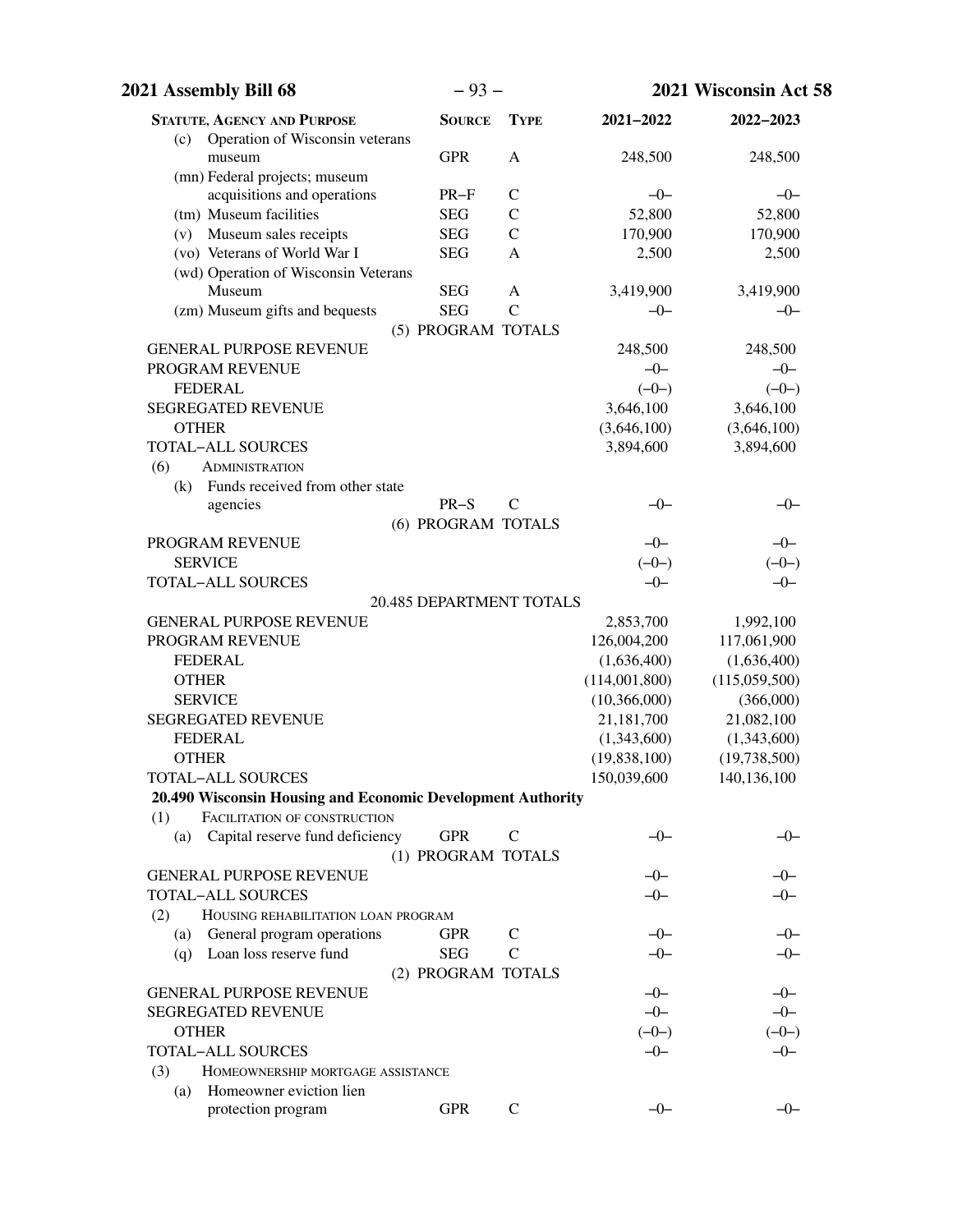|     | 2021 Wisconsin Act 58                                                           | $-94-$                              |               | 2021 Assembly Bill 68 |                 |
|-----|---------------------------------------------------------------------------------|-------------------------------------|---------------|-----------------------|-----------------|
|     | <b>STATUTE, AGENCY AND PURPOSE</b>                                              | <b>SOURCE</b><br>(3) PROGRAM TOTALS | <b>TYPE</b>   | 2021-2022             | 2022-2023       |
|     | <b>GENERAL PURPOSE REVENUE</b>                                                  |                                     |               | $-0-$                 | $-0-$           |
|     | <b>TOTAL-ALL SOURCES</b>                                                        |                                     |               | $-0-$                 | $-0-$           |
| (4) | <b>DISADVANTAGED BUSINESS MOBILIZATION ASSISTANCE</b><br>Disadvantaged business |                                     |               |                       |                 |
| (g) | mobilization loan guarantee                                                     | <b>PR</b>                           | $\mathsf{C}$  | $-0-$                 | $-0-$           |
|     |                                                                                 | (4) PROGRAM TOTALS                  |               |                       |                 |
|     | PROGRAM REVENUE                                                                 |                                     |               | $-0-$                 | $-0-$           |
|     | <b>OTHER</b>                                                                    |                                     |               | $(-0-)$               | $(-0-)$         |
|     | <b>TOTAL-ALL SOURCES</b>                                                        |                                     |               | $-0-$                 | $-0-$           |
| (5) | <b>WISCONSIN DEVELOPMENT LOAN GUARANTEES</b>                                    |                                     |               |                       |                 |
| (a) | Wisconsin development reserve                                                   |                                     |               |                       |                 |
|     | fund                                                                            | <b>GPR</b>                          | $\mathsf{C}$  | $-0-$                 | $-0-$           |
| (q) | Environmental fund transfer to                                                  |                                     |               |                       |                 |
|     | Wisconsin development reserve                                                   |                                     |               |                       |                 |
|     | fund                                                                            | <b>SEG</b>                          | $\mathcal{C}$ | $-0-$                 | –0–             |
| (r) | Agrichemical management fund                                                    |                                     |               |                       |                 |
|     | transfer to Wisconsin development                                               |                                     | $\mathcal{C}$ |                       |                 |
|     | reserve fund                                                                    | <b>SEG</b>                          |               | $-0-$                 | $-0-$           |
| (s) | Petroleum inspection fund transfer<br>to Wisconsin development reserve          |                                     |               |                       |                 |
|     | fund                                                                            | <b>SEG</b>                          | $\mathbf{A}$  | $-0-$                 | $-0-$           |
|     |                                                                                 | (5) PROGRAM TOTALS                  |               |                       |                 |
|     | <b>GENERAL PURPOSE REVENUE</b>                                                  |                                     |               | $-0-$                 | $-0-$           |
|     | <b>SEGREGATED REVENUE</b>                                                       |                                     |               | $-0-$                 | $-0-$           |
|     | <b>OTHER</b>                                                                    |                                     |               | $(-0-)$               | $(-0-)$         |
|     | <b>TOTAL-ALL SOURCES</b>                                                        |                                     |               | $-0-$                 | $-0-$           |
|     |                                                                                 | 20.490 DEPARTMENT TOTALS            |               |                       |                 |
|     | <b>GENERAL PURPOSE REVENUE</b>                                                  |                                     |               | $-0-$                 | $-0-$           |
|     | PROGRAM REVENUE                                                                 |                                     |               | $-0-$                 | $-0-$           |
|     | <b>OTHER</b>                                                                    |                                     |               | $(-0-)$               | $(-0-)$         |
|     | <b>SEGREGATED REVENUE</b>                                                       |                                     |               | $-0-$                 | $-0-$           |
|     | <b>OTHER</b>                                                                    |                                     |               | $(-0-)$               | $(-0-)$         |
|     | TOTAL-ALL SOURCES                                                               |                                     |               | $-0-$                 | $-0-$           |
|     |                                                                                 | Human Resources                     |               |                       |                 |
|     |                                                                                 | <b>FUNCTIONAL AREA TOTALS</b>       |               |                       |                 |
|     | <b>GENERAL PURPOSE REVENUE</b>                                                  |                                     |               | 6,424,774,800         | 6,456,034,800   |
|     | PROGRAM REVENUE                                                                 |                                     |               | 11,391,913,900        | 11,173,613,900  |
|     | <b>FEDERAL</b>                                                                  |                                     |               | (9,087,752,200)       | (8,848,151,900) |
|     | <b>OTHER</b>                                                                    |                                     |               | (1,910,766,600)       | (1,942,210,900) |
|     | <b>SERVICE</b>                                                                  |                                     |               | (393, 395, 100)       | (383, 251, 100) |
|     | <b>SEGREGATED REVENUE</b>                                                       |                                     |               | 927,080,800           | 1,229,192,500   |
|     | <b>FEDERAL</b>                                                                  |                                     |               | (1,343,600)           | (1,343,600)     |
|     | <b>OTHER</b>                                                                    |                                     |               | (925, 737, 200)       | (1,227,848,900) |
|     | <b>SERVICE</b>                                                                  |                                     |               | $(-0-)$               | $(-0-)$         |
|     | <b>LOCAL</b>                                                                    |                                     |               | $(-0-)$               | $(-0-)$         |
|     | <b>TOTAL-ALL SOURCES</b>                                                        |                                     |               | 18,743,769,500        | 18,858,841,200  |
|     |                                                                                 | <b>General Executive Functions</b>  |               |                       |                 |
|     | 20.505 Administration, Department of                                            |                                     |               |                       |                 |
| (1) | SUPERVISION AND MANAGEMENT                                                      |                                     |               |                       |                 |
| (a) | General program operations                                                      | <b>GPR</b>                          | A             | 5,789,000             | 5,727,900       |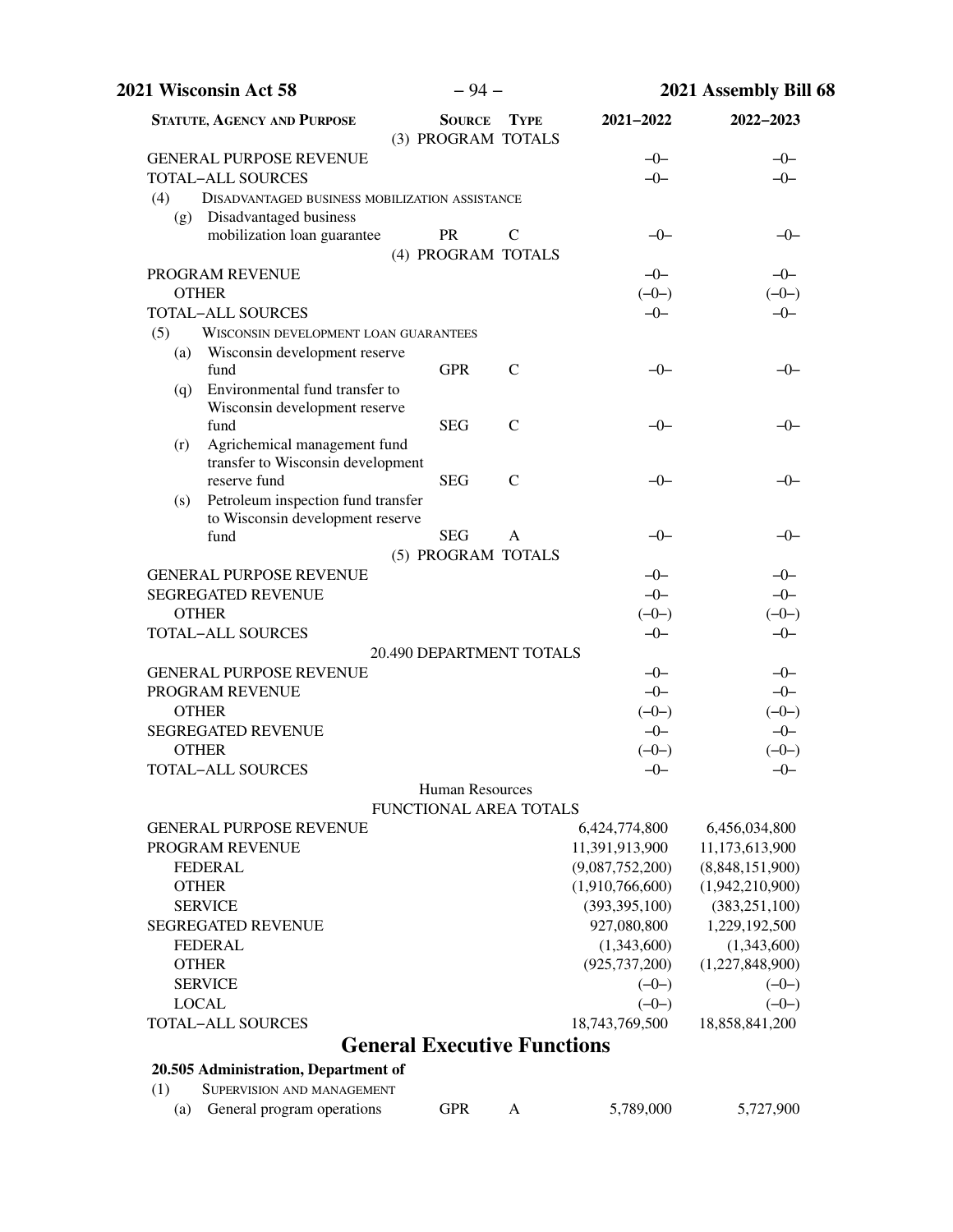| 2021 Assembly Bill 68                                            | $-95-$        |               | 2021 Wisconsin Act 58 |             |
|------------------------------------------------------------------|---------------|---------------|-----------------------|-------------|
| <b>STATUTE, AGENCY AND PURPOSE</b>                               | <b>SOURCE</b> | <b>TYPE</b>   | 2021-2022             | 2022-2023   |
| Midwest interstate low-level<br>(b)                              |               |               |                       |             |
| radioactive waste compact; loan                                  |               |               |                       |             |
| from general fund                                                | <b>GPR</b>    | $\mathcal{C}$ | $-0-$                 | –0–         |
| (bq) Appropriation obligations                                   |               |               |                       |             |
| repayment; tobacco settlement<br>revenues                        | <b>GPR</b>    | $\mathbf{A}$  | 99,758,700            | 111,418,900 |
| (br) Appropriation obligations                                   |               |               |                       |             |
| repayment; unfunded liabilities                                  |               |               |                       |             |
| under the Wisconsin Retirement                                   |               |               |                       |             |
| System                                                           | <b>GPR</b>    | $\mathbf{A}$  | 181,429,800           | 199,760,900 |
| (cm) Comprehensive planning grants;                              |               |               |                       |             |
| general purpose revenue                                          | <b>GPR</b>    | A             | $-0-$                 | $-0-$       |
| (cn) Comprehensive planning;<br>administrative support           | <b>GPR</b>    | A             | $-0-$                 | $-0-$       |
| Special counsel<br>(d)                                           | <b>GPR</b>    | ${\bf S}$     | 611,900               | 611,900     |
| (fm) Fund of funds investment program                            | <b>GPR</b>    | A             | $-0-$                 | $-0-$       |
| (fo) Federal resource acquisition                                |               |               |                       |             |
| support grants                                                   | <b>GPR</b>    | A             | $-0-$                 | $-0-$       |
| (fr) Grants for local government                                 |               |               |                       |             |
| expenditures                                                     | <b>GPR</b>    | $\mathbf C$   | $-0-$                 | $-0-$       |
| (gc) Processing services                                         | PR            | A             | 180,700               | 180,700     |
| (ge) High-voltage transmission line                              |               |               |                       |             |
| annual impact fee distributions                                  | <b>PR</b>     | $\mathbf C$   | $-0-$                 | $-0-$       |
| (gm) Federal resource acquisition                                | <b>PR</b>     | A             | 267,300               | 267,300     |
| (gr) Disabled veteran-owned,<br>woman-owned, and minority        |               |               |                       |             |
| business certification fees                                      | <b>PR</b>     | $\mathcal{C}$ | 31,500                | 31,500      |
| (gs) High-voltage transmission line                              |               |               |                       |             |
| environmental impact fee                                         |               |               |                       |             |
| distributions                                                    | <b>PR</b>     | $\mathcal{C}$ | $-0-$                 | $-0-$       |
| (ic) Services to nonstate governmental                           |               |               |                       |             |
| units                                                            | <b>PR</b>     | A             | 157,300               | 157,400     |
| (id) Justice information fee receipts                            | PR            | $\mathcal{C}$ | $-0-$                 | $-0-$       |
| (im) Services to nonstate governmental<br>units; entity contract | <b>PR</b>     |               |                       | 1,437,200   |
| (ip) Information technology and                                  |               | Α             | 1,437,100             |             |
| communication services;                                          |               |               |                       |             |
| self-funded portal                                               | PR            | A             | 8,034,000             | 8,034,000   |
| Information technology and<br>(i <sub>s</sub> )                  |               |               |                       |             |
| communications services; nonstate                                |               |               |                       |             |
| entities                                                         | PR            | A             | 12,511,100            | 12,511,100  |
| Appropriation obligations;<br>(it)                               |               |               |                       |             |
| agreements and ancillary                                         | PR            | $\mathbf C$   | $-0-$                 | $-0-$       |
| arrangements<br>(iu) Plat and proposed incorporation             |               |               |                       |             |
| and annexation review                                            | PR            | $\mathsf{C}$  | 336,900               | 336,900     |
| (iv) Enterprise resource planning                                |               |               |                       |             |
| system; nonstate entities                                        | PR            | $\mathbf C$   | $-0-$                 | $-0-$       |
| Gifts, grants, and bequests<br>(j)                               | PR            | $\mathsf{C}$  | $-0-$                 | $-0-$       |
| (jc) Employee development and                                    |               |               |                       |             |
| training services                                                | PR            | A             | 263,800               | 263,900     |
| (ka) Materials and services to state                             |               |               |                       |             |
| agencies and certain districts                                   | $PR-S$        | A             | 6,516,700             | 6,517,600   |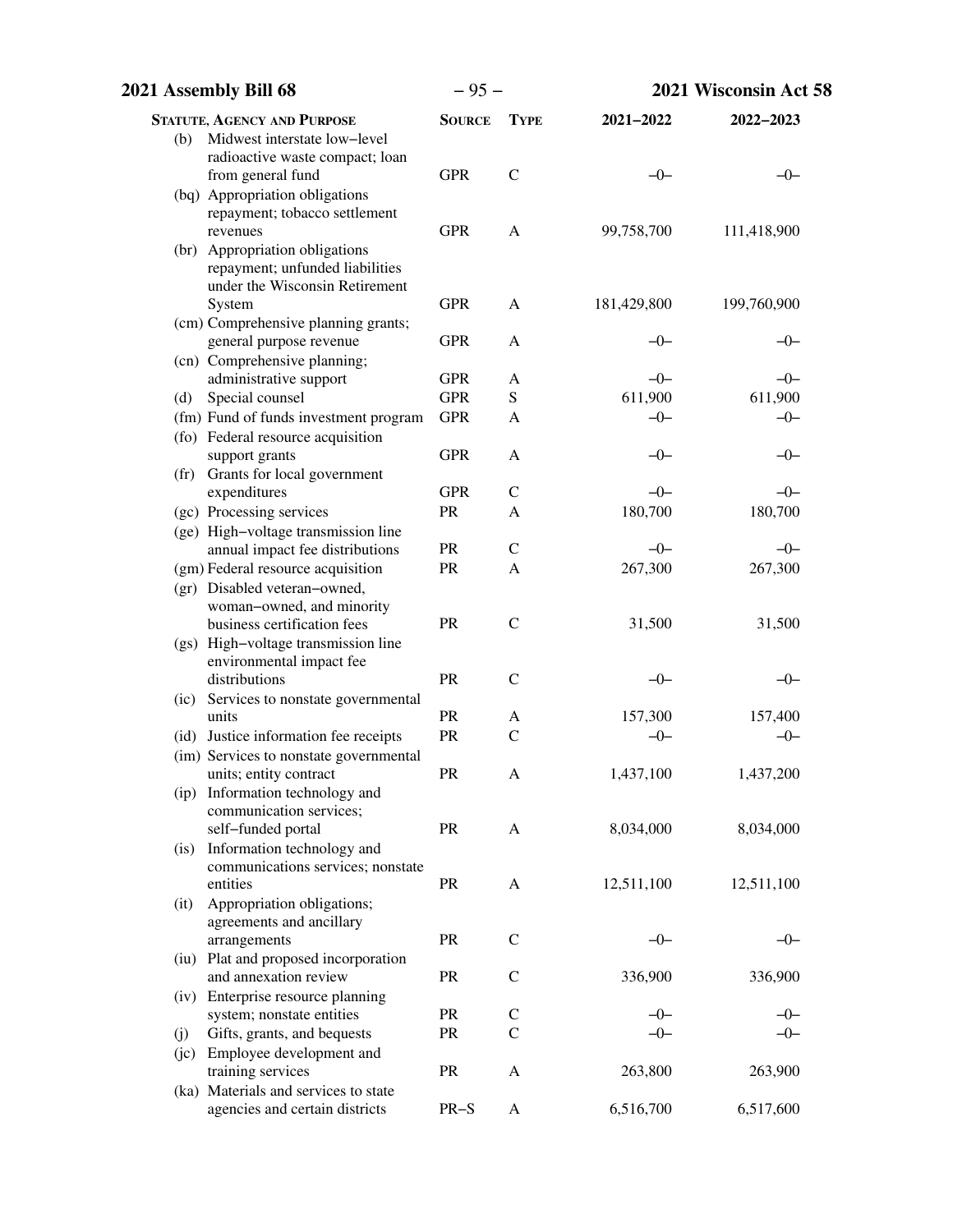| 2021 Wisconsin Act 58                              | $-96-$        |               | 2021 Assembly Bill 68 |             |
|----------------------------------------------------|---------------|---------------|-----------------------|-------------|
| <b>STATUTE, AGENCY AND PURPOSE</b>                 | <b>SOURCE</b> | <b>TYPE</b>   | 2021-2022             | 2022-2023   |
| (kb) Transportation and records                    | $PR-S$        | $\mathbf{A}$  | 19,443,600            | 19,446,300  |
| (kc) Capital planning and building                 |               |               |                       |             |
| construction services                              | $PR-S$        | $\mathbf{A}$  | 14,290,100            | 14,290,900  |
| (kd) Enterprise resource planning                  |               |               |                       |             |
| system                                             | $PR-S$        | $\mathcal{C}$ | 10,705,900            | 10,706,500  |
| (kf) Procurement services                          | $PR-S$        | $\mathcal{C}$ | 4,691,000             | 4,691,400   |
| (kg) Federal resource acquisition                  | $PR-S$        | $\mathcal{C}$ | $-0-$                 | $-0-$       |
| (kh) Justice information systems                   | $PR-S$        | A             | 4,272,800             | 4,273,000   |
| (ki) Postage costs                                 | $PR-S$        | $\mathbf C$   | 15,710,100            | 15,710,100  |
| (kj) Financial services                            | $PR-S$        | A             | 9,869,100             | 9,869,500   |
| (kk) Tribal grants                                 | $PR-S$        | A             | $-0-$                 | $-0-$       |
| (kL) Printing, mail, communication,                |               |               |                       |             |
| document sales, and information                    |               |               |                       |             |
| technology services; state                         |               |               |                       |             |
| agencies; veterans services                        | $PR-S$        | A             | 102,022,700           | 102,034,500 |
| (km) University of Wisconsin-Green                 |               |               |                       |             |
| Bay programming                                    | $PR-S$        | A             | 356,800               | 356,800     |
| (kn) Publications                                  | PR            | A             | 102,100               | 102,100     |
| (ko) Pay for success contracts                     | $PR-S$        | $\mathbf C$   | $-0-$                 | $-0-$       |
| (kp) Youth wellness center                         | $PR-S$        | A             | 350,000               | 350,000     |
| (kq) Justice information systems                   |               |               |                       |             |
| development, operation and                         |               |               |                       |             |
| maintenance                                        | $PR-S$        | A             | $-0-$                 | $-0-$       |
| (kr) Legal services; relocation                    |               |               |                       |             |
| assistance                                         | $PR-S$        | A             | 1,217,300             | 1,217,400   |
| (ks) Collective bargaining grievance               |               |               |                       |             |
| arbitrations                                       | $PR-S$        | A             | 30,000                | 30,000      |
| (ku) Management assistance grants to               |               |               |                       |             |
| counties                                           | $PR-S$        | A             | 563,200               | 563,200     |
| (kx) American Indian economic                      |               |               |                       |             |
| development; technical assistance                  | $PR-S$        | A             | 79,500                | 79,500      |
| (kz) General program operations                    | $PR-S$        | A             | 38,650,500            | 38,653,400  |
| (mb) Federal aid                                   | $PR-F$        | $\mathcal{C}$ | 6,526,300             | 6,526,300   |
| (n) Federal aid; local assistance                  | PR-F          | $\mathcal{C}$ | 90,000,000            | 90,000,000  |
| (ng) Sale of forest products; funds for            |               |               |                       |             |
| public schools and public roads                    | <b>PR</b>     | C             | $-0-$                 | $-0-$       |
| (pz) Indirect cost reimbursements                  | $PR-F$        | $\mathbf C$   | 51,900                | 14,100      |
| Diesel truck idling reduction grant<br>(s)         |               |               |                       |             |
| administration                                     | <b>SEG</b>    | A             | 42,800                | $-0-$       |
| (sa) Diesel truck idling reduction                 |               |               |                       |             |
| grants                                             | <b>SEG</b>    | A             | $-0-$                 | $-0-$       |
| (ub) Land information program, state               |               |               |                       |             |
| operations; reviews of municipal                   |               |               |                       |             |
| incorporations and annexations;<br>planning grants | <b>SEG</b>    | A             | 783,000               | 783,000     |
| (uc) Land information program; local               |               |               |                       |             |
| aids                                               | <b>SEG</b>    | $\mathsf{C}$  | 6,945,300             | 6,945,300   |
| (ud) Comprehensive planning grants;                |               |               |                       |             |
| land information fund                              | <b>SEG</b>    | A             | $-0-$                 | $-0-$       |
| General program operations -<br>(v)                |               |               |                       |             |
| environmental improvement                          |               |               |                       |             |
| programs; state funds                              | <b>SEG</b>    | A             | 829,000               | 829,000     |
|                                                    |               |               |                       |             |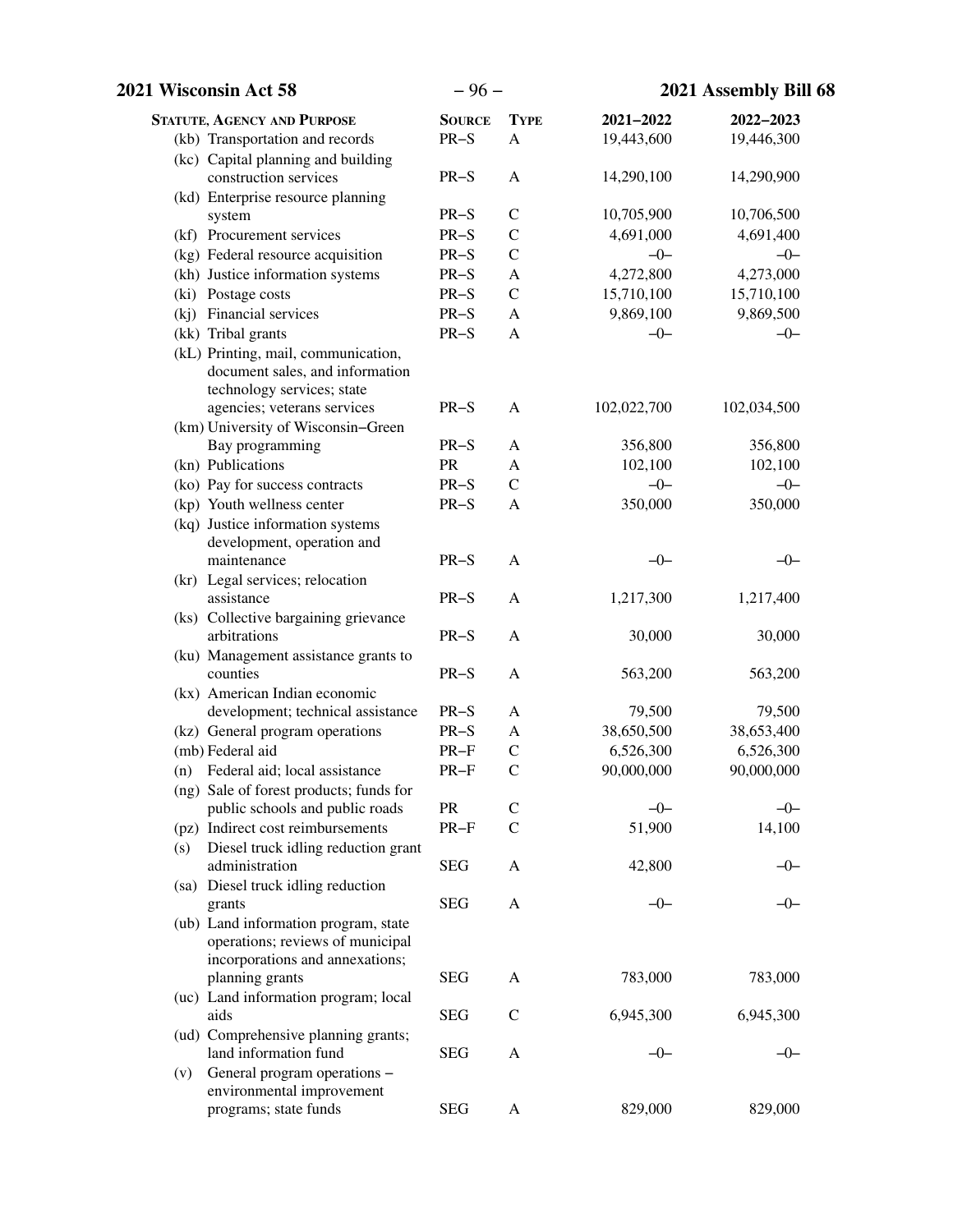| 2021 Assembly Bill 68                                                    | $-97-$             |               | 2021 Wisconsin Act 58 |                |  |
|--------------------------------------------------------------------------|--------------------|---------------|-----------------------|----------------|--|
| <b>STATUTE, AGENCY AND PURPOSE</b>                                       | <b>SOURCE</b>      | <b>TYPE</b>   | 2021-2022             | 2022-2023      |  |
| General program operations -<br>(x)                                      |                    |               |                       |                |  |
| clean water fund program; federal                                        |                    |               |                       |                |  |
| funds                                                                    | $SEG-F$            | $\mathcal{C}$ | $-0-$                 | -0-            |  |
| General program operations - safe<br>(y)<br>drinking water loan program; |                    |               |                       |                |  |
| federal funds                                                            | SEG-F              | $\mathsf{C}$  | $-0-$                 | -0-            |  |
| Transportation planning grants to<br>(z)                                 |                    |               |                       |                |  |
| local governmental units                                                 | SEG-S              | B             | $-0-$                 | $-0-$          |  |
|                                                                          | (1) PROGRAM TOTALS |               |                       |                |  |
| <b>GENERAL PURPOSE REVENUE</b>                                           |                    |               | 287,589,400           | 317,519,600    |  |
| PROGRAM REVENUE                                                          |                    |               | 348,669,300           | 348,652,600    |  |
| <b>FEDERAL</b>                                                           |                    |               | (96, 578, 200)        | (96,540,400)   |  |
| <b>OTHER</b>                                                             |                    |               | (23,321,800)          | (23,322,100)   |  |
| <b>SERVICE</b>                                                           |                    |               | (228,769,300)         | (228,790,100)  |  |
| <b>SEGREGATED REVENUE</b>                                                |                    |               | 8,600,100             | 8,557,300      |  |
| <b>FEDERAL</b>                                                           |                    |               | $(-0-)$               | $(-0-)$        |  |
| <b>OTHER</b>                                                             |                    |               | (8,600,100)           | (8,557,300)    |  |
| <b>SERVICE</b>                                                           |                    |               | $(-0-)$               | $(-0-)$        |  |
| <b>TOTAL-ALL SOURCES</b>                                                 |                    |               | 644,858,800           | 674,729,500    |  |
| (2)<br><b>RISK MANAGEMENT</b>                                            |                    |               |                       |                |  |
| (a) General fund supplement – risk<br>management claims                  | <b>GPR</b>         | S             | $-0-$                 | $-0-$          |  |
| (am) Costs and judgments                                                 | <b>GPR</b>         | S             | $-0-$                 | $-0-$          |  |
| (k) Risk management costs                                                | $PR-S$             | $\mathcal{C}$ | 35,406,200            | 35,406,200     |  |
| (ki) Risk management administration                                      | $PR-S$             | A             | 10,944,900            | 10,945,100     |  |
|                                                                          | (2) PROGRAM TOTALS |               |                       |                |  |
| <b>GENERAL PURPOSE REVENUE</b>                                           |                    |               | $-0-$                 | $-0-$          |  |
| PROGRAM REVENUE                                                          |                    |               | 46,351,100            | 46,351,300     |  |
| <b>SERVICE</b>                                                           |                    |               | (46, 351, 100)        | (46, 351, 300) |  |
| <b>TOTAL-ALL SOURCES</b>                                                 |                    |               | 46,351,100            | 46,351,300     |  |
| (3)<br>UTILITY PUBLIC BENEFITS AND AIR QUALITY IMPROVEMENT               |                    |               |                       |                |  |
| General program operations;<br>(q)                                       |                    |               |                       |                |  |
| utility public benefits                                                  | <b>SEG</b>         | A             | 11,372,200            | 11,372,200     |  |
| (r) Low-income assistance grants                                         | <b>SEG</b>         | S             | 19,447,300            | 19,447,300     |  |
| Air quality improvement grants<br>(rr)                                   | <b>SEG</b>         | S             | $-0-$                 | $-0-$          |  |
| Transfer to air quality<br>(s)                                           | <b>SEG</b>         |               |                       |                |  |
| improvement fund                                                         | (3) PROGRAM TOTALS | S             | $-0-$                 | $-0-$          |  |
| <b>SEGREGATED REVENUE</b>                                                |                    |               | 30,819,500            | 30,819,500     |  |
| <b>OTHER</b>                                                             |                    |               | (30,819,500)          | (30,819,500)   |  |
| <b>TOTAL-ALL SOURCES</b>                                                 |                    |               | 30,819,500            | 30,819,500     |  |
| (4)<br>ATTACHED DIVISIONS AND OTHER BODIES                               |                    |               |                       |                |  |
| Adjudication of tax appeals<br>(a)                                       | <b>GPR</b>         | A             | 564,600               | 564,700        |  |
| Adjudication of equalization<br>(b)                                      |                    |               |                       |                |  |
| appeals                                                                  | <b>GPR</b>         | ${\bf S}$     | $-0-$                 | $-0-$          |  |
| Claims awards<br>(d)                                                     | <b>GPR</b>         | S             | 25,000                | 25,000         |  |
| (ea) Women's council operations                                          | <b>GPR</b>         | A             | 154,100               | 154,100        |  |
| (ec) Service award program; general                                      |                    |               |                       |                |  |
| program operations                                                       | <b>GPR</b>         | A             | 17,200                | 17,200         |  |
| Service award program; state<br>(er)                                     |                    |               |                       |                |  |
| awards                                                                   | <b>GPR</b>         | ${\bf S}$     | 2,756,500             | 2,884,300      |  |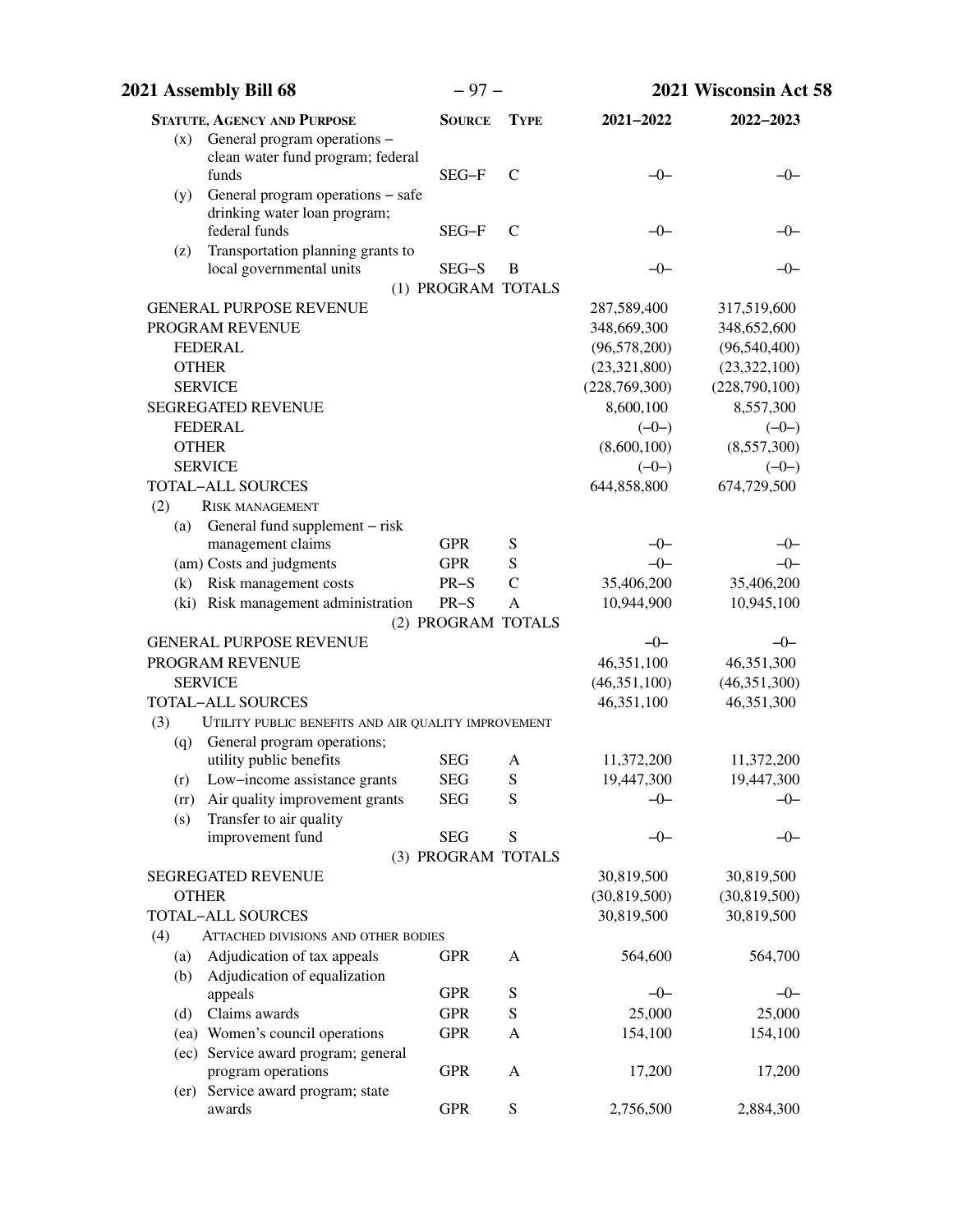| 2021 Wisconsin Act 58 |                                                             | $-98-$             |               | 2021 Assembly Bill 68   |                         |
|-----------------------|-------------------------------------------------------------|--------------------|---------------|-------------------------|-------------------------|
|                       | <b>STATUTE, AGENCY AND PURPOSE</b>                          | <b>SOURCE</b>      | <b>TYPE</b>   | 2021-2022               | 2022-2023               |
|                       | (es) Principal, interest, and rebates;                      |                    |               |                         |                         |
|                       | general purpose revenue - schools                           | <b>GPR</b>         | ${\bf S}$     | 750,900                 | 325,500                 |
|                       | (et) Principal, interest, and rebates;                      |                    |               |                         |                         |
|                       | general purpose revenue – public                            | <b>GPR</b>         |               |                         |                         |
|                       | library boards                                              |                    | ${\bf S}$     | 6,600                   | 3,400                   |
| (f)                   | Interagency council on<br>homelessness operations           | <b>GPR</b>         | A             | 108,800                 | 108,800                 |
| (h)                   | Program services                                            | PR                 | A             | 27,200                  | 27,200                  |
|                       | (ha) Principal, interest, and rebates;                      |                    |               |                         |                         |
|                       | program revenue - schools                                   | <b>PR</b>          | $\mathcal{C}$ | $-0-$                   | $-0-$                   |
|                       | (hb) Principal, interest, and rebates;                      |                    |               |                         |                         |
|                       | program revenue - public library                            |                    |               |                         |                         |
|                       | boards                                                      | PR                 | $\mathcal{C}$ | -0-                     | $-0-$                   |
| (j)                   | National and community service                              |                    |               |                         |                         |
|                       | board; gifts and grants                                     | PR                 | $\mathcal{C}$ | $-0-$                   | $-0-$                   |
| (i)                   | Educational technology block                                |                    |               |                         |                         |
|                       | grants; Wisconsin Advanced<br>Telecommunications Foundation |                    |               |                         |                         |
|                       | assessments                                                 | PR                 | $\mathcal{C}$ | $-0-$                   | $-0-$                   |
| (k)                   | Waste facility siting board; general                        |                    |               |                         |                         |
|                       | program operations                                          | $PR-S$             | A             | 45,500                  | 45,500                  |
|                       | (ka) State use board – general program                      |                    |               |                         |                         |
|                       | operations                                                  | $PR-S$             | A             | 154,000                 | 154,000                 |
|                       | (kb) National and community service                         |                    |               |                         |                         |
|                       | board; administrative support                               | $PR-S$             | A             | 333,400                 | 333,500                 |
|                       | (kp) Hearings and appeals fees                              | $PR-S$             | A             | 11,249,700              | 11,251,300              |
|                       | (L) Equipment purchases and leases                          | <b>PR</b>          | $\mathcal{C}$ | $-0-$                   | $-0-$                   |
|                       | (Lm) Educational telecommunications;                        |                    |               |                         |                         |
|                       | additional services                                         | <b>PR</b>          | $\mathsf{C}$  | $-0-$                   | $-0-$                   |
|                       | (mp) Federal e-rate aid                                     | $PR-F$             | $\mathcal{C}$ | 5,711,900               | 5,711,900               |
| (0)                   | National and community service<br>board; federal aid for    |                    |               |                         |                         |
|                       | administration                                              | $PR-F$             | $\mathsf{C}$  | 724,200                 | 679,800                 |
| (p)                   | National and community service                              |                    |               |                         |                         |
|                       | board; federal aid for grants                               | $PR-F$             | $\mathcal{C}$ | 3,354,300               | 3,354,300               |
| (r)                   | State capitol and executive                                 |                    |               |                         |                         |
|                       | residence board; gifts and grants                           | <b>SEG</b>         | $\mathsf{C}$  | $-0-$                   | $-0-$                   |
| (s)                   | Telecommunications access for                               |                    |               |                         |                         |
|                       | educational agencies;                                       |                    |               |                         |                         |
|                       | infrastructure grants                                       | <b>SEG</b>         | B             | 15,984,200              | 15,984,200              |
|                       |                                                             | (4) PROGRAM TOTALS |               |                         |                         |
|                       | <b>GENERAL PURPOSE REVENUE</b>                              |                    |               | 4,383,700               | 4,083,000               |
|                       | PROGRAM REVENUE<br><b>FEDERAL</b>                           |                    |               | 21,600,200              | 21,557,500              |
| <b>OTHER</b>          |                                                             |                    |               | (9,790,400)<br>(27,200) | (9,746,000)<br>(27,200) |
|                       | <b>SERVICE</b>                                              |                    |               | (11, 782, 600)          | (11, 784, 300)          |
|                       | <b>SEGREGATED REVENUE</b>                                   |                    |               | 15,984,200              | 15,984,200              |
| <b>OTHER</b>          |                                                             |                    |               | (15,984,200)            | (15,984,200)            |
|                       | <b>TOTAL-ALL SOURCES</b>                                    |                    |               | 41,968,100              | 41,624,700              |
| (5)                   | FACILITIES MANAGEMENT                                       |                    |               |                         |                         |
| (c)                   | Principal repayment and interest;                           |                    |               |                         |                         |
|                       | <b>Black Point Estate</b>                                   | <b>GPR</b>         | ${\bf S}$     | 229,600                 | 194,600                 |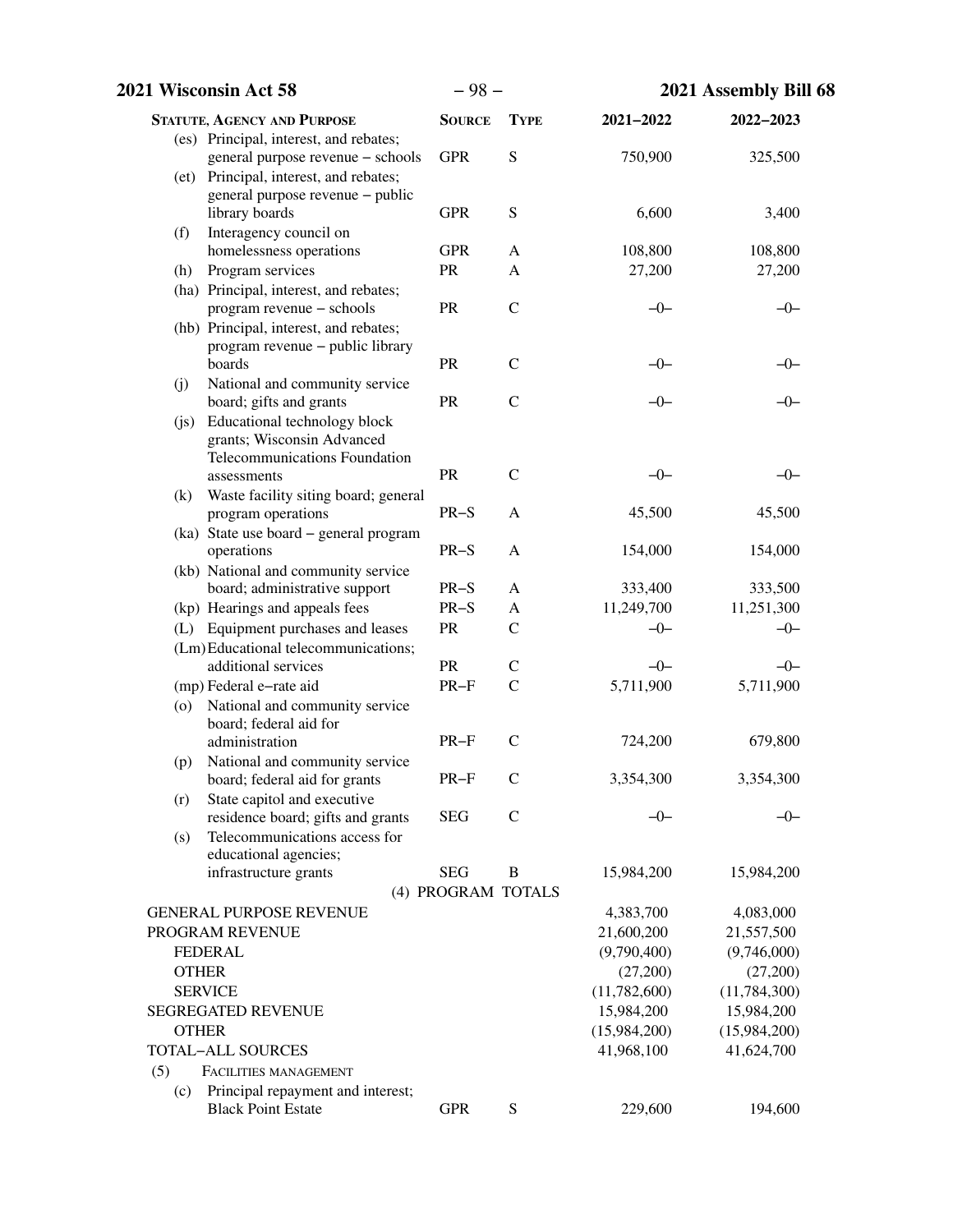| 2021 Assembly Bill 68                                              | $-99-$             |               | 2021 Wisconsin Act 58 |              |
|--------------------------------------------------------------------|--------------------|---------------|-----------------------|--------------|
| <b>STATUTE, AGENCY AND PURPOSE</b>                                 | <b>SOURCE</b>      | <b>TYPE</b>   | 2021-2022             | 2022-2023    |
| Principal repayment, interest and<br>(g)<br>rebates; parking       | $PR-S$             | S             | 3,082,800             | 2,258,100    |
| (ka) Facility operations and<br>maintenance; police and protection |                    |               |                       |              |
| functions                                                          | $PR-S$             | A             | 45,827,400            | 45,829,600   |
| (kb) Parking                                                       | PR                 | A             | 1,783,900             | 1,783,900    |
| (kc) Principal repayment, interest and                             |                    |               |                       |              |
| rebates                                                            | $PR-S$             | $\mathbf C$   | 30,287,000            | 25,629,100   |
| (ke) Additional energy conservation                                |                    |               |                       |              |
| construction projects                                              | $PR-S$             | $\mathcal{C}$ | $-0-$                 | $-0-$        |
| (kg) Electric energy derived from                                  |                    |               |                       |              |
| renewable resources                                                | $PR-S$             | $\mathbf{A}$  | 325,400               | 325,400      |
| (ks) Security services                                             | $PR-S$             | A             | 175,000               | 175,000      |
|                                                                    | (5) PROGRAM TOTALS |               |                       |              |
| <b>GENERAL PURPOSE REVENUE</b>                                     |                    |               | 229,600               | 194,600      |
| PROGRAM REVENUE                                                    |                    |               | 81,481,500            | 76,001,100   |
| <b>OTHER</b>                                                       |                    |               | (1,783,900)           | (1,783,900)  |
| <b>SERVICE</b>                                                     |                    |               | (79, 697, 600)        | (74,217,200) |
| <b>TOTAL-ALL SOURCES</b>                                           |                    |               | 81,711,100            | 76,195,700   |
| (7)<br>HOUSING AND COMMUNITY DEVELOPMENT                           |                    |               |                       |              |
| General program operations<br>(a)                                  | <b>GPR</b>         | $\mathbf{A}$  | 916,800               | 916,900      |
| Housing grants and loans; general<br>(b)                           | <b>GPR</b>         | $\, {\bf B}$  | 3,097,800             | 3,097,800    |
| purpose revenue<br>Payments to designated agents<br>(c)            | <b>GPR</b>         | A             | $-0-$                 | $-0-$        |
| (fm) Shelter for homeless and housing                              |                    |               |                       |              |
| grants                                                             | <b>GPR</b>         | $\, {\bf B}$  | 2,513,600             | 2,513,600    |
| Employment grants<br>(f <sub>t</sub> )                             | <b>GPR</b>         | A             | 75,000                | 75,000       |
| (gg) Housing program services; other                               |                    |               |                       |              |
| entities                                                           | PR                 | $\mathsf{C}$  | 168,900               | 168,900      |
| Funding for the homeless<br>(h)                                    | PR                 | $\mathsf{C}$  | 422,400               | 422,400      |
| Sale of materials or services<br>(k)                               | $PR-S$             | $\mathsf{C}$  | $-0-$                 | $-0-$        |
| (kg) Housing program services                                      | $PR-S$             | $\mathbf C$   | 923,000               | 923,000      |
| (m) Federal aid; state operations                                  | $PR-F$             | $\mathbf C$   | 1,707,100             | 1,707,100    |
| Federal aid; local assistance<br>(n)                               | PR-F               | $\mathbf C$   | 10,000,000            | 10,000,000   |
| Federal aid; individuals and<br>(0)                                |                    |               |                       |              |
| organizations                                                      | $PR-F$             | $\mathcal{C}$ | 22,164,000            | 22,164,000   |
|                                                                    | (7) PROGRAM TOTALS |               |                       |              |
| <b>GENERAL PURPOSE REVENUE</b>                                     |                    |               | 6,603,200             | 6,603,300    |
| PROGRAM REVENUE                                                    |                    |               | 35,385,400            | 35,385,400   |
| <b>FEDERAL</b>                                                     |                    |               | (33,871,100)          | (33,871,100) |
| <b>OTHER</b>                                                       |                    |               | (591,300)             | (591,300)    |
| <b>SERVICE</b>                                                     |                    |               | (923,000)             | (923,000)    |
| <b>TOTAL-ALL SOURCES</b>                                           |                    |               | 41,988,600            | 41,988,700   |
| (8)<br><b>DIVISION OF GAMING</b>                                   |                    |               |                       |              |
| (am) Interest on racing and bingo                                  |                    |               |                       |              |
| moneys                                                             | <b>GPR</b>         | ${\bf S}$     | 100                   | 100          |
| General program operations;<br>(g)                                 | PR                 |               | $-0-$                 |              |
| racing                                                             |                    | A             |                       | $-0-$        |
| General program operations;<br>(h)<br>Indian gaming                | PR                 | A             | 2,079,100             | 2,079,300    |
| (hm) Indian gaming receipts                                        | PR                 | $\mathcal{C}$ | $-0-$                 | $-0-$        |
|                                                                    |                    |               |                       |              |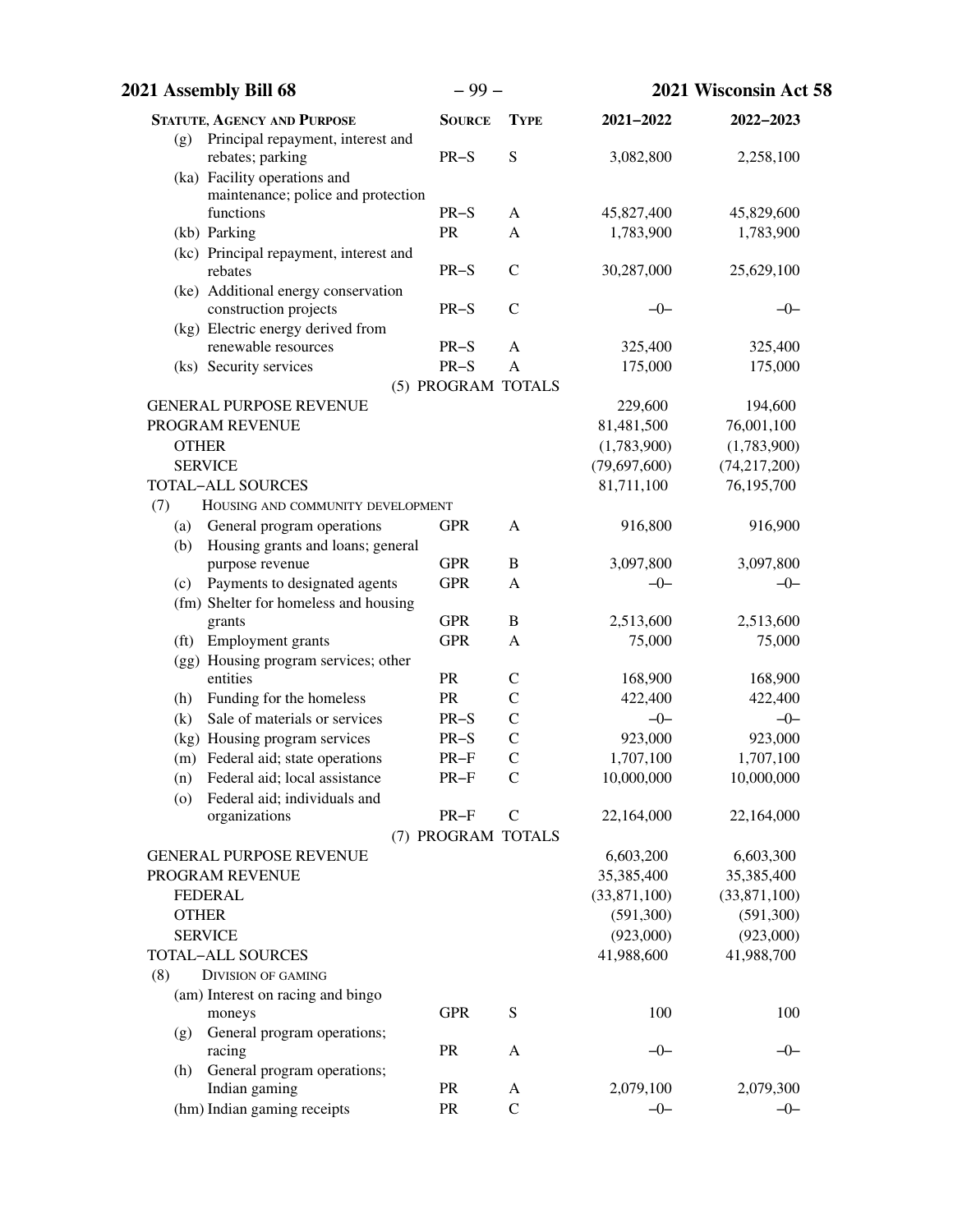| $-100-$<br><b>2021 Wisconsin Act 58</b>                              |                          | 2021 Assembly Bill 68 |                 |                 |
|----------------------------------------------------------------------|--------------------------|-----------------------|-----------------|-----------------|
| <b>STATUTE, AGENCY AND PURPOSE</b>                                   | <b>SOURCE</b>            | <b>TYPE</b>           | 2021-2022       | 2022-2023       |
| (in) General program operations;<br>raffles and bingo                | <b>PR</b>                | A                     | 571,000         | 571,100         |
|                                                                      | (8) PROGRAM TOTALS       |                       |                 |                 |
| <b>GENERAL PURPOSE REVENUE</b>                                       |                          |                       | 100             | 100             |
| PROGRAM REVENUE                                                      |                          |                       | 2,650,100       | 2,650,400       |
| <b>OTHER</b>                                                         |                          |                       | (2,650,100)     | (2,650,400)     |
| <b>TOTAL-ALL SOURCES</b>                                             |                          |                       | 2,650,200       | 2,650,500       |
|                                                                      | 20.505 DEPARTMENT TOTALS |                       |                 |                 |
| <b>GENERAL PURPOSE REVENUE</b>                                       |                          |                       | 298,806,000     | 328,400,600     |
| PROGRAM REVENUE                                                      |                          |                       | 536,137,600     | 530,598,300     |
| <b>FEDERAL</b>                                                       |                          |                       | (140, 239, 700) | (140, 157, 500) |
| <b>OTHER</b>                                                         |                          |                       | (28, 374, 300)  | (28, 374, 900)  |
| <b>SERVICE</b>                                                       |                          |                       | (367, 523, 600) | (362,065,900)   |
| <b>SEGREGATED REVENUE</b>                                            |                          |                       | 55,403,800      | 55,361,000      |
| <b>FEDERAL</b>                                                       |                          |                       | $(-0-)$         | $(-0-)$         |
| <b>OTHER</b>                                                         |                          |                       | (55, 403, 800)  | (55,361,000)    |
| <b>SERVICE</b>                                                       |                          |                       | $(-0-)$         | $(-0-)$         |
| <b>TOTAL-ALL SOURCES</b>                                             |                          |                       | 890,347,400     | 914,359,900     |
| 20.507 Board of Commissioners of Public Lands                        |                          |                       |                 |                 |
| (1)<br>TRUST LANDS AND INVESTMENTS                                   |                          |                       |                 |                 |
| General program operations<br>(a)                                    | <b>GPR</b>               | A                     | 1,584,000       | 1,584,000       |
| Payments in lieu of taxes<br>(c)                                     | <b>GPR</b>               | A                     | 15,000          | 25,000          |
| Trust lands and investments -<br>(h)                                 |                          |                       |                 |                 |
| general program operations                                           | $PR-S$                   | A                     | $-0-$           | $-0-$           |
| Gifts and grants<br>(i)                                              | PR                       | $\mathcal{C}$         | $-0-$           | $-0-$           |
| Payments to American Indian<br>(j)                                   |                          |                       |                 |                 |
| tribes or bands for raised sunken                                    |                          |                       |                 |                 |
| logs                                                                 | PR                       | $\mathcal{C}$         | $-0-$           | $-0-$           |
| Trust lands and investments -<br>(k)<br>interagency and intra-agency |                          |                       |                 |                 |
| assistance                                                           | $PR-S$                   | A                     | $-0-$           | $-0-$           |
| (mg) Federal aid - flood control                                     | $PR-F$                   | $\mathsf{C}$          | 52,700          | 52,700          |
|                                                                      | (1) PROGRAM TOTALS       |                       |                 |                 |
| <b>GENERAL PURPOSE REVENUE</b>                                       |                          |                       | 1,599,000       | 1,609,000       |
| PROGRAM REVENUE                                                      |                          |                       | 52,700          | 52,700          |
| <b>FEDERAL</b>                                                       |                          |                       | (52,700)        | (52,700)        |
| <b>OTHER</b>                                                         |                          |                       | $(-0-)$         | $(-0-)$         |
| <b>SERVICE</b>                                                       |                          |                       | $(-0-)$         | $(-0-)$         |
| <b>TOTAL-ALL SOURCES</b>                                             |                          |                       | 1,651,700       | 1,661,700       |
|                                                                      | 20.507 DEPARTMENT TOTALS |                       |                 |                 |
| <b>GENERAL PURPOSE REVENUE</b>                                       |                          |                       | 1,599,000       | 1,609,000       |
| PROGRAM REVENUE                                                      |                          |                       | 52,700          | 52,700          |
| <b>FEDERAL</b>                                                       |                          |                       | (52,700)        | (52,700)        |
| <b>OTHER</b>                                                         |                          |                       | $(-0-)$         | $(-0-)$         |
| <b>SERVICE</b>                                                       |                          |                       | $(-0-)$         | $(-0-)$         |
| <b>TOTAL-ALL SOURCES</b>                                             |                          |                       | 1,651,700       | 1,661,700       |
| <b>20.510 Elections Commission</b>                                   |                          |                       |                 |                 |
| (1)<br><b>ADMINISTRATION OF ELECTIONS</b>                            |                          |                       |                 |                 |
| General program operations;<br>(a)                                   |                          |                       |                 |                 |
| general purpose revenue                                              | <b>GPR</b>               | B                     | 4,676,900       | 4,680,500       |
| (be) Investigations                                                  | <b>GPR</b>               | A                     | 25,000          | 25,000          |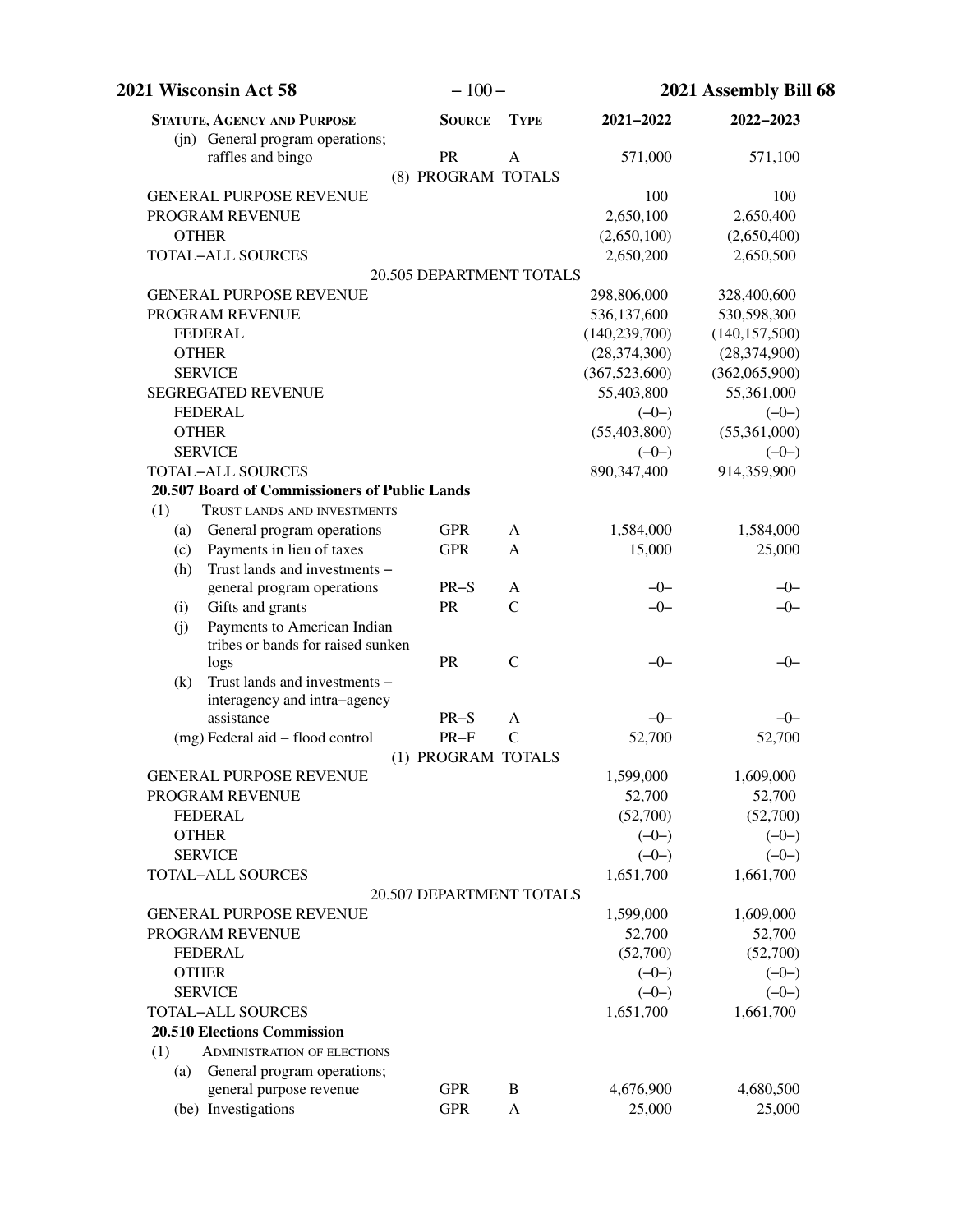| 2021 Assembly Bill 68                      | $-101-$            |                          |                | 2021 Wisconsin Act 58 |
|--------------------------------------------|--------------------|--------------------------|----------------|-----------------------|
| <b>STATUTE, AGENCY AND PURPOSE</b>         | <b>SOURCE</b>      | <b>TYPE</b>              | 2021-2022      | 2022-2023             |
| (bm) Training of chief inspectors          | <b>GPR</b>         | B                        | $-0-$          | $-0-$                 |
| (br) Special counsel                       | <b>GPR</b>         | A                        | $-0-$          | $-0-$                 |
| Voter identification training<br>(c)       | <b>GPR</b>         | A                        | 82,600         | 82,600                |
| Election administration transfer<br>(d)    | <b>GPR</b>         | A                        | $-0-$          | $-0-$                 |
| Elections administration<br>(e)            | <b>GPR</b>         | A                        | $-0-$          | $-0-$                 |
| Recount fees<br>(g)                        | PR                 | A                        | $-0-$          | $-0-$                 |
| Materials and services<br>(h)              | PR                 | A                        | 1,000          | 1,000                 |
| (jm) Gifts and grants                      | PR                 | A                        | $-0-$          | $-0-$                 |
| (jn) Election security and maintenance     | PR                 | $\mathcal{C}$            | 149,200        | 349,500               |
| (m) Federal aid                            | $PR-F$             | A                        | $-0-$          | $-0-$                 |
| Election administration<br>(t)             | <b>SEG</b>         | A                        | 100            | 100                   |
| Federal aid; election<br>(x)               |                    |                          |                |                       |
| administration fund                        | SEG-F              | $\mathcal{C}$            | 1,043,000      | 843,700               |
|                                            | (1) PROGRAM TOTALS |                          |                |                       |
| <b>GENERAL PURPOSE REVENUE</b>             |                    |                          | 4,784,500      | 4,788,100             |
| PROGRAM REVENUE                            |                    |                          | 150,200        | 350,500               |
| <b>FEDERAL</b>                             |                    |                          | $(-0-)$        | $(-0-)$               |
| <b>OTHER</b>                               |                    |                          | (150,200)      | (350,500)             |
| <b>SEGREGATED REVENUE</b>                  |                    |                          | 1,043,100      | 843,800               |
| <b>FEDERAL</b>                             |                    |                          | (1,043,000)    | (843,700)             |
| <b>OTHER</b>                               |                    |                          | (100)          | (100)                 |
| <b>TOTAL-ALL SOURCES</b>                   |                    |                          | 5,977,800      | 5,982,400             |
|                                            |                    | 20.510 DEPARTMENT TOTALS |                |                       |
| <b>GENERAL PURPOSE REVENUE</b>             |                    |                          | 4,784,500      | 4,788,100             |
| PROGRAM REVENUE                            |                    |                          | 150,200        | 350,500               |
| <b>FEDERAL</b>                             |                    |                          | $(-0-)$        | $(-0-)$               |
| <b>OTHER</b>                               |                    |                          | (150,200)      | (350,500)             |
| <b>SEGREGATED REVENUE</b>                  |                    |                          | 1,043,100      | 843,800               |
| <b>FEDERAL</b>                             |                    |                          | (1,043,000)    | (843,700)             |
| <b>OTHER</b>                               |                    |                          | (100)          | (100)                 |
| TOTAL-ALL SOURCES                          |                    |                          | 5,977,800      | 5,982,400             |
| 20.515 Employee Trust Funds, Department of |                    |                          |                |                       |
| (1)<br><b>EMPLOYEE BENEFIT PLANS</b>       |                    |                          |                |                       |
| (a)<br>Annuity supplements and<br>payments | <b>GPR</b>         | S                        | 42,000         | 33,100                |
| Contingencies<br>(c)                       | <b>GPR</b>         | S                        | $-0-$          | $-0-$                 |
| Automated operating system<br>(t)          | <b>SEG</b>         | $\mathsf{C}$             | 8,393,600      | 8,393,600             |
| (tm) Health savings account plan           | <b>SEG</b>         | $\overline{C}$           | $-0-$          | $-0-$                 |
| Employee-funded reimbursement<br>(u)       |                    |                          |                |                       |
| account plan                               | <b>SEG</b>         | $\mathcal{C}$            | $-0-$          | $-0-$                 |
| Administration<br>(w)                      | <b>SEG</b>         | $\mathbf{A}$             | 42,467,100     | 42,595,300            |
|                                            | (1) PROGRAM TOTALS |                          |                |                       |
| <b>GENERAL PURPOSE REVENUE</b>             |                    |                          | 42,000         | 33,100                |
| <b>SEGREGATED REVENUE</b>                  |                    |                          | 50,860,700     | 50,988,900            |
| <b>OTHER</b>                               |                    |                          | (50, 860, 700) | (50,988,900)          |
| TOTAL-ALL SOURCES                          |                    |                          | 50,902,700     | 51,022,000            |
|                                            |                    | 20.515 DEPARTMENT TOTALS |                |                       |
| <b>GENERAL PURPOSE REVENUE</b>             |                    |                          | 42,000         | 33,100                |
| <b>SEGREGATED REVENUE</b>                  |                    |                          | 50,860,700     | 50,988,900            |
| <b>OTHER</b>                               |                    |                          | (50, 860, 700) | (50,988,900)          |
| <b>TOTAL-ALL SOURCES</b>                   |                    |                          | 50,902,700     | 51,022,000            |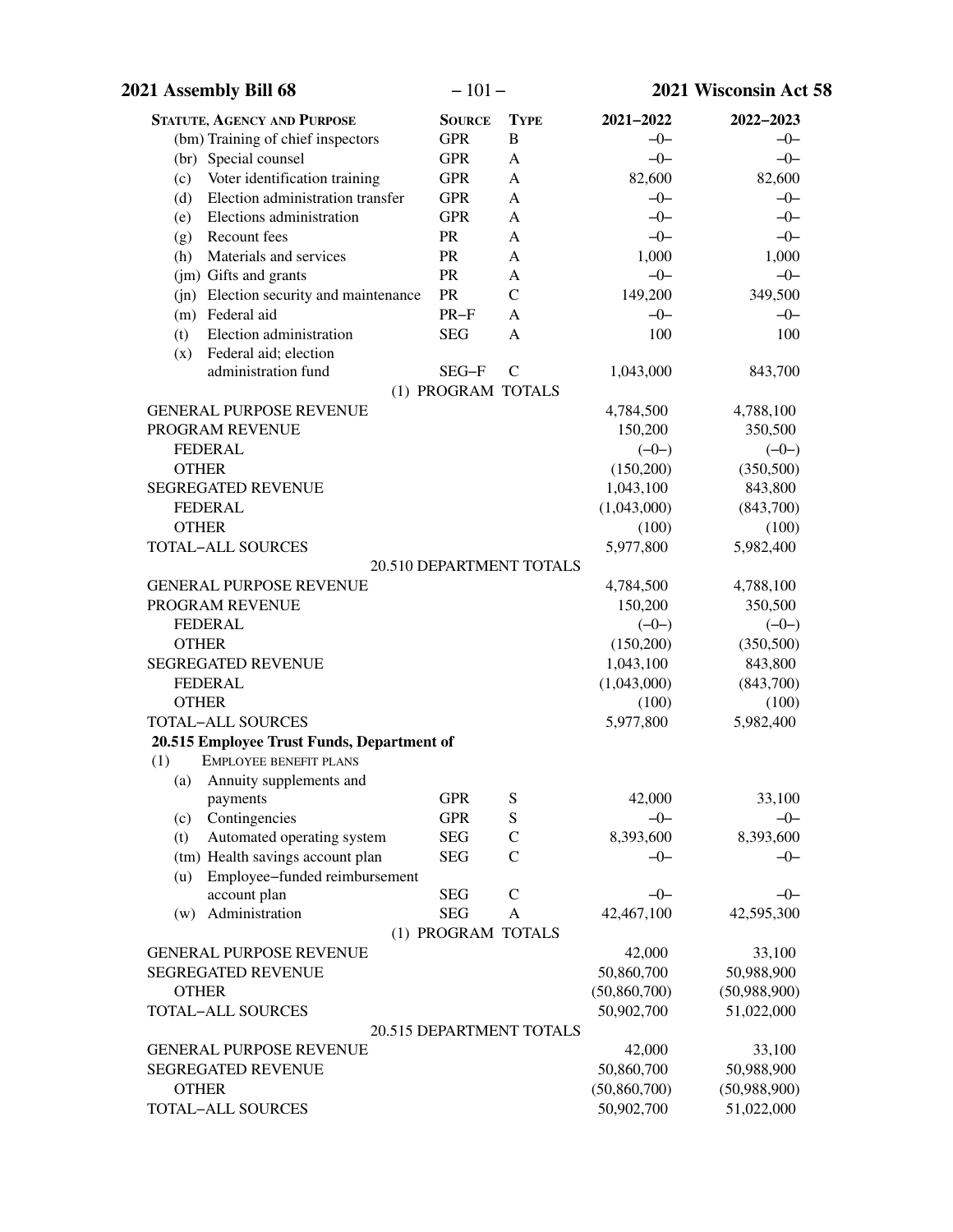| 2021 Wisconsin Act 58                                   | $-102-$                  |               | 2021 Assembly Bill 68 |           |
|---------------------------------------------------------|--------------------------|---------------|-----------------------|-----------|
| <b>STATUTE, AGENCY AND PURPOSE</b>                      | <b>SOURCE</b>            | <b>TYPE</b>   | 2021-2022             | 2022-2023 |
| 20.521 Ethics Commission                                |                          |               |                       |           |
| (1)<br>ETHICS, CAMPAIGN FINANCE AND LOBBYING REGULATION |                          |               |                       |           |
| General program operations;<br>(a)                      |                          |               |                       |           |
| general purpose revenue                                 | <b>GPR</b>               | A             | 762,600               | 773,000   |
| (be) Investigations                                     | <b>GPR</b>               | A             | 225,000               | 225,000   |
| (br) Special counsel                                    | <b>GPR</b>               | A             | $-0-$                 | $-0-$     |
| General program operations;<br>(g)                      |                          |               |                       |           |
| program revenue                                         | <b>PR</b>                | A             | 31,700                | 31,700    |
| Gifts and grants<br>(h)                                 | PR                       | A             | $-0-$                 | $-0-$     |
| Materials and services<br>(i)                           | PR                       | A             | 4,500                 | 4,500     |
| (im) Lobbying administration; program                   |                          |               |                       |           |
| revenue                                                 | PR                       | A             | 479,200               | 479,800   |
| Electronic filing software<br>(i)                       | PR                       | $\mathsf{A}$  | $-0-$                 | $-0-$     |
|                                                         | (1) PROGRAM TOTALS       |               |                       |           |
| <b>GENERAL PURPOSE REVENUE</b>                          |                          |               | 987,600               | 998,000   |
| PROGRAM REVENUE                                         |                          |               | 515,400               | 516,000   |
| <b>OTHER</b>                                            |                          |               | (515,400)             | (516,000) |
| <b>TOTAL-ALL SOURCES</b>                                |                          |               | 1,503,000             | 1,514,000 |
|                                                         | 20.521 DEPARTMENT TOTALS |               |                       |           |
| <b>GENERAL PURPOSE REVENUE</b>                          |                          |               | 987,600               | 998,000   |
| PROGRAM REVENUE                                         |                          |               | 515,400               | 516,000   |
| <b>OTHER</b>                                            |                          |               | (515,400)             | (516,000) |
| <b>TOTAL-ALL SOURCES</b>                                |                          |               | 1,503,000             | 1,514,000 |
| 20.525 Governor, Office of the                          |                          |               |                       |           |
| (1)<br>EXECUTIVE ADMINISTRATION                         |                          |               |                       |           |
| General program operations<br>(a)                       | <b>GPR</b>               | S             | 3,771,900             | 3,771,900 |
| Contingent fund<br>(b)                                  | <b>GPR</b>               | S             | 20,400                | 20,400    |
| Membership in national<br>(c)                           |                          |               |                       |           |
| associations                                            | <b>GPR</b>               | S             | 140,700               | 140,700   |
| Disability board<br>(d)                                 | <b>GPR</b>               | S             | $-0-$                 | $-0-$     |
| Gifts and grants<br>(i)                                 | <b>PR</b>                | $\mathcal{C}$ | $-0-$                 | $-0-$     |
| (m) Federal aid                                         | $PR-F$                   | $\mathcal{C}$ | $-0-$                 | $-0-$     |
|                                                         | (1) PROGRAM TOTALS       |               |                       |           |
| <b>GENERAL PURPOSE REVENUE</b>                          |                          |               | 3,933,000             | 3,933,000 |
| PROGRAM REVENUE                                         |                          |               | $-0-$                 | $-0-$     |
| <b>FEDERAL</b>                                          |                          |               | $(-0-)$               | $(-0-)$   |
| <b>OTHER</b>                                            |                          |               | $(-0-)$               | $(-0-)$   |
| <b>TOTAL-ALL SOURCES</b>                                |                          |               | 3,933,000             | 3,933,000 |
| <b>EXECUTIVE RESIDENCE</b><br>(2)                       |                          |               |                       |           |
| General program operations<br>(a)                       | <b>GPR</b>               | S             | 304,300               | 304,300   |
|                                                         | (2) PROGRAM TOTALS       |               |                       |           |
| <b>GENERAL PURPOSE REVENUE</b>                          |                          |               | 304,300               | 304,300   |
| <b>TOTAL-ALL SOURCES</b>                                |                          |               | 304,300               | 304,300   |
|                                                         | 20.525 DEPARTMENT TOTALS |               |                       |           |
| <b>GENERAL PURPOSE REVENUE</b>                          |                          |               | 4,237,300             | 4,237,300 |
| PROGRAM REVENUE                                         |                          |               | $-0-$                 | $-0-$     |
| <b>FEDERAL</b>                                          |                          |               | $(-0-)$               | $(-0-)$   |
| <b>OTHER</b>                                            |                          |               | $(-0-)$               | $(-0-)$   |
| <b>TOTAL-ALL SOURCES</b>                                |                          |               | 4,237,300             | 4,237,300 |
| 20.536 Investment Board                                 |                          |               |                       |           |
| <b>INVESTMENT OF FUNDS</b><br>(1)                       |                          |               |                       |           |
|                                                         |                          |               |                       |           |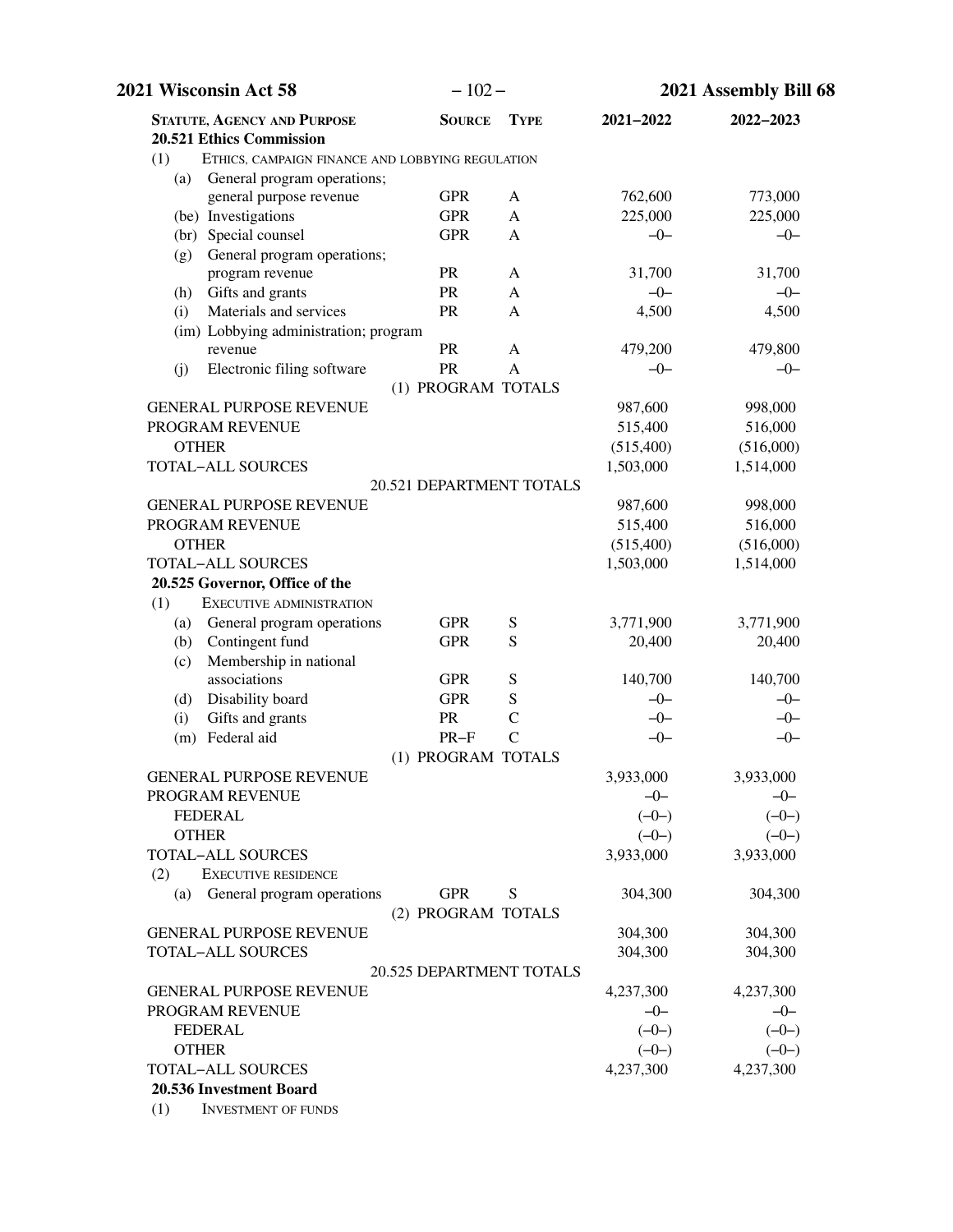| 2021 Assembly Bill 68                                | $-103-$            |                                 |                | 2021 Wisconsin Act 58 |
|------------------------------------------------------|--------------------|---------------------------------|----------------|-----------------------|
| <b>STATUTE, AGENCY AND PURPOSE</b>                   | <b>SOURCE</b>      | <b>TYPE</b>                     | 2021-2022      | 2022-2023             |
| (k) General program operations                       | PR                 | $\mathcal{C}$                   | 67,664,700     | 67,664,700            |
| (ka) General program operations;                     |                    |                                 |                |                       |
| environmental improvement fund                       | $PR-S$             | $\mathcal{C}$                   | $-0-$          | $-0-$                 |
|                                                      | (1) PROGRAM TOTALS |                                 |                |                       |
| PROGRAM REVENUE                                      |                    |                                 | 67,664,700     | 67,664,700            |
| <b>OTHER</b>                                         |                    |                                 | (67, 664, 700) | (67, 664, 700)        |
| <b>SERVICE</b>                                       |                    |                                 | $(-0-)$        | $(-0-)$               |
| <b>TOTAL-ALL SOURCES</b>                             |                    |                                 | 67,664,700     | 67,664,700            |
|                                                      |                    | 20.536 DEPARTMENT TOTALS        |                |                       |
| PROGRAM REVENUE                                      |                    |                                 | 67,664,700     | 67,664,700            |
| <b>OTHER</b>                                         |                    |                                 | (67, 664, 700) | (67, 664, 700)        |
| <b>SERVICE</b>                                       |                    |                                 | $(-0-)$        | $(-0-)$               |
| <b>TOTAL-ALL SOURCES</b>                             |                    |                                 | 67,664,700     | 67,664,700            |
| 20.540 Lieutenant Governor, Office of the            |                    |                                 |                |                       |
| <b>EXECUTIVE COORDINATION</b><br>(1)                 |                    |                                 |                |                       |
| General program operations<br>(a)                    | <b>GPR</b>         | A                               | 470,500        | 470,500               |
| (g) Gifts, grants and proceeds                       | PR                 | $\mathcal{C}$                   | $-0-$          | $-0-$                 |
| Grants from state agencies<br>(k)<br>(m) Federal aid | $PR-S$             | $\mathcal{C}$<br>$\overline{C}$ | $-0-$<br>$-0-$ | $-0-$                 |
|                                                      | $PR-F$             |                                 |                | $-0-$                 |
| <b>GENERAL PURPOSE REVENUE</b>                       | (1) PROGRAM TOTALS |                                 | 470,500        | 470,500               |
| PROGRAM REVENUE                                      |                    |                                 | $-0-$          | $-0-$                 |
| <b>FEDERAL</b>                                       |                    |                                 | $(-0-)$        | $(-0-)$               |
| <b>OTHER</b>                                         |                    |                                 | $(-0-)$        | $(-0-)$               |
| <b>SERVICE</b>                                       |                    |                                 | $(-0-)$        | $(-0-)$               |
| <b>TOTAL-ALL SOURCES</b>                             |                    |                                 | 470,500        | 470,500               |
|                                                      |                    | 20.540 DEPARTMENT TOTALS        |                |                       |
| <b>GENERAL PURPOSE REVENUE</b>                       |                    |                                 | 470,500        | 470,500               |
| PROGRAM REVENUE                                      |                    |                                 | $-0-$          | $-0-$                 |
| <b>FEDERAL</b>                                       |                    |                                 | $(-0-)$        | $(-0-)$               |
| <b>OTHER</b>                                         |                    |                                 | $(-0-)$        | $(-0-)$               |
| <b>SERVICE</b>                                       |                    |                                 | $(-0-)$        | $(-0-)$               |
| <b>TOTAL-ALL SOURCES</b>                             |                    |                                 | 470,500        | 470,500               |
| 20.550 Public Defender Board                         |                    |                                 |                |                       |
| (1)<br>LEGAL ASSISTANCE                              |                    |                                 |                |                       |
| Program operation<br>(a)                             | <b>GPR</b>         | B                               | 112,005,500    | 112,008,200           |
| (fb) Payments from clients;                          |                    |                                 |                |                       |
| administrative costs                                 | PR                 | A                               | 358,100        | 358,900               |
| Gifts, grants, and proceeds<br>(g)                   | PR                 | $\mathcal{C}$                   | $-0-$          | $-0-$                 |
| Contractual agreements<br>(h)                        | $PR-S$             | A                               | $-0-$          | $-0-$                 |
| Tuition payments<br>(i)                              | PR                 | $\mathsf{C}$                    | $-0-$          | $-0-$                 |
| (kj) Conferences and training                        | $PR-S$             | A                               | 218,800        | 219,800               |
| Private bar and investigator<br>(L)                  |                    |                                 |                |                       |
| reimbursement; payments for legal                    |                    |                                 |                |                       |
| representation                                       | ${\sf PR}$         | $\mathcal{C}$                   | 913,000        | 913,000               |
| (m) Federal aid                                      | $PR-F$             | $\overline{C}$                  | $-0-$          | $-0-$                 |
|                                                      | (1) PROGRAM TOTALS |                                 |                |                       |
| <b>GENERAL PURPOSE REVENUE</b>                       |                    |                                 | 112,005,500    | 112,008,200           |
| PROGRAM REVENUE                                      |                    |                                 | 1,489,900      | 1,491,700             |
| <b>FEDERAL</b>                                       |                    |                                 | $(-0-)$        | $(-0-)$               |
| <b>OTHER</b>                                         |                    |                                 | (1,271,100)    | (1,271,900)           |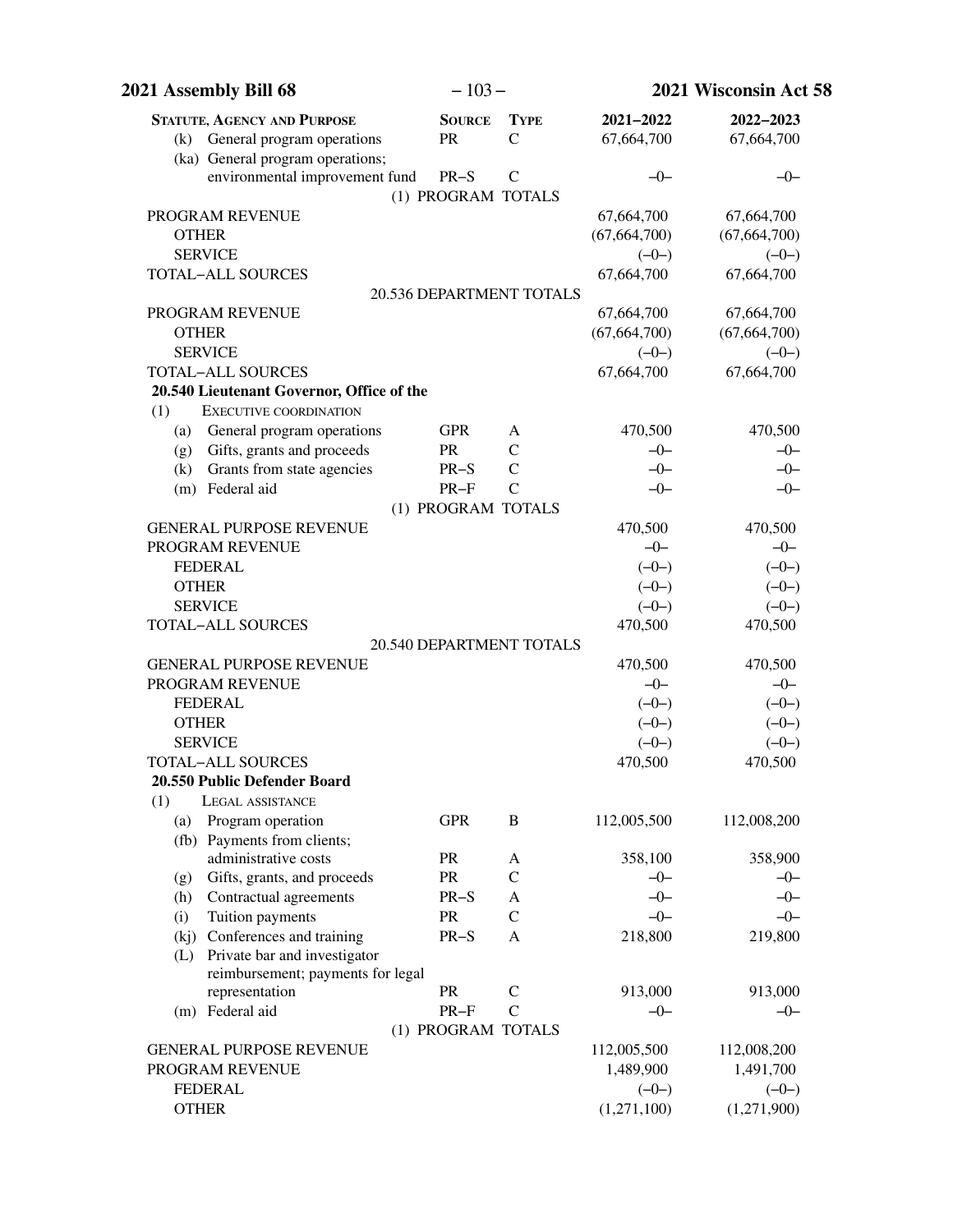| 2021 Wisconsin Act 58                                                          | $-104-$       |                          | 2021 Assembly Bill 68 |             |
|--------------------------------------------------------------------------------|---------------|--------------------------|-----------------------|-------------|
| <b>STATUTE, AGENCY AND PURPOSE</b>                                             | <b>SOURCE</b> | <b>TYPE</b>              | 2021-2022             | 2022-2023   |
| <b>SERVICE</b>                                                                 |               |                          | (218, 800)            | (219, 800)  |
| TOTAL-ALL SOURCES                                                              |               |                          | 113,495,400           | 113,499,900 |
|                                                                                |               | 20.550 DEPARTMENT TOTALS |                       |             |
| <b>GENERAL PURPOSE REVENUE</b>                                                 |               |                          | 112,005,500           | 112,008,200 |
| PROGRAM REVENUE                                                                |               |                          | 1,489,900             | 1,491,700   |
| <b>FEDERAL</b>                                                                 |               |                          | $(-0-)$               | $(-0-)$     |
| <b>OTHER</b>                                                                   |               |                          | (1,271,100)           | (1,271,900) |
| <b>SERVICE</b>                                                                 |               |                          | (218, 800)            | (219, 800)  |
| TOTAL-ALL SOURCES                                                              |               |                          | 113,495,400           | 113,499,900 |
| 20.566 Revenue, Department of                                                  |               |                          |                       |             |
| <b>COLLECTION OF TAXES</b><br>(1)                                              |               |                          |                       |             |
| General program operations<br>(a)<br>Administration of county sales and<br>(g) | <b>GPR</b>    | A                        | 67,608,700            | 67,608,700  |
| use taxes                                                                      | PR            | A                        | 3,039,100             | 3,057,100   |
| (ga) Cigarette tax stamps                                                      | PR            | $\mathbf{A}$             | 249,300               | 249,300     |
| (gb) Business tax registration                                                 | PR            | A                        | 1,785,300             | 1,796,000   |
| (gd) Administration of special district                                        |               |                          |                       |             |
| taxes                                                                          | $PR-S$        | A                        | 414,800               | 414,800     |
| (ge) Administration of local                                                   |               |                          |                       |             |
| professional football stadium                                                  |               |                          |                       |             |
| district taxes                                                                 | $PR-S$        | A                        | 124,300               | 124,300     |
| (gf) Administration of resort tax                                              | $PR-S$        | A                        | 80,900                | 80,900      |
| (gg) Administration of local taxes                                             | PR            | $\mathbf{A}$             | 154,200               | 154,200     |
| Debt collection<br>(h)                                                         | PR            | A                        | 3,084,000             | 3,105,600   |
| (ha) Administration of liquor tax and                                          |               |                          |                       |             |
| alcohol beverages enforcement                                                  | PR            | A                        | 1,379,100             | 1,381,200   |
| (hb) Collections by the department                                             | PR            | $\mathbf{A}$             | 1,212,800             | 1,233,100   |
| (hc) Collections from the financial                                            |               |                          |                       |             |
| record matching program                                                        | PR            | A                        | 546,500               | 546,500     |
| (hd) Administration of liquor tax and<br>alcohol beverages enforcement;        |               |                          |                       |             |
| wholesaler fees funding special                                                |               |                          |                       |             |
| agent position                                                                 | <b>PR</b>     | $\mathsf{C}$             | 122,100               | 122,100     |
| (hm) Collections under contracts                                               | PR            | S                        | 357,300               | 357,300     |
| (hn) Collections under the multistate                                          |               |                          |                       |             |
| tax commission audit program                                                   | PR            | S                        | 58,300                | 58,300      |
| (ho) Collections under multistate                                              |               |                          |                       |             |
| streamlined sales tax project                                                  | PR            | ${\bf S}$                | 41,000                | 41,000      |
| (hp) Administration of income tax                                              |               |                          |                       |             |
| checkoff voluntary payments                                                    | PR            | A                        | 27,300                | 27,300      |
| Gifts and grants<br>(i)                                                        | PR            | $\mathbf C$              | $-0-$                 | $-0-$       |
| (m) Federal funds; state operations                                            | $PR-F$        | $\mathsf{C}$             | $-0-$                 | $-0-$       |
| Economic development surcharge<br>(q)                                          |               |                          |                       |             |
| administration                                                                 | <b>SEG</b>    | A                        | 271,800               | 271,800     |
| (qm) Administration of rental vehicle                                          |               |                          |                       |             |
| fee                                                                            | <b>SEG</b>    | A                        | 76,200                | 78,500      |
| Administration of dry cleaner fees<br>(r)                                      | <b>SEG</b>    | A                        | 18,900                | 18,900      |
| Petroleum inspection fee<br>(s)                                                |               |                          |                       |             |
| collection                                                                     | <b>SEG</b>    | A                        | 96,800                | 100,300     |
| Farmland preservation credit, 2010<br>(t)                                      |               |                          |                       |             |
| and beyond                                                                     | <b>SEG</b>    | A                        | $-0-$                 | $-0-$       |
| Motor fuel tax administration<br>(u)                                           | <b>SEG</b>    | $\mathbf{A}$             | 1,788,400             | 1,799,900   |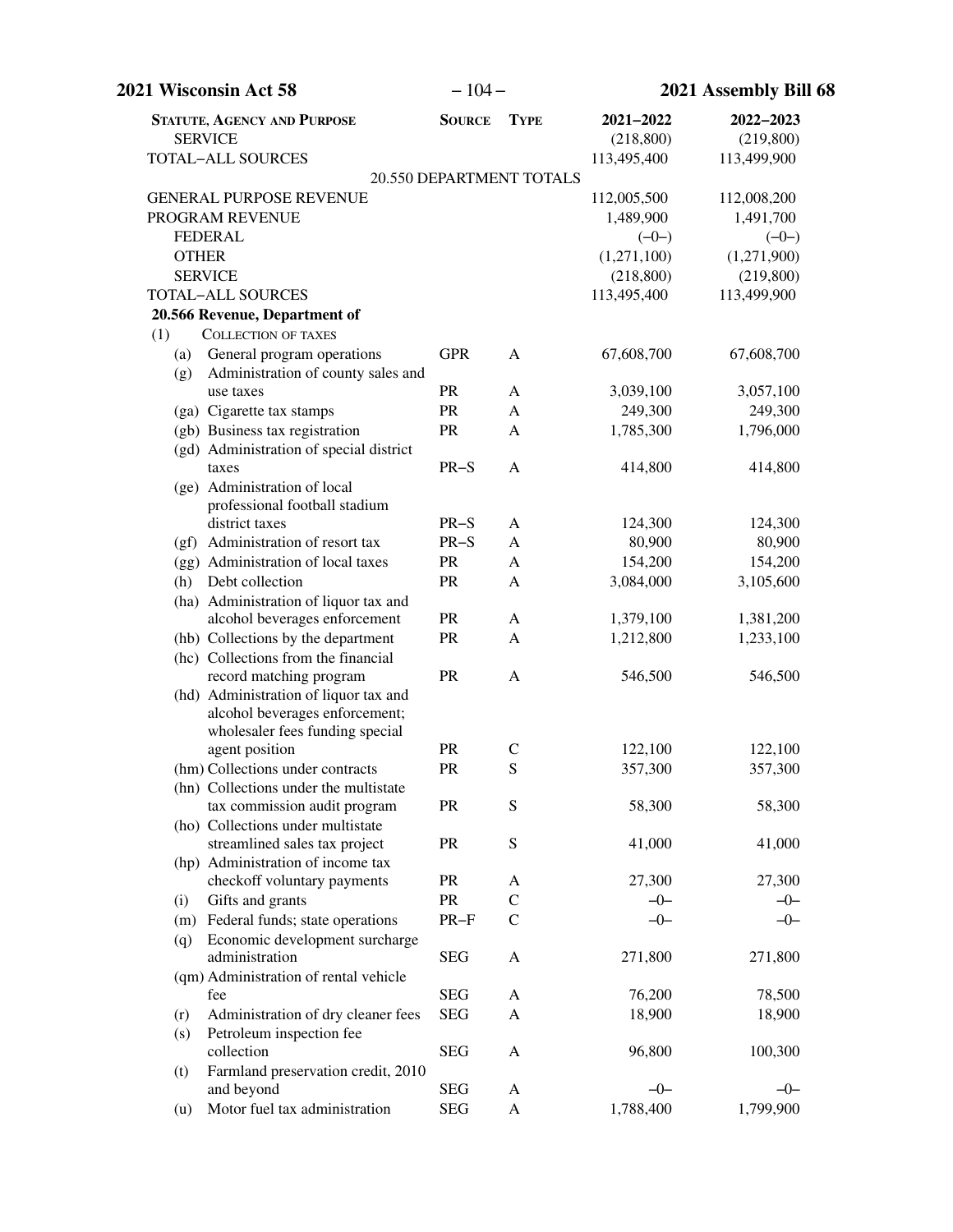| 2021 Assembly Bill 68                                                        | $-105-$                             |                                |                      | 2021 Wisconsin Act 58 |
|------------------------------------------------------------------------------|-------------------------------------|--------------------------------|----------------------|-----------------------|
| <b>STATUTE, AGENCY AND PURPOSE</b>                                           | <b>SOURCE</b><br>(1) PROGRAM TOTALS | <b>TYPE</b>                    | 2021-2022            | 2022-2023             |
| <b>GENERAL PURPOSE REVENUE</b>                                               |                                     |                                | 67,608,700           | 67,608,700            |
| PROGRAM REVENUE                                                              |                                     |                                | 12,676,300           | 12,749,000            |
| <b>FEDERAL</b>                                                               |                                     |                                | $(-0-)$              | $(-0-)$               |
| <b>OTHER</b>                                                                 |                                     |                                | (12,056,300)         | (12, 129, 000)        |
| <b>SERVICE</b>                                                               |                                     |                                | (620,000)            | (620,000)             |
| <b>SEGREGATED REVENUE</b>                                                    |                                     |                                | 2,252,100            | 2,269,400             |
| <b>OTHER</b>                                                                 |                                     |                                | (2,252,100)          | (2,269,400)           |
| <b>TOTAL-ALL SOURCES</b>                                                     |                                     |                                | 82,537,100           | 82,627,100            |
| (2)<br><b>STATE AND LOCAL FINANCE</b>                                        |                                     |                                |                      |                       |
| General program operations<br>(a)                                            | <b>GPR</b>                          | A                              | 8,248,600            | 8,232,300             |
| Valuation error loans<br>(b)                                                 | <b>GPR</b>                          | ${\bf S}$                      | $-0-$                | $-0-$                 |
| (bm) Integrated property assessment                                          |                                     |                                |                      |                       |
| system technology                                                            | <b>GPR</b>                          | A                              | 2,489,500            | 2,489,500             |
| County assessment studies<br>(g)                                             | PR                                  | $\mathcal{C}$<br>$\mathcal{C}$ | $-0-$                | $-0-$                 |
| (ga) Commercial property assessment                                          | PR                                  |                                | $-0-$                | $-0-$                 |
| (gb) Manufacturing property<br>assessment                                    | PR                                  | A                              | 1,227,200            | 1,227,200             |
| (gi) Municipal finance report                                                |                                     |                                |                      |                       |
| compliance                                                                   | PR                                  | A                              | 32,800               | 32,800                |
| Reassessments<br>(h)                                                         | PR                                  | A                              | 273,500              | 273,500               |
| (hm) Administration of tax incremental,<br>and environmental remediation tax |                                     |                                |                      |                       |
| incremental, financing programs                                              | PR                                  | $\mathsf{C}$                   | 203,800              | 203,800               |
| (i)<br>Gifts and grants                                                      | PR                                  | $\mathsf{C}$                   | $-0-$                | $-0-$                 |
| (m) Federal funds; state operations                                          | $PR-F$                              | $\overline{C}$                 | $-0-$                | $-0-$                 |
| Railroad and air carrier tax<br>(q)                                          |                                     |                                |                      |                       |
| administration                                                               | <b>SEG</b>                          | A                              | 270,800              | 270,800               |
| Lottery and gaming credit<br>(r)                                             |                                     |                                |                      |                       |
| administration                                                               | <b>SEG</b>                          | A                              | 316,900              | 316,900               |
|                                                                              | (2) PROGRAM TOTALS                  |                                |                      |                       |
| <b>GENERAL PURPOSE REVENUE</b>                                               |                                     |                                | 10,738,100           | 10,721,800            |
| PROGRAM REVENUE                                                              |                                     |                                | 1,737,300            | 1,737,300             |
| FEDERAL                                                                      |                                     |                                | $(-0-)$              | $(-0-)$               |
| <b>OTHER</b>                                                                 |                                     |                                | (1,737,300)          | (1,737,300)           |
| <b>SEGREGATED REVENUE</b><br><b>OTHER</b>                                    |                                     |                                | 587,700<br>(587,700) | 587,700<br>(587,700)  |
| <b>TOTAL-ALL SOURCES</b>                                                     |                                     |                                | 13,063,100           | 13,046,800            |
| (3)<br>ADMINISTRATIVE SERVICES AND SPACE RENTAL                              |                                     |                                |                      |                       |
| General program operations<br>(a)                                            | <b>GPR</b>                          | A                              | 31,933,800           | 31,938,900            |
| Integrated tax system technology<br>(b)                                      | <b>GPR</b>                          | A                              | 4,087,100            | 4,087,100             |
| Expert professional services<br>(c)                                          | <b>GPR</b>                          | B                              | 63,300               | 63,300                |
| Services<br>(g)                                                              | PR                                  | A                              | 81,300               | 81,300                |
| (gm) Reciprocity agreement and                                               |                                     |                                |                      |                       |
| publications                                                                 | PR                                  | A                              | 36,000               | 36,000                |
| (go) Reciprocity agreement, Illinois                                         | PR                                  | A                              | $-0-$                | $-0-$                 |
| Gifts and grants<br>(i)                                                      | PR                                  | $\mathcal{C}$                  | $-0-$                | $-0-$                 |
| Internal services<br>(k)                                                     | $PR-S$                              | A                              | 2,887,300            | 2,887,300             |
| (m) Federal funds; state operations                                          | $PR-F$                              | $\mathcal{C}$                  | $-0-$                | $-0-$                 |
|                                                                              | (3) PROGRAM TOTALS                  |                                |                      |                       |
| <b>GENERAL PURPOSE REVENUE</b>                                               |                                     |                                | 36,084,200           | 36,089,300            |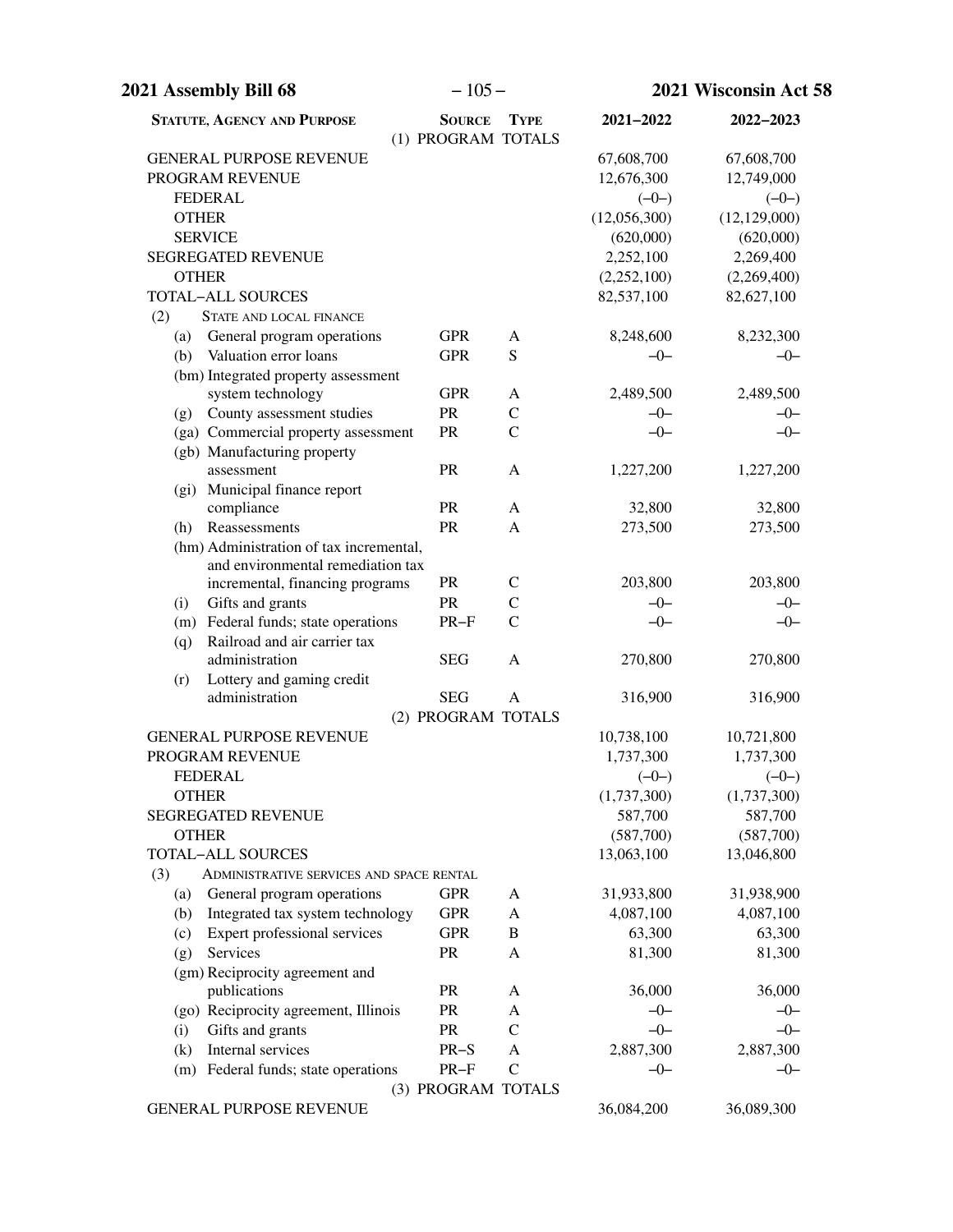| 2021 Wisconsin Act 58                                                                                                                                                                                                | $-106-$                  |               | 2021 Assembly Bill 68                                                       |                                                                             |  |
|----------------------------------------------------------------------------------------------------------------------------------------------------------------------------------------------------------------------|--------------------------|---------------|-----------------------------------------------------------------------------|-----------------------------------------------------------------------------|--|
| <b>STATUTE, AGENCY AND PURPOSE</b><br>PROGRAM REVENUE<br><b>FEDERAL</b><br><b>OTHER</b><br><b>SERVICE</b><br><b>TOTAL-ALL SOURCES</b><br>(4)<br>UNCLAIMED PROPERTY PROGRAM<br>Unclaimed property; contingency<br>(a) | <b>SOURCE</b>            | <b>TYPE</b>   | 2021-2022<br>3,004,600<br>$(-0-)$<br>(117,300)<br>(2,887,300)<br>39,088,800 | 2022-2023<br>3,004,600<br>$(-0-)$<br>(117,300)<br>(2,887,300)<br>39,093,900 |  |
| appropriation                                                                                                                                                                                                        | <b>GPR</b>               | ${\bf S}$     | $-0-$                                                                       | $-0-$                                                                       |  |
| Unclaimed property; claims<br>(j)<br>Unclaimed property;<br>(k)                                                                                                                                                      | <b>PR</b>                | $\mathcal{C}$ | $-0-$                                                                       | $-0-$                                                                       |  |
| administrative expenses                                                                                                                                                                                              | $PR-S$                   | A             | 3,879,400                                                                   | 3,879,400                                                                   |  |
|                                                                                                                                                                                                                      | (4) PROGRAM TOTALS       |               |                                                                             |                                                                             |  |
| <b>GENERAL PURPOSE REVENUE</b>                                                                                                                                                                                       |                          |               | $-0-$                                                                       | $-0-$                                                                       |  |
| PROGRAM REVENUE                                                                                                                                                                                                      |                          |               | 3,879,400                                                                   | 3,879,400                                                                   |  |
| <b>OTHER</b>                                                                                                                                                                                                         |                          |               | $(-0-)$                                                                     | $(-0-)$                                                                     |  |
| <b>SERVICE</b>                                                                                                                                                                                                       |                          |               | (3,879,400)                                                                 | (3,879,400)                                                                 |  |
| <b>TOTAL-ALL SOURCES</b>                                                                                                                                                                                             |                          |               | 3,879,400                                                                   | 3,879,400                                                                   |  |
| (7)<br><b>INVESTMENT AND LOCAL IMPACT FUND</b><br>Investment and local impact fund<br>(e)                                                                                                                            |                          |               |                                                                             |                                                                             |  |
| supplement                                                                                                                                                                                                           | <b>GPR</b>               | A             | $-0-$                                                                       | $-0-$                                                                       |  |
| Investment and local impact fund<br>(g)<br>administrative expenses                                                                                                                                                   | <b>PR</b>                | A             | $-0-$                                                                       | $-0-$                                                                       |  |
| Federal mining revenue<br>(n)                                                                                                                                                                                        | $PR-F$                   | $\mathsf{C}$  | $-0-$                                                                       | $-0-$                                                                       |  |
| Investment and local impact fund<br>(v)                                                                                                                                                                              | <b>SEG</b>               | $\mathsf{C}$  | $-0-$                                                                       | $-0-$                                                                       |  |
|                                                                                                                                                                                                                      | (7) PROGRAM TOTALS       |               |                                                                             |                                                                             |  |
| <b>GENERAL PURPOSE REVENUE</b><br>PROGRAM REVENUE<br><b>FEDERAL</b>                                                                                                                                                  |                          |               | $-0-$<br>$-0-$<br>$(-0-)$                                                   | $-0-$<br>$-0-$<br>$(-0-)$                                                   |  |
| <b>OTHER</b>                                                                                                                                                                                                         |                          |               | $(-0-)$                                                                     | $(-0-)$                                                                     |  |
| <b>SEGREGATED REVENUE</b>                                                                                                                                                                                            |                          |               | $-0-$                                                                       | $-0-$                                                                       |  |
| <b>OTHER</b>                                                                                                                                                                                                         |                          |               | $(-0-)$                                                                     | $(-0-)$                                                                     |  |
| <b>TOTAL-ALL SOURCES</b><br>(8)<br>LOTTERY                                                                                                                                                                           |                          |               | $-0-$                                                                       | $-0-$                                                                       |  |
| (a) General program operations;                                                                                                                                                                                      |                          |               |                                                                             |                                                                             |  |
| general purpose revenue                                                                                                                                                                                              | <b>GPR</b>               | A             | $-0-$                                                                       | $-0-$                                                                       |  |
| Retailer compensation<br>(b)                                                                                                                                                                                         | <b>GPR</b>               | A             | 52,046,700                                                                  | 51,999,600                                                                  |  |
| Vendor fees; general purpose<br>(c)<br>revenue                                                                                                                                                                       | <b>GPR</b>               | A             | 20,828,300                                                                  | 20,875,400                                                                  |  |
| General program operations                                                                                                                                                                                           | <b>SEG</b>               | A             | 20,203,400                                                                  | 20,203,400                                                                  |  |
| (q)<br>Retailer compensation<br>(r)                                                                                                                                                                                  | <b>SEG</b>               | ${\bf S}$     | 5,258,700                                                                   | 5,305,000                                                                   |  |
| Prizes<br>(s)                                                                                                                                                                                                        | <b>SEG</b>               | S             | $-0-$                                                                       | $-0-$                                                                       |  |
| Vendor fees<br>(v)                                                                                                                                                                                                   | <b>SEG</b>               | S             | 2,589,100                                                                   | 937,000                                                                     |  |
|                                                                                                                                                                                                                      | (8) PROGRAM TOTALS       |               |                                                                             |                                                                             |  |
| <b>GENERAL PURPOSE REVENUE</b>                                                                                                                                                                                       |                          |               | 72,875,000                                                                  | 72,875,000                                                                  |  |
| SEGREGATED REVENUE                                                                                                                                                                                                   |                          |               | 28,051,200                                                                  | 26,445,400                                                                  |  |
| <b>OTHER</b>                                                                                                                                                                                                         |                          |               | (28,051,200)                                                                | (26, 445, 400)                                                              |  |
| <b>TOTAL-ALL SOURCES</b>                                                                                                                                                                                             |                          |               | 100,926,200                                                                 | 99,320,400                                                                  |  |
|                                                                                                                                                                                                                      | 20.566 DEPARTMENT TOTALS |               |                                                                             |                                                                             |  |
| <b>GENERAL PURPOSE REVENUE</b>                                                                                                                                                                                       |                          |               | 187,306,000                                                                 | 187,294,800                                                                 |  |
| PROGRAM REVENUE                                                                                                                                                                                                      |                          |               | 21,297,600                                                                  | 21,370,300                                                                  |  |
| <b>FEDERAL</b>                                                                                                                                                                                                       |                          |               | $(-0-)$                                                                     | $(-0-)$                                                                     |  |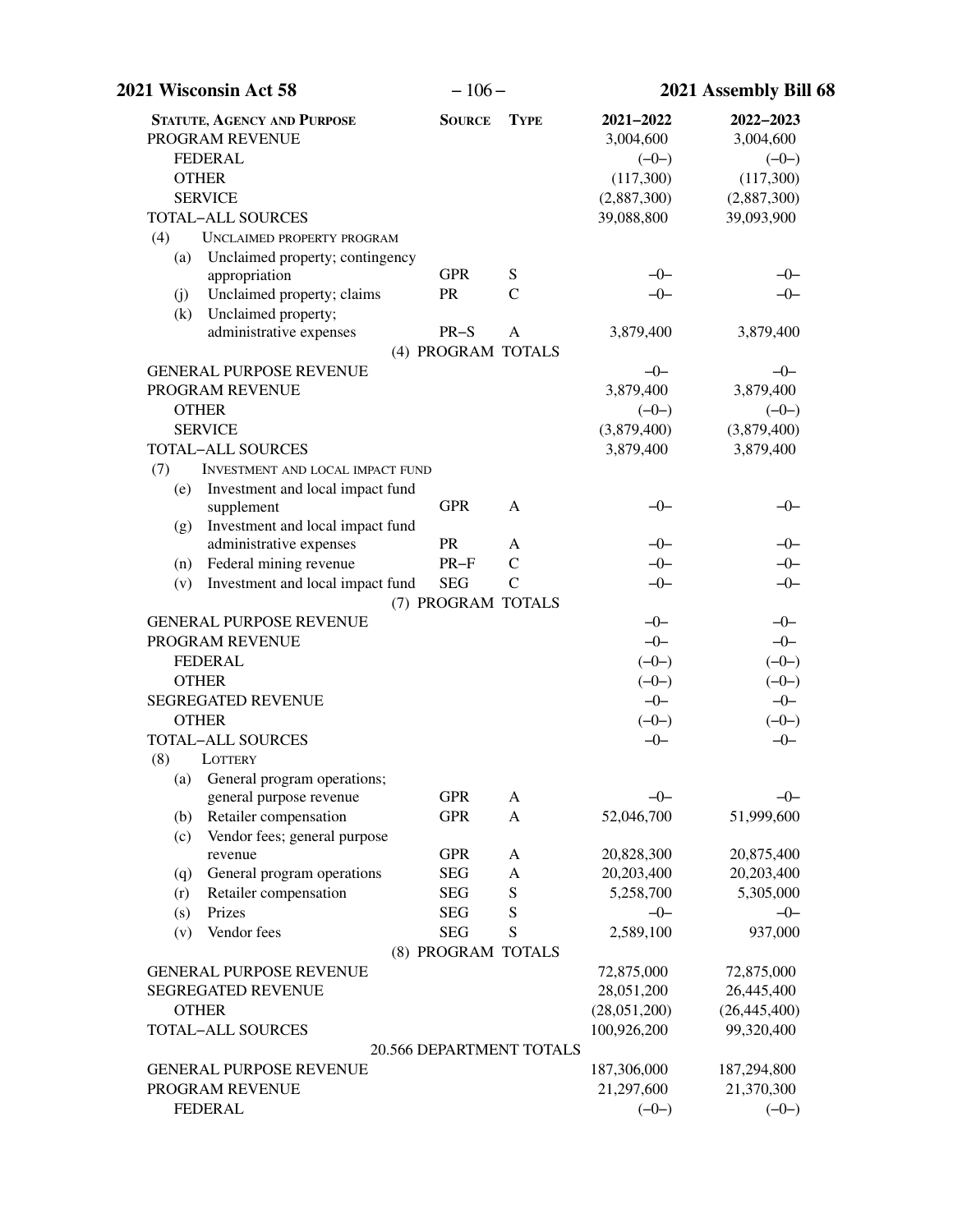| 2021 Assembly Bill 68                                  | $-107-$                                                      |               |                      | 2021 Wisconsin Act 58 |
|--------------------------------------------------------|--------------------------------------------------------------|---------------|----------------------|-----------------------|
| <b>STATUTE, AGENCY AND PURPOSE</b>                     | <b>SOURCE</b>                                                | <b>TYPE</b>   | 2021-2022            | 2022-2023             |
| <b>OTHER</b>                                           |                                                              |               | (13,910,900)         | (13,983,600)          |
| <b>SERVICE</b>                                         |                                                              |               | (7,386,700)          | (7,386,700)           |
| <b>SEGREGATED REVENUE</b>                              |                                                              |               | 30,891,000           | 29,302,500            |
| <b>OTHER</b>                                           |                                                              |               | (30,891,000)         | (29, 302, 500)        |
| <b>TOTAL-ALL SOURCES</b>                               |                                                              |               | 239,494,600          | 237,967,600           |
| 20.575 Secretary of State                              |                                                              |               |                      |                       |
| MANAGING AND OPERATING PROGRAM RESPONSIBILITIES<br>(1) |                                                              |               |                      |                       |
| Program fees<br>(g)                                    | <b>PR</b>                                                    | A             | 278,000              | 278,000               |
| (ka) Agency collections                                | $PR-S$                                                       | A             | 3,400                | 3,400                 |
|                                                        | (1) PROGRAM TOTALS                                           |               |                      |                       |
| PROGRAM REVENUE<br><b>OTHER</b>                        |                                                              |               | 281,400<br>(278,000) | 281,400               |
| <b>SERVICE</b>                                         |                                                              |               | (3,400)              | (278,000)<br>(3,400)  |
| TOTAL-ALL SOURCES                                      |                                                              |               | 281,400              | 281,400               |
|                                                        | 20.575 DEPARTMENT TOTALS                                     |               |                      |                       |
| PROGRAM REVENUE                                        |                                                              |               | 281,400              | 281,400               |
| <b>OTHER</b>                                           |                                                              |               | (278,000)            | (278,000)             |
| <b>SERVICE</b>                                         |                                                              |               | (3,400)              | (3,400)               |
| TOTAL-ALL SOURCES                                      |                                                              |               | 281,400              | 281,400               |
| 20.585 Treasurer, State                                |                                                              |               |                      |                       |
| (1)<br><b>CUSTODIAN OF STATE FUNDS</b>                 |                                                              |               |                      |                       |
| (b)<br>Insurance                                       | <b>GPR</b>                                                   | A             | $-0-$                | $-0-$                 |
| Training conferences<br>(h)                            | PR                                                           | $\mathsf{C}$  | $-0-$                | $-0-$                 |
| Gifts and grants<br>(i)                                | PR                                                           | $\mathcal{C}$ | $-0-$                | $-0-$                 |
| Administrative expenses<br>(k)                         | $PR-S$                                                       | A             | 126,800              | 126,800               |
| (kb) General program operations                        | $PR-S$                                                       | A             | $-0-$                | $-0-$                 |
|                                                        | (1) PROGRAM TOTALS                                           |               |                      |                       |
| <b>GENERAL PURPOSE REVENUE</b>                         |                                                              |               | $-0-$                | $-0-$                 |
| PROGRAM REVENUE                                        |                                                              |               | 126,800              | 126,800               |
| <b>OTHER</b>                                           |                                                              |               | $(-0-)$              | $(-0-)$               |
| <b>SERVICE</b>                                         |                                                              |               | (126, 800)           | (126, 800)            |
| <b>TOTAL-ALL SOURCES</b>                               |                                                              |               | 126,800              | 126,800               |
|                                                        | 20.585 DEPARTMENT TOTALS                                     |               |                      |                       |
| <b>GENERAL PURPOSE REVENUE</b>                         |                                                              |               | $-0-$                | $-0-$                 |
| PROGRAM REVENUE                                        |                                                              |               | 126,800              | 126,800               |
| <b>OTHER</b>                                           |                                                              |               | $(-0-)$              | $(-0-)$               |
| <b>SERVICE</b>                                         |                                                              |               | (126, 800)           | (126, 800)            |
| <b>TOTAL-ALL SOURCES</b>                               |                                                              |               | 126,800              | 126,800               |
|                                                        | <b>General Executive Functions</b><br>FUNCTIONAL AREA TOTALS |               |                      |                       |
| <b>GENERAL PURPOSE REVENUE</b>                         |                                                              |               | 610,238,400          | 639,839,600           |
| PROGRAM REVENUE                                        |                                                              |               | 627,716,300          | 622,452,400           |
| <b>FEDERAL</b>                                         |                                                              |               | (140, 292, 400)      | (140, 210, 200)       |
| <b>OTHER</b>                                           |                                                              |               | (112, 164, 600)      | (112, 439, 600)       |
| <b>SERVICE</b>                                         |                                                              |               | (375, 259, 300)      | (369, 802, 600)       |
| <b>SEGREGATED REVENUE</b>                              |                                                              |               | 138,198,600          | 136,496,200           |
| <b>FEDERAL</b>                                         |                                                              |               | (1,043,000)          | (843,700)             |
| <b>OTHER</b>                                           |                                                              |               | (137, 155, 600)      | (135, 652, 500)       |
| <b>SERVICE</b>                                         |                                                              |               | $(-0-)$              | $(-0-)$               |
| <b>LOCAL</b>                                           |                                                              |               | $(-0-)$              | $(-0-)$               |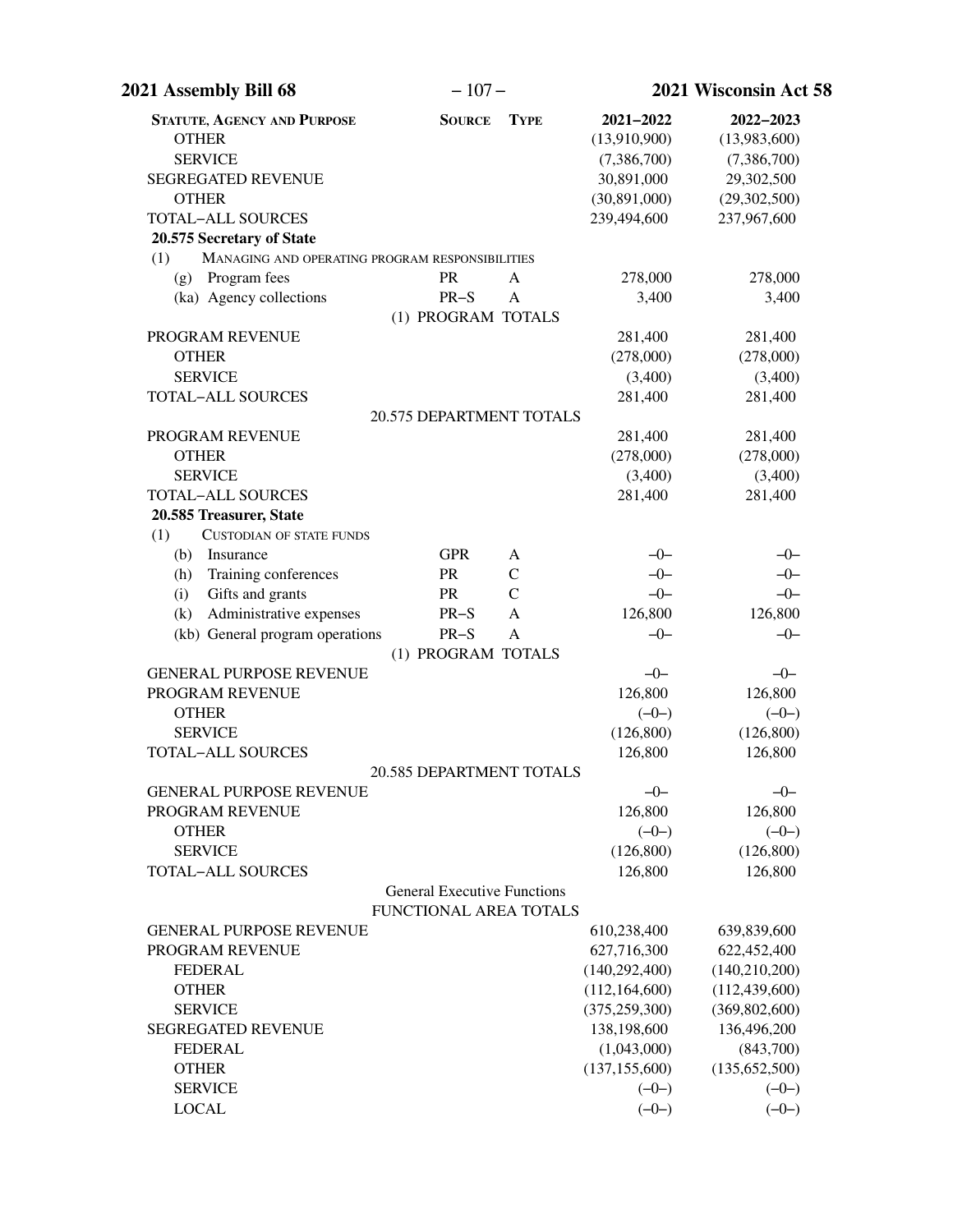| 2021 Wisconsin Act 58                                                             | $-108-$                  |               |                            | 2021 Assembly Bill 68      |  |
|-----------------------------------------------------------------------------------|--------------------------|---------------|----------------------------|----------------------------|--|
| <b>STATUTE, AGENCY AND PURPOSE</b><br><b>TOTAL-ALL SOURCES</b>                    | <b>SOURCE</b>            | <b>TYPE</b>   | 2021-2022<br>1,376,153,300 | 2022-2023<br>1,398,788,200 |  |
|                                                                                   | <b>Judicial</b>          |               |                            |                            |  |
| 20.625 Circuit Courts                                                             |                          |               |                            |                            |  |
| (1)<br><b>COURT OPERATIONS</b>                                                    |                          |               |                            |                            |  |
| Circuit courts<br>(a)                                                             | <b>GPR</b>               | S             | 78,329,600                 | 79,433,000                 |  |
| Permanent reserve judges<br>(b)                                                   | <b>GPR</b>               | A             | $-0-$                      | $-0-$                      |  |
| (cg) Circuit court costs                                                          | <b>GPR</b>               | B             | 27,515,500                 | 27,954,200                 |  |
| Sale of materials and services<br>(g)<br>Certificates of qualification for<br>(h) | <b>PR</b>                | $\mathcal{C}$ | $-0-$                      | $-0-$                      |  |
| employment                                                                        | <b>PR</b>                | $\mathcal{C}$ | $-0-$                      | $-0-$                      |  |
| Court interpreters<br>(k)                                                         | $PR-S$                   | A             | 232,700                    | 232,700                    |  |
| (m) Federal aid                                                                   | $PR-F$                   | $\mathcal{C}$ | $-0-$                      | $-0-$                      |  |
|                                                                                   | (1) PROGRAM TOTALS       |               |                            |                            |  |
| <b>GENERAL PURPOSE REVENUE</b>                                                    |                          |               | 105,845,100                | 107,387,200                |  |
| PROGRAM REVENUE                                                                   |                          |               | 232,700                    | 232,700                    |  |
| <b>FEDERAL</b>                                                                    |                          |               | $(-0-)$                    | $(-0-)$                    |  |
| <b>OTHER</b>                                                                      |                          |               | $(-0-)$                    | $(-0-)$                    |  |
| <b>SERVICE</b>                                                                    |                          |               | (232,700)                  | (232,700)                  |  |
| <b>TOTAL-ALL SOURCES</b>                                                          |                          |               | 106,077,800                | 107,619,900                |  |
|                                                                                   | 20.625 DEPARTMENT TOTALS |               |                            |                            |  |
| <b>GENERAL PURPOSE REVENUE</b>                                                    |                          |               | 105,845,100                | 107,387,200                |  |
| PROGRAM REVENUE                                                                   |                          |               | 232,700                    | 232,700                    |  |
| <b>FEDERAL</b>                                                                    |                          |               | $(-0-)$                    | $(-0-)$                    |  |
| <b>OTHER</b>                                                                      |                          |               | $(-0-)$                    | $(-0-)$                    |  |
| <b>SERVICE</b>                                                                    |                          |               | (232,700)                  | (232,700)                  |  |
| <b>TOTAL-ALL SOURCES</b>                                                          |                          |               | 106,077,800                | 107,619,900                |  |
| 20.660 Court of Appeals                                                           |                          |               |                            |                            |  |
| (1)<br><b>APPELLATE PROCEEDINGS</b>                                               |                          |               |                            |                            |  |
| (a) General program operations                                                    | <b>GPR</b>               | S             | 11,321,800                 | 11,341,100                 |  |
| (m) Federal aid                                                                   | $PR-F$                   | $\mathcal{C}$ | $-0-$                      | $-0-$                      |  |
|                                                                                   | (1) PROGRAM TOTALS       |               |                            |                            |  |
| <b>GENERAL PURPOSE REVENUE</b><br>PROGRAM REVENUE                                 |                          |               | 11,321,800                 | 11,341,100                 |  |
| <b>FEDERAL</b>                                                                    |                          |               | $-0$                       | $-()$<br>$(-0-)$           |  |
| TOTAL-ALL SOURCES                                                                 |                          |               | $(-0-)$<br>11,321,800      | 11,341,100                 |  |
|                                                                                   | 20.660 DEPARTMENT TOTALS |               |                            |                            |  |
| <b>GENERAL PURPOSE REVENUE</b>                                                    |                          |               | 11,321,800                 | 11,341,100                 |  |
| PROGRAM REVENUE                                                                   |                          |               | $-0-$                      | $-0-$                      |  |
| <b>FEDERAL</b>                                                                    |                          |               | $(-0-)$                    | $(-0-)$                    |  |
| <b>TOTAL-ALL SOURCES</b>                                                          |                          |               | 11,321,800                 | 11,341,100                 |  |
| 20.665 Judicial Commission                                                        |                          |               |                            |                            |  |
| (1)<br><b>JUDICIAL CONDUCT</b>                                                    |                          |               |                            |                            |  |
| (a) General program operations                                                    | <b>GPR</b>               | A             | 328,800                    | 329,400                    |  |
| (cm) Contractual agreements                                                       | <b>GPR</b>               | B             | 16,200                     | 16,200                     |  |
| Federal aid<br>(mm)                                                               | $PR-F$                   | $\mathbf C$   | $-0-$                      | $-0-$                      |  |
|                                                                                   | (1) PROGRAM TOTALS       |               |                            |                            |  |
| <b>GENERAL PURPOSE REVENUE</b>                                                    |                          |               | 345,000                    | 345,600                    |  |
| PROGRAM REVENUE                                                                   |                          |               | $-0-$                      | $-0-$                      |  |
| <b>FEDERAL</b>                                                                    |                          |               | $(-0-)$                    | $(-0-)$                    |  |
| <b>TOTAL-ALL SOURCES</b>                                                          |                          |               | 345,000                    | 345,600                    |  |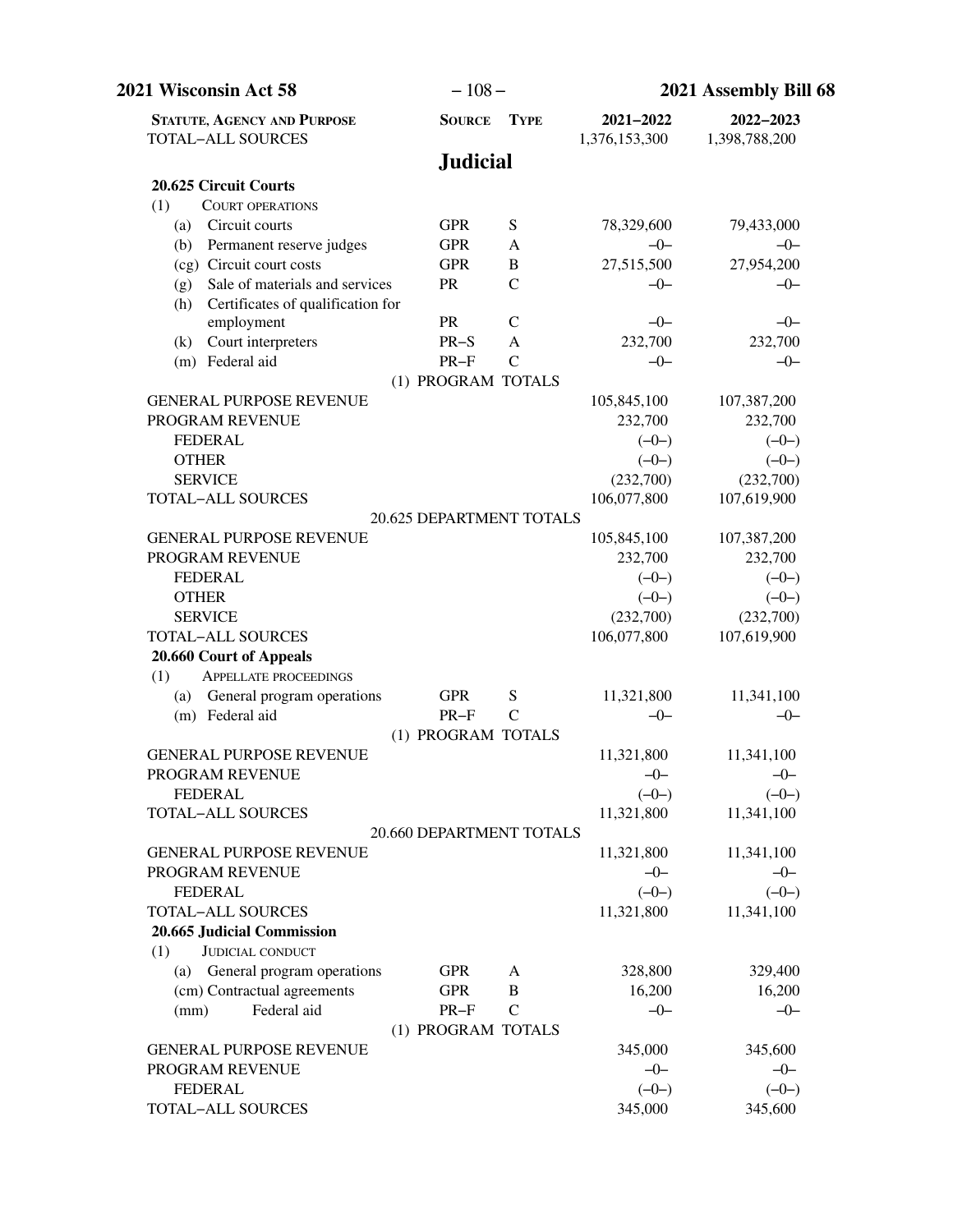| 2021 Assembly Bill 68                                      | $-109-$       |                                         | 2021 Wisconsin Act 58 |            |
|------------------------------------------------------------|---------------|-----------------------------------------|-----------------------|------------|
| <b>STATUTE, AGENCY AND PURPOSE</b>                         | <b>SOURCE</b> | <b>TYPE</b><br>20.665 DEPARTMENT TOTALS | 2021-2022             | 2022-2023  |
| <b>GENERAL PURPOSE REVENUE</b>                             |               |                                         | 345,000               | 345,600    |
| PROGRAM REVENUE                                            |               |                                         | $-0-$                 | $-0-$      |
| <b>FEDERAL</b>                                             |               |                                         | $(-0-)$               | $(-0-)$    |
| <b>TOTAL-ALL SOURCES</b>                                   |               |                                         | 345,000               | 345,600    |
| 20.670 Judicial Council                                    |               |                                         |                       |            |
| (1)<br>ADVISORY SERVICES TO THE COURTS AND THE LEGISLATURE |               |                                         |                       |            |
| (a) General program operations                             | <b>GPR</b>    | A                                       | $-0-$                 | $-0-$      |
| (k) Director of state courts and law                       |               |                                         |                       |            |
| library transfer                                           | $PR-S$        | $\mathsf{C}$                            | $-0-$                 | $-0-$      |
| (m) Federal aid                                            | $PR-F$        | $\mathcal{C}$                           | $-0-$                 | $-0-$      |
|                                                            |               | (1) PROGRAM TOTALS                      |                       |            |
| <b>GENERAL PURPOSE REVENUE</b>                             |               |                                         | $-0-$                 | $-0-$      |
| PROGRAM REVENUE                                            |               |                                         | $-0-$                 | $-0-$      |
| <b>FEDERAL</b>                                             |               |                                         | $(-0-)$               | $(-0-)$    |
| <b>SERVICE</b>                                             |               |                                         | $(-0-)$               | $(-0-)$    |
| TOTAL-ALL SOURCES                                          |               |                                         | $-0-$                 | $-0-$      |
|                                                            |               | 20.670 DEPARTMENT TOTALS                |                       |            |
| <b>GENERAL PURPOSE REVENUE</b>                             |               |                                         | $-0-$                 | $-0-$      |
| PROGRAM REVENUE                                            |               |                                         | $-0-$                 | $-0-$      |
| <b>FEDERAL</b>                                             |               |                                         | $(-0-)$               | $(-0-)$    |
| <b>SERVICE</b>                                             |               |                                         | $(-0-)$               | $(-0-)$    |
| TOTAL-ALL SOURCES                                          |               |                                         | $-0-$                 | $-0-$      |
| 20.680 Supreme Court                                       |               |                                         |                       |            |
| <b>SUPREME COURT PROCEEDINGS</b><br>(1)                    |               |                                         |                       |            |
| (a) General program operations                             | <b>GPR</b>    | S                                       | 5,669,300             | 5,669,300  |
| (m) Federal aid                                            | $PR-F$        | $\mathsf{C}$                            | $-0-$                 | $-0-$      |
|                                                            |               | (1) PROGRAM TOTALS                      |                       |            |
| <b>GENERAL PURPOSE REVENUE</b>                             |               |                                         | 5,669,300             | 5,669,300  |
| PROGRAM REVENUE                                            |               |                                         | $-0-$                 | $-0-$      |
| <b>FEDERAL</b>                                             |               |                                         | $(-0-)$               | $(-0-)$    |
| TOTAL-ALL SOURCES                                          |               |                                         | 5,669,300             | 5,669,300  |
| (2)<br>DIRECTOR OF STATE COURTS AND LAW LIBRARY            |               |                                         |                       |            |
| General program operations<br>(a)                          | <b>GPR</b>    | B                                       | 11,701,800            | 11,707,400 |
| Gifts and grants<br>(g)                                    | PR            | $\mathcal{C}$                           | 613,400               | 613,400    |
| (ga) Court commissioner training                           | PR            | $\mathcal{C}$                           | 60,000                | 60,000     |
| (gc) Court interpreter training and                        |               |                                         |                       |            |
| certification                                              | PR            | $\mathsf{C}$                            | 45,100                | 45,100     |
| Materials and services<br>(h)                              | PR            | $\mathsf{C}$                            | 60,300                | 60,300     |
| Municipal judge training<br>(i)                            | PR            | $\mathbf C$                             | 186,900               | 187,000    |
| Court information systems<br>(j)                           | PR            | $\mathcal{C}$                           | 9,268,500             | 9,273,200  |
| (kc) Central services                                      | $PR-S$        | A                                       | 248,800               | 248,900    |
| (ke) Interagency and intra-agency                          |               |                                         |                       |            |
| automation assistance                                      | $PR-S$        | $\mathcal{C}$                           | $-0-$                 | $-0-$      |
| (kf) Interagency and intra-agency                          |               |                                         |                       |            |
| assistance                                                 | $PR-S$        | $\mathsf{C}$                            | $-0-$                 | $-0-$      |
| (L) Library collections and services                       | PR            | $\mathsf{C}$                            | 79,400                | 79,400     |
| (m) Federal aid                                            | $PR-F$        | $\mathcal{C}$                           | 992,300               | 992,300    |
| (qm) Mediation fund                                        | <b>SEG</b>    | $\mathcal{C}$                           | 596,500               | 596,600    |
|                                                            |               | (2) PROGRAM TOTALS                      |                       |            |
| GENERAL PURPOSE REVENUE                                    |               |                                         | 11,701,800            | 11,707,400 |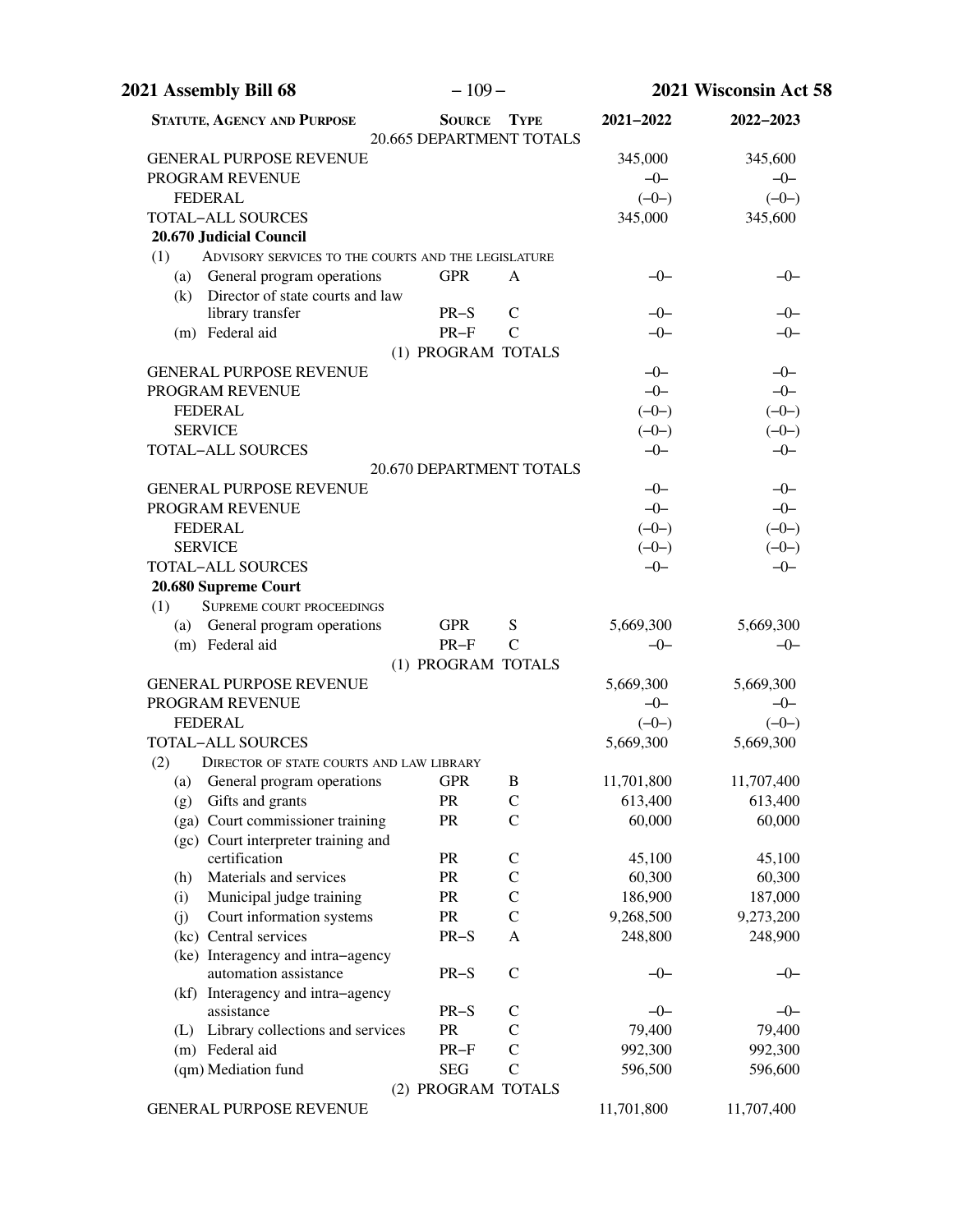| 2021 Wisconsin Act 58                          | $-110-$                  |               |                | 2021 Assembly Bill 68 |
|------------------------------------------------|--------------------------|---------------|----------------|-----------------------|
| <b>STATUTE, AGENCY AND PURPOSE</b>             | <b>SOURCE</b>            | <b>TYPE</b>   | 2021-2022      | 2022-2023             |
| PROGRAM REVENUE                                |                          |               | 11,554,700     | 11,559,600            |
| <b>FEDERAL</b>                                 |                          |               | (992, 300)     | (992, 300)            |
| <b>OTHER</b>                                   |                          |               | (10,313,600)   | (10,318,400)          |
| <b>SERVICE</b>                                 |                          |               | (248, 800)     | (248,900)             |
| <b>SEGREGATED REVENUE</b>                      |                          |               | 596,500        | 596,600               |
| <b>OTHER</b>                                   |                          |               | (596, 500)     | (596,600)             |
| TOTAL-ALL SOURCES                              |                          |               | 23,853,000     | 23,863,600            |
| (3)<br><b>BAR EXAMINERS AND RESPONSIBILITY</b> |                          |               |                |                       |
| Board of bar examiners<br>(g)                  | <b>PR</b>                | $\mathsf{C}$  | 716,200        | 716,600               |
| Office of lawyer regulation<br>(h)             | PR                       | $\mathcal{C}$ | 3,115,900      | 3,117,800             |
|                                                | (3) PROGRAM TOTALS       |               |                |                       |
| PROGRAM REVENUE                                |                          |               | 3,832,100      | 3,834,400             |
| <b>OTHER</b>                                   |                          |               | (3,832,100)    | (3,834,400)           |
| <b>TOTAL-ALL SOURCES</b>                       |                          |               | 3,832,100      | 3,834,400             |
|                                                | 20.680 DEPARTMENT TOTALS |               |                |                       |
| <b>GENERAL PURPOSE REVENUE</b>                 |                          |               | 17,371,100     | 17,376,700            |
| PROGRAM REVENUE                                |                          |               | 15,386,800     | 15,394,000            |
| <b>FEDERAL</b>                                 |                          |               | (992,300)      | (992, 300)            |
| <b>OTHER</b>                                   |                          |               | (14, 145, 700) | (14, 152, 800)        |
| <b>SERVICE</b>                                 |                          |               | (248, 800)     | (248,900)             |
| SEGREGATED REVENUE                             |                          |               | 596,500        | 596,600               |
| <b>OTHER</b>                                   |                          |               | (596, 500)     | (596,600)             |
| <b>TOTAL-ALL SOURCES</b>                       |                          |               | 33,354,400     | 33,367,300            |
|                                                | Judicial                 |               |                |                       |
|                                                | FUNCTIONAL AREA TOTALS   |               |                |                       |
| <b>GENERAL PURPOSE REVENUE</b>                 |                          |               | 134,883,000    | 136,450,600           |
| PROGRAM REVENUE                                |                          |               | 15,619,500     | 15,626,700            |
| <b>FEDERAL</b>                                 |                          |               | (992,300)      | (992, 300)            |
| <b>OTHER</b>                                   |                          |               | (14, 145, 700) | (14, 152, 800)        |
| <b>SERVICE</b>                                 |                          |               | (481,500)      | (481,600)             |
| <b>SEGREGATED REVENUE</b>                      |                          |               | 596,500        | 596,600               |
| <b>FEDERAL</b>                                 |                          |               | $(-0-)$        | $(-0-)$               |
| <b>OTHER</b>                                   |                          |               | (596, 500)     | (596, 600)            |
|                                                |                          |               |                |                       |
| <b>SERVICE</b><br><b>LOCAL</b>                 |                          |               | $(-0-)$        | $(-0-)$               |
|                                                |                          |               | $(-0-)$        | $(-0-)$               |
| <b>TOTAL-ALL SOURCES</b>                       |                          |               | 151,099,000    | 152,673,900           |
|                                                | Legislative              |               |                |                       |
| 20.765 Legislature                             |                          |               |                |                       |
| (1)<br><b>ENACTMENT OF STATE LAWS</b>          |                          |               |                |                       |
| General program<br>(a)                         |                          |               |                |                       |
| operations-assembly                            | <b>GPR</b>               | S             | 30,665,300     | 30,635,300            |
| General program<br>(b)                         |                          |               |                |                       |
| operations-senate                              | <b>GPR</b>               | S             | 22,357,600     | 22,327,600            |
| Legislative documents<br>(d)                   | <b>GPR</b>               | S             | 3,919,100      | 3,919,100             |
| Gifts, grants, and bequests<br>(e)             | PR                       | $\mathcal{C}$ | $-0-$          | $-0-$                 |
|                                                | (1) PROGRAM TOTALS       |               |                |                       |
| <b>GENERAL PURPOSE REVENUE</b>                 |                          |               | 56,942,000     | 56,882,000            |
| PROGRAM REVENUE                                |                          |               | $-0-$          | $-0-$                 |
| <b>OTHER</b>                                   |                          |               | $(-0-)$        | $(-0-)$               |
| TOTAL-ALL SOURCES                              |                          |               | 56,942,000     | 56,882,000            |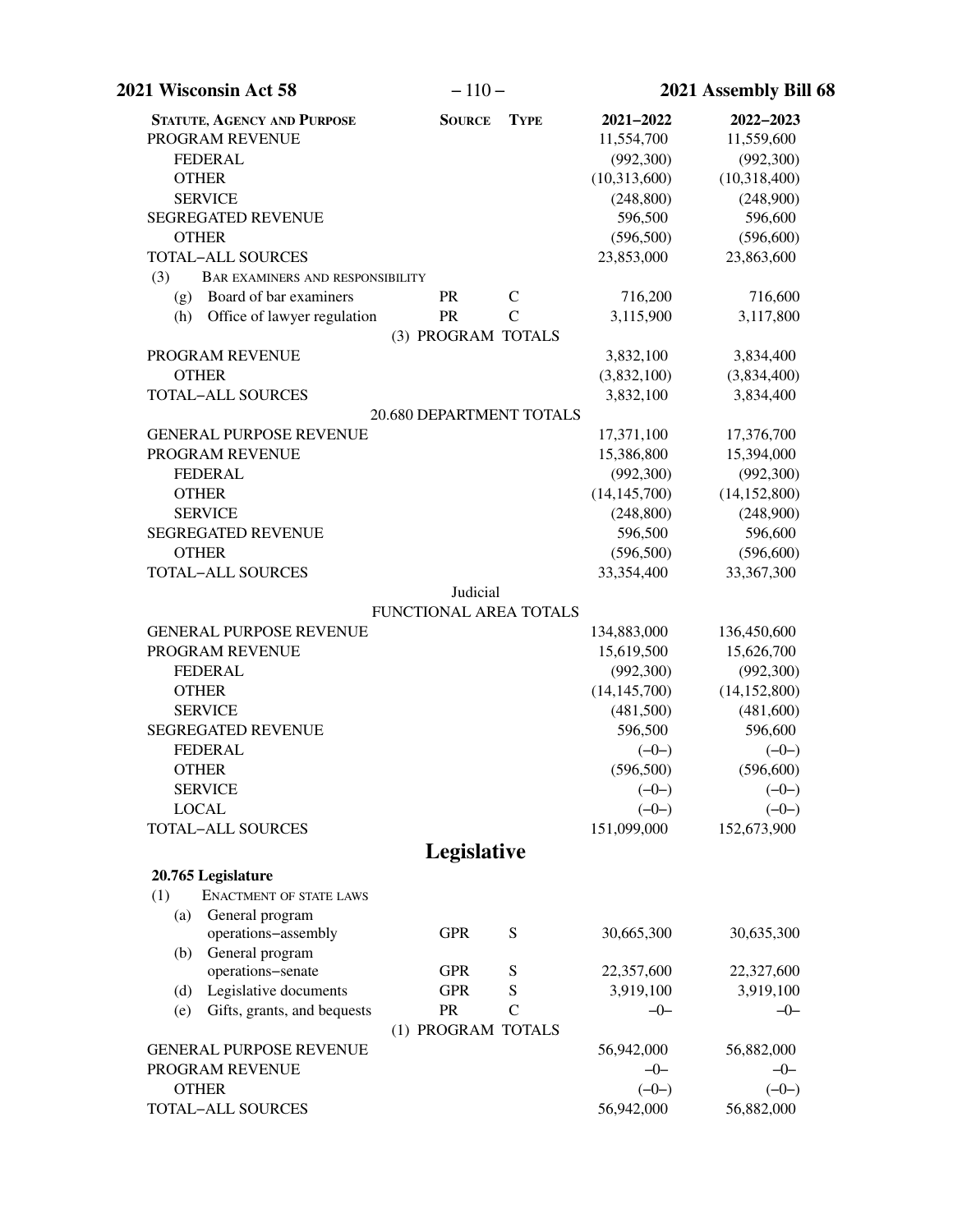| 2021 Assembly Bill 68                                                                                                                              | $-111-$            |                          |                    | 2021 Wisconsin Act 58 |
|----------------------------------------------------------------------------------------------------------------------------------------------------|--------------------|--------------------------|--------------------|-----------------------|
| <b>STATUTE, AGENCY AND PURPOSE</b>                                                                                                                 | <b>SOURCE</b>      | <b>TYPE</b>              | 2021-2022          | 2022-2023             |
| (3)<br><b>SERVICE AGENCIES AND NATIONAL ASSOCIATIONS</b>                                                                                           |                    |                          |                    |                       |
| Legislative reference bureau<br>(b)                                                                                                                | <b>GPR</b>         | $\, {\bf B}$             | 6,350,900          | 6,350,900             |
| Legislative audit bureau<br>(c)                                                                                                                    | <b>GPR</b>         | B                        | 6,993,100          | 6,993,100             |
| (cm) Legislative human resources office                                                                                                            | <b>GPR</b>         | B                        | 1,364,800          | 1,364,800             |
| Legislative fiscal bureau<br>(d)                                                                                                                   | <b>GPR</b>         | B                        | 4,245,200          | 4,245,200             |
| Joint legislative council; execution<br>(e)<br>of functions, conduct of research,<br>development of studies, and the<br>provision of assistance to |                    |                          |                    |                       |
| committees<br>(ec) Joint legislative council;                                                                                                      | <b>GPR</b>         | B                        | 4,220,100          | 4,220,100             |
| contractual studies                                                                                                                                | <b>GPR</b>         | B                        | 15,000             | $-0-$                 |
| (em) Legislative technology services                                                                                                               |                    |                          |                    |                       |
| bureau                                                                                                                                             | <b>GPR</b>         | B                        | 4,987,700          | 4,995,900             |
| Joint committee on legislative<br>(f)                                                                                                              |                    |                          |                    |                       |
| organization                                                                                                                                       | <b>GPR</b>         | B                        | $-0-$              | $-0-$                 |
| (fa) Membership in national                                                                                                                        |                    |                          |                    |                       |
| associations                                                                                                                                       | <b>GPR</b>         | S                        | 287,800            | 294,500               |
| (fm) WisconsinEye grants                                                                                                                           | <b>GPR</b>         | B                        | 450,000            | $-0-$                 |
| Gifts and grants to service<br>(g)                                                                                                                 | PR                 |                          |                    |                       |
| agencies<br>(ka) Audit bureau reimbursable audits                                                                                                  | $PR-S$             | $\mathsf{C}$             | 20,000             | 20,000                |
|                                                                                                                                                    | $PR-F$             | A<br>$\mathcal{C}$       | 2,418,200<br>$-0-$ | 2,407,500             |
| (m) Federal aid                                                                                                                                    | (3) PROGRAM TOTALS |                          |                    | $-0-$                 |
| <b>GENERAL PURPOSE REVENUE</b>                                                                                                                     |                    |                          | 28,914,600         | 28,464,500            |
| PROGRAM REVENUE                                                                                                                                    |                    |                          | 2,438,200          | 2,427,500             |
| <b>FEDERAL</b>                                                                                                                                     |                    |                          | $(-0-)$            | $(-0-)$               |
| <b>OTHER</b>                                                                                                                                       |                    |                          | (20,000)           | (20,000)              |
| <b>SERVICE</b>                                                                                                                                     |                    |                          | (2,418,200)        | (2,407,500)           |
| <b>TOTAL-ALL SOURCES</b>                                                                                                                           |                    |                          | 31,352,800         | 30,892,000            |
| (4)<br>CAPITOL OFFICES RELOCATION                                                                                                                  |                    |                          |                    |                       |
| Capitol offices relocation costs<br>(a)                                                                                                            | <b>GPR</b>         | B                        | —()—               | —()—                  |
|                                                                                                                                                    | (4) PROGRAM TOTALS |                          |                    |                       |
| <b>GENERAL PURPOSE REVENUE</b>                                                                                                                     |                    |                          | -0                 | ብ-                    |
| <b>TOTAL-ALL SOURCES</b>                                                                                                                           |                    |                          | $-0-$              | $-0-$                 |
|                                                                                                                                                    |                    | 20.765 DEPARTMENT TOTALS |                    |                       |
| <b>GENERAL PURPOSE REVENUE</b>                                                                                                                     |                    |                          | 85,856,600         | 85,346,500            |
| PROGRAM REVENUE                                                                                                                                    |                    |                          | 2,438,200          | 2,427,500             |
| <b>FEDERAL</b>                                                                                                                                     |                    |                          | $(-0-)$            | $(-0-)$               |
| <b>OTHER</b>                                                                                                                                       |                    |                          | (20,000)           | (20,000)              |
| <b>SERVICE</b>                                                                                                                                     |                    |                          | (2,418,200)        | (2,407,500)           |
| <b>TOTAL-ALL SOURCES</b>                                                                                                                           |                    |                          | 88,294,800         | 87,774,000            |
|                                                                                                                                                    | Legislative        | FUNCTIONAL AREA TOTALS   |                    |                       |
| <b>GENERAL PURPOSE REVENUE</b>                                                                                                                     |                    |                          | 85,856,600         | 85,346,500            |
| PROGRAM REVENUE                                                                                                                                    |                    |                          | 2,438,200          | 2,427,500             |
| <b>FEDERAL</b>                                                                                                                                     |                    |                          | $(-0-)$            | $(-0-)$               |
| <b>OTHER</b>                                                                                                                                       |                    |                          | (20,000)           | (20,000)              |
| <b>SERVICE</b>                                                                                                                                     |                    |                          | (2,418,200)        | (2,407,500)           |
| <b>SEGREGATED REVENUE</b>                                                                                                                          |                    |                          | $-0-$              | $-0-$                 |
| <b>FEDERAL</b>                                                                                                                                     |                    |                          | $(-0-)$            | $(-0-)$               |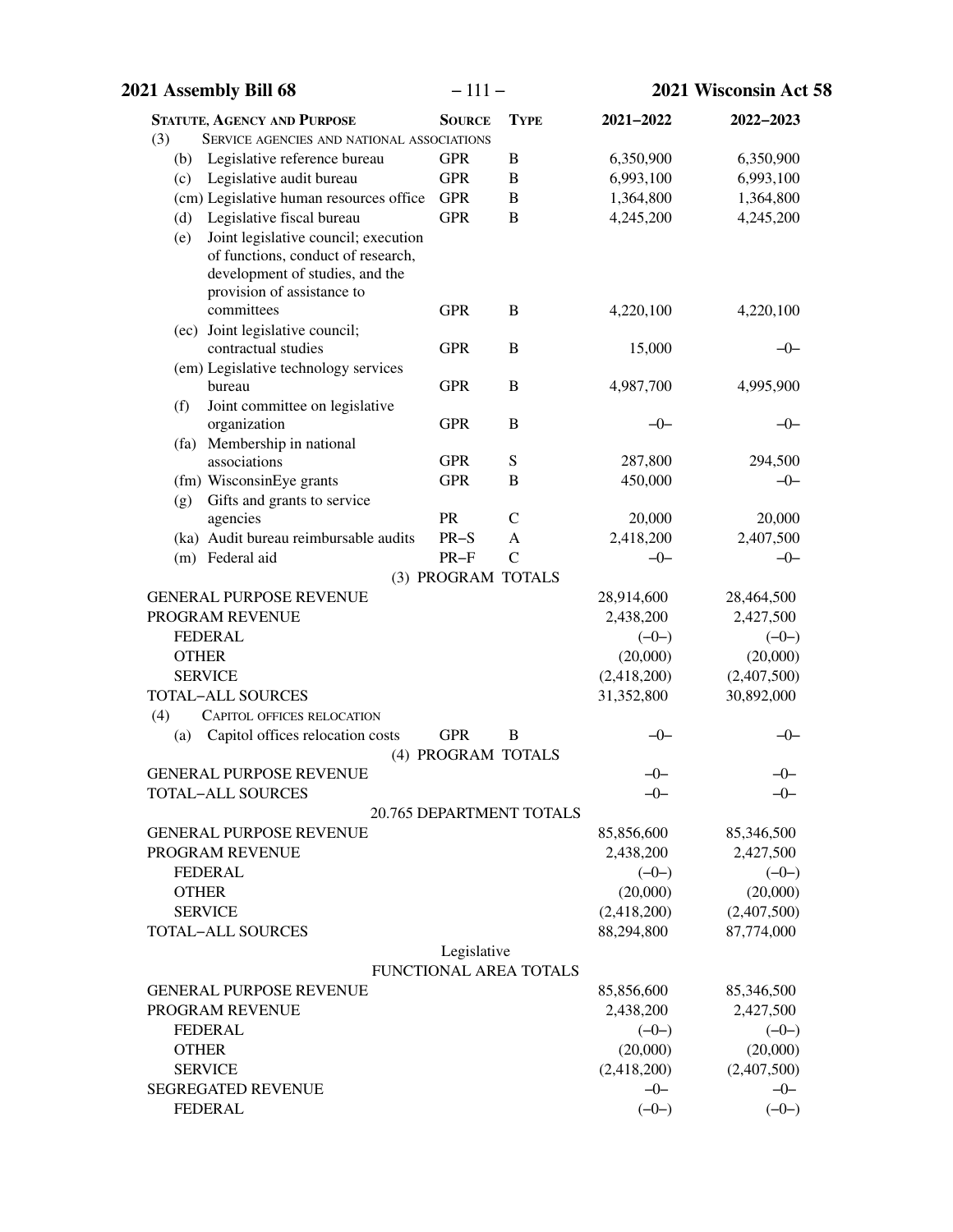| 2021 Wisconsin Act 58                                      | $-112-$                       |               |                | 2021 Assembly Bill 68 |
|------------------------------------------------------------|-------------------------------|---------------|----------------|-----------------------|
| <b>STATUTE, AGENCY AND PURPOSE</b>                         | <b>SOURCE</b>                 | <b>TYPE</b>   | 2021-2022      | 2022-2023             |
| <b>OTHER</b>                                               |                               |               | $(-0-)$        | $(-0-)$               |
| <b>SERVICE</b>                                             |                               |               | $(-0-)$        | $(-0-)$               |
| <b>LOCAL</b>                                               |                               |               | $(-0-)$        | $(-0-)$               |
| <b>TOTAL-ALL SOURCES</b>                                   |                               |               | 88,294,800     | 87,774,000            |
|                                                            | <b>General Appropriations</b> |               |                |                       |
| 20.835 Shared Revenue and Tax Relief                       |                               |               |                |                       |
| (1)<br><b>SHARED REVENUE PAYMENTS</b>                      |                               |               |                |                       |
| Expenditure restraint program<br>(c)                       |                               |               |                |                       |
| account                                                    | <b>GPR</b>                    | S             | 59,311,700     | 59,311,700            |
| (db) County and municipal aid account                      | <b>GPR</b>                    | S             | 698,622,000    | 709,651,000           |
| (dm) Public utility distribution account                   | <b>GPR</b>                    | S             | 82,297,500     | 87,458,400            |
| State aid; tax exempt property<br>(e)                      | <b>GPR</b>                    | S             | 98,047,100     | 98,047,100            |
| (em) State aid; repeal of personal                         |                               |               |                |                       |
| property taxes                                             | <b>GPR</b>                    | $\mathbf{A}$  | $-0-$          | $-0-$                 |
| State aid; personal property tax<br>(f)                    |                               |               |                |                       |
| exemption                                                  | <b>GPR</b>                    | ${\bf S}$     | 74,206,800     | 74,206,800            |
| (fa) State aid; video service provider                     | <b>GPR</b>                    |               | 10,008,200     |                       |
| fee<br>County and municipal aid account;                   |                               | A             |                | 10,008,200            |
| (r)<br>police and fire protection fund                     | <b>SEG</b>                    | $\mathcal{C}$ | 45,453,800     | 34,424,800            |
|                                                            | (1) PROGRAM TOTALS            |               |                |                       |
| <b>GENERAL PURPOSE REVENUE</b>                             |                               |               | 1,022,493,300  | 1,038,683,200         |
| <b>SEGREGATED REVENUE</b>                                  |                               |               | 45,453,800     | 34,424,800            |
| <b>OTHER</b>                                               |                               |               | (45, 453, 800) | (34, 424, 800)        |
| <b>TOTAL-ALL SOURCES</b>                                   |                               |               | 1,067,947,100  | 1,073,108,000         |
| (2)<br><b>TAX RELIEF</b>                                   |                               |               |                |                       |
| Claim of right credit<br>(b)                               | <b>GPR</b>                    | S             | 132,000        | 132,000               |
| (bb) Jobs tax credit                                       | <b>GPR</b>                    | ${\bf S}$     | 2,500,000      | 1,200,000             |
| (bg) Business development credit                           | <b>GPR</b>                    | ${\bf S}$     | 12,900,000     | 14,700,000            |
| (br) Interest payments on                                  |                               |               |                |                       |
| overassessments of manufacturing                           |                               |               |                |                       |
| property                                                   | <b>GPR</b>                    | S             | 10,000         | 10,000                |
| Homestead tax credit<br>(c)                                | <b>GPR</b>                    | S             | 60,000,000     | 58,000,000            |
| (cc) Qualified child sales and use tax                     |                               |               |                |                       |
| rebate for 2018                                            | <b>GPR</b>                    | S             | $-0-$          | $-0-$                 |
| (co) Enterprise zone jobs credit                           | <b>GPR</b>                    | ${\bf S}$     | 87,900,000     | 70,100,000            |
| (cp) Electronics and information                           |                               |               |                |                       |
| technology manufacturing zone                              |                               |               |                |                       |
| credit                                                     | <b>GPR</b>                    | S             | 29,060,000     | 8,325,000             |
| Research credit<br>(d)                                     | <b>GPR</b>                    | S             | 17,600,000     | 27,600,000            |
| (dm) Farmland preservation credit                          | <b>GPR</b>                    | S             | 330,000        | 290,000               |
| (dn) Farmland tax relief credit                            | <b>GPR</b>                    | ${\bf S}$     | $-0-$          | $-0-$                 |
| (do) Farmland preservation credit, 2010<br>and beyond      | <b>GPR</b>                    | ${\bf S}$     | 16,800,000     | 16,800,000            |
| (em) Veterans and surviving spouses<br>property tax credit | <b>GPR</b>                    | S             | 41,000,000     | 42,000,000            |
| (ep) Cigarette and tobacco product tax                     |                               |               |                |                       |
| refunds                                                    | <b>GPR</b>                    | ${\bf S}$     | 30,200,000     | 29,700,000            |
| Earned income tax credit<br>(f)                            | <b>GPR</b>                    | S             | 22,400,000     | 23,400,000            |
| Earned income tax credit; periodic<br>$(f\!f)$<br>payments | <b>GPR</b>                    | ${\bf S}$     | $-0-$          | $-0-$                 |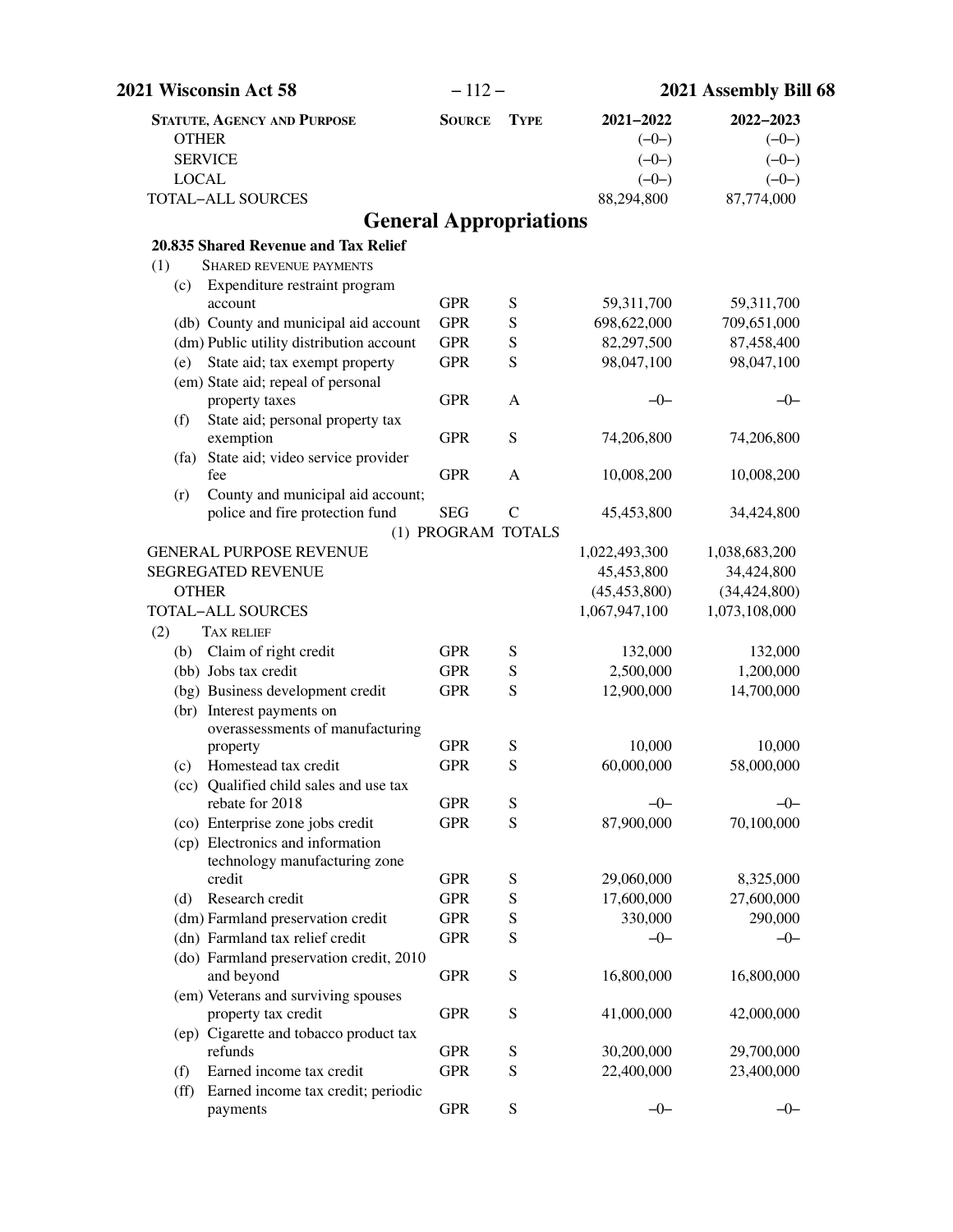| 2021 Assembly Bill 68                      | $-113-$                         |                                | 2021 Wisconsin Act 58 |                  |  |
|--------------------------------------------|---------------------------------|--------------------------------|-----------------------|------------------|--|
| <b>STATUTE, AGENCY AND PURPOSE</b>         | <b>SOURCE</b>                   | <b>TYPE</b>                    | 2021-2022             | 2022-2023        |  |
| (ka) Farmland tax relief credit; Indian    |                                 |                                |                       |                  |  |
| gaming receipts                            | $PR-S$                          | $\mathcal{C}$                  | $-0-$                 | $-0-$            |  |
| (kf) Earned income tax credit;             |                                 |                                |                       |                  |  |
| temporary assistance for needy<br>families | $PR-S$                          | A                              | 63,600,000            | 66,600,000       |  |
| Farmland tax relief credit                 | <b>SEG</b>                      | S                              | $-0-$                 | $-0-$            |  |
| (q)                                        | (2) PROGRAM TOTALS              |                                |                       |                  |  |
| <b>GENERAL PURPOSE REVENUE</b>             |                                 |                                | 320,832,000           | 292,257,000      |  |
| PROGRAM REVENUE                            |                                 |                                | 63,600,000            | 66,600,000       |  |
| <b>SERVICE</b>                             |                                 |                                | (63,600,000)          | (66,600,000)     |  |
| <b>SEGREGATED REVENUE</b>                  |                                 |                                | $-0-$                 | $-0-$            |  |
| <b>OTHER</b>                               |                                 |                                | $(-0-)$               | $(-0-)$          |  |
| <b>TOTAL-ALL SOURCES</b>                   |                                 |                                | 384,432,000           | 358,857,000      |  |
| (3)<br>STATE PROPERTY TAX RELIEF           |                                 |                                |                       |                  |  |
| (b) School levy tax credit and first       |                                 |                                |                       |                  |  |
| dollar credit                              | <b>GPR</b>                      | S                              | 1,088,137,900         | 1,088,500,000    |  |
| (ef) Transfer to conservation fund;        |                                 |                                |                       |                  |  |
| forestry                                   | <b>GPR</b>                      | S                              | 109,691,500           | 114,052,900      |  |
| Lottery and gaming credit<br>(q)           | <b>SEG</b>                      | S                              | 341,556,400           | 277,116,000      |  |
| Lottery and gaming credit; late<br>(s)     |                                 |                                |                       |                  |  |
| applications                               | <b>SEG</b>                      | S                              | 665,600               | 665,600          |  |
|                                            | (3) PROGRAM TOTALS              |                                |                       |                  |  |
| <b>GENERAL PURPOSE REVENUE</b>             |                                 |                                | 1,197,829,400         | 1,202,552,900    |  |
| <b>SEGREGATED REVENUE</b>                  |                                 |                                | 342,222,000           | 277,781,600      |  |
| <b>OTHER</b>                               |                                 |                                | (342, 222, 000)       | (277, 781, 600)  |  |
| <b>TOTAL-ALL SOURCES</b>                   |                                 |                                | 1,540,051,400         | 1,480,334,500    |  |
| (4)<br><b>COUNTY AND LOCAL TAXES</b>       |                                 |                                |                       |                  |  |
| County taxes<br>(g)                        | <b>PR</b>                       | $\mathsf{C}$                   | $-0-$                 | $-0-$            |  |
| (gb) Special district taxes                | <b>PR</b>                       | $\mathcal{C}$                  | $-0-$                 | $-0-$            |  |
| (gd) Premier resort area tax               | PR                              | $\mathcal{C}$                  | $-0-$                 | $-0-$            |  |
| (ge) Local professional football           |                                 |                                |                       |                  |  |
| stadium district taxes                     | PR                              | $\mathsf{C}$<br>$\overline{C}$ | $-0-$                 | –0–              |  |
| (gg) Local taxes                           | PR                              |                                | $-0-$                 | $-0-$            |  |
| <b>PROGRAM REVENUE</b>                     | (4) PROGRAM TOTALS              |                                |                       |                  |  |
| <b>OTHER</b>                               |                                 |                                | $-0-$<br>$(-0-)$      | $-0-$<br>$(-0-)$ |  |
| <b>TOTAL-ALL SOURCES</b>                   |                                 |                                | $-0-$                 | $-0-$            |  |
| (5)<br>PAYMENTS IN LIEU OF TAXES           |                                 |                                |                       |                  |  |
| Payments for municipal services<br>(a)     | <b>GPR</b>                      | A                              | 18,584,200            | 18,584,200       |  |
|                                            | (5) PROGRAM TOTALS              |                                |                       |                  |  |
| <b>GENERAL PURPOSE REVENUE</b>             |                                 |                                | 18,584,200            | 18,584,200       |  |
| <b>TOTAL-ALL SOURCES</b>                   |                                 |                                | 18,584,200            | 18,584,200       |  |
|                                            | <b>20.835 DEPARTMENT TOTALS</b> |                                |                       |                  |  |
| <b>GENERAL PURPOSE REVENUE</b>             |                                 |                                | 2,559,738,900         | 2,552,077,300    |  |
| PROGRAM REVENUE                            |                                 |                                | 63,600,000            | 66,600,000       |  |
| <b>OTHER</b>                               |                                 |                                | $(-0-)$               | $(-0-)$          |  |
| <b>SERVICE</b>                             |                                 |                                | (63,600,000)          | (66,600,000)     |  |
| <b>SEGREGATED REVENUE</b>                  |                                 |                                | 387,675,800           | 312,206,400      |  |
| <b>OTHER</b>                               |                                 |                                | (387, 675, 800)       | (312, 206, 400)  |  |
| <b>TOTAL-ALL SOURCES</b>                   |                                 |                                | 3,011,014,700         | 2,930,883,700    |  |
|                                            |                                 |                                |                       |                  |  |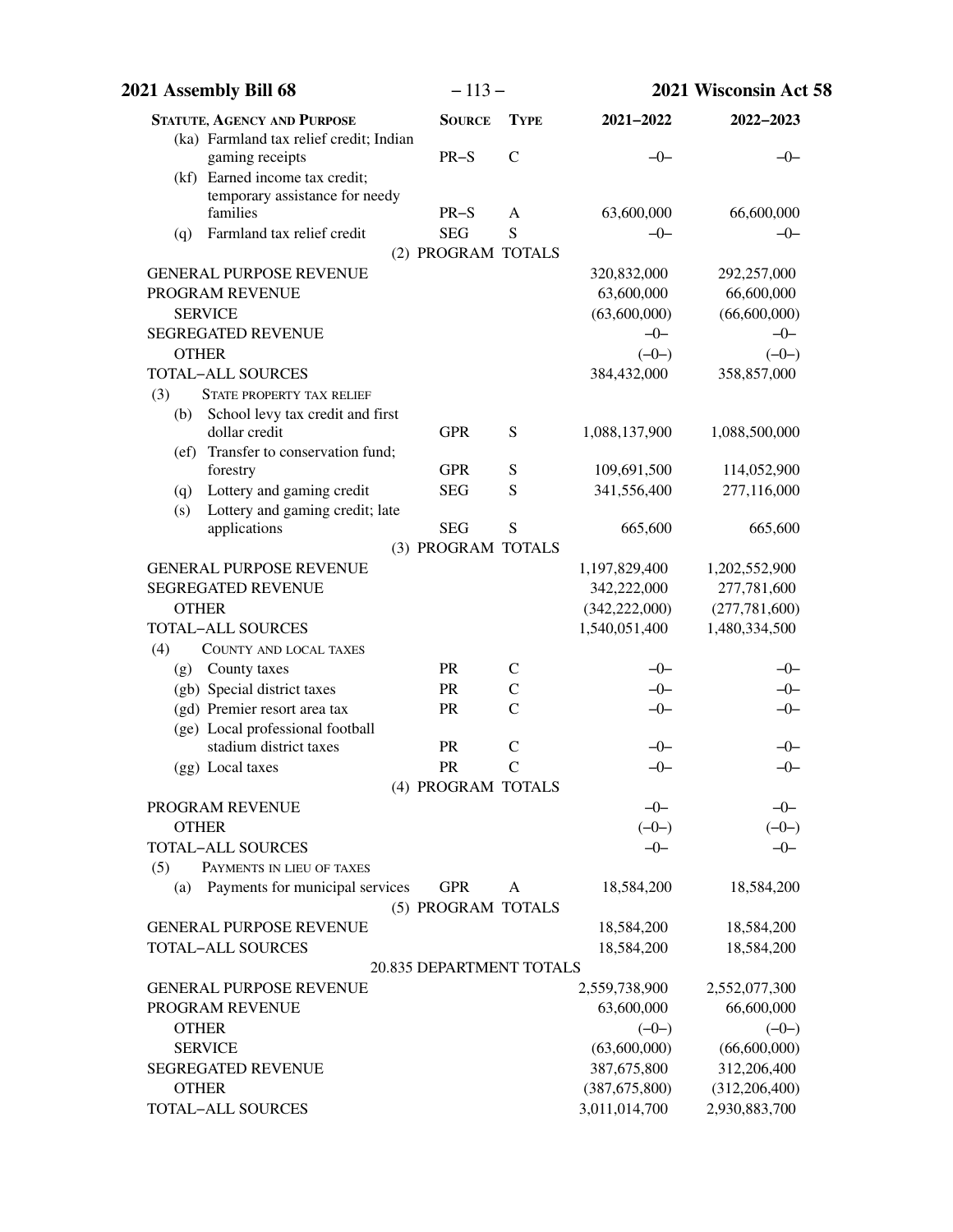| $-114-$       |                                                                                                                                                                                                                                                                                                                                                                                                                    | 2021 Assembly Bill 68                                                                                                                                              |                                                                                                                                                                                                                                                                                                                                                  |
|---------------|--------------------------------------------------------------------------------------------------------------------------------------------------------------------------------------------------------------------------------------------------------------------------------------------------------------------------------------------------------------------------------------------------------------------|--------------------------------------------------------------------------------------------------------------------------------------------------------------------|--------------------------------------------------------------------------------------------------------------------------------------------------------------------------------------------------------------------------------------------------------------------------------------------------------------------------------------------------|
| <b>SOURCE</b> | <b>TYPE</b>                                                                                                                                                                                                                                                                                                                                                                                                        | 2021-2022                                                                                                                                                          | 2022-2023                                                                                                                                                                                                                                                                                                                                        |
|               |                                                                                                                                                                                                                                                                                                                                                                                                                    |                                                                                                                                                                    |                                                                                                                                                                                                                                                                                                                                                  |
|               |                                                                                                                                                                                                                                                                                                                                                                                                                    |                                                                                                                                                                    |                                                                                                                                                                                                                                                                                                                                                  |
|               |                                                                                                                                                                                                                                                                                                                                                                                                                    |                                                                                                                                                                    | $-0-$                                                                                                                                                                                                                                                                                                                                            |
|               |                                                                                                                                                                                                                                                                                                                                                                                                                    |                                                                                                                                                                    | $-0-$                                                                                                                                                                                                                                                                                                                                            |
|               |                                                                                                                                                                                                                                                                                                                                                                                                                    |                                                                                                                                                                    | 2,000,000                                                                                                                                                                                                                                                                                                                                        |
|               |                                                                                                                                                                                                                                                                                                                                                                                                                    |                                                                                                                                                                    |                                                                                                                                                                                                                                                                                                                                                  |
|               |                                                                                                                                                                                                                                                                                                                                                                                                                    |                                                                                                                                                                    | –0–                                                                                                                                                                                                                                                                                                                                              |
|               |                                                                                                                                                                                                                                                                                                                                                                                                                    |                                                                                                                                                                    |                                                                                                                                                                                                                                                                                                                                                  |
|               |                                                                                                                                                                                                                                                                                                                                                                                                                    |                                                                                                                                                                    | $-0-$                                                                                                                                                                                                                                                                                                                                            |
|               |                                                                                                                                                                                                                                                                                                                                                                                                                    |                                                                                                                                                                    | $-0-$                                                                                                                                                                                                                                                                                                                                            |
|               |                                                                                                                                                                                                                                                                                                                                                                                                                    |                                                                                                                                                                    |                                                                                                                                                                                                                                                                                                                                                  |
|               |                                                                                                                                                                                                                                                                                                                                                                                                                    |                                                                                                                                                                    | $-0-$                                                                                                                                                                                                                                                                                                                                            |
|               |                                                                                                                                                                                                                                                                                                                                                                                                                    |                                                                                                                                                                    |                                                                                                                                                                                                                                                                                                                                                  |
|               |                                                                                                                                                                                                                                                                                                                                                                                                                    |                                                                                                                                                                    | $-0-$                                                                                                                                                                                                                                                                                                                                            |
|               |                                                                                                                                                                                                                                                                                                                                                                                                                    |                                                                                                                                                                    |                                                                                                                                                                                                                                                                                                                                                  |
|               |                                                                                                                                                                                                                                                                                                                                                                                                                    |                                                                                                                                                                    | $-0-$                                                                                                                                                                                                                                                                                                                                            |
|               |                                                                                                                                                                                                                                                                                                                                                                                                                    |                                                                                                                                                                    | $-0-$                                                                                                                                                                                                                                                                                                                                            |
|               |                                                                                                                                                                                                                                                                                                                                                                                                                    |                                                                                                                                                                    | $-0-$                                                                                                                                                                                                                                                                                                                                            |
|               |                                                                                                                                                                                                                                                                                                                                                                                                                    |                                                                                                                                                                    |                                                                                                                                                                                                                                                                                                                                                  |
|               |                                                                                                                                                                                                                                                                                                                                                                                                                    |                                                                                                                                                                    | 450,000                                                                                                                                                                                                                                                                                                                                          |
|               |                                                                                                                                                                                                                                                                                                                                                                                                                    |                                                                                                                                                                    |                                                                                                                                                                                                                                                                                                                                                  |
|               |                                                                                                                                                                                                                                                                                                                                                                                                                    |                                                                                                                                                                    | 2,000,000                                                                                                                                                                                                                                                                                                                                        |
|               |                                                                                                                                                                                                                                                                                                                                                                                                                    |                                                                                                                                                                    | $-0-$                                                                                                                                                                                                                                                                                                                                            |
|               |                                                                                                                                                                                                                                                                                                                                                                                                                    |                                                                                                                                                                    | $(-0-)$                                                                                                                                                                                                                                                                                                                                          |
|               |                                                                                                                                                                                                                                                                                                                                                                                                                    |                                                                                                                                                                    | 450,000                                                                                                                                                                                                                                                                                                                                          |
|               |                                                                                                                                                                                                                                                                                                                                                                                                                    |                                                                                                                                                                    | (450,000)                                                                                                                                                                                                                                                                                                                                        |
|               |                                                                                                                                                                                                                                                                                                                                                                                                                    |                                                                                                                                                                    | 2,450,000                                                                                                                                                                                                                                                                                                                                        |
|               |                                                                                                                                                                                                                                                                                                                                                                                                                    |                                                                                                                                                                    |                                                                                                                                                                                                                                                                                                                                                  |
|               |                                                                                                                                                                                                                                                                                                                                                                                                                    |                                                                                                                                                                    |                                                                                                                                                                                                                                                                                                                                                  |
|               |                                                                                                                                                                                                                                                                                                                                                                                                                    |                                                                                                                                                                    | $-0-$                                                                                                                                                                                                                                                                                                                                            |
|               |                                                                                                                                                                                                                                                                                                                                                                                                                    |                                                                                                                                                                    | -0-                                                                                                                                                                                                                                                                                                                                              |
|               |                                                                                                                                                                                                                                                                                                                                                                                                                    |                                                                                                                                                                    |                                                                                                                                                                                                                                                                                                                                                  |
|               |                                                                                                                                                                                                                                                                                                                                                                                                                    |                                                                                                                                                                    | $-0-$                                                                                                                                                                                                                                                                                                                                            |
|               |                                                                                                                                                                                                                                                                                                                                                                                                                    |                                                                                                                                                                    | $-0-$                                                                                                                                                                                                                                                                                                                                            |
|               |                                                                                                                                                                                                                                                                                                                                                                                                                    |                                                                                                                                                                    |                                                                                                                                                                                                                                                                                                                                                  |
|               |                                                                                                                                                                                                                                                                                                                                                                                                                    |                                                                                                                                                                    | 1,000,000                                                                                                                                                                                                                                                                                                                                        |
|               |                                                                                                                                                                                                                                                                                                                                                                                                                    |                                                                                                                                                                    |                                                                                                                                                                                                                                                                                                                                                  |
|               |                                                                                                                                                                                                                                                                                                                                                                                                                    |                                                                                                                                                                    | $-0-$                                                                                                                                                                                                                                                                                                                                            |
|               |                                                                                                                                                                                                                                                                                                                                                                                                                    |                                                                                                                                                                    | $-0-$                                                                                                                                                                                                                                                                                                                                            |
|               |                                                                                                                                                                                                                                                                                                                                                                                                                    |                                                                                                                                                                    |                                                                                                                                                                                                                                                                                                                                                  |
|               |                                                                                                                                                                                                                                                                                                                                                                                                                    |                                                                                                                                                                    | 6,766,100                                                                                                                                                                                                                                                                                                                                        |
|               |                                                                                                                                                                                                                                                                                                                                                                                                                    |                                                                                                                                                                    |                                                                                                                                                                                                                                                                                                                                                  |
|               |                                                                                                                                                                                                                                                                                                                                                                                                                    |                                                                                                                                                                    | 15,276,200                                                                                                                                                                                                                                                                                                                                       |
|               | S                                                                                                                                                                                                                                                                                                                                                                                                                  | $-0-$                                                                                                                                                              | $-0-$                                                                                                                                                                                                                                                                                                                                            |
|               |                                                                                                                                                                                                                                                                                                                                                                                                                    |                                                                                                                                                                    |                                                                                                                                                                                                                                                                                                                                                  |
| <b>GPR</b>    | A                                                                                                                                                                                                                                                                                                                                                                                                                  | $-0-$                                                                                                                                                              | $-0-$                                                                                                                                                                                                                                                                                                                                            |
| <b>GPR</b>    | S                                                                                                                                                                                                                                                                                                                                                                                                                  | 119,300,000                                                                                                                                                        | 112,100,000                                                                                                                                                                                                                                                                                                                                      |
|               |                                                                                                                                                                                                                                                                                                                                                                                                                    |                                                                                                                                                                    |                                                                                                                                                                                                                                                                                                                                                  |
| <b>GPR</b>    | A                                                                                                                                                                                                                                                                                                                                                                                                                  | $-0-$                                                                                                                                                              | $-0-$                                                                                                                                                                                                                                                                                                                                            |
| <b>GPR</b>    | A                                                                                                                                                                                                                                                                                                                                                                                                                  | 4,000,000                                                                                                                                                          | 4,000,000                                                                                                                                                                                                                                                                                                                                        |
|               | <b>GPR</b><br><b>GPR</b><br><b>GPR</b><br><b>GPR</b><br><b>GPR</b><br><b>GPR</b><br><b>GPR</b><br><b>GPR</b><br><b>PR</b><br><b>SEG</b><br><b>SEG</b><br><b>SEG</b><br><b>GPR</b><br>Historically significant furnishings<br><b>GPR</b><br>TAX, ASSISTANCE AND TRANSFER PAYMENTS<br><b>GPR</b><br><b>GPR</b><br><b>GPR</b><br><b>GPR</b><br><b>GPR</b><br><b>GPR</b><br>(cr) Transfer to local exposition district | S<br>S<br>${\bf S}$<br>${\bf S}$<br>S<br>S<br>S<br>S<br>S<br>S<br>S<br>S<br>(1) PROGRAM TOTALS<br>B<br>B<br>(3) PROGRAM TOTALS<br>S<br>$\mathsf{C}$<br>A<br>S<br>S | CASH MANAGEMENT EXPENSES; INTEREST AND PRINCIPAL REPAYMENT<br>$-0-$<br>$-0-$<br>2,000,000<br>$-0-$<br>$-0-$<br>$-0-$<br>$-0-$<br>$-0-$<br>$-0-$<br>$-0-$<br>$-0-$<br>450,000<br>2,000,000<br>$-0-$<br>$(-0-)$<br>450,000<br>(450,000)<br>2,450,000<br>$-0-$<br>$-0-$<br>$-0-$<br>$-0-$<br>1,000,000<br>$-0-$<br>$-0-$<br>6,574,600<br>14,676,200 |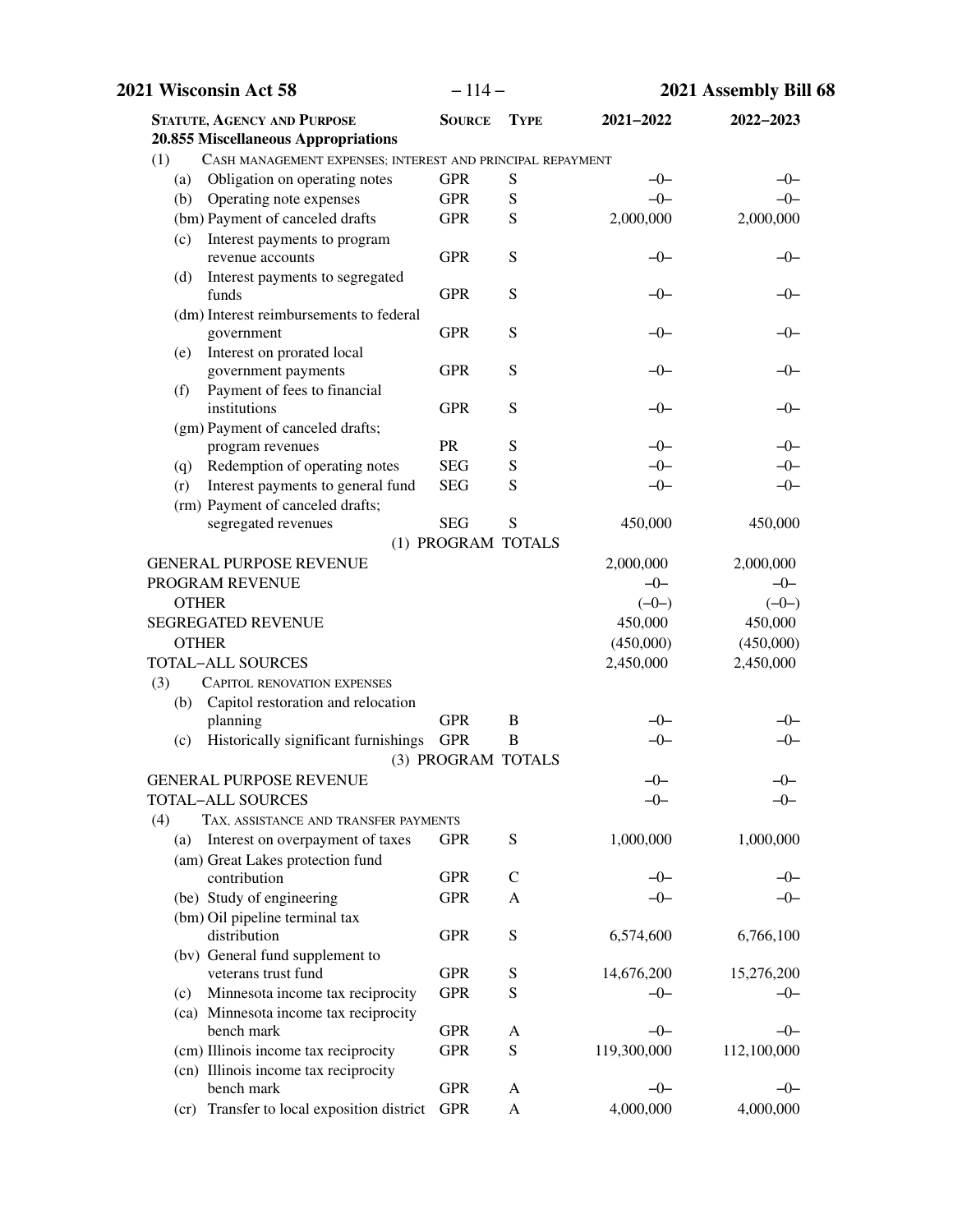|                   | 2021 Assembly Bill 68                              |                    | $-115-$       | 2021 Wisconsin Act 58 |                |
|-------------------|----------------------------------------------------|--------------------|---------------|-----------------------|----------------|
|                   | <b>STATUTE, AGENCY AND PURPOSE</b>                 | <b>SOURCE</b>      | <b>TYPE</b>   | 2021-2022             | 2022-2023      |
|                   | (dr) Transfer to local exposition district         | <b>GPR</b>         | $\mathbf{A}$  | 4,000,000             | 4,000,000      |
| (e)               | Transfer to conservation fund; land                |                    |               |                       |                |
|                   | acquisition reimbursement                          | <b>GPR</b>         | S             | 100                   | 100            |
|                   | (em) Transfer to the conservation fund;            |                    |               |                       |                |
|                   | off-highway motorcycle fees                        | <b>GPR</b>         | S             | 61,100                | 61,100         |
| (f)               | Transfer to environmental fund;                    |                    |               |                       |                |
|                   | nonpoint sources                                   | <b>GPR</b>         | $\mathbf{A}$  | 7,991,100             | 7,991,100      |
|                   | (fc) Aids for certain local purchases              |                    |               |                       |                |
|                   | and projects                                       | <b>GPR</b>         | $\mathbf{A}$  | -0-                   | –0–            |
|                   | (fm) Transfer to transportation fund;              |                    |               |                       |                |
|                   | hub facility exemptions                            | <b>GPR</b>         | S             | $-0-$                 | -0-            |
| (f <sub>r</sub> ) | Transfer to transportation fund;                   |                    |               |                       |                |
|                   | disaster damage aids                               | <b>GPR</b>         | S             | $-0-$                 | 1,000,000      |
|                   | (gd) American Red Cross, Badger                    | PR                 | $\mathcal{C}$ | $-0-$                 |                |
|                   | Chapter                                            |                    |               |                       | $-0-$          |
|                   | (ge) Feeding America; Second Harvest<br>food banks | PR                 | $\mathcal{C}$ | $-0-$                 | $-0-$          |
| (h)               | Volkswagen settlement funds                        | PR                 | $\mathbf C$   | $-0-$                 | $-0-$          |
| (q)               | Terminal tax distribution                          | <b>SEG</b>         | S             | 1,906,000             | 1,906,000      |
| (r)               | Petroleum allowance                                | <b>SEG</b>         | S             | 300,000               | 300,000        |
| (s)               | Transfer to conservation fund;                     |                    |               |                       |                |
|                   | motorboat formula                                  | <b>SEG</b>         | ${\bf S}$     | 13,214,000            | 13,499,400     |
| (t)               | Transfer to conservation fund;                     |                    |               |                       |                |
|                   | snowmobile formula                                 | <b>SEG</b>         | ${\bf S}$     | 5,227,400             | 5,331,900      |
| (u)               | Transfer to conservation fund;                     |                    |               |                       |                |
|                   | all-terrain vehicle formula                        | <b>SEG</b>         | ${\bf S}$     | 1,893,300             | 1,909,700      |
| (v)               | Transfer to conservation fund;                     |                    |               |                       |                |
|                   | utility terrain vehicle formula                    | <b>SEG</b>         | ${\bf S}$     | 777,200               | 932,700        |
|                   | (w) Transfer to transportation fund;               |                    |               |                       |                |
|                   | petroleum inspection fund                          | <b>SEG</b>         | A             | 6,258,500             | 6,258,500      |
|                   | (wc) Petroleum inspection fund                     |                    |               |                       |                |
|                   | supplement to environmental fund;                  |                    |               |                       |                |
|                   | environmental management                           | <b>SEG</b>         | $\mathbf{A}$  | 1,704,800             | 1,704,800      |
|                   |                                                    | (4) PROGRAM TOTALS |               |                       |                |
|                   | <b>GENERAL PURPOSE REVENUE</b>                     |                    |               | 157,603,100           | 152,194,600    |
|                   | PROGRAM REVENUE                                    |                    |               | $-0-$                 | $-0-$          |
| <b>OTHER</b>      |                                                    |                    |               | $(-0-)$               | $(-0-)$        |
|                   | <b>SEGREGATED REVENUE</b>                          |                    |               | 31,281,200            | 31,843,000     |
| <b>OTHER</b>      |                                                    |                    |               | (31, 281, 200)        | (31, 843, 000) |
|                   | <b>TOTAL-ALL SOURCES</b>                           |                    |               | 188,884,300           | 184,037,600    |
| (5)               | STATE HOUSING AUTHORITY RESERVE FUND               |                    |               |                       |                |
| (a)               | Enhancement of credit of authority                 |                    |               |                       |                |
|                   | debt                                               | <b>GPR</b>         | A             | $-0-$                 | –0–            |
|                   |                                                    | (5) PROGRAM TOTALS |               |                       |                |
|                   | <b>GENERAL PURPOSE REVENUE</b>                     |                    |               | $-0-$                 | $-0-$          |
|                   | <b>TOTAL-ALL SOURCES</b>                           |                    |               | $-0-$                 | $-0-$          |
| (6)               | <b>MISCELLANEOUS RECEIPTS</b>                      |                    |               |                       |                |
| (g)               | Gifts and grants                                   | <b>PR</b>          | $\mathsf{C}$  | $-0-$                 | $-0-$          |
| (h)               | Vehicle and aircraft receipts                      | <b>PR</b>          | A             | $-0-$                 | $-0-$          |
| (i)               | Miscellaneous program revenue                      | <b>PR</b>          | A             | $-0-$                 | $-0-$          |
| (i)               | Custody accounts                                   | <b>PR</b>          | $\mathbf C$   | $-0-$                 | $-0-$          |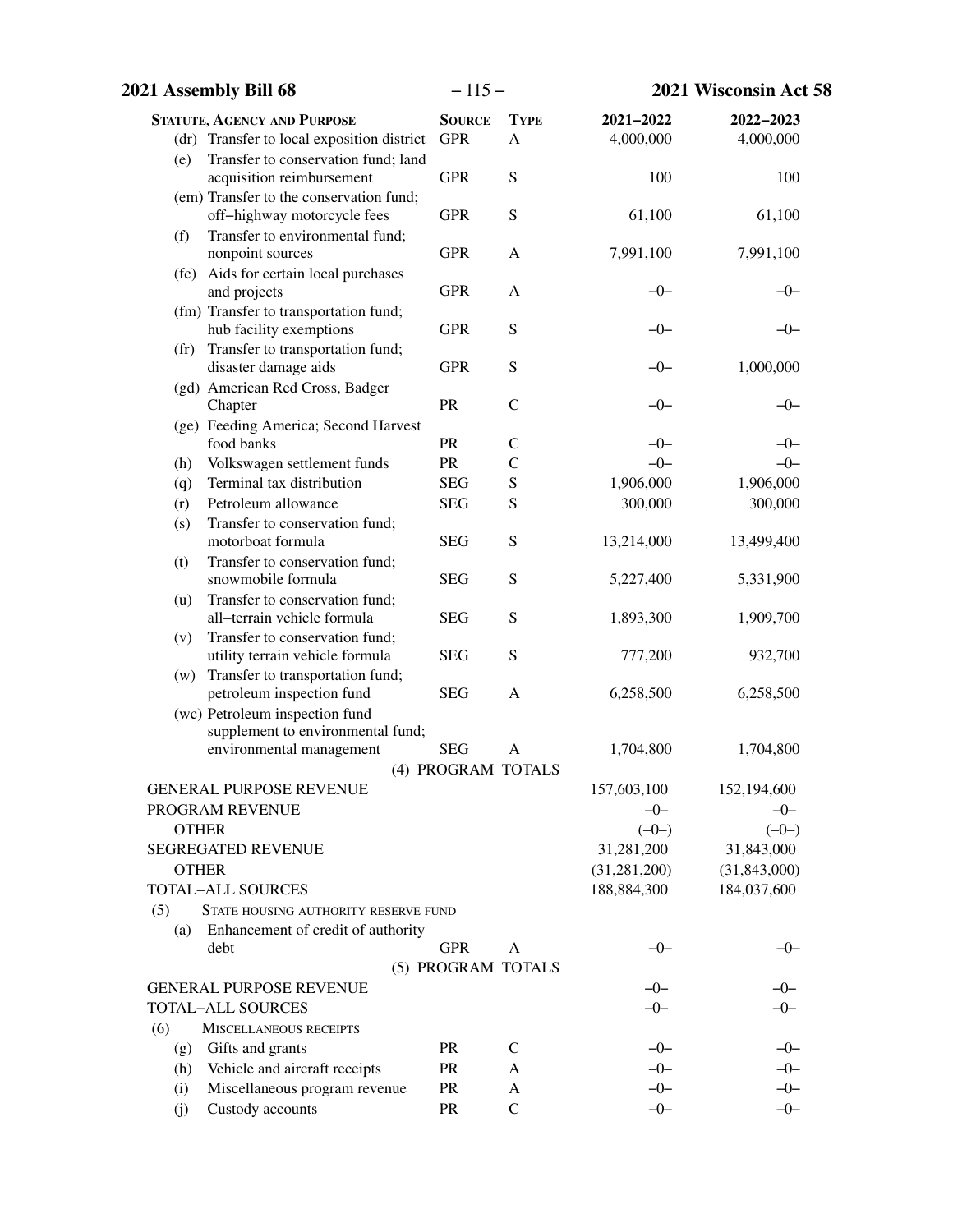| 2021 Wisconsin Act 58                           | $-116-$                      |               | 2021 Assembly Bill 68 |                |
|-------------------------------------------------|------------------------------|---------------|-----------------------|----------------|
| <b>STATUTE, AGENCY AND PURPOSE</b>              | <b>SOURCE</b>                | <b>TYPE</b>   | 2021-2022             | 2022-2023      |
| Aids to individuals and<br>(k)                  |                              |               |                       |                |
| organizations                                   | $PR-S$                       | $\mathsf{C}$  | $-0-$                 | $-0-$          |
| (ka) Local assistance                           | $PR-S$                       | $\mathcal{C}$ | $-0-$                 | $-0-$          |
| (m) Federal aid                                 | $PR-F$                       | $\mathcal{C}$ | $-0-$                 | $-0-$          |
| (pz) Indirect cost reimbursements               | $PR-F$<br>(6) PROGRAM TOTALS | $\mathcal{C}$ | $-0-$                 | $-0-$          |
| PROGRAM REVENUE                                 |                              |               | $-0-$                 | $-0-$          |
| <b>FEDERAL</b>                                  |                              |               | $(-0-)$               | $(-0-)$        |
| <b>OTHER</b>                                    |                              |               | $(-0-)$               | $(-0-)$        |
| <b>SERVICE</b>                                  |                              |               | $(-0-)$               | $(-0-)$        |
| <b>TOTAL-ALL SOURCES</b>                        |                              |               | $-0-$                 | $-0-$          |
| (8)<br><b>MARQUETTE UNIVERSITY</b>              |                              |               |                       |                |
| (a) Dental clinic and education                 |                              |               |                       |                |
| facility; principal repayment,                  |                              |               |                       |                |
| interest and rebates                            | <b>GPR</b>                   | S             | 2,015,700             | 924,800        |
|                                                 | (8) PROGRAM TOTALS           |               |                       |                |
| <b>GENERAL PURPOSE REVENUE</b>                  |                              |               | 2,015,700             | 924,800        |
| <b>TOTAL-ALL SOURCES</b>                        |                              |               | 2,015,700             | 924,800        |
| (9)<br>STATE CAPITOL RENOVATION AND RESTORATION |                              |               |                       |                |
| South wing renovation and<br>(a)                |                              |               |                       |                |
| restoration                                     | <b>GPR</b>                   | $\mathbf C$   | $-0-$                 | $-0-$          |
|                                                 | (9) PROGRAM TOTALS           |               |                       |                |
| <b>GENERAL PURPOSE REVENUE</b>                  |                              |               | $-0-$                 | $-0-$          |
| <b>TOTAL-ALL SOURCES</b>                        |                              |               | $-0-$                 | $-0-$          |
|                                                 | 20.855 DEPARTMENT TOTALS     |               |                       |                |
| <b>GENERAL PURPOSE REVENUE</b>                  |                              |               | 161,618,800           | 155,119,400    |
| PROGRAM REVENUE                                 |                              |               | $-0-$                 | $-0-$          |
| <b>FEDERAL</b>                                  |                              |               | $(-0-)$               | $(-0-)$        |
| <b>OTHER</b>                                    |                              |               | $(-0-)$               | $(-0-)$        |
| <b>SERVICE</b>                                  |                              |               | $(-0-)$               | $(-0-)$        |
| SEGREGATED REVENUE                              |                              |               | 31,731,200            | 32,293,000     |
| <b>OTHER</b>                                    |                              |               | (31, 731, 200)        | (32, 293, 000) |
| TOTAL-ALL SOURCES                               |                              |               | 193,350,000           | 187,412,400    |
| 20.865 Program Supplements                      |                              |               |                       |                |
| (1)<br>EMPLOYEE COMPENSATION AND SUPPORT        |                              |               |                       |                |
| Judgments and legal expenses<br>(a)             | <b>GPR</b>                   | ${\bf S}$     | $-0-$                 | $-0-$          |
| Compensation and related<br>(c)                 |                              |               |                       |                |
| adjustments                                     | <b>GPR</b>                   | S             | $-0-$                 | $-0-$          |
| (ci) University pay adjustments                 | <b>GPR</b>                   | ${\bf S}$     | $-0-$                 | $-0-$          |
| (cj) Pay adjustments for certain                |                              |               |                       |                |
| university employees                            | <b>GPR</b>                   | A             | $-0-$                 | $-0-$          |
| Employer fringe benefit costs<br>(d)            | <b>GPR</b>                   | S             | $-0-$                 | $-0-$          |
| (dm) Discretionary merit compensation           |                              |               |                       |                |
| program                                         | <b>GPR</b>                   | A             | $-0-$                 | $-0-$          |
| Additional biweekly payroll<br>(e)              | <b>GPR</b>                   | A             | $-0-$                 | $-0-$          |
| (em) Financial and procurement<br>services      |                              |               | $-0-$                 | $-0-$          |
|                                                 | <b>GPR</b>                   | A             | $-0-$                 | $-0-$          |
| (fm) Risk management                            | <b>GPR</b>                   | A             |                       |                |
| (fn) Physically handicapped<br>supplements      | <b>GPR</b>                   | A             | 5,800                 | 5,800          |
|                                                 |                              |               |                       |                |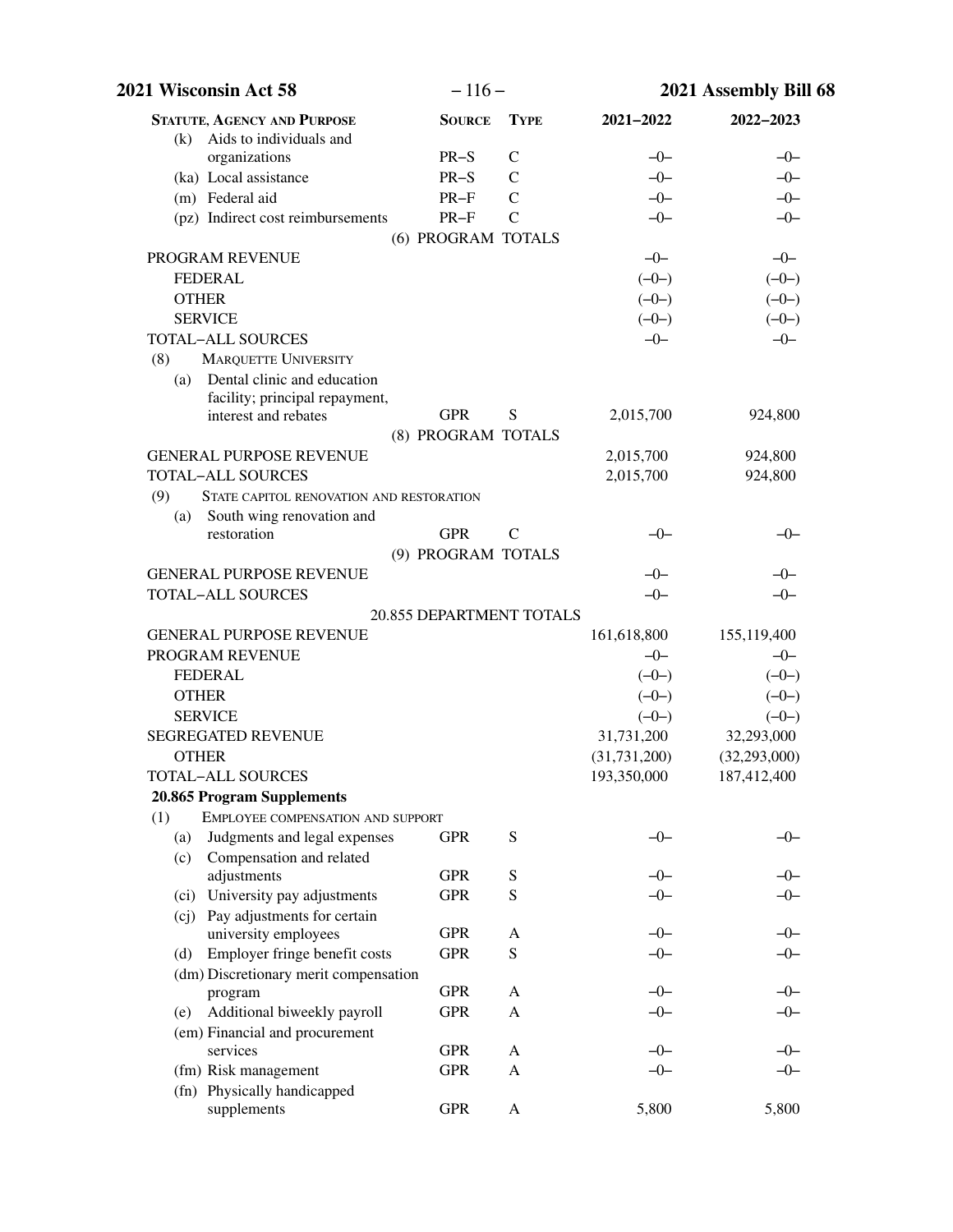| 2021 Assembly Bill 68 |                                                                 | $-117-$            |             |           | 2021 Wisconsin Act 58 |  |
|-----------------------|-----------------------------------------------------------------|--------------------|-------------|-----------|-----------------------|--|
|                       | <b>STATUTE, AGENCY AND PURPOSE</b>                              | <b>SOURCE</b>      | <b>TYPE</b> | 2021-2022 | 2022-2023             |  |
| (g)                   | Judgments and legal expenses;                                   |                    |             |           |                       |  |
|                       | program revenues                                                | PR                 | S           | $-0-$     | $-0-$                 |  |
| (i)                   | Compensation and related                                        |                    |             |           |                       |  |
|                       | adjustments; program revenues                                   | PR                 | ${\bf S}$   | $-0-$     | $-0-$                 |  |
|                       | (ic) University pay adjustments                                 | PR                 | S           | $-0-$     | $-0-$                 |  |
| (j)                   | Employer fringe benefit costs;                                  | PR                 | ${\bf S}$   | $-0-$     |                       |  |
|                       | program revenues<br>(jm) Additional biweekly payroll;           |                    |             |           | $-0-$                 |  |
|                       | nonfederal program revenues                                     | <b>PR</b>          | S           | $-0-$     | $-0-$                 |  |
|                       | (js) Financial and procurement                                  |                    |             |           |                       |  |
|                       | services; program revenues                                      | PR                 | S           | $-0-$     | $-0-$                 |  |
|                       | (kr) Risk management; program                                   |                    |             |           |                       |  |
|                       | revenues                                                        | PR                 | S           | $-0-$     | $-0-$                 |  |
|                       | (Ln) Physically handicapped                                     |                    |             |           |                       |  |
|                       | supplements; program revenues                                   | PR                 | S           | $-0-$     | $-0-$                 |  |
|                       | (m) Additional biweekly payroll;                                |                    |             |           |                       |  |
|                       | federal program revenues                                        | $PR-F$             | S           | $-0-$     | $-0-$                 |  |
| (q)                   | Judgments and legal expenses;                                   | <b>SEG</b>         | S           | $-0-$     | $-0-$                 |  |
| (s)                   | segregated revenues<br>Compensation and related                 |                    |             |           |                       |  |
|                       | adjustments; segregated revenues                                | <b>SEG</b>         | S           | $-0-$     | $-0-$                 |  |
|                       | (si) University pay adjustments                                 | <b>SEG</b>         | ${\bf S}$   | $-0-$     | $-0-$                 |  |
| (t)                   | Employer fringe benefit costs;                                  |                    |             |           |                       |  |
|                       | segregated revenues                                             | <b>SEG</b>         | S           | $-0-$     | $-0-$                 |  |
|                       | (tm) Additional biweekly payroll;                               |                    |             |           |                       |  |
|                       | nonfederal segregated revenues                                  | <b>SEG</b>         | ${\bf S}$   | $-0-$     | $-0-$                 |  |
|                       | (ts) Financial and procurement                                  |                    |             |           |                       |  |
|                       | services; segregated revenues                                   | <b>SEG</b>         | ${\bf S}$   | $-0-$     | $-0-$                 |  |
|                       | (ur) Risk management; segregated                                |                    |             |           |                       |  |
|                       | revenues                                                        | <b>SEG</b>         | ${\bf S}$   | $-0-$     | $-0-$                 |  |
|                       | (vn) Physically handicapped<br>supplements; segregated revenues | <b>SEG</b>         | S           | $-0-$     | $-0-$                 |  |
| (x)                   | Additional biweekly payroll;                                    |                    |             |           |                       |  |
|                       | federal segregated revenues                                     | SEG-F              | S           | $-0-$     | $-0-$                 |  |
|                       |                                                                 | (1) PROGRAM TOTALS |             |           |                       |  |
|                       | <b>GENERAL PURPOSE REVENUE</b>                                  |                    |             | 5,800     | 5,800                 |  |
|                       | PROGRAM REVENUE                                                 |                    |             | $-0-$     | $-0-$                 |  |
|                       | <b>FEDERAL</b>                                                  |                    |             | $(-0-)$   | $(-0-)$               |  |
| <b>OTHER</b>          |                                                                 |                    |             | $(-0-)$   | $(-0-)$               |  |
|                       | <b>SEGREGATED REVENUE</b>                                       |                    |             | $-0-$     | $-0-$                 |  |
|                       | <b>FEDERAL</b>                                                  |                    |             | $(-0-)$   | $(-0-)$               |  |
| <b>OTHER</b>          |                                                                 |                    |             | $(-0-)$   | $(-0-)$               |  |
|                       | <b>TOTAL-ALL SOURCES</b>                                        |                    |             | 5,800     | 5,800                 |  |
| (2)                   | <b>STATE PROGRAMS AND FACILITIES</b>                            |                    |             |           |                       |  |
| (a)                   | Private facility rental increases                               | <b>GPR</b>         | A           | $-0-$     | $-0-$                 |  |
|                       | (ag) State-owned office rent                                    |                    |             |           |                       |  |
|                       | supplement                                                      | <b>GPR</b>         | A           | -0-       | $-0-$                 |  |
|                       | (am) Space management                                           | <b>GPR</b>         | A           | $-0-$     | $-0-$                 |  |
| (d)                   | State deposit fund                                              | <b>GPR</b>         | S           | $-0-$     | $-0-$                 |  |
| (e)                   | Maintenance of capitol and<br>executive residence               | <b>GPR</b>         | A           | $-0-$     | $-0-$                 |  |
|                       |                                                                 |                    |             |           |                       |  |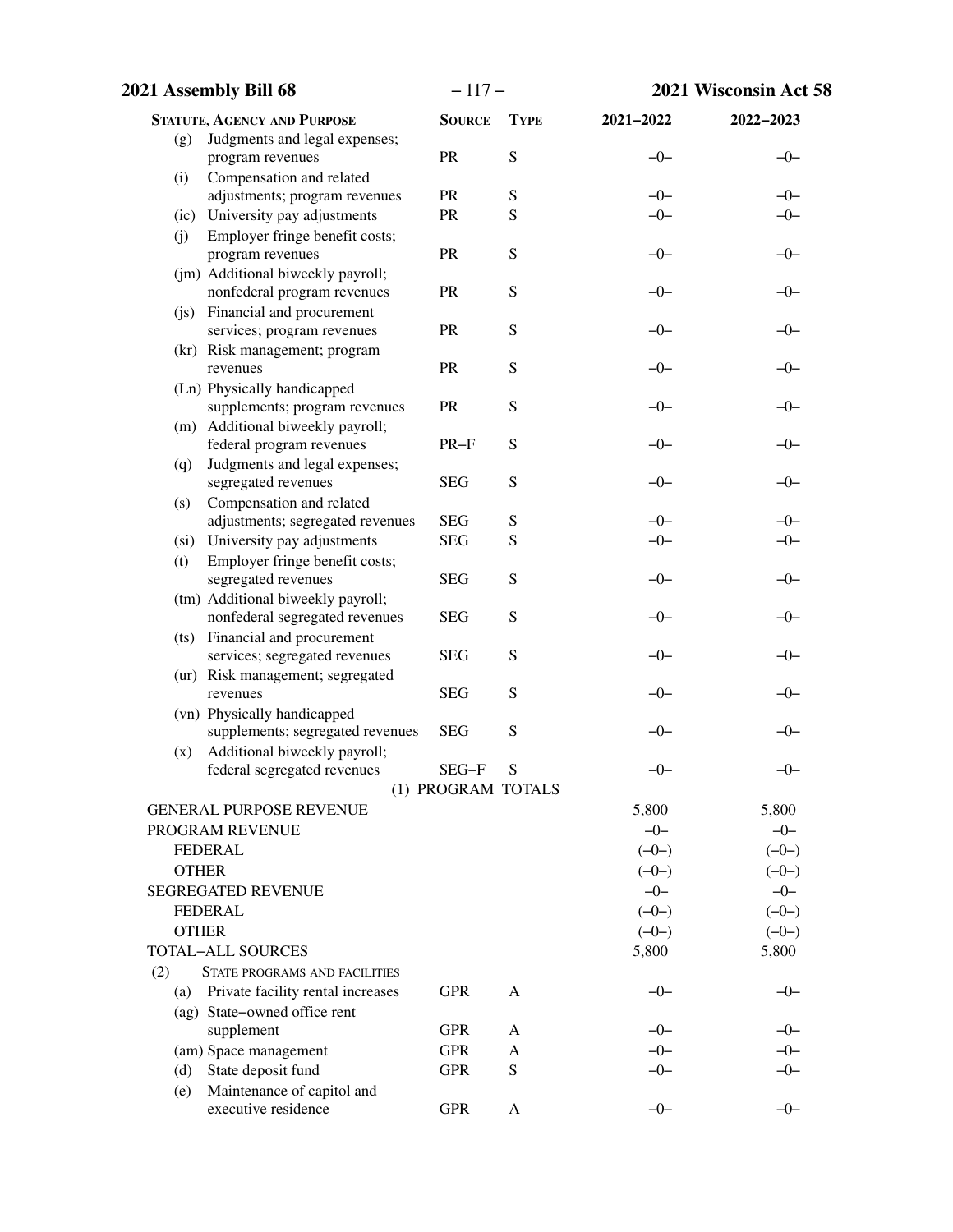|     | 2021 Wisconsin Act 58                                  | $-118-$            |              |            | 2021 Assembly Bill 68 |  |
|-----|--------------------------------------------------------|--------------------|--------------|------------|-----------------------|--|
|     | <b>STATUTE, AGENCY AND PURPOSE</b>                     | <b>SOURCE</b>      | <b>TYPE</b>  | 2021-2022  | 2022-2023             |  |
|     | (eb) Executive residence furnishings                   |                    |              |            |                       |  |
|     | replacement                                            | <b>GPR</b>         | $\mathsf{C}$ | 10,200     | 10,200                |  |
|     | (em) Groundwater survey and analysis                   | <b>GPR</b>         | $\mathbf{A}$ | 182,500    | 182,500               |  |
|     | (g) Private facility rental increases;                 | PR                 | ${\bf S}$    | $-0-$      |                       |  |
|     | program revenues<br>(gg) State-owned office rent       |                    |              |            | $-0-$                 |  |
|     | supplement; program revenues                           | PR                 | ${\bf S}$    | $-0-$      | $-0-$                 |  |
|     | (gm) Space management; program                         |                    |              |            |                       |  |
|     | revenues                                               | PR                 | ${\bf S}$    | $-0-$      | $-0-$                 |  |
| (i) | Enterprise resource planning                           |                    |              |            |                       |  |
|     | system; program revenues                               | PR                 | ${\bf S}$    | $-0-$      | $-0-$                 |  |
| (j) | State deposit fund; program                            |                    |              |            |                       |  |
|     | revenues                                               | PR                 | ${\bf S}$    | $-0-$      | $-0-$                 |  |
| (L) | Data processing and                                    |                    |              |            |                       |  |
|     | telecommunications study;                              |                    |              |            |                       |  |
|     | program revenues                                       | PR                 | ${\bf S}$    | $-0-$      | $-0-$                 |  |
| (q) | Private facility rental increases;                     |                    |              |            |                       |  |
|     | segregated revenues                                    | <b>SEG</b>         | S            | -0-        | $-0-$                 |  |
|     | (qg) State-owned office rent                           |                    |              |            |                       |  |
|     | supplement; segregated revenues                        | <b>SEG</b>         | ${\bf S}$    | $-0-$      | $-0-$                 |  |
|     | (qm) Space management; segregated<br>revenues          | <b>SEG</b>         | ${\bf S}$    | $-0-$      | $-0-$                 |  |
| (r) | Enterprise resource planning                           |                    |              |            |                       |  |
|     | system; segregated revenues                            | <b>SEG</b>         | ${\bf S}$    | $-0-$      | $-0-$                 |  |
| (t) | State deposit fund; segregated                         |                    |              |            |                       |  |
|     | revenues                                               | <b>SEG</b>         | S            | $-0-$      | $-0-$                 |  |
|     |                                                        | (2) PROGRAM TOTALS |              |            |                       |  |
|     | <b>GENERAL PURPOSE REVENUE</b>                         |                    |              | 192,700    | 192,700               |  |
|     | PROGRAM REVENUE                                        |                    |              | $-0-$      | $-0-$                 |  |
|     | <b>OTHER</b>                                           |                    |              | $(-0-)$    | $(-0-)$               |  |
|     | <b>SEGREGATED REVENUE</b>                              |                    |              | $-0-$      | $-0-$                 |  |
|     | <b>OTHER</b>                                           |                    |              | $(-0-)$    | $(-0-)$               |  |
|     | <b>TOTAL-ALL SOURCES</b>                               |                    |              | 192,700    | 192,700               |  |
| (3) | TAXES AND SPECIAL CHARGES                              |                    |              |            |                       |  |
| (a) | Property taxes                                         | <b>GPR</b>         | S            | $-0-$      | $-0-$                 |  |
| (g) | Property taxes; program revenues                       | PR                 | S            | $-0-$      | $-0-$                 |  |
| (i) | Payments for municipal services;                       |                    |              |            |                       |  |
|     | program revenues                                       | <b>PR</b>          | ${\bf S}$    | $-0-$      | $-0-$                 |  |
| (q) | Property taxes; segregated                             |                    |              |            |                       |  |
|     | revenues                                               | <b>SEG</b>         | ${\bf S}$    | $-0-$      | $-0-$                 |  |
| (s) | Payments for municipal services;                       |                    |              |            |                       |  |
|     | segregated revenues                                    | <b>SEG</b>         | S            | $-0-$      | $-0-$                 |  |
|     | <b>GENERAL PURPOSE REVENUE</b>                         | (3) PROGRAM TOTALS |              | $-0-$      | $-0-$                 |  |
|     | PROGRAM REVENUE                                        |                    |              | $-0-$      | $-0-$                 |  |
|     | <b>OTHER</b>                                           |                    |              | $(-0-)$    | $(-0-)$               |  |
|     | <b>SEGREGATED REVENUE</b>                              |                    |              | $-0-$      | $-0-$                 |  |
|     | <b>OTHER</b>                                           |                    |              | $(-0-)$    | $(-0-)$               |  |
|     | <b>TOTAL-ALL SOURCES</b>                               |                    |              | $-0-$      | $-0-$                 |  |
| (4) | JOINT COMMITTEE ON FINANCE SUPPLEMENTAL APPROPRIATIONS |                    |              |            |                       |  |
| (a) | General purpose revenue funds                          |                    |              | 31,606,900 |                       |  |
|     | general program supplementation                        | <b>GPR</b>         | B            | 29,581,900 | 234,897,000           |  |
|     |                                                        |                    |              |            |                       |  |

**Vetoed In Part**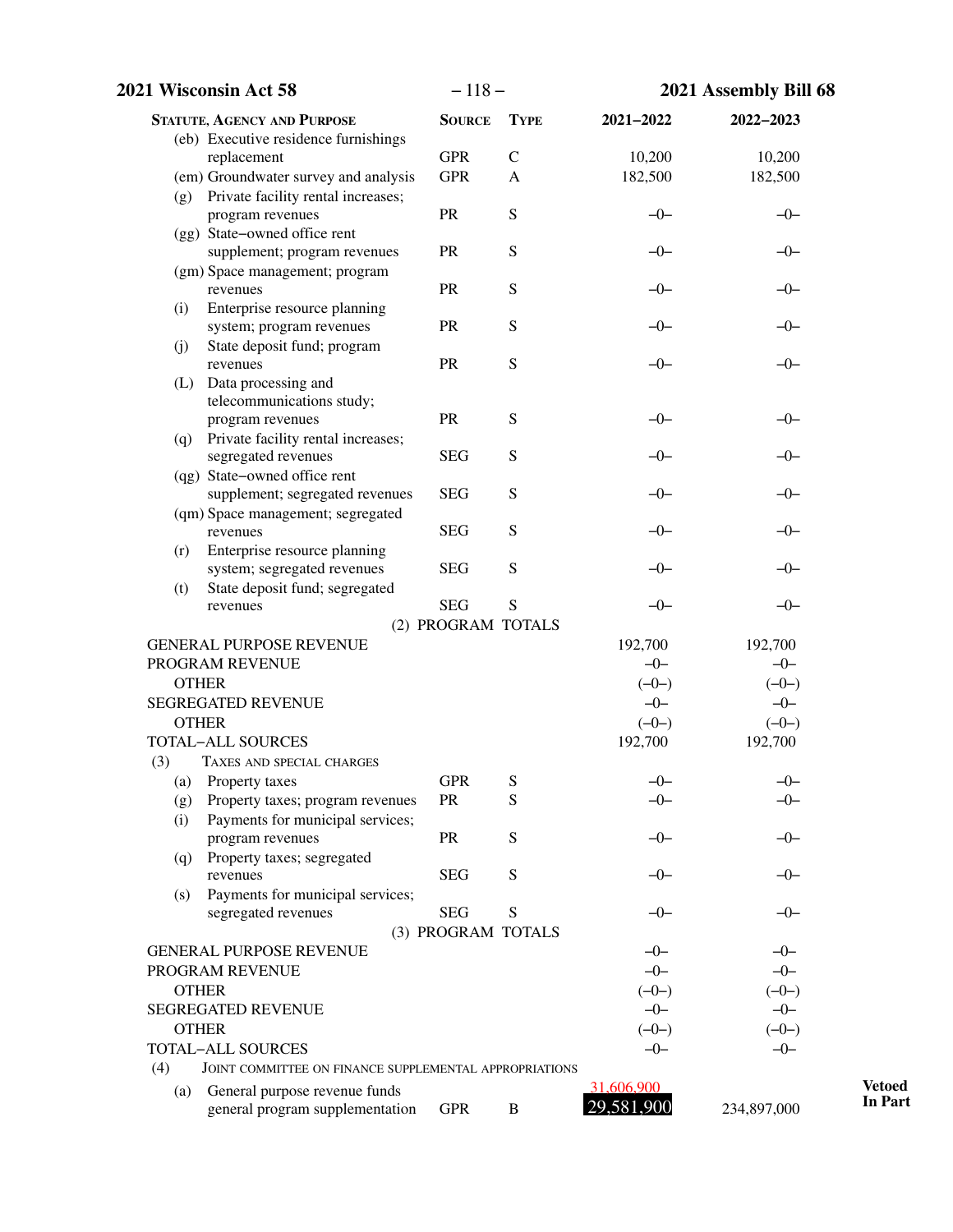| 2021 Assembly Bill 68                                                                  | $-119-$                  |              |                         | 2021 Wisconsin Act 58  |
|----------------------------------------------------------------------------------------|--------------------------|--------------|-------------------------|------------------------|
| <b>STATUTE, AGENCY AND PURPOSE</b>                                                     | <b>SOURCE</b>            | <b>TYPE</b>  | 2021-2022               | 2022-2023              |
| Program revenue funds general<br>(g)                                                   |                          |              |                         |                        |
| program supplementation                                                                | <b>PR</b>                | S            | 13,351,800              | 5,351,800              |
| Public assistance programs<br>(k)<br>supplementation                                   | $PR-S$                   | $\mathsf{C}$ | $-0-$                   | $-0-$                  |
| (m) Federal funds general program                                                      |                          |              |                         |                        |
| supplementation                                                                        | $PR-F$                   | $\mathsf{C}$ | $-0-$                   | -0-                    |
| Segregated funds general program<br>(u)                                                |                          |              |                         |                        |
| supplementation                                                                        | <b>SEG</b>               | S            | 1,000,000               | 1,500,000              |
|                                                                                        | (4) PROGRAM TOTALS       |              |                         |                        |
| <b>GENERAL PURPOSE REVENUE</b>                                                         |                          |              | 31,606,900              | 234,897,000            |
| PROGRAM REVENUE                                                                        |                          |              | 13,351,800              | 5,351,800              |
| <b>FEDERAL</b><br><b>OTHER</b>                                                         |                          |              | $(-0-)$                 | $(-0-)$                |
| <b>SERVICE</b>                                                                         |                          |              | (13,351,800)<br>$(-0-)$ | (5,351,800)<br>$(-0-)$ |
| <b>SEGREGATED REVENUE</b>                                                              |                          |              | 1,000,000               | 1,500,000              |
| <b>OTHER</b>                                                                           |                          |              | (1,000,000)             | (1,500,000)            |
| <b>TOTAL-ALL SOURCES</b>                                                               |                          |              | 45,958,700              | 241,748,800            |
| (8)<br>SUPPLEMENTATION OF PROGRAM REVENUE AND PROGRAM REVENUE – SERVICE APPROPRIATIONS |                          |              |                         |                        |
| Supplementation of program<br>(g)                                                      |                          |              |                         |                        |
| revenue and program revenue -                                                          |                          |              |                         |                        |
| service appropriations                                                                 | <b>PR</b>                | S            | $-0-$                   | $-0-$                  |
|                                                                                        | (8) PROGRAM TOTALS       |              |                         |                        |
| PROGRAM REVENUE                                                                        |                          |              | $-0-$                   | $-0-$                  |
| <b>OTHER</b><br><b>TOTAL-ALL SOURCES</b>                                               |                          |              | $(-0-)$<br>$-0-$        | $(-0-)$<br>$-0-$       |
|                                                                                        | 20.865 DEPARTMENT TOTALS |              |                         |                        |
| <b>GENERAL PURPOSE REVENUE</b>                                                         |                          |              | 31,805,400              | 235,095,500            |
| PROGRAM REVENUE                                                                        |                          |              | 13,351,800              | 5,351,800              |
| <b>FEDERAL</b>                                                                         |                          |              | $(-0-)$                 | $(-0-)$                |
| <b>OTHER</b>                                                                           |                          |              | (13,351,800)            | (5,351,800)            |
| <b>SERVICE</b>                                                                         |                          |              | $(-0-)$                 | $(-0-)$                |
| <b>SEGREGATED REVENUE</b>                                                              |                          |              | 1,000,000               | 1,500,000              |
| <b>FEDERAL</b>                                                                         |                          |              | $(-0-)$                 | $(-0-)$                |
| <b>OTHER</b>                                                                           |                          |              | (1,000,000)             | (1,500,000)            |
| <b>TOTAL-ALL SOURCES</b>                                                               |                          |              | 46,157,200              | 241,947,300            |
| 20.866 Public Debt                                                                     |                          |              |                         |                        |
| BOND SECURITY AND REDEMPTION FUND<br>(1)                                               |                          |              |                         |                        |
| Principal repayment and interest<br>(u)                                                | <b>SEG</b>               | S            | $-0-$                   | $-0-$                  |
| <b>SEGREGATED REVENUE</b>                                                              | (1) PROGRAM TOTALS       |              | $-0-$                   | $-0-$                  |
| <b>OTHER</b>                                                                           |                          |              | $(-0-)$                 | $(-0-)$                |
| <b>TOTAL-ALL SOURCES</b>                                                               |                          |              | $-0-$                   | $-0-$                  |
|                                                                                        | 20.866 DEPARTMENT TOTALS |              |                         |                        |
| <b>SEGREGATED REVENUE</b>                                                              |                          |              | $-0-$                   | $-0-$                  |
| <b>OTHER</b>                                                                           |                          |              | $(-0-)$                 | $(-0-)$                |
| <b>TOTAL-ALL SOURCES</b>                                                               |                          |              | $-0-$                   | $-0-$                  |
| 20.867 Building Commission                                                             |                          |              |                         |                        |
| <b>STATE OFFICE BUILDINGS</b><br>(1)                                                   |                          |              |                         |                        |
| Principal repayment and interest;<br>(a)                                               |                          |              |                         |                        |
| housing of state agencies                                                              | <b>GPR</b>               | S            | $-0-$                   | $-0-$                  |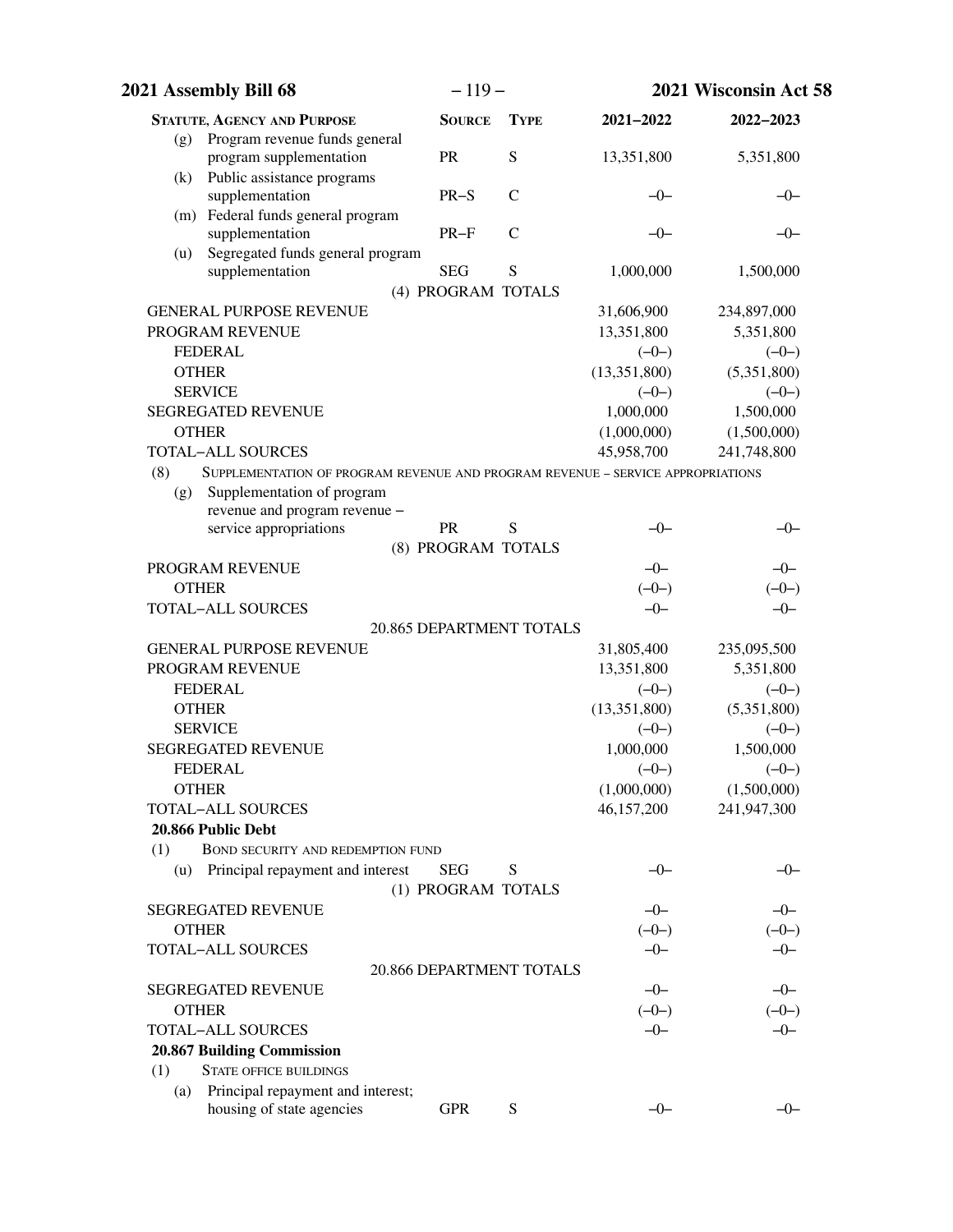| 2021 Wisconsin Act 58                                                                                          | $-120-$            |               | 2021 Assembly Bill 68 |            |
|----------------------------------------------------------------------------------------------------------------|--------------------|---------------|-----------------------|------------|
| <b>STATUTE, AGENCY AND PURPOSE</b>                                                                             | <b>SOURCE</b>      | <b>TYPE</b>   | 2021-2022             | 2022-2023  |
| Principal repayment and interest;<br>(b)                                                                       |                    |               |                       |            |
| capitol and executive residence                                                                                | <b>GPR</b>         | S             | 4,227,800             | 2,521,200  |
|                                                                                                                | (1) PROGRAM TOTALS |               |                       |            |
| <b>GENERAL PURPOSE REVENUE</b>                                                                                 |                    |               | 4,227,800             | 2,521,200  |
| <b>TOTAL-ALL SOURCES</b>                                                                                       |                    |               | 4,227,800             | 2,521,200  |
| (2)<br>ALL STATE-OWNED FACILITIES                                                                              |                    |               |                       |            |
| Asbestos removal<br>(b)                                                                                        | <b>GPR</b>         | A             | $-0-$                 | $-0-$      |
| Hazardous materials removal<br>(c)                                                                             | <b>GPR</b>         | A             | $-0-$                 | $-0-$      |
| Facilities preventive maintenance<br>(f)                                                                       | <b>GPR</b>         | A             | $-0-$                 | $-0-$      |
| Building trust fund<br>(q)                                                                                     | <b>SEG</b>         | $\mathcal{C}$ | $-0-$                 | $-0-$      |
| Planning and design<br>(r)                                                                                     | <b>SEG</b>         | $\mathcal{C}$ | $-0-$                 | $-0-$      |
| Aids for buildings<br>(u)                                                                                      | <b>SEG</b>         | $\mathcal{C}$ | $-0-$                 | $-0-$      |
| Building program funding<br>(v)                                                                                |                    |               |                       |            |
| contingency                                                                                                    | <b>SEG</b>         | $\mathcal{C}$ | $-0-$                 | $-0-$      |
| (w) Building program funding                                                                                   | <b>SEG</b>         | $\mathcal{C}$ | $-0-$                 | $-0-$      |
|                                                                                                                | (2) PROGRAM TOTALS |               |                       |            |
| <b>GENERAL PURPOSE REVENUE</b>                                                                                 |                    |               | $-0-$                 | $-0-$      |
| <b>SEGREGATED REVENUE</b>                                                                                      |                    |               | $-0-$                 | $-0-$      |
| <b>OTHER</b>                                                                                                   |                    |               | $(-0-)$               | $(-0-)$    |
| <b>TOTAL-ALL SOURCES</b>                                                                                       |                    |               | $-0-$                 | $-0-$      |
| (3)<br>STATE BUILDING PROGRAM                                                                                  |                    |               |                       |            |
| (a) Principal repayment and interest                                                                           | <b>GPR</b>         | S             | 23,722,400            | 31,938,400 |
| Principal repayment and interest<br>(b)                                                                        | <b>GPR</b>         | S             | 1,278,100             | 1,537,800  |
| (bb) Principal repayment, interest and<br>rebates; AIDS Network, Inc.                                          | <b>GPR</b>         | S             | 11,000                | 11,100     |
| (bc) Principal repayment, interest and<br>rebates; Grand Opera House in                                        |                    |               |                       |            |
| Oshkosh<br>(bd) Principal repayment, interest and                                                              | <b>GPR</b>         | S             | 52,300                | 43,300     |
| rebates; Aldo Leopold climate                                                                                  |                    |               |                       |            |
| change classroom and interactive<br>laboratory                                                                 | <b>GPR</b>         | S             | 36,900                | 36,500     |
| (be) Principal repayment, interest and                                                                         |                    |               |                       |            |
| rebates; Bradley Center Sports and                                                                             |                    |               |                       |            |
| <b>Entertainment Corporation</b><br>(bf) Principal repayment, interest and<br>rebates; AIDS Resource Center of | <b>GPR</b>         | S             | 568,300               | 528,800    |
| Wisconsin, Inc.<br>(bg) Principal repayment, interest, and                                                     | <b>GPR</b>         | S             | 29,200                | 29,500     |
| rebates; Madison Children's<br>Museum                                                                          | <b>GPR</b>         | S             | 9,200                 | 9,300      |
| (bh) Principal repayment, interest, and<br>rebates; Myrick Hixon EcoPark,<br>Inc.                              | <b>GPR</b>         | S             | 36,700                | 42,300     |
|                                                                                                                |                    |               |                       |            |
| (bj) Principal repayment, interest and<br>rebates; Lac du Flambeau Indian<br><b>Tribal Cultural Center</b>     | <b>GPR</b>         | S             | 16,000                | 16,000     |
| (bL) Principal repayment, interest and<br>rebates; family justice center                                       | <b>GPR</b>         | S             | 725,500               | 725,900    |
| (bm) Principal repayment, interest, and<br>rebates; HR Academy, Inc.                                           | <b>GPR</b>         | ${\bf S}$     | 120,300               | 97,000     |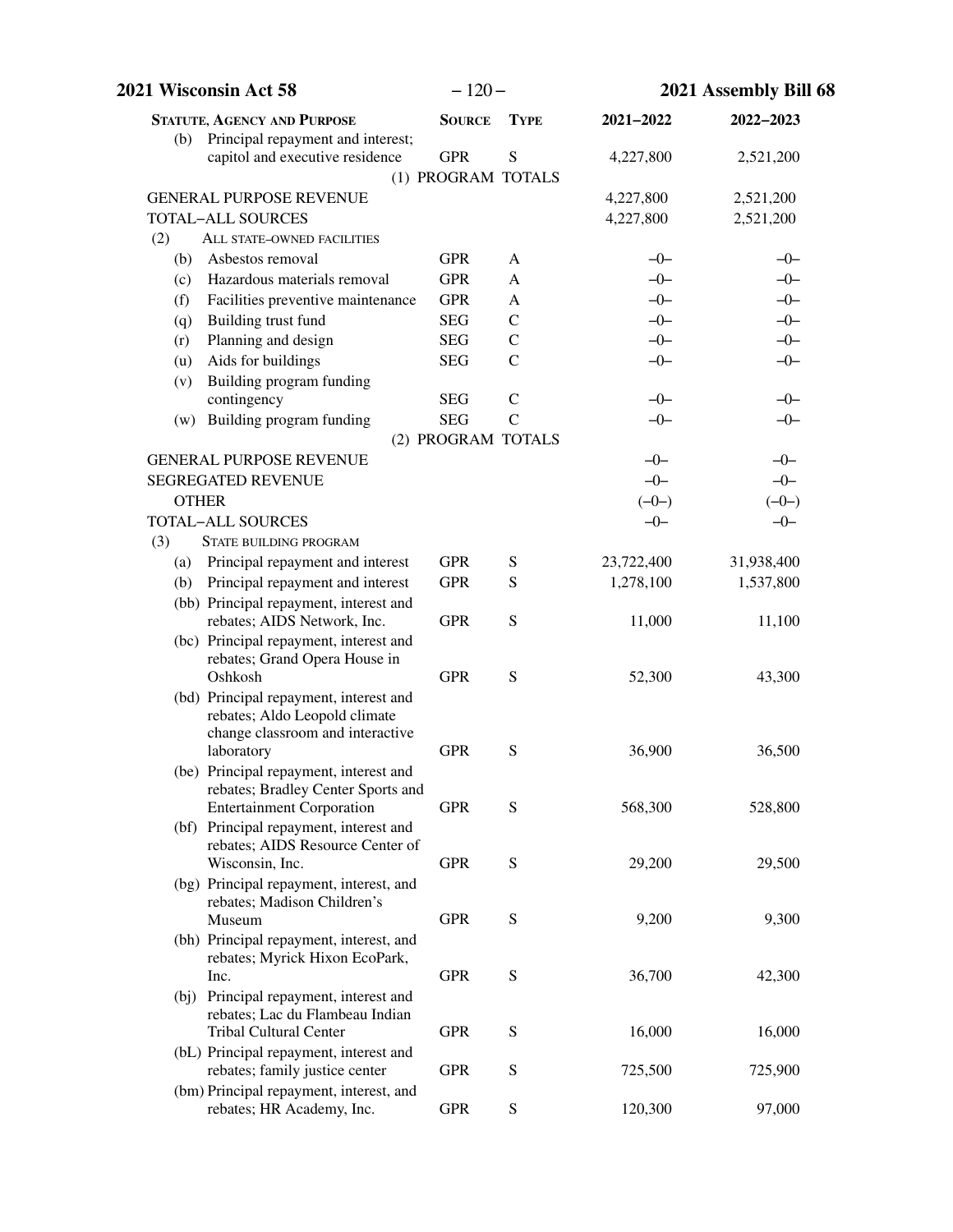| 2021 Assembly Bill 68 |                                                                                                                            | $-121-$       |             |           | 2021 Wisconsin Act 58 |                          |  |
|-----------------------|----------------------------------------------------------------------------------------------------------------------------|---------------|-------------|-----------|-----------------------|--------------------------|--|
|                       | <b>STATUTE, AGENCY AND PURPOSE</b>                                                                                         | <b>SOURCE</b> | <b>TYPE</b> | 2021-2022 | 2022-2023             |                          |  |
|                       | (bn) Principal repayment, interest and<br>rebates; Hmong cultural center                                                   | <b>GPR</b>    | S           | 22,100    | 19,900                |                          |  |
|                       | (bo) Principal repayment, interest and<br>rebates; psychiatric and behavioral<br>health treatment beds; Marathon<br>County | <b>GPR</b>    | S           | $-0-$     | $-0-$                 |                          |  |
|                       | (bq) Principal repayment, interest and<br>rebates; children's research<br>institute                                        | <b>GPR</b>    | S           | 903,200   | 848,600               |                          |  |
|                       | (br) Principal repayment, interest and<br>rebates                                                                          | <b>GPR</b>    | S           | 70,500    | 15,200                |                          |  |
|                       | (bt) Principal repayment, interest, and<br>rebates; Wisconsin Agriculture<br>Education Center, Inc.                        | <b>GPR</b>    | S           | 315,000   | 311,800               |                          |  |
|                       | (bu) Principal repayment, interest, and<br>rebates; Civil War exhibit at the<br>Kenosha Public Museums                     | <b>GPR</b>    | S           | 30,900    | 30,300                |                          |  |
|                       | (bv) Principal repayment, interest, and<br>rebates; Bond Health Center                                                     | <b>GPR</b>    | S           | 52,000    | 61,700                |                          |  |
|                       | (bw) Principal repayment, interest, and<br>rebates; Eau Claire Confluence<br>Arts, Inc.                                    | <b>GPR</b>    | S           | 959,800   | 950,600               |                          |  |
|                       | (bx) Principal repayment, interest, and<br>rebates; Carroll University                                                     | <b>GPR</b>    | S           | 189,000   | 198,700               |                          |  |
|                       | (cb) Principal repayment, interest and<br>rebates; Domestic Abuse                                                          |               |             |           |                       |                          |  |
|                       | Intervention Services, Inc.<br>(cd) Principal repayment, interest, and                                                     | <b>GPR</b>    | S           | 36,500    | 36,500                |                          |  |
|                       | rebates; K I Convention Center<br>(cf) Principal repayment, interest, and                                                  | <b>GPR</b>    | S           | 134,100   | 133,400               |                          |  |
|                       | rebates; Dane County; livestock<br>facilities                                                                              | <b>GPR</b>    | S           | 573,600   | 575,000               |                          |  |
|                       | (ch) Principal repayment, interest, and<br>rebates; Wisconsin Maritime<br>Center of Excellence                             | <b>GPR</b>    | S           | 344,200   | 342,400               |                          |  |
|                       | (cj) Principal repayment, interest, and<br>rebates; Norskedalen Nature and                                                 |               |             |           |                       |                          |  |
|                       | Heritage Center<br>(cq) Principal repayment, interest, and                                                                 | <b>GPR</b>    | S           | 8,800     | 36,800                |                          |  |
|                       | rebates; La Crosse Center<br>(cr) Principal repayment, interest, and<br>rebates; St. Ann Center for                        | <b>GPR</b>    | S           | 401,300   | 401,300               |                          |  |
|                       | Intergenerational Care, Inc.;<br><b>Bucyrus Campus</b><br>(cs) Principal repayment, interest, and                          | <b>GPR</b>    | S           | 342,700   | 338,100               |                          |  |
|                       | rebates; Brown County innovation<br>center                                                                                 | <b>GPR</b>    | S           | 328,700   | 334,700               |                          |  |
|                       | (ct) Principal repayment, interest, and<br>rebates; grants for local projects                                              | <b>GPR</b>    | S           | $-0-$     | -0-                   | <b>Vetoed</b><br>In Part |  |
|                       | (cv) Principal repayment, interest, and<br>rebates; Beyond Vision;<br>VisABILITY Center                                    | <b>GPR</b>    | S           | $-0-$     | $-0-$                 |                          |  |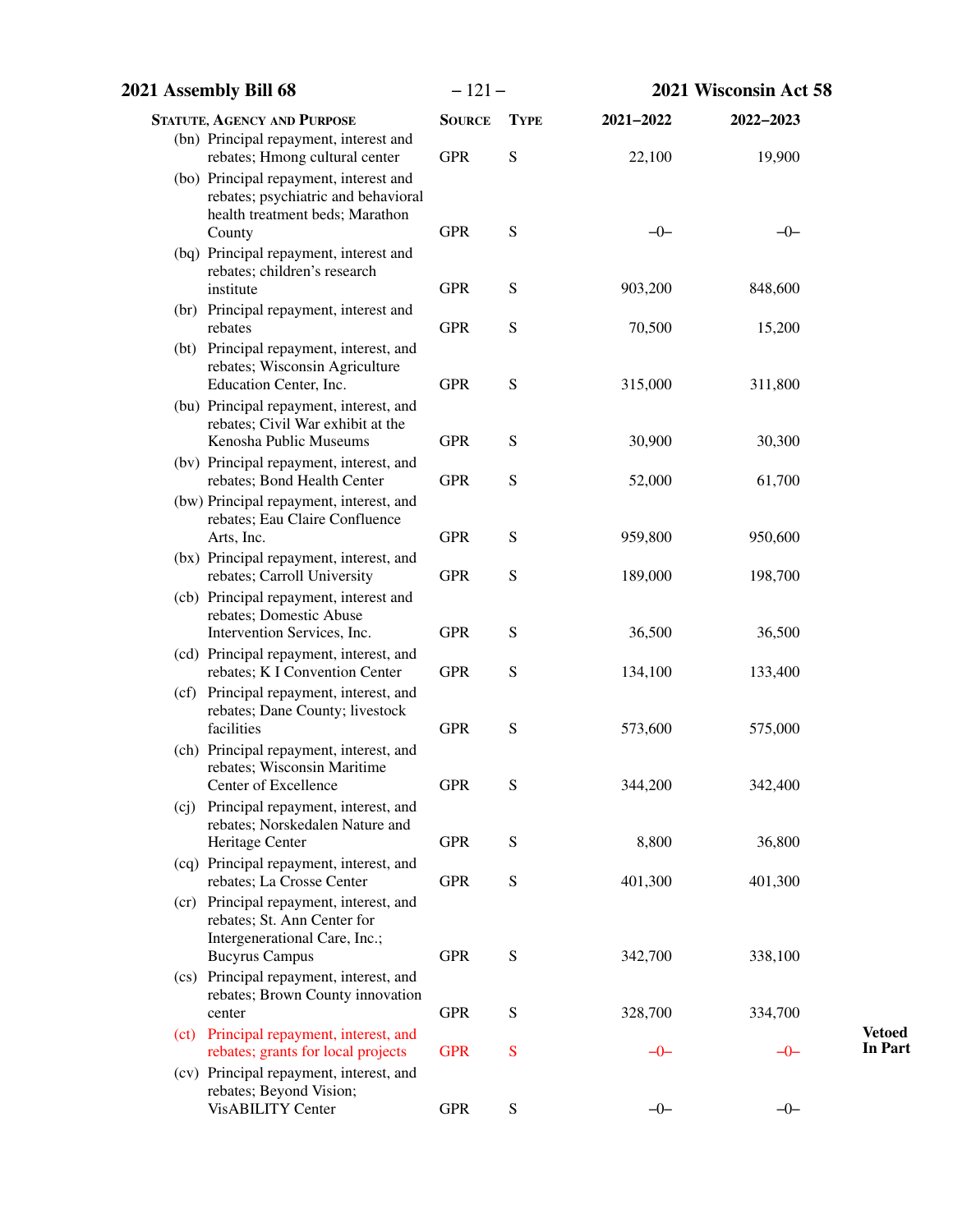|     | 2021 Wisconsin Act 58                                                   | $-122-$            |               |                  | 2021 Assembly Bill 68 |
|-----|-------------------------------------------------------------------------|--------------------|---------------|------------------|-----------------------|
|     | <b>STATUTE, AGENCY AND PURPOSE</b>                                      | <b>SOURCE</b>      | <b>TYPE</b>   | 2021-2022        | 2022-2023             |
|     | (cw) Principal repayment, interest, and                                 |                    |               |                  |                       |
|     | rebates; projects                                                       | <b>GPR</b>         | ${\bf S}$     | $-0-$            | $-0-$                 |
|     | (cx) Principal repayment, interest, and                                 |                    |               |                  |                       |
|     | rebates; center                                                         | <b>GPR</b>         | ${\bf S}$     | $-0-$            | $-0-$                 |
|     | (cz) Museum of nature and culture                                       | <b>GPR</b>         | ${\bf S}$     | $-0-$            | $-0-$                 |
| (d) | Interest rebates on obligation<br>proceeds; general fund                | <b>GPR</b>         | ${\bf S}$     | $-0-$            | $-0-$                 |
| (e) | Principal repayment, interest and<br>rebates; parking ramp              | <b>GPR</b>         | ${\bf S}$     | $-0-$            | $-0-$                 |
| (g) | Principal repayment, interest and<br>rebates; program revenues          | <b>PR</b>          | ${\bf S}$     | $-0-$            | $-0-$                 |
| (h) | Principal repayment, interest, and<br>rebates                           | <b>PR</b>          | ${\bf S}$     | $-0-$            | $-0-$                 |
| (i) | Principal repayment, interest and                                       |                    |               |                  |                       |
|     | rebates; capital equipment                                              | PR                 | ${\bf S}$     | $-0-$            | $-0-$                 |
| (k) | Interest rebates on obligation                                          |                    |               |                  |                       |
|     | proceeds; program revenues                                              | $PR-S$             | $\mathcal{C}$ | $-0-$            | $-0-$                 |
|     | (kd) Energy conservation construction<br>projects; principal repayment, |                    |               |                  |                       |
|     | interest and rebates                                                    | $PR-S$             | $\mathcal{C}$ | 209,500          | 461,400               |
|     | (km) Aquaculture demonstration                                          |                    |               |                  |                       |
|     | facility; principal repayment and                                       |                    |               |                  |                       |
|     | interest                                                                | $PR-S$             | A             | 245,700          | 185,600               |
| (q) | Principal repayment and interest;                                       |                    |               |                  |                       |
|     | segregated revenues                                                     | <b>SEG</b>         | ${\bf S}$     | $-0-$            | $-0-$                 |
| (r) | Interest rebates on obligation                                          |                    |               |                  |                       |
|     | proceeds; conservation fund                                             | <b>SEG</b>         | ${\bf S}$     | $-0-$            | $-0-$                 |
| (s) | Interest rebates on obligation<br>proceeds; transportation fund         | <b>SEG</b>         | ${\bf S}$     | $-0-$            | $-0-$                 |
| (t) | Interest rebates on obligation                                          |                    |               |                  |                       |
|     | proceeds; veterans trust fund                                           | <b>SEG</b>         | ${\bf S}$     | $-0-$            | $-0-$                 |
| (v) | Psychiatric bed grant                                                   | <b>SEG</b>         | A             | $-0-$            | $-0-$                 |
| (w) | Bonding services                                                        | <b>SEG</b>         | S             | 1,024,200        | 1,024,200             |
|     |                                                                         | (3) PROGRAM TOTALS |               |                  |                       |
|     | <b>GENERAL PURPOSE REVENUE</b>                                          |                    |               | 31,318,300       | 39,650,900            |
|     | PROGRAM REVENUE                                                         |                    |               | 455,200          | 647,000               |
|     | <b>OTHER</b>                                                            |                    |               | $(-0-)$          | $(-0-)$               |
|     | <b>SERVICE</b>                                                          |                    |               | (455,200)        | (647,000)             |
|     | <b>SEGREGATED REVENUE</b>                                               |                    |               | 1,024,200        | 1,024,200             |
|     | <b>OTHER</b>                                                            |                    |               | (1,024,200)      | (1,024,200)           |
|     | <b>TOTAL-ALL SOURCES</b>                                                |                    |               | 32,797,700       | 41,322,100            |
| (4) | CAPITAL IMPROVEMENT FUND INTEREST EARNINGS                              |                    |               |                  |                       |
| (q) | Funding in lieu of borrowing                                            | <b>SEG</b>         | $\mathcal{C}$ | $-0-$            | $-0-$                 |
| (r) | Interest on veterans obligations                                        | <b>SEG</b>         | C             | $-0-$            | $-0-$                 |
|     |                                                                         | (4) PROGRAM TOTALS |               |                  |                       |
|     | SEGREGATED REVENUE                                                      |                    |               | $-0-$            | $-0-$                 |
|     | <b>OTHER</b>                                                            |                    |               | $(-0-)$<br>$-0-$ | $(-0-)$               |
| (5) | <b>TOTAL-ALL SOURCES</b><br>SERVICES TO NONSTATE GOVERNMENTAL UNITS     |                    |               |                  | $-0-$                 |
|     | Financial consulting services                                           | <b>PR</b>          | $\mathbf C$   | $-0-$            | $-0-$                 |
| (g) |                                                                         | (5) PROGRAM TOTALS |               |                  |                       |
|     | PROGRAM REVENUE                                                         |                    |               | $-0-$            | $-0-$                 |
|     |                                                                         |                    |               |                  |                       |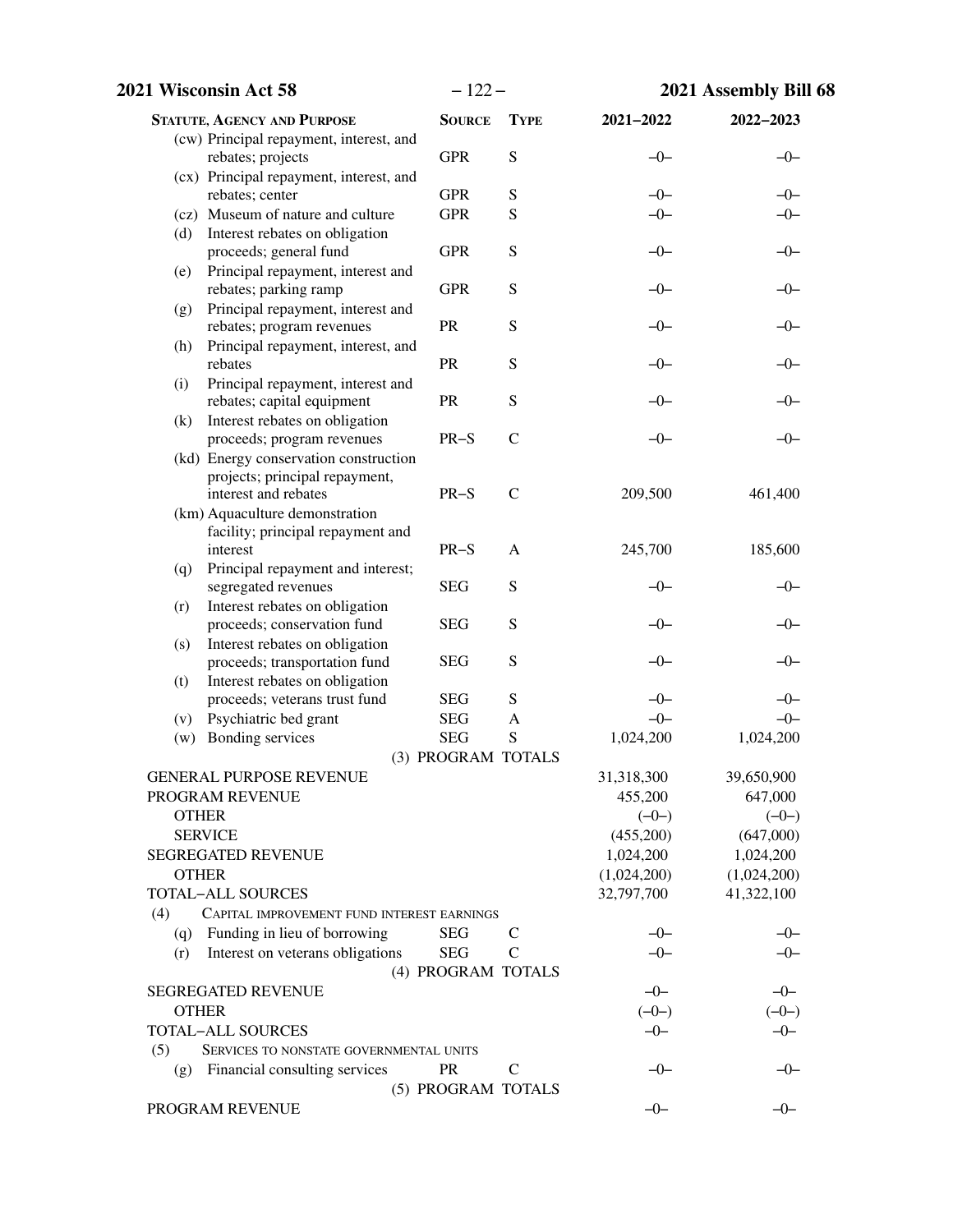| 2021 Assembly Bill 68                              | $-123-$                                                 |             |                      | 2021 Wisconsin Act 58 |
|----------------------------------------------------|---------------------------------------------------------|-------------|----------------------|-----------------------|
| <b>STATUTE, AGENCY AND PURPOSE</b><br><b>OTHER</b> | <b>SOURCE</b>                                           | <b>TYPE</b> | 2021-2022<br>$(-0-)$ | 2022-2023<br>$(-0-)$  |
| <b>TOTAL-ALL SOURCES</b>                           |                                                         |             | $-0-$                | $-0-$                 |
|                                                    | 20.867 DEPARTMENT TOTALS                                |             |                      |                       |
| <b>GENERAL PURPOSE REVENUE</b>                     |                                                         |             | 35,546,100           | 42,172,100            |
| PROGRAM REVENUE                                    |                                                         |             | 455,200              | 647,000               |
| <b>OTHER</b>                                       |                                                         |             | $(-0-)$              | $(-0-)$               |
| <b>SERVICE</b>                                     |                                                         |             | (455,200)            | (647,000)             |
| <b>SEGREGATED REVENUE</b>                          |                                                         |             | 1,024,200            | 1,024,200             |
| <b>OTHER</b>                                       |                                                         |             | (1,024,200)          | (1,024,200)           |
| <b>TOTAL-ALL SOURCES</b>                           |                                                         |             | 37,025,500           | 43,843,300            |
| 20.875 Budget Stabilization Fund                   |                                                         |             |                      |                       |
| (1)<br><b>TRANSFERS TO FUND</b>                    |                                                         |             |                      |                       |
| General fund transfer<br>(a)                       | <b>GPR</b>                                              | S           | $-0-$                | $-0-$                 |
|                                                    | (1) PROGRAM TOTALS                                      |             |                      |                       |
| <b>GENERAL PURPOSE REVENUE</b>                     |                                                         |             | $-0-$                | $-0-$                 |
| <b>TOTAL-ALL SOURCES</b>                           |                                                         |             | $-0-$                | $-0-$                 |
| (2)<br><b>TRANSFERS FROM FUND</b>                  |                                                         |             |                      |                       |
| Budget stabilization fund transfer<br>(q)          | <b>SEG</b>                                              | A           | $-0-$                | $-0-$                 |
|                                                    | (2) PROGRAM TOTALS                                      |             |                      |                       |
| <b>SEGREGATED REVENUE</b>                          |                                                         |             | $-0-$                | $-0-$                 |
| <b>OTHER</b>                                       |                                                         |             | $(-0-)$              | $(-0-)$               |
| <b>TOTAL-ALL SOURCES</b>                           |                                                         |             | $-0-$                | $-0-$                 |
|                                                    | 20.875 DEPARTMENT TOTALS                                |             |                      |                       |
| <b>GENERAL PURPOSE REVENUE</b>                     |                                                         |             | $-0-$                | $-0-$                 |
| <b>SEGREGATED REVENUE</b>                          |                                                         |             | $-0-$                | $-0-$                 |
| <b>OTHER</b>                                       |                                                         |             | $(-0-)$              | $(-0-)$               |
| <b>TOTAL-ALL SOURCES</b>                           |                                                         |             | $-0-$                | $-0-$                 |
|                                                    | <b>General Appropriations</b><br>FUNCTIONAL AREA TOTALS |             |                      |                       |
| <b>GENERAL PURPOSE REVENUE</b>                     |                                                         |             | 2,788,709,200        | 2,984,464,300         |
| PROGRAM REVENUE                                    |                                                         |             | 77,407,000           | 72,598,800            |
| <b>FEDERAL</b>                                     |                                                         |             | $(-0-)$              | $(-0-)$               |
| <b>OTHER</b>                                       |                                                         |             | (13, 351, 800)       | (5,351,800)           |
| <b>SERVICE</b>                                     |                                                         |             | (64,055,200)         | (67, 247, 000)        |
| <b>SEGREGATED REVENUE</b>                          |                                                         |             | 421,431,200          | 347,023,600           |
| <b>FEDERAL</b>                                     |                                                         |             | $(-0-)$              | $(-0-)$               |
| <b>OTHER</b>                                       |                                                         |             | (421, 431, 200)      | (347, 023, 600)       |
| <b>SERVICE</b>                                     |                                                         |             | $(-0-)$              | $(-0-)$               |
| <b>LOCAL</b>                                       |                                                         |             | $(-0-)$              | $(-0-)$               |
| <b>TOTAL-ALL SOURCES</b>                           |                                                         |             | 3,287,547,400        | 3,404,086,700         |
| <b>STATE TOTALS</b>                                |                                                         |             | 43,459,189,000       | 43,856,313,700        |
| <b>GENERAL PURPOSE REVENUE</b>                     |                                                         |             | 19,304,791,200       | 19,753,199,400        |
| PROGRAM REVENUE                                    |                                                         |             | 18,775,752,900       | 18,576,185,500        |
| <b>FEDERAL</b>                                     |                                                         |             | (11, 943, 156, 100)  | (11, 726, 770, 200)   |
| <b>OTHER</b>                                       |                                                         |             | (5,863,261,100)      | (5,892,429,500)       |
| <b>SERVICE</b>                                     |                                                         |             | (969, 335, 700)      | (956, 985, 800)       |
| <b>SEGREGATED REVENUE</b>                          |                                                         |             | 5,378,644,900        | 5,526,928,800         |
| <b>FEDERAL</b>                                     |                                                         |             | (961, 519, 200)      | (977, 305, 200)       |
| <b>OTHER</b>                                       |                                                         |             | (4, 185, 035, 500)   | (4,319,533,400)       |
|                                                    |                                                         |             |                      |                       |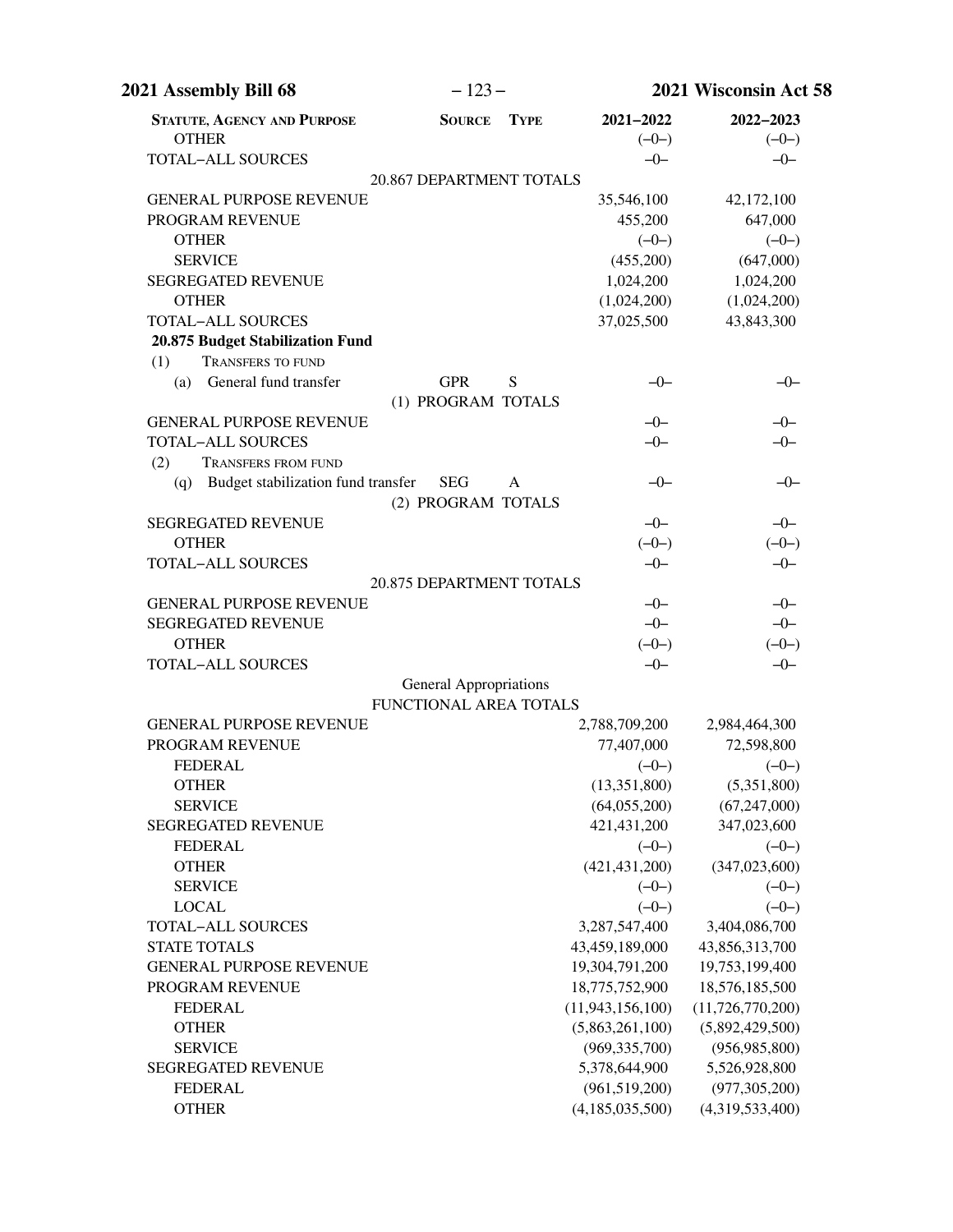| <b>2021 Wisconsin Act 58</b> |  |
|------------------------------|--|
|                              |  |

**SECTION 22.** 20.115 (2) (j) of the statutes is amended to read:

20.115 **(2)** (j) *Dog licenses, rabies control, and related services.* All moneys received under ss. 95.21 (9) (c), 173.27, 173.41, and 174.09 (1) and (3) and all moneys transferred under 2021 Wisconsin Act .... (this act), section 9202 [\(1](#page-173-0)), to provide dog license tags and forms under s. 174.07 (2), to perform other program responsibilities under ch. 174, to administer the rabies control program under s. 95.21, to help administer the rabies control media campaign, and to carry out activities under s. 93.07 (11) and ch. 173.

**SECTION 23.** 20.115 (3) (b) of the statutes is created to read:

20.115 **(3)** (b) *Agricultural exports.* As a continuing appropriation, the amounts in the schedule to promote the export of this state's agricultural and agribusiness products.

## **SECTION 24.** 20.115 (3) (h) of the statutes is amended to read:

20.115 **(3)** (h) *Loans for rural development.* All moneys received as origination fees, repayment of principal, and payment of interest on loans under s. 93.06 (1qm), to be used for loans for the development of rural business enterprises or rural economic development under s. 93.06 (1qm). If approved by the joint committee on finance, the unencumbered balance of this appropriation shall be transferred to s. 20.865 (4) (a).

**Vetoed In Part**

**Vetoed In Part**

> **SECTION 25.** 20.115 (4) (d) of the statutes is repealed. **SECTION 26.** 20.115 (4) (f) of the statutes is created to read:

> 20.115 **(4)** (f) *Grants for meat processing facilities.* Biennially, the amounts in the schedule to provide grants for meat processing facilities under s. 93.68.

> **SECTION 27.** 20.115 (7) (qf) of the statutes is amended to read:

> 20.115 **(7)** (qf) *Soil and water management; aids.* From the environmental fund, the amounts in the schedule for cost−sharing grants and contracts under the soil and water resource management program under s. 92.14, but not for the support of local land conservation personnel, and for producer−led watershed protection grants under s. 93.59. The Prior to fiscal year 2021−22, the department shall allocate funds, in an amount that does not exceed \$750,000 in each fiscal year, for the producer− led watershed protection grants. Beginning in fiscal year 2021−22, the department shall allocate funds, in an amount that does not exceed \$1,000,000 in each fiscal year, for the producer−led watershed protection grants.

> **SECTION 28.** 20.145 (1) (km) of the statutes is created to read:

20.145 **(1)** (km) *Interagency and intraagency operations.* All moneys received from other state agencies and all moneys received by the office from the office, for general program operations.

**SECTION 29.** 20.235 (1) (co) of the statutes is created to read:

20.235 **(1)** (co) *Nurse educators.* As a continuing appropriation, the amounts in the schedule to fund the costs of the program established under s. 39.395.

**SECTION 30.** 20.255 (2) (ai) of the statutes is created to read:

**Vetoed In Part**

20.255 **(2)** (ai) *Grants to Lakeland STAR Academy.* The amounts in the schedule for the grants under 2021 Wisconsin Act .... (this act), section 9134 [\(1](#page-171-0)).

**SECTION 31.** 20.255 (2) (ai) of the statutes, as created by 2021 Wisconsin Act .... (this act), is repealed.

**SECTION 32.** 20.255 (2) (ap) of the statutes is repealed.

**SECTION 33.** 20.285 (1) (ar) of the statutes is created to read:

20.285 **(1)** (ar) *Freshwater collaborative.* As a continuing appropriation, the amounts in the schedule to provide funding for a freshwater collaborative.

**SECTION** 34. 20.292 (1) (dp) of the statutes is amended to read:

20.292 **(1)** (dp) *Property tax relief aid.* A sum sufficient equal to the amount necessary to distribute the property tax relief aid to technical college districts under s. 38.16 (4) and (5).

**SECTION 35.** 20.370 (1) (gb) of the statutes is amended to read:

20.370 **(1)** (gb) *Education programs — program fees.* Biennially, from From the general fund, the amounts in the schedule all moneys received from fees collected under s. 23.425 for department educational activities at the MacKenzie environmental center. All moneys received from fees collected under s. 23.425 for the use of the center shall be credited to this appropriation.

**SECTION 38.** 20.370 (3) (ca) of the statutes is amended to read:

20.370 **(3)** (ca) *Law enforcement — radios technology; state funds.* Biennially, from the general fund, the amounts in the schedule for acquiring law enforcement radios technology.

**SECTION 39.** 20.370 (3) (cq) of the statutes is amended to read:

20.370 **(3)** (cq) *Law enforcement — radios technology; environmental fund.* Biennially, from the environmental fund, the amounts in the schedule for acquiring law enforcement radios technology.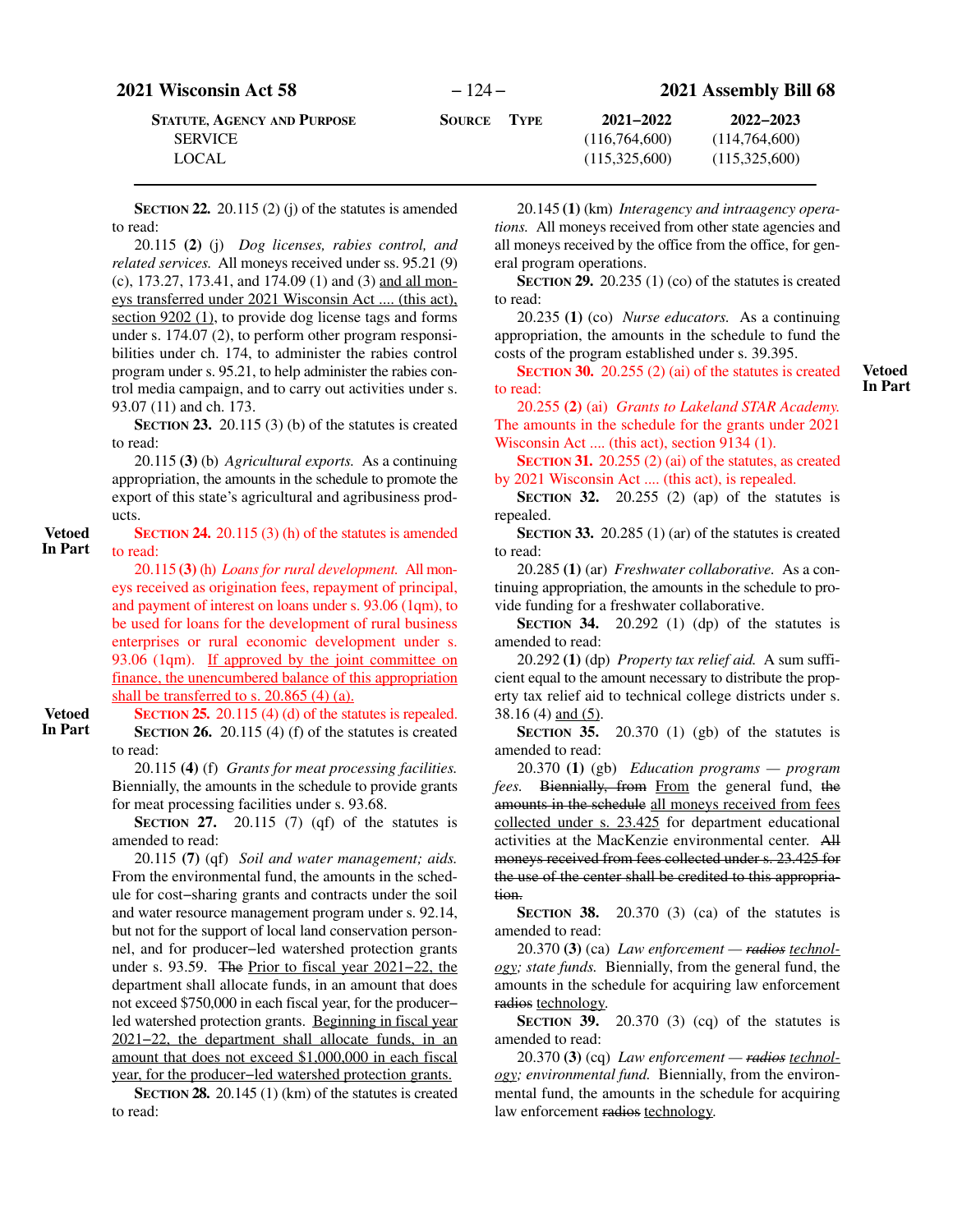**SECTION 40.** 20.370 (3) (cr) of the statutes is amended to read:

20.370 **(3)** (cr) *Law enforcement — radios technology; conservation fund.* Biennially, the amounts in the schedule for acquiring law enforcement radios technology.

**SECTION 41.** 20.370 (4) (jq) of the statutes is created to read:

20.370 **(4)** (jq) *Beaver Dam Lake restoration.* Biennially, from the environmental fund, the amounts in the

schedule to provide a grant to the Beaver Dam Lake Improvement Association for restoration of shoreline along Beaver Dam Lake at Puckagee Springs Creek. **In Part**

**SECTION 42.** 20.370 (4) (jq) of the statutes, as created by 2021 Wisconsin Act .... (this act), is repealed.

**SECTION 43.** 20.370 (4) (jr) of the statutes is created to read:

20.370 **(4)** (jr) *Clam Falls dam project.* Biennially

from the environmental fund , the amounts in the schedule to provide a grant to Polk County for repairs to the

dam on Clam River near the Town of Clam Falls. **SECTION 44.** 20.370 (4) (jr) of the statutes, as created

- by 2021 Wisconsin Act .... (this act), is repealed.
- **SECTION 45.** 20.370 (4) (is) of the statutes is created to read:
- 20.370 **(4)** (js) *Dead Pike Lake restoration.* Bienni-

ally, from the environmental fund, the amounts in the schedule to provide a grant to the town of Manitowish Waters in Vilas County for installation of a water control structure. **Vetoed In Part**

> **SECTION 46.** 20.370 (4) (js) of the statutes, as created by 2021 Wisconsin Act .... (this act), is repealed.

> **SECTION 47.** 20.370 (4) (jt) of the statutes is created to read:

20.370 **(4)** (jt) *Southeastern Wisconsin Fox River Commission grant.* Biennially from the environmental fund , the amounts in the schedule to make a grant to the Southeastern Wisconsin Fox River Commission for strategic planning and to pursue grant funding opportunities.

**SECTION 48.** 20.370 (4) (jt) of the statutes, as created by 2021 Wisconsin Act .... (this act), is repealed.

**SECTION 49.** 20.370 (4) (ju) of the statutes is created to read:

20.370 **(4)** (ju) *Nekoosa storm water project.* Biennially, from the environmental fund, the amounts in the schedule to provide a grant to the city of Nekoosa in Wood County for a storm water management project.

**SECTION 50.** 20.370 (4) (ju) of the statutes, as created by 2021 Wisconsin Act .... (this act), is repealed.

**SECTION 51.** 20.370 (4) (jv) of the statutes is created to read: **Vetoed In Part**

> 20.370 **(4)** (jv) *New Berlin road reconstruction.* Biennially, from the environmental fund, the amounts in the schedule to make a grant to the city of New Berlin for

road construction related to the Lake Michigan diversion for the city of Waukesha.

**SECTION 52.** 20.370 (4) (jv) of the statutes, as created by 2021 Wisconsin Act .... (this act), is repealed.

**SECTION 53.** 20.370 (4) (mx) of the statutes is amended to read:

20.370 **(4)** (mx) *General program operations clean water fund program; federal funds.* As a continuing appropriation, from the clean water fund program federal revolving loan fund account in the environmental improvement fund, the amounts in the schedule all moneys received from the federal government for general program operations of the clean water fund program, for general program operations of the clean water fund program under s. 281.58 or 281.59.

**SECTION 54.** 20.370 (4) (ps) of the statutes is created to read:

20.370 **(4)** (ps) *Clean sweep* —*fire fighting foam.* As a continuing appropriation, from the environmental fund, the amounts in the schedule for fire fighting foam collection.

**Vetoed In Part**

**Vetoed In Part**

**SECTION 54m.** 20.370 (5) (hq) of the statutes is created to read:

20.370 **(5)** (hq) *Department land acquisition.* From the moneys received by the department for forestry activities, the amounts in the schedule for transfer to the capital improvement fund.

**SECTION** 54n. 20.370 (5) (hr) of the statutes is created to read:

20.370 **(5)** (hr) *County forest grants.* From the moneys received by the department for forestry activities, the amounts in the schedule for transfer to the capital improvement fund.

**SECTION 55.** 20.370 (9) (hu) of the statutes is amended to read:

20.370 **(9)** (hu) *Handling and other fees.* All moneys received by the department as provided under ss. 23.33  $(2)$  (i), (ig), and (o) and (2j) (f) 4., 23.335 (4) (hm) and (5) (h), 29.2297, 29.556, 30.52 (1m) (a), (ag), and (e) and (3) (k),  $30.537$  (4) (g), and  $350.12$  (3) (f), (3h) (a), (ag), and  $(g)$ , and  $(3j)$  (e) 4. for the issuing of department and federal approvals under ch. 29 and for the issuing and renewing of certificates and registrations by the department under ss. 23.33 (2) (i) and (ig), 30.52 (1m) (a) and (ag), and 350.12 (3h) (a) and (ag).

**SECTION 56.** 20.370 (9) (jq) of the statutes is amended to read:

20.370 **(9)** (jq) *Off−highway motorcycle administration.* As a continuing appropriation, an amount equal to the amount determined under s. 23.335 (20) (a) in that fiscal year for the purposes specified under s. 23.335 (20) (b) and (d), for issuing and renewing off−highway motorcycle registration under s. 23.335 (3), (4), and (5), for grants under the safety grant program under s. 23.335 (15), and for state and local law enforcement operations

**Vetoed**

**In Part**

**Vetoed In Part**

**Vetoed**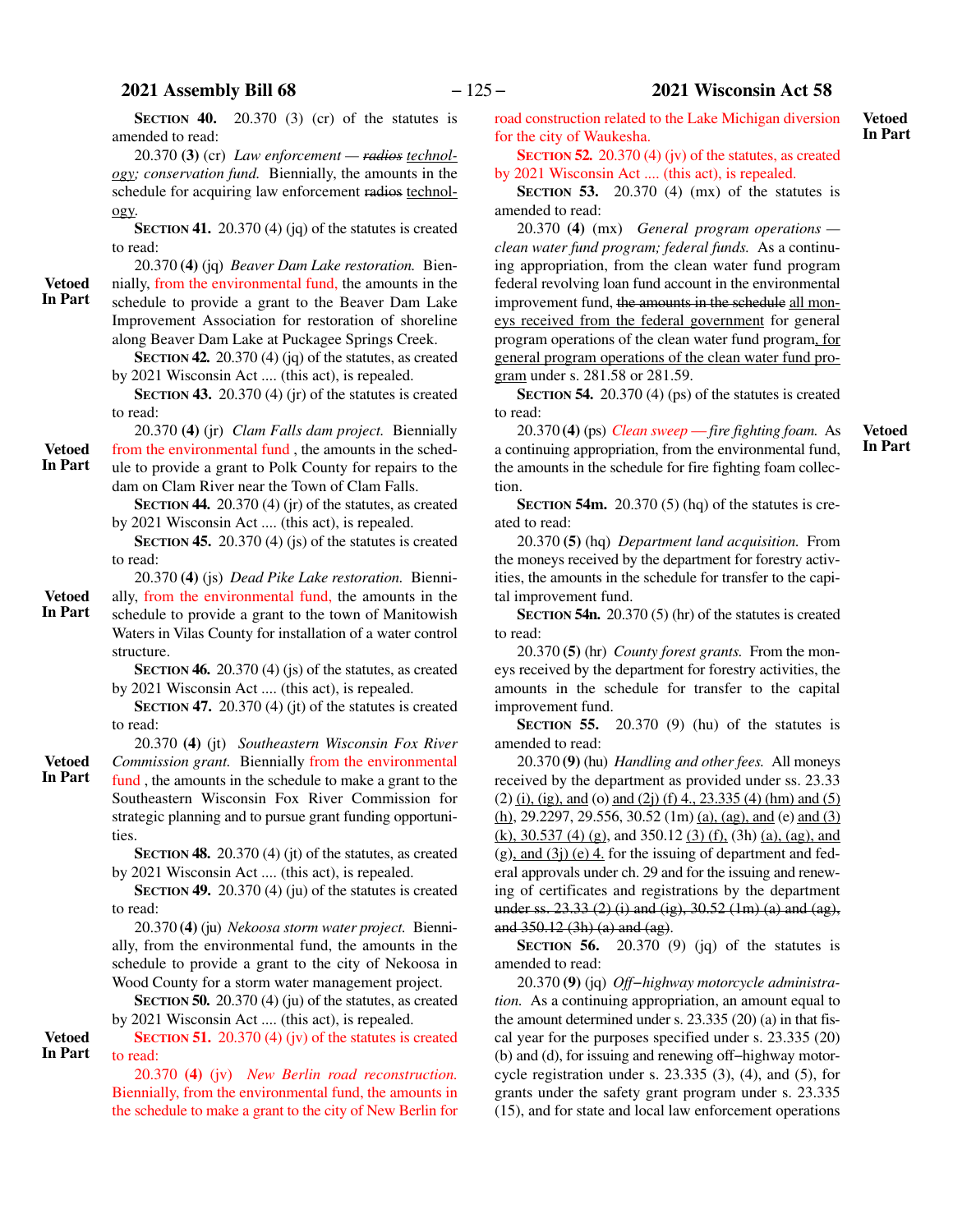related to off−highway motorcycles. All moneys received under s. 23.335 (6) shall be credited to this appropriation account.

**SECTION 57.** 20.395 (1) (aw) of the statutes is created to read:

20.395 **(1)** (aw) A*djustments for certain transportation aid limitations.* The amounts in the schedule to make general transportation aids adjustment payments under s. 86.30 (2m).

**SECTION 58.** 20.395 (2) (fc) of the statutes is renumbered 20.395 (2) (fq) and amended to read:

20.395 **(2)** (fq) *Local roads improvement discretionary supplement.* From the general fund, as As a continuing appropriation, the amounts in the schedule for the local roads improvement discretionary supplemental grant program under s. 86.31 (3s).

**SECTION 59.** 20.395 (3) (cq) of the statutes is amended to read:

20.395 **(3)** (cq) *State highway rehabilitation, state funds.* As a continuing appropriation, the amounts in the schedule for improvement of existing state trunk and connecting highways; for improvement of bridges on state trunk or connecting highways and other bridges for which improvement is a state responsibility, for necessary approach work for such bridges and for replacement of such bridges with at−grade crossing improvements; for the construction and rehabilitation of the national system of interstate and defense highways and bridges and related appurtenances; for activities under s. 84.04 on roadside improvements; for bridges under s. 84.10; for the bridge project under s. 84.115; for payment to a local unit of government for a jurisdictional transfer under s. 84.02 (8); for the disadvantaged business demonstration and training program under s. 84.076; for the purpose specified in s. 84.017 (3); for the transfers required under 1999 Wisconsin Act 9, section 9250 (1) and 2003 Wisconsin Act 33, section 9153 (4q); and for the purposes described under 1999 Wisconsin Act 9, section 9150 (8g), 2001 Wisconsin Act 16, section 9152 (4e), and 2007 Wisconsin Act 20, section 9148 (9i) (b) and  $(9x)$ , and 2021 Wisconsin Act .... (this act), section 9144 [\(5](#page-172-0)). This paragraph does not apply to any southeast Wisconsin freeway megaprojects under s. 84.0145, to any southeast Wisconsin freeway rehabilitation projects under s. 84.014 that also qualify as major highway projects under s. 84.013, or to the installation, replacement, rehabilitation, or maintenance of highway signs, traffic control signals, highway lighting, pavement markings, or intelligent transportation systems, unless incidental to the improvement of existing state trunk and connecting highways.

**SECTION 60.** 20.395 (6) (au) of the statutes is amended to read:

20.395 **(6)** (au) *Principal repayment and interest, southeast rehabilitation projects, southeast megaprojects, and high−cost bridge projects, state funds.* A sum

sufficient to reimburse s. 20.866 (1) (u) for the payment of principal and interest costs incurred in financing the Marquette interchange reconstruction project, the reconstruction of the I 94 north−south corridor and the zoo interchange, southeast Wisconsin freeway megaprojects, and high−cost state highway bridge projects, as provided under ss.  $20.866$  (2) (uup) and (uuv) and 84.555, and to make payments under an agreement or ancillary arrangement entered into under s. 18.06 (8) (a).

**SECTION 61.** 20.435 (1) (be) of the statutes is renumbered 20.435 (5) (bg).

**SECTION 62.** 20.435 (1)  $(dx)$  of the statutes is created to read:

20.435 **(1)** (dx) *Early literacy program grants; Reach Out and Read Wisconsin.* Biennially, the amounts in the schedule for grants to Reach Out and Read, Inc., for the early literacy program under s. 46.248.

**SECTION 64.** 20.435 (2) (cm) (title) of the statutes is amended to read:

20.435 **(2)** (cm) (title) *Grant program; inpatient psychiatric mental health beds.*

**SECTION 65.** 20.435 (4) (b) of the statutes is amended to read:

20.435 **(4)** (b) *Medical Assistance program benefits.* Biennially, the amounts in the schedule to provide a portion of the state share of Medical Assistance program benefits administered under subch. IV of ch. 49, for a portion of the Badger Care health care program under s. 49.665, to provide a portion of the Medical Assistance program benefits administered under subch. IV of ch. 49 that are not also provided under par. (o), to provide payments to federally recognized American Indian tribes or bands in this state under and for the administration of s.  $49.45$  (5g), to provide a portion of the facility payments under 1999 Wisconsin Act 9, section 9123 (9m), to fund services provided by resource centers under s. 46.283, for services under the family care benefit under s. 46.284 (5), for the community options program under s. 46.27, 2017 stats., for assisting victims of diseases, as provided in ss. 49.68, 49.683, and 49.685, and for reduction of any operating deficits as specified in 2005 Wisconsin Act 15, section 3. Notwithstanding s. 20.002 (1), the department may transfer from this appropriation account to the appropriation account under sub. (5) (kc) funds in the amount of and for the purposes specified in s. 46.485. Notwithstanding ss. 20.001 (3) (b) and 20.002 (1), the department may credit or deposit into this appropriation account and may transfer between fiscal years funds that it transfers from the appropriation account under sub. (5) (kc) for the purposes specified in s. 46.485 (3r).

**SECTION 66.** 20.445 (1) (e) of the statutes is amended to read:

20.445 **(1)** (e) *Local youth apprenticeship grants.* The As a continuing appropriation, the amounts in the schedule for local youth apprenticeship grants under s. 106.13 (3m).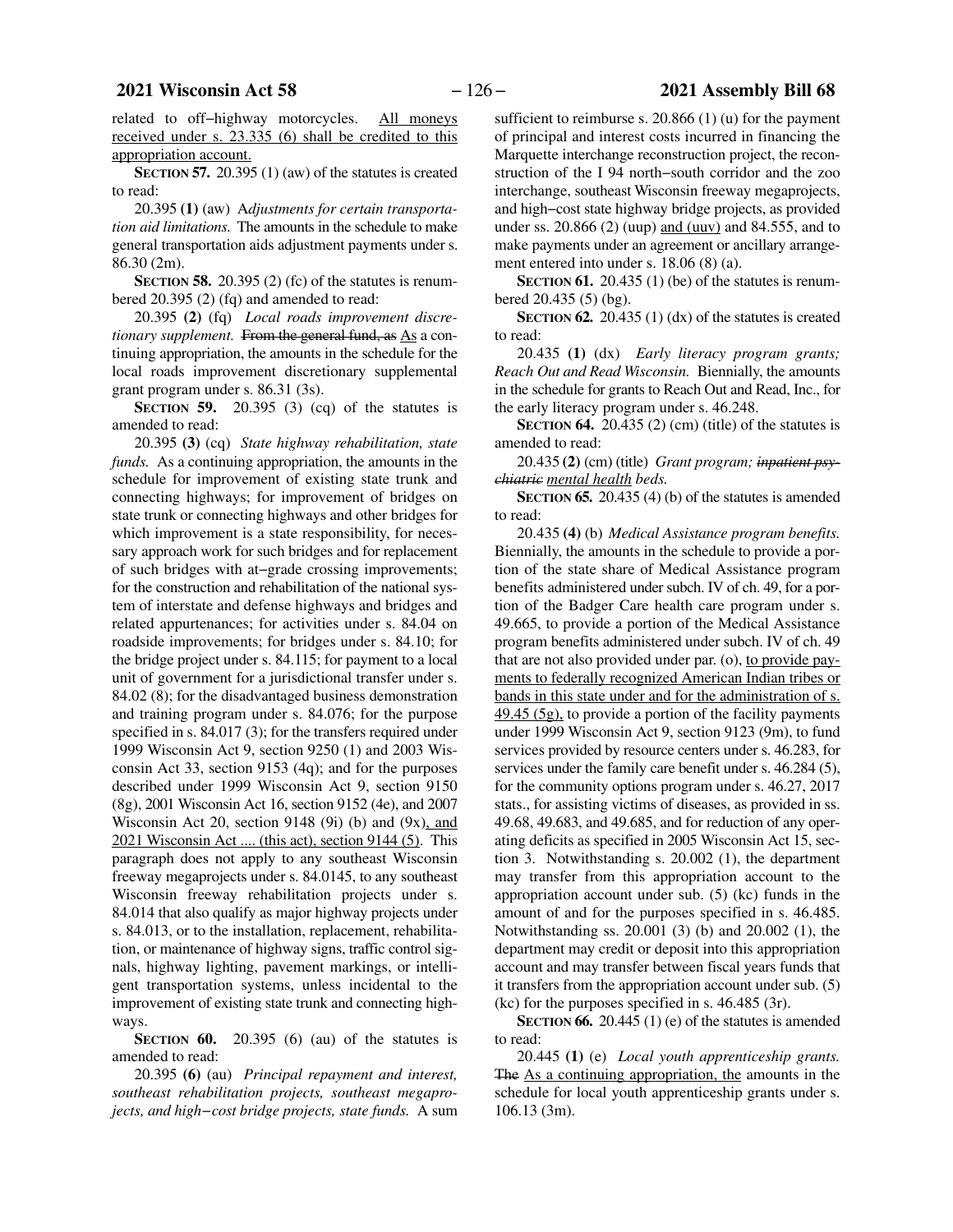**SECTION 67.** 20.445 (1) (fm) of the statutes is amended to read: **Vetoed In Part**

> 20.445 **(1)** (fm) *Youth summer jobs programs.* The amounts in the schedule for youth summer jobs programs in 1st class cities under s. 106.18.

> **SECTION 68.** 20.455 (2) (as) of the statutes is created to read:

> 20.455 **(2)** (as) *Officer training reimbursements; supplemental funds.* The amounts in the schedule to make payments under s.  $165.85(5)$  (b) and  $(5x)$ .

> **SECTION 69.** 20.455 (2) (cp) of the statutes is created to read:

> 20.455 **(2)** (cp) *Community−oriented policing−house grant program.* The amounts in the schedule to provide grants to fund community−oriented policing−house programs.

> **SECTION 70.** 20.455 (2) (d) of the statutes is created to read:

> 20.455 **(2)** (d) *Grants for body cameras.* As a continuing appropriation, the amounts in the schedule to award grants to law enforcement agencies for the purchase of body cameras.

> **SECTION 71.** 20.455 (2) (hd) of the statutes is amended to read:

> 20.455 **(2)** (hd) *Internet crimes against children.* All moneys transferred under par. (Lp), 2017 Wisconsin Act 59, section 9228 (1p), and under 2019 Wisconsin Act 9, section 9227 (1), shall be credited to this appropriation account for criminal investigative operations and law enforcement relating to Internet crimes against children, prosecution of Internet crimes against children, and activities of state and local Internet crimes against children task forces.

> **SECTION** 72.  $20.455$  (2) (Lp) of the statutes is amended to read:

> 20.455 **(2)** (Lp) *Crime laboratories; deoxyribonucleic acid analysis surcharges.* All moneys received from the crime laboratories and drug law enforcement surcharges under s. 165.755 and deoxyribonucleic acid analysis surcharges under s. 973.046 (1r) to transfer to the appropriation account under par. (hd) the amounts in the schedule under par. (hd), to transfer to the appropriation account under par. (jb) the amounts in the schedule under par. (jb), to transfer to the appropriation account under par. (kd) the amounts in the schedule under par. (kd), to transfer to the appropriation account under s. 20.475 (1) (km) the amounts in the schedule under s. 20.475 (1) (km), and to transfer to the appropriation account under par. (Lm) the amount determined under s. 165.25 (18).

> **SECTION 73.** 20.455 (5) (f) of the statutes is created to read:

> 20.455 **(5)** (f) *Reimbursement to counties for victim− witness services.* The amounts in the schedule for the purpose of reimbursing counties under s. 950.06 (2) for costs incurred in providing services to victims and witnesses of crime.

**SECTION 74.** 20.465 (3) (dv) of the statutes is created to read:

20.465 **(3)** (dv) *Urban search and rescue task force.* As a continuing appropriation, the amounts in the schedule for training, equipment, and administrative costs for an urban search and rescue task force.

**SECTION 74m.** 20.465 (3) (hm) of the statutes is created to read:

20.465 **(3)** (hm) *Urban search and rescue task force supplement.* As a continuing appropriation, to be used for response costs of a local agency for an urban search and rescue task force deployment under s. 323.72 (1) and for reimbursement to a local agency for any increase in contributions for duty disability premiums under s. 40.05 (2) (aw) for employees who receive duty disability benefits under s. 40.65 because of an injury incurred while performing duties as a member of an urban search and rescue task force under a contract under s. 323.72 (1). All moneys received under s. 323.72 (3) as reimbursement for expenses incurred for an urban search and rescue task force response shall be credited to this appropriation account.

**SECTION 75.** 20.465 (3) (qm) of the statutes is amended to read:

20.465 **(3)** (qm) *Next Generation 911.* Biennially, from the police and fire protection fund, the amounts in the schedule for the department to make and administer contracts under s. 256.35 (3s) (b) and provide grants under s. 256.35 (3s) (bm) and for the 911 subcommittee to administer its duties under s. 256.35 (3s) (d).

**SECTION 76.** 20.485 (1) (gk) of the statutes is amended to read:

20.485 **(1)** (gk) *Institutional operations.* The amounts in the schedule for the care of the members of the Wisconsin veterans homes under s. 45.50, for the payment of stipends under s. 45.50 (2m) (f), for the transfer of moneys to the appropriation account under s. 20.435 (4) (ky) for payment of the state share of the medical assistance costs related to the provision of stipends under s. 45.50 (2m) (f), for the payment of assistance to indigent veterans under s. 45.43 to allow them to reside at the Wisconsin Veterans Home at Union Grove, for the transfer of moneys to the appropriation accounts under pars. (kc) and (kj), for the transfer of moneys in an amount up to \$10,000,000 to the appropriation account under par. (ks), and for the payment of grants under s. 45.82. Not more than 1 percent of the moneys credited to this appropriation account may be used for the payment of assistance to indigent veterans under s. 45.43. All moneys received under par. (m) and s.  $45.51(7)$  (b) and (8) and all moneys received for the care of members under medical assistance, as defined in s. 49.43 (8), shall be credited to this appropriation account. Except for the moneys transferred under this paragraph to the appropriation account under par. (kc), no moneys may be expended from this appropriation for the purposes specified in par. (kc).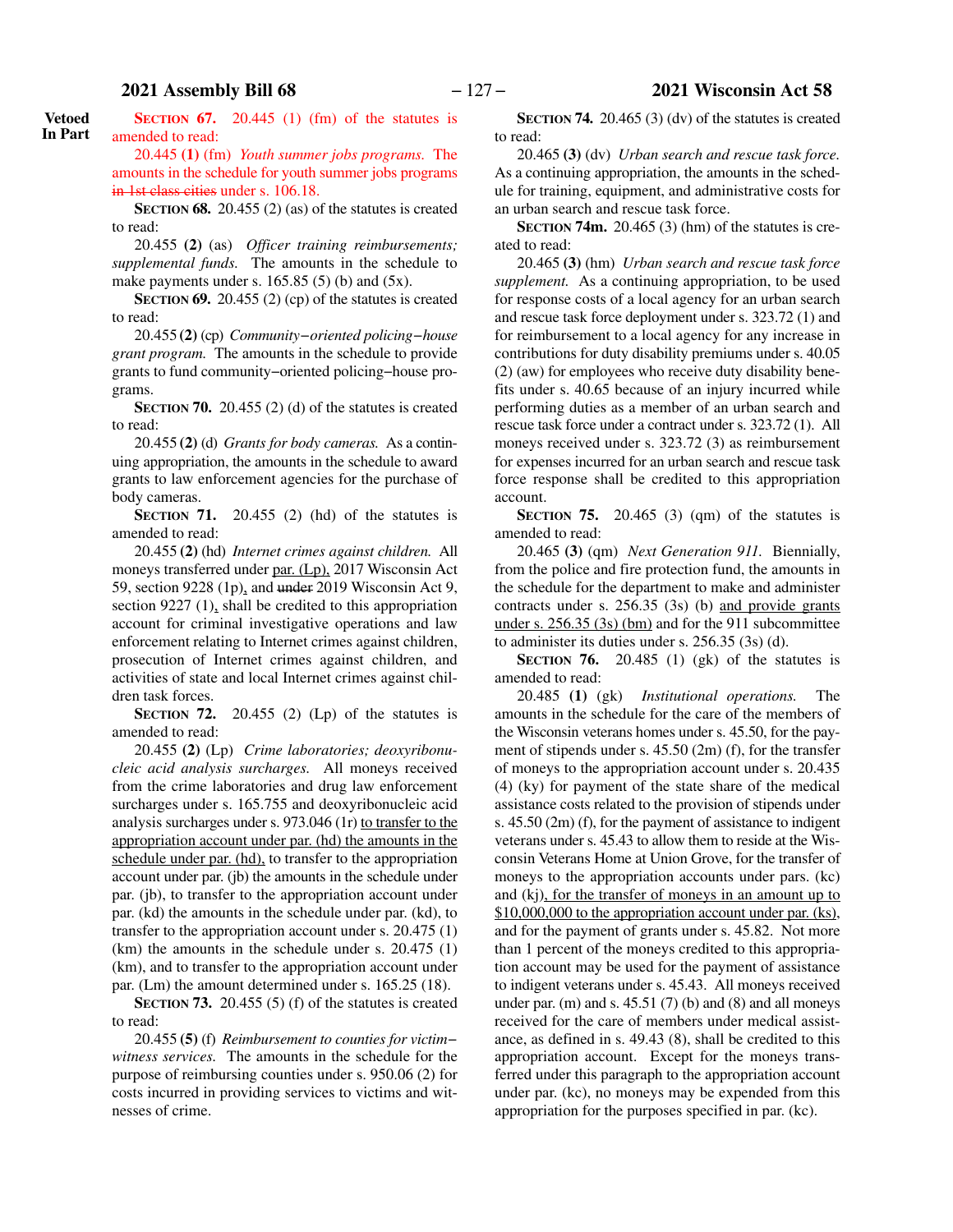**SECTION 77.** 20.485 (1) (ks) of the statutes is created to read:

20.485 **(1)** (ks) *Emergency mitigation.* All moneys transferred from the appropriation account under par. (gk) to pay costs that are incurred by the state veterans homes in response to or in preparation for an emergency as provided under s. 45.50 (12).

**SECTION 78.** 20.505 (1) (kk) of the statutes is created to read:

20.505 **(1)** (kk) *Tribal grants.* The amounts in the schedule for the grants to American Indian tribes or bands in this state under s. 16.07. All moneys transferred from the appropriation account under sub. (8) (hm) 26. shall be credited to this appropriation account. Notwithstanding s. 20.001 (3) (a), the unencumbered balance on June 30, 2022, shall revert to the appropriation account under sub. (8) (hm).

**SECTION 79.** 20.505 (1) (kk) of the statutes, as created by 2021 Wisconsin Act .... (this act), is repealed.

**SECTION 80.** 20.505 (1) (kp) of the statutes is amended to read:

20.505 **(1)** (kp) *Youth wellness center.* The amounts in the schedule to provide funding to American Indian tribes to create architectural plans for a youth wellness center. All moneys transferred from the appropriation account under sub. (8) (hm) 14. shall be credited to this appropriation account. Notwithstanding s. 20.001 (3) (a), the unencumbered balance on June 30 of each year shall revert to the appropriation account under sub. (8) (hm).

**SECTION 81.** 20.505 (4) (er) (intro.) of the statutes is renumbered 20.505 (4) (er) and amended to read:

20.505 **(4)** (er) *Service award program; state awards.* A sum sufficient to make the payments required under s. 16.25 (3) (d). The amount appropriated under this paragraph may not exceed the following:

**SECTION 82.** 20.505 (4) (er) 1. and 2. of the statutes are repealed.

**SECTION 83.** 20.505 (8) (am) of the statutes is amended to read:

20.505 **(8)** (am) *Interest on racing and bingo moneys.* A sum sufficient equal to the amount earned by the investment fund on revenues received under pars. (g) and  $\frac{\text{(im)} \text{(in)}}{\text{(in)}}$  and s. 20.455 (2) (g) for the purpose of transferring this amount to the lottery fund.

**SECTION 84.** 20.505 (8) (hm) 26. of the statutes is created to read:

20.505 **(8)** (hm) 26. The amount transferred to sub. (1) (kk) shall be the amount in the schedule under sub. (1) (kk).

**SECTION 85.** 20.505 (8) (hm) 26. of the statutes, as created by 2021 Wisconsin Act .... (this act), is repealed.

**SECTION 86.** 20.505 (8) (j) and (jm) of the statutes are consolidated, renumbered 20.505 (8) (jn) and amended to read:

20.505 **(8)** (jn) *General program operations; raffles and bingo.* The amounts in the schedule for general program operations relating to raffles under subchs. II and VIII of ch. 563 and bingo under subchs. II to VII of ch. 563. All moneys received by the department of administration under ss. 563.92 (2) and 563.98 (1g) shall be credited to this appropriation account. (jm) *General program operations; bingo.* The amounts in the schedule for general program operations relating to bingo under subchs. II to VII of ch. 563. All moneys received by the department of administration under ss. 563.055, 563.13 (4), 563.135, 563.16, 563.22 (2) and, 563.80, 563.92 (2), and 563.98 (1g) shall be credited to this appropriation account. Notwithstanding s.  $20.001$  (3) (a), the unencumbered balance of this appropriation account at the end of each fiscal year shall be transferred to the lottery fund.

**SECTION 87.** 20.507 (1) (c) of the statutes is created to read:

20.507 **(1)** (c) *Payments in lieu of taxes.* The amounts in the schedule for payments in lieu of property taxes under s. 24.62 (3).

**SECTION 88.** 20.507 (1) (i) of the statutes is created to read:

20.507 **(1)** (i) *Gifts and grants.* All moneys received from gifts and grants to carry out the purposes for which made.

**SECTION 89.** 20.510 (1) (jn) of the statutes is created to read:

20.510 **(1)** (jn) *Election security and maintenance*. All moneys received from requesters from the sales of copies of the official registration list for the purpose of election security and system maintenance.

**SECTION 90.** 20.765 (3) (cm) of the statutes is created to read:

20.765 **(3)** (cm) *Legislative human resources office.* For the legislative human resources office, biennially, the amounts in the schedule for general program operations.

**SECTION 91.** 20.765 (3) (fm) of the statutes is created to read:

20.765 **(3)** (fm) *WisconsinEye grants.* Biennially, the amounts in the schedule for grants to the WisconsinEye Public Affairs Network, Inc.

**SECTION 93.** 20.835 (1) (em) of the statutes is created to read:

20.835 **(1)** (em) *State aid; repeal of personal property taxes*. The amounts in the schedule to make payments as provided under 2021 Wisconsin Act .... (this act), section 9125 (1).

**SECTION 94.** 20.866 (1) (u) of the statutes is amended to read:

20.866 **(1)** (u) *Principal repayment and interest.* A sum sufficient from moneys appropriated under sub. (2) (zp) and ss. 20.115 (2) (d) and (7) (b) and (s), 20.190 (1) (c), (d), (i), and (j), 20.225 (1) (c) and (i), 20.245 (1) (e)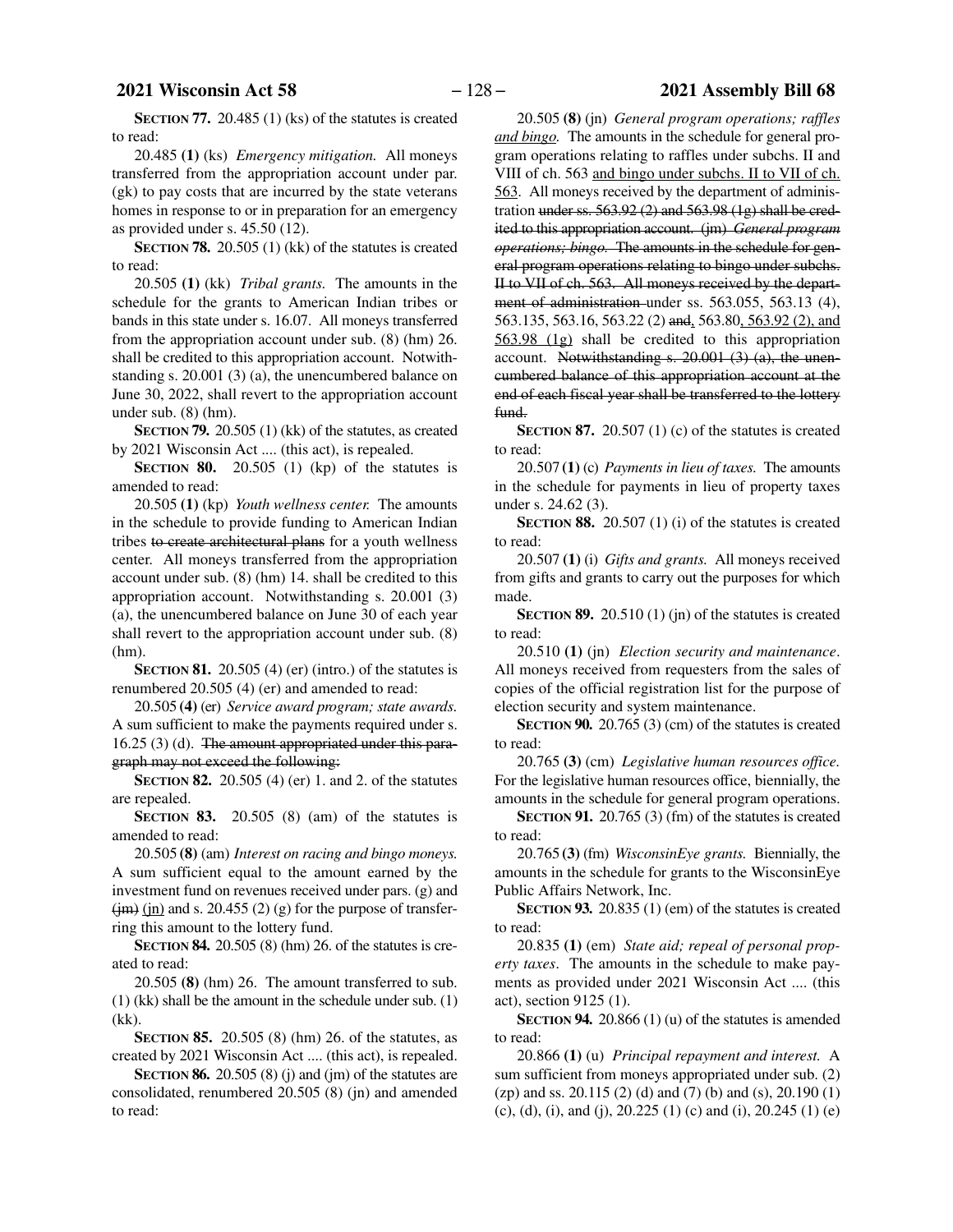and (j), 20.250 (1) (c) and (e), 20.255 (1) (d), 20.285 (1) (d), (gj), and (je), 20.320 (1) (c) and (t) and (2) (c), 20.370 (7) (aa), (ad), (ag), (aq), (ar), (at), (au), (bq), (br), (cb), (cc), (cd), (cg), (cq), (cr), (cs), (ct), (ea), (eq), and (er), 20.395 (6) (af), (aq), (ar), and (au), 20.410 (1) (e), (ec), and (ko) and (3) (e) and (fm), 20.435 (2) (ee), 20.465 (1) (d), 20.485 (1) (f) and (go) and (4) (qm), 20.505 (4) (es), (et), (ha), and (hb) and (5) (c), (g), and (kc),  $20.855(8)$ (a), and  $20.867$  (1) (a) and (b) and (3) (a), (b), (bb), (bc), (bd), (be), (bf), (bg), (bh), (bj), (bL), (bm), (bn), (bo), (bq), (br), (bt), (bu), (bv), (bw), (bx), (cb), (cd), (cf), (ch), (cj), (cq), (cr), (cs),  $(ct)$ , (cv), (cw), (cx), (cz), (g), (h), (i),

**Vetoed In Part**

(kd), and (q) for the payment of principal, interest, premium due, if any, and payment due, if any, under an agreement or ancillary arrangement entered into under s. 18.06 (8) (a) relating to any public debt contracted under subchs. I and IV of ch. 18.

**SECTION 95.** 20.866 (2) (s) (intro.) of the statutes is amended to read:

20.866 **(2)** (s) *University of Wisconsin; academic facilities.* (intro.) From the capital improvement fund, a sum sufficient for the board of regents of the University of Wisconsin System to acquire, construct, develop, enlarge or improve university academic educational facilities and facilities to support such facilities. The state may contract public debt in an amount not to exceed \$2,552,521,100 for this purpose. The state may contract additional public debt in an amount up to \$471,510,000 for this purpose. The state may contract additional public debt in an amount up to \$540,612,000 for this purpose. Of those amounts:

**SECTION 96.** 20.866 (2) (t) of the statutes is amended to read:

20.866 **(2)** (t) *University of Wisconsin; self−amortizing facilities.* From the capital improvement fund, a sum sufficient for the board of regents of the University of Wisconsin System to acquire, construct, develop, enlarge, or improve university self−amortizing educational facilities and facilities to support such facilities. The state may contract public debt in an amount not to exceed \$2,740,855,400 for this purpose. The state may contract additional public debt in an amount up to \$435,866,700 for this purpose. The state may contract additional public debt in an amount up to \$83,875,000 for this purpose. Of those amounts, \$4,500,000 is allocated only for the University of Wisconsin−Madison indoor practice facility for athletic programs and only at the time that ownership of the facility is transferred to the state.

**SECTION 97m.** 20.866 (2) (ta) of the statutes is amended to read:

20.866 **(2)** (ta) *Natural resources; Warren Knowles− Gaylord Nelson stewardship 2000 program.* From the capital improvement fund a sum sufficient for the Warren Knowles−Gaylord Nelson stewardship 2000 program under s. 23.0917. The state may contract public debt in an amount not to exceed \$1,046,250,000 for this pro-

gram. The state may contract additional public debt in an amount up to \$42,600,000 for this program. The state may contract additional public debt in an amount up to \$90,000,000. Except as provided in s. 23.0917 (4g) (b),  $(4m)$  (k),  $(5)$ ,  $(5g)$ , and  $(5m)$ , the amounts obligated, as defined in s. 23.0917 (1) (e), under this paragraph may not exceed \$46,000,000 in fiscal year 2000−01, may not exceed \$46,000,000 in fiscal year 2001−02, may not exceed \$60,000,000 in each fiscal year beginning with fiscal year 2002−03 and ending with fiscal year 2009−10, may not exceed \$86,000,000 in fiscal year 2010−11, may not exceed \$60,000,000 in fiscal year 2011−12, may not exceed \$60,000,000 in fiscal year 2012−13, may not exceed \$47,500,000 in fiscal year 2013−14, may not exceed \$54,500,000 in fiscal year 2014−15, and may not exceed \$33,250,000 in each fiscal year beginning with 2015−16 and ending with fiscal year 2021−22. Except as provided in s. 23.0917 (4g) (b), (4m) (f) and (k), (5g), and (5m), the amounts obligated, as defined in s. 23.0917 (1) (e), under this paragraph cannot exceed \$33,250,000 in each fiscal year beginning with fiscal year 2022−23 and ending with fiscal year 2025−26.

**SECTION 98.** 20.866 (2) (tf) of the statutes is amended to read:

20.866 **(2)** (tf) *Natural resources; nonpoint source.* From the capital improvement fund, a sum sufficient for the department of natural resources to fund nonpoint source water pollution abatement projects under s. 281.65 (4c) and (4e). The state may contract public debt in an amount not to exceed \$44,050,000 for this purpose. The state may contract additional public debt in an amount up to \$6,500,000 for this purpose. The state may contract additional public debt in an amount up to \$6,500,000 for this purpose.

**SECTION 99.** 20.866 (2) (th) of the statutes is amended to read:

20.866 **(2)** (th) *Natural resources; urban nonpoint source cost−sharing.* From the capital improvement fund, a sum sufficient for the department of natural resources to provide cost−sharing grants for urban nonpoint source water pollution abatement and storm water management projects under s. 281.66, to provide municipal flood control and riparian restoration cost−sharing grants under s. 281.665, and to make the grant under 2007 Wisconsin Act 20, section 9135 (1i). The state may contract public debt in an amount not to exceed \$53,600,000 for this purpose. The state may contract additional public debt in an amount up to \$4,000,000 for this purpose. The state may contract additional public debt in an amount up to \$4,000,000 for this purpose. Of those amounts, \$500,000 is allocated in fiscal biennium 2001−03 for dam rehabilitation grants under s. 31.387.

**SECTION 100.** 20.866 (2) (ti) of the statutes is amended to read:

20.866 **(2)** (ti) *Natural resources; contaminated sediment removal.* From the capital improvement fund, a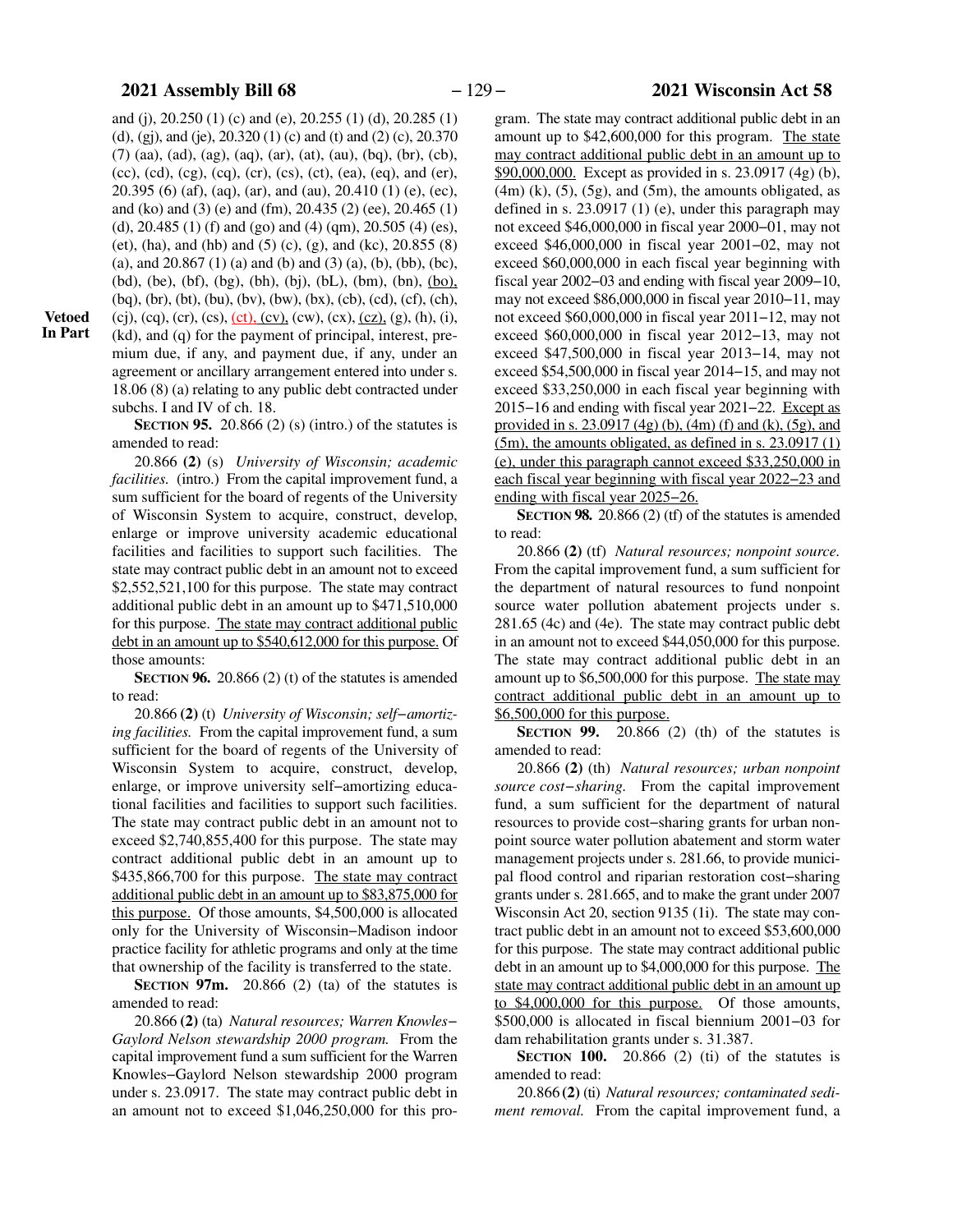sum sufficient for the department of natural resources to fund removal of contaminated sediment under s. 281.87. The state may contract public debt in an amount not to exceed \$32,000,000 for this purpose. The state may contract additional public debt in an amount up to \$4,000,000 for this purpose. The state may contract additional public debt in an amount up to \$4,000,000 for this purpose.

**SECTION 101.** 20.866 (2) (tr) of the statutes is amended to read:

20.866 **(2)** (tr) *Natural resources; recreation development.* From the capital improvement fund, a sum sufficient for the department of natural resources to acquire, construct, develop, enlarge or improve state recreation facilities and state fish hatcheries. The state may contract public debt in an amount not to exceed \$23,061,500 for this purpose. The state may contract additional public debt in an amount up to \$13,261,700 for this purpose.

**SECTION 102.** 20.866 (2) (tu) of the statutes is amended to read:

20.866 **(2)** (tu) *Natural resources; segregated revenue supported facilities.* From the capital improvement fund, a sum sufficient for the department of natural resources to acquire, construct, develop, enlarge, or improve natural resource administrative office, laboratory, equipment storage, or maintenance facilities and to acquire, construct, develop, enlarge, or improve state recreation facilities and state fish hatcheries. The state may contract public debt in an amount not to exceed \$108,171,100 for this purpose. The state may contract additional public debt in an amount up to \$15,786,900 for this purpose. The state may contract additional public debt in an amount up to \$33,583,500 for this purpose.

**SECTION 103.** 20.866 (2) (tx) of the statutes is amended to read:

20.866 **(2)** (tx) *Natural resources; dam safety projects.* From the capital improvement fund, a sum sufficient for the department of natural resources to provide financial assistance to counties, cities, villages, towns, and public inland lake protection and rehabilitation districts for dam safety projects under s. 31.385. The state may contract public debt in an amount not to exceed \$25,500,000 for this purpose. The state may contract additional public debt in an amount up to \$4,000,000 for this purpose. The state may contract additional public debt in an amount up to \$10,000,000 for this purpose.

**SECTION 104.** 20.866 (2) (uup) 1. of the statutes is amended to read:

20.866 **(2)** (uup) 1. From the capital improvement fund, a sum sufficient for the department of transportation to fund the Marquette interchange reconstruction project under s. 84.014, as provided under s. 84.555, the reconstruction of the I 94 north−south corridor and the zoo interchange, as provided under s. 84.555 (1m), the reconstruction of the I 94 east−west corridor, as provided under s. 84.555 (1m), southeast Wisconsin freeway

megaprojects under s. 84.0145, as provided under s. 84.555 (1m), and high−cost state highway bridge projects under s. 84.017, as provided under s. 84.555 (1m). The state may contract public debt in an amount not to exceed \$704,750,000 for these purposes. In addition, the state may contract public debt in an amount not to exceed \$107,000,000 for the reconstruction of the Zoo interchange and I 94 north−south corridor, as provided under s. 84.555 (1m), as southeast Wisconsin freeway megaprojects under s. 84.0145, in an amount not to exceed \$216,800,000 for high−cost state highway bridge projects under s. 84.017, as provided under s. 84.555 (1m), and in an amount not to exceed \$300,000,000 for southeast Wisconsin freeway megaprojects under s. 84.0145, as provided under s. 84.555 (1m), and in an amount not to exceed \$95,000,000 for the reconstruction of the Zoo interchange, as provided under s. 84.555 (1m), as a southeast Wisconsin freeway megaproject under s. 84.0145, and in an amount up to \$40,000,000 for the reconstruction of the I 94 east−west corridor, as provided under s. 84.555 (1m), as a southeast Wisconsin freeway megaproject under s. 84.0145.

**SECTION 105.** 20.866 (2) (uuv) of the statutes is created to read:

20.866 **(2)** (uuv) *Transportation; design−build projects.* From the capital improvement fund, a sum sufficient for the department of transportation to fund design− build projects under s. 84.062 that are state highway rehabilitation projects, major highway projects, or southeast Wisconsin freeway megaprojects. The state may contract public debt in an amount up to \$20,000,000 for this purpose.

**SECTION 106.** 20.866 (2) (uv) of the statutes is amended to read:

20.866 **(2)** (uv) *Transportation, harbor improvements.* From the capital improvement fund, a sum sufficient for the department of transportation to provide grants for harbor improvements. The state may contract public debt in an amount not to exceed \$120,000,000 for this purpose. The state may contract additional public debt in an amount up to \$32,000,000 for this purpose. The state may contract additional public debt in an amount up to \$15,300,000 for this purpose.

**SECTION 107.** 20.866 (2) (uw) of the statutes is amended to read:

20.866 **(2)** (uw) *Transportation; rail acquisitions and improvements and intermodal freight facilities.* From the capital improvement fund, a sum sufficient for the department of transportation to acquire railroad property under ss. 85.08 (2) (L) and 85.09; to provide grants and loans for rail property acquisitions and improvements under s. 85.08 (4m) (c) and (d); and to provide intermodal freight facilities grants under s. 85.093. The state may contract public debt in an amount not to exceed \$250,300,000 for these purposes. The state may contract additional public debt in an amount up to \$30,000,000 for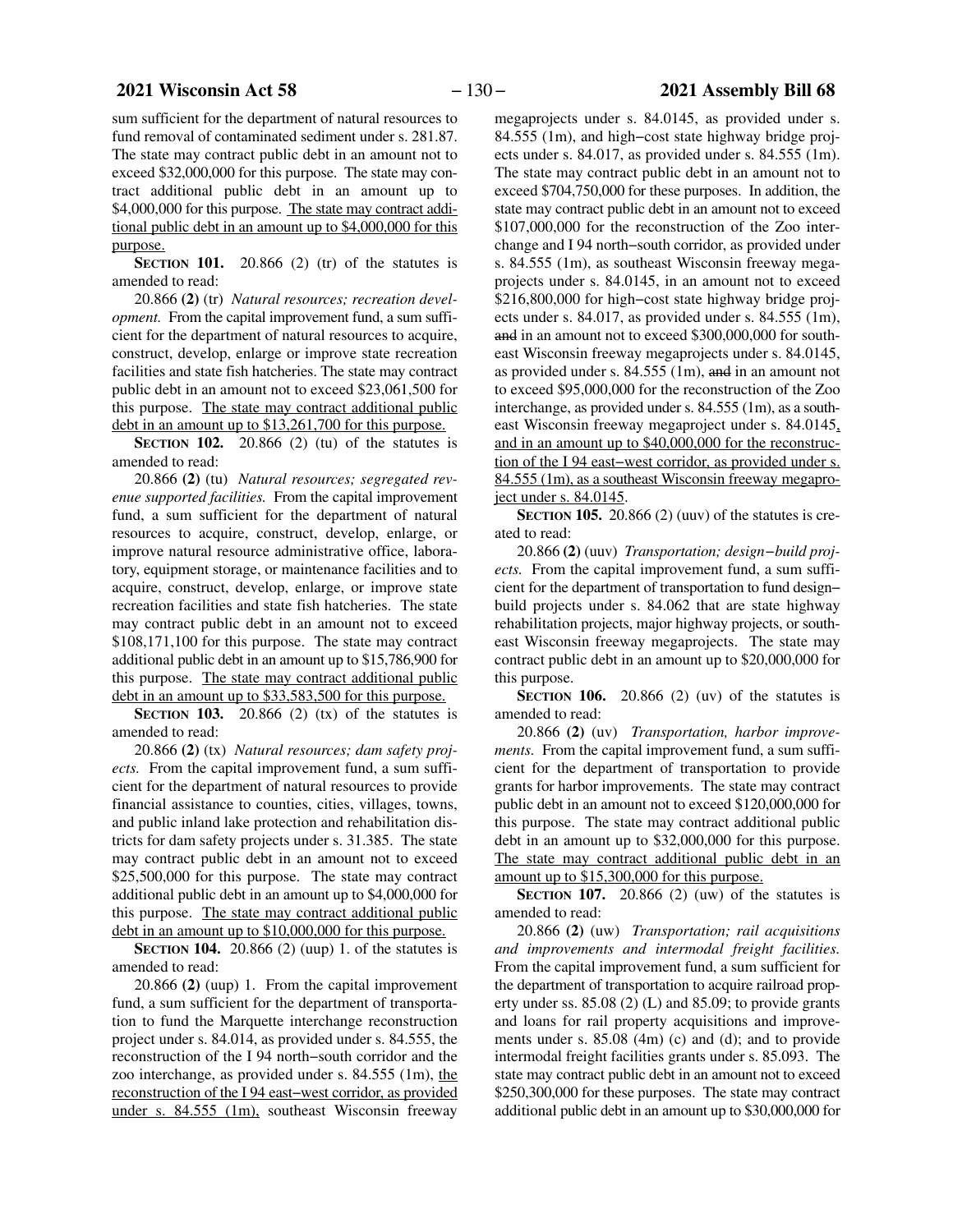these purposes. The state may contract additional public debt in an amount up to \$20,000,000 for these purposes.

**SECTION 108.** 20.866 (2) (ux) of the statutes is amended to read:

20.866 **(2)** (ux) *Corrections; correctional facilities.* From the capital improvement fund, a sum sufficient for the department of corrections to acquire, construct, develop, enlarge, or improve adult and juvenile correctional facilities. The state may contract public debt in an amount not to exceed \$951,679,900 for this purpose. The state may contract additional public debt in an amount up to \$37,821,900 for this purpose.

**SECTION 109.** 20.866 (2) (uz) of the statutes is amended to read:

20.866 **(2)** (uz) *Corrections; juvenile correctional facilities.* From the capital improvement fund, a sum sufficient for the department of corrections to acquire, construct, develop, enlarge or improve juvenile correctional facilities. The state may contract public debt in an amount not to exceed \$28,652,200 for this purpose. The state may contract additional public debt in an amount up to \$4,000,000 for this purpose.

**SECTION** 110. 20.866 (2) (v) of the statutes is amended to read:

20.866 **(2)** (v) *Health services; mental health and secure treatment facilities.* From the capital improvement fund, a sum sufficient for the department of health services to acquire, construct, develop, enlarge, or extend mental health and secure treatment facilities. The state may contract public debt in an amount not to exceed \$223,646,200 for this purpose. The state may contract additional public debt in an amount up to \$74,782,900 for this purpose. The state may contract additional public debt in an amount up to \$60,367,400 for this purpose.

**SECTION 111.** 20.866 (2) (we) of the statutes is amended to read:

20.866 **(2)** (we) *Agriculture; soil and water.* From the capital improvement fund, a sum sufficient for the department of agriculture, trade and consumer protection to provide for soil and water resource management under s. 92.14. The state may contract public debt in an amount not to exceed \$68,075,000 for this purpose. The state may contract additional public debt in an amount up to \$7,000,000 for this purpose. The state may contract additional public debt in an amount up to \$7,000,000 for this purpose.

**SECTION 112.** 20.866 (2) (ws) of the statutes is amended to read:

20.866 **(2)** (ws) *Administration; energy conservation projects; capital improvement fund.* From the capital improvement fund, a sum sufficient for the department of administration to provide funding to agencies, as defined in s. 16.70 (1e), for energy conservation construction projects at state facilities under the jurisdiction of the agencies pursuant to s. 16.847 (2). The state may contract public debt in an amount not exceeding \$220,000,000 for

this purpose. The state may contract additional public debt in an amount up to \$25,000,000 for this purpose. The state may contract additional public debt in an amount up to \$25,000,000 for this purpose.

**SECTION 113.** 20.866 (2) (xm) of the statutes is amended to read:

20.866 **(2)** (xm) *Building commission; refunding tax−supported and self−amortizing general obligation debt.* From the capital improvement fund, a sum sufficient to refund the whole or any part of any unpaid indebtedness used to finance tax−supported or self−amortizing facilities. In addition to the amount that may be contracted under par. (xe), the state may contract public debt in an amount not to exceed \$7,510,000,000 for this purpose. The state may contract additional public debt in an amount up to \$2,000,000,000 for this purpose. Such indebtedness shall be construed to include any premium and interest payable with respect thereto. Debt incurred by this paragraph shall be repaid under the appropriations providing for the retirement of public debt incurred for tax−supported and self−amortizing facilities in proportional amounts to the purposes for which the debt was refinanced. No moneys may be expended under this paragraph unless the true interest costs to the state can be reduced by the expenditure.

**SECTION 114.** 20.866 (2) (y) of the statutes is amended to read:

20.866 **(2)** (y) *Building commission; housing state departments and agencies.* From the capital improvement fund, a sum sufficient to the building commission for the purpose of housing state departments and agencies. The state may contract public debt in an amount not to exceed \$917,767,100 for this purpose. The state may contract additional public debt in an amount up to \$25,872,200 for this purpose. The state may contract additional public debt in an amount up to \$24,086,000 for this purpose.

**SECTION 115.** 20.866 (2) (z) (intro.) of the statutes is amended to read:

20.866 **(2)** (z) *Building commission; other public purposes.* (intro.) From the capital improvement fund, a sum sufficient to the building commission for relocation assistance and capital improvements for other public purposes authorized by law but not otherwise specified in this chapter. The state may contract public debt in an amount not to exceed \$2,677,933,400 for this purpose. The state may contract additional public debt in an amount up to \$277,485,800 for this purpose. The state may contract additional public debt in an amount up to \$357,987,700 for this purpose. Of those amounts:

**SECTION 116.** 20.866 (2) (z) 5. of the statutes is created to read:

20.866 **(2)** (z) 5. An amount equal to \$125,000,000 is allocated. This amount is for use under s. 196.504 (2) (a).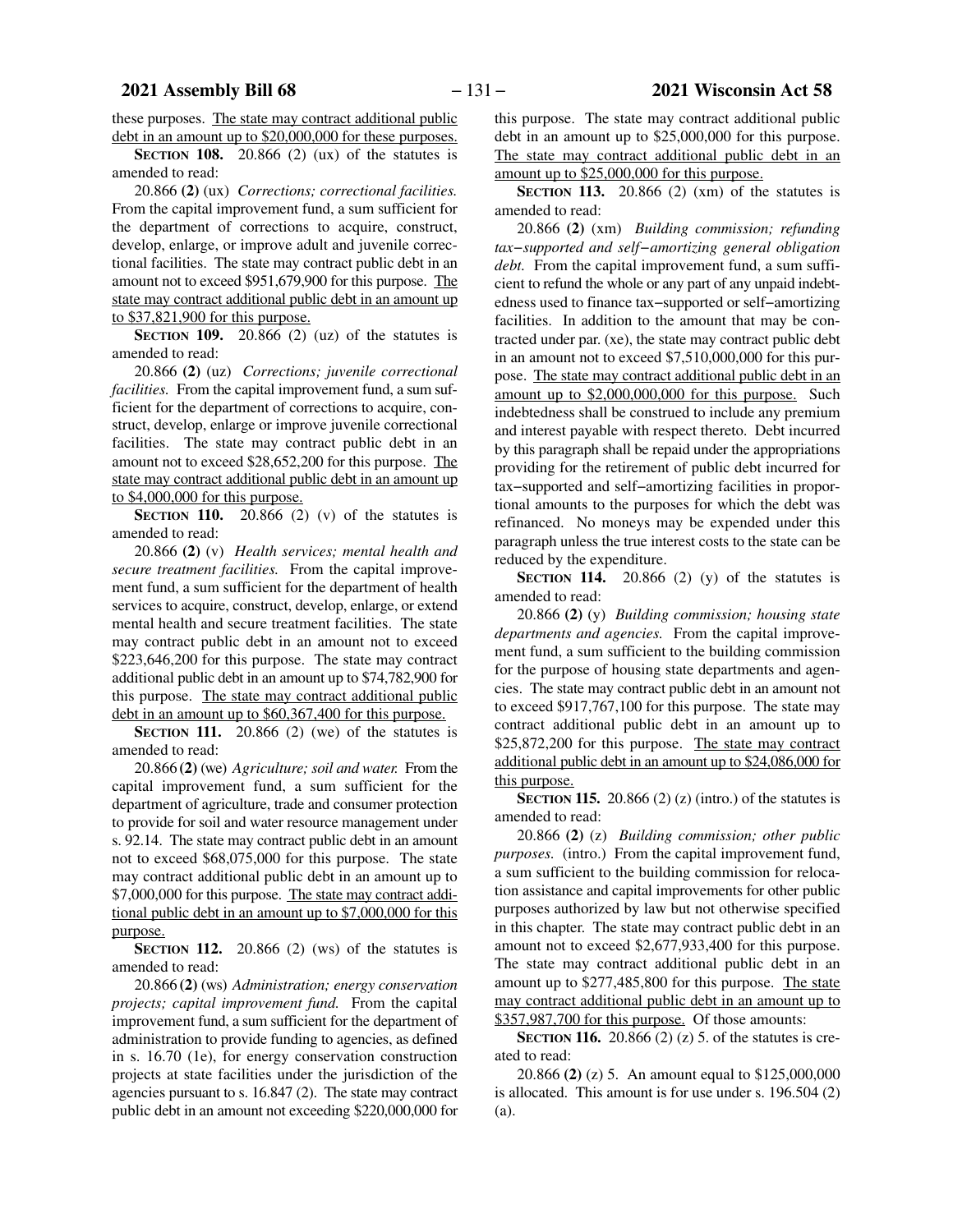**SECTION 117.** 20.866 (2) (zby) of the statutes is created to read:

20.866 **(2)** (zby) *Psychiatric and behavioral health treatment beds; Marathon County.* From the capital improvement fund, a sum sufficient for the building commission to provide a grant to an organization specified in s. 13.48 (20t) (b) for renovation of an existing mental health facility in Marathon County, as specified under s. 13.48 (20t) (b). The state may contract public debt in an amount up to \$5,000,000 for this purpose.

**Vetoed In Part**

## **SECTION 118.** 20.866 (2) (zct) of the statutes is created to read:

20.866 **(2)** (zct) *Building commission; grants for local projects.* From the capital improvement fund, a sum sufficient for the building commission to award grants under s. 13.48 (20v). The state may contract public debt in an amount up to \$10,000,000 for this purpose.

**SECTION 119.** 20.866 (2) (zcv) of the statutes is created to read:

20.866 **(2)** (zcv) *Beyond Vision; VisABILITY Center.* From the capital improvement fund, a sum sufficient for the building commission to provide a grant to Wiscraft, Inc., for the purchase and renovation of the VisABILITY Center specified in s. 13.48 (46p). The state may contract public debt in an amount up to \$5,000,000 for this purpose.

**SECTION 120.** 20.866 (2) (zcz) of the statutes is created to read:

20.866 **(2)** (zcz) *Museum of nature and culture.* From the capital improvement fund, a sum sufficient for the building commission to provide a grant to Historic Haymarket Milwaukee, LLC, for the construction of a museum of nature and culture, as specified in s. 13.48 (42m). The state may contract public debt in an amount up to \$40,000,000 for this purpose.

**SECTION 121.** 20.866 (2) (zf) of the statutes is amended to read:

20.866 **(2)** (zf) *Historical society; historic sites.* From the capital improvement fund, a sum sufficient for the historical society to acquire, construct, develop, enlarge or improve historic sites and facilities. The state may contract public debt in an amount not to exceed \$9,591,800 for this purpose. The state may contract additional public debt in an amount up to \$8,321,000 for this purpose.

**SECTION 122.** 20.866 (2) (zh) of the statutes is amended to read:

20.866 **(2)** (zh) *Public instruction; state school, state center and library facilities.* From the capital improvement fund, a sum sufficient for the department of public instruction to acquire, construct, develop, enlarge, or improve institutional facilities for individuals with hearing impairments and individuals with visual impairments and resources for libraries and lifelong learning service facilities. The state may contract public debt in an amount not to exceed \$12,350,600 for this purpose. The

state may contract additional public debt in an amount up to \$7,388,300 for this purpose. The state may contract additional public debt in an amount up to \$17,611,700 for this purpose.

**SECTION 123.** 20.866 (2) (zj) of the statutes is amended to read:

20.866 **(2)** (zj) *Military affairs; armories and military facilities.* From the capital improvement fund, a sum sufficient for the department of military affairs to acquire, construct, develop, enlarge, or improve armories and other military facilities. The state may contract public debt in an amount not to exceed \$56,490,800 for this purpose. The state may contract additional public debt in an amount up to \$3,606,300 for this purpose. The state may contract additional public debt in an amount up to \$21,825,300 for this purpose.

**SECTION 124.** 20.866 (2) (zm) of the statutes is amended to read:

20.866 **(2)** (zm) *Veterans affairs; veterans facilities.* From the capital improvement fund, a sum sufficient for the department of veterans affairs to acquire, construct, develop, enlarge, or improve facilities at state veterans homes, veterans cemeteries, and the veterans museum. The state may contract public debt in an amount not to exceed \$15,018,700 for this purpose. The state may contract additional public debt in an amount up to \$5,150,300 for this purpose. The state may contract additional public debt in an amount up to \$7,190,900 for this purpose.

**SECTION 125.** 20.866 (2) (zp) of the statutes is amended to read:

20.866 **(2)** (zp) *Veterans affairs; self−amortizing facilities.* From the capital improvement fund, a sum sufficient for the department of veterans affairs to acquire, construct, develop, enlarge, or improve facilities at state veterans homes. The state may contract public debt in an amount not to exceed \$77,995,100 for this purpose. The state may contract additional public debt in an amount up to \$5,523,700 for this purpose. The state may contract additional public debt in an amount up to \$10,752,300 for this purpose.

**SECTION 126.** 20.867 (3) (bo) of the statutes is created to read:

20.867 **(3)** (bo) *Principal repayment, interest and rebates; psychiatric and behavioral health treatment beds; Marathon County.* A sum sufficient to reimburse s. 20.866 (1) (u) for the payment of principal and interest costs incurred in financing the renovation of an existing mental health facility in Marathon County, as specified under s. 13.48 (20t) (b), and to make the payments determined by the building commission under s. 13.488 (1) (m) that are attributable to the proceeds of obligations incurred in financing the renovation, and to make payments under an agreement or ancillary arrangement entered into under s. 18.06 (8) (a).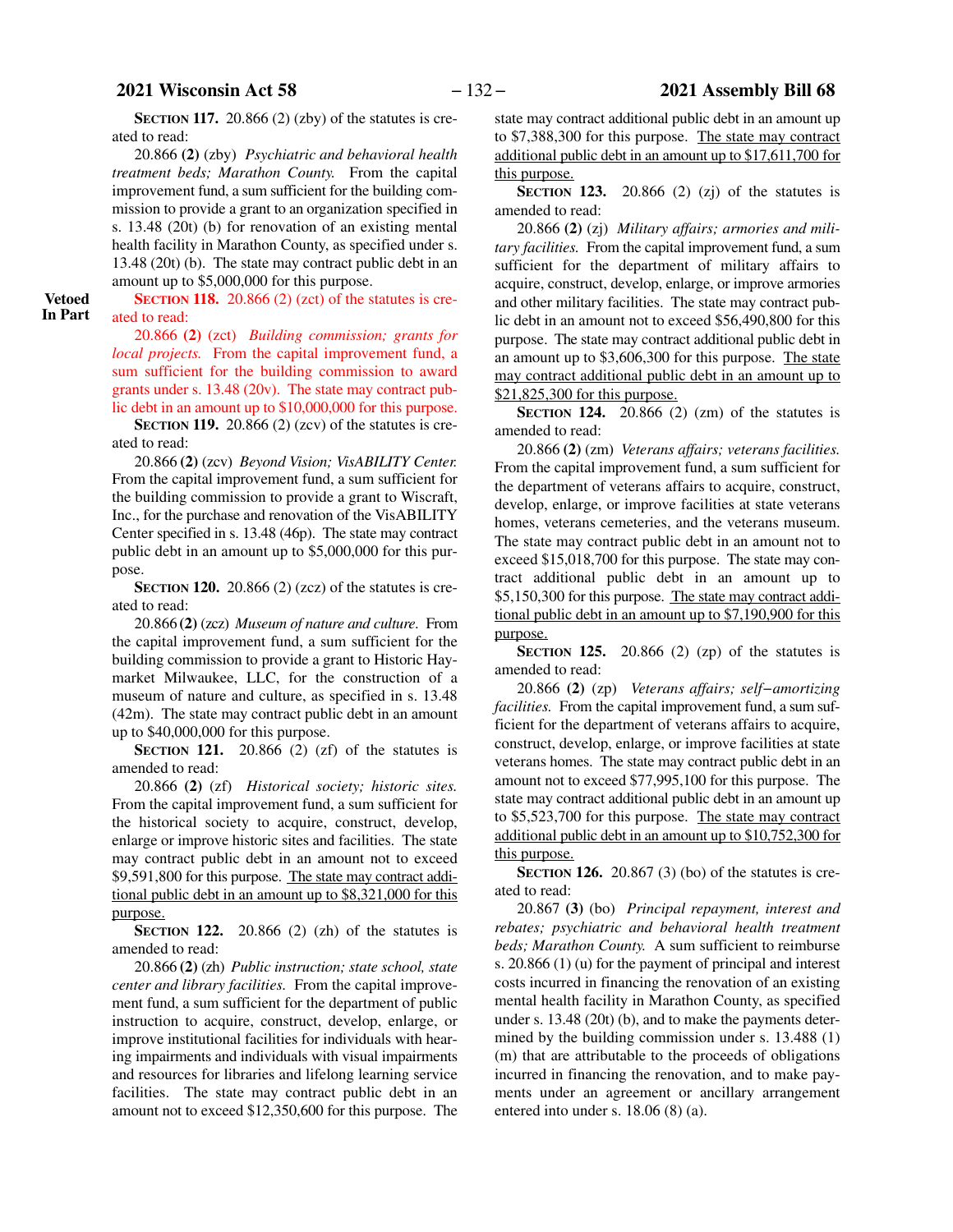**Vetoed In Part**

**SECTION 127.** 20.867 (3) (ct) of the statutes is created to read:

20.867 **(3)** (ct) *Principal repayment, interest, and rebates; grants for local projects.* A sum sufficient to reimburse s. 20.866 (1) (u) for the payment of principal and interest costs incurred in financing the construction of a project under s. 13.48 (20v), to make the payments determined by the building commission under s. 13.488 (1) (m) that are attributable to the proceeds of obligations incurred in financing the project, and to make payments under an agreement or ancillary arrangement entered into under s. 18.06 (8) (a).

**SECTION 128.** 20.867 (3) (cv) of the statutes is created to read:

20.867 **(3)** (cv) *Principal repayment, interest, and rebates; Beyond Vision; VisABILITY Center.* A sum sufficient to reimburse s. 20.866 (1) (u) for the payment of principal and interest costs incurred in financing the purchase and renovation of the VisABILITY Center specified in s. 13.48 (46p), to make the payments determined by the building commission under s. 13.488 (1) (m) that are attributable to the proceeds of obligations incurred in financing the project, and to make payments under an agreement or ancillary arrangement entered into under s. 18.06 (8) (a).

**SECTION 129.** 20.867 (3) (cz) of the statutes is created to read:

20.867 **(3)** (cz) *Museum of nature and culture.* A sum sufficient to reimburse s. 20.866 (1) (u) for the payment of principal and interest costs incurred in financing the construction of a museum of nature and culture specified in s. 13.48 (42m), to make the payments determined by the building commission under s. 13.488 (1) (m) that are attributable to the proceeds of obligations incurred in financing the project, and to make payments under an agreement or ancillary arrangement entered into under s. 18.06 (8) (a).

**SECTION 130.** 20.867 (3) (v) of the statutes is created to read:

20.867 **(3)** (v) *Psychiatric bed grant.* From the state building trust fund, the amounts in the schedule for a grant for psychiatric beds under 2021 Wisconsin Act .... (this act), section 9104 ([13\)](#page-169-0).

**SECTION 131.** 20.923 (4) (e) 5m. of the statutes is renumbered 20.923 (4) (f) 6n.

**SECTION 134.** 23.0915 (2c) (d) of the statutes is amended to read:

23.0915 **(2c)** (d) No moneys may be committed for expenditure from the appropriation under s. 20.866 (2) (tz) after June 30, 2022 2026.

**SECTION 135.** 23.0917 (3) (a) of the statutes is amended to read:

23.0917 **(3)** (a) Beginning with fiscal year 2000−01 and ending with fiscal year 2021−22 2025−26, the department may obligate moneys under the subprogram for land acquisition to acquire land for the purposes specified in s. 23.09 (2) (d) and grants for these purposes under s. 23.096, except as provided under ss. 23.197 (2m), (3m) (b), (7m), and (8) and 23.198 (1) (a).

**SECTION 136.** 23.0917 (3) (br) 2. of the statutes is amended to read:

23.0917 **(3)** (br) 2. For each fiscal year beginning with 2015−16 and ending with 2021−22 2025−26, \$7,000,000.

**SECTION 136e.** 23.0917 (3) (bt) 3. of the statutes is created to read:

23.0917 **(3)** (bt) 3. For each fiscal year beginning with fiscal year 2022−23 and ending with fiscal year 2025−26, \$1,000,000 plus the amount transferred to the capital improvement fund under s. 20.370 (5) (hq) in that fiscal year.

**SECTION 136g.** 23.0917 (3) (bw) of the statutes is renumbered 23.0917 (3) (bw) 1.

**SECTION 136h.** 23.0917 (3) (bw) 2. of the statutes is created to read:

23.0917 **(3)** (bw) 2. In obligating moneys under the subprogram for land acquisition, for each fiscal year beginning with fiscal year 2022−23 and ending with fiscal year 2025−26, the department shall set aside the amount transferred to the capital improvement fund under s. 20.370 (5) (hr) in that fiscal year to be obligated only to provide grants to counties under s. 23.0953.

**SECTION 137m.** 23.0917 (3) (dm) 8. of the statutes is created to read:

23.0917 **(3)** (dm) 8. For each fiscal year beginning with fiscal year 2022−23 and ending with fiscal year 2025−26, \$16,000,000.

**SECTION 138.** 23.0917 (4) (a) of the statutes is amended to read:

23.0917 **(4)** (a) Beginning with fiscal year 2000−01 and ending with fiscal year 2021−22 2025−26, the department may obligate moneys under the subprogram for property development and local assistance. Moneys obligated under this subprogram may be only used for nature−based outdoor recreation, except as provided under par. (cm).

**SECTION 139.** 23.0917 (4) (d) 1m. f. of the statutes is created to read:

23.0917 **(4)** (d) 1m. f. For each fiscal year beginning with fiscal year 2022−23 and ending with fiscal year 2025−26, \$14,250,000.

**SECTION 140.** 23.0917 (4) (d) 2. of the statutes is renumbered 23.0917 (4) (d) 2. a.

**SECTION 141.** 23.0917 (4) (d) 2m. b. of the statutes is created to read:

23.0917 **(4)** (d) 2m. b. Beginning with fiscal year 2022−23 and ending with fiscal year 2025−26, the department shall obligate \$9,250,000 in each fiscal year for local assistance.

**SECTION 142.** 23.0917 (4) (d) 2n. of the statutes is renumbered 23.0917 (4) (d) 2. b.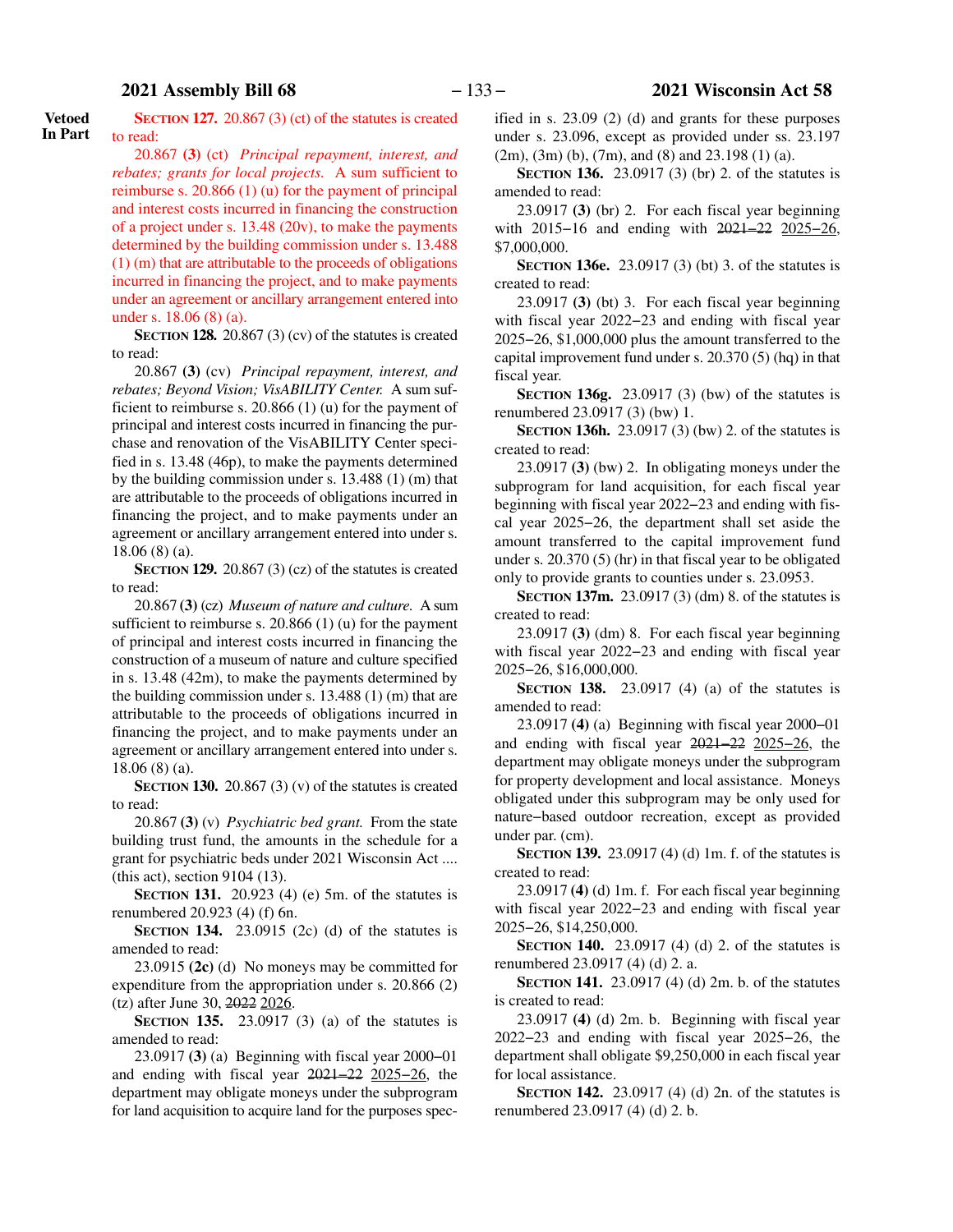**SECTION 143.** 23.0917 (4) (d) 2p. of the statutes is renumbered 23.0917 (4) (d) 2. c.

**SECTION 144.** 23.0917 (4) (d) 2r. of the statutes is renumbered 23.0917 (4) (d) 2m. a.

**SECTION 145.** 23.0917 (4) (d) 3. c. of the statutes is created to read:

23.0917 **(4)** (d) 3. c. Beginning with fiscal year 2022−23 and ending with fiscal year 2025−26, \$5,000,000.

**SECTION 146.** 23.0917 (4) (e) of the statutes is created to read:

23.0917 **(4)** (e) Beginning with fiscal year 2022−23 and ending with fiscal year 2025−26, of the amounts obligated for property development, the department shall set aside the following amounts for the following purposes:

1. For grants under s. 23.098, \$500,000 in each fiscal year.

2. For all−terrain vehicle, utility terrain vehicle, and snowmobile projects under par. (c) 5., \$500,000 in each fiscal year.

**SECTION 147.** 23.0917 (4j) (b) of the statutes is amended to read:

23.0917 **(4j)** (b) For fiscal year 2007−08, the department may not obligate more than \$1,500,000 for cost− sharing with local governmental units for recreational boating projects under s. 30.92. For each fiscal year beginning with fiscal year 2008−09 and ending with fiscal year 2021−22, the department may not obligate more than \$2,500,000 for cost−sharing with local governmental units for recreational boating projects under s. 30.92. For each fiscal year beginning with fiscal year 2022−23 and ending with fiscal year 2025−26, the department cannot obligate more than \$3,000,000 for cost−sharing with local governmental units for recreational boating projects under s. 30.92.

**SECTION 148.** 23.0917 (5g) (a) of the statutes is amended to read:

23.0917 **(5g)** (a) Except as provided in pars.  $(b)$ ,  $(c)$ ,  $(d)$ ,  $(e)$ ,  $(f)$ , and  $(g)$  to  $(j)$ , if for a given fiscal year, the department obligates an amount from the moneys appropriated under s. 20.866 (2) (ta) for a subprogram under sub. (3) or (4) that is less than the annual bonding authority under that subprogram for that given fiscal year, the department may not obligate the unobligated amount in subsequent fiscal years. This subsection applies beginning with fiscal year 2011−12 and ending with fiscal year 2019−20 2025−26.

**SECTION 149m.** 23.0917 (5g) (i) of the statutes is created to read:

23.0917 **(5g)** (i) 1. In this paragraph:

a. "Bonding authority" means the bonding authority under s. 20.866 (2) (ta) beginning in fiscal year 1999−2000 and ending in fiscal year 2021−22.

b. "Excluded amount" means the amount by which the annual obligation authority for the purpose under sub. (3) (br) beginning in fiscal year 2019−20 and ending in fiscal year 2021−22 exceeded the amounts obligated for that purpose in those fiscal years.

c. "Obligated amount" means the amount that the department expended, obligated, or otherwise encumbered from the moneys appropriated under s. 20.866 (2) (ta) beginning in fiscal year 1999−2000 and ending in fiscal year 2021−22.

d. "Unobligated amount" means the amount by which the bonding authority exceeded the obligated amount, not including the excluded amount.

2. Of the unobligated amount beginning in fiscal year 2022−23, the department may obligate amounts necessary for the purposes of the subprograms under subs. (3), (4), and (4j). For each subprogram, the department cannot obligate under this subdivision in a fiscal year more than the fiscal year 2022−23 obligation limit for each subprogram, and in total not more than the total annual obligation limit for that fiscal year.

**SECTION 150.** 23.0917 (5g) (j) of the statutes is created to read:

23.0917 **(5g)** (j) 1. In this paragraph, "unobligated amount" means the amount by which the annual bonding authority for the subprograms under subs. (3), (4), and (4j) in fiscal year 2019−20 exceeded the amounts that the department obligated from the moneys appropriated under s. 20.866 (2) (ta) for those subprograms for that fiscal year, but not including the amount by which the annual bonding authority for the purpose under sub. (3) (br) in fiscal year 2019−20 exceeded the amount obligated for that purpose in that fiscal year.

2. Of the unobligated amount, the department shall obligate \$3,000,000 to fund the Pierce County Islands Wildlife Area restoration project.

**SECTION 153.** 23.0917 (12) of the statutes is amended to read:

23.0917 **(12)** EXPENDITURES AFTER 2022 2026. No moneys may be obligated from the appropriation under s. 20.866 (2) (ta) after June 30, 2022 2026.

**SECTION 154.** 23.0953 (2) (a) (intro.) of the statutes is amended to read:

23.0953 **(2)** (a) (intro.) Beginning with fiscal year 2010−11 and ending with fiscal year 2021−22 2025−26, the department shall establish a grant program under which the department may award a grant to a county for any of the following:

**SECTION 157.** 23.096 (2m) (intro.) of the statutes is amended to read:

23.096 **(2m)** (intro.) Notwithstanding sub. (2) (b), in each fiscal year beginning with fiscal year 2010−11 and ending with fiscal year 2021−22 2025−26, the department may award grants under this section that equal up to 75 percent of the acquisition costs of the property if the natural resources board determines that all of the following apply:

**SECTION 157m.** 23.098 (2) of the statutes is amended to read:

**Vetoed In Part**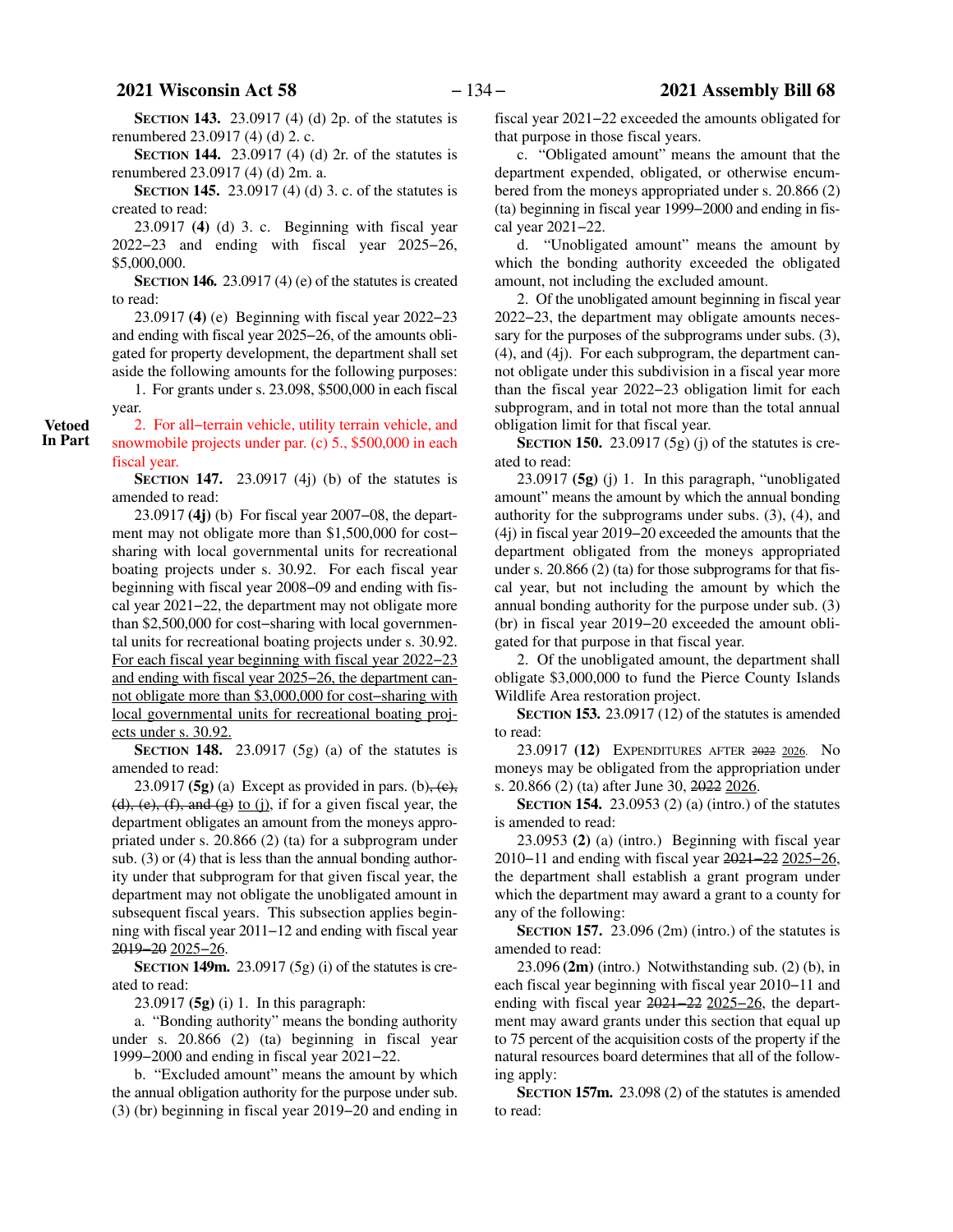23.098 **(2)** The department shall establish a program to make grants from the appropriations under s. 20.866 (2) (ta) and (tz) to friends groups and nonprofit conservation organizations for projects for property development activities on department properties. The department may not encumber more than \$250,000 \$500,000 in each fiscal year for these grants.

**SECTION 158.** 23.33 (2) (ir) of the statutes is amended to read:

23.33 **(2)** (ir) *Registration; supplemental fee.* In addition to the applicable fee under par. (c), (d), or (e), each when an agent appointed under par. (i) 3. who accepts an application to renew registration documents in person, or the department accepts an application to renew registration documents through a statewide automated system, the agent or the department shall collect an issuing fee of 50 cents and a transaction fee of 50 cents each time the agent or the department issues renewal registration documents under par. (ig) 1. a. or b. The agent or the department shall retain the entire amount of each issuing fee and transaction fee the agent or the department collects.

**SECTION 159.** 23.33 (2) (o) of the statutes is amended to read:

23.33 **(2)** (o) *Receipt of all−terrain vehicle fees.* All fees remitted to or collected by the department under par. (c) 1., (e), or (ir) for services provided regarding all−terrain vehicles shall be credited to the appropriation account under s. 20.370 (9) (hu).

**SECTION 160.** 23.33 (2j) (f) 4. of the statutes is created to read:

23.33 **(2j)** (f) 4. All fees remitted to or collected by the department under subd. 2. shall be credited to the appropriation account under s. 20.370 (9) (hu).

**SECTION 161.** 23.335 (4) (h) of the statutes is amended to read:

23.335 **(4)** (h) *Registration; supplemental fee.* In addition to the applicable fee under par. (d) 1., 2., or 3. or (e) 2., each when an agent appointed under par. (f) 2. who accepts an application to renew registration documents in person, or the department accepts an application to renew registration documents through a statewide automated system, the agent or the department shall collect an issuing fee of 50 cents and a transaction fee of 50 cents each time the agent or the department issues renewal registration documents under par. (g) 1. or 2. The agent or the department shall retain the entire amount of each issuing fee and transaction fee the agent or the department collects.

**SECTION 162.** 23.335 (4) (hm) of the statutes is created to read:

23.335 **(4)** (hm) *Receipt of fees.* All fees remitted to or collected by the department under par. (d) 1., 2., or 3. or (h) shall be credited to the appropriation account under s. 20.370 (9) (hu).

**SECTION 163.** 23.335 (5) (h) of the statutes is created to read:

23.335 **(5)** (h) All fees remitted to or collected by the department under par. (e) shall be credited to the appropriation account under s. 20.370 (9) (hu).

**SECTION 164.** 24.62 (3) of the statutes is amended to read:

24.62 **(3)** If any land purchased under s. 24.61 (2) (a) on or after July 14, 2015, or acquired in an exchange under s. 24.09 on or after July 14, 2015, was at the time of the purchase or acquisition subject to assessment or levy of a real property tax or subject to an obligation to make state or federal payments in lieu of taxes, the board shall make annual payments in lieu of property taxes from the proceeds from the sale of timber or from appropriate trust fund incomes appropriation under s. 20.507 (1) (c) to the appropriate local governmental unit in an amount equal to the property taxes levied on the land, or equal to the state or federal payments in lieu of taxes made with respect to the land, in the year prior to the year in which the board purchased or acquired the land.

**SECTION 166.** 25.425 of the statutes is amended to read:

**25.425 Election administration fund.** There is established a separate nonlapsible trust fund, designated the election administration fund, consisting of all moneys received from the federal government under P.L. 107−252, all moneys received from requesters from sales of copies of the official registration list, and all moneys transferred to the fund from other funds.

**SECTION** 167. 25.69 of the statutes is amended to read:

**25.69 Permanent endowment fund.** There is established a separate nonlapsible trust fund designated as the permanent endowment fund, consisting of all of the proceeds from the sale of the state's right to receive payments under the Attorneys General Master Tobacco Settlement Agreement of November 23, 1998, and all investment earnings on the proceeds. Any revenues or proceeds that are derived from the repurchase by the state of the tobacco settlement revenues under s. 16.527 (3) (c) 1. are also deposited into the permanent endowment fund. Beginning in the 2009−10 2021−22 fiscal year, there is transferred from the permanent endowment fund to the Medical Assistance trust fund \$50,000,000 in each fiscal year and the remainder all of the moneys deposited into the permanent endowment fund in each fiscal year is transferred to the general fund.

**SECTION 168.** 25.75 (2) of the statutes is amended to read:

25.75 **(2)** CREATION. There is created a separate nonlapsible trust fund known as the lottery fund, to consist of gross lottery revenues received by the department of revenue and moneys transferred to the lottery fund under ss.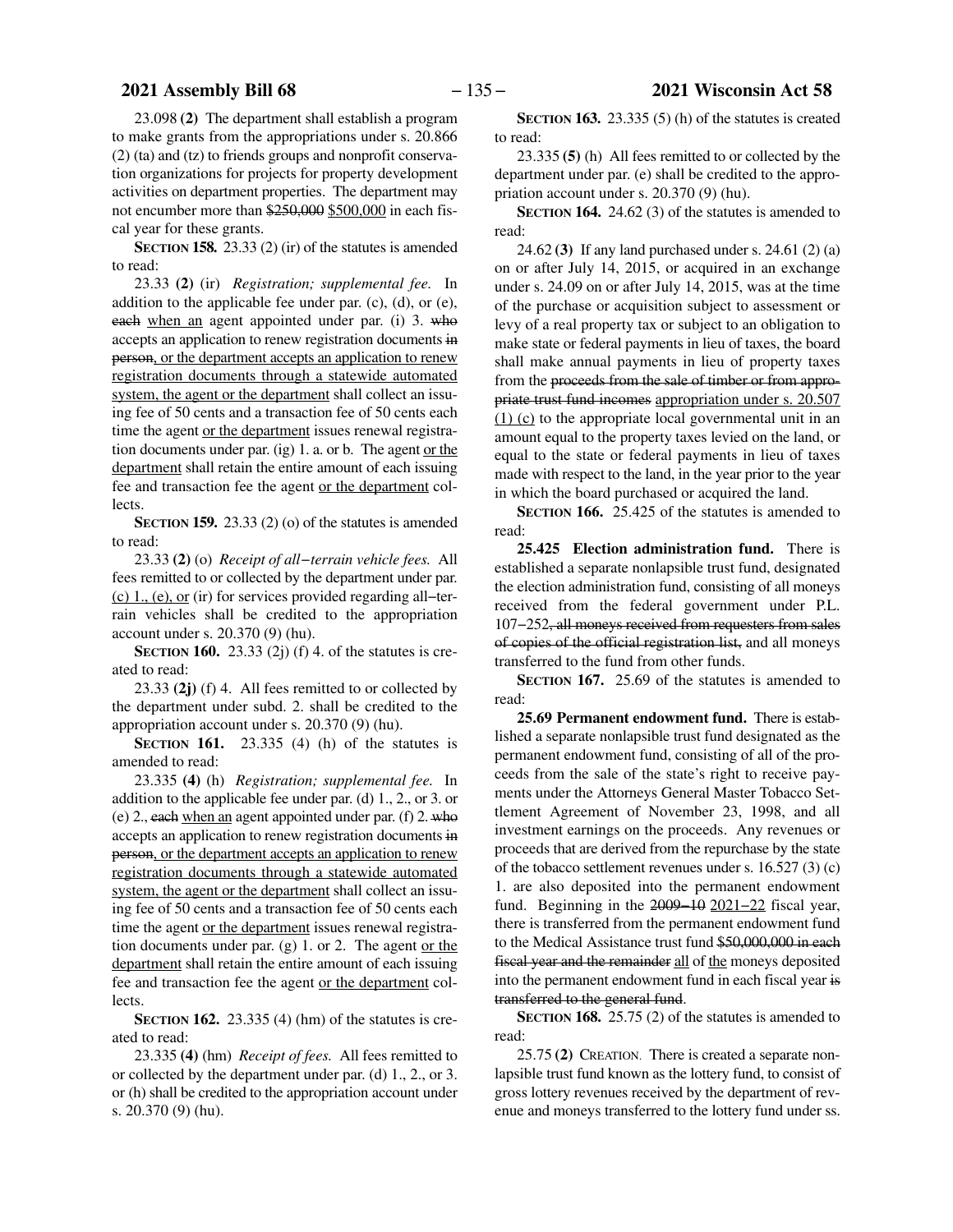**Vetoed In Part** 20.435 (5) (kg), 20.455 (2) (g), and 20.505 (8) (am), and  $(g)$ , and  $(im)$ .

**SECTION 169.** 28.11 (8) (a) of the statutes is amended to read:

28.11 **(8)** (a) *Acreage payments.* As soon after April 20 of each year as feasible, the department shall pay to each town treasurer 30 cents per acre, based on the acreage of such lands as of the preceding June 30, as a grant out of the appropriation made by s. 20.370 (5) (bv) on each acre of county lands entered under this section. Beginning on the effective date of this paragraph ....

[LRB inserts date], the amount is 63 cents per acre.

**SECTION 170.** 29.191 (1) (c) of the statutes is created to read:

29.191 **(1)** (c) *Reporting requirement.* No later than November 15 of each odd−numbered year, the department shall submit to the joint committee on finance and the appropriate standing committees of the legislature under s. 13.172 (3) a report identifying how the money received from fees for waterfowl hunting stamps is used for habitat projects. The report shall account for money received from fees for waterfowl hunting stamps that is awarded or obligated to each habitat project, expenditures made for each habitat project during the preceding fiscal biennium, and any money received from fees for waterfowl hunting stamps that remained unobligated at the end of the preceding fiscal biennium.

**SECTION 171.** 29.563 (2) (e) 3. of the statutes is amended to read:

29.563 **(2)** (e) 3. Waterfowl: \$6.75. Beginning on the effective date of this subdivision .... [LRB inserts date], the amount is \$11.75.

**SECTION 172.** 30.52 (1m) (ar) of the statutes is amended to read:

30.52 **(1m)** (ar) *Supplemental fees.* In addition to the applicable fee under sub. (3), each when an agent appointed under par. (a) 3. who accepts an application to renew certification or registration documents in person, or the department accepts an application to renew registration documents through a statewide automated system, the agent or the department shall collect an issuing fee of 50 cents and a transaction fee of 50 cents each time the agent or the department issues renewal certification or registration documents or a renewal temporary operating receipt under par. (ag) 1. or 2. The agent or the department shall retain the entire amount of each issuance and transaction fee the agent or the department collects.

**SECTION 173.** 30.52 (3) (k) of the statutes is created to read:

30.52 **(3)** (k) *Use of fees.* All fees remitted to or collected by the department under par. (j) shall be credited to the appropriation account under s. 20.370 (9) (hu).

**SECTION 174.** 30.537 (4) (g) of the statutes is created to read:

30.537 **(4)** (g) All fees remitted to or collected by the department under pars. (a), (c), and (d) shall be credited to the appropriation account under s. 20.370 (9) (hu).

**SECTION 175.** 31.385 (2) (ad) of the statutes is created to read:

31.385 **(2)** (ad) Notwithstanding par. (a), beginning with financial assistance provided in the 2021−22 fiscal year, financial assistance for a dam safety project cannot exceed \$1,000,000 and shall be awarded in the following amounts:

1. An amount equal to 50 percent of project costs for the first \$1,000,000 in project costs.

2. An amount equal to 25 percent of project costs in excess of \$1,000,000.

**SECTION 176.** 36.60 (2) (a) 2. of the statutes is amended to read:

36.60 **(2)** (a) 2. The board may repay, on behalf of a physician or dentist who agrees under sub. (3) to practice in a rural area, up to \$100,000 in educational loans obtained by the physician or dentist from a public or private lending institution for education in an accredited school of medicine or dentistry or for postgraduate medical or dental training.

**SECTION 177.** 36.60 (4m) (intro.) of the statutes is amended to read:

36.60 **(4m)** LOAN REPAYMENT; RURAL PHYSICIANS AND DENTISTS. (intro.) If a physician or dentist agrees under sub. (3) to practice in a rural area, principal and interest due on the loan, exclusive of any penalties, may be repaid by the board at the following rate:

**SECTION 178.** 38.16 (3) (a) 2w. of the statutes is amended to read:

38.16 **(3)** (a) 2w. "Revenue" means the sum of the tax levy, property tax relief aid under sub. subs. (4) and (5), and payments received under s. 79.096.

**SECTION 179.** 38.16 (5) of the statutes is created to read:

38.16 **(5)** Annually on the 3rd Friday in February, the board shall distribute to each district board, from the appropriation under s. 20.292 (1) (dp), the amount determined as follows:

(a) For the payment in 2022, divide the amount of the district's distribution under sub. (4) (b) in 2022 by the total amount of distributions to all districts under sub. (4) (b) in 2022, and multiply the quotient by \$29,000,000.

(b) For the payment in 2023 and annually thereafter, divide the amount of the district's distribution under sub. (4) (b) in the same year by the total amount of distributions to all districts under sub. (4) (b) in that year, and multiply the quotient by \$43,000,000.

**SECTION 180.** 39.395 of the statutes is created to read: **39.395 Nurse educators. (1)** In this section, "institution of higher education" means an institution or college campus within the University of Wisconsin System,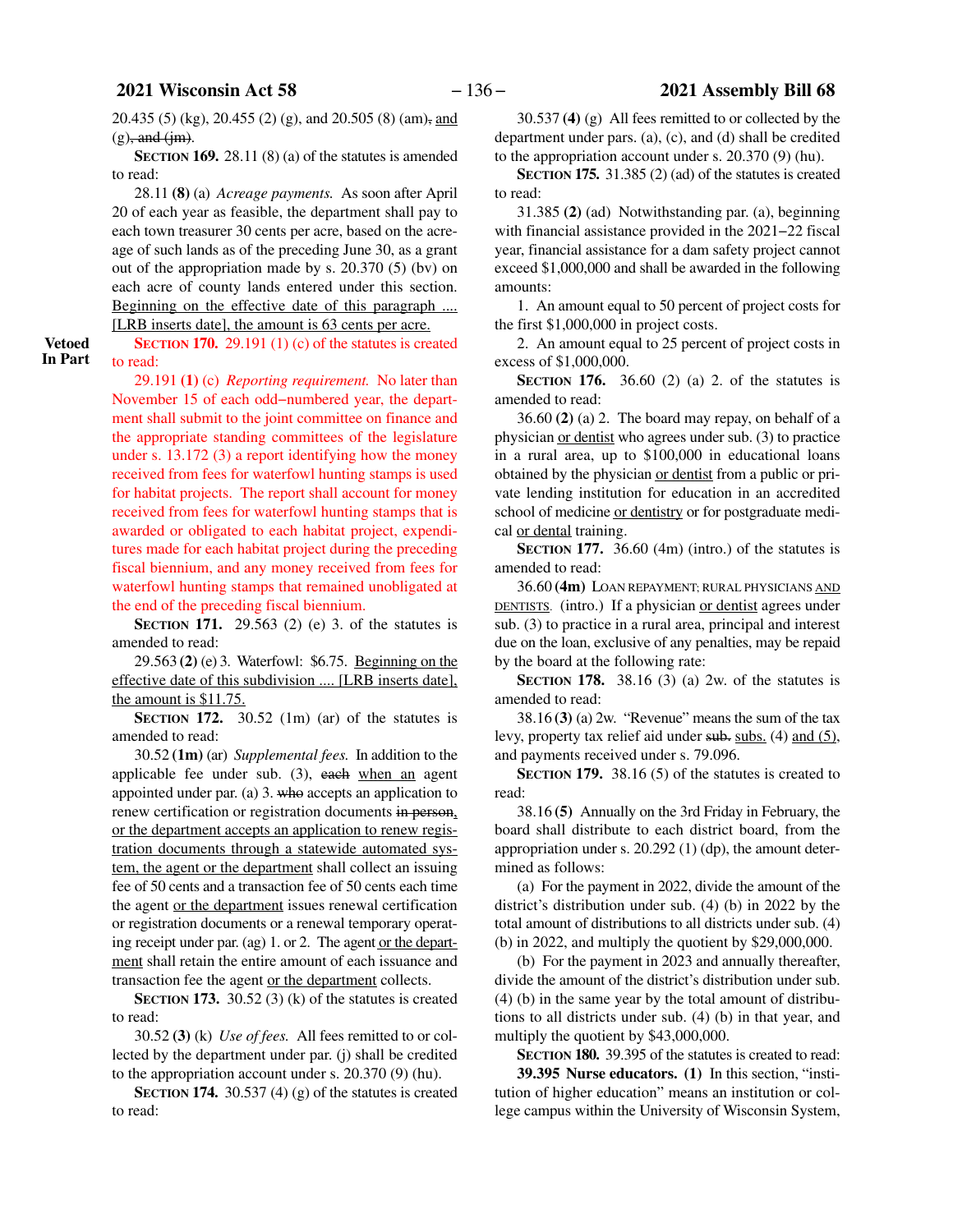a technical college within the technical college system, or a private, nonprofit institution of higher education located in this state.

**(2)** Subject to sub. (3), the board shall establish a program that provides all of the following:

(a) Fellowships for students who enroll in doctor of nursing practice, doctor of philosophy in nursing, or master of science in nursing degree programs in an institution of higher education.

(b) Postdoctoral fellowships to recruit faculty for nursing programs in an institution of higher education.

(c) Educational loan repayment assistance to recruit and retain faculty for nursing programs in an institution of higher education.

**(3)** The program established under sub. (2) shall require individuals who receive fellowships under sub.  $(2)$  (a) or (b) or assistance under sub.  $(2)$  (c) to make a commitment to teach for at least 3 consecutive years in a nursing program at an institution of higher education.

**(4)** Costs associated with the program established under sub. (2) shall be funded from the appropriation under s. 20.235 (1) (co).

**SECTION 181.** 45.41 (2) (am) of the statutes is amended to read:

45.41 **(2)** (am) Upon application the department may make a payment to any state veterans organization that establishes that it, or its national organization, or both, has maintained a full−time service office at the regional office for 5 consecutive years out of the 10−year period immediately preceding the application. Any payment shall be calculated based on the total amount of all salaries and travel expenses under sub. (3) paid during the previous fiscal year by the state veterans organization to employees engaged in veterans claims service and stationed at the regional office. The department shall pay an amount equal to 50 percent of all salaries and travel expenses under sub. (3) or \$100,000 \$175,000, whichever is less, to a recipient under this paragraph.

**SECTION 182.** 45.48 (1m) of the statutes is created to read:

45.48 **(1m)** The department shall expend at least \$100,000 annually under sub. (1) to promote suicide prevention and awareness by providing outreach, mental health services, and support to individuals who are members of a traditionally underserved population, including minority groups and individuals who reside in rural areas of the state. The department may enter into contracts to provide services under this subsection.

**SECTION 183.** 45.50 (12) of the statutes is created to read:

45.50 **(12)** NATURAL DISASTER OR STATE OF EMER-GENCY. The department may expend moneys from the appropriation under s. 20.485 (1) (ks) to pay any necessary costs to prepare for or respond to the emergency at a veterans home. The department may expend moneys under this subsection only after all funds allocated by the

federal government to veterans homes in this state for purposes of responding to the emergency have been exhausted.

**SECTION 184.** 45.82 (2) of the statutes is amended to read:

45.82 **(2)** The department of veterans affairs shall award a grant annually to a county that meets the standards developed under this section if the county executive, administrator, or administrative coordinator certifies to the department that it employs a county veterans service officer who, if chosen after April 15, 2015, is chosen from a list of candidates who have taken a civil service examination for the position of county veterans service officer developed and administered by the bureau of merit recruitment and selection in the department of administration, or is appointed under a civil service competitive examination procedure under s. 59.52 (8) or ch. 63. The grant shall be \$8,500 \$9,350 for a county with a population of less than 20,000, \$10,000 \$11,000 for a county with a population of  $20,000$  to  $45,499,$  \$11,500 \$12,650 for a county with a population of 45,500 to 74,999, and \$13,000 \$14,300 for a county with a population of 75,000 or more. The department of veterans affairs shall use the most recent Wisconsin official population estimates prepared by the demographic services center when making grants under this subsection.

**SECTION 185.** 45.82 (3) of the statutes is amended to read:

45.82 **(3)** Notwithstanding sub. (2), an eligible county with a part−time county veterans service officer shall be eligible for an annual grant not exceeding \$500 \$550.

**SECTION 186.** 45.82 (4) of the statutes is amended to read:

45.82 **(4)** The department shall provide grants to the governing bodies of federally recognized American Indian tribes and bands from the appropriation under s. 20.485 (2) (km) or (vu) if that governing body enters into an agreement with the department regarding the creation, goals, and objectives of a tribal veterans service officer, appoints a veteran to act as a tribal veterans service officer, and gives that veteran duties similar to the duties described in s. 45.80 (5), except that the veteran shall report to the governing body of the tribe or band. The department may make annual grants in an amount not to exceed \$15,000 \$16,500 per grant under this subsection and shall promulgate rules to implement this subsection.

**SECTION 187.** 46.057 (2) of the statutes is amended to read:

46.057 **(2)** From the appropriation account under s. 20.410 (3) (ba), the department of corrections shall transfer to the appropriation account under s. 20.435 (2) (kx) \$1,365,500 in each fiscal year and, from the appropriation account under s.  $20.410(3)$  or (hm), the department of corrections shall transfer to the appropriation account under s. 20.435 (2) (kx) \$3,224,100 in fiscal year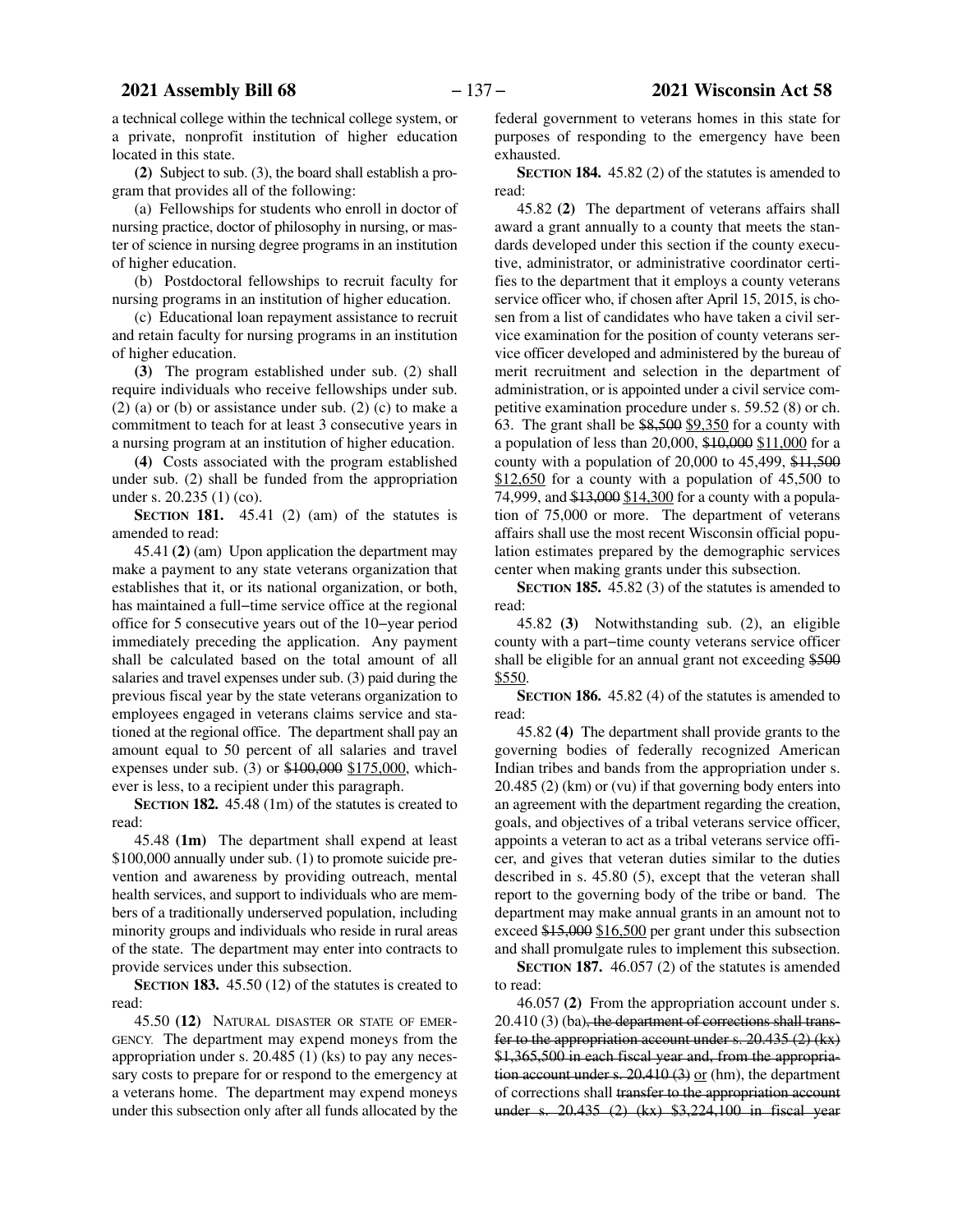2019−20 and \$5,429,000 in fiscal year 2020−21, for reimburse the department of health services for the cost of providing services for juveniles placed at the Mendota juvenile treatment center at a per person daily cost specified by the department of health services. The department of health services may charge the department of corrections not more than the actual cost of providing those services.

**SECTION 188.** 46.248 of the statutes is created to read:

**46.248 Reach Out and Read Wisconsin grants.** From the appropriation under s. 20.435 (1) (dx), the department shall distribute moneys to Reach Out and Read, Inc., for the early literacy program known as Reach Out and Read Wisconsin.

**SECTION 190.** 46.40 (8) of the statutes is amended to read:

46.40 **(8)** ALZHEIMER'S FAMILY AND CAREGIVER SUP-PORT ALLOCATION. Subject to sub. (9), for services to persons with Alzheimer's disease and their caregivers under s. 46.87, the department shall distribute not more than \$2,558,900 \$2,808,900 in each fiscal year.

**SECTION 191.** 46.535 of the statutes is amended to read:

**46.535 Crisis intervention training grants.** From the appropriation under s. 20.435 (5) (cd), the department shall award grants in the total amount of \$250,000 \$1,000,000 in each fiscal biennium for mental health crisis intervention team training for law enforcement agencies, as described in s. 165.77 (1) (c), and correctional officers, as defined in s. 102.475 (8) (a).

**SECTION 192.** 48.233 (2) of the statutes is amended to read:

48.233 **(2)** This section does not apply to a proceeding commenced under s. 48.13 after June 30, 2021 2023.

**SECTION 193.** 48.233 (3) of the statutes is amended to read:

48.233 **(3)** The state public defender may promulgate rules necessary to implement the pilot program established under sub. (1). The state public defender may promulgate the rules under this subsection as emergency rules under s. 227.24. Notwithstanding s. 227.24 (1) (a) and (3), the state public defender is not required to provide evidence that promulgating a rule under this subsection as an emergency rule is necessary for the preservation of the public peace, health, safety, or welfare and is not required to provide a finding of emergency for a rule promulgated under this subsection. Notwithstanding s. 227.24 (1) (c) and (2), emergency rules promulgated under this subsection remain in effect until 2 years after June 30, 2021.

**SECTION 194.** 48.233 (4) of the statutes is amended to read:

48.233 **(4)** By January 1, 2021, and by January 1, 2023, the department and the state public defender shall each submit a report to the joint committee on finance, and to the chief clerk of each house of the legislature for

distribution to the appropriate standing committees under s. 13.172 (3), regarding costs and data from implementing the pilot program under sub. (1).

**SECTION 195.** 48.48 (21) of the statutes is created to read:

48.48 **(21)** To provide training for staff, including contractors, of a child welfare agency or a congregate care facility, as defined in s. 48.685 (1) (ao).

**SECTION 196.** 48.526 (7) (intro.) of the statutes is amended to read:

48.526 **(7)** ALLOCATIONS OF FUNDS. (intro.) Within the limits of the availability of the appropriations under s. 20.437 (1) (cj) and (o), the department shall allocate funds for community youth and family aids for the period beginning on July 1, 2019 2021, and ending on June 30, 2021 2023, as provided in this subsection to county departments under ss. 46.215, 46.22, and 46.23 as follows:

**SECTION 197.** 48.526 (7) (a) of the statutes is amended to read:

48.526 **(7)** (a) For community youth and family aids under this section, amounts not to exceed \$45,383,600 \$47,740,750 for the last 6 months of 2019, \$90,767,200 2021, \$95,481,500 for 2020 2022, and \$45,383,600 \$47,740,750 for the first 6 months of 2021 2023.

**SECTION 198.** 48.526 (7) (b) (intro.) of the statutes is amended to read:

48.526 **(7)** (b) (intro.) Of the amounts specified in par. (a), the department shall allocate \$2,000,000 for the last 6 months of 2019 2021, \$4,000,000 for 2020 2022, and \$2,000,000 for the first 6 months of 2021 2023 to counties based on each of the following factors weighted equally:

**SECTION 199.** 48.526 (7) (bm) of the statutes is amended to read:

48.526 **(7)** (bm) Of the amounts specified in par. (a), the department shall allocate \$6,250,000 for the last 6 months of 2019 2021, \$12,500,000 for 2020 2022, and \$6,250,000 for the first 6 months of 2021 2023 to counties based on each county's proportion of the number of juveniles statewide who are placed in a juvenile correctional facility or a secured residential care center for children and youth during the most recent 3−year period for which that information is available.

**SECTION 200.** 48.526 (7) (c) of the statutes is amended to read:

48.526 **(7)** (c) Of the amounts specified in par. (a), the department shall allocate \$1,053,200 for the last 6 months of 2019 2021, \$2,106,500 for 2020 2022, and \$1,053,300 for the first 6 months of 2021 2023 to counties based on each of the factors specified in par. (b) 1. to 3. weighted equally, except that no county may receive an allocation under this paragraph that is less than 93 percent nor more than 115 percent of the amount that the county would have received under this paragraph if the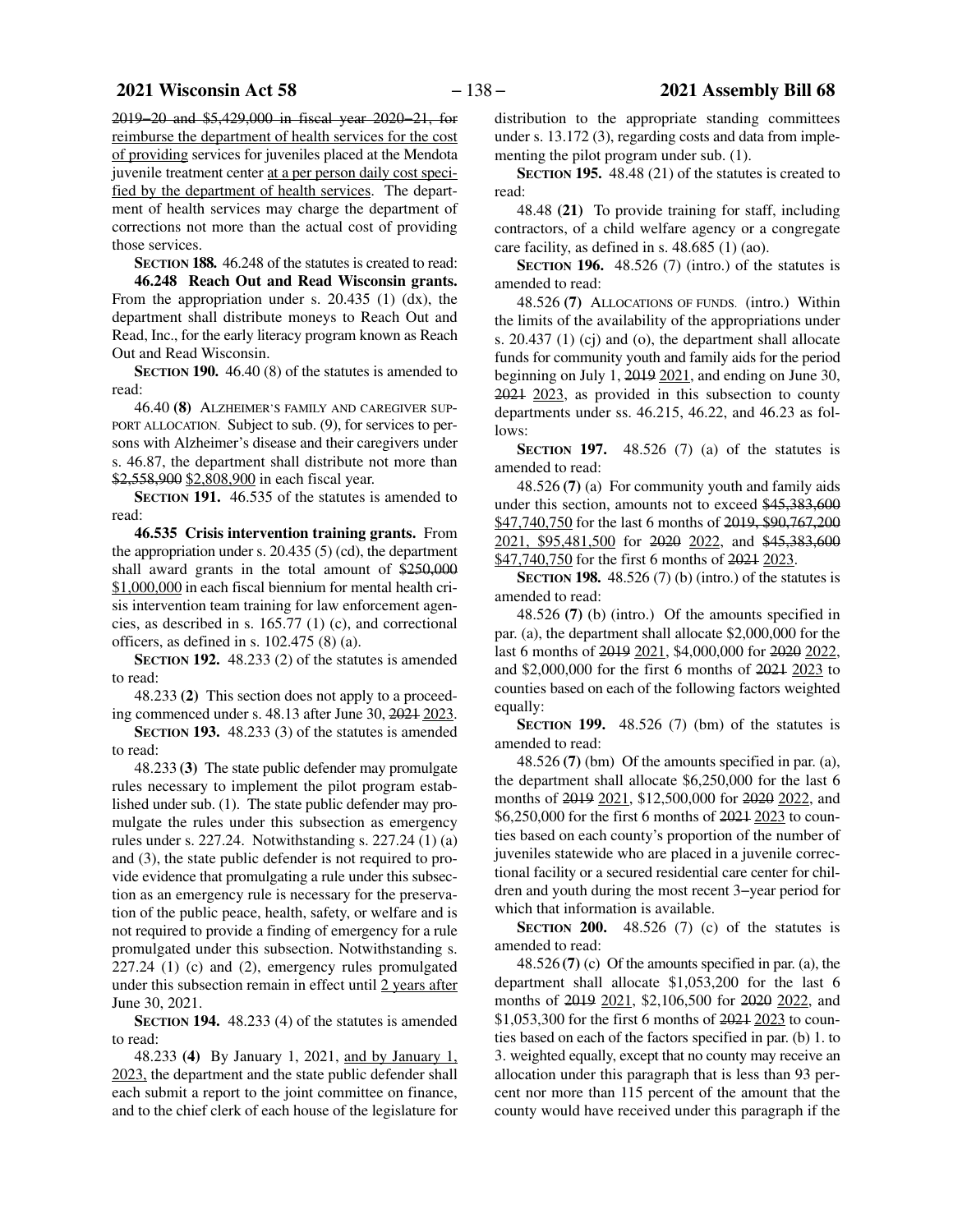allocation had been distributed only on the basis of the factor specified in par. (b) 3.

**SECTION 201.** 48.526 (7) (e) of the statutes is amended to read:

48.526 **(7)** (e) For emergencies related to community youth and family aids under this section, amounts not to exceed \$125,000 for the last 6 months of 2019 2021, \$250,000 for 2020 2022, and \$125,000 for the first 6 months of 2021 2023. A county is eligible for payments under this paragraph only if it has a population of not more than 45,000.

**SECTION 202.** 48.526 (7) (h) of the statutes is amended to read:

48.526 **(7)** (h) For counties that are purchasing community supervision services under s. 938.533 (2), \$1,062,400 in the last 6 months of 2019 2021, \$2,124,800 in 2020 2022, and \$1,062,400 in the first 6 months of 2021 2023 for the provision of community supervision services for juveniles from that county. In distributing funds to counties under this paragraph, the department shall distribute to each county the full amount of the charges for the services purchased by that county, except that if the amounts available under this paragraph are insufficient to distribute that full amount, the department shall distribute those available amounts to each county that purchases community supervision services based on the ratio that the charges to that county for those services bear to the total charges to all counties that purchase those services.

**SECTION 203.** 48.526 (8) of the statutes is amended to read:

48.526 **(8)** ALCOHOL AND OTHER DRUG ABUSE TREAT-MENT. From the amount of the allocations specified in sub. (7) (a), the department shall allocate \$666,700 in the last 6 months of 2019 2021, \$1,333,400 in 2020 2022, and \$666,700 in the first 6 months of 2021 2023 for alcohol and other drug abuse treatment programs.

**SECTION 204.** 48.563 (2) of the statutes is amended to read:

48.563 **(2)** COUNTY ALLOCATION. For children and family services under s. 48.569 (1) (d), the department shall distribute not more than \$80,125,200 \$101,154,200 in fiscal year 2019−20 2021−22 and \$101,145,500 \$101,162,800 in fiscal year 2020−21 2022−23.

**SECTION 205.** 48.57 (3m) (am) (intro.) of the statutes is amended to read:

48.57 **(3m)** (am) (intro.) From the appropriations under s. 20.437 (2) (dz), (md), (me), and (s), the department shall reimburse counties having populations of less than 750,000 for payments made under this subsection and shall make payments under this subsection in a county having a population of 750,000 or more. Subject to par. (ap), a county department and, in a county having a population of 750,000 or more, the department shall make payments in the amount of \$254 \$300 per month beginning on January 1, 2020 2022, to a kinship care relative who is providing care and maintenance for a child if all of the following conditions are met:

**SECTION 206.** 48.57 (3n) (am) (intro.) of the statutes is amended to read:

48.57 **(3n)** (am) (intro.) From the appropriations under s. 20.437 (2) (dz), (md), (me), and (s), the department shall reimburse counties having populations of less than 750,000 for payments made under this subsection and shall make payments under this subsection in a county having a population of 750,000 or more. Subject to par. (ap), a county department and, in a county having a population of 750,000 or more, the department shall make monthly payments for each child in the amount of \$254 \$300 per month beginning on January 1, 2020 2022, to a long−term kinship care relative who is providing care and maintenance for that child if all of the following conditions are met:

**SECTION 207.** 48.62 (4) of the statutes is amended to read:

48.62 **(4)** Monthly payments in foster care shall be provided according to the rates specified in this subsection. Beginning on January 1, 2020 2022, the rates are \$254 \$300 for care and maintenance provided for a child of any age by a foster home that is certified to provide level one care, as defined in the rules promulgated under sub. (8) (a) and, for care and maintenance provided by a foster home that is certified to provide care at a level of care that is higher than level one care, \$420 for a child under 5 years of age; \$460 for a child 5 to 11 years of age; \$522 for a child 12 to 14 years of age; and \$545 for a child 15 years of age or over. In addition to these grants for basic maintenance, the department, county department, or licensed child welfare agency shall make supplemental payments for foster care to a foster home that is receiving an age−related rate under this subsection that are commensurate with the level of care that the foster home is certified to provide and the needs of the child who is placed in the foster home according to the rules promulgated by the department under sub. (8) (c).

**SECTION 208.** 49.175 (1) (a) of the statutes is amended to read:

49.175 **(1)** (a) *Wisconsin Works benefits.* For Wisconsin Works benefits, \$31,110,000 \$37,000,000 in fiscal year 2019−20 2021−22 and \$31,732,200 \$34,000,000 in fiscal year 2020−21 2022−23.

**SECTION 209.** 49.175 (1) (b) of the statutes is amended to read:

49.175 **(1)** (b) *Wisconsin Works agency contracts; job access loans.* For contracts with Wisconsin Works agencies under s. 49.143 and for job access loans under s. 49.147 (6), \$50,000,000 \$54,009,700 in fiscal year 2019−20 2021−22 and \$50,000,000 \$57,071,200 in fiscal year 2020−21 2022−23.

**SECTION 210.** 49.175 (1) (c) of the statutes is amended to read: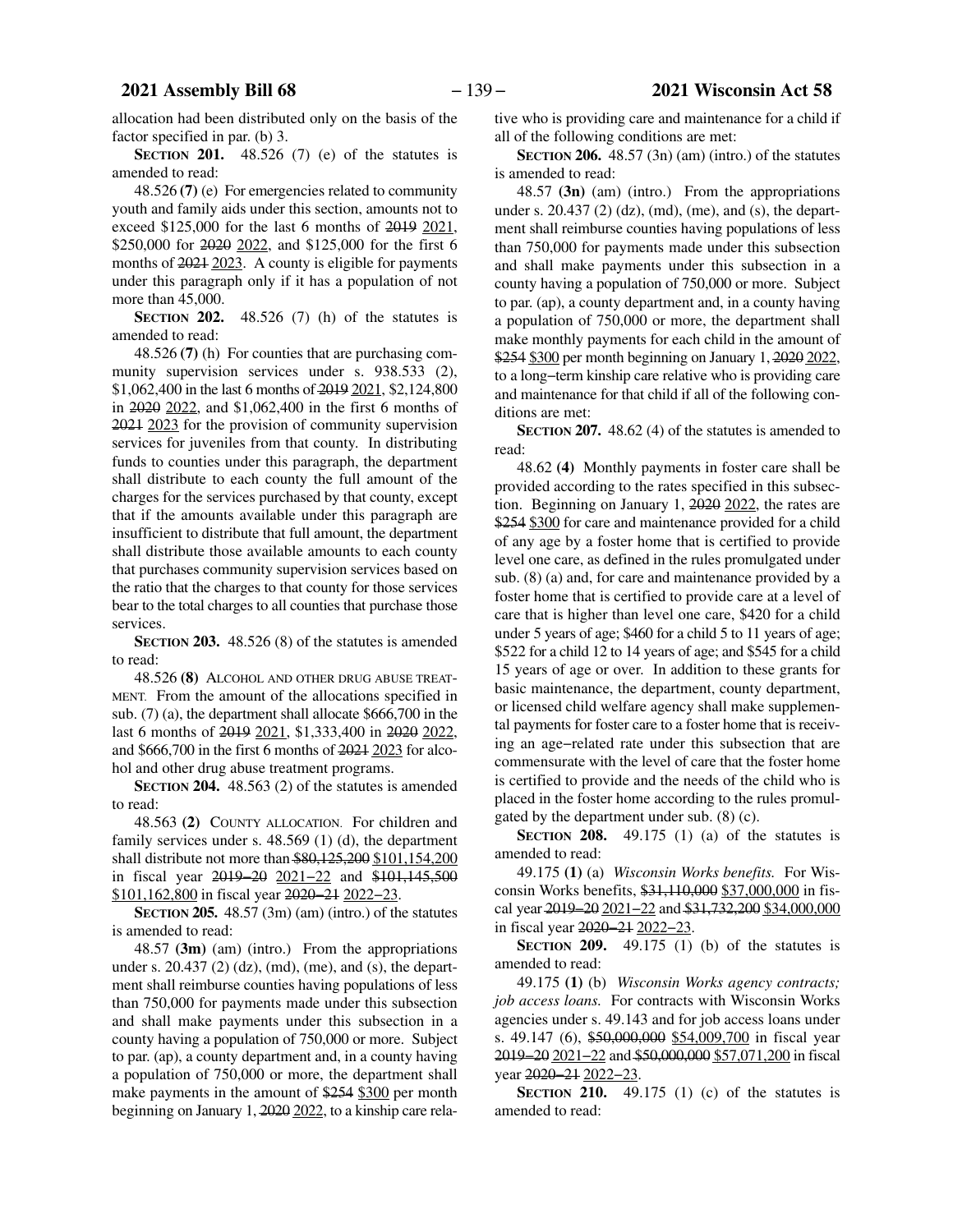49.175 **(1)** (c) *Case management incentive payments.* For supplement payments to individuals under s. 49.255, \$2,700,000 in each fiscal year 2019−20 and \$2,700,000 in fiscal year 2020−21.

**SECTION 211.** 49.175 (1) (fa) of the statutes is amended to read:

49.175 **(1)** (fa) *Homeless case management services grants; additional funding.* For grants to shelter facilities under s. 16.3085, \$500,000 in each fiscal year 2019−20 and \$500,000 in fiscal year 2020−21. All moneys allocated under this paragraph shall be credited to the appropriation account under s. 20.865 (4) (g) for the purpose of supplementing the appropriation under s. 20.505 (7) (kg).

**SECTION 212.** 49.175 (1) (g) of the statutes is amended to read:

49.175 **(1)** (g) *State administration of public assistance programs and overpayment collections.* For state administration of public assistance programs and the collection of public assistance overpayments, \$16,671,200 \$17,231,100 in fiscal year 2019−20 2021−22 and \$17,268,300 \$17,482,300 in fiscal year 2020−21 2022−23.

**SECTION 213.** 49.175 (1) (k) of the statutes is amended to read:

49.175 **(1)** (k) *Transform Milwaukee and Transitional Jobs programs.* For contract costs under the Transform Milwaukee Jobs program and the Transitional Jobs program under s. 49.163, \$8,500,000 in fiscal year 2019−20 and \$9,500,000 in each fiscal year 2020−21.

**SECTION 214.** 49.175 (1) (L) of the statutes is amended to read:

49.175 **(1)** (L) *Adult literacy grants.* For grants to qualified applicants under s. 49.169 to provide literacy training to adults who are eligible for temporary assistance for needy families under 42 USC 601 et seq., \$41,600 \$118,100 in each fiscal year.

**SECTION 215.** 49.175 (1) (Lm) of the statutes is created to read:

49.175 **(1)** (Lm) *Jobs for America's Graduates.* For grants to the Jobs for America's Graduates−Wisconsin to fund programs that improve social, academic, and employment skills of youth who are eligible to receive temporary assistance for needy families under 42 USC 601 et seq., \$500,000 in each fiscal year.

**SECTION 216.** 49.175 (1) (p) of the statutes is amended to read:

49.175 **(1)** (p) *Direct child care services.* For direct child care services under s. 49.155 or 49.257, \$357,097,500 \$376,700,400 in fiscal year 2019−20 2021−22 and \$365,700,400 \$383,900,400 in fiscal year 2020−21 2022−23.

**SECTION 217.** 49.175 (1) (q) of the statutes is amended to read:

49.175 **(1)** (q) *Child care state administration and licensing activities.* For state administration of child care

programs under s. 49.155 and for child care licensing activities, \$40,152,100 \$42,117,800 in fiscal year 2019–20 2021–22 and \$41,555,200 \$41,803,100 in fiscal year 2020−21 2022−23.

**SECTION 218.** 49.175 (1) (qm) of the statutes is amended to read:

49.175 **(1)** (qm) *Quality care for quality kids.* For the child care quality improvement activities specified in ss. 49.155 (1g) and 49.257, \$16,532,900 in fiscal year 2019−20 and \$16,683,700 in each fiscal year 2020−21.

**SECTION 219.** 49.175 (1) (r) of the statutes is amended to read:

49.175 **(1)** (r) *Children of recipients of supplemental security income.* For payments made under s. 49.775 for the support of the dependent children of recipients of supplemental security income, \$25,013,300 in each fiscal year \$18,564,700 in fiscal year 2021−22 and \$18,145,000 in fiscal year 2022−23.

**SECTION 220.** 49.175 (1) (s) of the statutes is amended to read:

49.175 **(1)** (s) *Kinship care and long−term kinship care assistance.* For kinship care and long−term kinship care payments under s. 48.57 (3m) (am) and (3n) (am), for assessments to determine eligibility for those payments, and for agreements under s. 48.57 (3t) with the governing bodies of Indian tribes for the administration of the kinship care and long−term kinship care programs within the boundaries of the reservations of those tribes, \$26,640,000 \$28,727,100 in fiscal year 2019–20 2021−22 and \$28,159,200 \$31,441,800 in fiscal year 2020−21 2022−23.

**SECTION 221.** 49.175 (1) (t) of the statutes is amended to read:

49.175 **(1)** (t) *Safety and out−of−home placement services.* For services provided to ensure the safety of children who the department or a county determines may remain at home if appropriate services are provided, and for services provided to families with children placed in out−of−home care, \$8,314,300 in fiscal year 2019−20 and \$9,314,300 \$10,314,300 in each fiscal year 2020−21. To receive funding under this paragraph, a county shall match a percentage of the amount received that is equal to the percentage the county is required to match for a distribution under s. 48.563 (2) as specified by the schedule established by the department under s. 48.569 (1) (d).

**SECTION 222.** 49.175 (1) (u) of the statutes is amended to read:

49.175 **(1)** (u) *Prevention services.* For services to prevent child abuse or neglect, \$5,789,600 in fiscal year 2019−20 and \$6,789,600 in each fiscal year 2020−21.

**SECTION 223.** 49.175 (1) (v) of the statutes is amended to read:

49.175 **(1)** (v) *General education development.* For general education development testing and preparation for individuals who are eligible for temporary assistance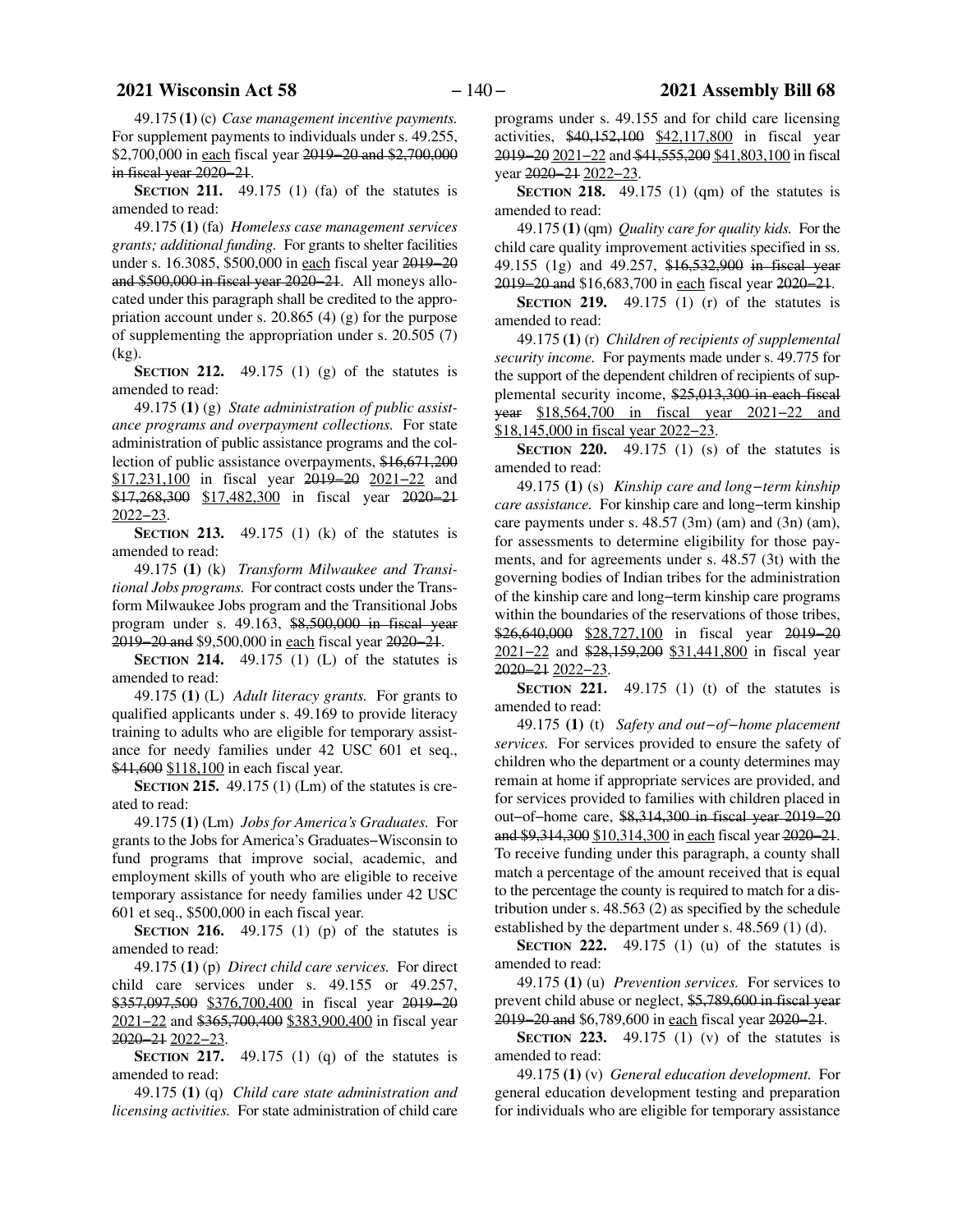**Vetoed In Part** for needy families under 42 USC 601 et seq., \$175,000 \$241,300 in each fiscal year.

**SECTION** 224b.  $49.175$  (1) (y) of the statutes is amended to read:

49.175 **(1)** (y) *Offender reentry demonstration project.* For the offender reentry demonstration project under s. 49.37 (1), \$250,000 in each fiscal year 2021–22 and \$0 in fiscal year 2022−23.

**SECTION 225.** 49.175 (1) (z) of the statutes is amended to read:

49.175 **(1)** (z) *Grants to the Boys and Girls Clubs of America.* For grants to the Wisconsin Chapter of the Boys and Girls Clubs of America to fund programs that improve social, academic, and employment skills of youth who are eligible to receive temporary assistance for needy families under 42 USC 601 et seq., focusing on study habits, intensive tutoring in math and English, and exposure to career options and role models, \$2,675,000 \$2,807,000 in each fiscal year. Grants provided under this paragraph may not be used by the grant recipient to replace funding for programs that are being funded, when the grant proceeds are received, with moneys other than those from the appropriations specified in sub. (1) (intro.). The total amount of the grants includes funds for the BE GREAT: Graduate program in the amount of matching funds that the program provides, up to \$1,400,000 \$1,532,000 in each fiscal year, to be used only for activities for which federal Temporary Assistance for Needy Families block grant moneys may be used.

**SECTION 226.** 49.175 (1) (zh) of the statutes is amended to read:

49.175 **(1)** (zh) *Earned income tax credit supplement.* For the transfer of moneys from the appropriation account under s. 20.437 (2) (md) to the appropriation account under s. 20.835 (2) (kf) for the earned income tax credit, \$69,700,000 \$63,600,000 in fiscal year 2021−22 and \$66,600,000 in each fiscal year 2022−23.

**SECTION 227.** 49.45 (3m) (a) (intro.) of the statutes is amended to read:

49.45  $(3m)$  (a) (intro.) Subject to par.  $(e)$   $(d)$  and notwithstanding sub. (3) (e), from the appropriations under s. 20.435 (4) (b) and (o), in each fiscal year, the department shall pay to hospitals that serve a disproportionate share of low−income patients an amount equal to the sum of \$27,500,000, as the state share of payments, \$47,500,000 and the matching federal share of payments. The department may make a payment to a hospital under this subsection under the calculation method described in par. (b) if the hospital meets all of the following criteria:

**SECTION** 228. 49.45 (3m) (b) 3. a. of the statutes is amended to read:

49.45 **(3m)** (b) 3. a. No single hospital receives more than \$4,600,000. Beginning in fiscal year 2021−22, the amount specified under this subd. 3. a. shall equal 6.77 percent of the total amount of the state and federal shares

available for disproportionate share hospital payments for the fiscal year.

**SECTION 229.** 49.45 (5g) of the statutes is created to read:

49.45 **(5g)** PAYMENTS TO TRIBES. (a) *Tribal care coordination agreements*. A tribal health care provider's care coordination agreement with a nontribal health care provider shall meet federal requirements, including that a service provided by the nontribal health care provider be at the request of the tribal health care provider on behalf of a tribal member who remains in the tribal health care provider's care according to the care coordination agreement; that both the tribal health care provider and nontribal health care provider are providers, as defined in s. 49.43 (10); that an established relationship exists between the tribal health care provider and the tribal member; and that the care be provided pursuant to a written care coordination agreement.

(b) *Amount and distribution of payments*. 1. From the appropriation account under s. 20.435 (4) (b), the department shall make payments to eligible governing bodies of federally recognized American Indian tribes or bands or tribal health care providers in an amount and manner determined by the department. The department shall determine payment amounts on the basis of the difference between the state share of medical assistance payments paid for services rendered to tribal members for whom a care coordination agreement with nontribal health care providers is in place and the state share of medical assistance payments that would have been paid for those services absent a care coordination agreement with nontribal partners.

2. The department shall withhold from the payments under subd. 1. the state share of administrative costs associated with carrying out this subsection, up to 10 percent of the amounts calculated in subd. 1.

3. Federally recognized American Indian tribes or bands may use funds paid under this subsection for health−related purposes. The department shall consult biennially with tribes to determine the timing and distribution of payments.

**SECTION 230.** 49.46 (1) (a) 1m. of the statutes is amended to read:

49.46 **(1)** (a) 1m. Any pregnant woman whose income does not exceed the standard of need under s. 49.19 (11) and whose pregnancy is medically verified. Eligibility continues to the last day of the month in which the 60th day or, if approved by the federal government, the 90th day after the last day of the pregnancy falls.

**SECTION** 231. 49.46 (1) (j) of the statutes is amended to read:

49.46 **(1)** (j) An individual determined to be eligible for benefits under par. (a) 9. remains eligible for benefits under par. (a) 9. for the balance of the pregnancy and to the last day of the month in which the 60th day or, if approved by the federal government, the 90th day after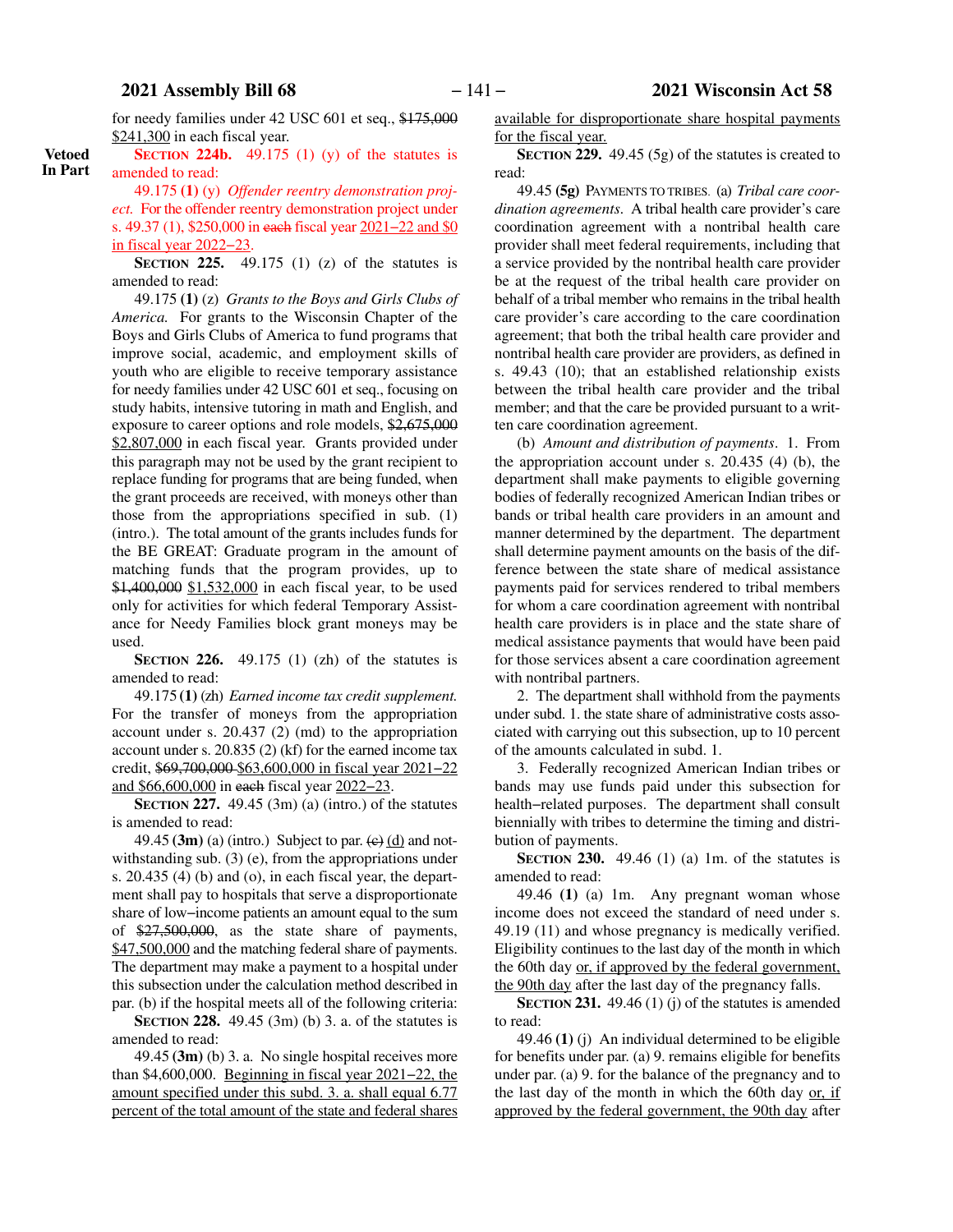the last day of the pregnancy falls without regard to any change in the individual's family income.

**SECTION 232.** 49.47 (4) (ag) 2. of the statutes is amended to read:

49.47 **(4)** (ag) 2. Pregnant and the woman's pregnancy is medically verified. Eligibility continues to the last day of the month in which the 60th day or, if approved by the federal government, the 90th day after the last day of the pregnancy falls.

**SECTION 233.** 49.471 (6) (b) of the statutes is amended to read:

49.471 **(6)** (b) A pregnant woman who is determined to be eligible for benefits under sub. (4) remains eligible for benefits under sub. (4) for the balance of the pregnancy and to the last day of the month in which the 60th day or, if approved by the federal government, the 90th day after the last day of the pregnancy falls without regard to any change in the woman's family income.

**SECTION 234.** 49.471 (6) (L) of the statutes is created to read:

49.471 **(6)** (L) The department shall request from the federal department of health and human services approval of a state plan amendment or a waiver of federal law to implement subs.  $(6)$  (b) and  $(7)$  (b) 1. and ss. 49.46 (1) (a) 1m. and (j) and 49.47 (4) (ag) 2.

**SECTION 235.** 49.471 (7) (b) 1. of the statutes is amended to read:

49.471 **(7)** (b) 1. A pregnant woman whose family income exceeds 300 percent of the poverty line may become eligible for coverage under this section if the difference between the pregnant woman's family income and the applicable income limit under sub. (4) (a) is obligated or expended for any member of the pregnant woman's family for medical care or any other type of remedial care recognized under state law or for personal health insurance premiums or for both. Eligibility obtained under this subdivision continues without regard to any change in family income for the balance of the pregnancy and to the last day of the month in which the 60th day or, if approved by the federal government, the 90th day after the last day of the woman's pregnancy falls. Eligibility obtained by a pregnant woman under this subdivision extends to all pregnant women in the pregnant woman's family.

**SECTION 236.** 51.045 (title) of the statutes is amended to read:

## **51.045** (title) **Availability of inpatient psychiatric and other beds.**

**SECTION 237.** 51.045 of the statutes is renumbered 51.045 (1m) and amended to read:

51.045 **(1m)** From the appropriation under s. 20.435 (2) (cm), the department shall award a grant in the amount of \$80,000 in fiscal year 2015−16 2021−22 and \$30,000 \$50,000 in each fiscal year thereafter to the entity under contract under s. 153.05 (2m) (a) to develop and operate an Internet site and system to show the availability of inpatient psychiatric beds, peer run respite beds, and crisis stabilization beds statewide. To receive the grant, the entity shall use a password protected Internet site to allow an inpatient psychiatric unit or hospital or a facility, center, or program that has inpatient psychiatric, peer run respite, or crisis stabilization beds to enter all of the following information and to enable any hospital emergency department or person who approves emergency detentions under s.  $51.15(2)(c)$  in the state to view all of the following information reported to the system:

(a) The number of available child, adolescent, adult, and geriatric inpatient psychiatric beds, as applicable, that are inpatient psychiatric, peer run respite, or crisis stabilization beds and that are currently available at the hospital, unit, facility, center, or program at the time of reporting by the hospital or unit.

(b) Any special information that the hospital  $\sigma$ , unit, facility, center, or program reports regarding the available beds under  $sub. (1)$  par. (a).

(c) The date the hospital or, unit, facility, center, or program reports the information under subs. (1) and (2) pars. (a) and  $(b)$ .

(d) The location of the hospital  $\Theta$ <sub>r</sub>, unit, facility, center, or program that is reporting.

(e) The contact information for admission coordination for the hospital  $\Theta$ <sub>r</sub>, unit, facility, center, or program.

**SECTION 238.** 51.045 (2m) of the statutes is created to read:

**Vetoed In Part**

51.045 **(2m)** The department shall provide to the entity described under sub. (1m) all of the following:

(a) A list of operators with peer run respite beds in this state and the contact information, including name, any electronic mail address, and telephone number, for each operator.

(b) A list of operators with crisis stabilization beds in this state and the contact information, including name, any electronic mail address, and telephone number, for each operator.

(c) A list of emergency mental health services programs that are certified by the department and that perform crisis assessments and the contact information, including name, any electronic mail address, and telephone number, for a primary contact at each program.

**SECTION 238x.** 70.11 (4n) of the statutes is created to read:

70.11 **(4n)** VACANT PARCEL OWNED BY A CHURCH OR RELIGIOUS ASSOCIATION. Any parcel of vacant land owned by a church or religious association that is no more than 0.8 acres and located in a 1st class city, that is less than a quarter mile from the shoreline of Lake Michigan, and that is adjacent or contiguous to a city incorporated in 1951 with a 2018 estimated population exceeding 9,000.

**SECTION 239.** 70.113 (1) (a) of the statutes is amended to read:

70.113 **(1)** (a) Eighty cents, to be paid from the appropriation under s. 20.370 (5) (da) or (dq). <u>Beginning on the</u>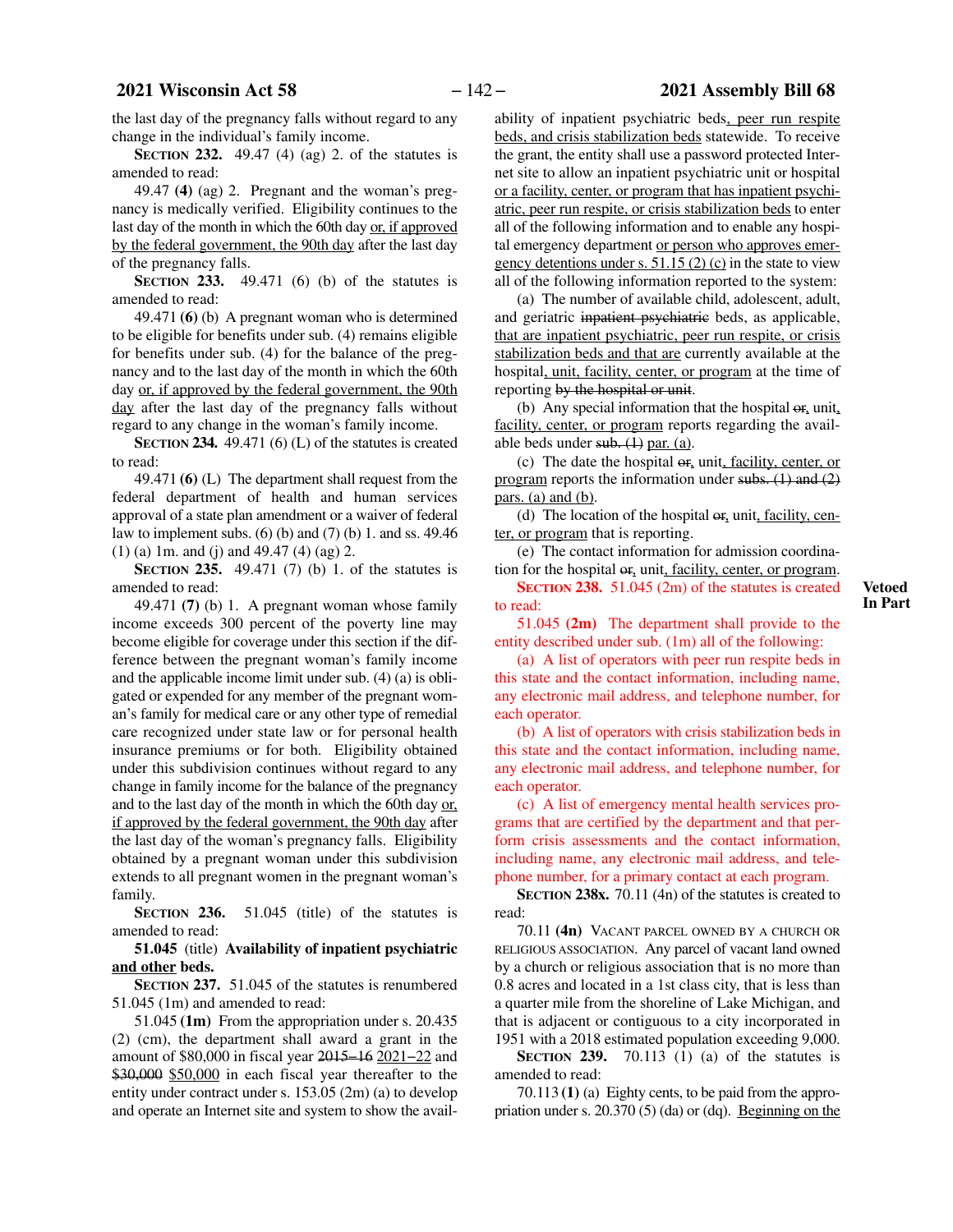effective date of this paragraph .... [LRB inserts date], the amount is three dollars and 20 cents.

**SECTION** 240. 70.113 (1) (b) of the statutes is amended to read:

70.113 **(1)** (b) Eight Thirty cents, to be paid from the appropriation under s. 20.370 (5) (dq).

**SECTION 241.** 70.113 (2) (b) 10. of the statutes is amended to read:

70.113 **(2)** (b) 10. In no year shall the amounts paid under the 10−year schedule fall below 50 cents be less than three dollars and fifty cents per acre.

**SECTION 242.** 70.114 (4) (a) of the statutes is amended to read:

70.114 **(4)** (a) Except as provided under par. (c), on or before January 31, the department shall pay to each treasurer of a taxation district, with respect to each parcel of land acquired by the department within the taxation district on or before January 1 of the preceding year, the greater of an amount determined by multiplying each parcel's estimated value equated to the average level of assessment in the taxation district by the aggregate net general property tax rate that would apply to the parcel of land if it were taxable, as shown on property tax bills prepared for that year under s. 74.09, or three dollars and fifty cents per acre.

**SECTION 243.** 71.05 (6) (b) 34. of the statutes is amended to read:

71.05 **(6)** (b) 34. Any amount of basic, special, and incentive pay income or compensation, as those terms are used in 37 USC chapters 3 and 5, received from the federal government by a person who is a member of a reserve component of the U.S. armed forces, after being called into active federal service under the provisions of 10 USC 12302 (a) or, 10 USC 12304, or 10 USC 12304b, or into special state service authorized by the federal department of defense under 32 USC 502 (f), that is paid to the person for a period of time during which the person is on active duty.

**SECTION 244.** 71.05 (6) (b) 43. d. of the statutes is amended to read:

71.05 **(6)** (b) 43. d. For taxable years beginning after December 31, 2013, and before January 1, 2022, up to \$3,000 if the claimant has one qualified individual and up to \$6,000 if the claimant has more than one qualified individual.

**SECTION 245.** 71.05 (6) (b) 55. of the statutes is created to read:

71.05 **(6)** (b) 55. For taxable years beginning after December 31, 2020, the amount of a national service educational award disbursed under 42 USC 12604 during the taxable year for the benefit of an individual. No modification may be claimed under this subdivision for an amount that is subtracted under subd. 28. or deducted under 26 USC 221.

**SECTION 246.** 71.05 (6) (b) 56. of the statutes is created to read:

71.05 **(6)** (b) 56. For taxable years beginning after December 31, 2020, any amount of basic, special, or incentive pay income, as those terms are used in 37 USC chapters 3 and 5, received from the federal government by an individual who is on active duty in the U.S. armed forces, as defined in 26 USC 7701 (a) (15), to the extent that such income is not subtracted under subd. 34.

**SECTION** 247. 71.06 (1q) (c) of the statutes is amended to read:

71.06 **(1q)** (c) On all taxable income exceeding \$15,000 but not exceeding \$225,000, 6.27 percent, except that for taxable years beginning after December 31, 2020, 5.30 percent.

**SECTION 248.** 71.06 (2) (i) 3. of the statutes is amended to read:

71.06 **(2)** (i) 3. On all taxable income exceeding \$20,000 but not exceeding \$300,000, 6.27 percent, except that for taxable years beginning after December 31, 2020, 5.30 percent.

**SECTION 249.** 71.06 (2) (j) 3. of the statutes is amended to read:

71.06 **(2)** (j) 3. On all taxable income exceeding \$10,000 but not exceeding \$150,000, 6.27 percent, except that for taxable years beginning after December 31, 2020, 5.30 percent.

**SECTION 250.** 71.07 (3q) (c) 1. of the statutes is renumbered 71.07 (3q) (c) 1. a. and amended to read:

71.07 **(3q)** (c) 1. a. Partnerships Except as provided in subd. 1. b., partnerships, limited liability companies, and tax−option corporations may not claim the credit under this subsection, but the eligibility for, and the amount of, the credit are based on their payment of amounts under par. (b). A partnership, limited liability company, or tax−option corporation shall compute the amount of credit that each of its partners, members, or shareholders may claim and shall provide that information to each of them. Partners, members of limited liability companies, and shareholders of tax−option corporations may claim the credit in proportion to their ownership interests.

**SECTION 251.** 71.07 (3q) (c) 1. b. of the statutes is created to read:

71.07 **(3q)** (c) 1. b. For taxable years beginning after December 31, 2020, partnerships, limited liability companies, and tax−option corporations may elect to claim the credit under this subsection, if the credit results from a contract entered into with the Wisconsin Economic Development Corporation before December 22, 2017. A partnership, limited liability company, or tax−option corporation that wishes to make the election under this subd. 1. b. shall make the election for each taxable year on its original return and cannot subsequently make or revoke the election. If a partnership, limited liability company, or tax−option corporation elects to claim the credit under this subsection, the partners, members, and shareholders cannot claim the credit under this subsection. The credit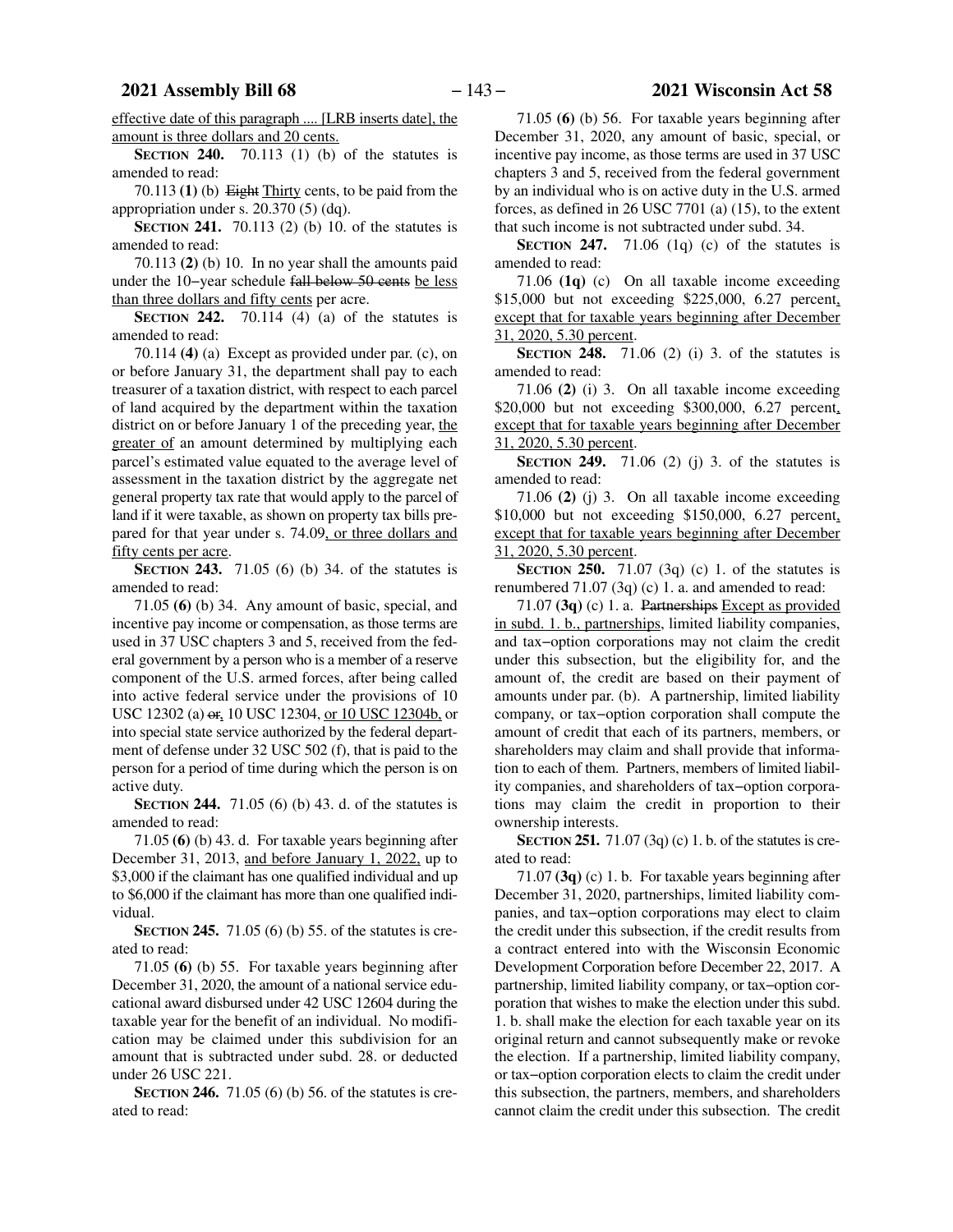cannot be claimed under this subd. 1. b. if one or more partners, members, or shareholders have claimed the credit under this subsection for the same taxable year for which the credit is claimed under this subd. 1. b.

**SECTION 252.** 71.07 (3w) (c) 2. of the statutes is renumbered 71.07 (3w) (c) 2. a. and amended to read:

71.07 **(3w)** (c) 2. a. Partnerships Except as provided in subd. 2. b., partnerships, limited liability companies, and tax−option corporations may not claim the credit under this subsection, but the eligibility for, and the amount of, the credit are based on their payment of amounts described under pars. (b) and (bm). A partnership, limited liability company, or tax−option corporation shall compute the amount of credit that each of its partners, members, or shareholders may claim and shall provide that information to each of them. Partners, members of limited liability companies, and shareholders of tax−option corporations may claim the credit in proportion to their ownership interests.

**SECTION 253.** 71.07 (3w) (c) 2. b. of the statutes is created to read:

71.07 **(3w)** (c) 2. b. For taxable years beginning after December 31, 2020, partnerships, limited liability companies, and tax−option corporations may elect to claim the credit under this subsection, if the credit results from a contract entered into with the Wisconsin Economic Development Corporation before December 22, 2017. A partnership, limited liability company, or tax−option corporation that wishes to make the election under this subd. 2. b. shall make the election for each taxable year on its original return and cannot subsequently make or revoke the election. If a partnership, limited liability company, or tax−option corporation elects to claim the credit under this subsection, the partners, members, and shareholders cannot claim the credit under this subsection. The credit cannot be claimed under this subd. 2. b. if one or more partners, members, or shareholders have claimed the credit under this subsection for the same taxable year for which the credit is claimed under this subd. 2. b.

**SECTION 254.** 71.07 (3y) (c) 1. of the statutes is renumbered 71.07 (3y) (c) 1. a. and amended to read:

71.07 **(3y)** (c) 1. a. Partnerships Except as provided in subd. 1. b., partnerships, limited liability companies, and tax−option corporations may not claim the credit under this subsection, but the eligibility for, and the amount of, the credit are based on their payment of amounts under par. (b). A partnership, limited liability company, or tax−option corporation shall compute the amount of credit that each of its partners, members, or shareholders may claim and shall provide that information to each of them. Partners, members of limited liability companies, and shareholders of tax−option corporations may claim the credit in proportion to their ownership interests.

**SECTION 255.** 71.07 (3y) (c) 1. b. of the statutes is created to read:

71.07 **(3y)** (c) 1. b. For taxable years beginning after December 31, 2020, partnerships, limited liability companies, and tax−option corporations may elect to claim the credit under this subsection, if the credit results from a contract entered into with the Wisconsin Economic Development Corporation before December 22, 2017. A partnership, limited liability company, or tax−option corporation that wishes to make the election under this subd. 1. b. shall make the election for each taxable year on its original return and cannot subsequently make or revoke the election. If a partnership, limited liability company, or tax−option corporation elects to claim the credit under this subsection, the partners, members, and shareholders cannot claim the credit under this subsection. The credit cannot be claimed under this subd. 1. b. if one or more partners, members, or shareholders have claimed the credit under this subsection for the same taxable year for which the credit is claimed under this subd. 1. b.

**SECTION 256.** 71.07 (4k) (e) 2. a. of the statutes is amended to read:

71.07 **(4k)** (e) 2. a. The For taxable years beginning before January 1, 2021, the amount of the claim not used to offset the tax due, not to exceed 10 percent of the allowable amount of the claim under par. (b) 4., 5., or 6., shall be certified by the department of revenue to the department of administration for payment by check, share draft, or other draft drawn from the appropriation account under s. 20.835 (2) (d). For subsequent taxable years, the amount of the claim not used to offset the tax due, up to 15 percent of the allowable amount of the claim under par. (b) 4., 5., or 6., shall be certified by the department of revenue to the department of administration for payment by check, share draft, or other draft drawn from the appropriation account under s. 20.835 (2) (d).

**SECTION 257.** 71.07 (6m) (c) 5. of the statutes is created to read:

71.07 **(6m)** (c) 5. No new claims may be filed under this subsection for taxable years that begin after December 31, 2020.

**SECTION 258.** 71.07 (9g) of the statutes is created to read:

71.07 **(9g)** ADDITIONAL CHILD AND DEPENDENT CARE TAX CREDIT. (a) *Definitions.* In this subsection:

1. "Claimant" means an individual who is eligible for and claims the federal child and dependent care tax credit for the taxable year to which the claim under this subsection relates.

2. "Federal child and dependent care tax credit" means the tax credit under section 21 of the Internal Revenue Code.

(b) *Filing claims.* For taxable years beginning after December 31, 2021, and subject to the limitations provided in this subsection, a claimant may claim as a credit against the tax imposed under s. 71.02, up to the amount of those taxes, an amount equal to 50 percent of the federal child and dependent care tax credit claimed by the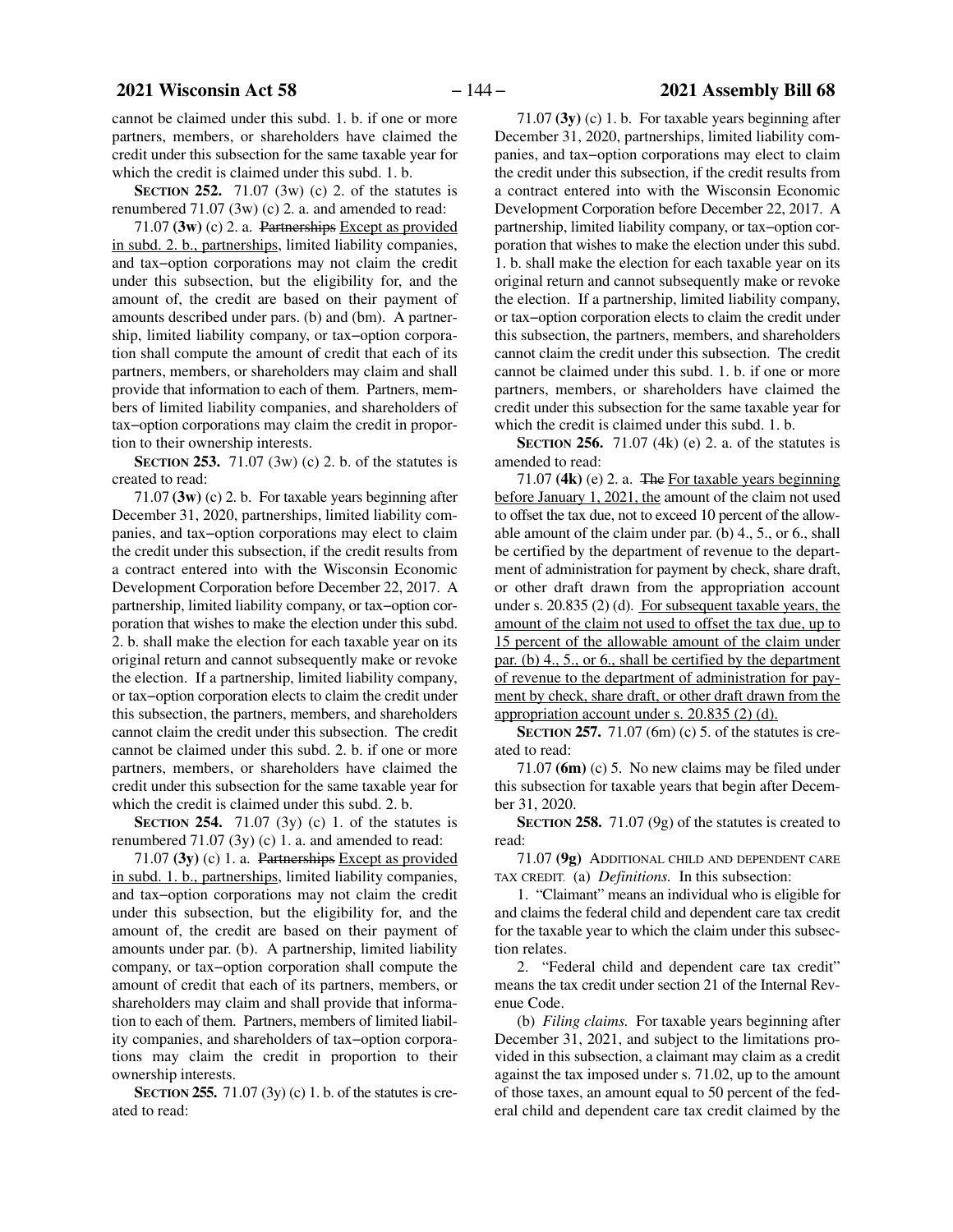claimant on his or her federal income tax return for the taxable year to which the claim under this subsection relates.

(c) *Limitations.* 1. No credit may be allowed under this subsection unless it is claimed within the period under s. 71.75 (2).

2. No credit may be allowed under this subsection for a taxable year covering a period of less than 12 months, except for a taxable year closed by reason of the death of the claimant.

3. The credit under this subsection cannot be claimed by a part−year resident or a nonresident of this state.

4. A claimant who claims the credit under this subsection is subject to the special rules in 26 USC 21 (e) (2) and (4).

(d) *Administration.* Subsection (9e) (d), to the extent that it applies to the credit under that subsection, applies to the credit under this subsection.

**SECTION 259.** 71.10 (4) (cs) of the statutes is created to read:

71.10 **(4)** (cs) Additional child and dependent care tax credit under s. 71.07 (9g).

**SECTION 260.** 71.28 (3q) (c) 1. of the statutes is renumbered 71.28 (3q) (c) 1. a. and amended to read:

71.28 **(3q)** (c) 1. a. Partnerships Except as provided in subd. 1. b., partnerships, limited liability companies, and tax−option corporations may not claim the credit under this subsection, but the eligibility for, and the amount of, the credit are based on their payment of amounts under par. (b). A partnership, limited liability company, or tax−option corporation shall compute the amount of credit that each of its partners, members, or shareholders may claim and shall provide that information to each of them. Partners, members of limited liability companies, and shareholders of tax−option corporations may claim the credit in proportion to their ownership interests.

**SECTION 261.** 71.28 (3q) (c) 1. b. of the statutes is created to read:

71.28 **(3q)** (c) 1. b. For taxable years beginning after December 31, 2020, partnerships, limited liability companies, and tax−option corporations may elect to claim the credit under this subsection, if the credit results from a contract entered into with the Wisconsin Economic Development Corporation before December 22, 2017. A partnership, limited liability company, or tax−option corporation that wishes to make the election under this subd. 1. b. shall make the election for each taxable year on its original return and cannot subsequently make or revoke the election. If a partnership, limited liability company, or tax−option corporation elects to claim the credit under this subsection, the partners, members, and shareholders cannot claim the credit under this subsection. The credit cannot be claimed under this subd. 1. b. if one or more partners, members, or shareholders have claimed the

credit under this subsection for the same taxable year for which the credit is claimed under this subd. 1. b.

**SECTION 262.** 71.28 (3w) (c) 2. of the statutes is renumbered 71.28 (3w) (c) 2. a. and amended to read:

71.28 **(3w)** (c) 2. a. Partnerships Except as provided in subd. 2. b., partnerships, limited liability companies, and tax−option corporations may not claim the credit under this subsection, but the eligibility for, and the amount of, the credit are based on their payment of amounts described under pars. (b) and (bm). A partnership, limited liability company, or tax−option corporation shall compute the amount of credit that each of its partners, members, or shareholders may claim and shall provide that information to each of them. Partners, members of limited liability companies, and shareholders of tax−option corporations may claim the credit in proportion to their ownership interests.

**SECTION 263.** 71.28 (3w) (c) 2. b. of the statutes is created to read:

71.28 **(3w)** (c) 2. b. For taxable years beginning after December 31, 2020, partnerships, limited liability companies, and tax−option corporations may elect to claim the credit under this subsection, if the credit results from a contract entered into with the Wisconsin Economic Development Corporation before December 22, 2017. A partnership, limited liability company, or tax−option corporation that wishes to make the election under this subd. 2. b. shall make the election for each taxable year on its original return and cannot subsequently make or revoke the election. If a partnership, limited liability company, or tax−option corporation elects to claim the credit under this subsection, the partners, members, and shareholders cannot claim the credit under this subsection. The credit cannot be claimed under this subd. 2. b. if one or more partners, members, or shareholders have claimed the credit under this subsection for the same taxable year for which the credit is claimed under this subd. 2. b.

**SECTION 264.** 71.28 (3y) (c) 1. of the statutes is renumbered 71.28 (3y) (c) 1. a. and amended to read:

71.28 **(3y)** (c) 1. a. Partnerships Except as provided in subd. 1. b., partnerships, limited liability companies, and tax−option corporations may not claim the credit under this subsection, but the eligibility for, and the amount of, the credit are based on their payment of amounts under par. (b). A partnership, limited liability company, or tax−option corporation shall compute the amount of credit that each of its partners, members, or shareholders may claim and shall provide that information to each of them. Partners, members of limited liability companies, and shareholders of tax−option corporations may claim the credit in proportion to their ownership interests.

**SECTION 265.** 71.28 (3y) (c) 1. b. of the statutes is created to read: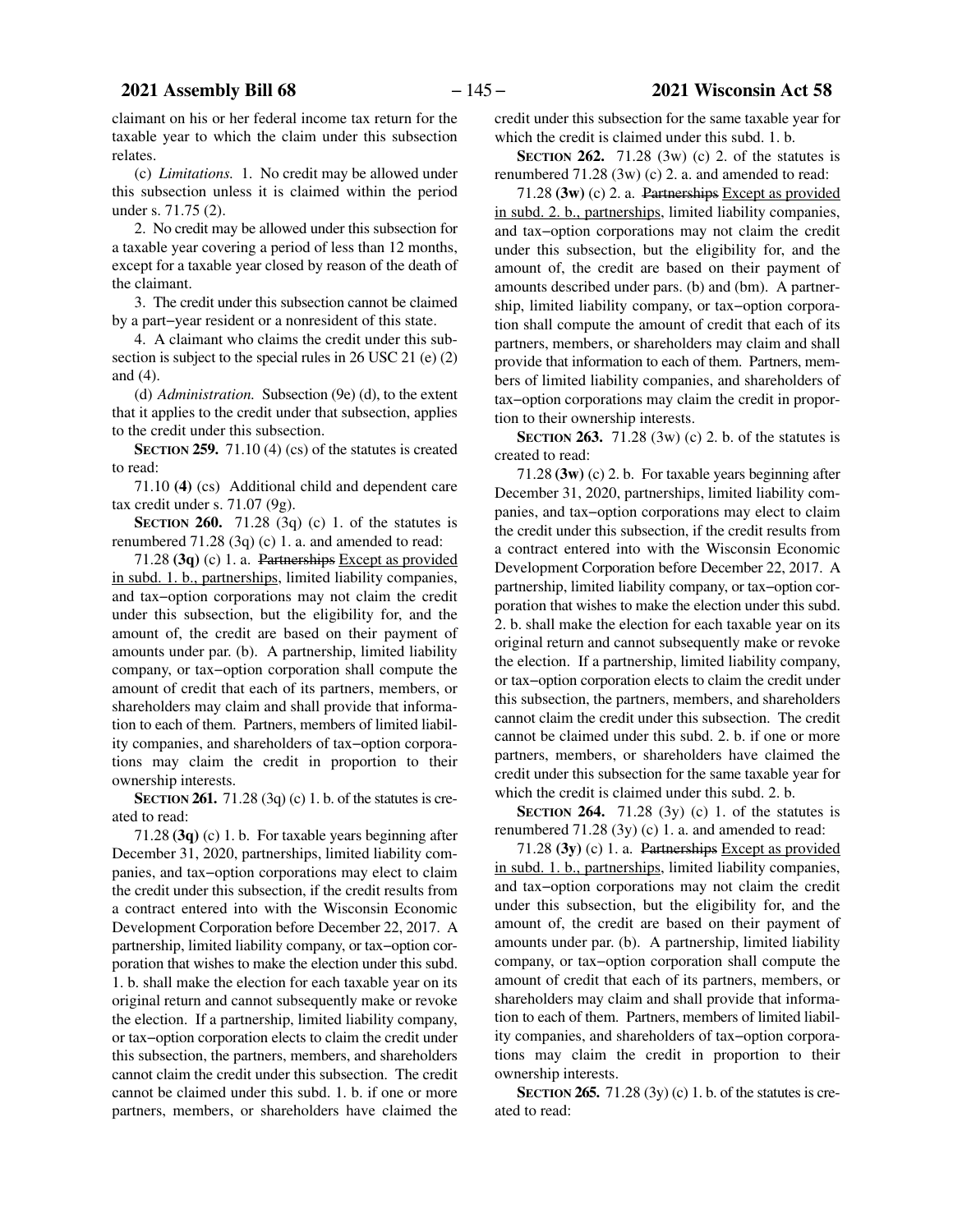# **2021 Wisconsin Act 58** − 146 − **2021 Assembly Bill 68**

71.28 **(3y)** (c) 1. b. For taxable years beginning after December 31, 2020, partnerships, limited liability companies, and tax−option corporations may elect to claim the credit under this subsection, if the credit results from a contract entered into with the Wisconsin Economic Development Corporation before December 22, 2017. A partnership, limited liability company, or tax−option corporation that wishes to make the election under this subd. 1. b. shall make the election for each taxable year on its original return and cannot subsequently make or revoke the election. If a partnership, limited liability company, or tax−option corporation elects to claim the credit under this subsection, the partners, members, and shareholders cannot claim the credit under this subsection. The credit cannot be claimed under this subd. 1. b. if one or more partners, members, or shareholders have claimed the credit under this subsection for the same taxable year for which the credit is claimed under this subd. 1. b.

**SECTION 266.** 71.28 (4) (k) 1. of the statutes is renumbered  $71.28$  (4) (k) 1. a. and amended to read:

71.28 **(4)** (k) 1. a. The For taxable years beginning before January 1, 2021, the amount of the claim not used to offset the tax due, not to exceed 10 percent of the allowable amount of the claim under par. (ad) 4., 5., or 6., shall be certified by the department of revenue to the department of administration for payment by check, share draft, or other draft drawn from the appropriation account under s. 20.835 (2) (d).

**SECTION 267.** 71.28 (4) (k) 1. b. of the statutes is created to read:

71.28 (4) (k) 1. b. For taxable years beginning after December 31, 2020, the amount of the claim not used to offset the tax due, up to 15 percent of the allowable amount of the claim under par. (ad) 4., 5., or 6., shall be certified by the department of revenue to the department of administration for payment by check, share draft, or other draft drawn from the appropriation account under s. 20.835 (2) (d).

**SECTION 268.** 71.47 (3q) (c) 1. of the statutes is renumbered 71.47 (3q) (c) 1. a. and amended to read:

71.47 **(3q)** (c) 1. a. Partnerships Except as provided in subd. 1. b., partnerships, limited liability companies, and tax−option corporations may not claim the credit under this subsection, but the eligibility for, and the amount of, the credit are based on their payment of amounts under par. (b). A partnership, limited liability company, or tax−option corporation shall compute the amount of credit that each of its partners, members, or shareholders may claim and shall provide that information to each of them. Partners, members of limited liability companies, and shareholders of tax−option corporations may claim the credit in proportion to their ownership interests.

**SECTION 269.** 71.47 (3q) (c) 1. b. of the statutes is created to read:

71.47 **(3q)** (c) 1. b. For taxable years beginning after December 31, 2020, partnerships, limited liability companies, and tax−option corporations may elect to claim the credit under this subsection, if the credit results from a contract entered into with the Wisconsin Economic Development Corporation before December 22, 2017. A partnership, limited liability company, or tax−option corporation that wishes to make the election under this subd. 1. b. shall make the election for each taxable year on its original return and cannot subsequently make or revoke the election. If a partnership, limited liability company, or tax−option corporation elects to claim the credit under this subsection, the partners, members, and shareholders cannot claim the credit under this subsection. The credit cannot be claimed under this subd. 1. b. if one or more partners, members, or shareholders have claimed the credit under this subsection for the same taxable year for which the credit is claimed under this subd. 1. b.

**SECTION 270.** 71.47 (3w) (c) 2. of the statutes is renumbered 71.47 (3w) (c) 2. a. and amended to read:

71.47 **(3w)** (c) 2. a. Partnerships Except as provided in subd. 2. b., partnerships, limited liability companies, and tax−option corporations may not claim the credit under this subsection, but the eligibility for, and the amount of, the credit are based on their payment of amounts described under pars. (b) and (bm). A partnership, limited liability company, or tax−option corporation shall compute the amount of credit that each of its partners, members, or shareholders may claim and shall provide that information to each of them. Partners, members of limited liability companies, and shareholders of tax−option corporations may claim the credit in proportion to their ownership interests.

**SECTION** 271. 71.47 (3w) (c) 2. b. of the statutes is created to read:

71.47 **(3w)** (c) 2. b. For taxable years beginning after December 31, 2020, partnerships, limited liability companies, and tax−option corporations may elect to claim the credit under this subsection, if the credit results from a contract entered into with the Wisconsin Economic Development Corporation before December 22, 2017. A partnership, limited liability company, or tax−option corporation that wishes to make the election under this subd. 2. b. shall make the election for each taxable year on its original return and cannot subsequently make or revoke the election. If a partnership, limited liability company, or tax−option corporation elects to claim the credit under this subsection, the partners, members, and shareholders cannot claim the credit under this subsection. The credit cannot be claimed under this subd. 2. b. if one or more partners, members, or shareholders have claimed the credit under this subsection for the same taxable year for which the credit is claimed under this subd. 2. b.

**SECTION 272.** 71.47 (3y) (c) 1. of the statutes is renumbered 71.47 (3y) (c) 1. a. and amended to read: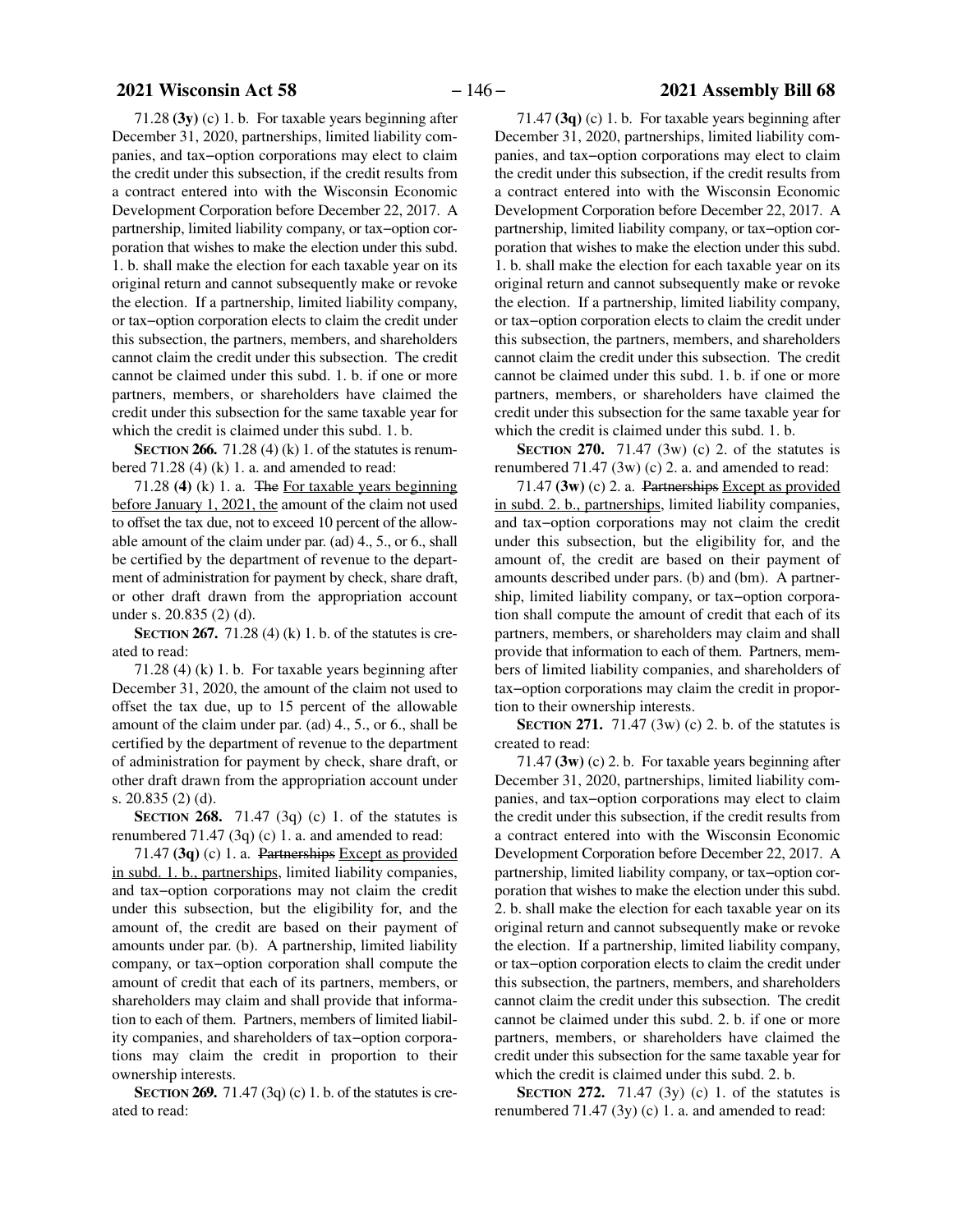71.47 **(3y)** (c) 1. a. Partnerships Except as provided in subd. 1. b., partnerships, limited liability companies, and tax−option corporations may not claim the credit under this subsection, but the eligibility for, and the amount of, the credit are based on their payment of amounts under par. (b). A partnership, limited liability company, or tax−option corporation shall compute the amount of credit that each of its partners, members, or shareholders may claim and shall provide that information to each of them. Partners, members of limited liability companies, and shareholders of tax−option corporations may claim the credit in proportion to their ownership interests.

**SECTION 273.** 71.47 (3y) (c) 1. b. of the statutes is created to read:

71.47 **(3y)** (c) 1. b. For taxable years beginning after December 31, 2020, partnerships, limited liability companies, and tax−option corporations may elect to claim the credit under this subsection, if the credit results from a contract entered into with the Wisconsin Economic Development Corporation before December 22, 2017. A partnership, limited liability company, or tax−option corporation that wishes to make the election under this subd. 1. b. shall make the election for each taxable year on its original return and cannot subsequently make or revoke the election. If a partnership, limited liability company, or tax−option corporation elects to claim the credit under this subsection, the partners, members, and shareholders cannot claim the credit under this subsection. The credit cannot be claimed under this subd. 1. b. if one or more partners, members, or shareholders have claimed the credit under this subsection for the same taxable year for which the credit is claimed under this subd. 1. b.

**SECTION 274.** 71.47 (4) (k) 1. of the statutes is renumbered  $71.47$  (4) (k) 1. a. and amended to read:

71.47 **(4)** (k) 1. a. The For taxable years beginning before January 1, 2021, the amount of the claim not used to offset the tax due, not to exceed 10 percent of the allowable amount of the claim under par. (ad) 4., 5., or 6., shall be certified by the department of revenue to the department of administration for payment by check, share draft, or other draft drawn from the appropriation account under s. 20.835 (2) (d).

**SECTION 275.** 71.47 (4) (k) 1, b. of the statutes is created to read:

71.47 (4) (k) 1. b. For taxable years beginning after December 31, 2020, the amount of the claim not used to offset the tax due, up to 15 percent of the allowable amount of the claim under par. (ad) 4., 5., or 6., shall be certified by the department of revenue to the department of administration for payment by check, share draft, or other draft drawn from the appropriation account under s. 20.835 (2) (d).

**SECTION 276.** 77.51 (1fm) of the statutes is renumbered 77.51 (1fm) (intro.) and amended to read:

77.51 **(1fm)** (intro.) "Candy" means a preparation of sugar, honey, or other natural or artificial sweetener combined with chocolate, fruit, nuts, or other ingredients or flavorings in the form of bars, drops, or pieces. "Candy" does not include -a preparation that contains flour or that requires refrigeration. any of the following:

**SECTION** 277. 77.51 (1fm) (a) of the statutes is created to read:

77.51 **(1fm)** (a) A preparation that contains flour or that requires refrigeration.

**SECTION 278.** 77.51 (1fm) (b) of the statutes is created to read:

77.51 **(1fm)** (b) A preparation that has as its predominant ingredient dried or partially dried fruit along with one or more sweeteners, and which may also contain other additives including oils, natural flavorings, fiber, or preservatives. This paragraph does not apply to a preparation that includes chocolate, nuts, yogurt, or a preparation that has a confectionary coating or glazing on the dried or partially dried fruit. For purposes of this paragraph, "dried or partially dried fruit" does not include fruit that has been ground, crushed, grated, flaked, pureed, or jellied.

**SECTION 279.** 78.12 (4) (a) 5. of the statutes is created to read:

78.12 **(4)** (a) 5. On the effective date of this subdivision .... [LRB inserts date], the percentages used to calculate the amounts to be subtracted from the computation of the tax under subds. 2. and 3. are doubled.

**SECTION 280.** 79.10 (11) (b) of the statutes is amended to read:

79.10 **(11)** (b) Before October 1, the department of administration shall determine the total funds available for distribution under the lottery and gaming credit in the following year and shall inform the joint committee on finance of that total. Total funds available for distribution shall be all moneys projected to be transferred to the lottery fund under ss. 20.455 (2) (g) and 20.505 (8) (am), and  $(g)$  and  $(im)$  and all existing and projected lottery proceeds and interest for the fiscal year of the distribution, less the amount estimated to be expended under ss. 20.455 (2) (r), 20.566 (2) (r), and 20.835 (2) (q) and less the required reserve under s. 20.003 (5). The joint committee on finance may revise the total amount to be distributed if it does so at a meeting that takes place before October 16. If the joint committee on finance does not schedule a meeting to take place before October 16, the total determined by the department of administration shall be the total amount estimated to be distributed under the lottery and gaming credit in the following year.

**SECTION 281.** 84.013 (3) (b) of the statutes is amended to read:

84.013 **(3)** (b) I 41 extending approximately 23 miles between STH 96 in the town of Grand Chute and CTH "F" in the town of Lawrence, in Brown and Outagamie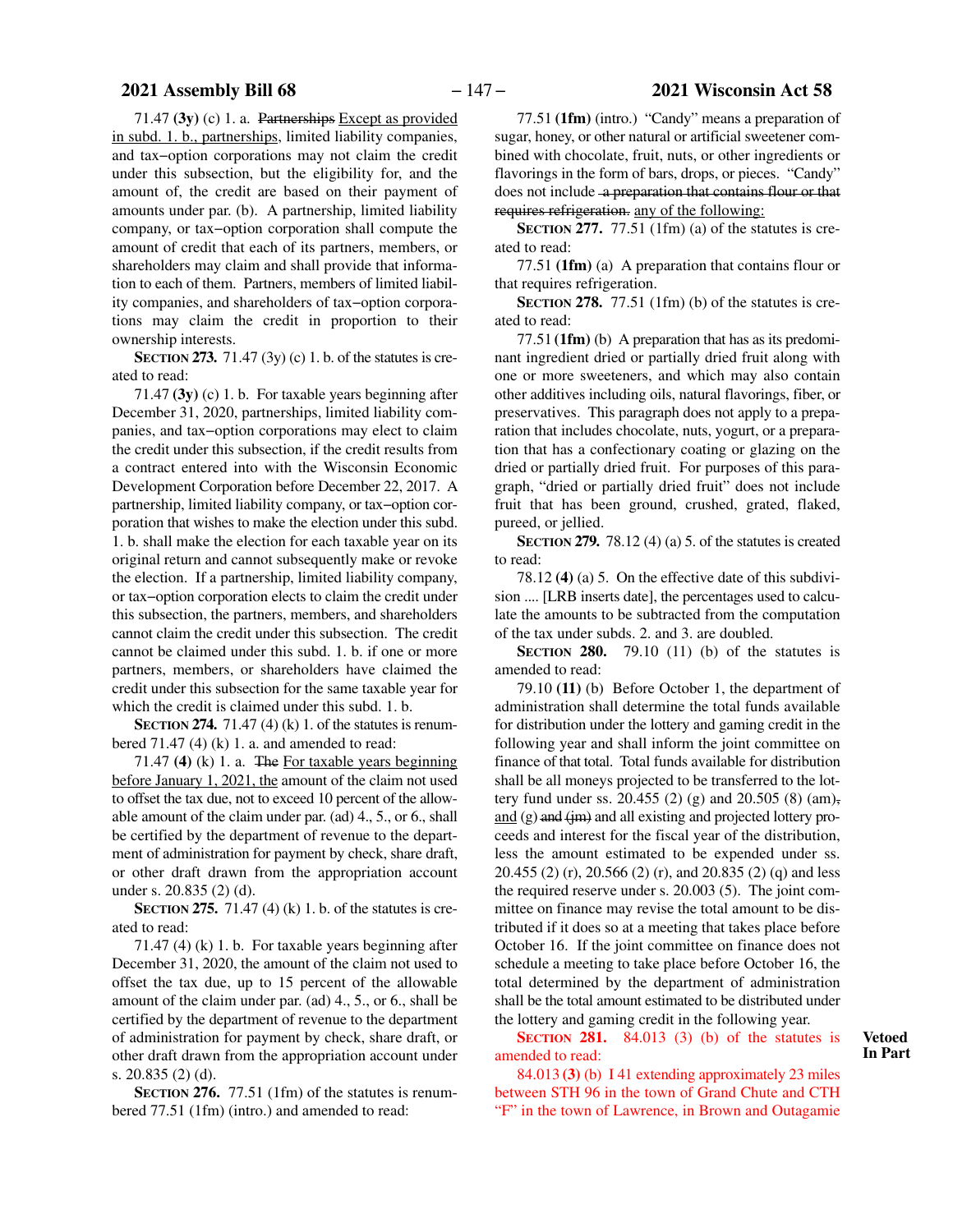counties, including all interchanges, and including work on local roads as necessary for the completion of the project. As a component of this project, the department shall construct an interchange of I 41 and local highways near the intersection of Southbridge Road/French Road and Creamery Road in Brown County. **Vetoed In Part**

> **SECTION 282.** 84.014 (5m) (ag) 1. of the statutes is renumbered 84.014 (5m) (ag) 1m.

> **SECTION 283.** 84.014 (5m) (ag) 1e. of the statutes is created to read:

> 84.014 **(5m)** (ag) 1e. "I 94 east−west corridor" means all freeways, including related interchange ramps, roadways, and shoulders, encompassing I 94 in Milwaukee County from 70th Street to 16th Street, and all adjacent frontage roads and collector road systems.

> **SECTION 284.** 84.0145 (1) (a) of the statutes is renumbered 84.0145 (1) (am) and amended to read:

> 84.0145 **(1)** (am) "I 94 north−south corridor" has the meaning given in s.  $84.014$  (5m) (ag)  $\pm$  1m.

> **SECTION 285.** 84.0145 (1) (ae) of the statutes is created to read:

> 84.0145 **(1)** (ae) "I 94 east−west corridor project" has the meaning given in s.  $84.014$  (5m) (ag) 1e.

> **SECTION 286.** 84.0145 (2) of the statutes is amended to read:

> 84.0145 **(2)** Subject to sub. (3) and s. 86.255, any southeast Wisconsin freeway megaproject may be funded only from the appropriations under ss. 20.395 (3) (aq), (av), (ax), and (ct) and 20.866 (2) (uup), (uur),  $(uuv)$ , and  $(uuz)$ .

> **SECTION 287.** 84.0145 (3) (b) 3. of the statutes is created to read:

> 84.0145 **(3)** (b) 3. The I 94 east−west corridor project. **SECTION 288.** 84.062 (1) (d) of the statutes is amended to read:

> 84.062 **(1)** (d) "Design−builder" means a private legal entity, consortium, or joint venture that proposes to or executes a contract with the office to design, engineer, and construct a project under this section.

> **SECTION 289.** 84.062 (1) (dm) of the statutes is created to read:

> 84.062 **(1)** (dm) "Design professional" means a person registered under s. 443.03 or 443.04 or a firm, partnership, or corporation registered under s. 443.08.

**SECTION 290.** 84.062 (1) (g) of the statutes is created to read: **Vetoed In Part**

> 84.062 **(1)** (g) "Director" means the director of the office of innovative program delivery attached to the department under s. 15.463 (1).

> **SECTION** 291. 84.062 (1) (h) of the statutes is amended to read:

> 84.062 **(1)** (h) "Fixed price variable scope design− build contract" means a design−build contract award made to the lowest qualified responsible bidder able to provide the best qualitative scope of work at a price not to exceed a fixed price set by the office.

**SECTION 292.** 84.062 (1) (j) of the statutes is created to read:

84.062 **(1)** (j) "Member" means a private legal entity that is a member of a consortium or joint venture that is a design−builder.

**SECTION 293.** 84.062 (1) (k) of the statutes is amended to read:

**Vetoed In Part**

84.062 **(1)** (k) "Office" means the office of innovative program delivery attached to the department under s. 15.463 (1).

**SECTION 294.** 84.062 (1) (L) of the statutes is created to read:

84.062 **(1)** (L) "Project" means a project involving a highway improvement, as defined in s. 84.063 (1) (a).

**SECTION 295.** 84.062 (1) (m) of the statutes is amended to read:

84.062 **(1)** (m) "Qualified responsible bidder" means a design−builder responding to a request for qualifications and that is certified by the technical review committee.

**SECTION 296.** 84.062 (1) (p) of the statutes is created to read:

84.062 **(1)** (p) "Technical review committee" means the committee appointed under sub. (3).

**SECTION 297.** 84.062 (2) of the statutes is repealed and recreated to read:

84.062 **(2)** DESIGN-BUILD PROJECTS. **(a)** The department shall administer a pilot program under which not more than 6 contracts are awarded for design−build projects to be completed no later than December 31, 2025 . The director cannot designate a project as a design−build project unless the department is able to clearly define the scope of work.

**Vetoed In Part Vetoed In Part**

(b) The department cannot expend more than \$250,000,000 for 6 design−build contracts designated as follows:

1. One low bid design−build contract for a project with an estimated value of not less than \$5,000,000 and not more than \$25,000,000.

2. One best value design−build contract for a project with an estimated value of not less than \$25,000,000 and not more than \$75,000,000.

3. One fixed price variable scope design−build contract with an estimated value of not less than \$25,000,000 and not more than \$75,000,000.

4. Three contracts designated by the director with a total estimated value of not more than \$125,000,000. The department may enter into a low bid design−build contract, best value design−build contract, or fixed price variable scope design−build contract under this subdivision.

(c) For each project designated as a design−build project under par. (b), the office shall prepare a written analysis supporting the office's determination that it is in the best interests of the state to make the designation. The written analysis and supporting materials are subject to **Vetoed**

**In Part**

**Vetoed In Part**

**Vetoed In Part Vetoed In Part**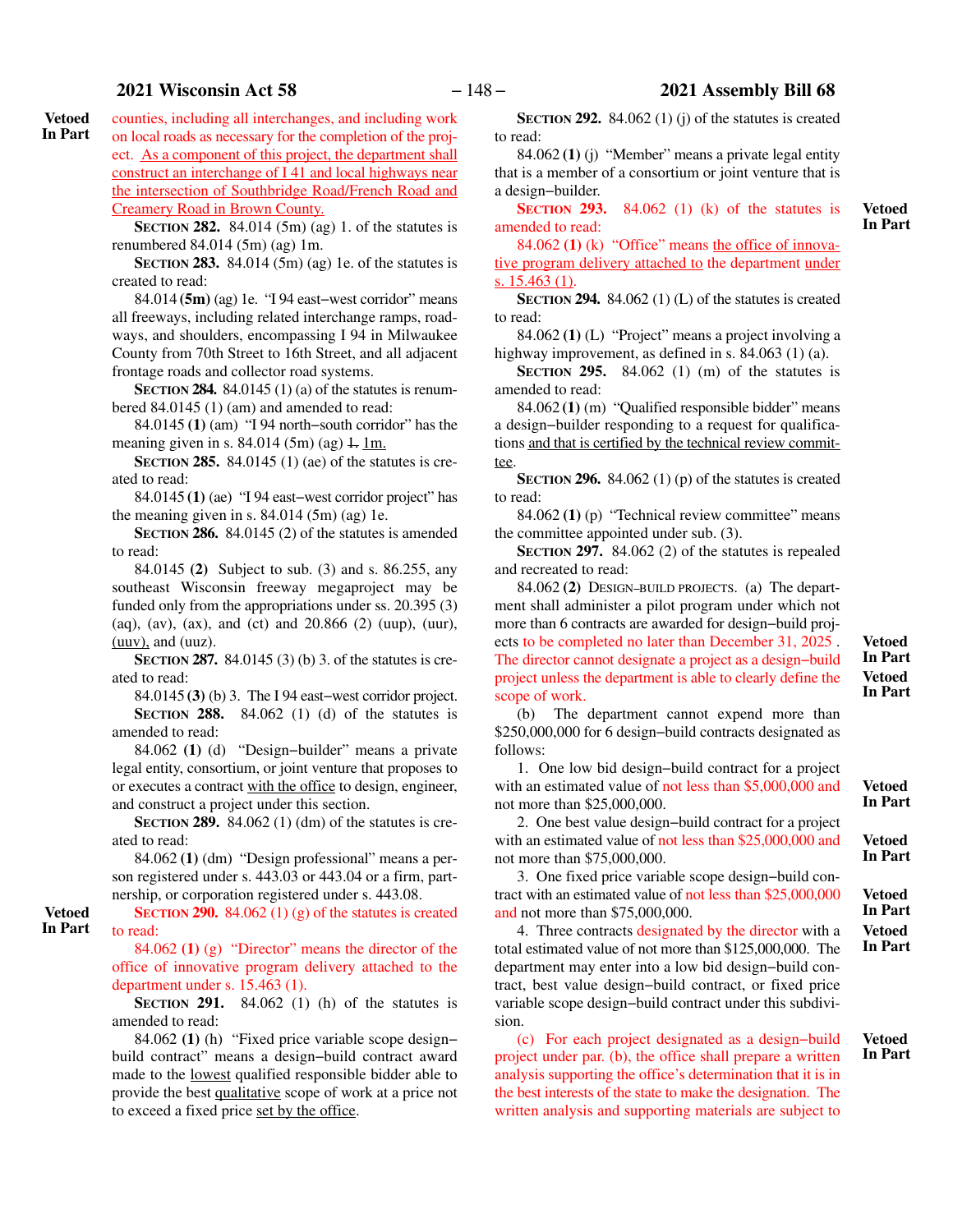.

# **2021 Assembly Bill 68** − 149 − **2021 Wisconsin Act 58**

inspection under s. 19.35. The written analysis shall include all of the following: **Vetoed In Part**

> 1. The extent to which the department can adequately define the project requirements in a proposed scope of design and construction.

> 2. The impact on the projected project schedule and completion date.

3. The impact on the projected cost of the project.

4. The impact on the quality factors of the project.

5. The availability of contractors with experience with design−build projects or other innovative project delivery methods.

6. The capability of the department to manage a design−build project with office employees and design consultants.

7. The capability of the department to oversee a design−build project with a contractor with experience with design−build projects or other innovative project delivery methods.

8. The availability of current department employees qualified to perform design and engineering services required for the design−build project.

9. The original character of the product or the services.

10. The statutory authority for the designation of the project as a design−build project and how the project furthers the department's statutory duties.

11. Whether the design−build project must comply with any federal rule or regulation or any U.S. department of transportation requirement and a statement that the design−build project is in compliance.

12. Any other criteria the office determines is necessary.

(d) For each project designated under par. (b), the office shall solicit requests for qualifications, requests for proposals, and cost proposals as provided in this section and, subject to sub. (7) (c) and (d), let each project by contract to a qualified responsible bidder.

(e) No more than 6 months following the completion of a design−build project designated under par. (b), the office shall prepare a report, with input from the design− builder and the technical review committee, detailing the project, the decision to designate the project as a design− build project, the type of design−build contract let, and recommendations for statutory changes, if any. The office shall provide this report to the joint committee on finance and the senate and assembly standing committees having jurisdiction over transportation matters. The senate and assembly standing committees having jurisdiction over transportation matters shall schedule a hearing on the report not more than 30 days following distribution of the report by the chief clerks of the senate and the assembly. This paragraph does not apply to projects completed after December 31, 2025.

**SECTION 298.** 84.062 (3) of the statutes is created to read:

84.062 **(3)** TECHNICAL REVIEW COMMITTEE. (a) The secretary shall appoint 5 individuals to a technical review committee to evaluate proposals submitted under this section. The committee shall consist of the following:

1. An employee of the department representing a regional office of the department who has at least 5 years of experience in the transportation construction industry

2. Two employees of the department representing the division of the department responsible for transportation project development, each of whom have at least 5 years of experience in the transportation construction industry .

**Vetoed In Part**

**Vetoed In Part**

3. One person representing a state association of architectural, engineering, or design companies.

4. One person representing a state association of transportation construction companies.

(b) The secretary cannot appoint to the technical review committee any person associated, as defined in s. 19.42 (2), with a design−builder. No person appointed to the technical review committee may review proposals under this section when the proposed project could benefit the appointee or the appointee's immediate family, as defined in s. 19.42 (7).

(c) A person appointed to the technical review committee is an agent of the department under s. 895.46.

(d) Except as otherwise provided in this section, all records of the technical review committee are open to public inspection and copying under s. 19.35 (1).

**SECTION 299.** 84.062 (4) of the statutes is created to read:

84.062 **(4)** BIDS. The office shall solicit design−build proposals in 2 phases. In the first phase, the office shall solicit requests for qualifications under sub. (5) and requests for proposals under sub. (6). The technical review committee shall certify responsible bidders as provided in sub. (5) (c) and shall score technical proposals as provided in sub. (6) (b). In the 2nd phase, the office shall solicit cost proposals and the technical review committee shall evaluate cost proposals as provided in sub. (7).

**SECTION 300.** 84.062 (5) (a) 1. a. of the statutes is amended to read:

84.062 **(5)** (a) 1. a. The design and construction experience of the design−builder or member, personnel, and contractors who will manage the design, engineering, and construction aspects of the project. The office cannot require a level of experience that will unreasonably restrict competition.

**SECTION** 301. 84.062 (5) (a) 2. d. of the statutes is amended to read:

84.062 **(5)** (a) 2. d. If the department has previously contracted with the design−builder or a member, the design−builder or member has a record of satisfactorily completing projects. In making this determination, the technical review committee shall consider whether the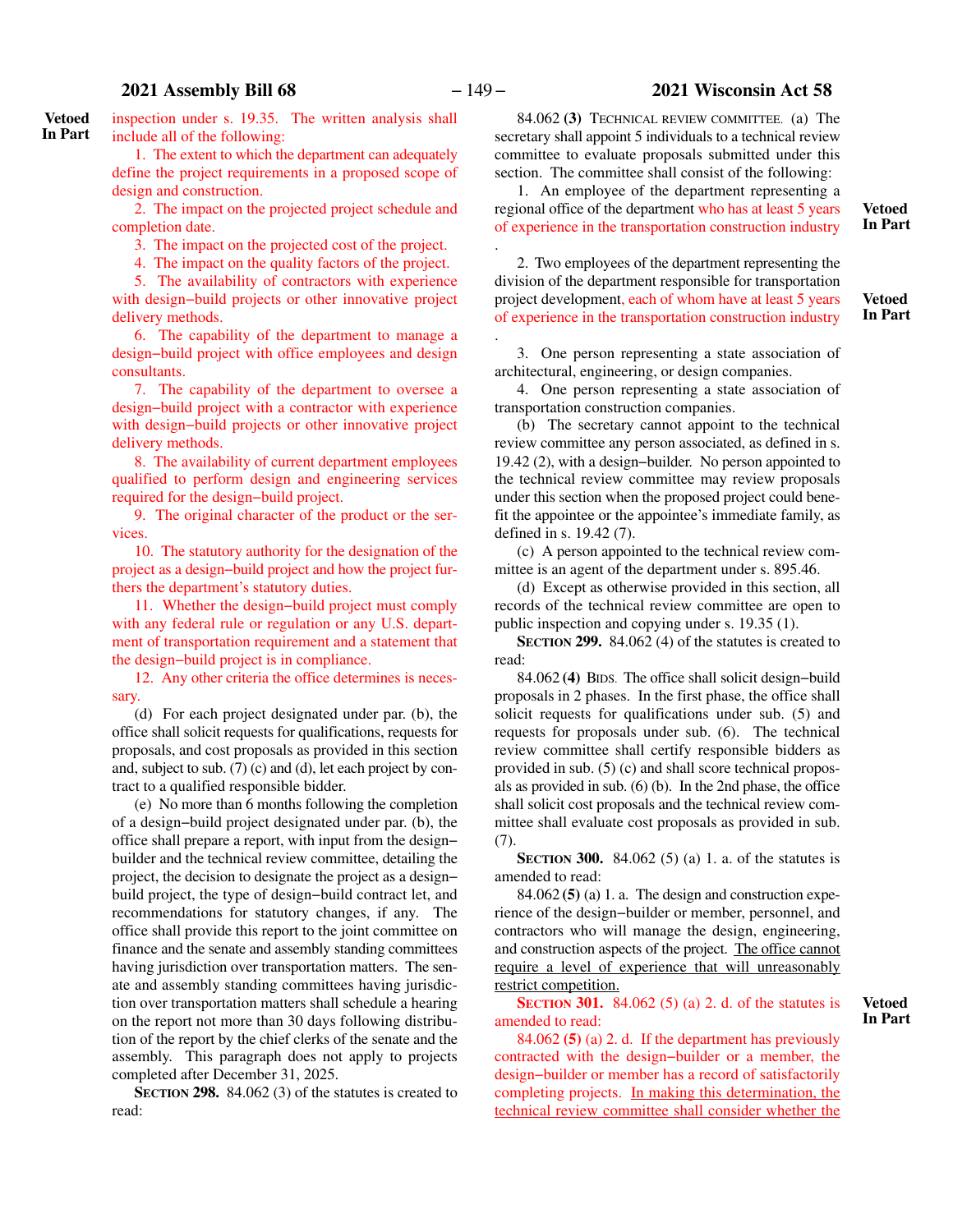# **2021 Wisconsin Act 58** − 150 − **2021 Assembly Bill 68**

design−builder or member has completed all contracts in accordance with drawings and specifications, diligently pursued execution of the work and completed contracts according to the time schedule, fulfilled guarantee requirements of contracts, and complied with applicable safety program requirements. The technical review committee cannot consider whether the design−builder or member exercised legal rights specified in statute or rule or under a contract with the department. **Vetoed In Part**

**SECTION 302.** 84.062 (5) (a) 2. f. of the statutes is created to read:

84.062 **(5)** (a) 2. f. The design−builder or a member has been in business for at least 12 months.

**SECTION** 303. 84.062 (5) (a) 2. g. of the statutes is amended to read:

84.062 **(5)** (a) 2. g. The design−builder or a member has served as a prime contractor on no fewer than 5 projects administered by the department during the previous 5 calendar years.

**SECTION** 304. 84.062 (5) (a) 2. h. of the statutes is amended to read:

84.062 **(5)** (a) 2. h. The design−builder can provide information to the technical review committee upon request about ownership, management, and control of the design−builder.

**SECTION 305.** 84.062 (5) (a) 2. j. of the statutes is created to read:

84.062 **(5)** (a) 2. j. The design−builder has not been disciplined under a professional license in any jurisdiction in the previous 10 years.

**SECTION 306.** 84.062 (5) (b) of the statutes is amended to read:

**Vetoed In Part Vetoed**

**In Part**

84.062 **(5)** (b) The office shall advertise the request for qualifications by publication of a class 1 notice, as defined in s. 985.07 (1), in the official state newspaper and on the department's Internet site . The office may place similar notices in publications likely to inform potential bidders of the project. The office shall issue a request for qualifications or provide information as to where the request for qualifications may be obtained to any person, without regard to the qualifications of the person. The office shall include in all advertisements under this paragraph the location and scope of work; the amount of bid guarantee required; the date, time, and place of bid or proposal opening; and the date when and place where plans will be available.

**SECTION 307.** 84.062 (5) (c) of the statutes is created to read:

84.062 **(5)** (c) The technical review committee shall certify at least 2 but not more than 4 design−builders as qualified responsible bidders. If the office does not receive at least 2 responses to the request for qualifications or if the technical review committee certifies only one design−builder as a qualified responsible bidder, the office may re−advertise or cancel the project.

**SECTION 308.** 84.062 (6) (a) 13. of the statutes is amended to read:

84.062 **(6)** (a) 13. A process for the technical review committee to review and accept alternative technical concepts and value engineering change proposals.

**SECTION 309.** 84.062 (6) (a) 14. of the statutes is created to read:

84.062 **(6)** (a) 14. A requirement that the design− builder perform not less than 30 percent of the construction services under the contract with labor provided by employees of the design−builder or member and equipment owned or rented by the design−builder or member.

**SECTION 310.** 84.062 (6) (b) of the statutes is created to read:

84.062 **(6)** (b) The technical review committee shall evaluate each technical proposal, which may include a confidential interview, and shall assign points in accordance with the request for proposals and subject to all of the following:

1. For a project that will be awarded as either a low bid design−build contract or a fixed price variable scope design−build contract, the technical review committee shall determine whether technical proposals are responsive to the request for proposals without ranking or scoring the proposals.

2. For a project that will be awarded as a best value design−build contract, the technical review committee shall determine whether technical proposals are responsive to the request for proposals and score each responsive technical proposal as required by the request for proposals. The technical review committee may award not more than 20 percent of the points awarded to a technical proposal on the basis of the design−builder's qualifications and ability to design, contract, and deliver the project in accordance with any deadline established in the request for proposals. The technical review committee may award a technical proposal not more than 55 percent of the maximum number of combined points that may be awarded to a technical proposal and cost proposal.

**SECTION 311.** 84.062 (6) (c) of the statutes is created to read:

84.062 **(6)** (c) The office shall allow design−builders to include alternative technical concepts and value engineering changes in their proposals by describing the process for submission and evaluation of alternative technical concepts and value engineering changes in the request for proposals.

**SECTION 312.** 84.062 (6) (d) of the statutes is created to read:

84.062 **(6)** (d) The technical review committee cannot consider a proposal responsive unless the proposal includes a conceptual design, critical path method, bar schedule of the work to be performed or similar schematic, design plans and specifications, technical reports, and all other information required by the request for proposals.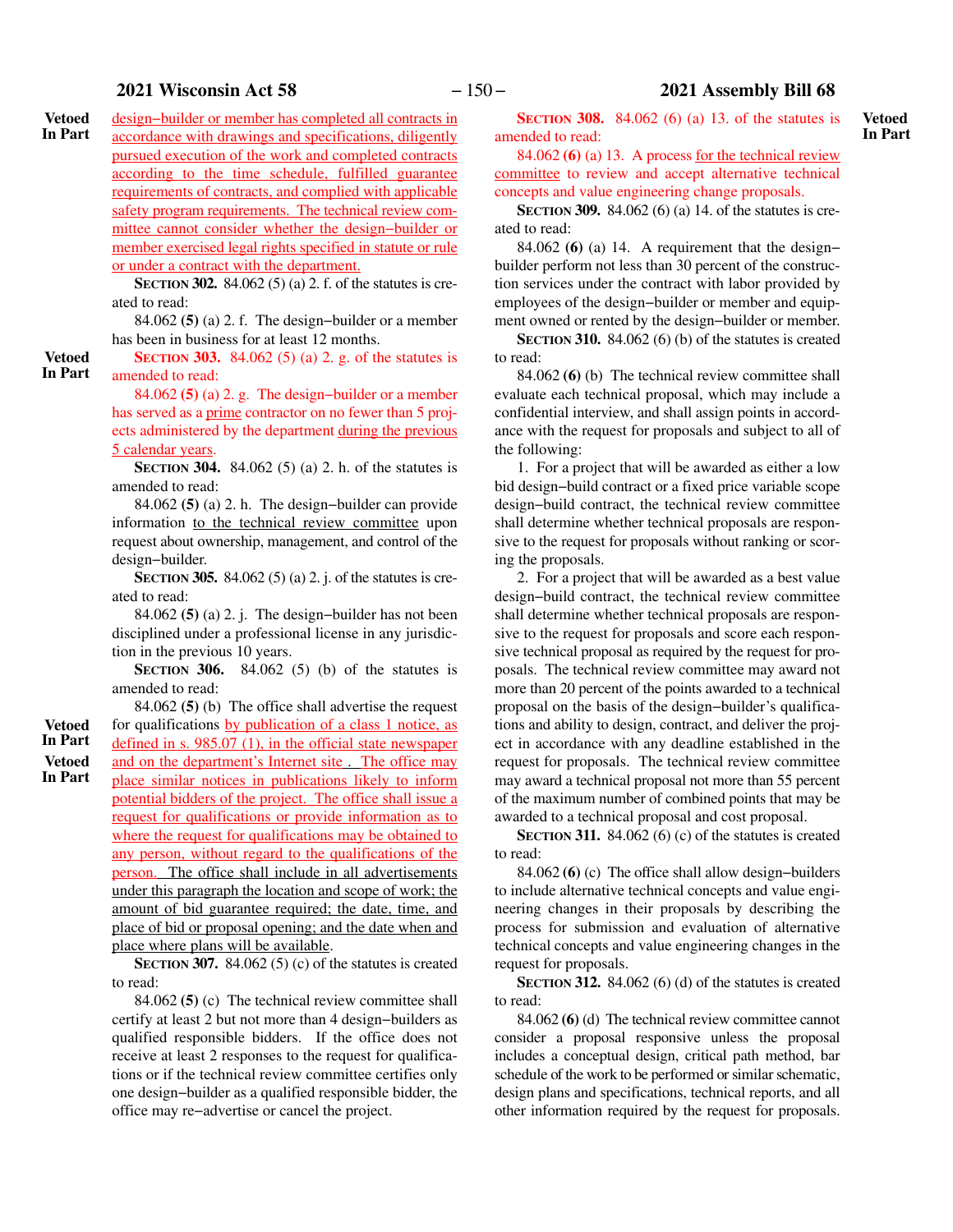The technical review committee cannot consider any price or fee included in the technical proposal.

**SECTION 313.** 84.062 (6) (e) of the statutes is created to read:

84.062 **(6)** (e) The office shall notify the design− builder for each proposal that is determined to be responsive under par. (b) that the design−builder may submit a cost proposal under sub. (7). The office shall reject all proposals that are determined to be nonresponsive under par. (b).

**SECTION** 314. 84.062 (6) (f) of the statutes is renumbered 84.062 (7) (f) and amended to read:

84.062 **(7)** (f) The department and the technical review committee shall maintain the confidentiality of information provided by design−builders as required by s. 84.01 (32).

**SECTION 315.** 84.062 (7) of the statutes is created to read:

84.062 **(7)** COST PROPOSALS. (a) Design−builders notified under sub. (6) (e) may submit a cost proposal, and the proposal shall include a fixed cost of design, engineering, and construction services prepared by a design professional that contains all design, engineering, construction, and quality assurance and quality control costs of the project.

(b) The technical review committee may open cost proposals only after the technical proposals have been reviewed as provided in sub. (6). At the time and place specified in the request for proposals, the technical review committee shall open cost proposals, read the proposals aloud, and, for a project that will be awarded as a best value design−build contract, make public the committee's scoring of the technical proposals.

(c) Following a review of cost proposals, the department may issue a notice of intent to award a contract, subject to all of the following:

1. For a low bid design−build contract, the contract shall be awarded to the qualified responsible bidder that submitted a responsive technical proposal and submitted the lowest responsive cost proposal.

2. For a fixed price variable scope design−build contract, the contract shall be awarded to the qualified responsible bidder that submitted a responsive technical proposal and that submitted a responsive cost proposal that provides the maximum amount of services for the maximum fixed price set by the office or for an amount that is less than the maximum fixed price.

3. For a best value design−build contract, the contract shall be awarded to the qualified responsible bidder with the highest adjusted score, which shall be calculated by adding the bidder's technical proposal score to the bidder's cost proposal score. The technical review committee shall award the lowest qualified responsible bidder the maximum number of points that may be awarded to a cost proposal under the request for proposals, but not less than 45 percent and not more than 75 percent of the

maximum number of combined points that may be awarded to a technical proposal and cost proposal. For each remaining qualified responsible bidder, the technical review committee shall calculate the score for the cost proposal by reducing the maximum number of points that may be awarded to the cost proposal by at least 1 percent for each percentage point by which the cost proposal exceeds the lowest cost proposal.

(d) Following a review of cost proposals, the office may reject all proposals. If the office rejects all proposals or does not execute a contract after issuing an intent to award a contract under par. (c), the office may reissue the request for proposals and allow only the qualified responsible bidders originally notified under sub. (6) (e) to submit new proposals. The office may pay a reasonable stipulated fee to each design−builder that provides a responsive but unsuccessful proposal in response to the reissued request for proposals. If the reissued request for proposals specifies a maximum fixed price, the office cannot award a stipend to a design−builder whose proposal exceeds that price.

(e) Not fewer than 5 working days prior to executing a design−build contract, the department shall provide notice to each unsuccessful qualified responsible bidder that a notice of intent to award a contract has been issued.

**SECTION 316.** 84.062 (8) of the statutes is created to read:

84.062 **(8)** CONTRACT AWARD. (a) In this subsection:

1. "Construction services" means work necessary to construct a project, including trucking services and materials purchased regardless of whether the materials are installed by the design−builder.

2. "Specialty services" means work related to sanitary sewer systems, water main systems, staking, electrical, landscaping and erosion control, traffic control, signing, pavement marking, fencing, and other work identified by the office.

(b) No later than 10 days following the issuance of a notice of intent to award a design−build contract under sub. (7) (c), the office shall verify that the design−builder will perform not less than 30 percent of the construction services under the contract with labor provided by employees of the design−builder or member and equipment owned or rented by the design−builder or member.

(c) The design−builder shall submit to the office in the form prescribed by the office documentation of the construction services the design−builder or member will perform and the dollar value of the services.

(d) The office shall calculate the percentage of total construction services identified in the contract to be performed by the design−builder or member by subtracting the value of specialty services to be performed from the total contract amount and dividing the dollar value of construction services to be performed by the design− builder or member by the difference. If the value of construction services to be performed by the design−builder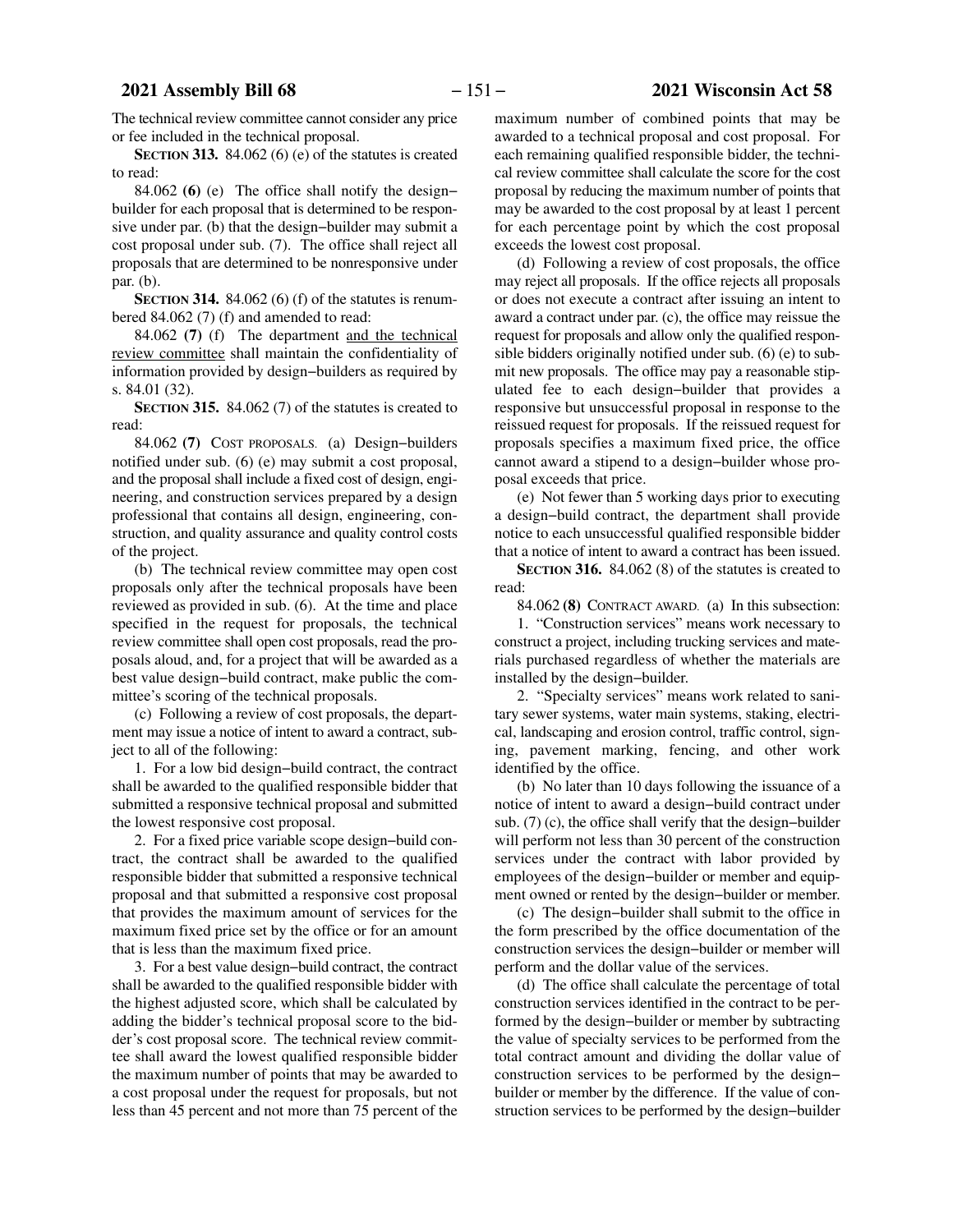or member is less than 30 percent of the value of all construction services required under the contract, the office shall cancel the contract award.

**SECTION 317.** 84.062 (11) of the statutes is created to read:

84.062 **(11)** STIPULATED FEE. (a) The department shall award a stipulated fee of not less than three−tenths of 1 percent of the department's estimated cost of design and construction as follows:

1. To each qualified responsible bidder that provides a responsive but unsuccessful proposal when the office issues a notice of intent to award a contract. If the request for proposals specifies a maximum fixed price, the office cannot award a fee to a proposal that exceeds the maximum fixed price.

2. To all qualified responsible bidders that provide a responsive proposal if the office does not issue a notice of intent to award a contract.

3. To all qualified responsible bidders if the office cancels the solicitation before the technical review committee reviews technical proposals.

(b) The department shall pay the fee to each qualified responsible bidder under par. (a) no later than 90 days after the department issues a notice of intent to award a contract, determines that it will not issue a notice of intent to award a contract, or cancels the solicitation.

(c) In consideration for paying the fee, the department may use work product contained in an unsuccessful proposal in connection with any proposed or awarded design−build project without making any additional compensation to the design−builder. If an unsuccessful design−builder waives the fee, the department cannot use work product in the design−builder's unsuccessful proposal.

**SECTION 318.** 84.062 (13) of the statutes is created to read:

84.062 **(13)** APPEALS. (a) Any person aggrieved and directly affected by a decision of the office to issue a request for qualifications or a request for proposals under this section shall be entitled to judicial review of the decision as provided in ch. 227, subject to the procedural requirements of s. 227.53 (1). A person shall be considered a person aggrieved and directly affected by a decision of the office if any of the following apply to a request for qualifications or a request for proposals issued by the office under this section:

1. The request does not include qualifications, requirements, or other items required under this section.

2. The request does not comply with procedural requirements under this section.

3. The request contains material errors or omissions.

4. The request contains material discrepancies, deficiencies, or ambiguities that prevent a person from submitting a responsive proposal.

5. The request indicates a bias against or preference for a specific design−builder.

6. The request exceeds the department's authority.

(b) Any person aggrieved and directly affected by a decision of the office to issue a notice of intent to award a contract under this section shall be entitled to judicial review of the decision as provided in ch. 227, subject to the procedural requirements of s. 227.53 (1). A person shall be considered a person aggrieved and directly affected by a decision of the office if any of the following apply to a notice of intent to award a contract under this section:

1. The design−builder that received the notice of intent to award a contract was improperly certified as a qualified responsible bidder.

2. A mathematical error was made in scoring any of the proposals that resulted in an improper intent to award a contract.

3. There is evidence of collusion or fraud involving either the design−builder that received the notice of intent to award a contract or a member of the technical review committee.

4. There is evidence of bias of a member of the technical review committee.

5. There is evidence that a member of the technical review committee has a conflict of interest because the committee member, a member of his or her immediate family, as defined in s. 19.42 (7), or any organization or business with which the member is associated, as defined in s. 19.42 (2), may benefit from the intent to award a contract.

6. The technical proposal or cost proposal submitted by the design−builder that received the notice of intent to award a contract is not responsive to the request for proposals, contains conditions or qualifications not provided for in the request for proposals, or does not assign costs to all services identified in the technical proposal or is otherwise materially unbalanced.

(c) If the office prevails upon judicial review, following any protest and appellate court proceedings, the office shall be entitled to recover all costs and charges included in the final order or judgment, excluding attorney fees. Upon payment of costs and charges by the protester, the bond shall be returned. If the protesting party prevails, the protesting party shall be entitled to recover from the office all costs and charges included in the final order or judgment, excluding attorney fees. The entire amount of the bond shall be forfeited if the hearing officer determines that a protest was filed for a frivolous or improper purpose, including the purpose of harassing, causing unnecessary delay, or causing needless cost for the office or parties.

**SECTION 319.** 84.062 (14) of the statutes is created to read:

84.062 **(14)** DELIVERABLES. (a) No later than 3 months after the effective date of this paragraph .... [LRB inserts date], the office shall prepare a report that establishes a program structure for delivering projects as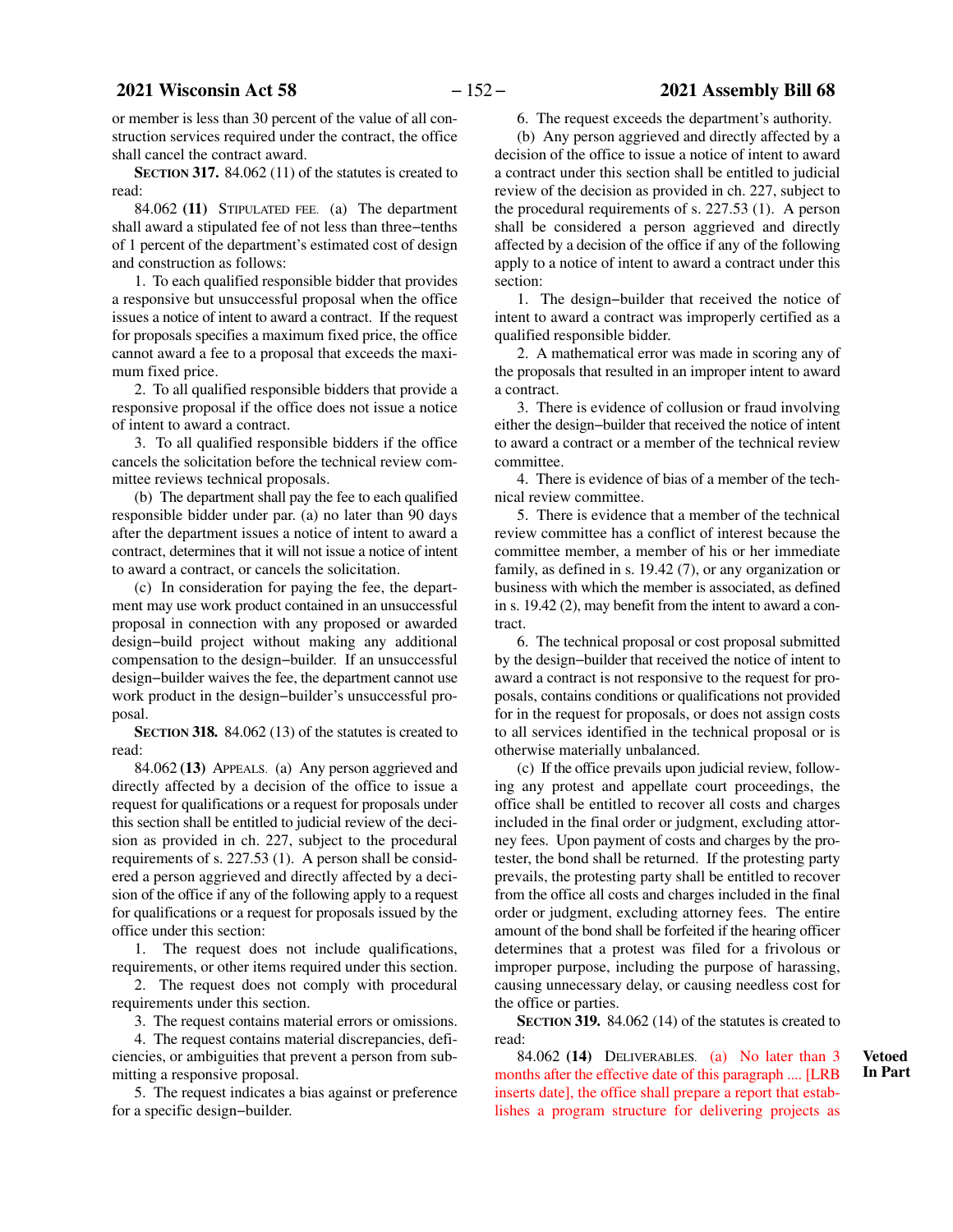# **2021 Assembly Bill 68** − 153 − **2021 Wisconsin Act 58**

**Vetoed In Part**

required under this section. The report shall specify the types of projects to be considered and procedures and timelines for the bid process. The office cannot designate a project as a design−build project prior to the completion of the report.

(b) No later than 6 months after the effective date of this paragraph .... [LRB inserts date], the office shall prepare a design−build procurement manual that incorporates the requirements under this subsection and any applicable requirements under federal law. The manual shall be created by a committee that includes all of the following members:

1. The director.

2. Two employees of the department who represent the division of the department responsible for transportation project development and who each have not fewer than 5 years of experience in the transportation construction industry.

3. One person representing a state association of transportation architectural, engineering, or design companies to be nominated by the governor and appointed with the advice and consent of the senate.

4. One person representing a state association of transportation construction companies to be nominated by the governor and appointed with the advice and consent of the senate.

5. One person representing a national trade group with a design−build certification program and experience in assisting states with the implementation of a design− build program to be nominated by the governor and appointed with the advice and consent of the senate.

(c) No later than December 31, 2026, the office shall submit a report to the joint committee on finance and the senate and assembly standing committees having jurisdiction over transportation matters summarizing observations of the process utilized for alternative project delivery methods and describing the effectiveness of the alternative project delivery methods contracting procedures. The report shall include discussion on scope of work, history of projects selected, evaluation criteria, selection process, contract administration, work progression, time and cost comparisons between the traditional contracting method and alternative delivery methods, claims, and changes.

(d) No later than 6 months after receipt of the report required under par. (c), the joint committee on finance shall determine whether the alternative project delivery pilot program was successful in providing the department with additional tools that allow innovation, reduced project completion time, cost certainty, or reduced cost or other advantages or benefits and shall make a recommendation to the legislature as to whether the pilot program should be made permanent.

**SECTION 320.** 84.555 (1m) of the statutes is amended to read:

84.555 **(1m)** Notwithstanding sub. (1) and ss. 84.51 and 84.59, the proceeds of general obligation bonds issued under s. 20.866 (2) (uum) are allocated for expenditure obligations under s. 84.95 and s. 84.014, the proceeds of general obligation bonds issued under s. 20.866 (2) (uup) and (uuv) may be used to fund expenditure obligations for the Marquette interchange reconstruction project under s. 84.014, for the reconstruction of the I 94 north–south corridor, as defined in s. 84.014 (5m) (ag)  $\pm$ .  $1m$ , for the reconstruction of the Zoo interchange, as defined in s. 84.014 (5m) (ag) 2., for the reconstruction of the I 94 east−west corridor, as defined in s. 84.014 (5m) (ag) 1e., for southeast Wisconsin freeway megaprojects under s. 84.0145, and for high−cost state highway bridge projects under s. 84.017, and the proceeds of general obligation bonds issued under s. 20.866 (2) (uur) and (uuv) may be used to fund expenditure obligations for southeast Wisconsin freeway megaprojects under s. 84.0145.

**SECTION 321.** 84.56 of the statutes is amended to read:

**84.56 Additional funding for major highway projects.** Notwithstanding ss. 84.51, 84.53, 84.555, and 84.59, major highway projects, as defined under s. 84.013 (1) (a), for the purposes of ss. 84.06 and 84.09, may be funded with the proceeds of general obligation bonds issued under s.  $20.866$  (2) (uus) and (uuv).

**SECTION 322.** 84.57 (1) of the statutes is amended to read:

84.57 **(1)** Notwithstanding ss. 84.51, 84.53, 84.555, 84.59, and 84.95, and subject to sub. (2), state highway rehabilitation projects for the purposes specified in s. 20.395 (6) (aq) may be funded with the proceeds of general obligation bonds issued under s. 20.866 (2) (uut) and  $(uuv)$ .

**SECTION 323.** 84.59 (6) of the statutes is amended to read:

84.59 **(6)** The building commission may contract revenue obligations when it reasonably appears to the building commission that all obligations incurred under this section can be fully paid from moneys received or anticipated and pledged to be received on a timely basis. Except as provided in this subsection, the principal amount of revenue obligations issued under this section may not exceed \$4,055,372,900, excluding any obligations that have been defeased under a cash optimization program administered by the building commission, to be used for transportation facilities under s. 84.01 (28) and major highway projects for the purposes under ss. 84.06 and 84.09. In addition to the foregoing limit on principal amount, the building commission may contract revenue obligations under this section up to \$142,254,600, excluding any obligations that have been defeased under a cash optimization program administered by the building commission, to be used for transportation facilities under s. 84.01 (28) and major highway projects for the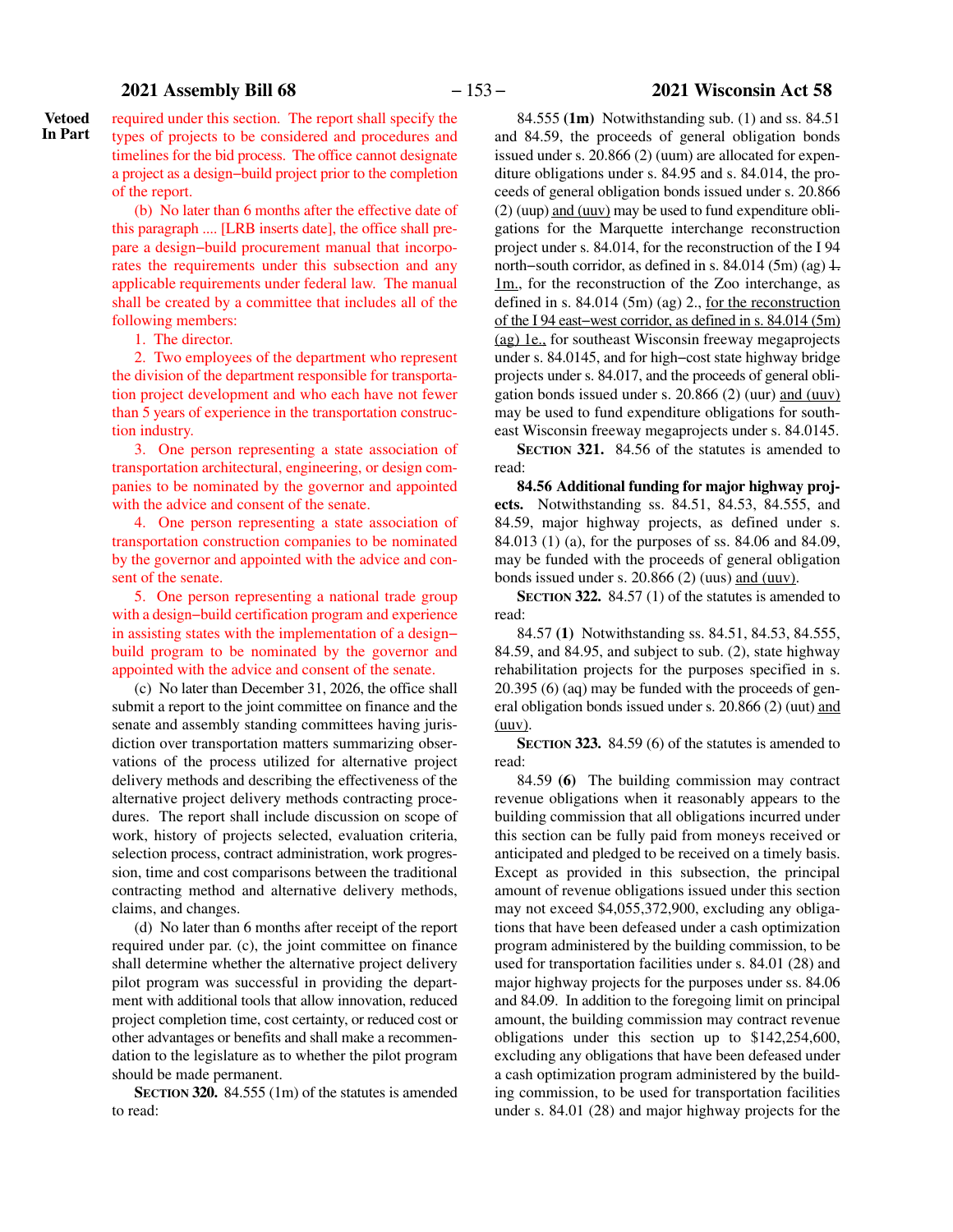purposes under ss. 84.06 and 84.09. In addition to the foregoing limit on principal amount, the building commission may contract revenue obligations under this section up to \$128,258,200, excluding any obligations that have been defeased under a cash optimization program administered by the building commission, to be used for transportation facilities under s. 84.01 (28) and major highway projects for the purposes under ss. 84.06 and 84.09. In addition to the foregoing limits on principal amount, the building commission may contract revenue obligations under this section as the building commission determines is desirable to refund outstanding revenue obligations contracted under this section, to make payments under agreements or ancillary arrangements entered into under s. 18.55 (6) with respect to revenue obligations issued under this section, and to pay expenses associated with revenue obligations contracted under this section.

**SECTION 324.** 85.20 (4m) (a) 6. cm. of the statutes is amended to read:

85.20 **(4m)** (a) 6. cm. From the appropriation under s. 20.395 (1) (ht), the department shall pay \$64,193,900 for aid payable for calendar years 2015 to 2019 and \$65,477,800 for aid payable for calendar year years 2020 and 2021, \$32,738,900 for calendar year 2022, and \$65,477,800 for calendar year 2023 and thereafter, to the eligible applicant that pays the local contribution required under par. (b) 1. for an urban mass transit system that has annual operating expenses of \$80,000,000 or more. If the eligible applicant that receives aid under this subd. 6. cm. is served by more than one urban mass transit system, the eligible applicant may allocate the aid between the urban mass transit systems in any manner the eligible applicant considers desirable.

**SECTION 325.** 85.20 (4m) (a) 6. d. of the statutes is amended to read:

85.20 **(4m)** (a) 6. d. From the appropriation under s. 20.395 (1) (hu), the department shall pay \$16,868,000 for aid payable for calendar years 2015 to 2019 and \$17,205,400 for aid payable for calendar year years 2020 and 2021, \$8,602,700 for calendar year 2022, and \$17,205,400 for calendar year 2023 and thereafter, to the eligible applicant that pays the local contribution required under par. (b) 1. for an urban mass transit system that has annual operating expenses in excess of \$20,000,000 but less than \$80,000,000. If the eligible applicant that receives aid under this subd. 6. d. is served by more than one urban mass transit system, the eligible applicant may allocate the aid between the urban mass transit systems in any manner the eligible applicant considers desirable.

**SECTION** 326. 85.64 of the statutes is created to read: **85.64 Office of innovative program delivery. (1)** In this section:

(a) "Director" means the director of the office.

(b) "Office" means the office of innovative program delivery attached to the department under s. 15.463 (1).

**(2)** The secretary shall appoint a director who has no fewer than than 5 years of experience in design−build project development and delivery specific to public transportation or public infrastructure construction.

**(3)** The director shall do all of the following:

(a) Perform the duties and functions required under s. 84.062.

(b) Employ, supervise, and train personnel assigned to the office by the secretary.

(c) Supervise all expenditures of the office.

**(4)** The office shall perform the duties and functions required under s. 84.062.

**SECTION 327.** 86.30 (2) (a) 3. of the statutes is amended to read:

86.30 **(2)** (a) 3. For each mile of road or street under the jurisdiction of a municipality as determined under s. 86.302, the mileage aid payment shall be \$2,389 in calendar year 2019 and \$2,628 in calendar year years 2020 and 2021, \$2,681 in calendar year 2022, and \$2,734 in calendar year 2023 and thereafter.

**SECTION** 328. 86.30 (2) (d) of the statutes is renumbered 86.30 (2) (d) 1. and amended to read:

86.30 **(2)** (d) 1. No municipality may be paid an amount under this section greater than 85 percent of its 3−year average costs, except as provided in subd. 2.

**SECTION 329.** 86.30 (2) (d) 2. of the statutes is created to read:

86.30 **(2)** (d) 2. A town for which the equalized value of the town in the previous year was in the bottom quartile of equalized values of towns in the state for that year cannot be paid an amount under this section greater than 98 percent of its 3−year average costs. Equalized values under this subdivision shall be those determined by the department of revenue under s. 70.57.

**SECTION 330.** 86.30 (2m) of the statutes is created to read:

86.30 **(2m)** ADJUSTMENTS FOR CERTAIN AID LIMITA-TIONS. If the amount of transportation aids paid to a town is limited by sub. (2) (d) to an amount less than the amount calculated under sub. (2) (a) and the department determines that the limitation was caused by the timing of a reimbursement for an expenditure made by the town, the department shall make an additional payment of transportation aids to the town from the appropriation under s. 20.395 (1) (aw) in an amount that the department determines will compensate the town for the diminished payments. If the moneys appropriated under s. 20.395 (1) (aw) are not sufficient to fully compensate towns qualifying for payments under this subsection, the department may prorate the payments among the qualifying towns.

**SECTION 331.** 86.30 (9) (b) of the statutes is amended to read: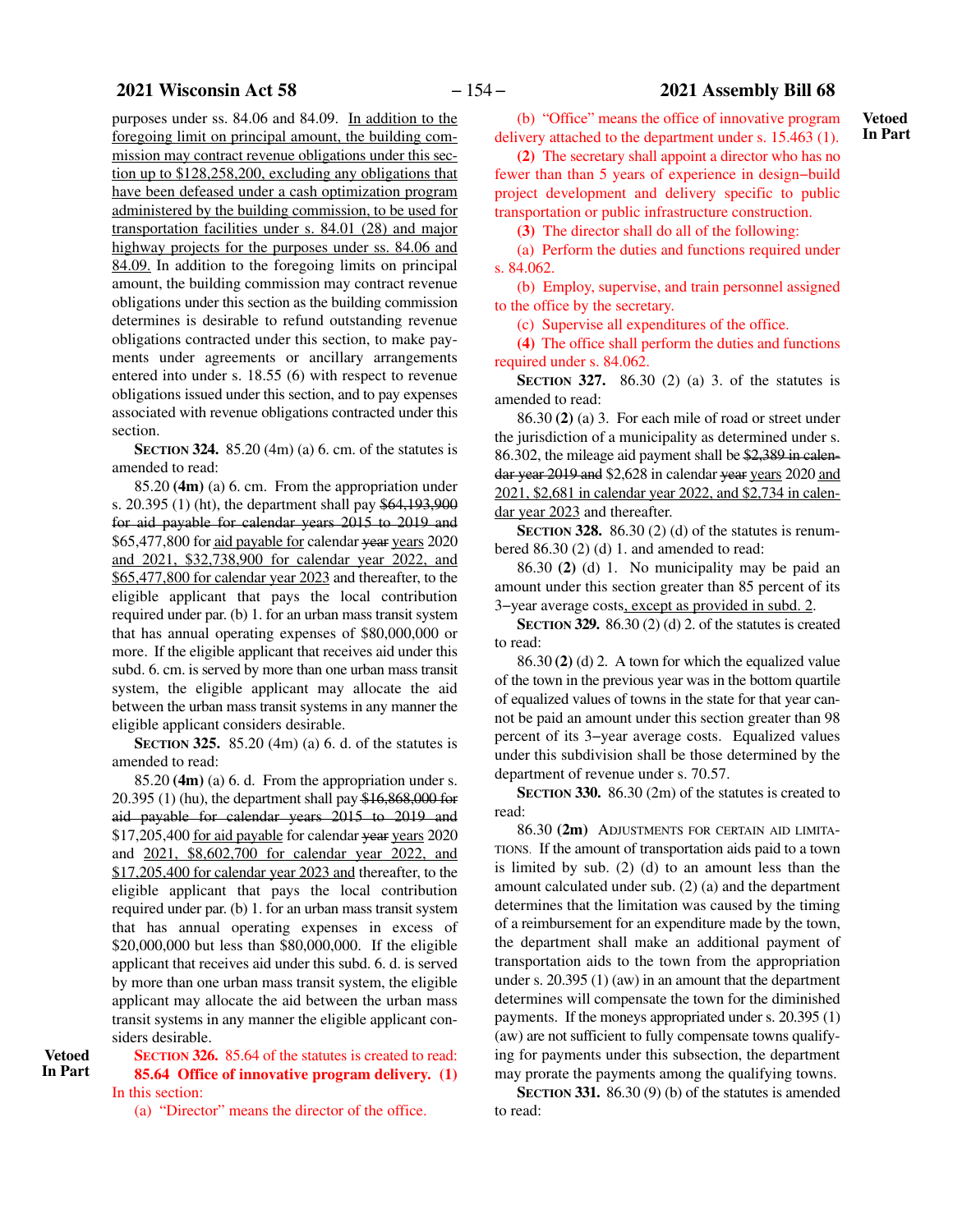86.30 **(9)** (b) For the purpose of calculating and distributing aids under sub. (2), the amounts for aids to counties are \$111,093,800 in calendar year 2019 and \$122,203,200 in calendar year years 2020 and 2021, \$124,647,300 in calendar year 2022, and \$127,140,200 in calendar year 2023 and thereafter. These amounts, to the extent practicable, shall be used to determine the statewide county average cost−sharing percentage in the particular calendar year.

**SECTION 332.** 86.30 (9) (c) of the statutes is amended to read:

86.30 **(9)** (c) For the purpose of calculating and distributing aids under sub. (2), the amounts for aids to municipalities are \$348,639,300 in calendar year 2019 and \$383,503,200 in calendar year years 2020 and 2021, \$391,173,300 in calendar year 2022, and \$398,996,800 in calendar year 2023 and thereafter. These amounts, to the extent practicable, shall be used to determine the statewide municipal average cost−sharing percentage in the particular calendar year.

**SECTION** 333. 86.31 (3s) (a) of the statutes is amended to read:

86.31 **(3s)** (a) Funds provided under s. 20.395 (2) (fc) (fq) shall be distributed under this subsection as discretionary grants to reimburse political subdivisions for improvements. The department shall solicit and provide discretionary grants under this subsection until all funds appropriated under s. 20.395 (2)  $(f \epsilon)$  (fq) have been expended.

**SECTION 334.** 86.31 (3s) (bm) of the statutes is created to read:

86.31 **(3s)** (bm) From the appropriation under s. 20.395 (2) (fq), the department shall allocate in 2021−22 amounts for county trunk highway improvements, town road improvements, and municipal street improvements so that the total funding under s. 20.395 (2) (fq) in 2021−22 is distributed among these groups at the same percentage that each group is allocated from the total funding allocated under par. (b).

**SECTION 335.** 93.40 (1) (g) of the statutes is amended to read: **Vetoed In Part**

> 93.40 **(1)** (g) Promote the growth of the dairy industry through research, planning, and assistance, including grants and loans to dairy producers and grants to persons operating processing plants.

**SECTION 336.** 93.68 of the statutes is created to read:

**93.68 Grants for meat processing facilities. (1)** DEFINITION. In this section, "meat processing facility" means a plant or premises where animals are slaughtered for human consumption, or where meat or meat products are processed, but does not include rendering plants.

**(2)** GRANTS. The department may award grants from the appropriation under s. 20.115 (4) (f) to meat processing facilities for the purpose of promoting the growth of the meat industry in this state.

**SECTION 337.** 106.13 (3m) (d) of the statutes is amended to read:

106.13 **(3m)** (d) The amount of a grant awarded under par. (b) may not exceed \$900 per youth apprentice. Beginning on the effective date of this paragraph .... [LRB inserts date], the amount of a grant awarded under par. (b) cannot be greater than \$1,100. A local partnership that is awarded a grant under par. (b) shall provide matching funds equal to 50 percent of the grant amount awarded.

**SECTION 338.** 106.18 of the statutes is amended to read:

**Vetoed In Part**

**Vetoed In Part**

**Vetoed In Part**

**106.18 Youth summer jobs programs in 1st class cities.** From the appropriation account under s. 20.445 (1) (fm), the department shall implement and operate youth summer jobs programs in 1st class cities.

**SECTION 339.** 106.38 (4) (a) 2m. of the statutes is amended to read:

106.38 **(4)** (a) 2m. Submit an application to the program no later than 7 years at any time after the date of discharge from military service.

**SECTION 340.** 108.133 (2) (a) (intro.) of the statutes is amended to read:

108.133 **(2)** (a) (intro.) Promulgate Immediately promulgate rules to establish the program. The department shall do all of the following in the rules promulgated under this paragraph:

**SECTION 341.** 108.133 (2) (am) of the statutes is amended to read:

108.133 **(2)** (am) Promulgate Immediately promulgate rules identifying occupations for which drug testing is regularly conducted in this state. The department shall notify the U.S. department of labor of any rules promulgated under this paragraph.

**SECTION 342m.** 115.436 (2) (intro.) of the statutes is amended to read:

115.436 **(2)** (intro.) A school district is eligible for sparsity aid under this section sub. (3) (a) if it satisfies all of the following criteria:

**SECTION 343m.** 115.436 (2m) of the statutes is created to read:

115.436 **(2m)** A school district is eligible for sparsity aid under sub. (3) (c) if it satisfies all of the following criteria:

(a) The school district's membership in the previous school year was between 745 and 1,000.

(b) The school district's membership in the previous school year divided by the school district's area in square miles is less than ten.

**SECTION 345b.** 115.436 (3) (a) of the statutes is amended to read:

115.436 **(3)** (a) Beginning in the 2018−19 school year, from the appropriation under s. 20.255 (2) (ae) and subject to par. (b), the department shall pay to each school district eligible for sparsity aid under this paragraph \$400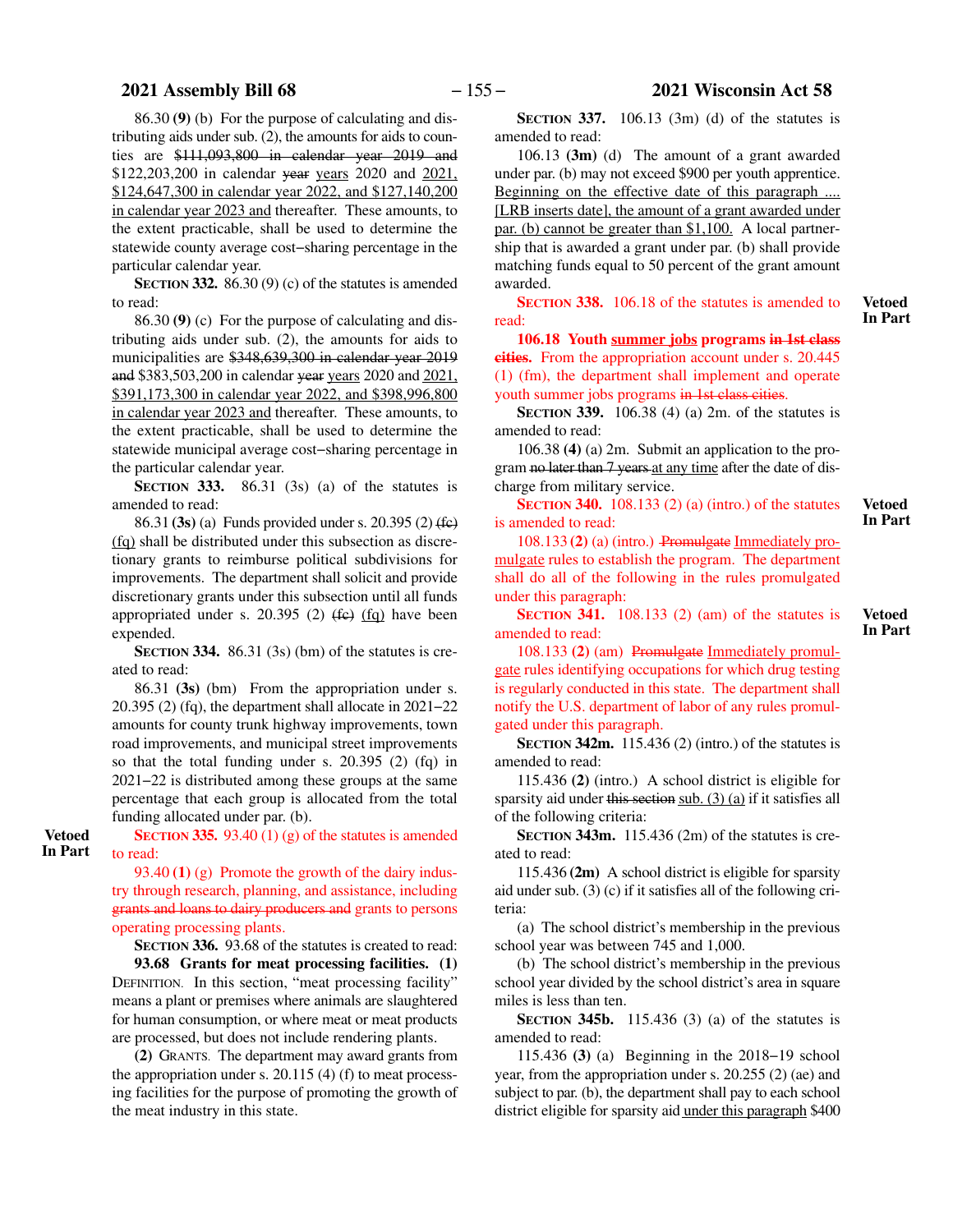multiplied by the membership in the previous school year.

**SECTION 347b.** 115.436 (3) (am) of the statutes is amended to read:

115.436 **(3)** (am) Beginning in the 2017−18 school year, from the appropriation under s. 20.255 (2) (ae), the department shall, subject to par. (b), pay to each school district that received aid under this section in the previous school year but does not satisfy the requirement under sub. (2) (a) or  $(2m)$  (a) in the current school year 50 percent of the amount received by the school district under par. (a) in the previous school year.

**SECTION 347e.** 115.436 (3) (ap) of the statutes is amended to read:

115.436 **(3)** (ap) In the school year in which a school district consolidation takes effect under s. 117.08 or 117.09 and in each of the subsequent 4 school years, notwithstanding  $sub.$  subs. (2) and (2m), the department shall pay the consolidated school district sparsity aid in an amount that is not less than 50 percent of the aggregate amount of sparsity aid received by the consolidating school districts in the school year prior to the school year in which the consolidation takes effect. This paragraph does not apply to a school district created by a consolidation under s. 117.08 or 117.09 that takes effect before July 1, 2019.

**SECTION 347g.** 115.436 (3) (b) of the statutes is amended to read:

115.436 **(3)** (b) If the appropriation under s. 20.255 (2) (ae) in any fiscal year is insufficient to pay the full amount under pars. (a), (am),  $\overline{and}_1$  (ap),  $\overline{and}$  (c) the department shall prorate the payments among the school districts entitled to aid under this subsection.

**SECTION 347m.** 115.436 (3) (c) of the statutes is created to read:

115.436 **(3)** (c) Beginning in the 2021−22 school year, from the appropriation under s. 20.255 (2) (ae) and subject to par. (b), the department shall pay to a school district that is eligible for sparsity aid under this paragraph \$100 multiplied by the school district's membership in the previous school year.

**SECTION 351.** 115.439 of the statutes is repealed.

**SECTION 352.** 121.08 (4) (a) of the statutes is repealed.

**SECTION 353.** 121.08 (4) (b) (intro.) of the statutes is amended to read:

121.08 **(4)** (b) (intro.) The amount of state aid that the school district operating under ch. 119 is eligible to be paid from the appropriation under s. 20.255 (2) (ac) shall also be reduced by the amount calculated as follows:

**SECTION 354.** 121.08 (4) (d) of the statutes is amended to read:

121.08 **(4)** (d) The state superintendent shall ensure that the total amount of aid reduction under pars. (a) and par. (b) lapses to the general fund.

**SECTION 355.** 121.135 (2) (a) 1. of the statutes is amended to read:

121.135 **(2)** (a) 1. "Additional general aid" means the amount determined by calculating the percentage of a school district's shared costs that would be paid under s. 121.08 if its membership included each pupil who is a resident of the school district or is attending the school district under s. 118.51 and solely enrolled in a special education program provided by  $-a$  the county children with disabilities education board that includes the school district in its program under s. 115.817 (2) and the school district's shared costs were increased by the costs of the county children with disabilities education board program for all pupils participating in the county children with disabilities education board program who are residents of the school district or attending the school district under s. 118.51, and multiplying the costs of the county children with disabilities education board program by that percentage.

**SECTION 356.** 121.15 (1m) (a) (intro.) and 3. of the statutes are consolidated, renumbered 121.15 (1m) (a) and amended to read:

121.15 **(1m)** (a) Notwithstanding subs. (1) and (1g), a portion of state aid to school districts shall be distributed as follows: 3. Beginning beginning in the 1999−2000 school year and ending in the 2020−21 school year, annually the state shall pay distribute a portion of state aid to school districts by paying to school districts, from the appropriation under s. 20.255 (2) (ac), \$75,000,000 on the 4th Monday in July of the following school year.

**SECTION 357.** 121.58 (2) (a) 4. of the statutes is amended to read:

121.58 **(2)** (a) 4. For each pupil so transported whose residence is more than 12 miles from the school attended, \$300 per school year in the 2016−17 school year and \$365 per for the 2020−21 school year thereafter. The amount for each school year thereafter is \$375.

**SECTION 358.** 121.58 (4) of the statutes is amended to read:

121.58 **(4)** STATE AID FOR SUMMER CLASS TRANS-PORTATION. Annually on or before October 1 of the year in which transportation is provided under s. 118.50 (3) (b) or 121.54 (4), or under s. 121.54 (10) if the transportation is provided by the nonresident school district that a pupil attends under s. 118.51 or 121.84 (4), the school district clerk shall file with the department a report, containing such information as the department requires, on transportation provided by the school board to and from summer classes. Upon receipt of such report and if the summer classes meet the requirements of s. 121.14 (1) (a) 1. or 2., state aid shall be paid for such transportation. A school district which that provides such transportation shall be paid state aid for such transportation at the rate of \$10 per pupil transported to and from public school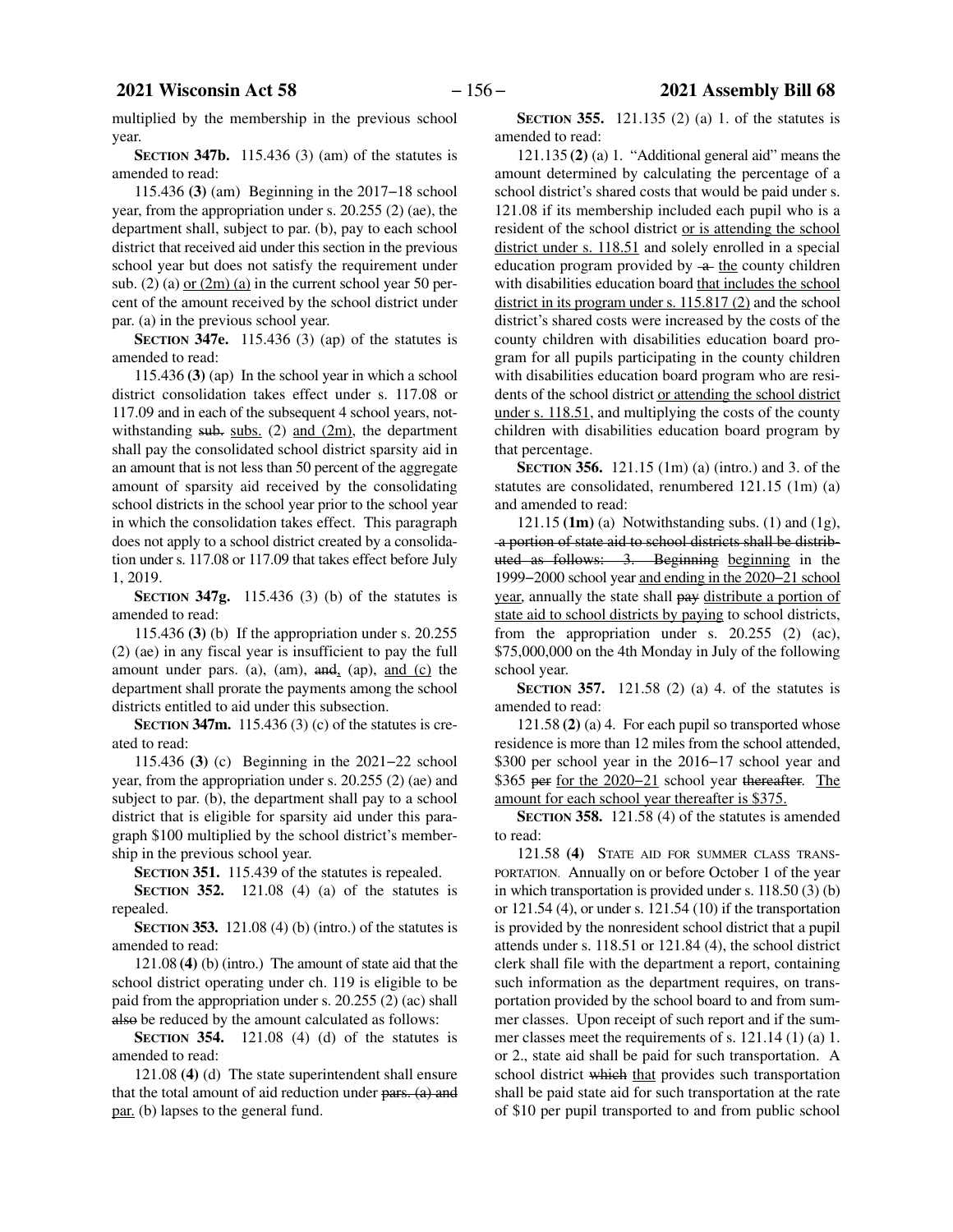# **2021 Assembly Bill 68** − 157 − **2021 Wisconsin Act 58**

whose residence is at least 2 miles and not more than 5 miles by the nearest traveled route from the public school attended, and \$20 per pupil transported to and from public school whose residence is more than 5 miles by the nearest traveled route from the public school attended, if the pupil is transported 30 days or more. The state aid shall be reduced proportionately if the pupil is transported less than 30 days.

**Vetoed In Part**

## **SECTION 359.** 121.59 (1) (a) of the statutes is repealed and recreated to read:

121.59 **(1)** (a) "Eligible school district" means to have had a membership, as defined in s. 121.004 (5), of fewer than 3,500 in the previous school year.

**SECTION 360.** 121.59 (2) (a) of the statutes is amended to read:

121.59 **(2)** (a) Divide the statewide school district transportation costs in the previous school year by the statewide membership in the previous school year and multiply the quotient by 1.45.

**SECTION 361.** 121.905 (3) (a) 1. of the statutes is amended to read:

121.905 **(3)** (a) 1. Except as provided under subds. 2. and 3., calculate the sum of the amount of state aid received in the previous school year and property taxes levied for the previous school year, excluding property taxes levied for the purpose of s. 120.13 (19) and excluding funds described under s. 121.91 (4) (c), and the costs of the county children with disabilities education board program, as defined in s. 121.135 (2) (a) 2., in the previous year, for pupils who were school district residents or nonresidents who attended the school district under s. 118.51 and solely enrolled in a special education program provided by  $-a$  the county children with disabilities education board in the previous school year that included the school district in its program under s. 115.817 (2).

**SECTION** 362. 146.618 of the statutes is amended to read:

**146.618 Treatment program grants.** From s.  $20.435$  (1) (be) (5) (bg) or any available federal moneys, the department shall distribute a total of \$500,000 \$750,000 in grants in each fiscal year to support treatment programs. Grant recipients shall use moneys awarded under this section for supervision, training, and resources, including salaries, benefits, and other related costs.

**SECTION 363.** 165.96 (15) of the statutes is created to read:

165.96 **(15)** Lakeshore Regional Child Advocacy Center in Ozaukee County.

**SECTION 364.** 196.504 (2) (a) of the statutes is amended to read:

196.504 **(2)** (a) To make broadband expansion grants to eligible applicants for the purpose of constructing broadband infrastructure in underserved areas designated under par. (d). Grants awarded under this section shall be paid from the appropriations under  $\frac{1}{2}$  s. 20.155

(3) (r) and (rm) and  $20.866$  (2) (z), in the amount allocated under s. 20.866 (2) (z) 5.

**SECTION 365.** 238.308 (5) (d) of the statutes is created to read:

238.308 **(5)** (d) No later than January 31 each year, the corporation shall submit a report to the joint committee on finance that identifies the total amount of tax benefits that remained unallocated under this section as of December 31 of the previous year.

**SECTION 366.** 254.151 (1m) (g) of the statutes is amended to read:

254.151 **(1m)** (g) In each fiscal year, \$125,000 \$175,000 to fund lead screening and outreach activities at a community−based human service agency that provides primary health care, health education and social services to low−income individuals in 1st class cities.

**SECTION 367.** 281.59 (4) (f) of the statutes is amended to read:

281.59 **(4)** (f) Revenue obligations may be contracted by the building commission when it reasonably appears to the building commission that all obligations incurred under this subsection, and all payments under an agreement or ancillary arrangement entered into under s. 18.55 (6) with respect to revenue obligations issued under this subsection, can be fully paid on a timely basis from moneys received or anticipated to be received. Revenue obligations issued under this subsection for the clean water fund program and safe drinking water loan program shall not exceed \$2,526,700,000 in principal amount, excluding obligations issued to refund outstanding revenue obligation notes. The building commission may contract additional revenue obligations in an amount up to \$24,700,000.

**SECTION 368.** 289.63 (6) (d) 1. (intro.) of the statutes is amended to read:

289.63 **(6)** (d) 1. (intro.) In this paragraph, "qualified materials recovery facility" means one of the following:

**SECTION 369.** 289.63 (6) (d) 1. c. of the statutes is created to read:

289.63 **(6)** (d) 1. c. A facility that is in operation on the effective date of this subd. 1. c. .... [LRB inserts date], at which solid waste is incinerated for the purpose of energy recovery, if the facility is licensed as a municipal solid waste combustor; the approved plan of operation for the facility requires the reporting of the weight of material coming into the facility, the weight of material rejected by the facility and where it was sent, and the weight of residue produced and where it was sent; and the facility is in compliance with its approved plan of operation.

**SECTION** 370. 289.63 (6) (d) 2. a. of the statutes is amended to read:

289.63 **(6)** (d) 2. a. For a qualified materials recovery facility described in subd. 1. a., an amount equal to the weight of the residue generated by the qualified materials recovery facility or 10 percent of the total weight of mate-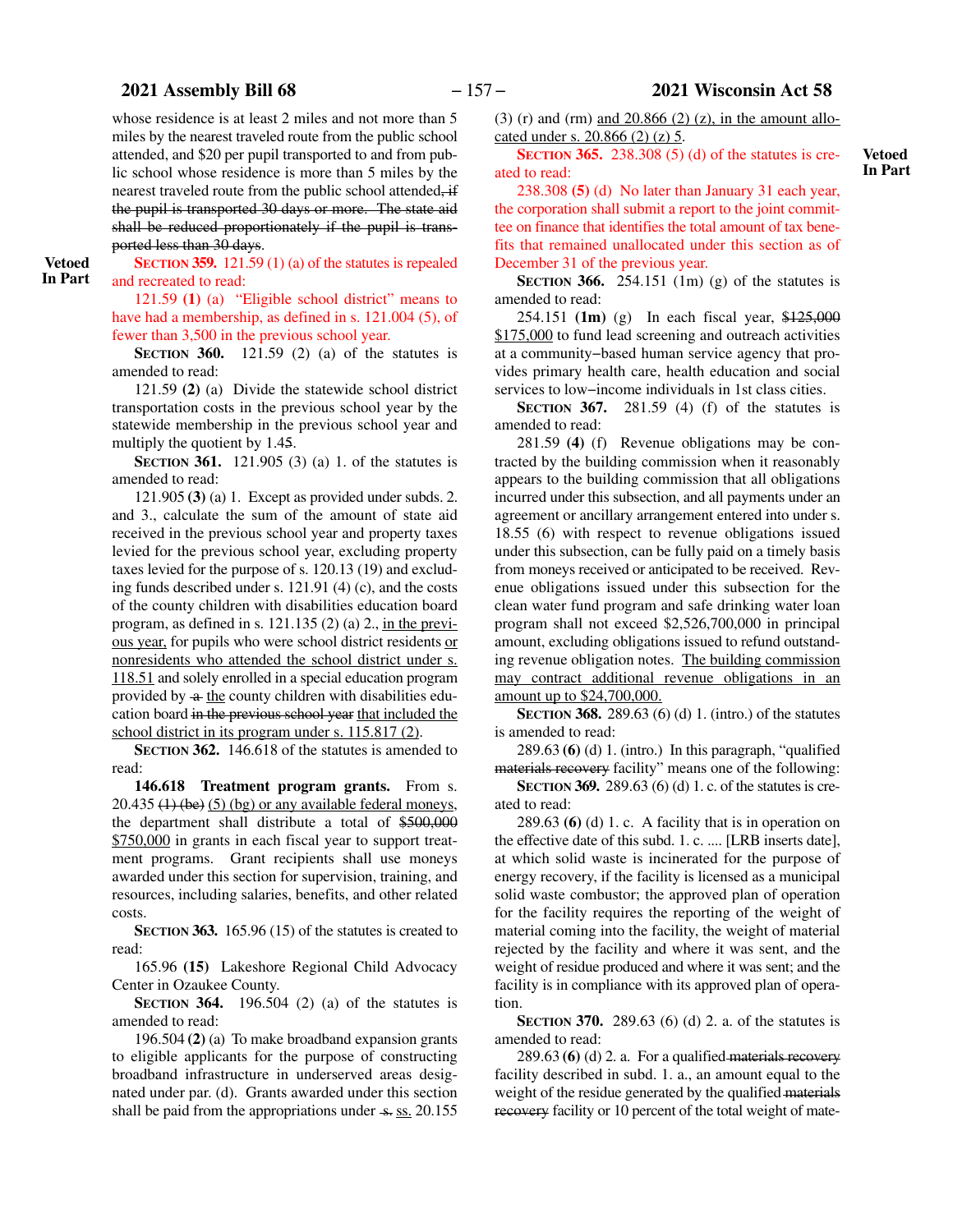rial accepted by the qualified materials recovery facility, whichever is less.

**SECTION 371.** 289.63 (6) (d) 2. b. of the statutes is amended to read:

289.63 **(6)** (d) 2. b. For a qualified materials recovery facility described in subd. 1. b. or c., an amount equal to the weight of the residue generated by the qualified materials recovery facility or 30 percent of the total weight of material accepted by the qualified materials recovery facility, whichever is less. This exemption does not apply to ash residue generated by a qualified facility described in subd. 1. c.

**SECTION** 372. 289.63 (6) (d) 3. a. of the statutes is amended to read:

289.63 **(6)** (d) 3. a. The department may require an operator that claims the exemption under this paragraph to certify that the operator's facility satisfies the criteria in subd. 1. a.  $er_1 b$ , or c. and to report the weight of the residue for which the operator does not pay the groundwater and well compensation fees and any other information needed to determine eligibility for the exemption.

**SECTION 373.** 289.64 (4) (d) 1. (intro.) of the statutes is amended to read:

289.64 **(4)** (d) 1. (intro.) In this paragraph, "qualified materials recovery facility" means one of the following:

**SECTION 374.** 289.64 (4) (d) 1. c. of the statutes is created to read:

289.64 **(4)** (d) 1. c. A facility that is in operation on the effective date of this subd. 1. c. .... [LRB inserts date], at which solid waste is incinerated for the purpose of energy recovery, if the facility is licensed as a municipal solid waste combustor; the approved plan of operation for the facility requires the reporting of the weight of material coming into the facility, the weight of material rejected by the facility and where it was sent, and the weight of residue produced and where it was sent; and the facility is in compliance with its approved plan of operation.

**SECTION 375.** 289.64 (4) (d) 2. a. of the statutes is amended to read:

289.64 **(4)** (d) 2. a. For a qualified materials recovery facility described in subd. 1. a., an amount equal to the weight of the residue generated by the qualified materials recovery facility or 10 percent of the total weight of material accepted by the qualified materials recovery facility, whichever is less.

**SECTION** 376. 289.64 (4) (d) 2. b. of the statutes is amended to read:

289.64 **(4)** (d) 2. b. For a qualified materials recovery facility described in subd. 1. b. or  $c<sub>z</sub>$ , an amount equal to the weight of the residue generated by the qualified materials recovery facility or 30 percent of the total weight of material accepted by the qualified materials recovery facility, whichever is less. This exemption does not apply to ash residue generated by a qualified facility described in subd. 1. c.

**SECTION 377.** 289.64 (4) (d) 3. a. of the statutes is amended to read:

289.64 **(4)** (d) 3. a. The department may require an operator that claims the exemption under this paragraph to certify that the operator's facility satisfies the criteria in subd. 1. a.  $\Theta$ . b., or c. and to report the weight of the residue for which the operator does not pay the solid waste facility siting board fee and any other information needed to determine eligibility for the exemption.

**SECTION 378.** 289.645 (4) (h) 1. (intro.) of the statutes is amended to read:

289.645 **(4)** (h) 1. (intro.) In this paragraph, "qualified materials recovery facility" means one of the following:

**SECTION 379.** 289.645 (4) (h) 1. c. of the statutes is created to read:

289.645 **(4)** (h) 1. c. A facility that is in operation on the effective date of this subd. 1. c. .... [LRB inserts date], at which solid waste is incinerated for the purpose of energy recovery, if the facility is licensed as a municipal solid waste combustor; the approved plan of operation for the facility requires the reporting of the weight of material coming into the facility, the weight of material rejected by the facility and where it was sent, and the weight of residue produced and where it was sent; and the facility is in compliance with its approved plan of operation.

**SECTION** 380. 289.645 (4) (h) 2. a. of the statutes is amended to read:

289.645 **(4)** (h) 2. a. For a qualified materials recovery facility described in subd. 1. a., an amount equal to the weight of the residue generated by the qualified materials recovery facility or 10 percent of the total weight of material accepted by the qualified materials recovery facility, whichever is less.

**SECTION 381.** 289.645 (4) (h) 2. b. of the statutes is amended to read:

289.645 **(4)** (h) 2. b. For a qualified materials recovery facility described in subd. 1. b. or c., an amount equal to the weight of the residue generated by the qualified materials recovery facility or 30 percent of the total weight of material accepted by the qualified materials recovery facility, whichever is less. This exemption does not apply to ash residue generated by a qualified facility described in subd. 1. c.

**SECTION 382.** 289.645 (4) (h) 3. a. of the statutes is amended to read:

289.645 **(4)** (h) 3. a. The department may require an operator that claims the exemption under this paragraph to certify that the operator's facility satisfies the criteria in subd. 1. a.  $\Theta$ <sub>r</sub>, b., or c. and to report the weight of the residue for which the operator does not pay the recycling fee and any other information needed to determine eligibility for the exemption.

**SECTION 383.** 289.67 (1) (fj) 1. (intro.) of the statutes is amended to read: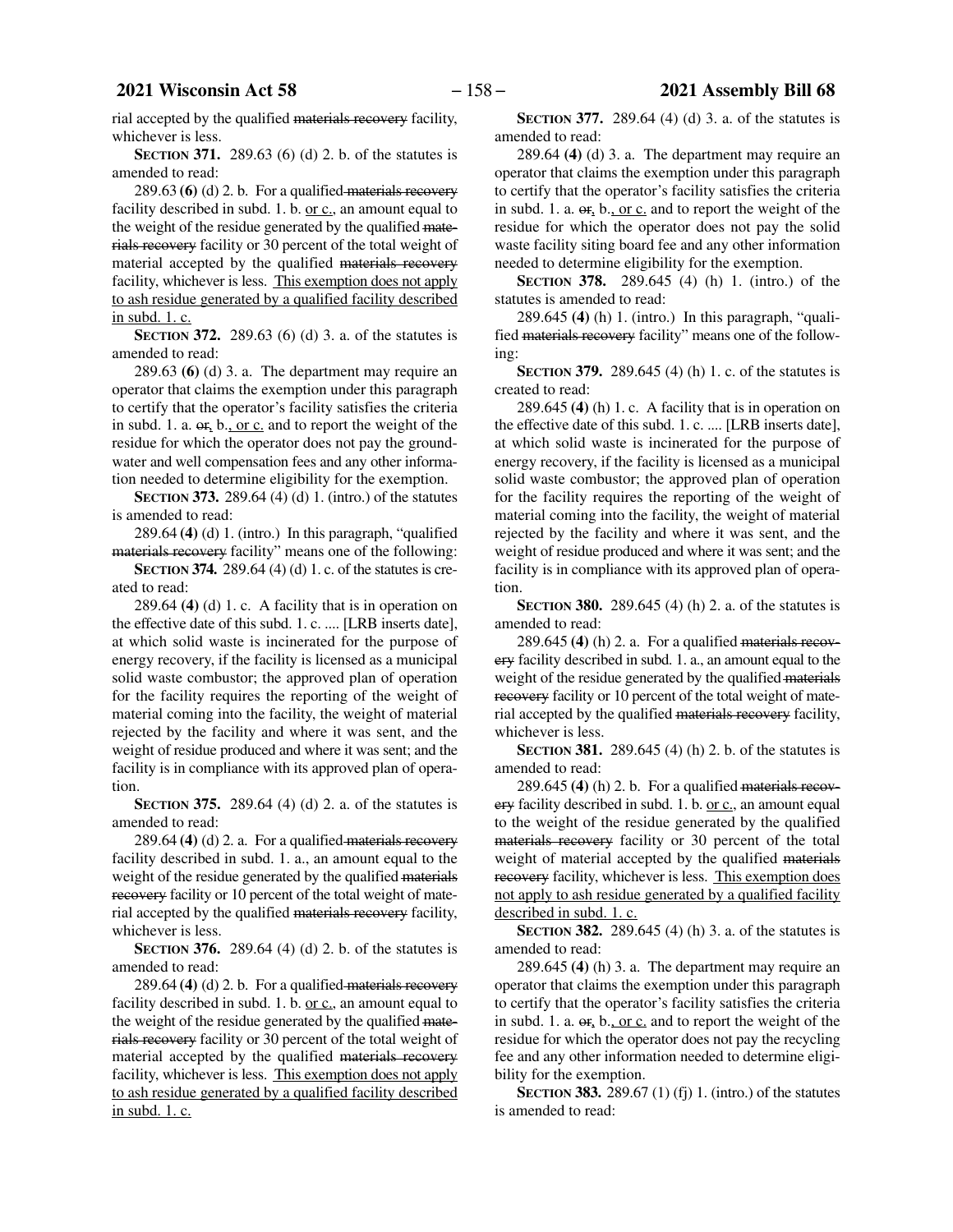289.67 **(1)** (fj) 1. (intro.) In this paragraph, "qualified materials recovery facility" means one of the following:

**SECTION** 384. 289.67 (1) (fj) 1. c. of the statutes is created to read:

289.67 **(1)** (fj) 1. c. A facility that is in operation on the effective date of this subd. 1. c. .... [LRB inserts date], at which solid waste is incinerated for the purpose of energy recovery, if the facility is licensed as a municipal solid waste combustor; the approved plan of operation for the facility requires the reporting of the weight of material coming into the facility, the weight of material rejected by the facility and where it was sent, and the weight of residue produced and where it was sent; and the facility is in compliance with its approved plan of operation.

**SECTION** 385. 289.67 (1) (fj) 2. a. of the statutes is amended to read:

289.67 **(1)** (fj) 2. a. For a qualified materials recovery facility described in subd. 1. a., an amount equal to the weight of the residue generated by the qualified materials recovery facility or 10 percent of the total weight of material accepted by the qualified materials recovery facility, whichever is less.

**SECTION 386.** 289.67 (1) (fj) 2. b. of the statutes is amended to read:

289.67 **(1)** (fj) 2. b. For a qualified materials recovery facility described in subd. 1. b. or  $c<sub>n</sub>$ , an amount equal to the weight of the residue generated by the qualified materials recovery facility or 30 percent of the total weight of material accepted by the qualified materials recovery facility, whichever is less. This exemption does not apply to ash residue generated by a qualified facility described in subd. 1. c.

**SECTION 387.** 289.67 (1) (fj) 3. a. of the statutes is amended to read:

289.67 **(1)** (fj) 3. a. The department may require an operator that claims the exemption under this paragraph to certify that the operator's facility satisfies the criteria in subd. 1. a.  $\Theta$ , b., or c. and to report the weight of the residue for which the operator does not pay the environmental repair fee and any other information needed to determine eligibility for the exemption.

**SECTION 388.** 301.26 (4) (d) 2. of the statutes is amended to read:

301.26 **(4)** (d) 2. Beginning on July 1, 2019, and ending on June 30, 2020, the per person daily cost assessment to counties shall be \$532 for care in a Type 1 juvenile correctional facility, as defined in s. 938.02 (19), and \$532 for care for juveniles transferred from a juvenile correctional institution under s. 51.35 (3). Beginning on July 1, 2021, and ending on June 30, 2022, the per person daily cost assessment to counties shall be \$1,154 for care in a Type 1 juvenile correctional facility, as defined in s. 938.02 (19), and \$1,154 for care for juveniles transferred from a juvenile correctional institution under s. 51.35 (3).

**SECTION 389.** 301.26 (4) (d) 3. of the statutes is amended to read:

301.26 **(4)** (d) 3. Beginning on July 1, 2020, and ending on December 31, 2020, the per person daily cost assessment to counties shall be \$550 for care in a Type 1 juvenile correctional facility, as defined in s. 938.02 (19), and \$550 for care for juveniles transferred from a juvenile correctional institution under s. 51.35 (3). Beginning on January 1, 2021, and ending on June 30, 2021, the per person daily cost assessment to counties shall be \$615 for care in a Type 1 juvenile correctional facility, as defined in s. 938.02 (19), and \$615 for care for juveniles transferred from a juvenile correctional institution under s. 51.35 (3). Beginning on July 1, 2022, and ending on June 30, 2023, the per person daily cost assessment to counties shall be \$1,178 for care in a Type 1 juvenile correctional facility, as defined in s. 938.02 (19), and \$1,178 for care for juveniles transferred from a juvenile correctional institution under s. 51.35 (3).

**SECTION** 390. 323.29 (3) (a) of the statutes is renumbered 323.29 (3) (a) (intro.) and amended to read:

323.29 **(3)** (a) (intro.) The department shall provide do all of the following:

1. Provide staff support for the council and oversight of.

3. Oversee the development and operation of  $-a$  the current statewide public safety interoperable communication system.

**SECTION 391.** 323.29 (3) (a) 2. of the statutes is created to read:

323.29 **(3)** (a) 2. Administer the current and the future statewide public safety interoperable communication system.

**SECTION 392.** 323.29 (3) (b) 3. of the statutes is created to read:

323.29 **(3)** (b) 3. Enter into agreements for maintenance and support of the current statewide public safety interoperable communication system and enter into agreements for maintenance and support of, upgrades to, and enhancements for a replacement statewide public safety interoperable communication system after it has been procured.

**SECTION 397.** 350.12 (3) (f) of the statutes is created to read:

350.12 **(3)** (f) All fees remitted to or collected by the department under pars. (a) and (e) shall be credited to the appropriation account under s. 20.370 (9) (hu).

**SECTION 398.** 350.12 (3h) (ar) of the statutes is amended to read:

350.12 **(3h)** (ar) *Registration; supplemental fees.* In addition to the applicable fee under sub. (3) (a), each when an agent appointed under par. (a) 3. who accepts an application to renew registration documents in person, or the department accepts an application to renew registration documents through a statewide automated system,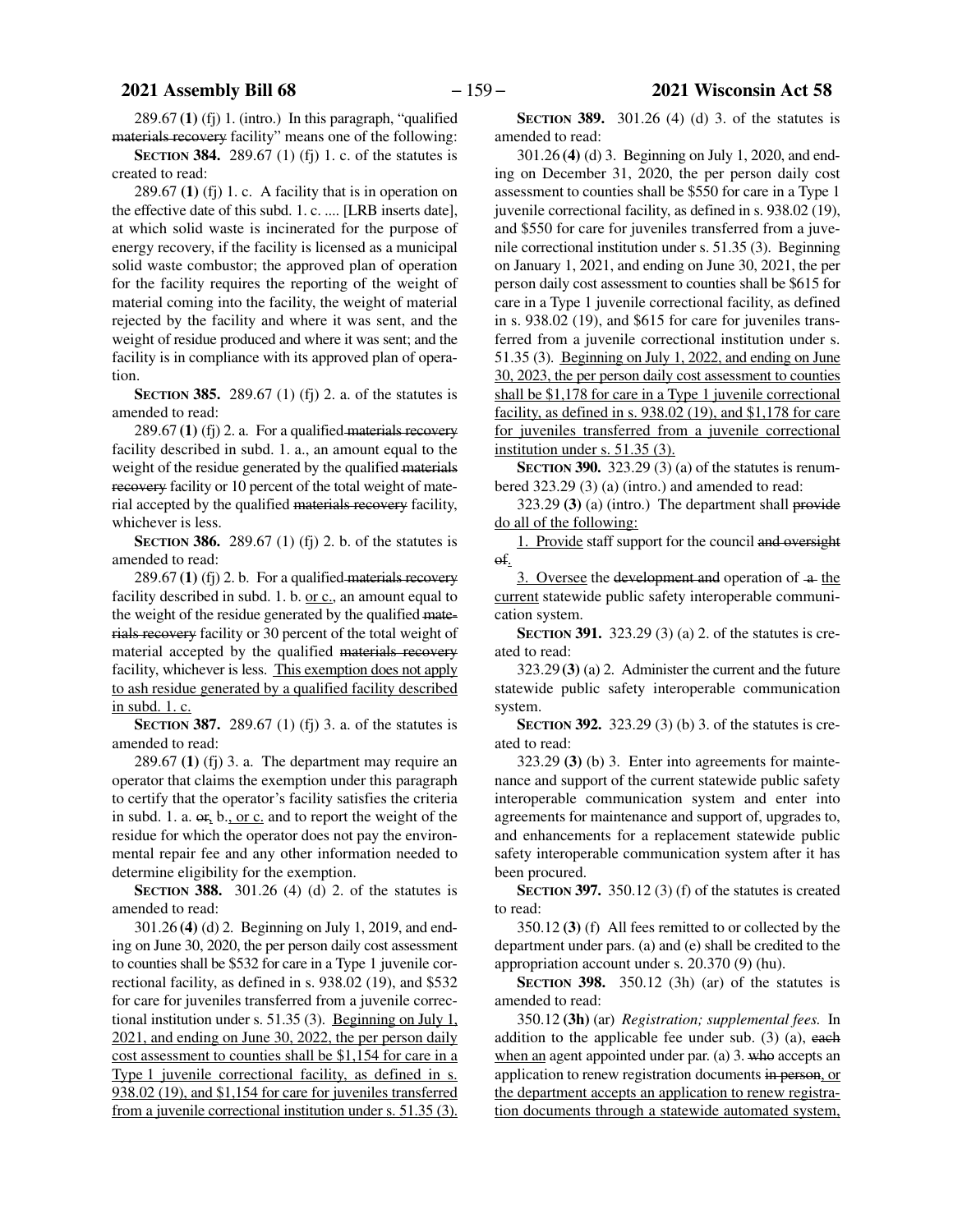the agent or the department shall collect an issuing fee of 50 cents and a transaction fee of 50 cents each time the agent or the department issues renewal registration documents or a renewal temporary operating receipt under par. (ag) 1. a. or b. The agent or the department shall retain the entire amount of each issuing fee and transaction fee the agent or the department collects.

**SECTION 399.** 350.12 (3j) (e) 4. of the statutes is created to read:

350.12 **(3j)** (e) 4. All fees remitted to or collected by the department under subd. 2. shall be credited to the appropriation account under s. 20.370 (9) (hu).

**SECTION 400.** 350.12 (4) (b) (intro.) of the statutes is amended to read:

350.12 **(4)** (b) *Trail aids and related costs.* (intro.) The moneys appropriated under s. 20.370 (1) (mq) and (5) (cb), (cr), (cs), and (cw) shall be used for development and maintenance, the cooperative snowmobile sign program, major reconstruction or rehabilitation to improve bridges on existing approved trails, trail rehabilitation, signing of snowmobile routes, and state snowmobile trails and areas, and real−time online tracking of snowmobile trail grooming and geographic information system mapping of snowmobile trails. The department may also obligate from the appropriation account under s. 20.866 (2) (ta) moneys for any of these purposes, except maintenance and except online tracking of snowmobile trail grooming and mapping of snowmobile trails. Except as provided in par. (bd), the moneys shall be distributed as follows:

**SECTION 401.** 350.12 (4) (b) 5. of the statutes is created to read:

350.12 **(4)** (b) 5. For real−time tracking of snowmobile trail grooming through the department's online trail grooming reporting system and to develop and maintain an accurate, statewide geographic information system map of snowmobile trails, 100 percent of the direct payments to a qualified vendor to provide these services.

**SECTION 402.** 440.11 (title) of the statutes is repealed and recreated to read:

**440.11** (title) **Communications with department.**

**SECTION 403.** 440.11 (1m) of the statutes is created to read:

440.11 **(1m)** (a) An applicant for or recipient of a credential shall provide the department with a current electronic mail address at the time of application or renewal that may be used to receive electronic communications from the department. An applicant for or recipient of a credential who changes his or her electronic mail address or whose current electronic mail address becomes inactive shall notify the department of such change within 30 days of the change in writing or in accordance with other notification procedures approved by the department.

(b) Electronic communications under this subsection cannot be substituted for the service of any process, notice, or demand under sub. (2).

(c) Notwithstanding par. (a), an applicant for or recipient of a credential who does not have reasonable access to the Internet may maintain paper communication with the department.

**SECTION 404.** 563.055 (6) of the statutes is amended to read:

563.055 **(6)** All moneys received under this section shall be credited to the appropriation account under s.  $20.505(8)$  (im) (in).

**SECTION 405.** 563.13 (4) of the statutes is amended to read:

563.13 **(4)** A \$10 license fee for each bingo occasion proposed to be conducted and \$5 for an annual license for the designated member responsible for the proper utilization of gross receipts. All moneys received under this subsection shall be credited to the appropriation account under s. 20.505 (8)  $\frac{\text{Im}}{\text{Im}} \frac{\text{Im}}{\text{Im}}$ .

**SECTION 406.** 563.135 (2m) of the statutes is amended to read:

563.135 **(2m)** All moneys received under sub. (1) shall be credited to the appropriation account under s.  $20.505(8)$  (im) (in).

**SECTION 407.** 563.16 of the statutes is amended to read:

**563.16 Amendment of license to conduct bingo.** Upon application by a licensed organization, a license may be amended, if the subject matter of the amendment properly and lawfully could have been included in the original license. An application for an amendment to a license shall be filed and processed in the same manner as an original application. An application for the amendment of a license shall be accompanied by a \$3 fee. If any application for amendment seeks approval of additional bingo occasions or designates a new member responsible for the proper utilization of gross receipts, the appropriate fee under s. 563.13 (4) also shall be paid. If the department approves an application for an amendment to a license, a copy of the amendment shall be sent to the applicant who shall attach it to the original license. All moneys received under this section shall be credited to the appropriation account under s. 20.505 (8)  $\text{(im)}$  (in).

**SECTION 408.** 563.22 (2) (c) of the statutes is amended to read:

563.22 **(2)** (c) All moneys received under this subsection shall be credited to the appropriation account under s. 20.505 (8)  $\frac{\text{im}}{\text{im}}$  (in).

**SECTION 409.** 563.80 (2m) of the statutes is amended to read:

563.80 **(2m)** All moneys received under sub. (1) shall be credited to the appropriation account under s. 20.505  $(8)$  (im) (in).

**SECTION 410.** 563.92 (2) of the statutes is amended to read:

563.92 **(2)** The fee for a raffle license shall be \$25 and shall be remitted with the application. A raffle license shall be valid for 12 months and may be renewed as pro-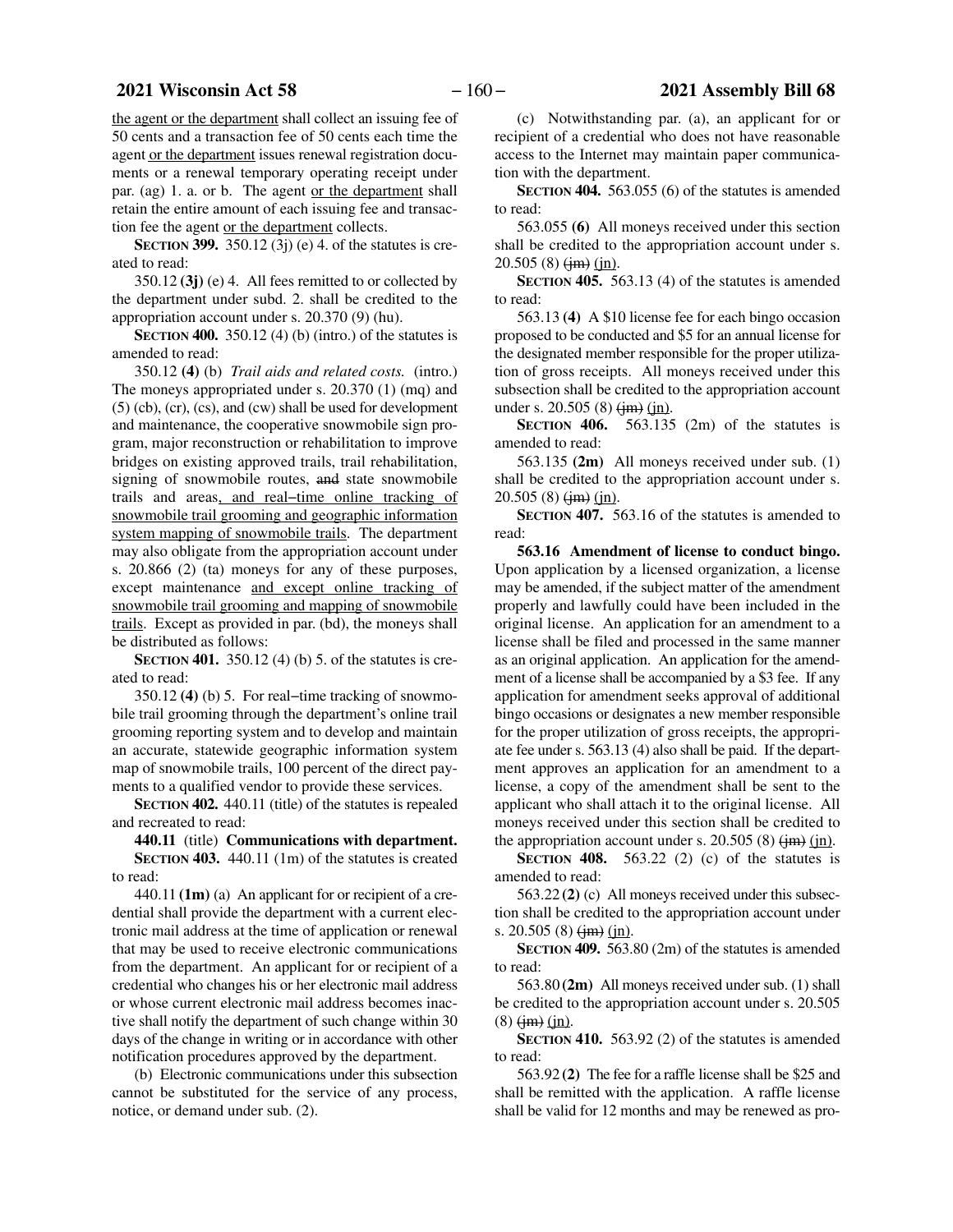<span id="page-160-0"></span>vided in s. 563.98 (1g). The department shall issue the license within 30 days after the filing of a complete application if the applicant qualifies under s. 563.907 and has not exceeded the limits of s. 563.91. The department shall notify the applicant within 15 days after it is filed if the raffle license application is incomplete or the application shall be considered complete. A complete license application that is not denied within 30 days after its filing shall be considered approved. All moneys received by the department under this subsection shall be credited to the appropriation account under s. 20.505 (8)  $\leftrightarrow$  (jn).

**SECTION 411.** 563.98 (1g) of the statutes is amended to read:

563.98 **(1g)** An organization licensed under this subchapter may renew the license by submitting a \$25 renewal fee. All moneys received under this subsection shall be credited to the appropriation account under s.  $20.505(8)$  (i) (in).

**SECTION 412.** 601.83 (1) (hm) of the statutes is created to read:

601.83 **(1)** (hm) Notwithstanding par. (h), in 2022 and in each year thereafter, the commissioner may expend from all revenue sources \$230,000,000 or less for the healthcare stability plan under this section.

**SECTION 413.** 753.06 (4) (a) of the statutes is amended to read:

753.06 **(4)** (a) Calumet County. The circuit has one branch 2 branches.

**SECTION 414.** 753.06 (7) (e) of the statutes is amended to read:

753.06 **(7)** (e) Jackson County. The circuit has one branch 2 branches.

**SECTION 415.** 753.06 (9) (g) of the statutes is amended to read:

753.06 (9) (g) Marathon County. The circuit has  $\frac{5}{9}$ 6 branches.

**SECTION 416.** 753.06 (10) (f) of the statutes is amended to read:

753.06 (10) (f) Dunn County. The circuit has  $\frac{2}{3}$ branches.

**SECTION 417.** 950.06 (2) of the statutes is amended to read:

950.06 **(2)** The costs of providing services under sub. (1m) shall be paid for by the county, but the county is eligible to receive reimbursement from the state for not more than 90 percent of the costs incurred in providing those services. The department shall determine the level of services for which a county may be reimbursed. The county board shall file a claim for reimbursement with the department. The department shall reimburse counties under this subsection from the appropriations under s. 20.455 (5) (f), (k), and (kp) and, on a semiannual basis, from the appropriation under s.  $20.455(5)(g)$ .

SECTION 9101. Nonstatutory provisions; Adminis**tration.**

(1) POSITION TRANSFER TO DEPARTMENT OF TRANS-PORTATION.

(a*) Employee transfer.* On the effective date of this paragraph, 1.0 FTE position classified as staff development program specialist—senior in the department of administration and the incumbent employee holding that position is transferred to the department of transportation.

(b) *Employee status.* An employee transferred under par. (a) has all the rights and the same status under ch. 230 in the department of transportation that the employee enjoyed in the department of administration before the transfer. Notwithstanding s. 230.28 (4), no employee transferred under par. (a) who has attained permanent status in class is required to serve a probationary period.

(2) DEPARTMENT OF WORKFORCE DEVELOPMENT CLEARING ACCOUNT DEFICIT. The department of administration shall identify amounts from general purpose revenue appropriations to executive branch state agencies in fiscal year 2021−22 that can be used to reconcile the unresolved clearing account deficit reported by the department of workforce development at the close of the 2019−20 fiscal year. The department of workforce development and the department of administration shall submit a request under s. 13.101 (4) to transfer the amounts so identified in this subsection to the appropriation under s. 20.445 (1) (a) no later than March 1, 2022.

(3) ASSISTANT DISTRICT ATTORNEYS; PAY PROGRESSION. Notwithstanding s. 230.12 (10) (c), any pay progression adjustment for assistant district attorneys made during the 2021−23 fiscal biennium shall be made in the first pay period that occurs after January 1, 2022 and January 1, 2023.

(4) ASSISTANT STATE PUBLIC DEFENDERS; PAY PROGRES-SION. Notwithstanding s. 230.12 (11) (c), any pay progression adjustment for assistant state public defenders made during the 2021−23 fiscal biennium shall be made in the first pay period that occurs after January 1, 2022 and January 1, 2023.

(5) SUPPLEMENTAL PAY PLANS FOR CORRECTIONAL OFFICERS AND CORRECTIONAL SERGEANTS DURING THE 2021−23 FISCAL BIENNIUM.

(a) The administrator of the division of personnel management in the department of administration shall include in the compensation plan under s. 230.12 for the 2021−23 fiscal biennium supplemental pay of \$5 per hour worked for correctional officers and correctional sergeants at any adult correctional institution with a vacancy rate among correctional officers and correctional sergeants of more than 40 percent, as determined by the administrator of the division of personnel management in the department of administration. If a correctional institution that has provided supplemental pay under this paragraph has a vacancy rate among correctional officers and correctional sergeants of 40 percent or less, as determined by the administrator of the division of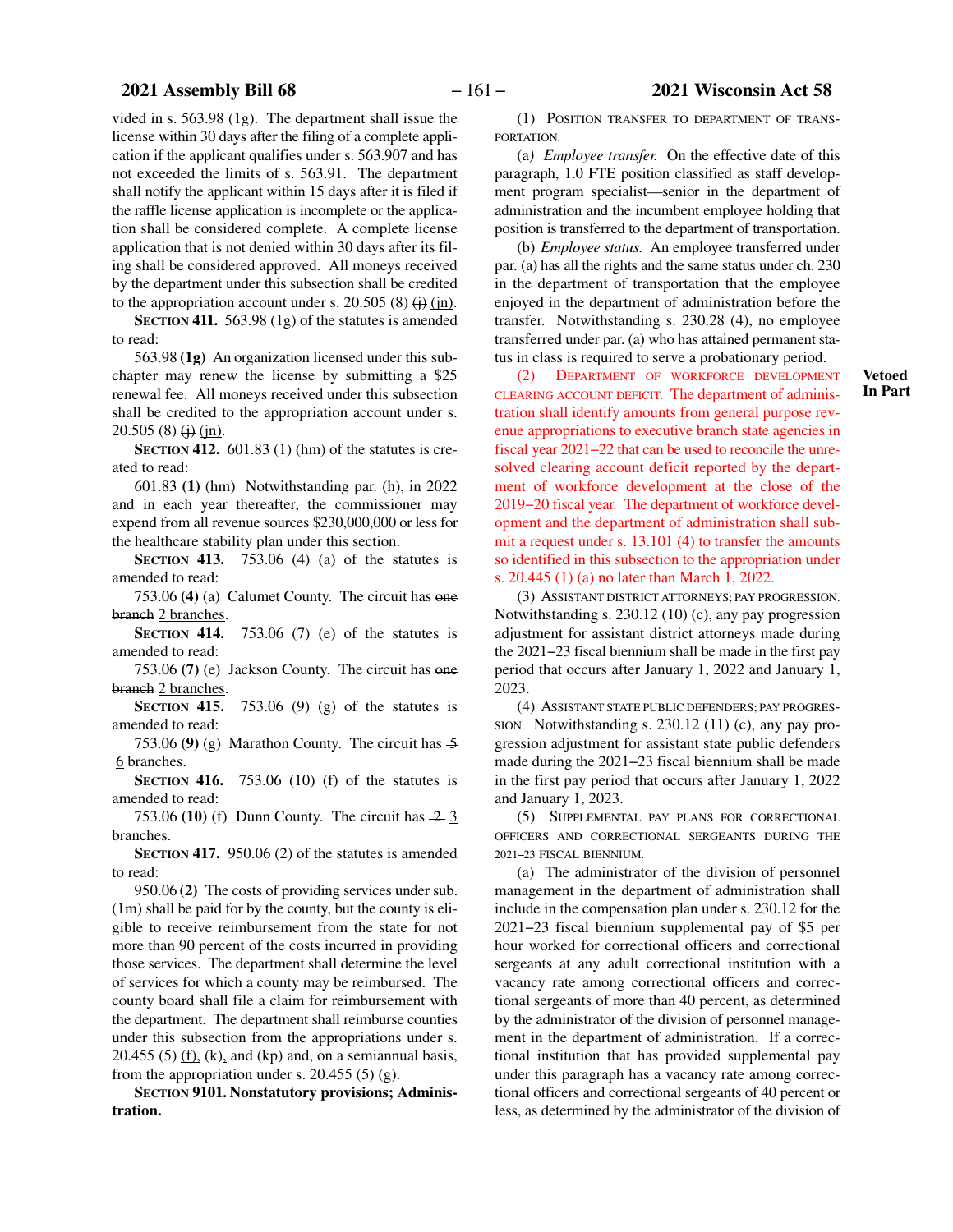### <span id="page-161-0"></span>**2021 Wisconsin Act 58** − 162 − **2021 Assembly Bill 68**

personnel management in the department of administration, for 6 consecutive months, the provision of supplemental pay under this paragraph shall be suspended. If the vacancy rate among correctional officers and correctional sergeants at a correctional institution that has suspended supplemental pay under this paragraph increases to more than 40 percent, as determined by the administrator of the division of personnel management in the department of administration, supplemental pay under this paragraph shall be reinstated.

**Vetoed In Part**

(b) If, on the effective date of this paragraph, the compensation plan under s. 230.12 has been adopted for the 2021−23 biennium and the compensation plan does not include the supplemental pay required under par. ([a](#page-160-0)), by no later than 30 days after the effective date of this paragraph, the administrator of the division of personnel management in the department of administration shall propose an amendment under s. 230.12 (3) (c) to include the supplemental pay required under par. [\(a\)](#page-160-0) in the compensation plan for the 2021−23 biennium.

**SECTION 9102. Nonstatutory provisions; Agriculture, Trade and Consumer Protection.**

(1) SUBMISSION OF PLAN. The department of agriculture, trade and consumer protection and the Wisconsin Economic Development Corporation shall jointly submit to the cochairpersons of the joint committee on finance a proposal for allocating \$5,000,000 over five years to pursue an increase in dairy, meat, poultry, fish, crop, and other agricultural product exports by 25 percent over their 2021 levels by 2026.

(2) HEMP PROGRAM REPORT. The department of agriculture, trade and consumer protection shall study options for resolving the deficit in the hemp program under s. 94.55, including modifying fees, relinquishing operations to the U.S. department of agriculture, and restructuring program operations. No later than March 30, 2022, the department shall report to the cochairpersons of the joint committee on finance the department's recommendations for resolving the hemp program deficit.

#### **SECTION** 9104. Nonstatutory provisions; Building **Commission.**

(1) AUTHORIZED STATE BUILDING PROGRAM. For the fiscal years beginning on July 1, 2021, and ending on June 30, 2023, the Authorized State Building Program is as follows:

| (a) BUILDING COMMISSION                                            |               | V          |
|--------------------------------------------------------------------|---------------|------------|
| 1. Projects financed by general fund supported borrowing:          |               | In         |
| a. Grants for local projects — statewide                           | $\mathsf{\$}$ | 10,000,000 |
| 2. Agency totals:                                                  |               |            |
| General fund supported borrowing                                   |               | 10,000,000 |
| Total — All sources of funds                                       | \$            | 10,000,000 |
| (b) DEPARTMENT OF CORRECTIONS                                      |               |            |
| 1. Projects financed by general fund supported borrowing:          |               |            |
| a. Central generating plant - water system infrastructure projects |               |            |
| — Waupun                                                           | \$            | 7,114,900  |
| b. Oshkosh Correctional Institution — secure residential treatment |               |            |
| and diversion unit — Oshkosh                                       |               | 2,580,000  |
| c. Wisconsin Secure Program Facility — new health services unit    |               |            |
| — Boscobel                                                         |               | 7,792,000  |
| d. Taycheedah Correctional Institution — security improvements —   |               |            |
| Fond du Lac                                                        |               | 6,209,000  |
| Agency totals:<br>2.                                               |               |            |
| General fund supported borrowing                                   |               | 23,695,900 |
| Total — All sources of funds                                       | \$            | 23,695,900 |
| (c) DEPARTMENT OF HEALTH SERVICES                                  |               |            |
| Projects financed by general fund supported borrowing:             |               |            |
| a. Winnebago Mental Health Institute — patient admissions area —   |               |            |
| Oshkosh                                                            | \$            | 16,795,000 |
| Sand Ridge Secure Treatment Center - skilled care unit<br>b.       |               |            |
| remodel - Mauston                                                  |               | 12,612,000 |
| c. Mendota Mental Health Institute — water system improvements     |               |            |
| — Madison                                                          |               | 11,200,000 |
| d. Mendota Mental Health Institute — utility improvements —        |               |            |
| Madison                                                            |               | 14,920,000 |
| 2. Agency totals:                                                  |               |            |
| General fund supported borrowing                                   |               | 55,527,000 |
| Total — All sources of funds                                       | \$            | 55,527,000 |

**Vetoed In Part**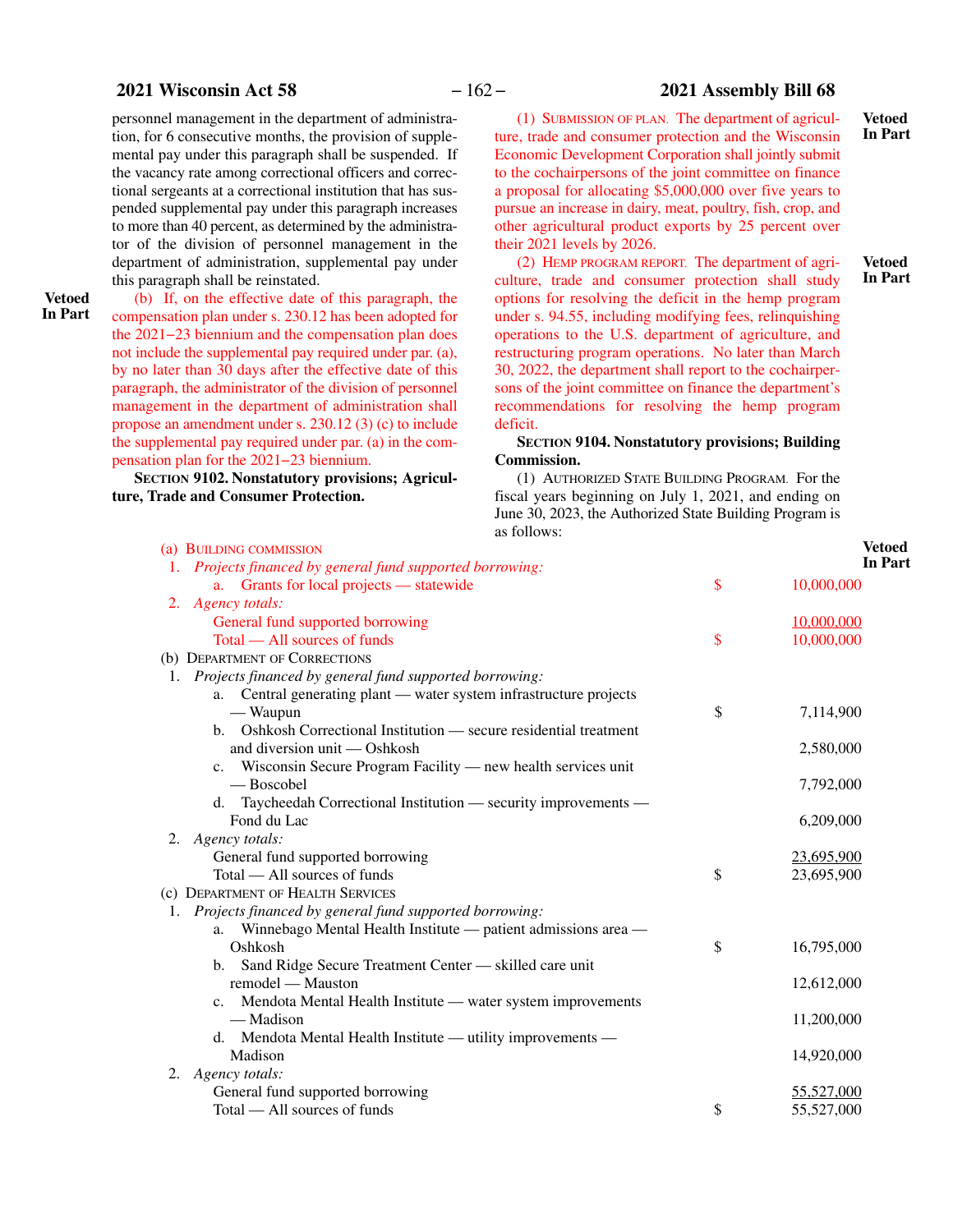|    | 2021 Assembly Bill 68               | $-163-$                                                                | 2021 Wisconsin Act 58 |            |
|----|-------------------------------------|------------------------------------------------------------------------|-----------------------|------------|
|    | (d) DEPARTMENT OF MILITARY AFFAIRS  |                                                                        |                       |            |
|    |                                     | 1. Projects financed by general fund supported borrowing:              |                       |            |
|    | a.                                  | New readiness center — Viroqua                                         | \$                    | 6,928,000  |
|    |                                     | (Total project all funding sources \$23,994,000)                       |                       |            |
|    | Tower updates - statewide<br>b.     |                                                                        |                       | 10,556,400 |
|    | c.                                  | National Guard Readiness Center - remodel, phase IV -                  |                       |            |
|    | Milwaukee                           |                                                                        |                       | 3,247,000  |
|    |                                     | (Total project all funding sources \$6,494,000)                        |                       |            |
|    |                                     | d. New motor vehicle storage buildings - Marinette and Waupaca         |                       | 720,900    |
|    |                                     | (Total project all funding sources \$2,561,000)                        |                       |            |
|    | e.                                  | Fort McCoy — WIARNG Physical Fitness Facility — Monroe                 |                       |            |
|    | County                              |                                                                        |                       | 40,000     |
|    |                                     | (Total project all funding sources \$2,068,000)                        |                       |            |
|    | f.                                  | New facility maintenance building — Chippewa Falls                     |                       | 333,000    |
|    |                                     | (Total project all funding sources \$1,330,000)                        |                       |            |
| 2. | Projects financed by federal funds: |                                                                        |                       |            |
|    | a.                                  | New readiness center - Viroqua                                         |                       | 17,066,000 |
|    |                                     | (Total project all funding sources \$23,994,000)                       |                       |            |
|    | $\mathbf{b}$ .<br>Milwaukee         | National Guard Readiness Center - remodel, phase IV -                  |                       | 3,247,000  |
|    |                                     | (Total project all funding sources \$6,494,000)                        |                       |            |
|    | c.                                  | New motor vehicle storage buildings — Marinette and Waupaca            |                       | 1,840,100  |
|    |                                     | (Total project all funding sources \$2,561,000)                        |                       |            |
|    |                                     | d. Fort McCoy - WIARNG Physical Fitness Facility - Monroe              |                       |            |
|    | County                              |                                                                        |                       | 2,028,000  |
|    |                                     | (Total project all funding sources \$2,068,000)                        |                       |            |
|    | e.                                  | New facility maintenance building — Chippewa Falls                     |                       | 997,000    |
|    |                                     | (Total project all funding sources \$1,330,000)                        |                       |            |
|    | 3. Agency totals:                   |                                                                        |                       |            |
|    | General fund supported borrowing    |                                                                        |                       | 21,825,300 |
|    | Federal funds                       |                                                                        |                       | 25,178,100 |
|    | Total — All sources of funds        |                                                                        | \$                    | 47,003,400 |
|    | (e) DEPARTMENT OF NATURAL RESOURCES |                                                                        |                       |            |
|    |                                     | 1. Projects financed by general fund supported borrowing:              |                       |            |
|    | a.                                  | Rock Island State Park — historic boathouse exterior                   |                       |            |
|    | repair/restoration — Door County    |                                                                        | \$                    | 1,441,900  |
|    |                                     | b. Lake Wissota State Park — campground toilet/shower building         |                       |            |
|    |                                     | and vault toilet replacement - Chippewa County                         |                       | 3,497,700  |
|    |                                     | c. Pattison State Park — campground toilet/shower building             |                       |            |
|    | replacement - Douglas County        | d. Potawatomi State Park — visitors station public entrance            |                       | 1,458,900  |
|    | replacement - Door County           |                                                                        |                       | 2,532,500  |
|    |                                     | e. Peninsula State Park — Welcker's Point Campground                   |                       |            |
|    |                                     | toilet/shower replacement - Door County                                |                       | 2,091,400  |
|    | f.                                  | Hartman Creek State Park — campground toilet/shower building           |                       |            |
|    | replacement — Waupaca County        |                                                                        |                       | 2,239,300  |
|    |                                     | 2. Projects financed by segregated fund supported borrowing authority: |                       |            |
|    | a.                                  | Vernon Wildlife Area — consolidated CWD field operations               |                       |            |
|    | facility — Waukesha County          |                                                                        |                       | 1,395,300  |
|    |                                     | (Total project all funding sources \$1,970,900)                        |                       |            |
|    |                                     | b. Collins Marsh Wildlife Area — new field station — Manitowoc         |                       |            |
|    | County                              |                                                                        |                       | 1,688,400  |
|    |                                     | c. Richard Bong State Recreation Area — consolidated field             |                       |            |
|    |                                     | operations facility - Kenosha County                                   |                       | 1,340,000  |
|    |                                     | (Total project all funding sources \$1,576,300)                        |                       |            |
|    |                                     |                                                                        |                       |            |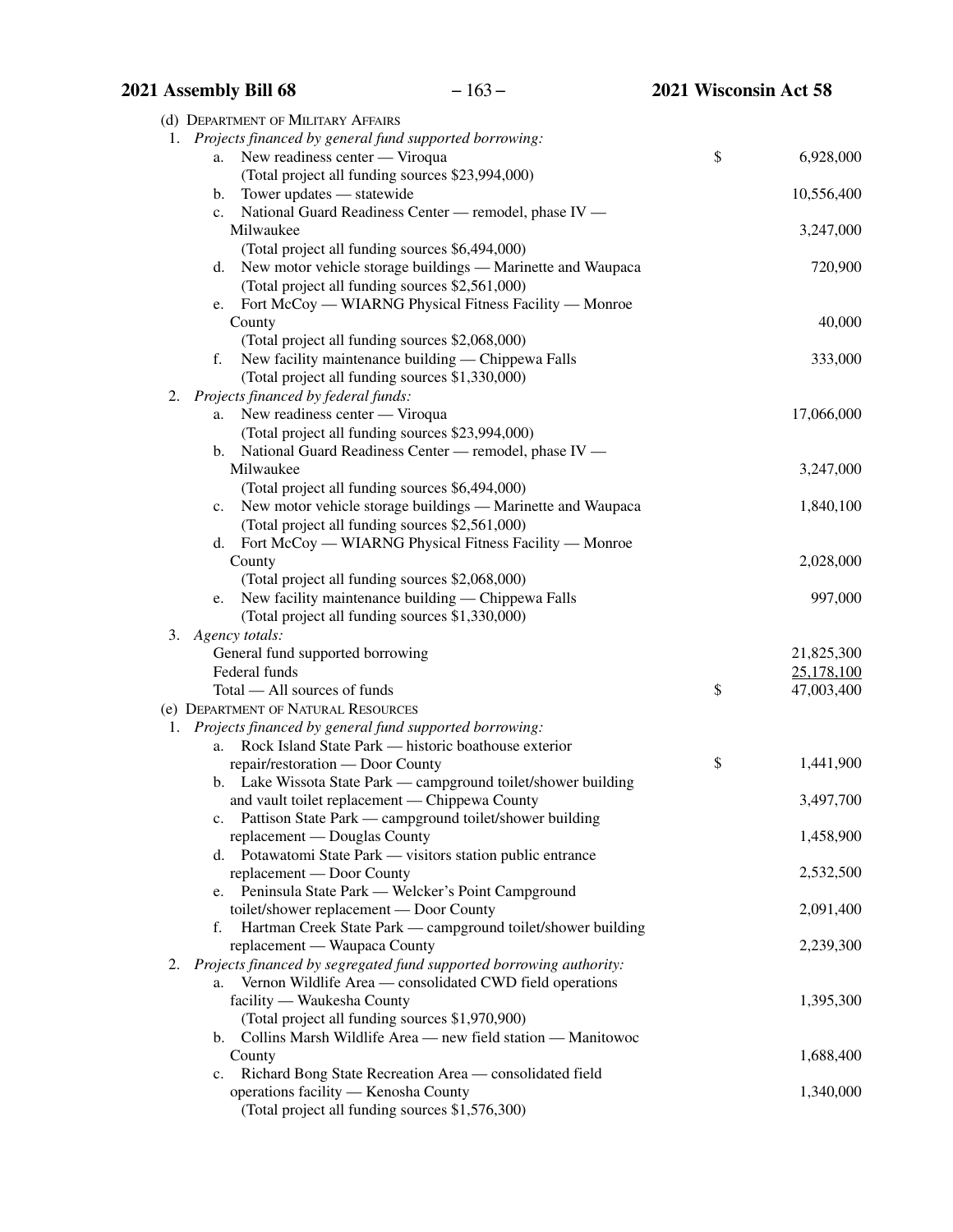| d. Fisheries operations headquarters — fishery and water quality       |                  |
|------------------------------------------------------------------------|------------------|
| field operations facility replacement - Fitchburg                      | 2,503,800        |
| e. Horicon Marsh Wildlife Area — centralized field equipment           |                  |
| facility — Dodge County                                                | 1,214,700        |
| Grantsburg ranger station — fire equipment maintenance facility<br>f.  |                  |
| replacement - Burnett County                                           | 3,319,200        |
| Washburn - fire response ranger station replacement -<br>g.            |                  |
| <b>Bayfield County</b>                                                 | 3,591,900        |
| Wisconsin Rapids Service Center — consolidated equipment<br>h.         |                  |
| storage facility — Wisconsin Rapids                                    | 2,040,300        |
| Dodgeville Service Center — multifunctional field support<br>i.        |                  |
| building — Dodgeville                                                  | 3,432,900        |
| 3. Projects financed by existing segregated fund supported borrowing:  |                  |
| Vernon Wildlife Area — consolidated CWD field operations<br>a.         |                  |
| facility — Waukesha County                                             | 575,600          |
| (Total project all funding sources \$1,970,900)                        |                  |
| 4. Projects financed by general fund supported borrowing - stewardship |                  |
| property development and local assistance funds:                       |                  |
| Richard Bong State Recreation Area - consolidated field<br>a.          |                  |
| operations facility - Kenosha County                                   | 236,300          |
| (Total project all funding sources \$1,576,300)                        |                  |
| Mirror Lake State Park — Cliffwood Campground toilet/shower<br>b.      |                  |
| building replacement - Sauk County                                     | 1,462,200        |
| 5.<br>Agency totals:                                                   |                  |
| General fund supported borrowing                                       | 13,261,700       |
| Segregated fund supported borrowing                                    | 20,526,500       |
| Existing segregated fund supported borrowing                           | 575,600          |
| General fund supported borrowing - stewardship property                |                  |
| development and local assistance funds                                 | 1,698,500        |
| Total — All sources of funds                                           | \$<br>36,062,300 |
| (f) STATE HISTORICAL SOCIETY                                           |                  |
| 1. Projects financed by general fund supported borrowing:              |                  |
| Old World Wisconsin — immersive welcome experience, phase<br>a.        |                  |
| II — Waukesha County                                                   | \$<br>8,321,000  |
| (Total project all funding sources \$14,321,000)                       |                  |
| 2. Projects financed by gifts, grants, and other receipts:             |                  |
| Old World Wisconsin — immersive welcome experience, phase<br>a.        |                  |
| II - Waukesha County                                                   | 6,000,000        |
| (Total project all funding sources \$14,321,000)                       |                  |
| 3.<br>Agency totals:                                                   |                  |
| General fund supported borrowing                                       | 8,321,000        |
| Gifts, grants, and other receipts                                      | 6,000,000        |
| Total — All sources of funds                                           | \$<br>14,321,000 |
| (g) DEPARTMENT OF VETERANS AFFAIRS                                     |                  |
| 1. Projects financed by general fund supported borrowing:              |                  |
| Wisconsin Veterans Home at Union Grove - Maurer Hall<br>a.             |                  |
| kitchen remodel                                                        | \$<br>1,228,200  |
| (Total project all funding sources \$3,508,900)                        |                  |
| Wisconsin Veterans Home at King — chiller modifications<br>b.          | 1,609,800        |
| (Total project all funding sources \$4,599,300)                        |                  |
| Wisconsin Veterans Home at King — HVAC and controls<br>c.              |                  |
| upgrades                                                               | 1,316,000        |
| (Total project all funding sources \$3,760,000)                        |                  |
| 2. Projects financed by program revenue supported borrowing:           |                  |
| Wisconsin Veterans Home at Union Grove - Maurer Hall<br>a.             |                  |
| kitchen remodel                                                        | 2,280,700        |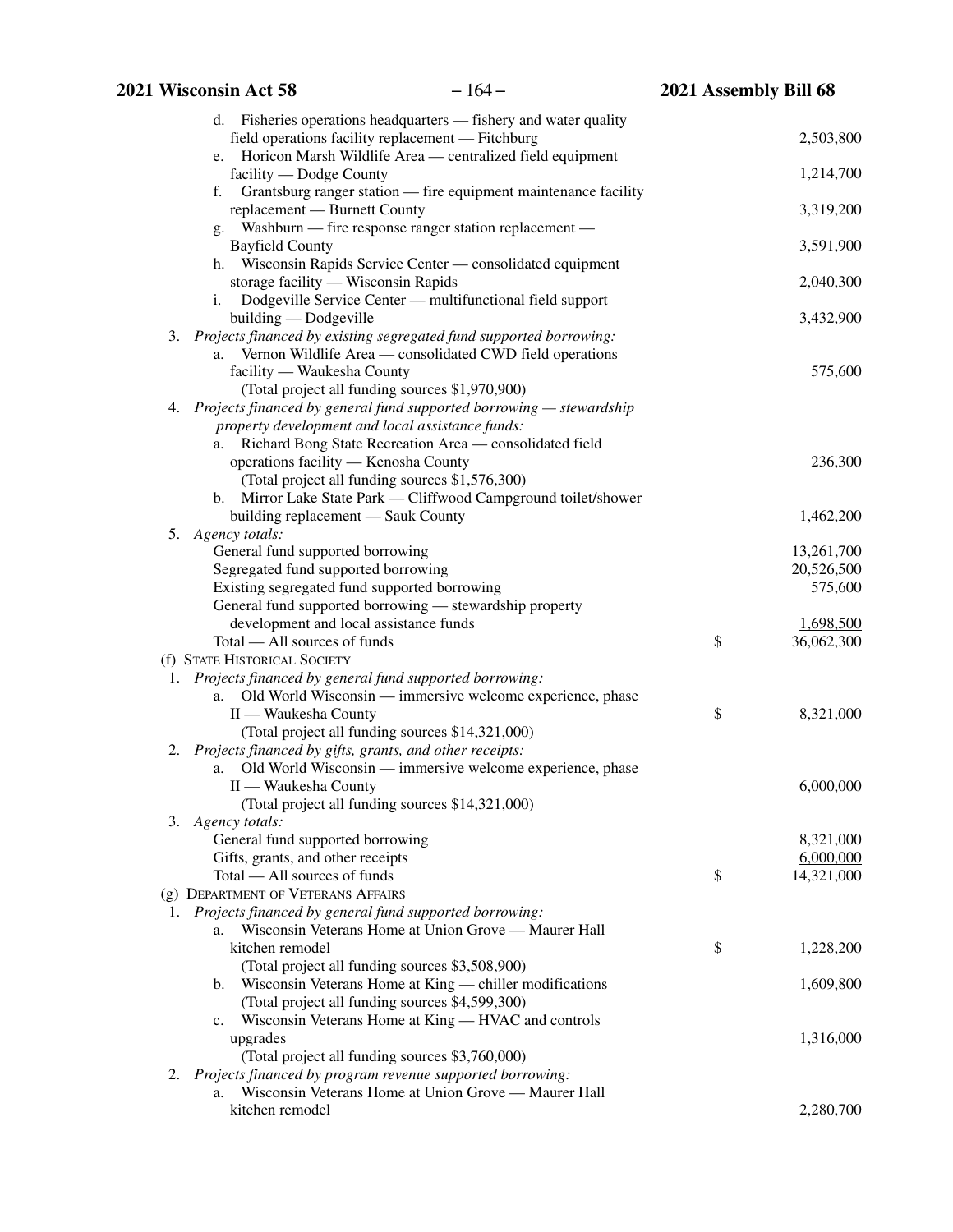| (Total project all funding sources \$3,508,900)<br>Wisconsin Veterans Home at King — chiller modifications<br>b. | 2,989,500        |
|------------------------------------------------------------------------------------------------------------------|------------------|
| (Total project all funding sources \$4,599,300)                                                                  |                  |
| Wisconsin Veterans Home at King — HVAC and controls<br>c.                                                        |                  |
| upgrades                                                                                                         | 2,444,000        |
| (Total project all funding sources \$3,760,000)                                                                  |                  |
| Agency totals:<br>3.                                                                                             |                  |
| General fund supported borrowing                                                                                 | 4,154,000        |
| Program revenue supported borrowing                                                                              | 7,714,200        |
| Total - All sources of funds                                                                                     | \$<br>11,868,200 |
| (h) UNIVERSITY OF WISCONSIN SYSTEM                                                                               |                  |
| 1. Projects financed by general fund supported borrowing:                                                        |                  |
| Systemwide — minor facilities renewal projects program, Group<br>а.                                              |                  |
| 1                                                                                                                | \$<br>55,216,000 |
| (Total project all funding sources \$56,629,000)                                                                 |                  |
| Stevens Point - Albertson Hall Replacement<br>b.                                                                 | 96,000,000       |
| Oshkosh — Clow Hall/nursing education renovation, phase II<br>c.                                                 | 26,974,000       |
| Systemwide - minor facilities renewal projects program, Group<br>d.                                              |                  |
| $\overline{2}$                                                                                                   | 36,457,000       |
| (Total project all funding sources \$43,798,000)                                                                 |                  |
| Madison — Engineering Drive utilities replacement and<br>e.                                                      |                  |
| renovation                                                                                                       | 50,467,000       |
| (Total project all funding sources \$73,141,000)                                                                 |                  |
| River Falls — Science and Technology Innovation Center<br>f.                                                     | 111,730,000      |
| (Total project all funding sources \$116,730,000)                                                                |                  |
| Green Bay — Cofrin Technology and Innovation Center<br>g.                                                        | 93,850,000       |
| (Total project all funding sources \$96,297,000)                                                                 |                  |
| Madison — College of Letters and Science Academic Building<br>h.                                                 | 60,363,000       |
| (Total project all funding sources \$88,441,000)                                                                 |                  |
| Madison — Wisconsin Veterinary Diagnostic Laboratory<br>i.                                                       |                  |
| renovation and expansion — Barron                                                                                | 9,555,000        |
| Projects financed by program revenue supported borrowing:<br>2.                                                  |                  |
| Systemwide — minor facilities renewal projects program, Group<br>а.                                              |                  |
| 1                                                                                                                | 1,413,000        |
| (Total project all funding sources \$56,629,000)                                                                 |                  |
| Systemwide — minor facilities renewal projects program, Group<br>b.                                              |                  |
| $\overline{2}$                                                                                                   | 7,341,000        |
| (Total project all funding sources \$43,798,000)                                                                 |                  |
| c. Madison — Engineering Drive utilities replacement and                                                         |                  |
| renovation                                                                                                       | 22,674,000       |
| (Total project all funding sources \$73,141,000)                                                                 |                  |
| Green Bay — Cofrin Technology and Innovation Center<br>d.                                                        | 2,447,000        |
| (Total project all funding sources \$96,267,000)                                                                 |                  |
| Projects financed by existing program revenue supported borrowing:<br>3.                                         |                  |
| Milwaukee — Sandburg Hall west tower renovation<br>a.                                                            | 11,445,000       |
| La Crosse — Residence halls elevator tower additions<br>b.                                                       | 9,642,000        |
| Projects financed by gifts, grants, and other receipts:<br>4.                                                    |                  |
| Madison — College of Letters and Science Academic Building<br>а.                                                 | 28,078,000       |
| (Total project all funding sources \$88,441,000)                                                                 |                  |
| b. River Falls — Science and Technology Innovation Center                                                        | 5,000,000        |
| (Total project all funding sources \$116,730,000)                                                                |                  |
| 5.<br>Agency totals:                                                                                             |                  |
| General fund supported borrowing                                                                                 | 540,612,000      |
| Program revenue supported borrowing                                                                              | 33,875,000       |
| Existing program revenue supported borrowing                                                                     | 21,087,000       |
| Gifts, grants, and other receipts                                                                                | 33,078,000       |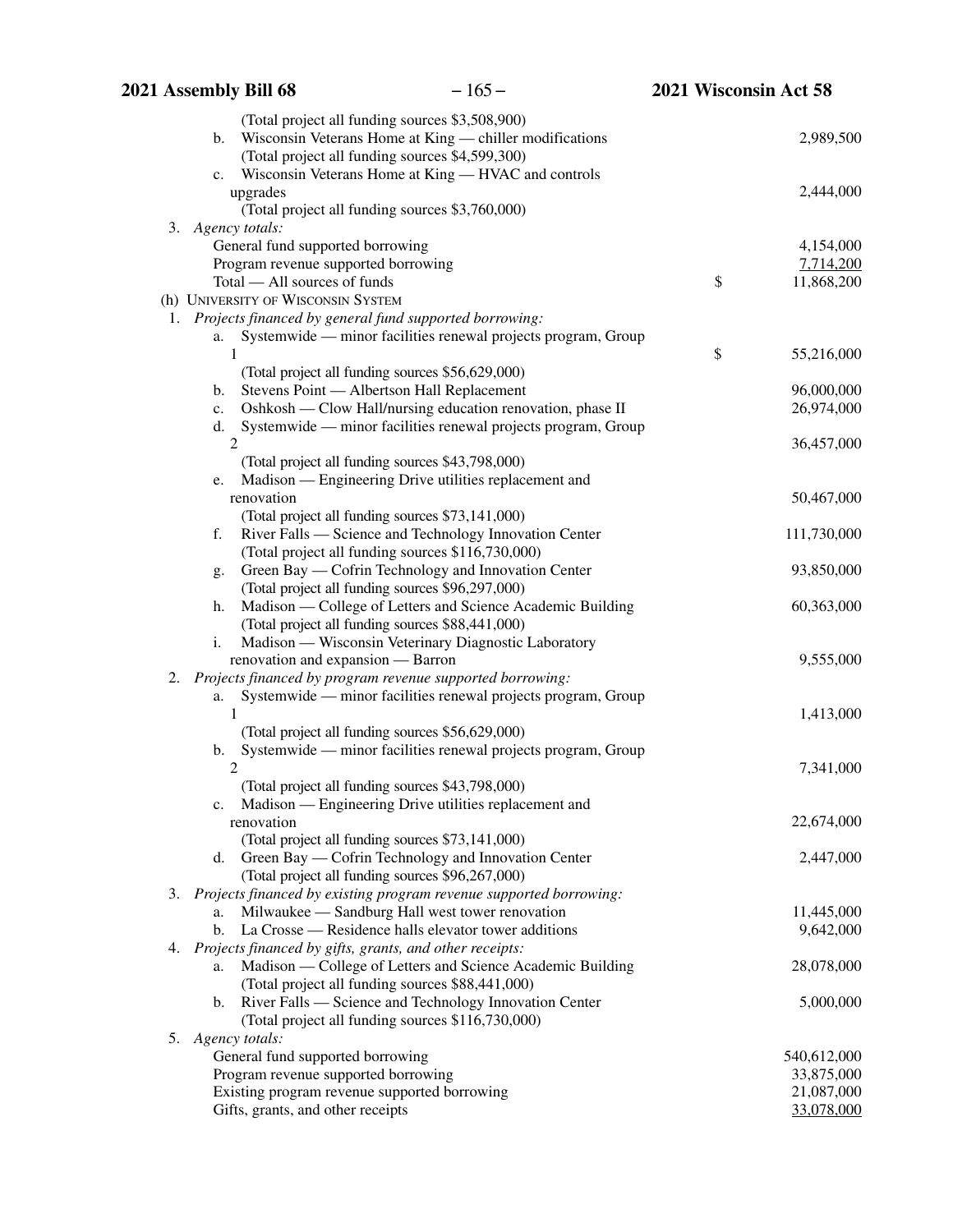|    | $-166-$<br>2021 Wisconsin Act 58                                                                       | 2021 Assembly Bill 68 |             |
|----|--------------------------------------------------------------------------------------------------------|-----------------------|-------------|
|    | Total — All sources of funds                                                                           | \$                    | 628,652,000 |
|    | (i) WISCRAFT, INC., DBA BEYOND VISION - VISABILITY CENTER - MILWAUKEE                                  |                       |             |
|    | 1. Projects financed by general fund supported borrowing:                                              |                       |             |
|    | a. Wiscraft, Inc., Dba Beyond Vision - Visability Center -                                             |                       |             |
|    | Milwaukee                                                                                              | \$                    | 5,000,000   |
|    | (Total project all funding sources \$19,000,000)                                                       |                       |             |
|    | 2. Projects financed by gifts, grants, and other receipts:                                             |                       |             |
|    | Wiscraft, Inc., Dba Beyond Vision — Visability Center —<br>a.                                          |                       |             |
|    | Milwaukee                                                                                              |                       | 14,000,000  |
|    | (Total project all funding sources \$19,000,000)                                                       |                       |             |
|    | 3. Agency totals:                                                                                      |                       |             |
|    | General fund supported borrowing                                                                       |                       | 5,000,000   |
|    | Gifts, grants, and other receipts                                                                      |                       | 14,000,000  |
|    | Total — All sources of funds                                                                           | \$                    | 19,000,000  |
|    | (j) MUSEUM OF NATURE AND CULTURE - MILWAUKEE                                                           |                       |             |
|    | 1. Projects financed by general fund supported borrowing:                                              |                       |             |
|    | Museum of nature and culture - Milwaukee<br>a.                                                         | \$                    | 40,000,000  |
|    | (Total project all funding sources \$125,000,000)                                                      |                       |             |
|    | 2. Projects financed by gifts, grants, and other receipts:<br>Museum of nature and culture — Milwaukee |                       | 85,000,000  |
|    | a.                                                                                                     |                       |             |
|    | (Total project all funding sources \$125,000,000)                                                      |                       |             |
|    | 3. Agency totals:<br>General fund supported borrowing                                                  |                       | 40,000,000  |
|    | Gifts, grants, and other receipts                                                                      |                       | 85,000,000  |
|    | Total — All sources of funds                                                                           | \$                    | 125,000,000 |
|    | (k) PSYCHIATRIC AND BEHAVIORAL HEALTH BEDS                                                             |                       |             |
|    | 1. Projects financed by general fund supported borrowing:                                              |                       |             |
|    | Psychiatric and behavioral health beds — Marathon County<br>a.                                         | \$                    | \$5,000,000 |
|    | 2. Agency totals:                                                                                      |                       |             |
|    | General fund supported borrowing                                                                       |                       | 5,000,000   |
|    | Total — All sources of funds                                                                           | \$                    | 5,000,000   |
|    | (L) ALL AGENCY PROJECT FUNDING                                                                         |                       |             |
|    | 1. Projects financed by general fund supported borrowing:                                              |                       |             |
|    | Facility maintenance and repair<br>a.                                                                  | \$                    | 120,871,700 |
|    | (Total program all funding sources \$201,632,300)                                                      |                       |             |
|    | Utilities repair and renovation<br>b.                                                                  |                       | 62,594,300  |
|    | (Total program all funding sources \$111,926,700)                                                      |                       |             |
|    | Health, safety, and environmental protection<br>c.                                                     |                       | 37,042,200  |
|    | (Total program all funding sources \$45,736,600)                                                       |                       |             |
|    | Preventive maintenance<br>d.                                                                           |                       | 50,000      |
|    | (Total program all funding sources \$375,000)                                                          |                       |             |
|    | Programmatic remodeling and renovation<br>e.                                                           |                       | 5,387,500   |
|    | (Total program all funding sources \$31,525,400)                                                       |                       |             |
|    | Capital equipment acquisition<br>f.                                                                    |                       | 7,042,000   |
|    | (Total program all funding sources \$10,170,100)                                                       |                       |             |
| 2. | Projects financed by general fund supported borrowing — stewardship                                    |                       |             |
|    | property development and local assistance funds:                                                       |                       |             |
|    | Facility maintenance and repair<br>a.                                                                  |                       | 4,432,800   |
|    | (Total program all funding sources \$201,632,300)                                                      |                       |             |
|    | Utilities repair and renovation<br>b.                                                                  |                       | 1,902,000   |
|    | (Total program all funding sources \$111,926,700)                                                      |                       |             |
|    | Health, safety, and environmental protection<br>c.                                                     |                       | 161,400     |
|    | (Total program all funding sources \$45,736,600)<br>Programmatic remodeling and renovation             |                       |             |
|    | d.<br>(Total program all funding sources \$31,525,400)                                                 |                       | 259,400     |
|    | Capital equipment acquisition                                                                          |                       |             |
|    | e.                                                                                                     |                       | 508,100     |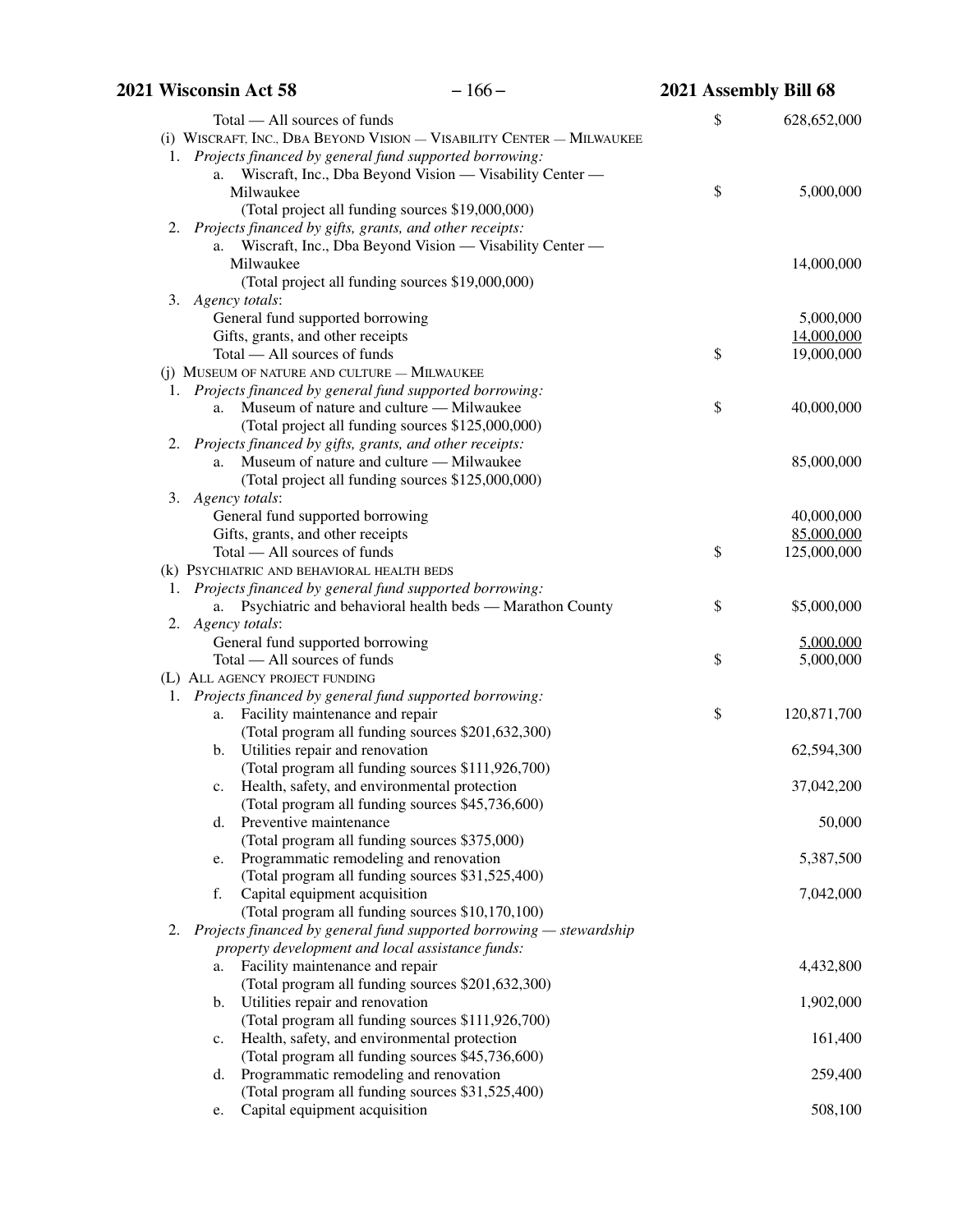# **2021 Assembly Bill 68** − 167 − **2021 Wisconsin Act 58** (Total program all funding sources \$10,170,100) 3. *Projects financed by program revenue supported borrowing:* a. Facility maintenance and repair 41,261,100 (Total program all funding sources \$201,632,300) b. Utilities repair and renovation 29,469,500 (Total program all funding sources \$111,926,700) c. Health, safety, and environmental protection 1,589,900 (Total program all funding sources \$45,736,600) d. Programmatic remodeling and renovation 1,765,500 (Total program all funding sources \$31,525,400) e. Energy conservation 25,000,000 (Total program all funding sources \$25,358,400) 4. *Projects financed by segregated fund supported borrowing:* a. Facility maintenance and repair 9,315,200 (Total program all funding sources \$201,632,300) b. Utilities repair and renovation 1,121,000 (Total program all funding sources \$111,926,700) c. Health, safety, and environmental protection 2,306,400 (Total program all funding sources \$45,736,600) d. Programmatic remodeling and renovation 314,400 (Total program all funding sources \$31,525,400) 5. *Projects financed by existing segregated fund supported revenue borrowing:* a. Facility maintenance and repair 8,444,000 (Total program all funding sources \$201,632,300) b. Utilities repair and renovation  $4,556,000$ (Total program all funding sources \$111,926,700) 6. *Projects financed by program revenue:* a. Facility maintenance and repair 5,908,000 (Total program all funding sources \$201,632,300) b. Utilities repair and renovation 4,632,300 (Total program all funding sources \$111,926,700) c. Health, safety, and environmental protection 177,800 (Total program all funding sources \$45,736,600) d. Preventative maintenance 325,000 (Total program all funding sources \$375,000) e. Programmatic remodeling and renovation 19,579,000 (Total program all funding sources \$31,525,400) f. Capital equipment acquisition 80,200 (Total program all funding sources \$10,170,100) g. Land and property acquisition 11,700,000 h. Energy conservation 358,400 (Total program all funding sources \$25,358,400) 7. *Projects financed by federal funds:* a. Facility maintenance and repair 5,380,500 (Total program all funding sources \$201,632,300) b. Utilities repair and renovation  $7,651,600$ (Total program all funding sources \$111,926,700) c. Health, safety, and environmental protection 4,458,900 (Total program all funding sources \$45,736,600) d. Programmatic remodeling and renovation 2,446,600 (Total program all funding sources \$31,525,400) e. Capital equipment acquisition 2,072,800 (Total program all funding sources \$10,170,100) 8. *Projects financed by gifts, grants, and other receipts:* a. Facility maintenance and repair 5,619,000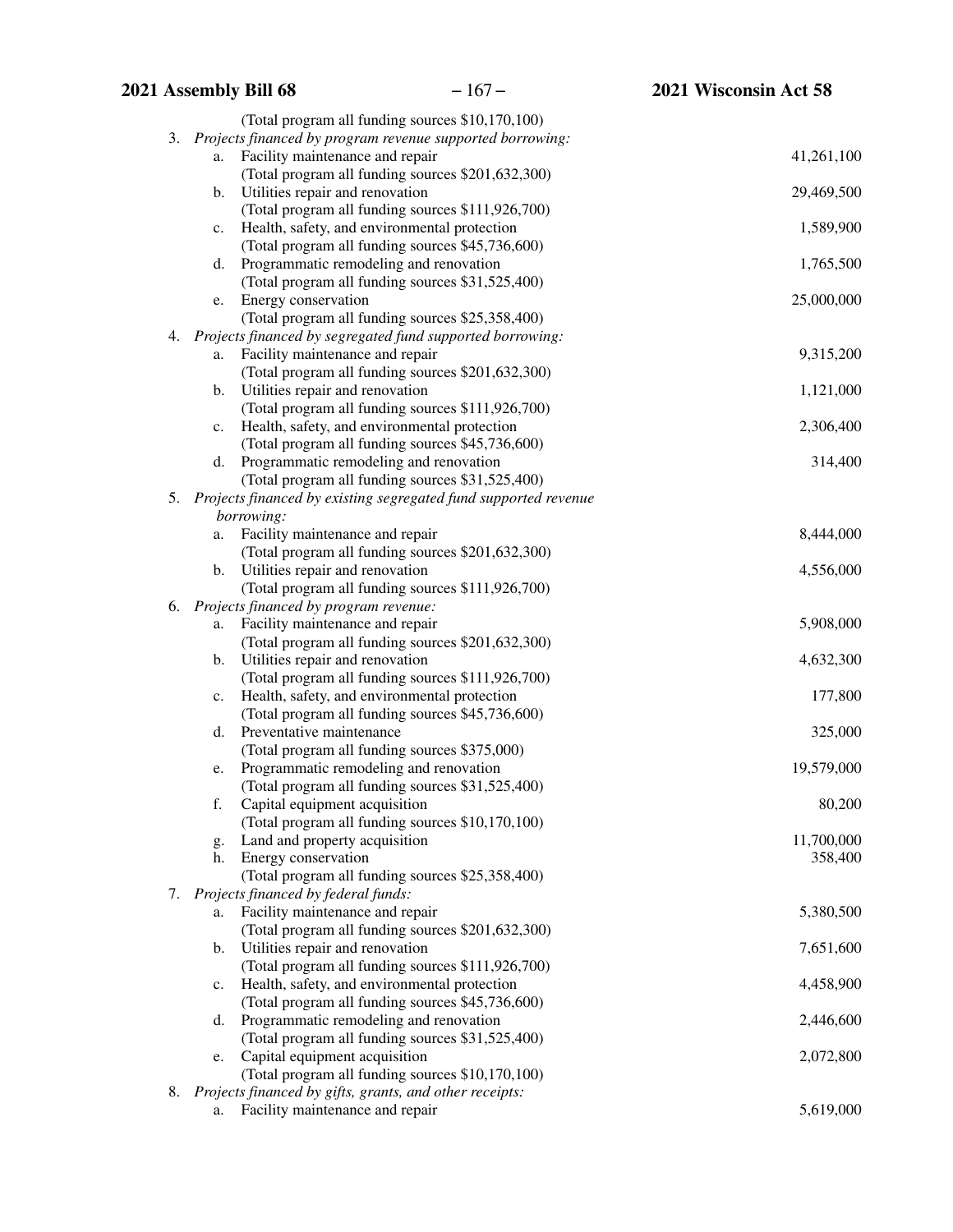| 2021 Wisconsin Act 58                                                      | $-168-$                                                                             | 2021 Assembly Bill 68 |                          |
|----------------------------------------------------------------------------|-------------------------------------------------------------------------------------|-----------------------|--------------------------|
|                                                                            | (Total program all funding sources \$201,632,300)                                   |                       |                          |
| $\mathbf{b}$ .                                                             | Programmatic remodeling and renovation                                              |                       | 1,773,000                |
| Capital equipment acquisition<br>c.                                        | (Total program all funding sources \$31,525,400)                                    |                       | 467,000                  |
|                                                                            | (Total program all funding sources \$10,170,100)                                    |                       |                          |
| Projects financed by building trust funds:<br>9.                           |                                                                                     |                       |                          |
| a. Facility maintenance and repair                                         |                                                                                     |                       | 400,000                  |
|                                                                            | (Total program all funding sources \$201,632,300)                                   |                       |                          |
| 10.<br>All agency totals:                                                  |                                                                                     |                       |                          |
| General fund supported borrowing                                           |                                                                                     |                       | 232,987,700              |
|                                                                            | General fund supported borrowing — stewardship property                             |                       |                          |
|                                                                            | development and local assistance funds                                              |                       | 7,263,700                |
| Program revenue supported borrowing<br>Segregated fund supported borrowing |                                                                                     |                       | 99,086,000<br>13,057,000 |
|                                                                            | Existing segregated fund supported revenue borrowing                                |                       | 13,000,000               |
| Program revenue                                                            |                                                                                     |                       | 42,760,700               |
| Federal funds                                                              |                                                                                     |                       | 22,010,400               |
| Gifts, grants, and other receipts                                          |                                                                                     |                       | 7,859,000                |
| Building trust funds                                                       |                                                                                     |                       | 400,000                  |
| Total — All sources of funds                                               |                                                                                     | \$                    | 438,424,500              |
| (m) SUMMARY                                                                |                                                                                     |                       |                          |
|                                                                            | Total general fund supported borrowing                                              |                       | \$960,384,600            |
|                                                                            | Total general fund supported borrowing — stewardship property                       |                       |                          |
|                                                                            | development and local assistance funds<br>Total program revenue supported borrowing |                       | 8,962,200<br>140,675,200 |
|                                                                            | Total existing program revenue supported borrowing                                  |                       | 21,087,000               |
|                                                                            | Total segregated fund supported borrowing                                           |                       | 33,583,500               |
|                                                                            | Total existing segregated fund supported borrowing                                  |                       | 575,600                  |
|                                                                            | Total existing segregated fund supported revenue borrowing                          |                       | 13,000,000               |
| Total program revenue                                                      |                                                                                     |                       | 42,760,700               |
| Total federal funds                                                        |                                                                                     |                       | 47,188,500               |
| Total gifts, grants, and other receipts                                    |                                                                                     |                       | 145,937,000              |
| Total building trust funds                                                 |                                                                                     |                       | 400,000                  |
| Total — All sources of funds                                               |                                                                                     | \$                    | 1,414,554,300            |
|                                                                            |                                                                                     |                       |                          |

(2) PROGRAMS PREVIOUSLY AUTHORIZED. In addition to the projects and financing authority enumerated in sub. [\(1](#page-161-0)), the building and financing authority enumerated in the previous state building program is continued in the 2021−23 fiscal biennium.

(3) LOANS. During the 2021−23 fiscal biennium, the building commission may make loans from general fund supported borrowing or the building trust fund to state agencies, as defined in s. 20.001 (1), for projects that are to be utilized for programs not funded by general purpose revenue and that are authorized in sub. [\(1](#page-161-0)).

(4) 2015−17 AUTHORIZED STATE BUILDING PROGRAM CHANGES.

(a) In 2015 Wisconsin Act 55, section 9104 (1) (c) 1. a., under projects financed by existing general fund supported borrowing, the dollar amount for the 2015−17 Authorized State Building Program project identified as "Central Wisconsin Center — life safety renovations Buildings 1 and 6 — Madison" is increased from \$4,868,000 to \$15,808,000 and the appropriate totals are adjusted accordingly.

(b) In 2015 Wisconsin Act 55, 9104 (1) (c) 1g. a., as created in 2019 Wisconsin Act 9, section 9104 (4) (a), under projects financed by general fund supported borrowing, the 2015−17 Authorized State Building Program project identified as "Central Wisconsin Center — Building 6 life safety remodel — Madison" is amended to read "Central Wisconsin Center — life safety renovations Buildings 1 and 6 — Madison" and the dollar amount is decreased from \$10,940,000 to \$4,840,400 and the appropriate totals are adjusted accordingly.

(c) In 2015 Wisconsin Act 55, 9104 (1) (c) 1r. a., as created in 2019 Wisconsin Act 9, section 9104 (4) (a), under projects financed by program revenue, the 2015−17 Authorized State Building Program project identified as "Central Wisconsin Center — Building 6 life safety remodel — Madison" is amended to read "Central Wisconsin Center — life safety renovations Buildings 1 and 6 — Madison" and the dollar amount is increased from \$1,500,000 to \$1,800,000 and the appropriate totals are adjusted accordingly.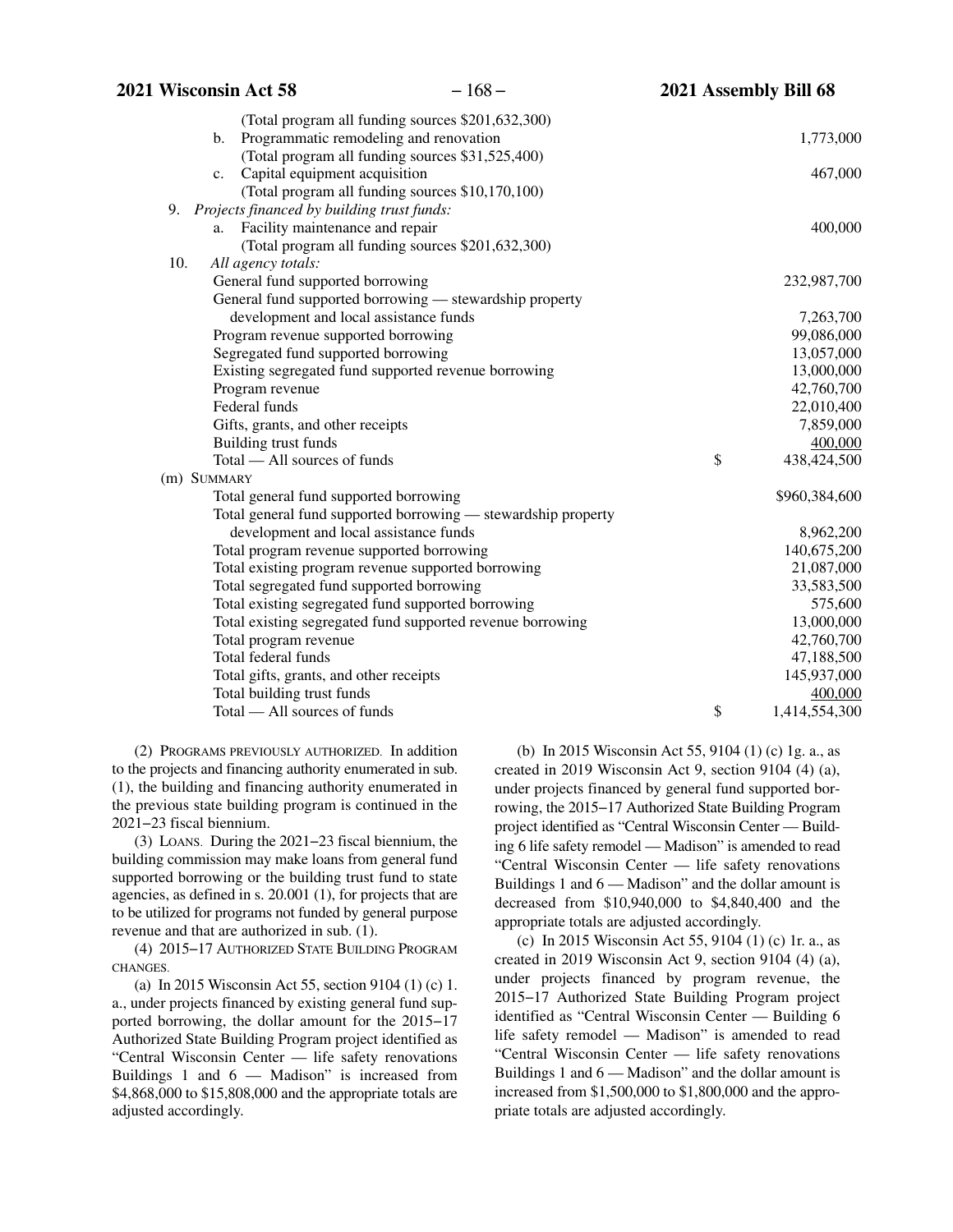(5) 2017−19 AUTHORIZED STATE BUILDING PROGRAM CHANGES.

(a) In 2017 Wisconsin Act 59, section 9104 (1) (i) 1. b., under projects financed by general fund supported borrowing, the 2017−19 Authorized State Building Program project identified as "Wisconsin Veterans Home at King — food service system upgrades" is amended to read "Wisconsin Veterans Home at King — central services kitchen upgrade" and the dollar amount is increased from \$2,450,300 to \$4,086,200 and the appropriate totals are adjusted accordingly.

(b) In 2017 Wisconsin Act 59, section 9104 (1) (i) 2. a., under projects financed by program revenue supported borrowing, the 2017−19 Authorized State Building Program project identified as "Wisconsin Veterans Home at  $King - food$  service system upgrades" is amended to read "Wisconsin Veterans Home at King central services kitchen upgrade" and the dollar amount is increased from \$4,550,700 to \$7,588,800 and the appropriate totals are adjusted accordingly.

(c) In 2017 Wisconsin Act 59, section 9104 (1) (i) 1. c., under projects financed by general fund supported borrowing, the 2017−19 Authorized State Building Program project identified as "Wisconsin Veterans Home at King — water improvements" is amended to read "Wisconsin Veterans Home at King — domestic water treatment" and the dollar amount is increased from \$833,700 to \$2,234,700 and the appropriate totals are adjusted accordingly.

(d) In 2017 Wisconsin Act 59, section 9104 (1) (c) 1. em., as created by 2017 Wisconsin Act 185, under projects financed by general fund supported borrowing, the amount authorized for the project identified as "Type 1 juvenile correctional facilities — statewide" is increased by \$4,000,000, and the appropriate totals are adjusted accordingly, for the purpose of project planning, development, and design, site selection, and land and property acquisition for a new Type 1 juvenile correctional facility in Milwaukee County.

(6) 2019−21 AUTHORIZED STATE BUILDING PROGRAM CHANGES.

(a) In 2019 Wisconsin Act 9, section 9104 (1) (c) 1. b., under projects financed by general fund supported borrowing, the dollar amount for the 2019−21 Authorized State Building Program project identified as "Stanley Correctional Institution — new health services unit Stanley" is increased from \$10,633,000 to \$14,126,000 and the appropriate totals are adjusted accordingly.

(b) In 2019 Wisconsin Act 9, section 9104 (1) (g) 1. a., under projects financed by general fund supported borrowing, the 2019−21 Authorized State Building Program project identified as "Wisconsin Educational Services Program for the Deaf and Hard of Hearing — comprehensive code upgrades — Pewaukee" is amended to read "Wisconsin Educational Services Program for the Deaf and Hard of Hearing — New Huff Hall Dormitory — Delavan" and the dollar amount is increased from \$7,388,300 to \$25,000,000 and the appropriate totals are adjusted accordingly.

(7) UNIVERSITY OF WISCONSIN SYSTEM MINOR FACIL-ITY RENEWAL PROGRAM; GROUPS 1 AND 2 PROJECTS.

(a) *Group 1.* The amounts specified under sub. ([1\)](#page-161-0) (h) 1. a. and 2. a. shall be expended for the following projects:

1. UW–Parkside — heating and chilling plant boilers 3 and 4 replacement.

2. UW–Madison — multi−building fire alarm system renovation, phases X to XI.

3. UW–Madison — multi−building fire protection system renovations.

4. UW–Madison — multi−building fire suppression system renovations.

5. UW–Milwaukee — Great Lakes Research Facility dock wall restoration.

6. UW–Superior — sports and activity fields redevelopment.

7. UW–Madison — armory and gymnasium exterior envelope repair and replacement.

8. UW–Platteville — Williams Fieldhouse HVAC and electrical system replacements.

(b) *Group 2.* The amounts specified under sub. ([1\)](#page-161-0) (h) 1. d. and 2. b. shall be expended for the following projects:

1. UW–Oshkosh — Harrington Hall HVAC system replacement.

2. UW–Madison — multi−building elevator modernization and replacements.

3. UW–Madison — multi−building AAALAC accreditation repairs.

4. UW–Superior — Barstow Science Laboratory and Applied Research renovation.

5. UW–Stout — Jarvis Hall Technology Wing Laboratory infrastructure renovation.

6. UW–Stout — Hanson, Keith, Milnes, and Chinnock Halls restroom renovations.

7. UW–Oshkosh — multi−building historic homes renovation.

(8) BEYOND VISION; VISABILITY CENTER. Notwithstanding s. 13.48 (46p) (b), the building commission cannot make a grant to Wiscraft, Inc., for the purchase and renovation of the VisABILITY Center, as enumerated in sub. [\(1](#page-161-0)) (i), under s. 13.48 (46p), unless the department of administration has reviewed and approved plans for the project. Notwithstanding ss. 16.85 (1) and 16.855 (1m), the department of administration cannot supervise any services or work or let any contract for the project. Section 16.87 does not apply to the project.

(9) INCOURAGE COMMUNITY FOUNDATION. Notwithstanding s. 13.48 (20m) (d) 2., the building commission cannot make a grant to the Incourage Community Foundation, Inc., for the redevelopment of the former Daily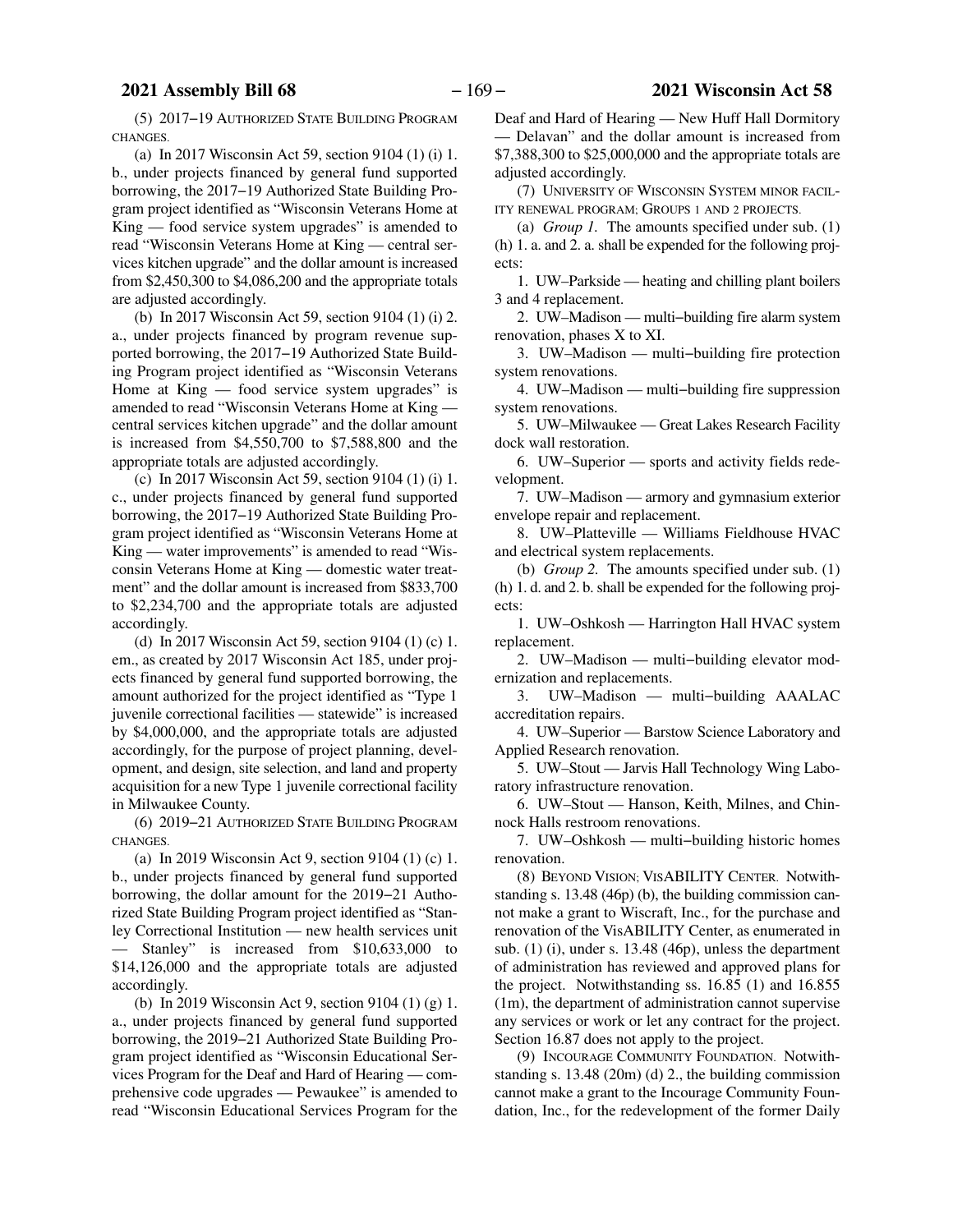# **2021 Wisconsin Act 58** − 170 − **2021 Assembly Bill 68**

Tribune building in the city of Wisconsin Rapids into an economic and community hub under s. 13.48 (20m) (d), unless the department of administration has reviewed and approved plans for the project. Notwithstanding ss.  $16.85$  (1) and  $16.855$  (1m), the department of administration cannot supervise any services or work or let any contract for the project. Section 16.87 does not apply to the project.

(10) MUSEUM OF NATURE AND CULTURE. Notwithstanding s. 13.48 (42m) (b), the building commission cannot make a grant to Historic Haymarket Milwaukee, LLC, for the construction of a museum of nature and culture, as enumerated in sub.  $(1)$  $(1)$  (j), under s. 13.48 (42m), unless the department of administration has reviewed and approved plans for the project. Notwithstanding ss. 16.85 (1) and 16.855 (1m), the department of administration cannot supervise any services or work or let any contract for the project. Section 16.87 does not apply to the project.

(11) WISCONSIN HISTORY MUSEUM. From the appropriation under s. 20.867 (2) (r), the building commission may expend up to \$4,000,000 for project planning, development, design, site selection, and land and property acquisition for the Wisconsin History Museum enumerated in 2019 Wisconsin Act 9, section 9104 (1) (i).

(12) PSYCHIATRIC AND BEHAVIORAL HEALTH BEDS. Notwithstanding s. 13.48 (20t) (b), the building commission cannot make a grant to an organization for renovation of an existing mental health facility in Marathon County, as enumerated in sub. ([1\)](#page-161-0) (k), under s. 13.48 (20t), unless the department of administration has reviewed and approved plans for the project. Notwithstanding ss. 16.85 (1) and 16.855 (1m), the department of administration cannot supervise any services or work or let any contract for the project. Section 16.87 does not apply to the project.

(13) GRANT FOR PSYCHIATRIC BEDS.

(a) The legislature finds and determines that expanding psychiatric bed capacity as described in par. (b) would greatly benefit state residents by expanding access to timely inpatient mental health treatment and services and allowing public financial resources to be better distributed to more effectively improve delivery of mental health services. It is therefore in the public interest, and it is the public policy of this state, to assist the health system described under par. (b) in expanding psychiatric bed capacity.

(b) In fiscal year 2021−22, the building commission shall award a grant in the amount of \$15,000,000 to a health system that applies to the commission and meets all of the following criteria:

1. The health system has a hospital that is located in Eau Claire County, south of the Chippewa River, and northeast of the intersection of STH 37 and USH 12 and has a hospital in Chippewa County.

2. The health system agrees to expand psychiatric bed capacity by 22 beds between the Eau Claire County hospital and the Chippewa County hospital. A hospital shall give preference in admissions to fill beds added under this subdivision to individuals who meet the criteria for emergency detention under s. 51.15 and who are from Ashland, Barron, Bayfield, Buffalo, Burnett, Chippewa, Clark, Douglas, Dunn, Eau Claire, Iron, Jackson, La Crosse, Lincoln, Marathon, Monroe, Oneida, Pepin, Pierce, Polk, Price, Rusk, Sawyer, St. Croix, Taylor, Trempealeau, Vilas, Washburn, or Wood Counties.

3. The health system identifies measures that it believes will serve the needs of area residents with mental health needs, especially, as a critical component of the measures, in reducing the burden on the Winnebago Mental Health Institute.

4. The health system agrees to annually report to the legislature, in the manner described under s. 13.172 (2), the services provided with the resources funded by the grant awarded under this subsection, including the number of individuals diverted from the Winnebago Mental Health Institute.

5. The health system recognizes that it is liable to repay the grant funds to the state if it fails to continue to maintain the expanded services and number of expanded psychiatric beds available. The amount the health system is liable for repayment is reduced proportionately each year for 10 years of continuing expanded services as described under par. (c).

(c) A determination of continued services shall be based on findings that the health system does all of the following:

1. Maintains an agreed upon number of beds for acceptance of admissions for emergency detention under s. 51.15. The health system is considered to be in compliance with this subdivision if at least half of the expanded psychiatric beds under par. (b) 2. are available for individuals who are initially admitted under an emergency detention under s. 51.15.

2. Enters into a contract with, at minimum, two− thirds of the counties specified in par. (b) 2. in which at least one of the hospitals agrees to do all of the following:

a. Be the primary receiver for individuals under an emergency detention under s. 51.15 for the county.

b. Accept for admission under an emergency detention individuals regardless of payment source.

c. Accept any individual subject to an emergency detention from the county unless all psychiatric beds added under par. (b) 2. are filled. The hospital may set its payment rate based on the acuity of the individual being detained.

d. Ensure the county department is the secondary payer after any other coverage the individual has is exhausted.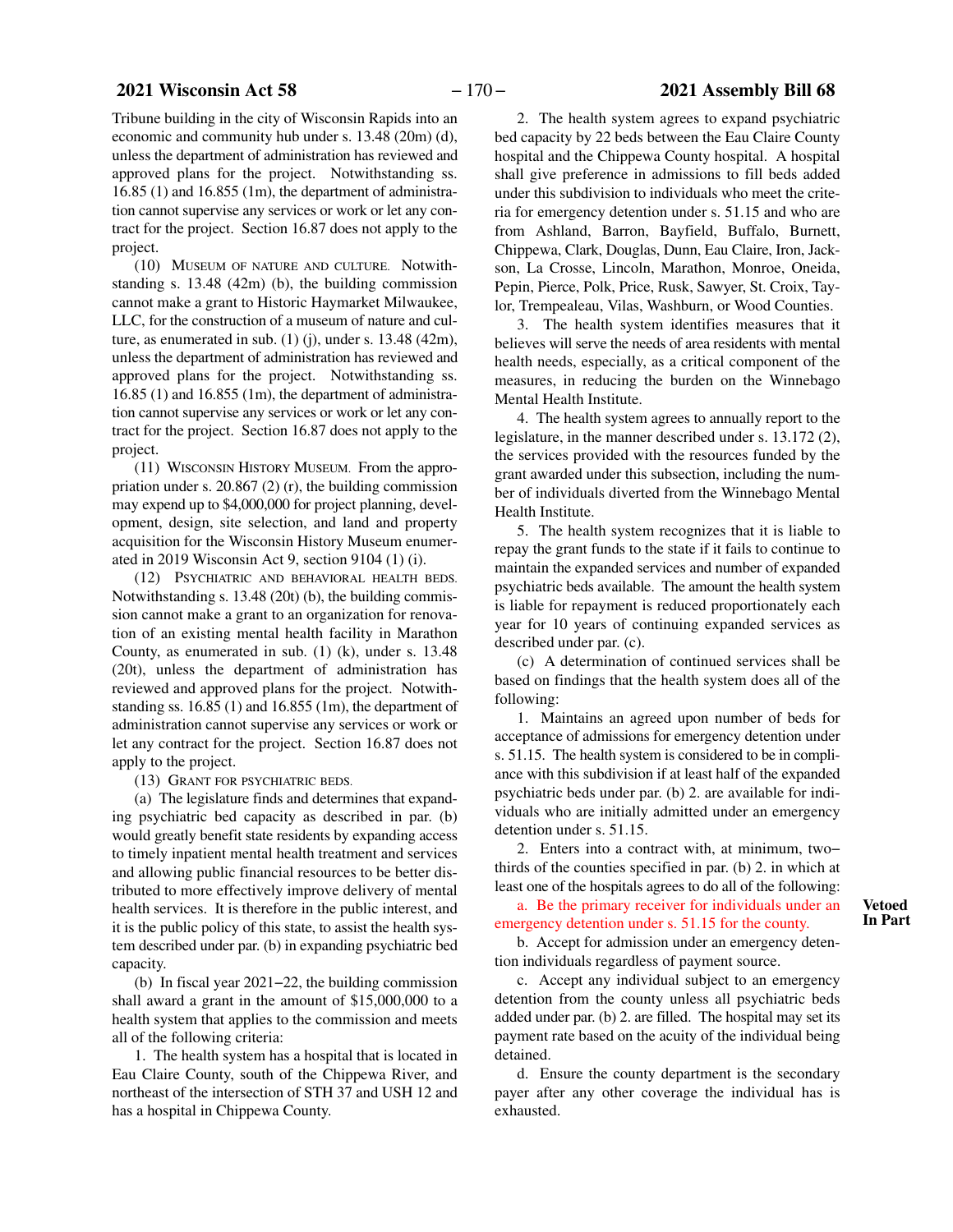# <span id="page-170-0"></span> **2021 Assembly Bill 68** − 171 − **2021 Wisconsin Act 58**

(d) Notwithstanding s. 150.93, any hospital that expands psychiatric bed capacity under this subsection may increase its approved bed capacity.

(14) TRANSFER TO THE STATE BUILDING TRUST FUND. There is transferred from the general fund to the state building trust fund \$15,000,000 in fiscal year 2021−22.

#### **SECTION 9106.**0**Nonstatutory provisions; Children and Families.**

(1) ADOPTION RECRUITMENT SERVICES FOR CHILDREN WITH SPECIAL NEEDS. In each year of the 2021−23 fiscal biennium, the department of children and families shall provide \$300,000 from the appropriations under s. 20.437 (1) (cx) and (mx) to the Wendy's Wonderful Kids program at the Children's Hospital of Wisconsin to recruit adoptive placements for children with special needs in a county with a population of 750,000 or more.

**SECTION 9107.**0**Nonstatutory provisions; Circuit Courts.**

(1) CIRCUIT COURTS DESIGNATED TO BEGIN OPERATION IN 2021. The circuit court branches added in s. 753.06 (4) (a),  $(7)$  (e),  $(9)$  (g), and  $(10)$  (f), are the additional branches authorized to be added and allocated by the director of state courts under s. 753.0605 (1) to begin operation on August 1, 2021.

**SECTION 9119.**0**Nonstatutory provisions; Health Services.**

(1) POSITION TRANSFER TO THE DEPARTMENT OF ADMINISTRATION.

(a) *Employee transfer.* On the effective date of this paragraph, 1.0 FTE position classified as equal opportunity specialist—senior in the department of health services and the incumbent employee holding that position is transferred to the department of administration.

(b) *Employee status.* An employee transferred under par. (a) has all the rights and the same status under ch. 230 in the department of administration that the employee enjoyed in the department of health services before the transfer. Notwithstanding s. 230.28 (4), no employee transferred under par. (a) who has attained permanent status in class is required to serve a probationary period.

(2) SURGICAL QUALITY IMPROVEMENT GRANT. From the appropriation under s. 20.435 (1) (b), the department of health services may award a onetime grant of \$335,000 in fiscal year 2021−22 to support surgical quality improvement activities. Notwithstanding ss. 20.001 (3) (a) and 20.002 (1), the department of health services may transfer moneys appropriated for the purpose described under this subsection from fiscal year 2021−22 to fiscal year 2022−23.

(3) GRANTS FOR EMPLOYER BLOOD DRIVES.

(a) *Definitions.* In this subsection:

1. "Blood donation" means the voluntary and uncompensated donation of whole blood, or specific components of blood, by an employee of the organizing employer that is drawn for use by a nonprofit blood bank organization.

2. "Blood drive" means a function that is held at a specific date and time, is organized by a nonprofit blood bank organization in coordination with an employer, and is open only to individuals who are employees of the employer.

(b) *Award.* From the appropriation under s. 20.435 (1) (b), the department of health services shall award grants to employers who apply to the department to organize blood drives. The department shall award grants equal to \$20 per blood donation. The department cannot award more than \$250,000 in grants in any fiscal year. The department may award a grant to an employer under this subsection only if the employer retains documentation of each blood donation.

**Vetoed In Part**

**Vetoed In Part**

(c) *Duration.* This subsection does not apply after June 30, 2023.

(4) MEDICAL ASSISTANCE REIMBURSEMENT FOR DIRECT CARE. From the increase in reimbursement paid by the department of health services under the Medical Assistance program to nursing facilities and to intermediate care facilities for persons with an intellectual disability, in each fiscal year, the department shall increase by \$20,000,000, as the state share of payments, plus the matching federal share of payments, to support the staff in those facilities who perform direct care to residents.

(5) MEDICAL ASSISTANCE RATE INCREASE FOR NURSING IN HOME HEALTH AGENCIES. For dates of services beginning January 1, 2022, the department of health services shall increase the Medical Assistance rates paid for nursing care in home health agencies that are licensed under s. 50.49 to support licensed practical nurses, registered nurses, and nurse practitioners in those agencies. For the first fiscal year of this biennium, the rate increase under this subsection shall be by a budgeted sum of \$473,300, as the state share of payments, and provide the matching federal share of payments. For the second fiscal year of this biennium, the rate increase under this subsection shall be by a budgeted sum of \$960,200, as the state share of payments, and provide the matching federal share of payments.

(6) MEDICAL ASSISTANCE REIMBURSEMENT RATE INCREASE FOR DIRECT CARE IN PERSONAL CARE AGENCIES. The department of health services shall increase the Medical Assistance rates paid for direct care to agencies that provide personal care services to support staff in those agencies who perform direct care. For the first year of this fiscal biennium, the rate increase under this subsection shall be by a budgeted sum of \$7,584,400, as the state share of payments, and the matching federal share of payments. For the second year of this fiscal biennium, the rate increase under this subsection shall be by a budgeted sum of \$23,557,700, as the state share of payments, and the matching federal share of payments.

**SECTION** 9123. Nonstatutory provisions; Insur**ance.**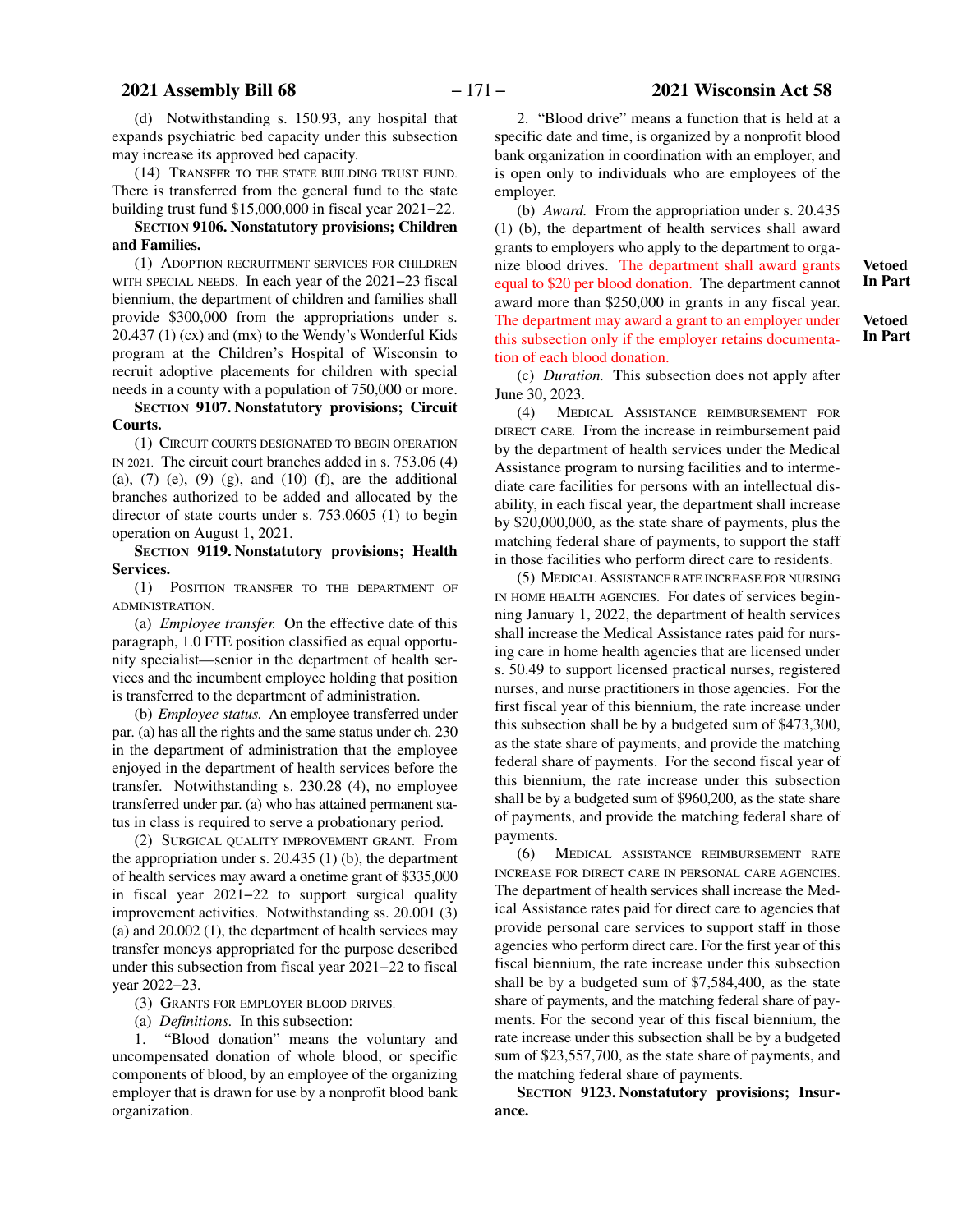# **2021 Wisconsin Act 58** − 172 − **2021 Assembly Bill 68**

**Vetoed In Part**

> **Vetoed In Part**

7. Potential methods to use existing systems to reduce the vendor's system's costs or improve reliability. 8. Redundant systems and the capabilities of those

#### systems.

(c) *Contract.* By no later than July 1, 2022, the department of military affairs shall execute a contract for a replacement statewide public safety interoperable communication system as provided under s. 323.29.

(2) TRUAX FIELD ELECTRICAL MICRO GRID SYSTEM. In fiscal year 2022−23, the department of military affairs shall conduct a study to determine whether construction of an electrical micro grid system at Truax Field is feasible, to include the Joint Force Headquarters, the State Emergency Operations Center, and the Joint Operations Center. The department may expend from the appropriation under s. 20.465 (1) (b) in fiscal year 2022−23 not more than \$64,000 to support the study under this subsection. Within 60 days after completing the study, the department shall submit a report on the findings of the

**Vetoed In Part**

**Vetoed In Part**

**In Part**

study to the joint committee on finance. **SECTION 9132.**0**Nonstatutory provisions; Natural**

**Resources.**

(1) SHEBOYGAN RIVER DAM GRANT. Notwithstanding s. 31.385 (2), the department of natural resources shall award a dam safety grant under s. 31.385 in the amount of \$1,000,000 to Sheboygan County for the removal and reconstruction of a dam on the Sheboygan River at the Sheboygan Marsh.

**SECTION** 9134. Nonstatutory provisions; Public **Instruction.**

(1) GRANTS TO LAKELAND STAR ACADEMY. From the appropriation under s. 20.255 (2) (ai), the department of public instruction shall provide a grant of \$250,000 in the 2021−22 fiscal year and a grant of \$500,000 in the 2022−23 fiscal year to the Lakeland Union High School district for the Lakeland STAR Academy.

(2) SECONDARY GUARANTEE. Notwithstanding s. 121.07 (7) (b), for the purpose of setting the secondary guaranteed valuation per member in the 2021−22 school year, the department of public instruction shall treat the appropriation under s. 20.255 (2) (ac) as if \$75,000,000 less had been appropriated for that year.

#### **SECTION 9137.**0**Nonstatutory provisions; Revenue. Vetoed**

(1) INDIVIDUAL INCOME TAX WITHHOLDING TABLE ADJUSTMENTS. No later than October 1, 2021, the department of revenue shall update the individual income tax withholding tables under s. 71.64 (9) to reflect the tax rates, brackets, and sliding scale standard deduction that are in effect for taxable year 2022. The adjustments made under this subsection to the withholding tables shall take effect on January 1, 2022.

### **SECTION** 9144. Nonstatutory provisions; Trans**portation.**

(1) MASS TRANSIT OPERATING AIDS BUDGET. Notwithstanding s. 16.42 (1) (e), in submitting information under s. 16.42 for the 2023−25 biennial budget, the department

(1) WISCONSIN HEALTHCARE STABILITY PLAN; COIN-SURANCE. Notwithstanding the requirements under s. 601.83 (3) (a), the commissioner of insurance shall revise the coinsurance rate for the 2022 plan year in accordance with the amount available for expenditure under s. 601.83 (1) (hm) no later than July 31, 2021.

### **SECTION 9125.**0**Nonstatutory provisions; Joint Committee on Finance.**

(1) STATE AID; REPEAL OF PERSONAL PROPERTY TAXES. The joint committee on finance shall supplement the appropriation under s. 20.835 (1) (em) in 2022−23 to make payments to local taxing jurisdictions equal to the amount of revenues not collected by the local taxing jurisdictions because of the elimination of the personal property tax imposed under ch. 70, effective with January 1, 2022, assessments, in any legislation enacted during the 2021−22 legislative session.

SECTION 9128. Nonstatutory provisions; Legisla**ture.**

(1) REQUIRED GENERAL FUND STRUCTURAL BALANCE. Section 20.003 (4m) shall not apply to the actions of the legislature in enacting any legislation during the 2021−22 legislative session.

**SECTION 9131.**0**Nonstatutory provisions; Military Affairs.**

(1) STATEWIDE PUBLIC SAFETY INTEROPERABLE COM-MUNICATION SYSTEM.

**Vetoed In Part**

(a) *Request for proposals.* No later than 30 days after the effective date of this subsection, the department of military affairs shall issue a request for proposals for a replacement statewide public safety interoperable communication system.

**Vetoed In Part**

(b) *Funding.* Notwithstanding s. 16.75, after a proposal has been chosen but before a contract with a vendor has been executed, the department of military affairs shall submit a request to the joint committee on finance to supplement the appropriation under s. 20.465 (3) (a) to provide the necessary funds to pay the amounts designated in the contract to be executed under par. (c). The request shall include all of the following information:

1. The rationale for selecting the proposed vendor.

2. The vendor's solutions to resolve capacity, coverage, and interference issues.

3. The vendor's current networks in Wisconsin and in the United States.

4. The vendor's ability to comply with criteria established by the executive steering committee that evaluated the request for information.

5. The extent to which the vendor's system could serve current WISCOM users without compatible equipment, WISCOM users with an existing 800 MHz P25 system, WISCOM users with an existing VHF P25 system, and non−WISCOM users, and the number of agencies in each such group.

6. The vendor's ability to accommodate new users to enhance local radio coverage.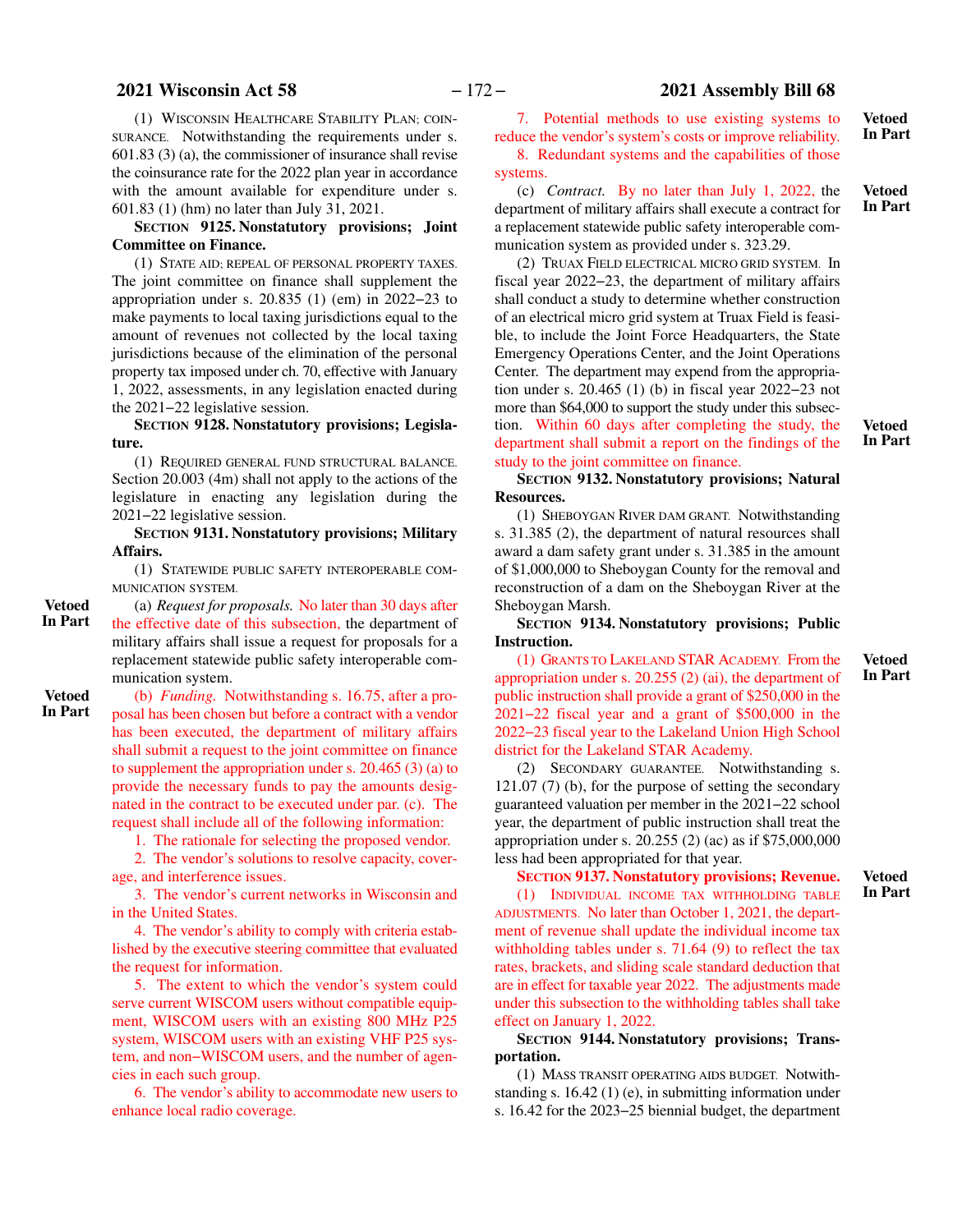of transportation shall submit information as though the amounts appropriated for the 2022−23 fiscal year under s. 20.395 (1) (ht) and (hu) were the amounts appropriated for those appropriations for the 2020−21 fiscal year.

(2) ADMINISTRATIVE FACILITY EXPENDITURES. In the 2021−23 fiscal biennium, the department of transportation shall expend up to \$13,000,000 from proceeds of transportation revenue bonds issued under s. 84.59 (6) for administrative facility projects.

(3) MAJOR HIGHWAY PROJECTS EXPENDITURES. In the 2021−23 fiscal biennium, the department of transportation shall expend up to \$20,765,000 from proceeds of transportation revenue bonds issued under s. 84.59 (6) for major highway projects for the purposes under ss. 84.06 and 84.09.

(4) SOUTHERN BRIDGE. In submitting information under s. 16.42 for purposes of the 2023−25 biennial budget bill, the department of transportation shall include a request to provide funding for the Southern Bridge project crossing the Fox River in Brown County, which shall mean the segment of County Highway GV from County Highway D to State Highway 57 in Brown County.

(5) INTERCHANGE OF I 94 AND MOORLAND ROAD. In the 2021−23 fiscal biennium, from the appropriation under s. 20.395 (3) (cq), the department of transportation shall allocate \$1,750,000 for the construction of geometric improvements to improve the safety of the interchange of I 94 and Moorland Road in Waukesha County.

(6) EMERGENCY RULES RELATING TO ALTERNATIVE PROJECT DELIVERY. The department of transportation may use the procedure under s. 227.24 to promulgate emergency rules under s. 84.062 (5) to (7) for the period before the date on which permanent rules under s. 84.062 (5) to (7) take effect. Notwithstanding s.  $227.24$  (1) (c) and (2), emergency rules promulgated under this subsection remain in effect until the first day of the 25th month beginning after the effective date of the emergency rule, the date on which the permanent rules take effect, or the effective date of the repeal of the emergency rule, whichever is earliest. Notwithstanding s. 227.24 (1) (a) and (3), the department of transportation is not required to provide evidence that promulgating a rule under this subsection as an emergency rule is necessary for the preservation of public peace, health, safety, or welfare and is not required to provide a finding of emergency for a rule promulgated under this subsection.

(7) EMPLOYEES OF THE OFFICE OF INNOVATIVE PRO-GRAM DELIVERY. The secretary of transportation shall assign from the department of transportation's existing position authority at least 1.0 FTE position to the office of innovative program delivery attached to the department of transportation. **Vetoed In Part**

(8) LIEUTENANT GOVERNOR SECURITY. The amount that the department of transportation expends from the state patrol's general operations appropriation accounts during the 2021−23 fiscal biennium for the security and **Vetoed**

safety of the lieutenant governor cannot exceed the amount expended by the department of transportation from the same appropriation accounts during the 2017−19 fiscal biennium for the same purpose.

#### **SECTION** 9148. Nonstatutory provisions; Veterans **Affairs.**

(1) U.S.S. WISCONSIN. From the appropriation under s. 20.485 (5) (c), in fiscal year 2021−22, the department of veterans affairs may award a onetime grant in an amount up to \$16,540 to a private nonprofit organization, as defined in s. 108.02 (19), or a nonstock corporation that is organized under ch. 181 and that is a nonprofit corporation, as defined in s. 181.0103 (17), whose sole purpose is to promote and support recognition of the Columbia−class submarine the U.S.S. Wisconsin.

#### **SECTION** 9149. Nonstatutory provisions; Wiscon**sin Economic Development Corporation.**

(1) COOPERATIVE FEASIBILITY STUDIES. From the appropriation under s. 20.192 (1) (a) or (r), the Wisconsin Economic Development Corporation shall, during each year of the 2021−23 fiscal biennium, award up to \$200,000 in grants for cooperative feasibility studies. The Wisconsin Economic Development Corporation shall consult with the Cooperative Network when making awards under this subsection.

(2) TALENT ATTRACTION AND RETENTION INITIATIVES. In the 2021−23 fiscal biennium, the Wisconsin Economic Development Corporation shall expend at least \$3,000,000 from the appropriation under s. 20.192 (1) (a) or (r) on initiatives for the attraction of talent to and retention of talent in this state under s. 238.155.

**SECTION** 9150. Nonstatutory provisions; Work**force Development.**

(1) POSITION TRANSFER TO THE DEPARTMENT OF ADMINISTRATION.

(a) *Employee transfer.* On the effective date of this paragraph, 0.6 FTE position classified as staff development program specialist—senior in the department of workforce development and the incumbent employee holding that position is transferred to the department of administration.

(b) *Employee status.* An employee transferred under par. (a) has all the rights and the same status under ch. 230 in the department of administration that the employee enjoyed in the department of workforce development before the transfer. Notwithstanding s. 230.28 (4), no employee transferred under par. (a) who has attained permanent status in class is required to serve a probationary period.

#### **SECTION** 9201. Fiscal changes; Administration.

(1) TRANSFER TO THE BUDGET STABILIZATION FUND. There is transferred from the general fund to the budget stabilization fund \$550,000,000 in fiscal year 2022−23.

(2) LAPSE TO THE GENERAL FUND. Notwithstanding s. 20.001 (3) (a), from the appropriation account to the department of administration under s. 20.505 (5) (ka),

**Vetoed In Part**

**Vetoed In Part**

**In Part**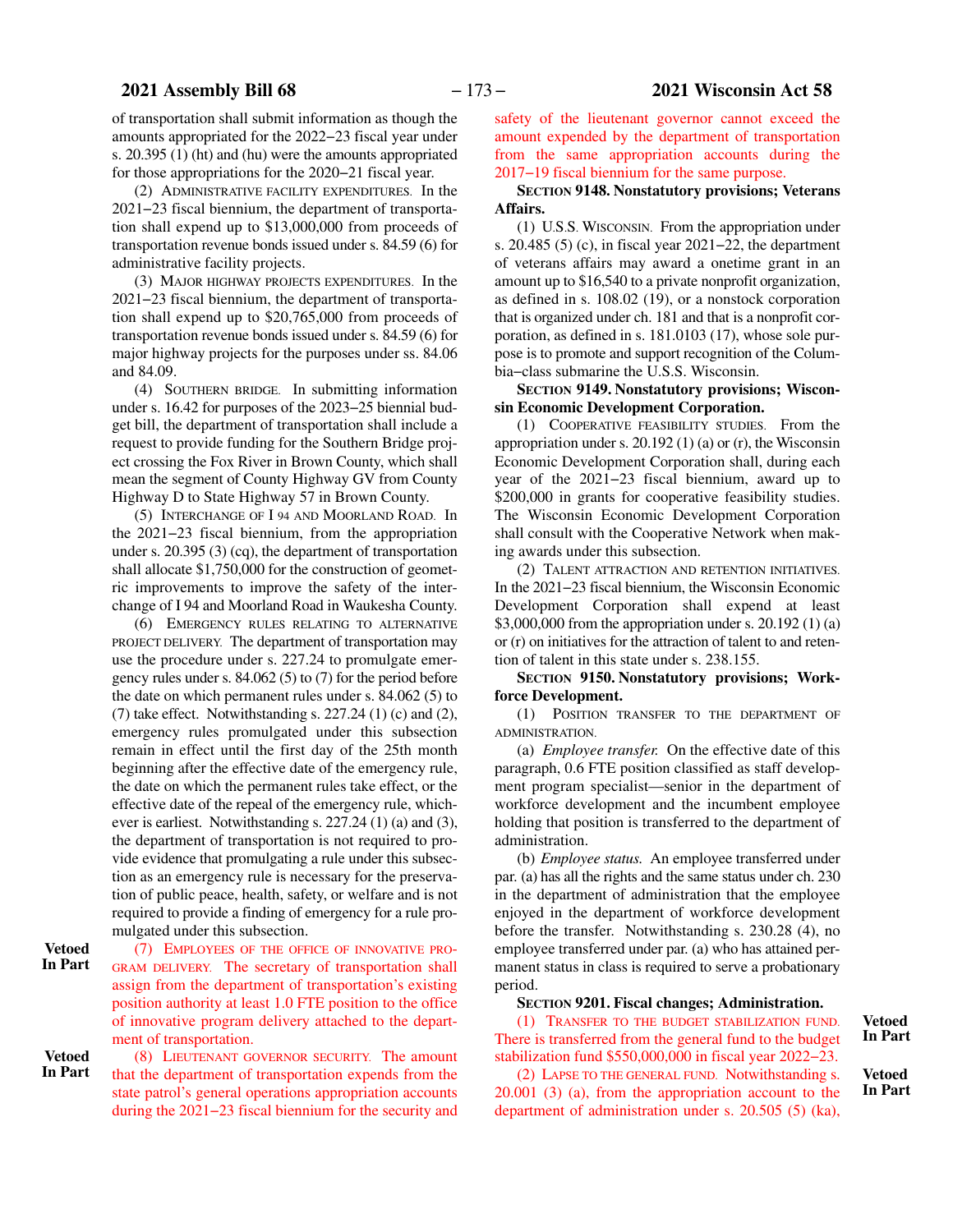there is lapsed to the general fund \$20,000,000 in fiscal year 2021−22.

(3m) TRANSFER TO THE TRANSPORTATION FUND. There is transferred from the general fund to the transportation fund \$134,152,200 in fiscal year 2021−22.

### **SECTION 9202.**0**Fiscal changes; Agriculture, Trade and Consumer Protection.**

(1) TRANSFER; DOG REGULATION AND RABIES CONTROL PROGRAM. In fiscal year 2021−22, there is transferred from the appropriation account under s. 20.115 (2) (jm) to the appropriation account under s.  $20.115$  (2) (j) \$450,000.

#### **SECTION** 9212. Fiscal changes; Elections Commis**sion.**

(1) SALES OF VOTER REGISTRATION LISTS. The unencumbered balance in the election administration fund under s. 25.425 of moneys received from requesters from sales of copies of the official registration list are transferred to the appropriation account under s. 20.510 (1)  $(in).$ 

# **SECTION 9219.**0**Fiscal changes; Health Services.**

(1) HEALTHY EATING INCENTIVE PILOT PROGRAM LAPSE. Notwithstanding s. 20.001 (3) (c), from the appropriation to the department of health services under s. 20.435 (4) (bt), there is lapsed to the general fund \$425,000 in fiscal year 2021−22. **Vetoed In Part**

(2) TRANSFER TO MEDICAL ASSISTANCE TRUST FUND. In fiscal year 2021−22, there is transferred from the general fund to the Medical Assistance trust fund \$174,665,900. In the second fiscal year of this biennium, there is transferred from the general fund to the Medical Assistance trust fund \$527,783,700.

# **SECTION 9223.**0**Fiscal changes; Insurance.**

(1) TRANSFER; INSURANCE OPERATIONS. In each fiscal year of the 2021−23 fiscal biennium, there is transferred from the unencumbered balance of the appropriation account under s.  $20.145$  (1) (g) to the appropriation account under s. 20.145 (1) (km) \$1,520,300.

# **SECTION 9231.**0**Fiscal changes; Military Affairs.**

(1) LAPSES TO THE GENERAL FUND. Notwithstanding s. 20.001 (3) (c), all of the following amounts are lapsed to the general fund in fiscal year 2021−22:

(a) From s. 20.465 (3) (df), \$8,205.

(b) From s. 20.465 (3) (dm), \$116,978.

(c) From s. 20.465 (3) (dr), \$4,911.

# **SECTION 9232.**0**Fiscal changes; Natural Resources.**

(1) GREAT LAKES REMEDIATION LAPSE. Notwithstanding s. 20.001 (3) (c), from the appropriation account to the department of natural resources under s. 20.370 (4) (af), there is lapsed to the general fund \$2,500 in fiscal year 2021−22.

**Vetoed In Part**

**Vetoed In Part**

**Vetoed In Part**

> (2) STATE PARKS MAINTENANCE LAPSE. Notwithstanding s. 20.001 (3) (c), from the appropriation account to the department of natural resources under s. 20.370 (7) (fa), there is lapsed to the general fund \$37,800 in fiscal year 2021−22.

(3) BUILDING ACQUISITION AND MAINTENANCE LAPSE. Notwithstanding s. 20.001 (3) (c), from the appropriation account to the department of natural resources under s. 20.370 (7) (ha), there is lapsed to the general fund \$7,200 in fiscal year 2021−22.

### **SECTION** 9250. Fiscal changes; Workforce Devel**opment.**

(1) UNEMPLOYMENT INSURANCE; CONTRIBUTION RATES; TRANSFERS.

(a) There is transferred from the general fund to the unemployment reserve fund established in s. 108.16 in fiscal year 2021−22 \$60,000,000.

(b) There is transferred from the general fund to the unemployment reserve fund established in s. 108.16 in fiscal year 2022−23 \$60,000,000.

### **SECTION** 9334. Initial applicability; Public **Instruction.**

(1) STATE AID FOR SUMMER CLASS TRANSPORTATION. The treatment of s. 121.58 (4) first applies to state aid for transportation paid in the 2021−22 school year.

(2) INDEPENDENT CHARTER SCHOOL AID REDUCTION. The treatment of s. 121.08 (4) (a) first applies to state aid paid in the 2021−22 school year.

#### **SECTION 9337.**0**Initial applicability; Revenue.**

(1) SUBTRACTION FOR SPECIFIED ACTIVE DUTY MILI-TARY PAY. The treatment of s.  $71.05$  (6) (b) 34. first applies to taxable years beginning after December 31, 2020.

(2) AIDS IN LIEU OF TAXES. The treatment of ss. 70.113  $(2)$  (b) 10. and 70.114 (4) (a) first applies to payments made in 2022.

(3a) VACANT PARCEL OWNED BY A CHURCH OR RELI-GIOUS ASSOCIATION. The treatment of s. 70.11 (4n) first applies to the property tax assessments as of January 1, 2022.

#### **SECTION 9347.**0**Initial applicability; University of Wisconsin System.**

(1) DENTIST LOAN ASSISTANCE PROGRAM. The treatment of s.  $36.60$  (2) (a) 2. and (4m) (intro.) first applies to dentists whose applications for the program under s. 36.60 are received on the effective date of this subsection.

### **SECTION 9348.**0**Initial applicability; Veterans Affairs.**

(1) VETERANS SERVICE ORGANIZATION GRANTS. The treatment of s.  $45.41$  (2) (am) first applies to applications for grant assistance received by the department of veterans affairs after July 1, 2021.

**SECTION** 9400. Effective dates; general. Except as otherwise provided in SECTIONS 9401 to 9451 of this act, this act takes effect on July 1, 2021, or on the day after publication, whichever is later.

**SECTION 9401.**0**Effective dates; Administration.**

(1) TRIBAL GRANTS. The repeal of ss. 16.07 and 20.505 (1) (kk) and (8) (hm) 26. takes effect on July 1, 2022.

**SECTION 9406. Effective dates; Children and Families.**